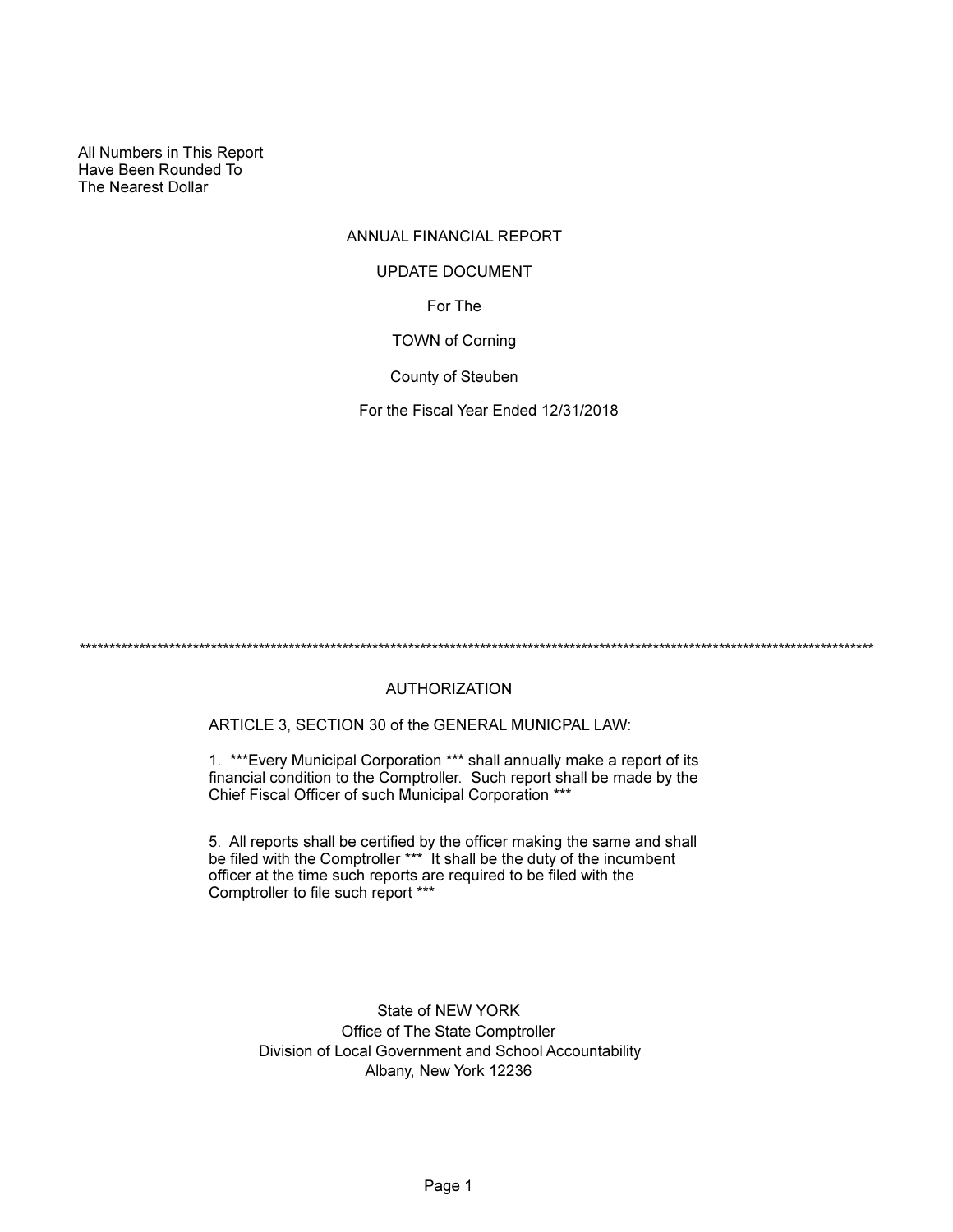#### TOWN OF Corning

#### \*\*\* FINANCIAL SECTION \*\*\*

Financial Information for the following funds and account groups are included in the Annual Financial Report filed by your government for the fiscal year ended 2017 and has been used by the OSC as the basis for preparing this update document for the fiscal year ended 2018:

> (A) GENERAL (B) GENERAL TOWN-OUTSIDE VG (CM) MISCELLANEOUS SPECIAL REV (DA) HIGHWAY-TOWN-WIDE (DB) HIGHWAY-PART-TOWN (H) CAPITAL PROJECTS EAST CORNING WATER PROJECT EQUIPMENT PURCHASE (H7) PINEWOOD WELL PROJECT (H8)CORNING MANOR IMPROVEMENTS (H10) EAST CORNING EXT #1 (H11) EAST CORNING EXT #2 (K) GENERAL FIXED ASSETS (PN) PERMANENT (SF) FIRE PROTECTION (SL) LIGHTING (SL1)GIBSON LIGHTING (SL2)ELMHURST LIGHTING (SL3)CORNING MANOR LIGHTING (SL4)BIRCHWOOD LIGHTING (SL5)PINE SHADOW LIGHTING (SW) WATER (SW2)CORNING MANOR WATER (SW3)PINEWOOD WATER (SW1)GIBSON WATER (SW4) HORNBY ROAD WATER EAST CORNING WATER DISTRICT (SW6)EAST CORNING WATER DIST 1 (SW7) EAST CORNING DISTRICT 2 (SW9)EC CONSOLIDATED WATER (TA) AGENCY (W) GENERAL LONG-TERM DEBT

All amounts included in this update document for 2017 represent data filed by your government with OSC as reviewed and adjusted where necessary.

#### \*\*\* SUPPLEMENTAL SECTION \*\*\*

The Supplemental Section includes the following sections:

- 1) Statement of Indebtedness
- 2) Schedule of Time Deposits and Investments
- 3) Bank Reconciliation
- 4) Local Government Questionnaire
- 5) Schedule of Employee and Retiree Benefits
- 6) Schedule of Energy Costs and Consumption

All numbers in this report will be rounded to the nearest dollar.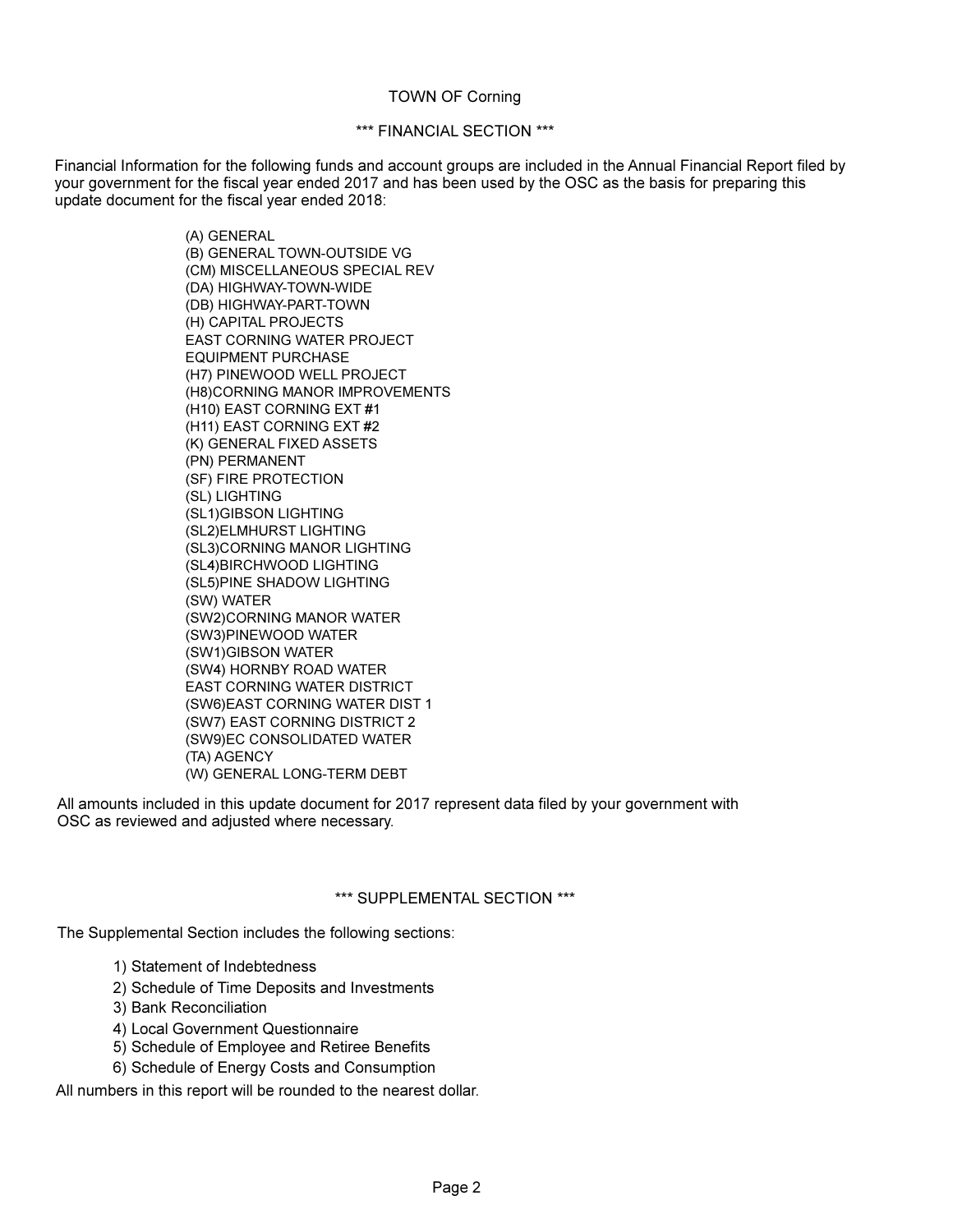(A) GENERAL

| <b>Balance Sheet</b> |  |
|----------------------|--|
|----------------------|--|

| <b>Code Description</b>                                | 2017    | EdpCode | 2018    |
|--------------------------------------------------------|---------|---------|---------|
| <b>Assets</b>                                          |         |         |         |
| Cash                                                   | 639,605 | A200    | 800,878 |
| Petty Cash                                             | 130     | A210    | 130     |
| <b>TOTAL Cash</b>                                      | 639,735 |         | 801,008 |
| <b>Investments In Securities</b>                       | 5,231   | A450    | 3,947   |
| <b>TOTAL Investments</b>                               | 5,231   |         | 3,947   |
| <b>Accounts Receivable</b>                             | 1,077   | A380    | 602     |
| <b>TOTAL Other Receivables (net)</b>                   | 1,077   |         | 602     |
| Due From State And Federal Government                  | 20,671  | A410    | 15,620  |
| <b>TOTAL State And Federal Aid Receivables</b>         | 20,671  |         | 15,620  |
| Due From Other Funds                                   | 190,988 | A391    | 1,110   |
| <b>TOTAL Due From Other Funds</b>                      | 190,988 |         | 1,110   |
| <b>Prepaid Expenses</b>                                | 63,168  | A480    | 67,704  |
| <b>TOTAL Prepaid Expenses</b>                          | 63,168  |         | 67,704  |
| <b>TOTAL Assets and Deferred Outflows of Resources</b> | 920,870 |         | 889,991 |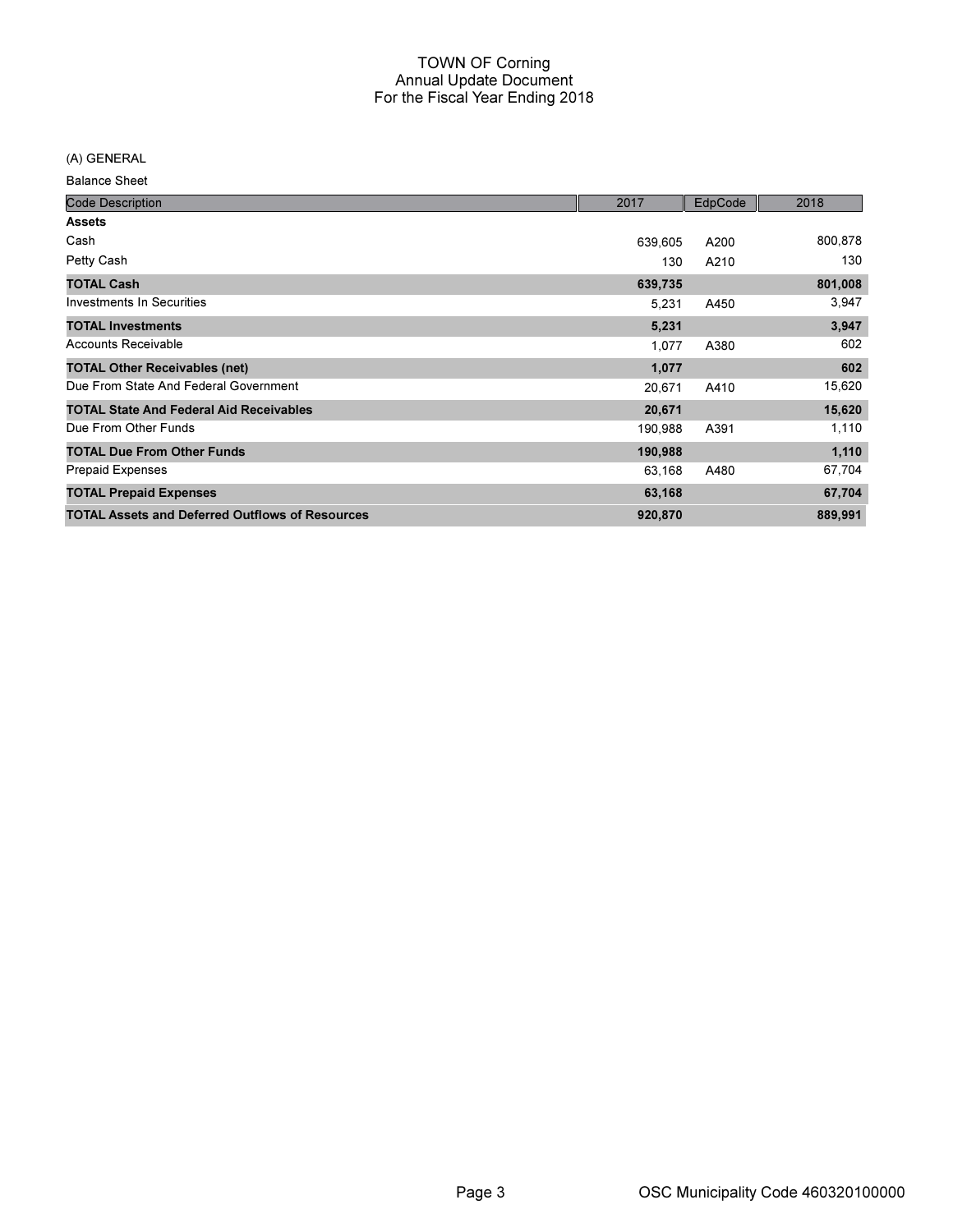## (A) GENERAL

Balance Sheet

| <b>Code Description</b>                                     | 2017     | EdpCode | 2018    |
|-------------------------------------------------------------|----------|---------|---------|
| <b>Accounts Payable</b>                                     | 40.473   | A600    | 4,224   |
| <b>TOTAL Accounts Payable</b>                               | 40,473   |         | 4,224   |
| Due To Other Funds                                          |          | A630    | 13,385  |
| <b>TOTAL Due To Other Funds</b>                             | $\bf{0}$ |         | 13,385  |
| <b>TOTAL Liabilities</b>                                    | 40,473   |         | 17,609  |
| <b>Fund Balance</b><br>Not in Spendable Form                | 63.168   | A806    | 67,704  |
| <b>TOTAL Nonspendable Fund Balance</b>                      | 63,168   |         | 67,704  |
| Assigned Appropriated Fund Balance                          | 33.923   | A914    | 53,923  |
| <b>TOTAL Assigned Fund Balance</b>                          | 33,923   |         | 53,923  |
| Unassigned Fund Balance                                     | 783.306  | A917    | 750,755 |
| <b>TOTAL Unassigned Fund Balance</b>                        | 783,306  |         | 750,755 |
| <b>TOTAL Fund Balance</b>                                   | 880,397  |         | 872,382 |
| <b>TOTAL Liabilities, Deferred Inflows And Fund Balance</b> | 920,870  |         | 889,991 |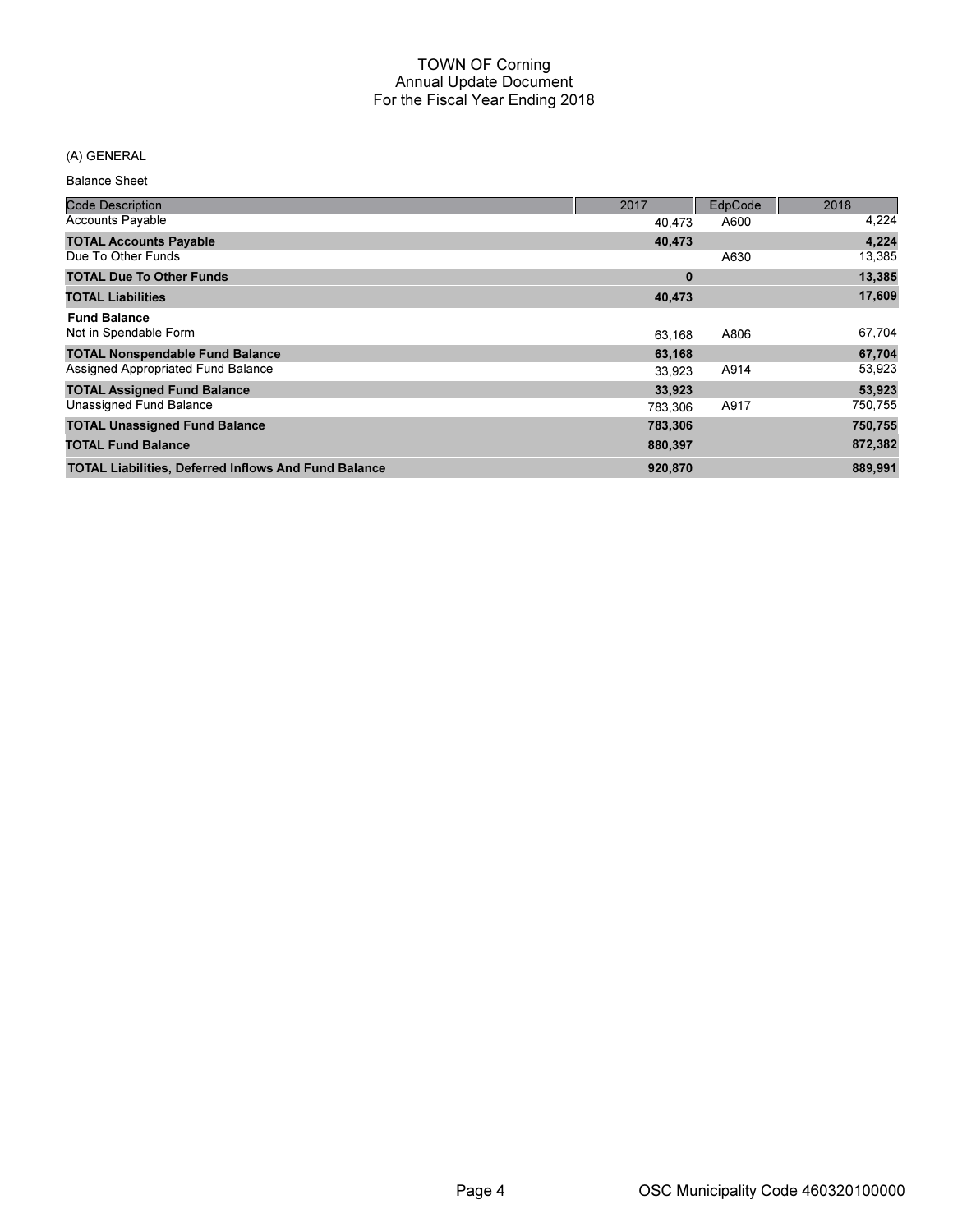(A) GENERAL

| <b>Code Description</b>                                 | 2017         | EdpCode | 2018      |
|---------------------------------------------------------|--------------|---------|-----------|
| <b>Revenues</b>                                         |              |         |           |
| <b>Real Property Taxes</b>                              | 677,964      | A1001   | 677,232   |
| <b>TOTAL Real Property Taxes</b>                        | 677,964      |         | 677,232   |
| Other Payments In Lieu of Taxes                         | 53,785       | A1081   | 50,266    |
| Interest & Penalties On Real Prop Taxes                 | 2,741        | A1090   | 2,620     |
| <b>TOTAL Real Property Tax Items</b>                    | 56,526       |         | 52,886    |
| Franchises                                              | 9,233        | A1170   | 10,739    |
| <b>TOTAL Non Property Tax Items</b>                     | 9,233        |         | 10,739    |
| <b>Clerk Fees</b>                                       | 436          | A1255   | 308       |
| <b>TOTAL Departmental Income</b>                        | 436          |         | 308       |
| General Services, Inter Government                      |              | A2210   | 6,960     |
| <b>TOTAL Intergovernmental Charges</b>                  | $\mathbf{0}$ |         | 6,960     |
| <b>Interest And Earnings</b>                            | 2,374        | A2401   | 4,141     |
| <b>TOTAL Use of Money And Property</b>                  | 2,374        |         | 4,141     |
| Games of Chance                                         | 20           | A2530   |           |
| Dog Licenses                                            | 3,314        | A2544   | 3,714     |
| Permits, Other                                          | 390          | A2590   |           |
| <b>TOTAL Licenses And Permits</b>                       | 3,724        |         | 3,714     |
| <b>Fines And Forfeited Bail</b>                         | 119,281      | A2610   | 133,807   |
| <b>TOTAL Fines And Forfeitures</b>                      | 119,281      |         | 133,807   |
| Sales of Equipment                                      |              | A2665   | 9,850     |
| <b>Insurance Recoveries</b>                             | 22,406       | A2680   | 8,533     |
| <b>TOTAL Sale of Property And Compensation For Loss</b> | 22,406       |         | 18,383    |
| Refunds of Prior Year's Expenditures                    | 1,171        | A2701   | 2,484     |
| Unclassified (specify)                                  | 2,396        | A2770   | 995       |
| <b>TOTAL Miscellaneous Local Sources</b>                | 3,567        |         | 3,479     |
| St Aid, Mortgage Tax                                    | 79,834       | A3005   | 92,417    |
| ST. Aid, Records MgmT.                                  | 16,000       | A3060   |           |
| St Aid - Other (specify)                                | 21,361       | A3089   |           |
| St Aid, Other Public Safety                             | 9,648        | A3389   | 15,781    |
| St Aid - Other Home And Community Service               | 3,024        | A3989   |           |
| <b>TOTAL State Aid</b>                                  | 129,867      |         | 108,198   |
| <b>TOTAL Revenues</b>                                   | 1,025,378    |         | 1,019,847 |
| <b>Interfund Transfers</b>                              |              | A5031   | 7,065     |
| <b>TOTAL Interfund Transfers</b>                        | $\bf{0}$     |         | 7,065     |
| <b>TOTAL Other Sources</b>                              | $\mathbf{0}$ |         | 7,065     |
| <b>TOTAL Detail Revenues And Other Sources</b>          | 1,025,378    |         | 1,026,912 |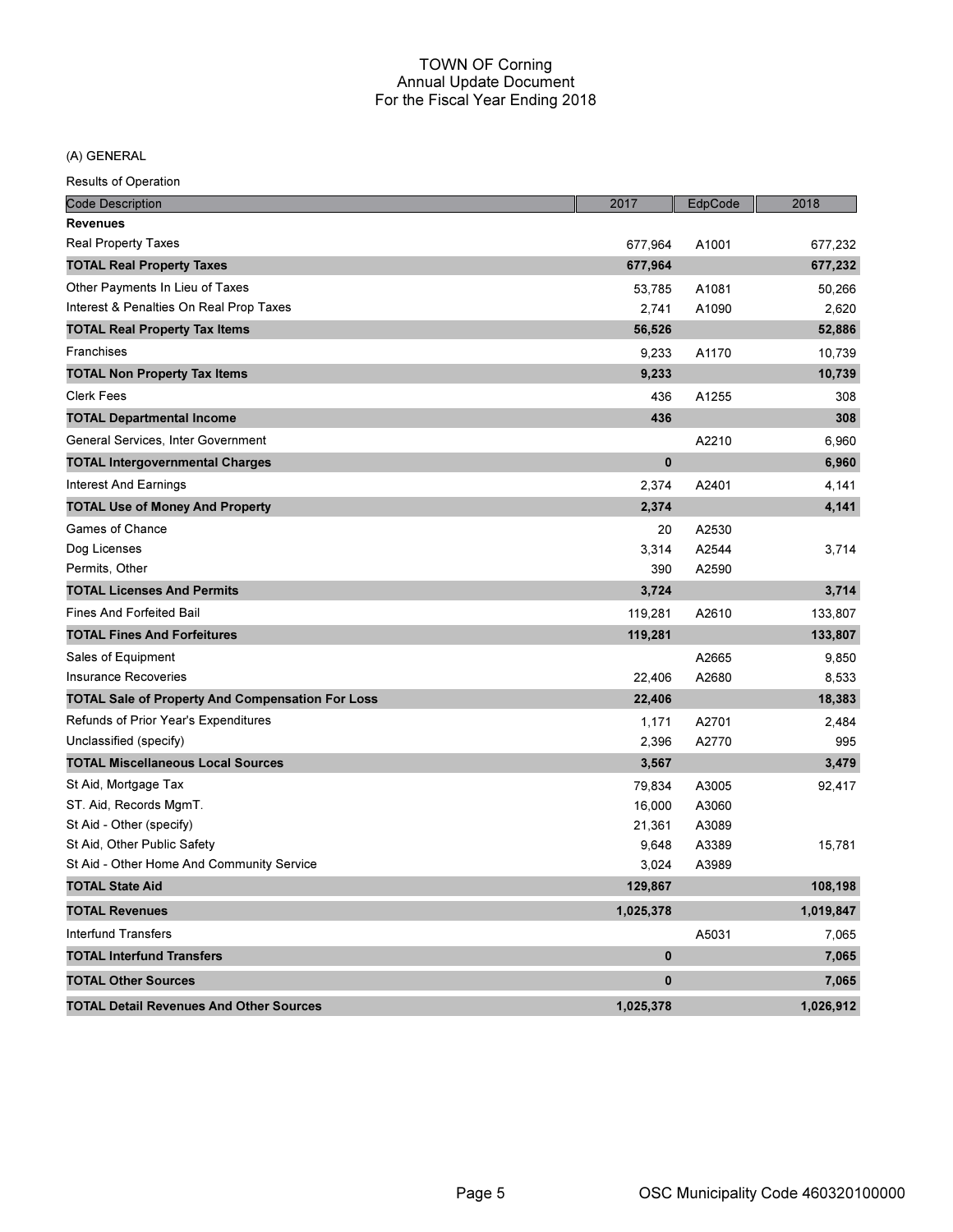#### (A) GENERAL

| <b>Code Description</b>                  | 2017     | EdpCode | 2018         |
|------------------------------------------|----------|---------|--------------|
| <b>Expenditures</b>                      |          |         |              |
| Legislative Board, Pers Serv             | 14,712   | A10101  | 15,447       |
| Legislative Board, Contr Expend          | 3,568    | A10104  | 789          |
| <b>TOTAL Legislative Board</b>           | 18,280   |         | 16,236       |
| Municipal Court, Pers Serv               | 84,466   | A11101  | 86,523       |
| Municipal Court, Equip & Cap Outlay      | 4,528    | A11102  | 9,899        |
| Municipal Court, Contr Expend            | 7,867    | A11104  | 4,559        |
| <b>TOTAL Municipal Court</b>             | 96,861   |         | 100,981      |
| Supervisor, pers Serv                    | 26,010   | A12201  | 32,660       |
| Supervisor, equip & Cap Outlay           | 438      | A12202  |              |
| Supervisor, contr Expend                 | 3,149    | A12204  | 2,456        |
| <b>TOTAL Supervisor</b>                  | 29,597   |         | 35,116       |
| Auditor, Contr Expend                    |          | A13204  | 1,650        |
| <b>TOTAL Auditor</b>                     | $\bf{0}$ |         | 1,650        |
| Tax Collection, contr Expend             | 2,602    | A13304  | 250          |
| <b>TOTAL Tax Collection</b>              | 2,602    |         | 250          |
| Budget, Pers Serv                        | 24,773   | A13401  | 30,977       |
| Budget, Contr Expend                     | 1,881    | A13404  | 2,235        |
| <b>TOTAL Budget</b>                      | 26,654   |         | 33,212       |
| Assessment, Pers Serv                    | 43,719   | A13551  | 50,136       |
| Assessment, Equip & Cap Outlay           | 1,073    | A13552  | 1,885        |
| Assessment, Contr Expend                 | 2,775    | A13554  | 4,139        |
| <b>TOTAL Assessment</b>                  | 47,567   |         | 56,160       |
| Clerk, pers Serv                         | 50,383   | A14101  | 51,390       |
| Clerk, equip & Cap Outlay                |          | A14102  | 150          |
| Clerk, contr Expend                      | 3,303    | A14104  | 2,548        |
| <b>TOTAL Clerk</b>                       | 53,686   |         | 54,088       |
| Law, Contr Expend                        | 8,590    | A14204  | 50,750       |
| <b>TOTAL Law</b>                         | 8,590    |         | 50,750       |
| Engineer, Contr Expend                   | 1,125    | A14404  | 1,685        |
| <b>TOTAL Engineer</b>                    | 1,125    |         | 1,685        |
| Elections, Contr Expend                  | 8,488    | A14504  | 6,558        |
| <b>TOTAL Elections</b>                   | 8,488    |         | 6,558        |
| Records Mgmt, Contr Expend               | 16,000   | A14604  |              |
| <b>TOTAL Records Mgmt</b>                | 16,000   |         | $\mathbf{0}$ |
| Central Services Admin, contr Expend     | 39,460   | A16104  | 19,525       |
| <b>TOTAL Central Services Admin</b>      | 39,460   |         | 19,525       |
| Buildings, Pers Serv                     | 94,234   | A16201  | 95,980       |
| Buildings, Equip & Cap Outlay            | 1,280    | A16202  | 11           |
| Buildings, Contr Expend                  | 65,737   | A16204  | 67,787       |
| <b>TOTAL Buildings</b>                   | 161,251  |         | 163,778      |
| Central Print & Mail, Equip & Cap Outlay | 1,099    | A16702  | 1,983        |
| Central Print & Mail, contr Expend       | 9,320    | A16704  | 9,105        |
| <b>TOTAL Central Print &amp; Mail</b>    | 10,419   |         | 11,088       |
| Unallocated Insurance, Contr Expend      | 41,956   | A19104  | 45,573       |
| <b>TOTAL Unallocated Insurance</b>       | 41,956   |         | 45,573       |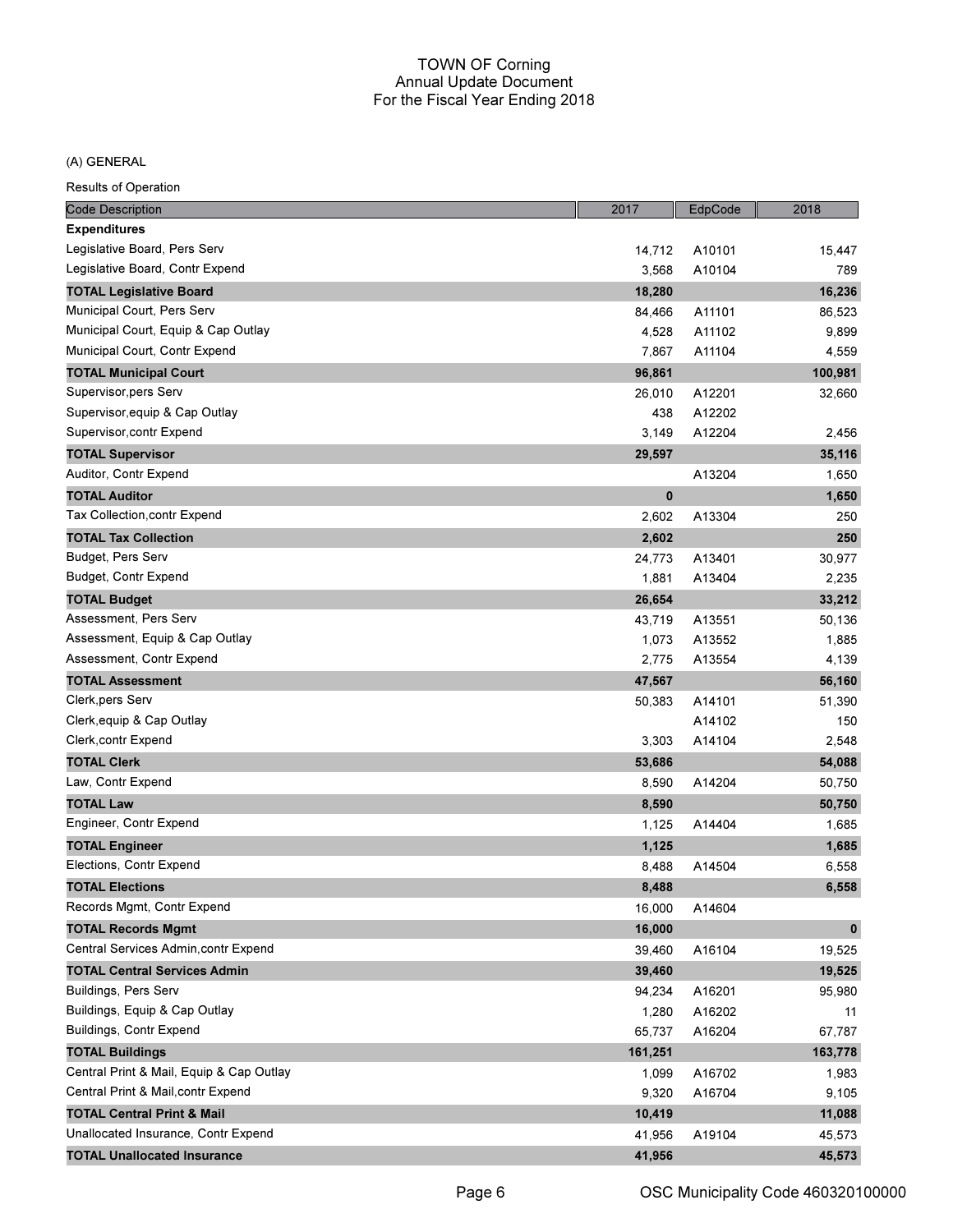(A) GENERAL

| <b>Code Description</b>                   | 2017         | EdpCode | 2018     |
|-------------------------------------------|--------------|---------|----------|
| <b>Expenditures</b>                       |              |         |          |
| Municipal Assn Dues, Contr Expend         | 1,100        | A19204  | 1,662    |
| TOTAL Municipal Assn Dues                 | 1,100        |         | 1,662    |
| Judgements And Claims, Contr Expend       |              | A19304  | 21,841   |
| <b>TOTAL Judgements And Claims</b>        | $\mathbf{0}$ |         | 21,841   |
| Pur of Land/right of Way, equip & Cap Out |              | A19402  | 25       |
| <b>TOTAL Pur of Land/right of Way</b>     | $\bf{0}$     |         | 25       |
| <b>TOTAL General Government Support</b>   | 563,636      |         | 620,178  |
| Police, Contr Expend                      | 750          | A31204  |          |
| <b>TOTAL Police</b>                       | 750          |         | $\bf{0}$ |
| Traffic Control, Pers Serv                | 5,321        | A33101  | 4,844    |
| Traffic Control, Contr Expen              | 12,732       | A33104  |          |
| <b>TOTAL Traffic Control</b>              | 18,053       |         | 4,844    |
| Fire, Contr Expend                        | 19,306       | A34104  |          |
| <b>TOTAL Fire</b>                         | 19,306       |         | $\bf{0}$ |
| Control of Animals, Contr Expend          | 6,600        | A35104  | 7,812    |
| <b>TOTAL Control of Animals</b>           | 6,600        |         | 7,812    |
| Other Animal Control, Contr Expend        | 484          | A35204  | 1,186    |
| <b>TOTAL Other Animal Control</b>         | 484          |         | 1,186    |
| <b>TOTAL Public Safety</b>                | 45,193       |         | 13,842   |
| Laboratory, Contr Expend                  |              | A40254  | 400      |
| <b>TOTAL Laboratory</b>                   | $\mathbf{0}$ |         | 400      |
| Ambulance, Contr Expend                   | 30,183       | A45404  | 31,089   |
| <b>TOTAL Ambulance</b>                    | 30,183       |         | 31,089   |
| TOTAL Health                              | 30,183       |         | 31,489   |
| Street Admin, Pers Serv                   | 71,500       | A50101  | 75,000   |
| Street Admin, Contr Expend                | 171          | A50104  |          |
| <b>TOTAL Street Admin</b>                 | 71,671       |         | 75,000   |
| Garage, Equip & Cap Outlay                | 2,609        | A51322  | 18,111   |
| Garage, Contr Expend                      | 11,334       | A51324  | 11,277   |
| <b>TOTAL Garage</b>                       | 13,943       |         | 29,388   |
| Street Lighting, Contr Expend             | 1,489        | A51824  | 355      |
| <b>TOTAL Street Lighting</b>              | 1,489        |         | 355      |
| <b>TOTAL Transportation</b>               | 87,103       |         | 104,743  |
| Environmental Control, Contr Expend       | 500          | A80904  | 500      |
| <b>TOTAL Environmental Control</b>        | 500          |         | 500      |
| Drainage, Contr Expend                    |              | A85404  | 13,296   |
| <b>TOTAL Drainage</b>                     | 0            |         | 13,296   |
| Misc Home & Comm Serv, Contr Expend       |              | A89894  | 3,000    |
| <b>TOTAL Misc Home &amp; Comm Serv</b>    | 0            |         | 3,000    |
| <b>TOTAL Home And Community Services</b>  | 500          |         | 16,796   |
| <b>State Retirement System</b>            | 59,312       | A90108  | 63,244   |
| Social Security, Employer Cont            | 30,904       | A90308  | 33,141   |
| Worker's Compensation, Empl Bnfts         | 67,281       | A90408  | 67,490   |
| Disability Insurance, Empl Bnfts          | 511          | A90558  | 608      |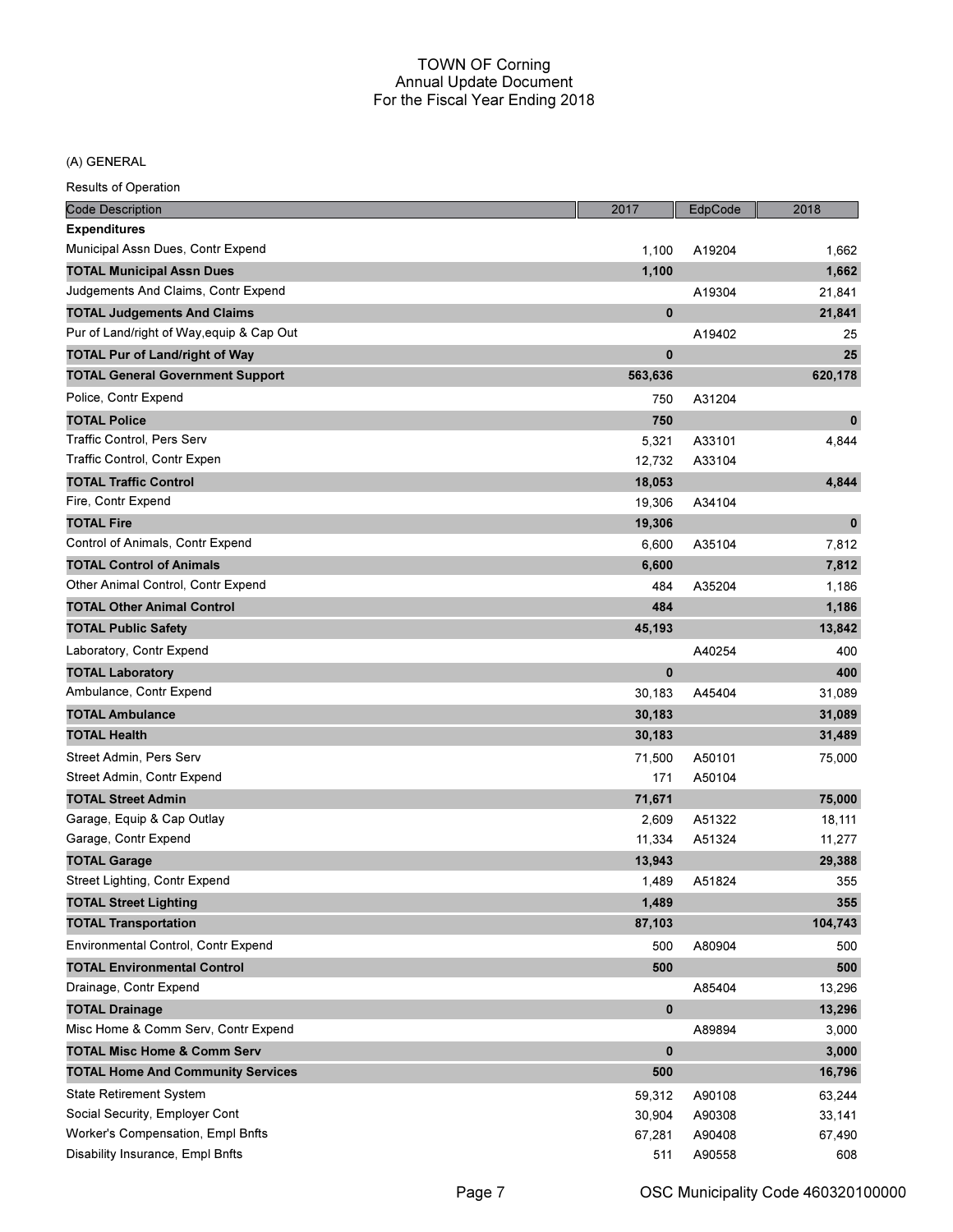(A) GENERAL

| <b>Code Description</b>                         | 2017    | EdpCode | 2018      |
|-------------------------------------------------|---------|---------|-----------|
| <b>Expenditures</b>                             |         |         |           |
| Hospital & Medical (dental) Ins, Empl Bnft      | 62,061  | A90608  | 71,485    |
| <b>TOTAL Employee Benefits</b>                  | 220,069 |         | 235,968   |
| Debt Principal, Bond Anticipation Notes         | 857     | A97306  | 8,000     |
| <b>TOTAL Debt Principal</b>                     | 857     |         | 8,000     |
| Debt Interest, Bond Anticipation Notes          | 28      | A97307  | 808       |
| <b>TOTAL Debt Interest</b>                      | 28      |         | 808       |
| <b>TOTAL Expenditures</b>                       | 947,569 |         | 1,031,824 |
| Transfers, Other Funds                          | 1       | A99019  |           |
| <b>TOTAL Operating Transfers</b>                | 1       |         | $\bf{0}$  |
| <b>TOTAL Other Uses</b>                         | 1       |         | $\pmb{0}$ |
| <b>TOTAL Detail Expenditures And Other Uses</b> | 947,570 |         | 1,031,824 |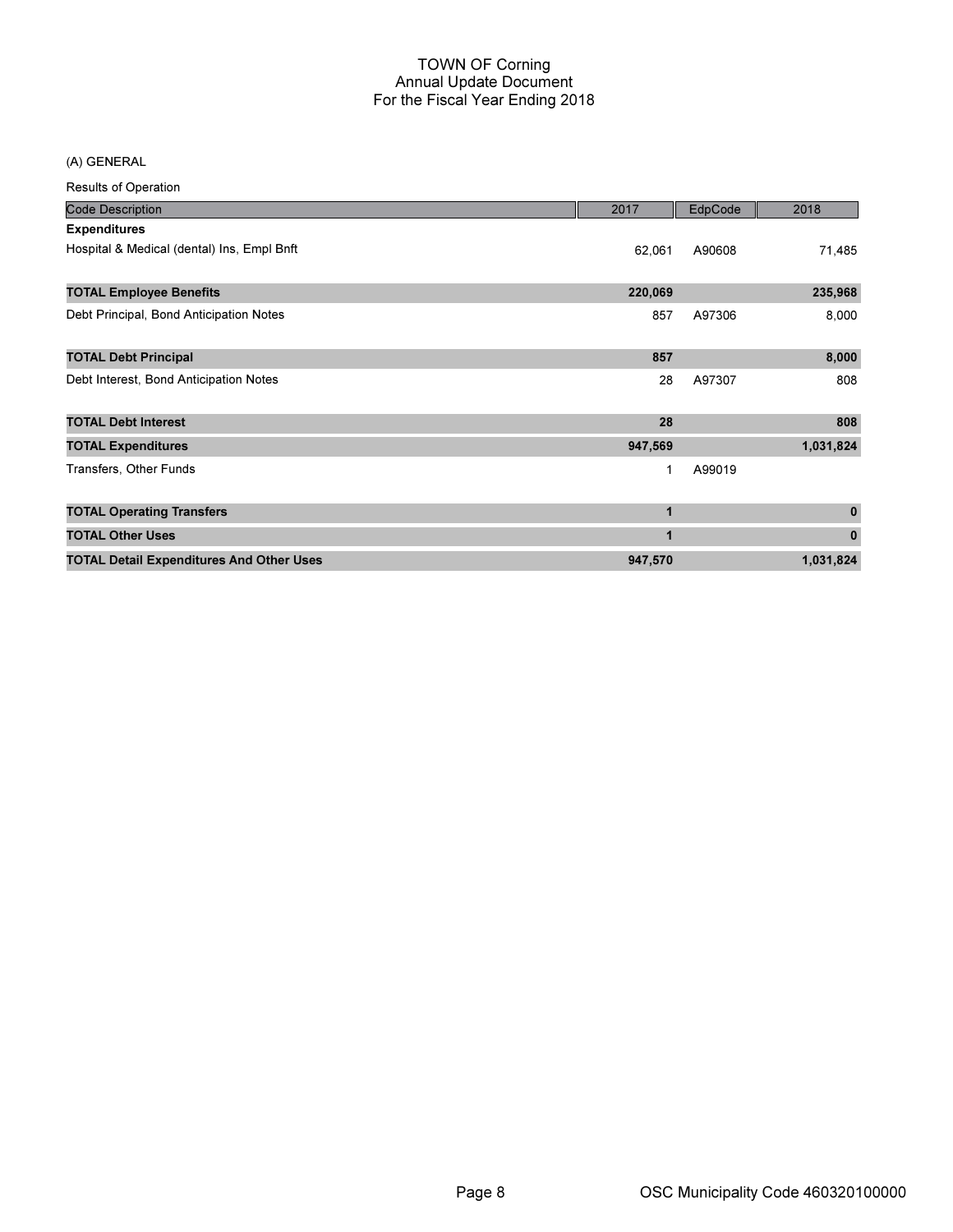(A) GENERAL

Analysis of Changes in Fund Balance

| <b>Code Description</b>                    | 2017      | EdpCode | 2018      |
|--------------------------------------------|-----------|---------|-----------|
| Analysis of Changes in Fund Balance        |           |         |           |
| <b>Fund Balance - Beginning of Year</b>    | 802.589   | A8021   | 880,397   |
| Prior Period Adj -Decrease In Fund Balance |           | A8015   | 3.103     |
| <b>Restated Fund Balance - Beg of Year</b> | 802.589   | A8022   | 877,294   |
| ADD - REVENUES AND OTHER SOURCES           | 1.025.378 |         | 1,026,912 |
| DEDUCT - EXPENDITURES AND OTHER USES       | 947.570   |         | 1,031,824 |
| <b>Fund Balance - End of Year</b>          | 880.397   | A8029   | 872,382   |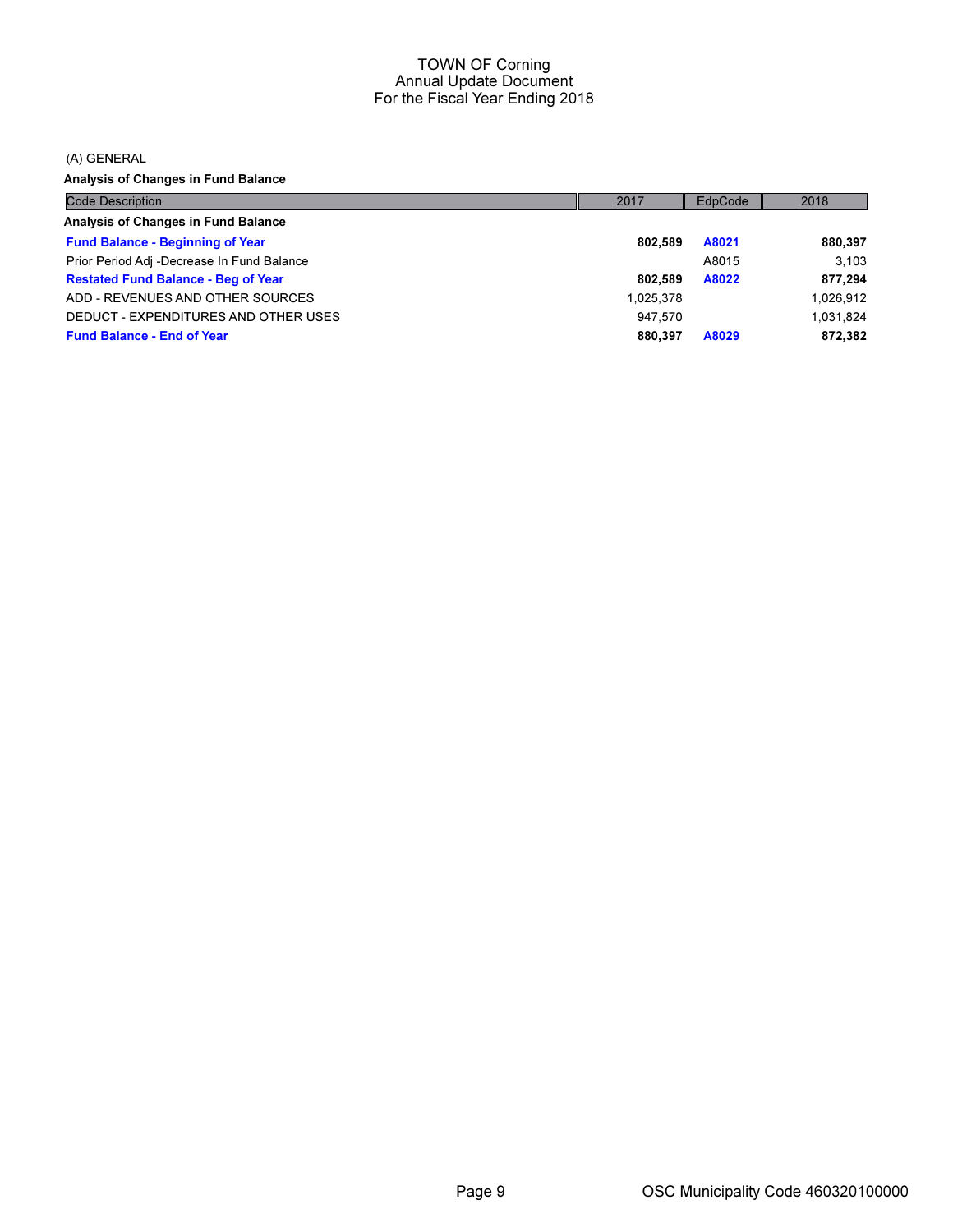### (A) GENERAL

Budget Summary

| <b>Code Description</b>                           | 2018      | EdpCode | 2019      |
|---------------------------------------------------|-----------|---------|-----------|
| <b>Estimated Revenues</b>                         |           |         |           |
| Est Rev - Real Property Taxes                     | 677,232   | A1049N  | 706,521   |
| Est Rev - Real Property Tax Items                 | 57,820    | A1099N  | 54,245    |
| Est Rev - Non Property Tax Items                  | 11,500    | A1199N  | 4,000     |
| Est Rev - Departmental Income                     | 100       | A1299N  | 100       |
| Est Rev - Intergovernmental Charges               |           | A2399N  | 27,366    |
| Est Rev - Use of Money And Property               | 1,300     | A2499N  | 3,000     |
| Est Rev - Licenses And Permits                    | 3,530     | A2599N  | 3,530     |
| <b>Est Rev - Fines And Forfeitures</b>            | 107,000   | A2649N  | 125,000   |
| Est Rev - Sale of Prop And Comp For Loss          | 6,922     | A2699N  | 3,000     |
| Est Rev - Miscellaneous Local Sources             | 5,500     | A2799N  | 5,600     |
| Est Rev - State Aid                               | 148,000   | A3099N  | 103,000   |
| <b>TOTAL Estimated Revenues</b>                   | 1,018,904 |         | 1,035,362 |
| Estimated - Interfund Transfer                    | 859       | A5031N  | 185       |
| Appropriated Fund Balance                         | 33,923    | A599N   | 53,923    |
| <b>TOTAL Estimated Other Sources</b>              | 34,782    |         | 54,108    |
| <b>TOTAL Estimated Revenues And Other Sources</b> | 1,053,686 |         | 1,089,470 |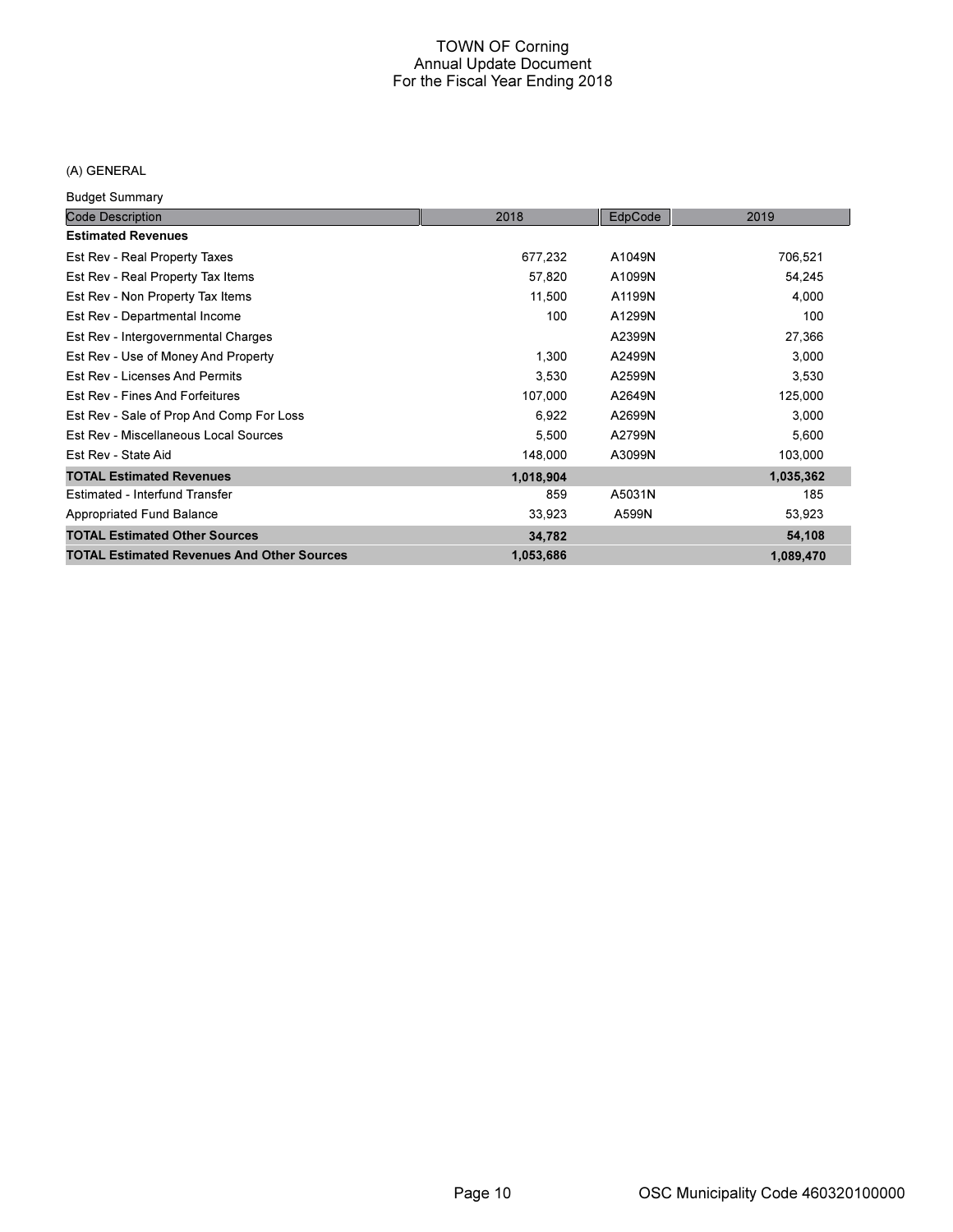## (A) GENERAL

Budget Summary

| <b>Code Description</b>                    | 2018      | EdpCode | 2019      |
|--------------------------------------------|-----------|---------|-----------|
| Appropriations                             |           |         |           |
| App - General Government Support           | 671,060   | A1999N  | 662,509   |
| App - Public Safety                        | 18,060    | A3999N  | 18,060    |
| App - Health                               | 32.587    | A4999N  | 33,800    |
| App - Transportation                       | 96.871    | A5999N  | 102,371   |
| App - Culture And Recreation               |           | A7999N  | 500       |
| App - Home And Community Services          | 500       | A8999N  | 13,946    |
| App - Employee Benefits                    | 225,800   | A9199N  | 246,300   |
| App - Debt Service                         | 8.808     | A9899N  | 984       |
| <b>TOTAL Appropriations</b>                | 1,053,686 |         | 1,078,470 |
| <b>Other Budgetary Purposes</b>            |           | A962N   | 11,000    |
| <b>TOTAL Other Uses</b>                    | 0         |         | 11,000    |
| <b>TOTAL Appropriations And Other Uses</b> | 1,053,686 |         | 1,089,470 |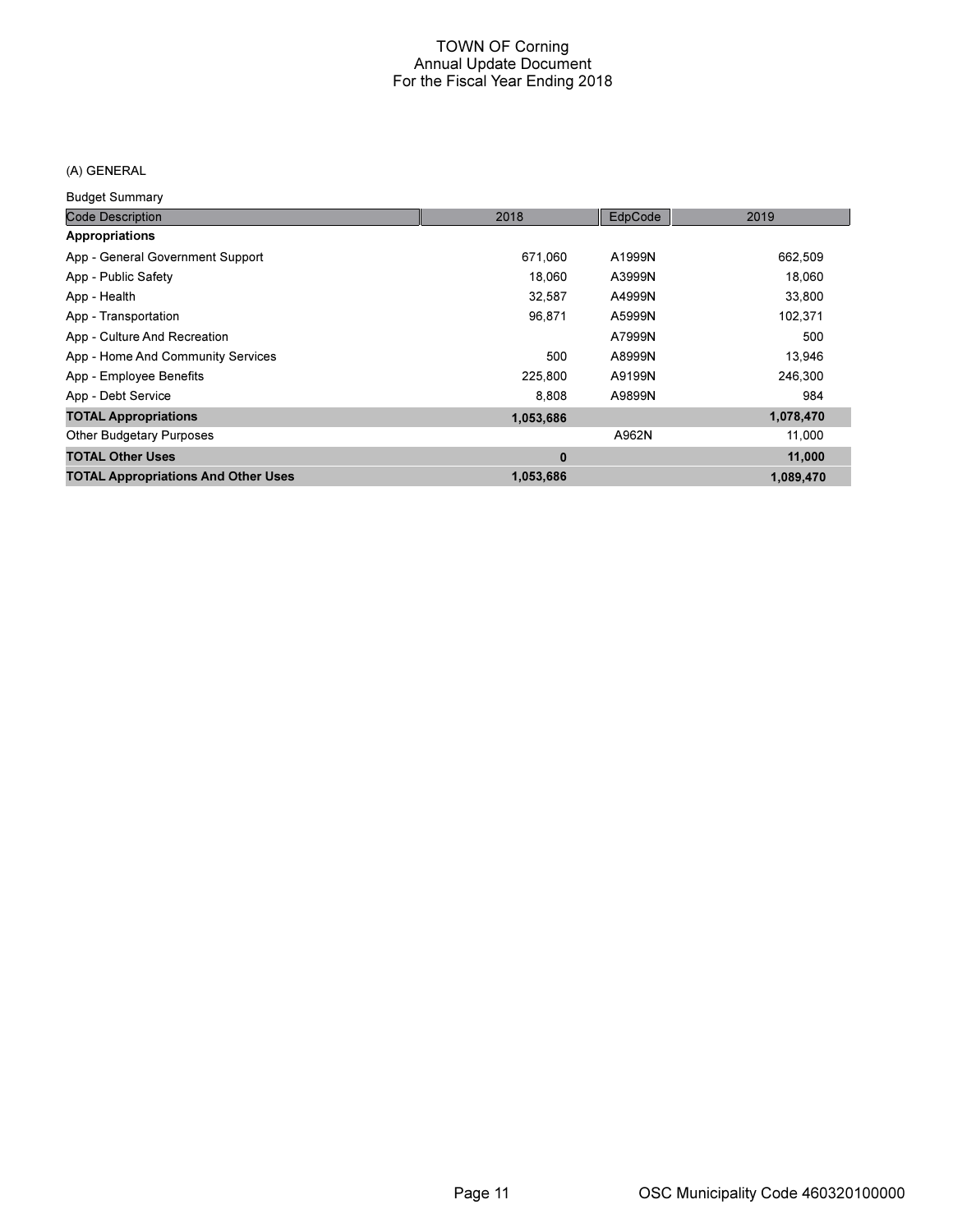## (B) GENERAL TOWN-OUTSIDE VG

Balance Sheet

| <b>Code Description</b>                                | 2017   | EdpCode     | 2018   |
|--------------------------------------------------------|--------|-------------|--------|
| <b>Assets</b>                                          |        |             |        |
| Cash                                                   | 50.493 | <b>B200</b> | 73,586 |
| Petty Cash                                             | 50     | <b>B210</b> | 50     |
| <b>TOTAL Cash</b>                                      | 50,543 |             | 73,636 |
| <b>Prepaid Expenses</b>                                | 1.970  | <b>B480</b> | 1,975  |
| <b>TOTAL Prepaid Expenses</b>                          | 1,970  |             | 1,975  |
| <b>TOTAL Assets and Deferred Outflows of Resources</b> | 52,513 |             | 75,611 |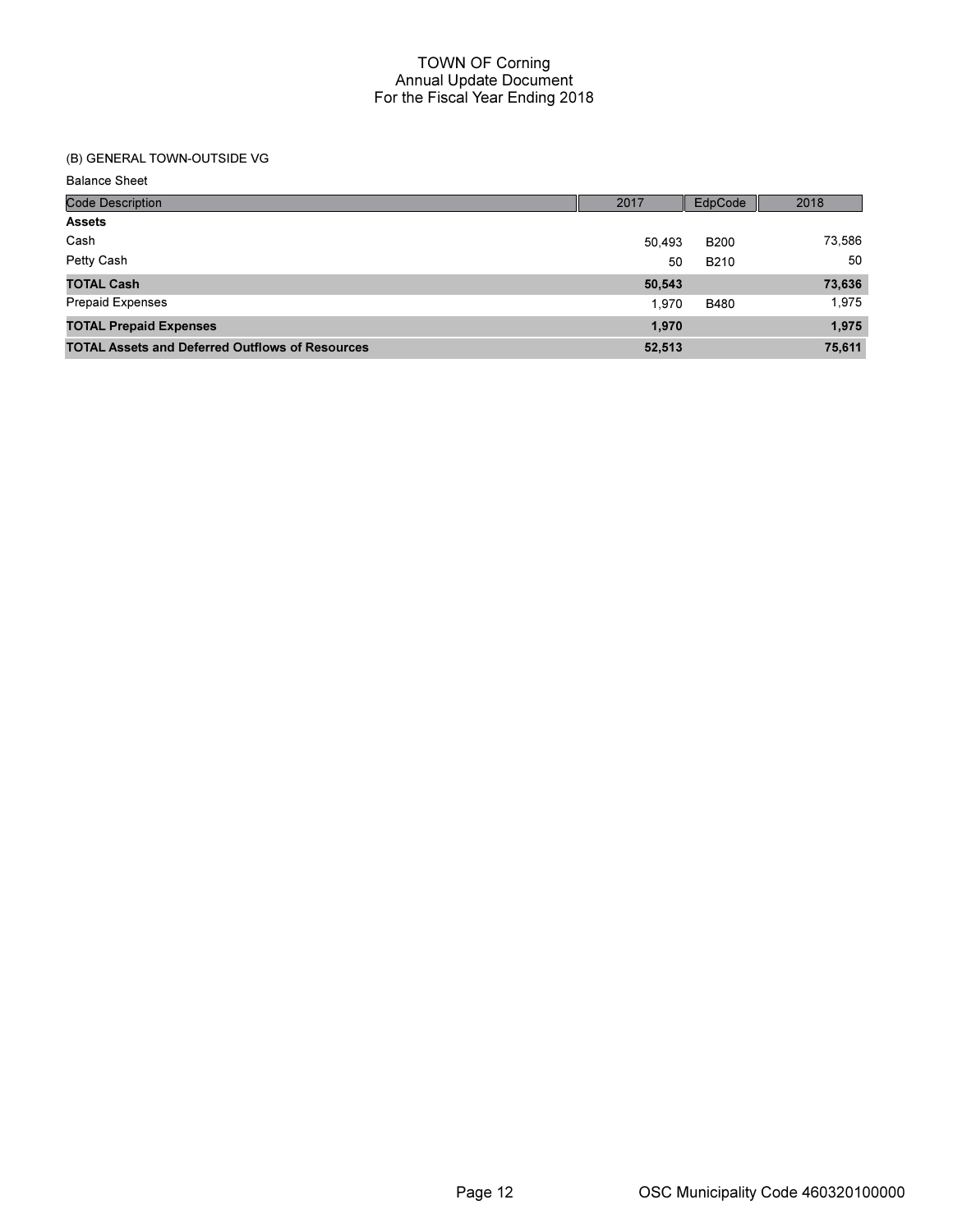## (B) GENERAL TOWN-OUTSIDE VG

Balance Sheet

| <b>Code Description</b>                                     | 2017   | EdpCode     | 2018   |
|-------------------------------------------------------------|--------|-------------|--------|
| <b>Accounts Payable</b>                                     |        | <b>B600</b> | 3,557  |
| <b>TOTAL Accounts Payable</b>                               | 0      |             | 3,557  |
| <b>TOTAL Liabilities</b>                                    | 0      |             | 3,557  |
| <b>Fund Balance</b><br>Not in Spendable Form                | 1.970  | <b>B806</b> | 1,975  |
| <b>TOTAL Nonspendable Fund Balance</b>                      | 1.970  |             | 1,975  |
| Assigned Unappropriated Fund Balance                        | 50.543 | <b>B915</b> | 70,079 |
| <b>TOTAL Assigned Fund Balance</b>                          | 50,543 |             | 70,079 |
| <b>TOTAL Fund Balance</b>                                   | 52,513 |             | 72,054 |
| <b>TOTAL Liabilities, Deferred Inflows And Fund Balance</b> | 52,513 |             | 75,611 |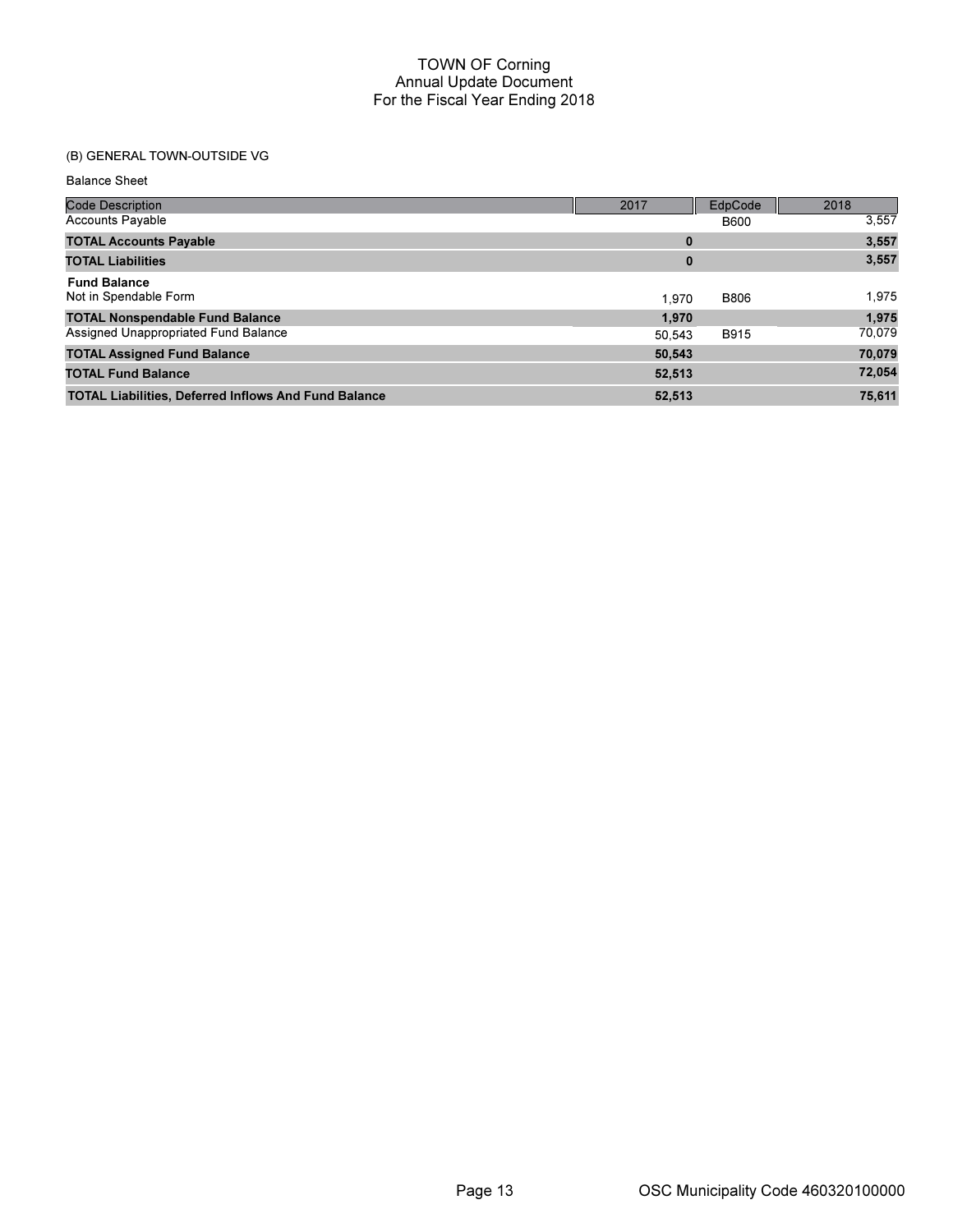## (B) GENERAL TOWN-OUTSIDE VG

| <b>Code Description</b>                        | 2017    | EdpCode | 2018    |
|------------------------------------------------|---------|---------|---------|
| <b>Revenues</b>                                |         |         |         |
| Real Property Taxes                            | 75,748  | B1001   | 59,441  |
| <b>TOTAL Real Property Taxes</b>               | 75,748  |         | 59,441  |
| <b>Vital Statistics Fees</b>                   | 8,340   | B1603   | 9,840   |
| <b>Zoning Fees</b>                             | 675     | B2110   | 150     |
| Other Home & Community Services Income         | 1,695   | B2189   | 750     |
| <b>TOTAL Departmental Income</b>               | 10,710  |         | 10,740  |
| Interest And Earnings                          | 98      | B2401   | 133     |
| <b>TOTAL Use of Money And Property</b>         | 98      |         | 133     |
| <b>Building And Alteration Permits</b>         | 10,764  | B2555   | 34,354  |
| Permits, Other                                 | 150     | B2590   | 100     |
| <b>TOTAL Licenses And Permits</b>              | 10,914  |         | 34,454  |
| St Aid, State Revenue Sharing                  | 25,473  | B3001   | 25,473  |
| <b>TOTAL State Aid</b>                         | 25,473  |         | 25,473  |
| <b>TOTAL Revenues</b>                          | 122,943 |         | 130,241 |
| <b>TOTAL Detail Revenues And Other Sources</b> | 122,943 |         | 130,241 |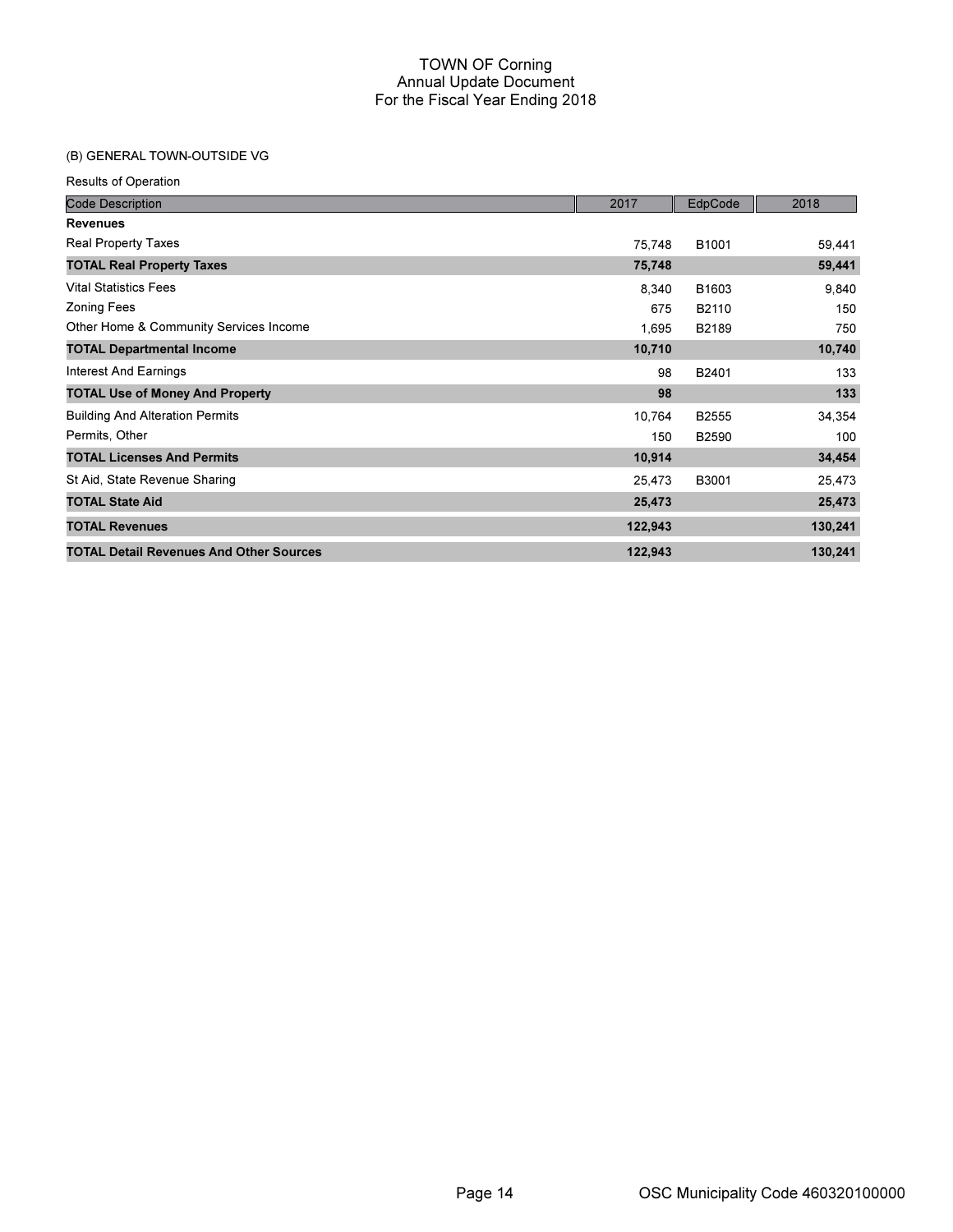## (B) GENERAL TOWN-OUTSIDE VG

| <b>Code Description</b>                           | 2017         | EdpCode | 2018    |
|---------------------------------------------------|--------------|---------|---------|
| <b>Expenditures</b>                               |              |         |         |
| Police, Contr Expend                              |              | B31204  | 750     |
| <b>TOTAL Police</b>                               | $\mathbf{0}$ |         | 750     |
| Safety Inspection, Pers Serv                      | 48,000       | B36201  | 50,000  |
| Safety Inspection, Equip & Cap Outlay             | 1,073        | B36202  | 1,645   |
| Safety Inspection, Contr Expend                   | 1,057        | B36204  | 2,331   |
| <b>TOTAL Safety Inspection</b>                    | 50,130       |         | 53,976  |
| <b>TOTAL Public Safety</b>                        | 50,130       |         | 54,726  |
| Public Health, Contr Expend                       | 2,000        | B40104  | 2,000   |
| <b>TOTAL Public Health</b>                        | 2,000        |         | 2,000   |
| Registrar of Vital Statistics, Pers Serv          | 5,500        | B40201  | 5,610   |
| Registrar of Vital Stat Contr Expend              |              | B40204  | 503     |
| <b>TOTAL Registrar of Vital Stat Contr Expend</b> | 5,500        |         | 6,113   |
| <b>TOTAL Health</b>                               | 7,500        |         | 8,113   |
| Zoning, Contr Expend                              | 480          | B80104  | 965     |
| <b>TOTAL Zoning</b>                               | 480          |         | 965     |
| Planning, Pers Serv                               | 3,152        | B80201  | 3,215   |
| Planning, Contr Expend                            | 25,515       | B80204  | 25,170  |
| <b>TOTAL Planning</b>                             | 28,667       |         | 28,385  |
| <b>TOTAL Home And Community Services</b>          | 29,147       |         | 29,350  |
| State Retirement, Empl Bnfts                      | 7,360        | B90108  | 7,895   |
| Social Security, Empl Bnfts                       | 4,316        | B90308  | 4,482   |
|                                                   |              |         |         |
| <b>TOTAL Employee Benefits</b>                    | 11,676       |         | 12,377  |
| Debt Principal, Bond Anticipation Notes           | 8,000        | B97306  | 6,000   |
| <b>TOTAL Debt Principal</b>                       | 8,000        |         | 6,000   |
| Debt Interest, Bond Anticipation Notes            | 209          | B97307  | 135     |
| <b>TOTAL Debt Interest</b>                        | 209          |         | 135     |
| <b>TOTAL Expenditures</b>                         | 106,662      |         | 110,701 |
| <b>TOTAL Detail Expenditures And Other Uses</b>   | 106,662      |         | 110,701 |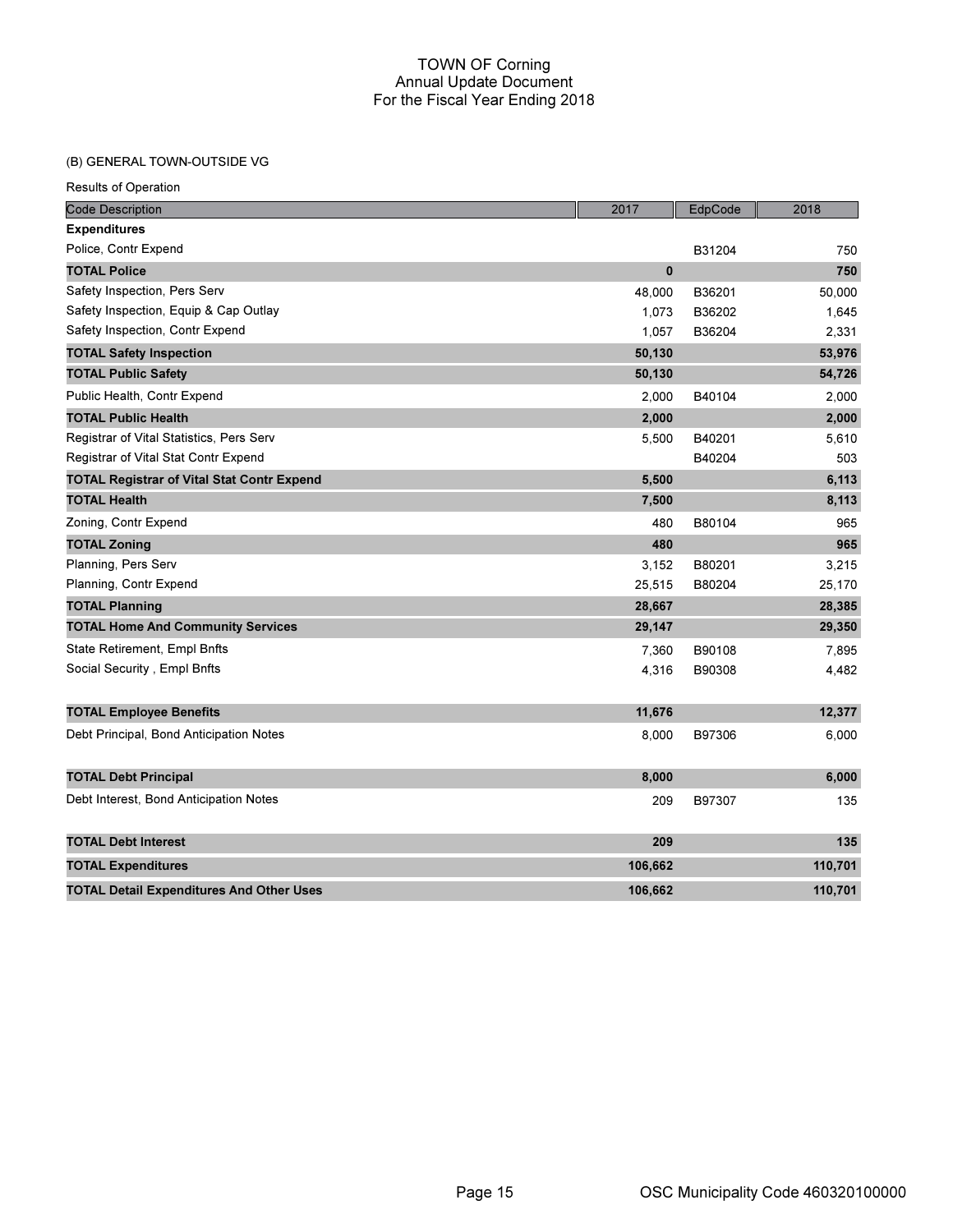### (B) GENERAL TOWN-OUTSIDE VG

### Analysis of Changes in Fund Balance

| Code Description                           | 2017    | EdpCode      | 2018    |
|--------------------------------------------|---------|--------------|---------|
| Analysis of Changes in Fund Balance        |         |              |         |
| <b>Fund Balance - Beginning of Year</b>    | 36.232  | <b>B8021</b> | 52,513  |
| <b>Restated Fund Balance - Beg of Year</b> | 36.232  | <b>B8022</b> | 52,513  |
| ADD - REVENUES AND OTHER SOURCES           | 122.943 |              | 130.241 |
| DEDUCT - EXPENDITURES AND OTHER USES       | 106.662 |              | 110.701 |
| <b>Fund Balance - End of Year</b>          | 52.513  | <b>B8029</b> | 72.053  |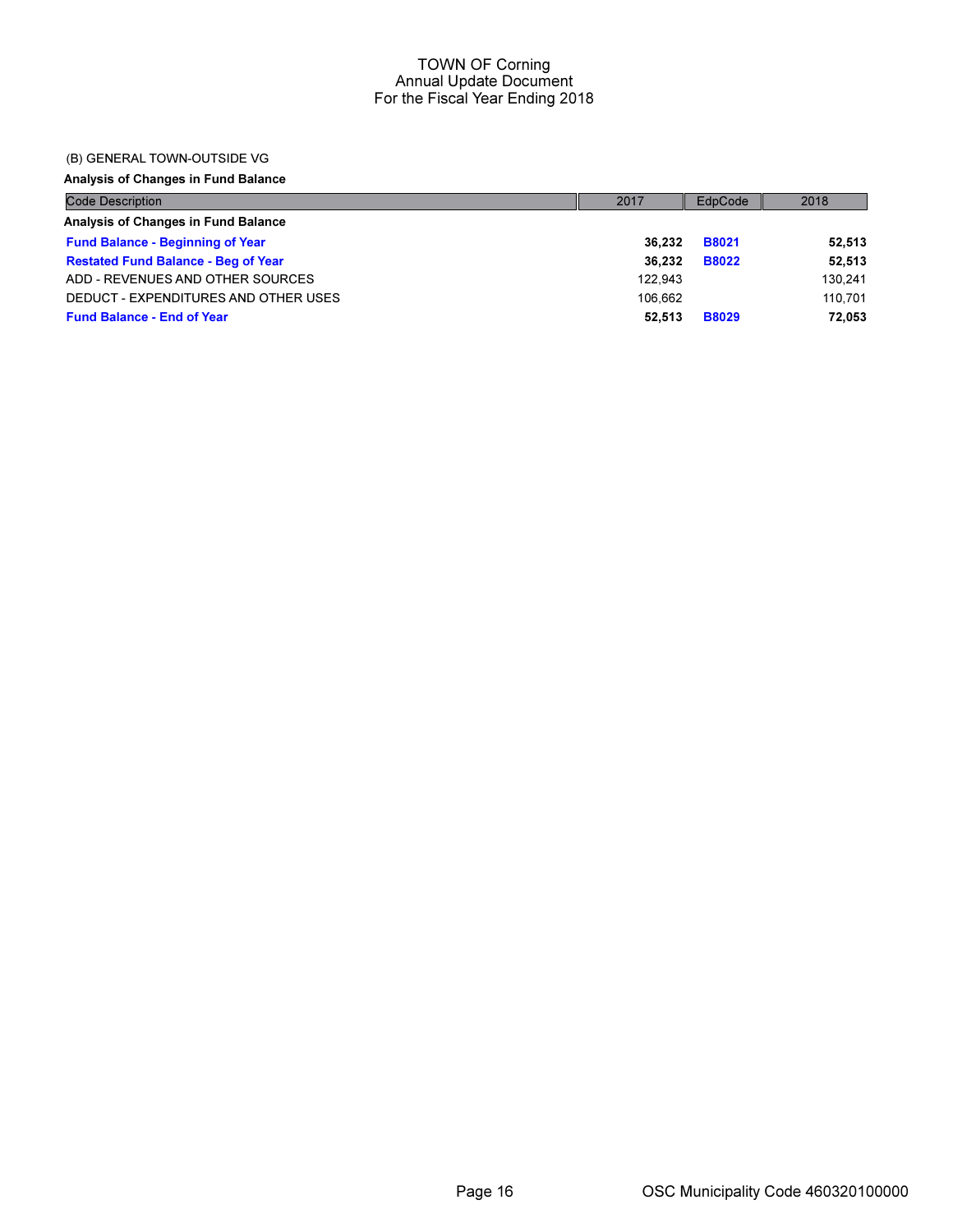## (B) GENERAL TOWN-OUTSIDE VG

#### Budget Summary

| <b>Code Description</b>                           | 2018    | EdpCode       | 2019    |
|---------------------------------------------------|---------|---------------|---------|
| <b>Estimated Revenues</b>                         |         |               |         |
| Est Rev - Real Property Taxes                     | 59.441  | <b>B1049N</b> | 55,250  |
| Est Rev - Departmental Income                     | 7.905   | <b>B1299N</b> | 10,580  |
| Est Rev - Use of Money And Property               | 50      | <b>B2499N</b> | 50      |
| Est Rev - Licenses And Permits                    | 7.150   | <b>B2599N</b> | 10.150  |
| Est Rev - Miscellaneous Local Sources             | 1.100   | <b>B2799N</b> | 1.100   |
| Est Rev - State Aid                               | 25.474  | <b>B3099N</b> | 25.474  |
| <b>TOTAL Estimated Revenues</b>                   | 101,120 |               | 102,604 |
| <b>TOTAL Estimated Revenues And Other Sources</b> | 101,120 |               | 102.604 |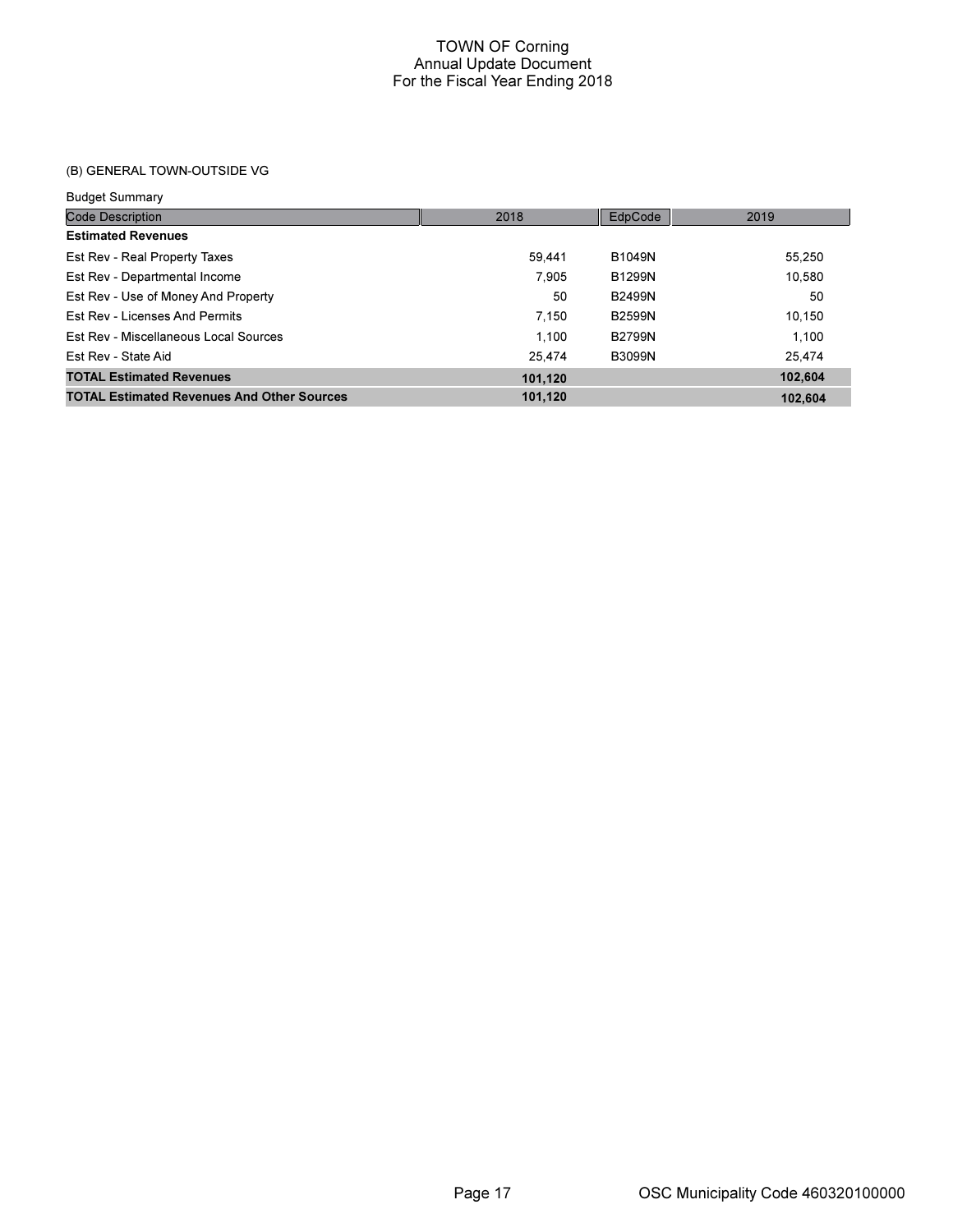## (B) GENERAL TOWN-OUTSIDE VG

Budget Summary

| 2018    | EdpCode       | 2019    |
|---------|---------------|---------|
|         |               |         |
| 56.900  | <b>B3999N</b> | 56,900  |
| 8.110   | <b>B4999N</b> | 8.274   |
| 19.975  | <b>B8999N</b> | 27,430  |
| 10.000  | <b>B9199N</b> | 10.000  |
| 6.135   | <b>B9899N</b> |         |
| 101,120 |               | 102.604 |
| 101,120 |               | 102.604 |
|         |               |         |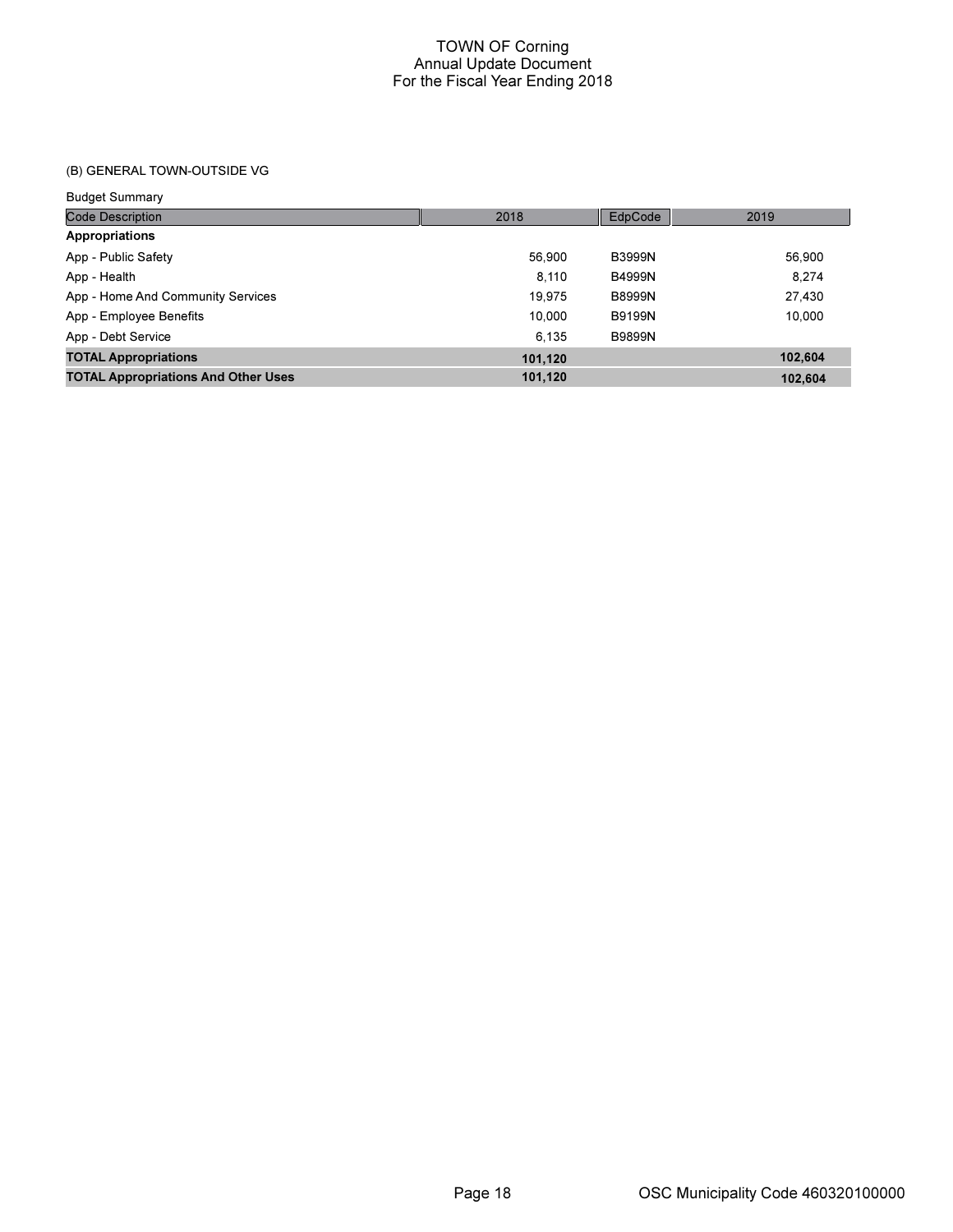#### (CM) MISCELLANEOUS SPECIAL REV

Balance Sheet

| <b>Code Description</b>                                | 2017   | EdpCode | 2018   |
|--------------------------------------------------------|--------|---------|--------|
| <b>Assets</b>                                          |        |         |        |
| Cash In Time Deposits Special Reserves                 | 12.134 | CM231   | 10.420 |
| <b>TOTAL Restricted Assets</b>                         | 12.134 |         | 10.420 |
| <b>TOTAL Assets and Deferred Outflows of Resources</b> | 12.134 |         | 10.420 |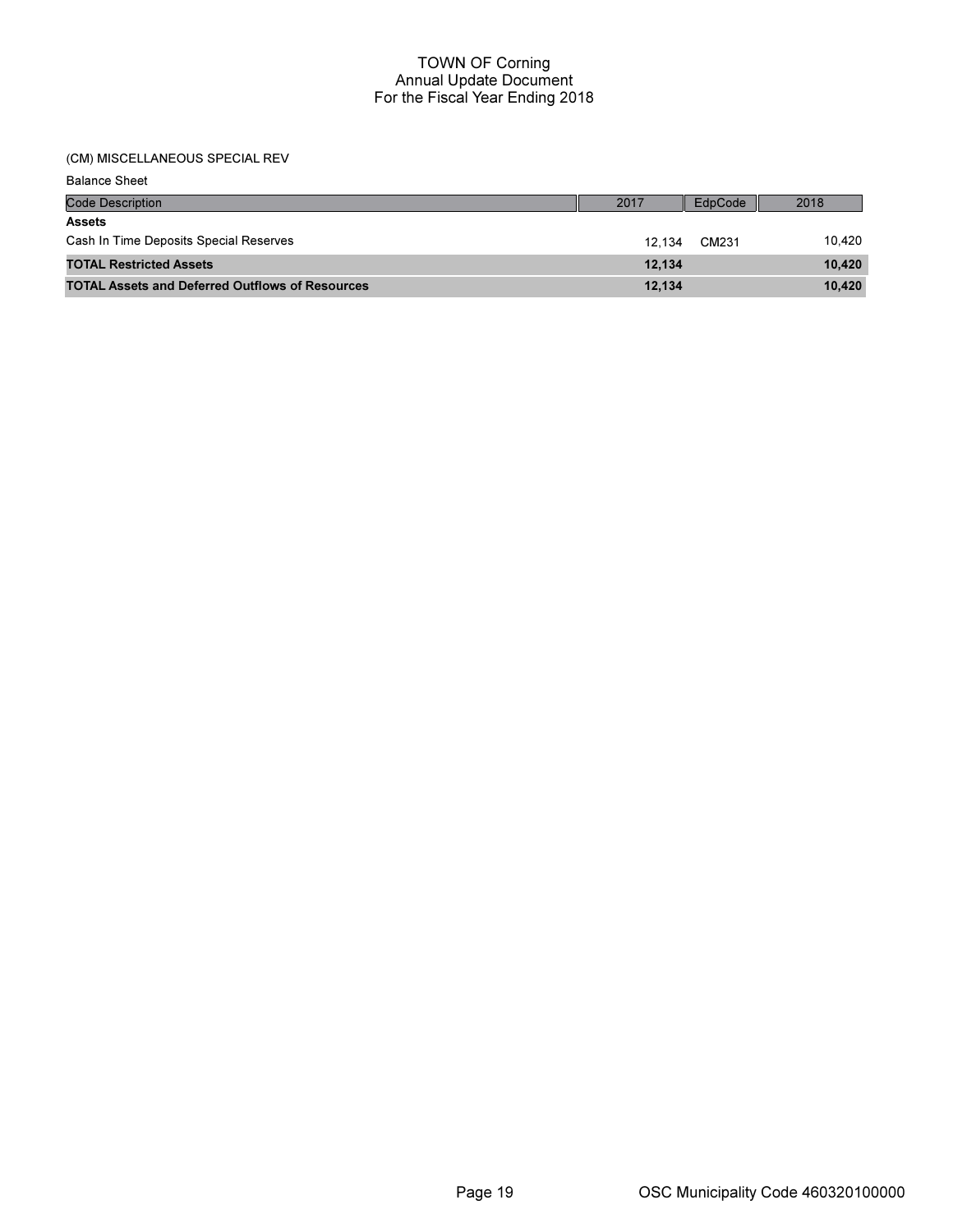## (CM) MISCELLANEOUS SPECIAL REV

Balance Sheet

| <b>Code Description</b>                                     | 2017   | EdpCode | 2018   |
|-------------------------------------------------------------|--------|---------|--------|
| <b>Fund Balance</b><br>Assigned Unappropriated Fund Balance | 12.134 | CM915   | 10.420 |
| <b>TOTAL Assigned Fund Balance</b>                          | 12.134 |         | 10,420 |
| <b>TOTAL Fund Balance</b>                                   | 12.134 |         | 10,420 |
| <b>TOTAL Liabilities, Deferred Inflows And Fund Balance</b> | 12.134 |         | 10,420 |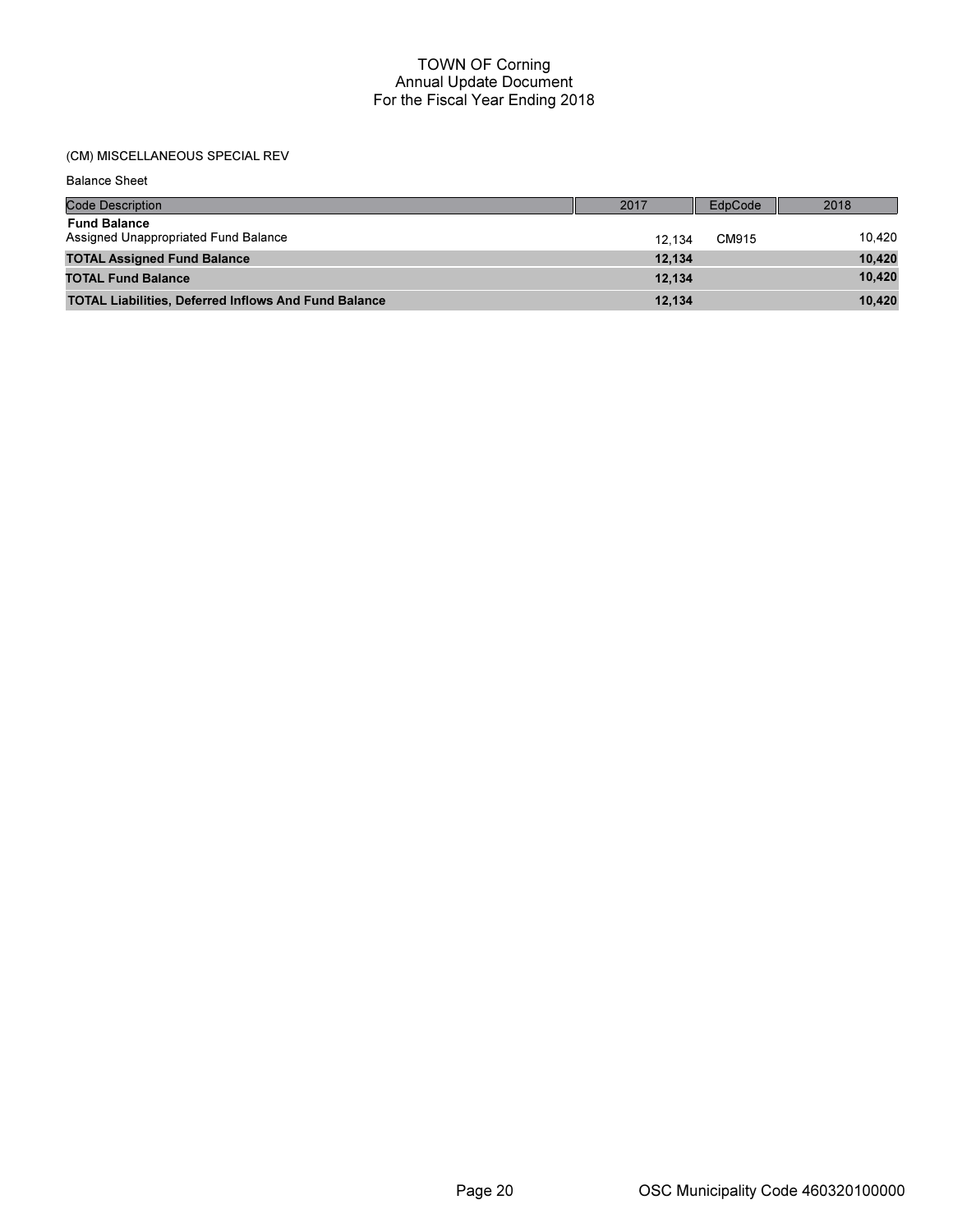## (CM) MISCELLANEOUS SPECIAL REV

| <b>Code Description</b>                                 | 2017 | EdpCode | 2018  |
|---------------------------------------------------------|------|---------|-------|
| <b>Revenues</b>                                         |      |         |       |
| Other Home & Community Service Income                   | 500  | CM2189  | 900   |
| <b>TOTAL Departmental Income</b>                        | 500  |         | 900   |
| Sale of Scrap Materials                                 | 19   | CM2650  |       |
| <b>Minor Sales</b>                                      |      | CM2665  | 960   |
| <b>TOTAL Sale of Property And Compensation For Loss</b> | 19   |         | 960   |
| <b>TOTAL Revenues</b>                                   | 519  |         | 1,860 |
| <b>TOTAL Detail Revenues And Other Sources</b>          | 519  |         | 1,860 |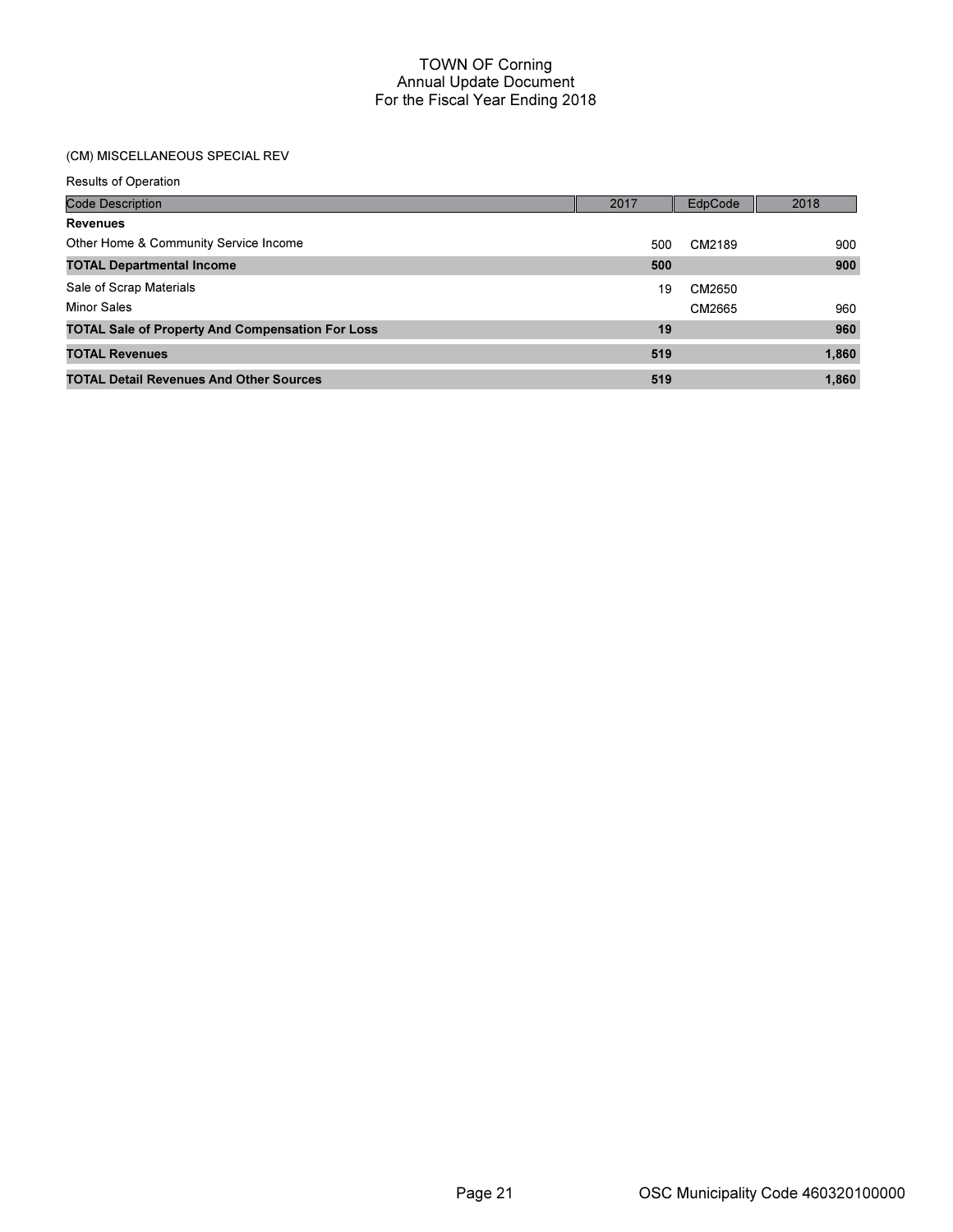## (CM) MISCELLANEOUS SPECIAL REV

| <b>Results of Operation</b>                             |       |         |       |
|---------------------------------------------------------|-------|---------|-------|
| <b>Code Description</b>                                 | 2017  | EdpCode | 2018  |
| <b>Expenditures</b>                                     |       |         |       |
| Other Home And Community Service-Pers Serv              |       | CM89891 |       |
| Other Home And Community Service-Contr Exp              | 2.170 | CM89894 | 50    |
| <b>TOTAL Other Home And Community Service-Contr Exp</b> | 2,170 |         | 50    |
| <b>TOTAL Home And Community Services</b>                | 2,170 |         | 50    |
| Bond Anticipation Notes, Principal                      | 857   | CM97306 | 3,250 |
| <b>TOTAL Debt Principal</b>                             | 857   |         | 3,250 |
| Debt Interest, Bond Anticipation Notes                  | 28    | CM97307 | 274   |
| <b>TOTAL Debt Interest</b>                              | 28    |         | 274   |
| <b>TOTAL Expenditures</b>                               | 3,055 |         | 3,574 |
| <b>TOTAL Detail Expenditures And Other Uses</b>         | 3,055 |         | 3,574 |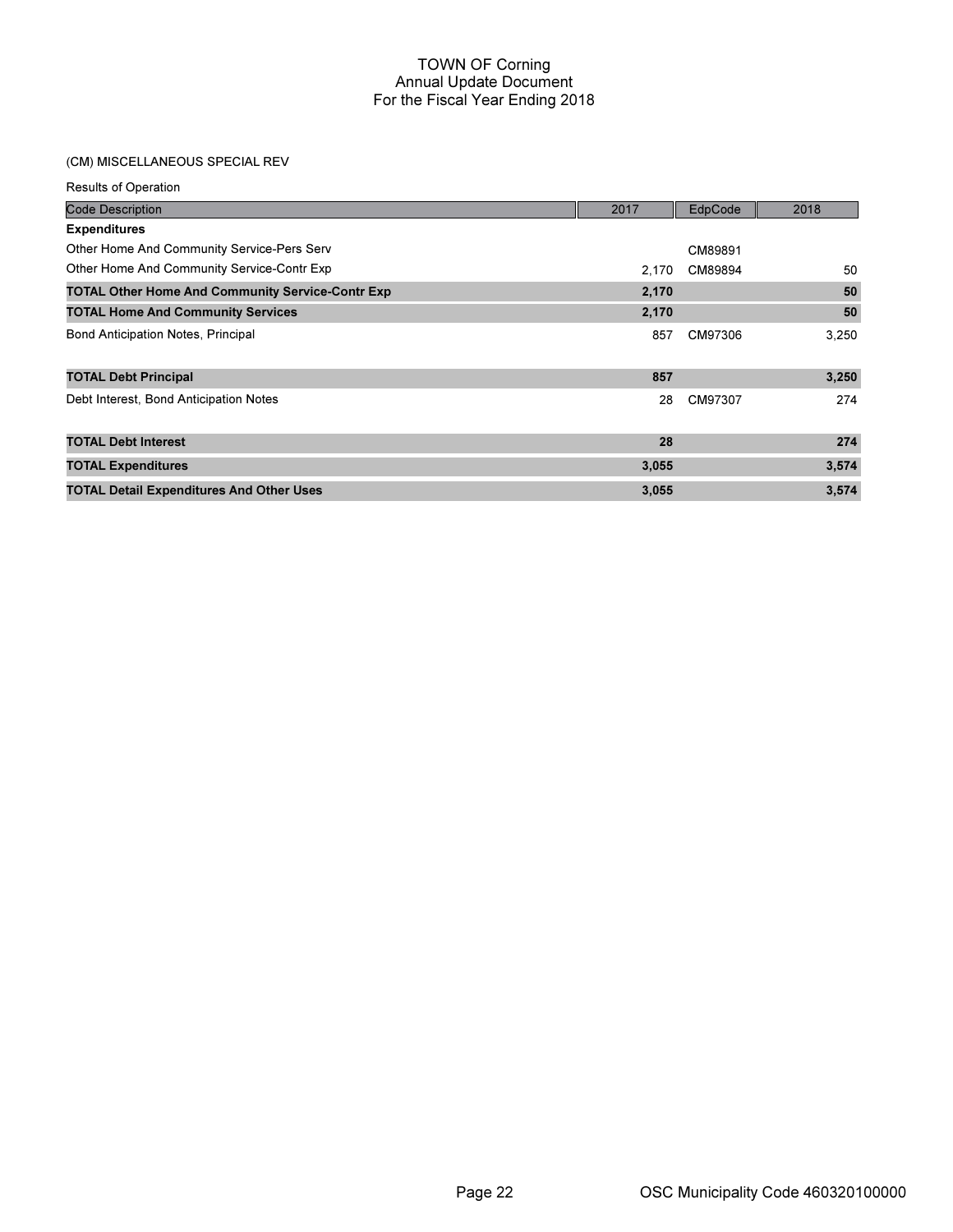#### (CM) MISCELLANEOUS SPECIAL REV

# Analysis of Changes in Fund Balance

| <b>Code Description</b>                    | 2017   | EdpCode       | 2018   |
|--------------------------------------------|--------|---------------|--------|
| Analysis of Changes in Fund Balance        |        |               |        |
| <b>Fund Balance - Beginning of Year</b>    | 14.670 | <b>CM8021</b> | 12,134 |
| <b>Restated Fund Balance - Beg of Year</b> | 14.670 | <b>CM8022</b> | 12,134 |
| ADD - REVENUES AND OTHER SOURCES           | 519    |               | 1.860  |
| DEDUCT - EXPENDITURES AND OTHER USES       | 3.055  |               | 3.574  |
| <b>Fund Balance - End of Year</b>          | 12.134 | <b>CM8029</b> | 10.420 |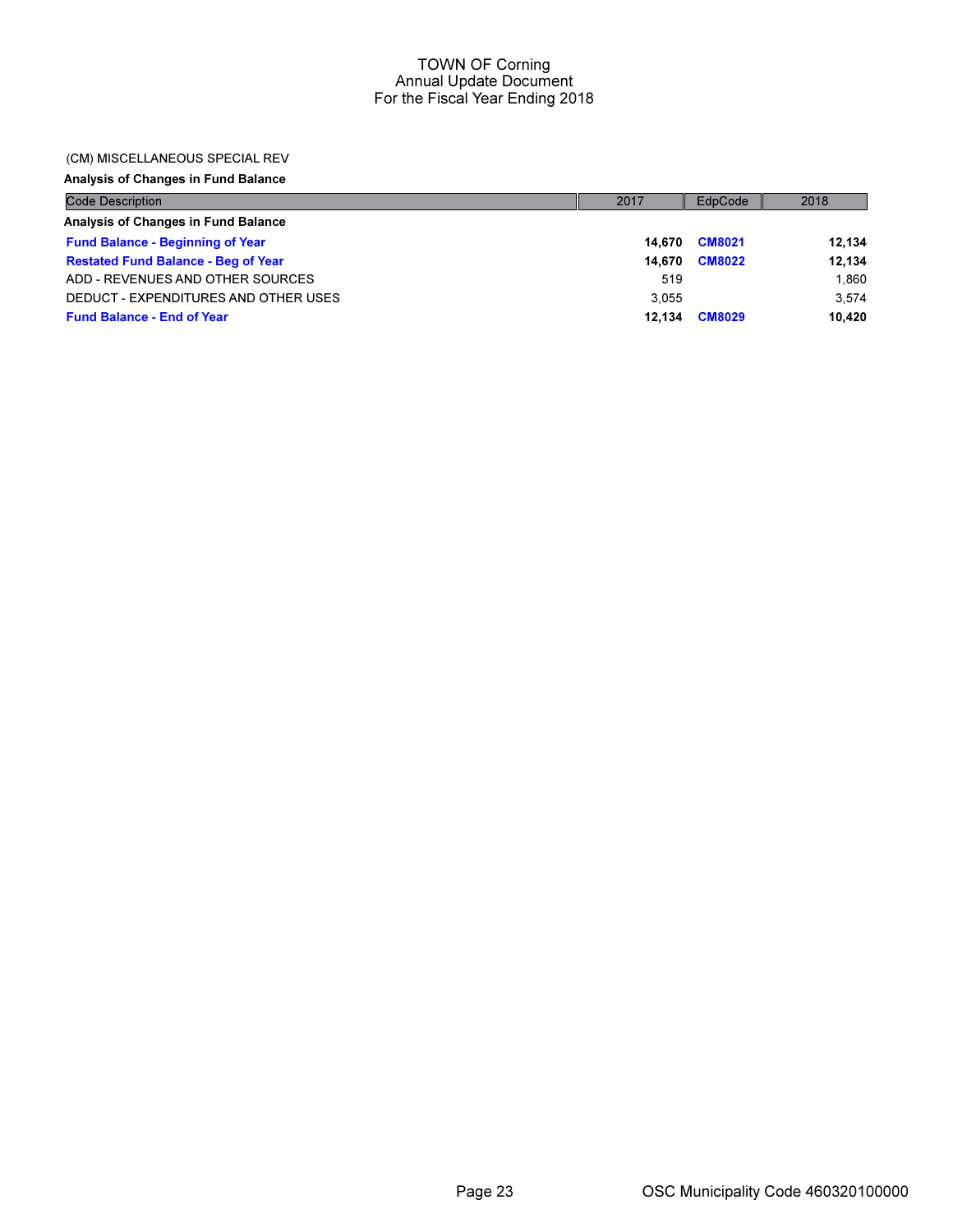| <b>Balance Sheet</b>                                   |        |         |        |
|--------------------------------------------------------|--------|---------|--------|
| <b>Code Description</b>                                | 2017   | EdpCode | 2018   |
| <b>Assets</b>                                          |        |         |        |
| Cash                                                   | 29.128 | DA200   | 28,890 |
| <b>TOTAL Cash</b>                                      | 29.128 |         | 28,890 |
| <b>TOTAL Assets and Deferred Outflows of Resources</b> | 29,128 |         | 28,890 |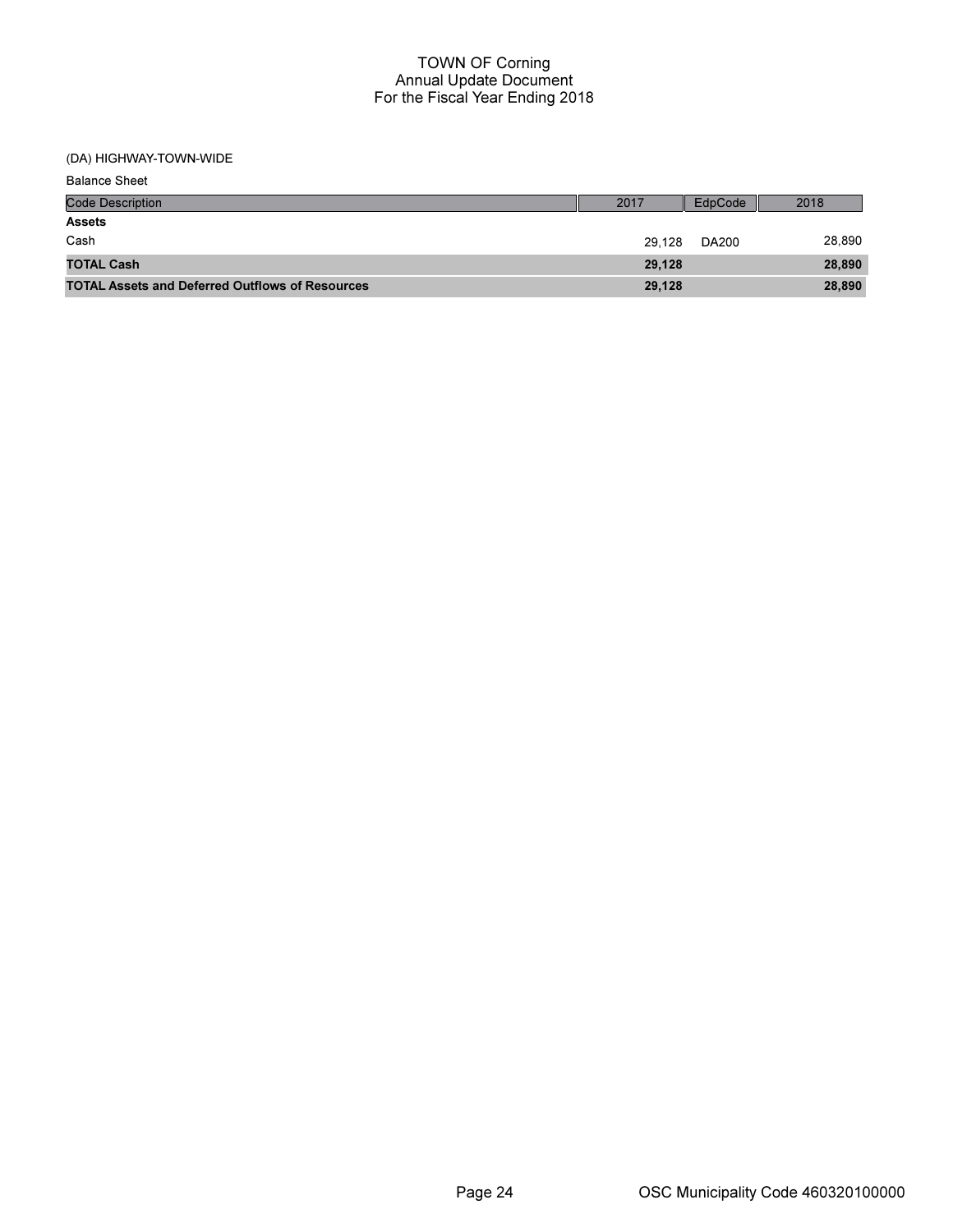| <b>Balance Sheet</b>                                                                              |                  |                |                  |
|---------------------------------------------------------------------------------------------------|------------------|----------------|------------------|
| <b>Code Description</b>                                                                           | 2017             | EdpCode        | 2018             |
| <b>Fund Balance</b><br>Assigned Appropriated Fund Balance<br>Assigned Unappropriated Fund Balance | 1.470            | DA914<br>DA915 | 1.470<br>27.420  |
| <b>TOTAL Assigned Fund Balance</b>                                                                | 27.658<br>29.128 |                | 28,890           |
| <b>TOTAL Fund Balance</b><br><b>TOTAL Liabilities, Deferred Inflows And Fund Balance</b>          | 29.128<br>29,128 |                | 28,890<br>28,890 |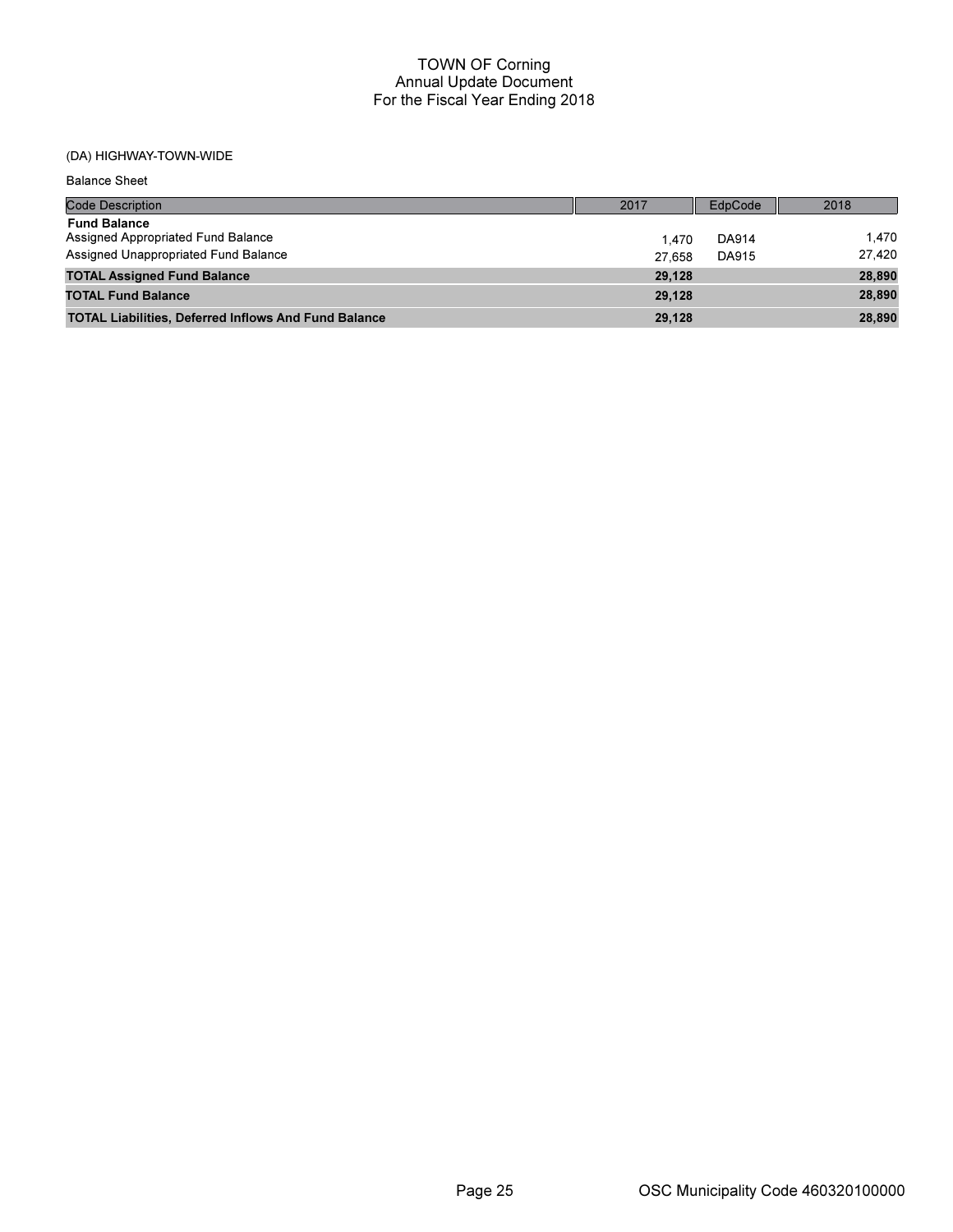| <b>Results of Operation</b>                    |      |         |      |
|------------------------------------------------|------|---------|------|
| <b>Code Description</b>                        | 2017 | EdpCode | 2018 |
| <b>Revenues</b>                                |      |         |      |
| Interest And Earnings                          | 49   | DA2401  | 47   |
| <b>TOTAL Use of Money And Property</b>         | 49   |         | 47   |
| <b>TOTAL Revenues</b>                          | 49   |         | 47   |
| <b>TOTAL Detail Revenues And Other Sources</b> | 49   |         | 47   |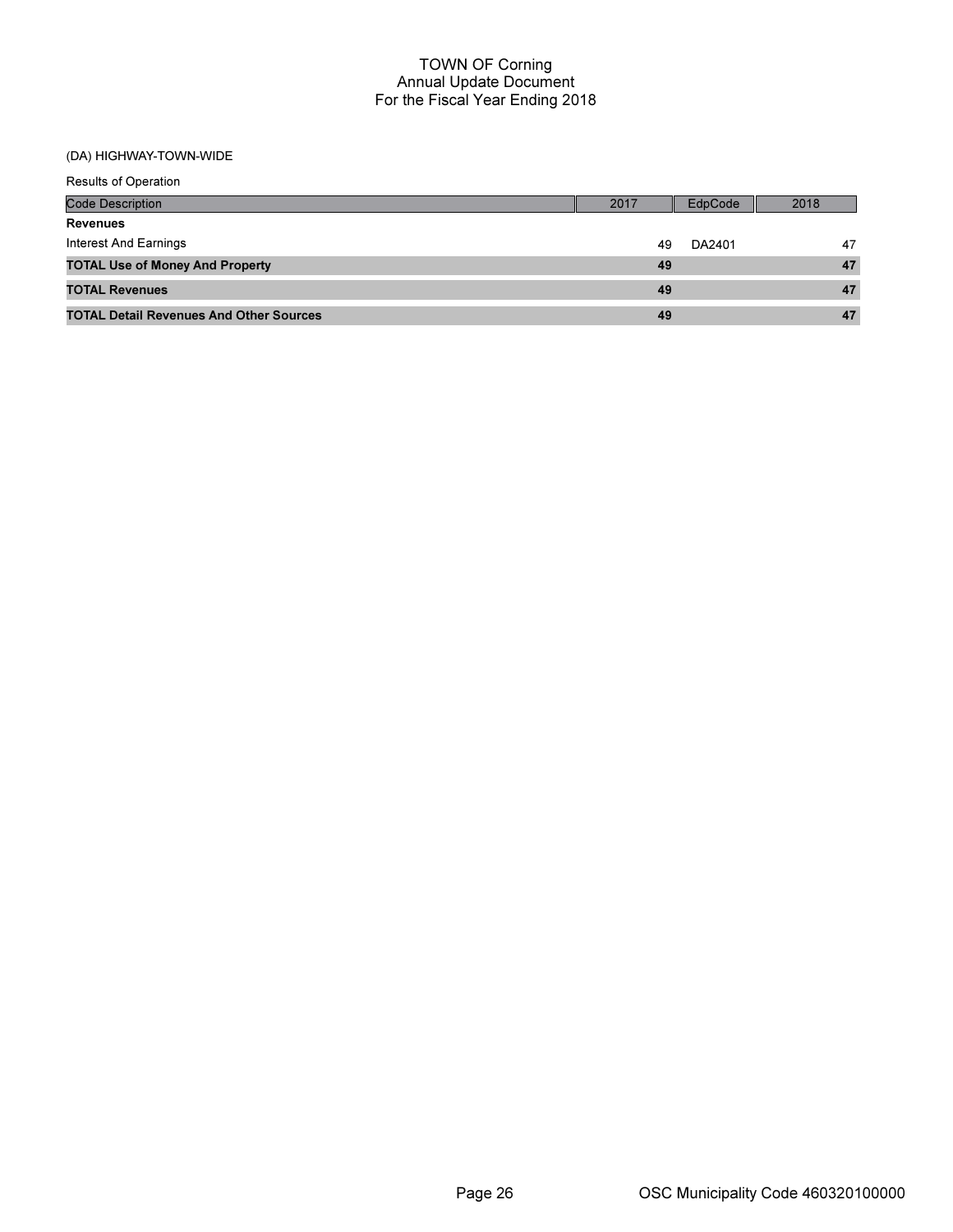| <b>Results of Operation</b>                     |          |         |      |
|-------------------------------------------------|----------|---------|------|
| <b>Code Description</b>                         | 2017     | EdpCode | 2018 |
| <b>Expenditures</b>                             |          |         |      |
| Maint of Bridges, Contr Expend                  |          | DA51204 | 285  |
| <b>TOTAL Maint of Bridges</b>                   | $\bf{0}$ |         | 285  |
| <b>TOTAL Transportation</b>                     | $\bf{0}$ |         | 285  |
| <b>TOTAL Expenditures</b>                       | $\bf{0}$ |         | 285  |
| <b>TOTAL Detail Expenditures And Other Uses</b> | $\bf{0}$ |         | 285  |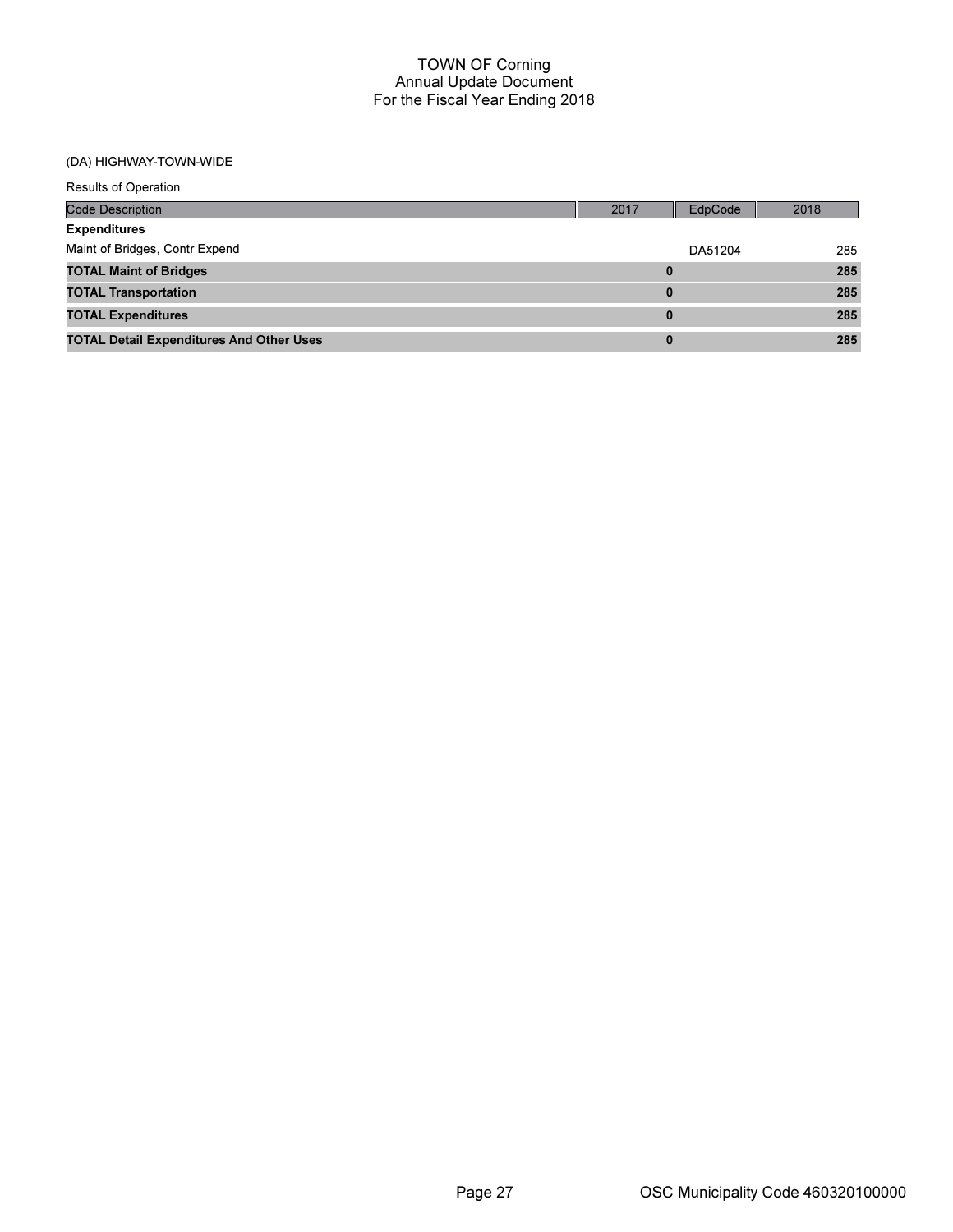#### (DA) HIGHWAY-TOWN-WIDE

Analysis of Changes in Fund Balance

| <b>Code Description</b>                    | 2017   | EdpCode       | 2018   |
|--------------------------------------------|--------|---------------|--------|
| Analysis of Changes in Fund Balance        |        |               |        |
| <b>Fund Balance - Beginning of Year</b>    | 29.079 | <b>DA8021</b> | 29,128 |
| <b>Restated Fund Balance - Beg of Year</b> | 29.079 | <b>DA8022</b> | 29,128 |
| ADD - REVENUES AND OTHER SOURCES           | 49     |               | 47     |
| DEDUCT - EXPENDITURES AND OTHER USES       |        |               | 285    |
| <b>Fund Balance - End of Year</b>          | 29.128 | <b>DA8029</b> | 28,890 |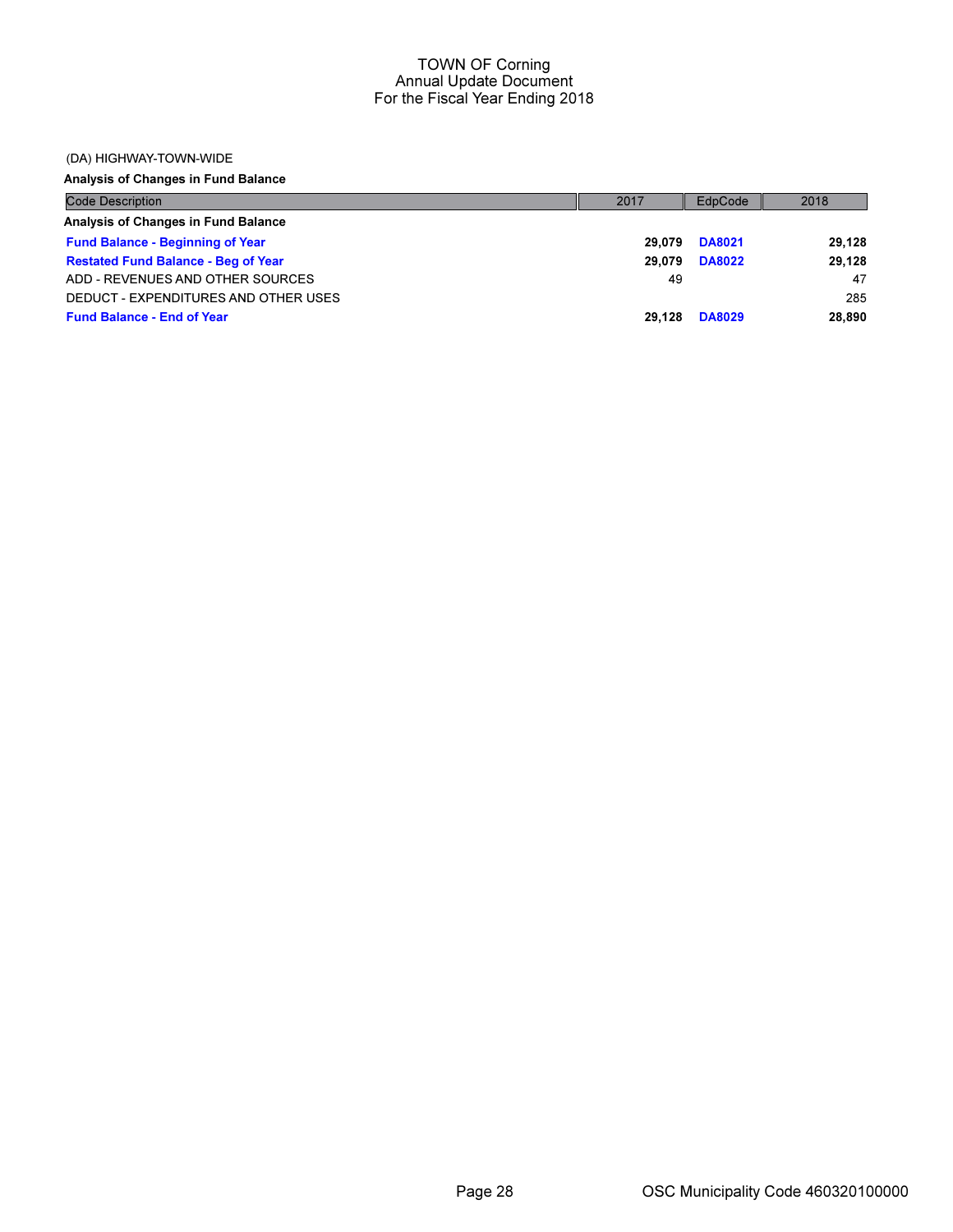| <b>Budget Summary</b>                             |       |               |       |
|---------------------------------------------------|-------|---------------|-------|
| Code Description                                  | 2018  | EdpCode       | 2019  |
| <b>Estimated Revenues</b>                         |       |               |       |
| Est Rev - Use of Money And Property               | 30    | DA2499N       | 30    |
| <b>TOTAL Estimated Revenues</b>                   | 30    |               | 30    |
| Appropriated Fund Balance                         | 1.470 | <b>DA599N</b> | 1.470 |
| <b>TOTAL Estimated Other Sources</b>              | 1.470 |               | 1,470 |
| <b>TOTAL Estimated Revenues And Other Sources</b> | 1.500 |               | 1.500 |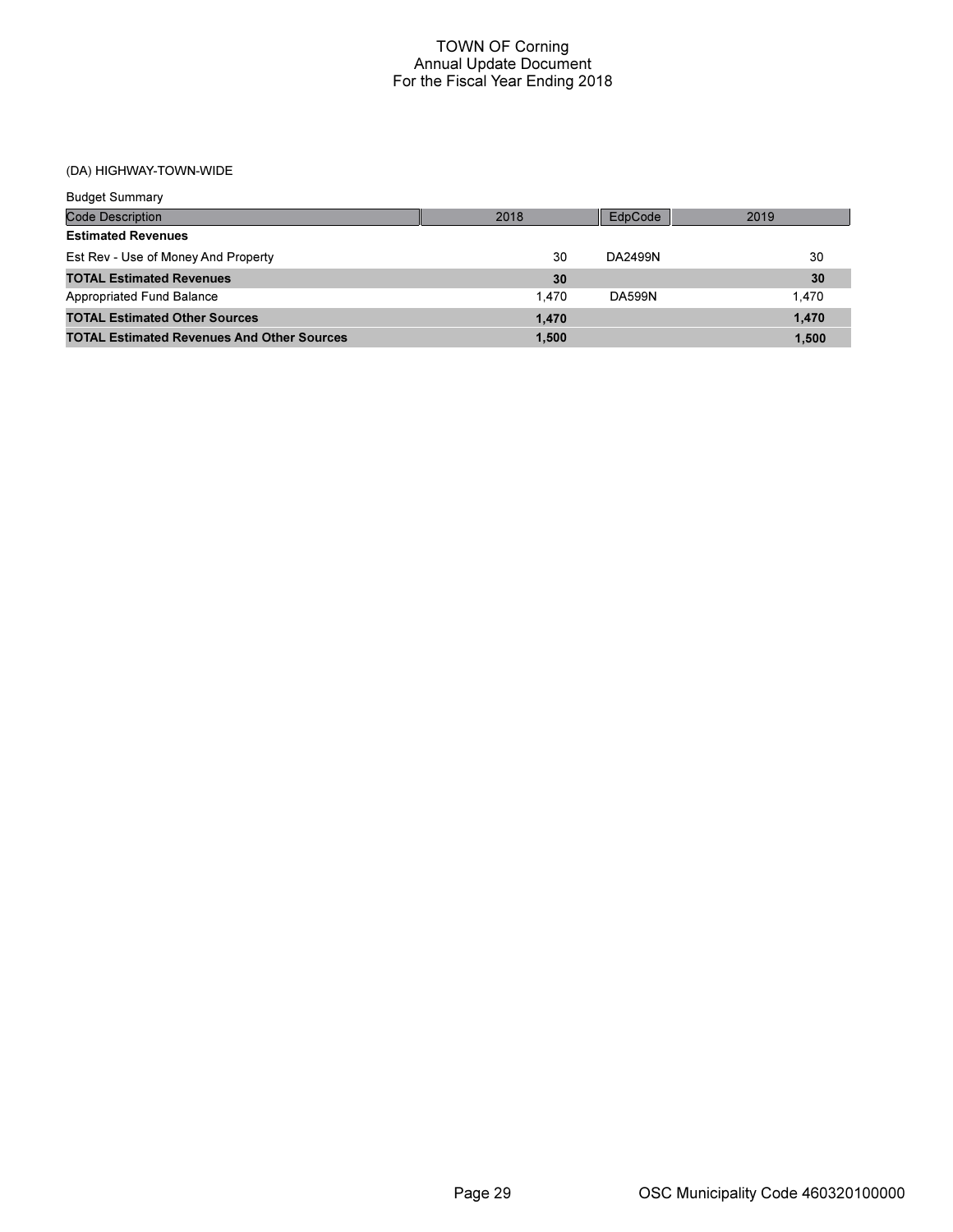| <b>Budget Summary</b>                      |       |         |       |
|--------------------------------------------|-------|---------|-------|
| <b>Code Description</b>                    | 2018  | EdpCode | 2019  |
| Appropriations                             |       |         |       |
| App - Transportation                       | 1.500 | DA5999N | 1.500 |
| <b>TOTAL Appropriations</b>                | 1,500 |         | 1,500 |
| <b>TOTAL Appropriations And Other Uses</b> | 1,500 |         | 1,500 |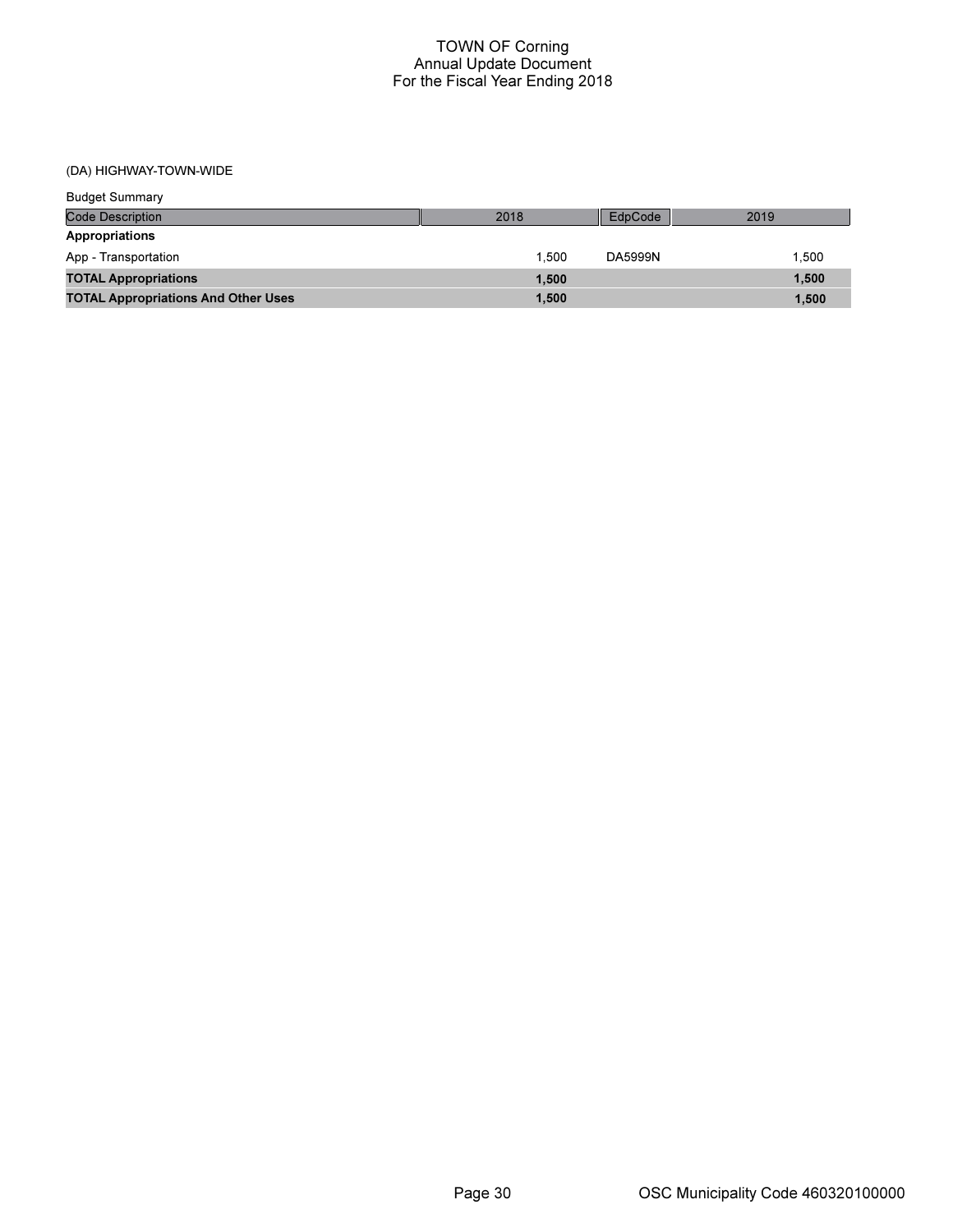### (DB) HIGHWAY-PART-TOWN

| <b>Balance Sheet</b> |  |
|----------------------|--|
|----------------------|--|

| <b>Code Description</b>                                | 2017    | EdpCode      | 2018        |
|--------------------------------------------------------|---------|--------------|-------------|
| <b>Assets</b>                                          |         |              |             |
| Cash                                                   | 3,066   | <b>DB200</b> | 90,238      |
| <b>TOTAL Cash</b>                                      | 3,066   |              | 90,238      |
| Due From State And Federal Government                  | 52,280  | <b>DB410</b> |             |
| <b>TOTAL State And Federal Aid Receivables</b>         | 52,280  |              | $\mathbf 0$ |
| Due From Other Funds                                   | 11      | <b>DB391</b> | 13,332      |
| <b>TOTAL Due From Other Funds</b>                      | 11      |              | 13,332      |
| Due From Other Governments                             | 87,500  | <b>DB440</b> | 87,500      |
| <b>TOTAL Due From Other Governments</b>                | 87,500  |              | 87,500      |
| <b>Prepaid Expenses</b>                                | 9,246   | DB480        | 11,101      |
| <b>TOTAL Prepaid Expenses</b>                          | 9,246   |              | 11,101      |
| <b>Cash Special Reserves</b>                           | 33,968  | <b>DB230</b> | 43,519      |
| Cash In Time Deposits Special Reserves                 | 43,498  | DB231        | 43,910      |
| <b>TOTAL Restricted Assets</b>                         | 77,466  |              | 87,429      |
| <b>TOTAL Assets and Deferred Outflows of Resources</b> | 229,569 |              | 289,600     |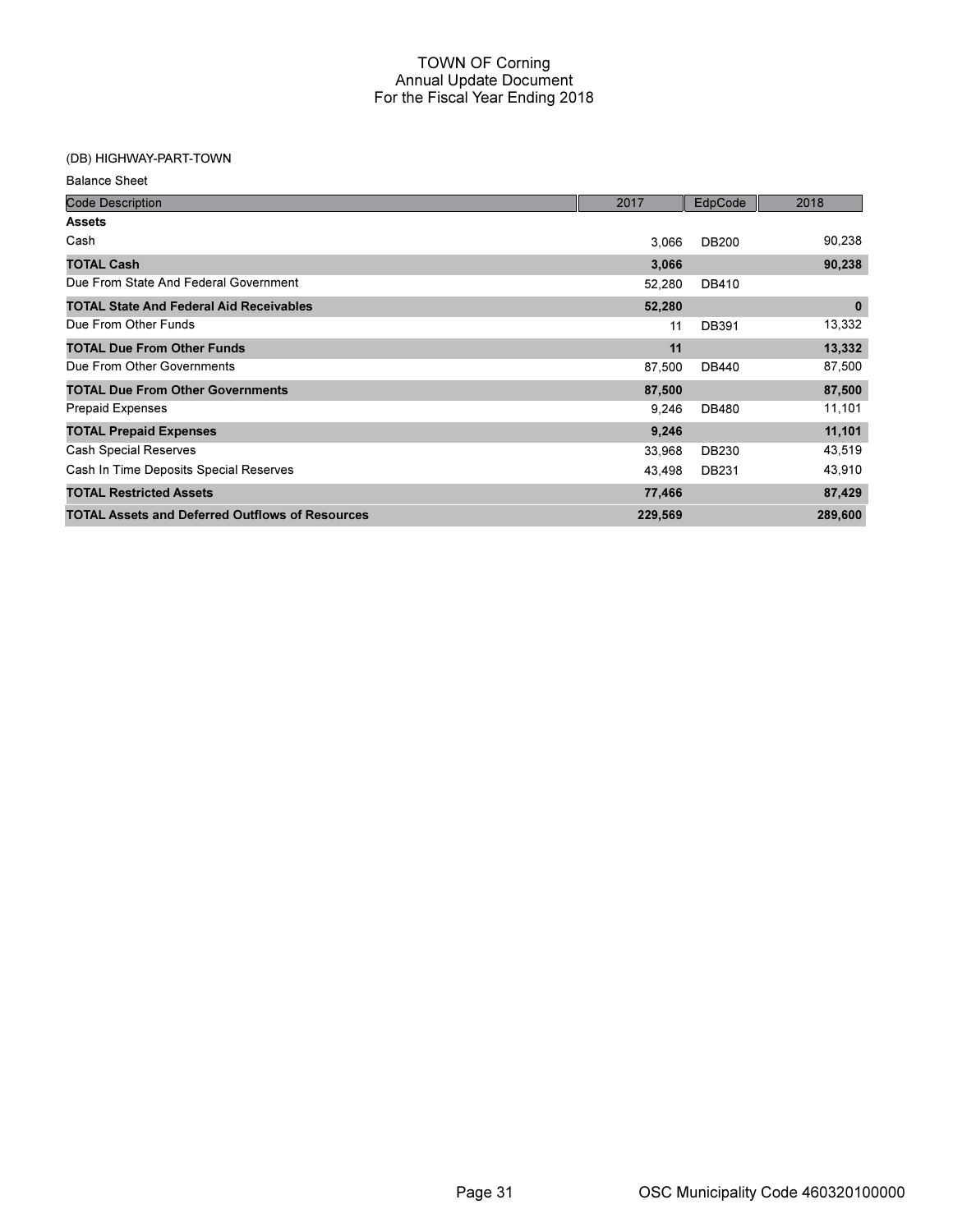### (DB) HIGHWAY-PART-TOWN

Balance Sheet

| <b>Code Description</b>                                     | 2017    | EdpCode      | 2018     |
|-------------------------------------------------------------|---------|--------------|----------|
| <b>Accounts Payable</b>                                     | 20,270  | <b>DB600</b> | 4,982    |
| <b>TOTAL Accounts Payable</b>                               | 20,270  |              | 4,982    |
| Due To Other Funds                                          | 31,564  | DB630        |          |
| <b>TOTAL Due To Other Funds</b>                             | 31,564  |              | $\bf{0}$ |
| <b>TOTAL Liabilities</b>                                    | 51,834  |              | 4,982    |
| <b>Fund Balance</b>                                         |         |              |          |
| Not in Spendable Form                                       | 9.245   | <b>DB806</b> | 11,101   |
| <b>TOTAL Nonspendable Fund Balance</b>                      | 9,245   |              | 11,101   |
| Capital Reserve                                             | 43,498  | <b>DB878</b> | 43,519   |
| <b>Other Restricted Fund Balance</b>                        | 33,968  | DB899        | 43,910   |
| <b>TOTAL Restricted Fund Balance</b>                        | 77,466  |              | 87,429   |
| Assigned Appropriated Fund Balance                          |         | <b>DB914</b> | 8,000    |
| Assigned Unappropriated Fund Balance                        | 91.024  | <b>DB915</b> | 178,088  |
| <b>TOTAL Assigned Fund Balance</b>                          | 91,024  |              | 186,088  |
| <b>TOTAL Fund Balance</b>                                   | 177,735 |              | 284,618  |
| <b>TOTAL Liabilities, Deferred Inflows And Fund Balance</b> | 229,569 |              | 289,600  |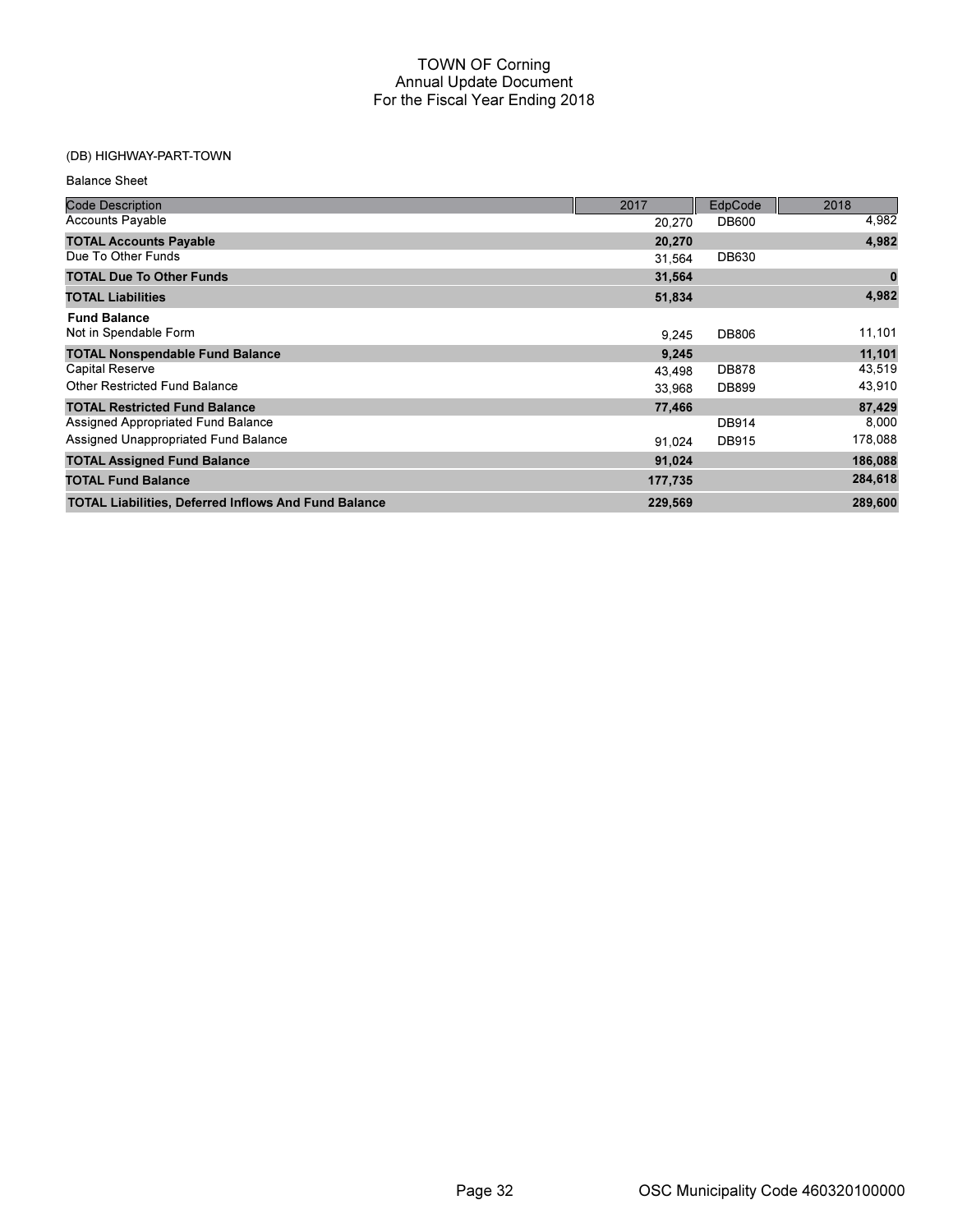### (DB) HIGHWAY-PART-TOWN

| <b>Results of Operation</b>                             |           |         |           |
|---------------------------------------------------------|-----------|---------|-----------|
| <b>Code Description</b>                                 | 2017      | EdpCode | 2018      |
| <b>Revenues</b>                                         |           |         |           |
| <b>Real Property Taxes</b>                              | 641,904   | DB1001  | 656,812   |
| <b>TOTAL Real Property Taxes</b>                        | 641,904   |         | 656,812   |
| Interest & Penalties On Real Prop Taxes                 | 2,741     | DB1090  | 2,620     |
| <b>TOTAL Real Property Tax Items</b>                    | 2,741     |         | 2,620     |
| Sales Tax (from County)                                 | 350,000   | DB1120  | 350,000   |
| <b>TOTAL Non Property Tax Items</b>                     | 350,000   |         | 350,000   |
| Other Transportation Departmental Income                | 1,891     | DB1789  | 2,970     |
| <b>TOTAL Departmental Income</b>                        | 1,891     |         | 2,970     |
| <b>Interest And Earnings</b>                            | 461       | DB2401  | 554       |
| <b>TOTAL Use of Money And Property</b>                  | 461       |         | 554       |
| Sales of Scrap & Excess Materials                       | 2,025     | DB2650  |           |
| Sales of Equipment                                      |           | DB2665  | 21,793    |
| Insurance Recoveries                                    | 5,912     | DB2680  | 3,249     |
| <b>TOTAL Sale of Property And Compensation For Loss</b> | 7,937     |         | 25,042    |
| Refunds of Prior Year's Expenditures                    | 942       | DB2701  | 29        |
| Unclassified (specify)                                  | 10.844    | DB2770  | 10,802    |
| <b>TOTAL Miscellaneous Local Sources</b>                | 11,786    |         | 10,831    |
| St Aid, State Revenue Sharing                           | 25,474    | DB3001  | 25,474    |
| St Aid, Consolidated Highway Aid                        | 123,659   | DB3501  | 234,578   |
| <b>TOTAL State Aid</b>                                  | 149,133   |         | 260,052   |
| <b>TOTAL Revenues</b>                                   | 1,165,853 |         | 1,308,881 |
| <b>Interfund Transfers</b>                              | 19,578    | DB5031  | 7,212     |
| <b>TOTAL Interfund Transfers</b>                        | 19,578    |         | 7,212     |
| <b>TOTAL Other Sources</b>                              | 19,578    |         | 7,212     |
| <b>TOTAL Detail Revenues And Other Sources</b>          | 1.185.431 |         | 1,316,093 |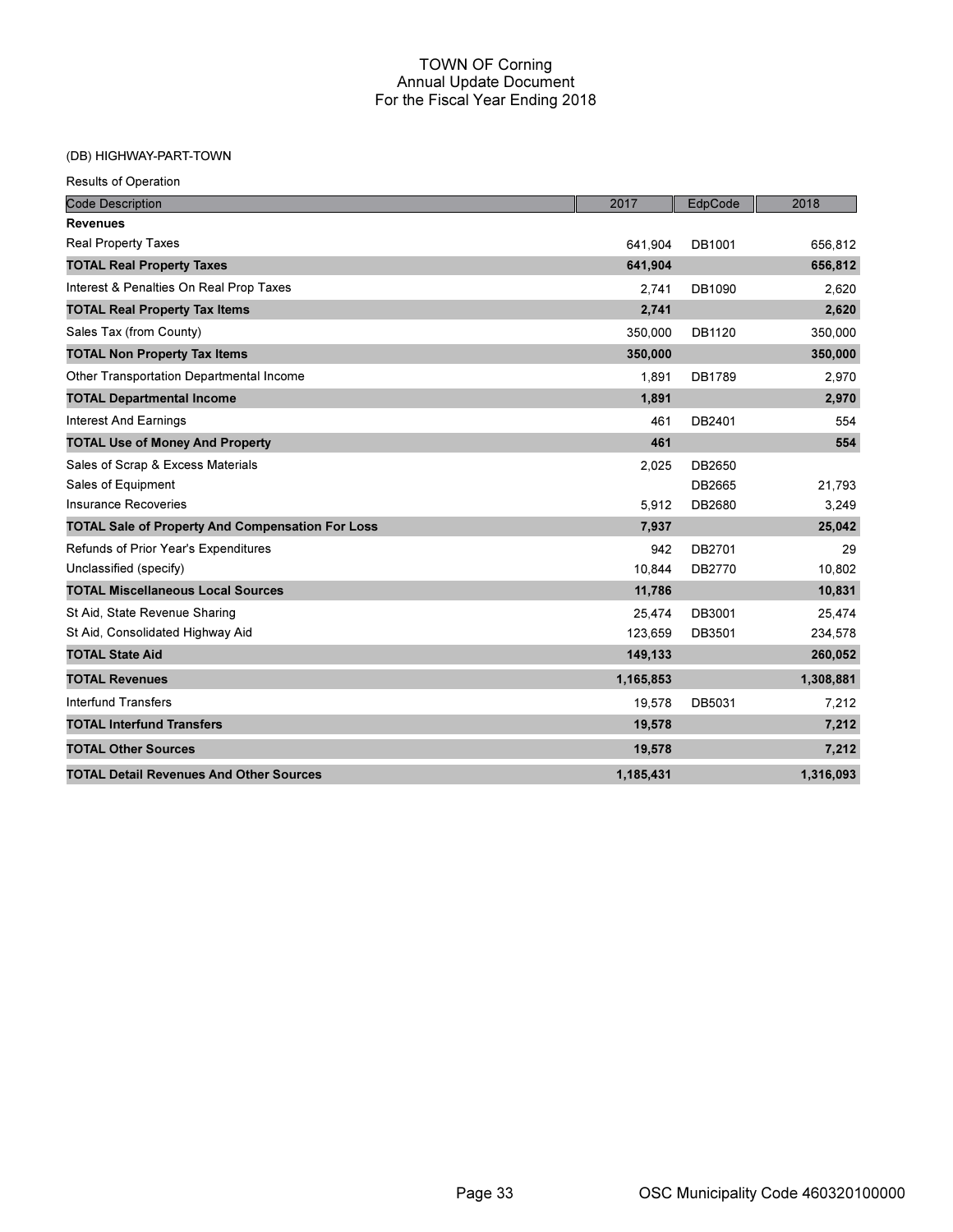#### (DB) HIGHWAY-PART-TOWN

| <b>Code Description</b>                         | 2017      | EdpCode | 2018      |
|-------------------------------------------------|-----------|---------|-----------|
| <b>Expenditures</b>                             |           |         |           |
| Maint of Streets, Pers Serv                     | 168,962   | DB51101 | 176,032   |
| Maint of Streets, Contr Expend                  | 141,440   | DB51104 | 190,983   |
| <b>TOTAL Maint of Streets</b>                   | 310,402   |         | 367,015   |
| Perm Improve Highway, Equip & Cap Outlay        | 123,659   | DB51122 | 234,518   |
| <b>TOTAL Perm Improve Highway</b>               | 123,659   |         | 234,518   |
| Machinery, Pers Serv                            | 79,857    | DB51301 | 56,305    |
| Machinery, Equip & Cap Outlay                   | 72,260    | DB51302 | 17,917    |
| Machinery, Contr Expend                         | 63,170    | DB51304 | 59,623    |
| <b>TOTAL Machinery</b>                          | 215,287   |         | 133,845   |
| Brush And Weeds, Pers Serv                      | 7,323     | DB51401 | 6,941     |
| Brush And Weeds, Equip & Cap Outlay             | 3,381     | DB51402 | 3,426     |
| <b>TOTAL Brush And Weeds</b>                    | 10,704    |         | 10,367    |
| Snow Removal, Pers Serv                         | 51,788    | DB51421 | 82,244    |
| Snow Removal, Contr Expend                      | 122.583   | DB51424 | 129,595   |
| <b>TOTAL Snow Removal</b>                       | 174,371   |         | 211,839   |
| <b>TOTAL Transportation</b>                     | 834,423   |         | 957,584   |
| State Retirement, Empl Bnfts                    | 30,000    | DB90108 | 31,500    |
| Social Security, Empl Bnfts                     | 23,445    | DB90308 | 24,514    |
| Worker's Compensation, Empl Bnfts               | 32,319    | DB90408 | 21,652    |
| Disability Insurance, Empl Bnfts                |           | DB90558 | 108       |
| Hospital & Medical (dental) Ins, Empl Bnft      | 60,874    | DB90608 | 38,896    |
| <b>TOTAL Employee Benefits</b>                  | 146,638   |         | 116,670   |
| Debt Principal, Bond Anticipation Notes         | 142,000   | DB97306 | 128,000   |
| <b>TOTAL Debt Principal</b>                     | 142,000   |         | 128,000   |
| Debt Interest, Bond Anticipation Notes          | 4,039     | DB97307 | 6,956     |
| <b>TOTAL Debt Interest</b>                      | 4,039     |         | 6,956     |
| <b>TOTAL Expenditures</b>                       | 1,127,100 |         | 1,209,210 |
| <b>TOTAL Detail Expenditures And Other Uses</b> | 1,127,100 |         | 1,209,210 |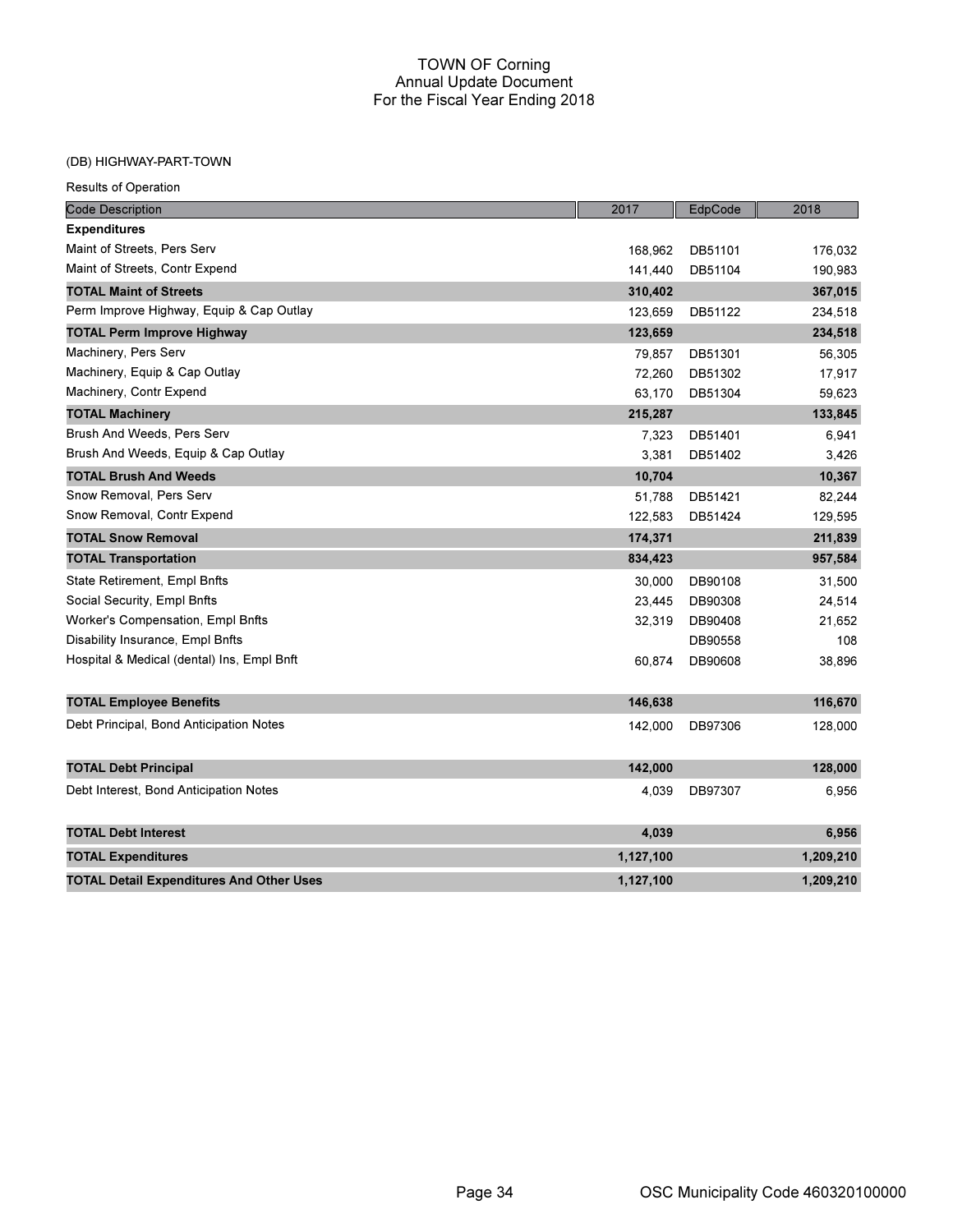#### (DB) HIGHWAY-PART-TOWN

Analysis of Changes in Fund Balance

| <b>Code Description</b>                    | 2017      | EdpCode       | 2018      |
|--------------------------------------------|-----------|---------------|-----------|
| Analysis of Changes in Fund Balance        |           |               |           |
| <b>Fund Balance - Beginning of Year</b>    | 119.404   | <b>DB8021</b> | 177,735   |
| <b>Restated Fund Balance - Beg of Year</b> | 119.404   | <b>DB8022</b> | 177,735   |
| ADD - REVENUES AND OTHER SOURCES           | 1.185.431 |               | 1,316,093 |
| DEDUCT - EXPENDITURES AND OTHER USES       | 1.127.100 |               | 1.209.210 |
| <b>Fund Balance - End of Year</b>          | 177.735   | <b>DB8029</b> | 284.618   |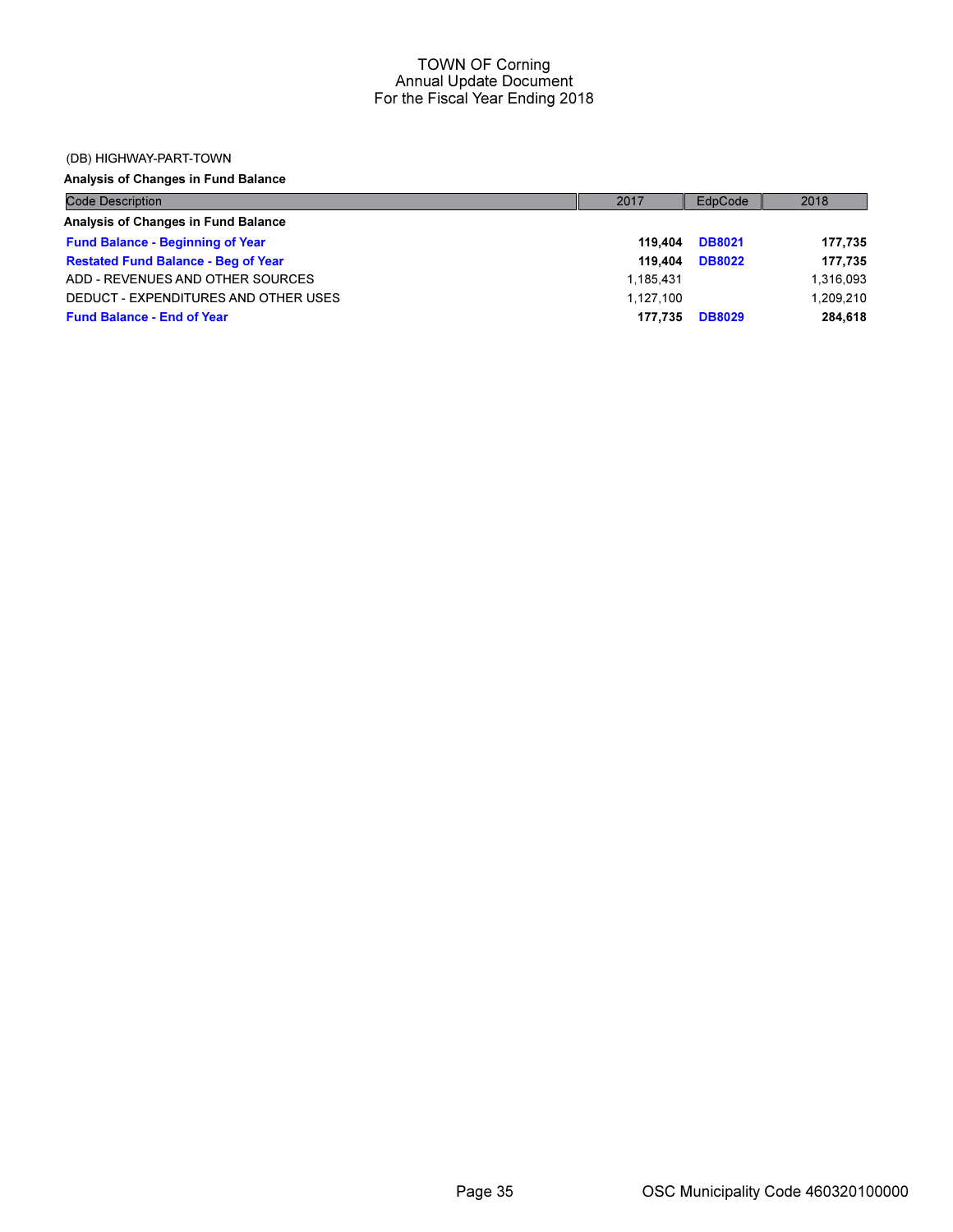## (DB) HIGHWAY-PART-TOWN

| <b>Budget Summary</b>                             |           |                |           |
|---------------------------------------------------|-----------|----------------|-----------|
| <b>Code Description</b>                           | 2018      | EdpCode        | 2019      |
| <b>Estimated Revenues</b>                         |           |                |           |
| Est Rev - Real Property Taxes                     | 656,812   | <b>DB1049N</b> | 722,459   |
| Est Rev - Real Property Tax Items                 | 3,300     | <b>DB1099N</b> | 3,300     |
| Est Rev - Non Property Tax Items                  | 350,000   | <b>DB1199N</b> | 350,000   |
| Est Rev - Departmental Income                     | 1,500     | <b>DB1299N</b> | 1,500     |
| Est Rev - Use of Money And Property               | 510       | <b>DB2499N</b> | 510       |
| Est Rev - Sale of Prop And Comp For Loss          | 12,000    | <b>DB2699N</b> | 4,000     |
| Est Rev - Miscellaneous Local Sources             | 1.000     | <b>DB2799N</b> | 1,000     |
| Est Rev - State Aid                               | 180,570   | <b>DB3099N</b> | 204,520   |
| <b>TOTAL Estimated Revenues</b>                   | 1,205,692 |                | 1,287,289 |
| Estimated - Interfund Transfer                    | 2,219     | <b>DB5031N</b> | 4,033     |
| Appropriated Fund Balance                         |           | <b>DB599N</b>  | 8,000     |
| <b>TOTAL Estimated Other Sources</b>              | 2,219     |                | 12,033    |
| <b>TOTAL Estimated Revenues And Other Sources</b> | 1,207,911 |                | 1,299,322 |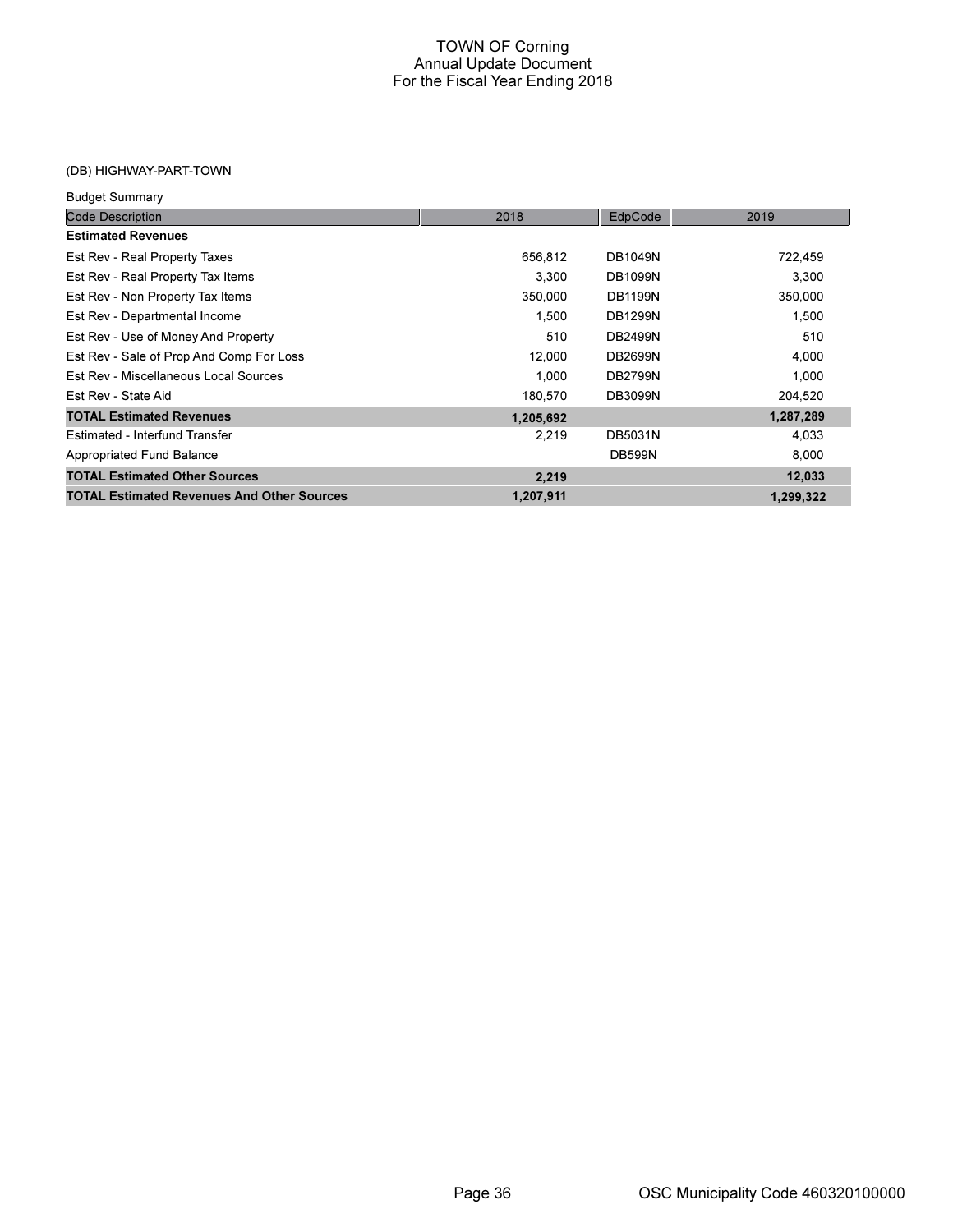## (DB) HIGHWAY-PART-TOWN

| <b>Budget Summary</b>                      |           |                |           |
|--------------------------------------------|-----------|----------------|-----------|
| <b>Code Description</b>                    | 2018      | EdpCode        | 2019      |
| Appropriations                             |           |                |           |
| App - Transportation                       | 912.135   | <b>DB5999N</b> | 975,349   |
| App - Employee Benefits                    | 152.820   | <b>DB9199N</b> | 157,820   |
| App - Debt Service                         | 142.956   | <b>DB9899N</b> | 161,653   |
| <b>TOTAL Appropriations</b>                | 1,207,911 |                | 1,294,822 |
| <b>Other Budgetary Purposes</b>            |           | <b>DB962N</b>  | 4,500     |
| <b>TOTAL Other Uses</b>                    | $\bf{0}$  |                | 4,500     |
| <b>TOTAL Appropriations And Other Uses</b> | 1,207,911 |                | 1.299.322 |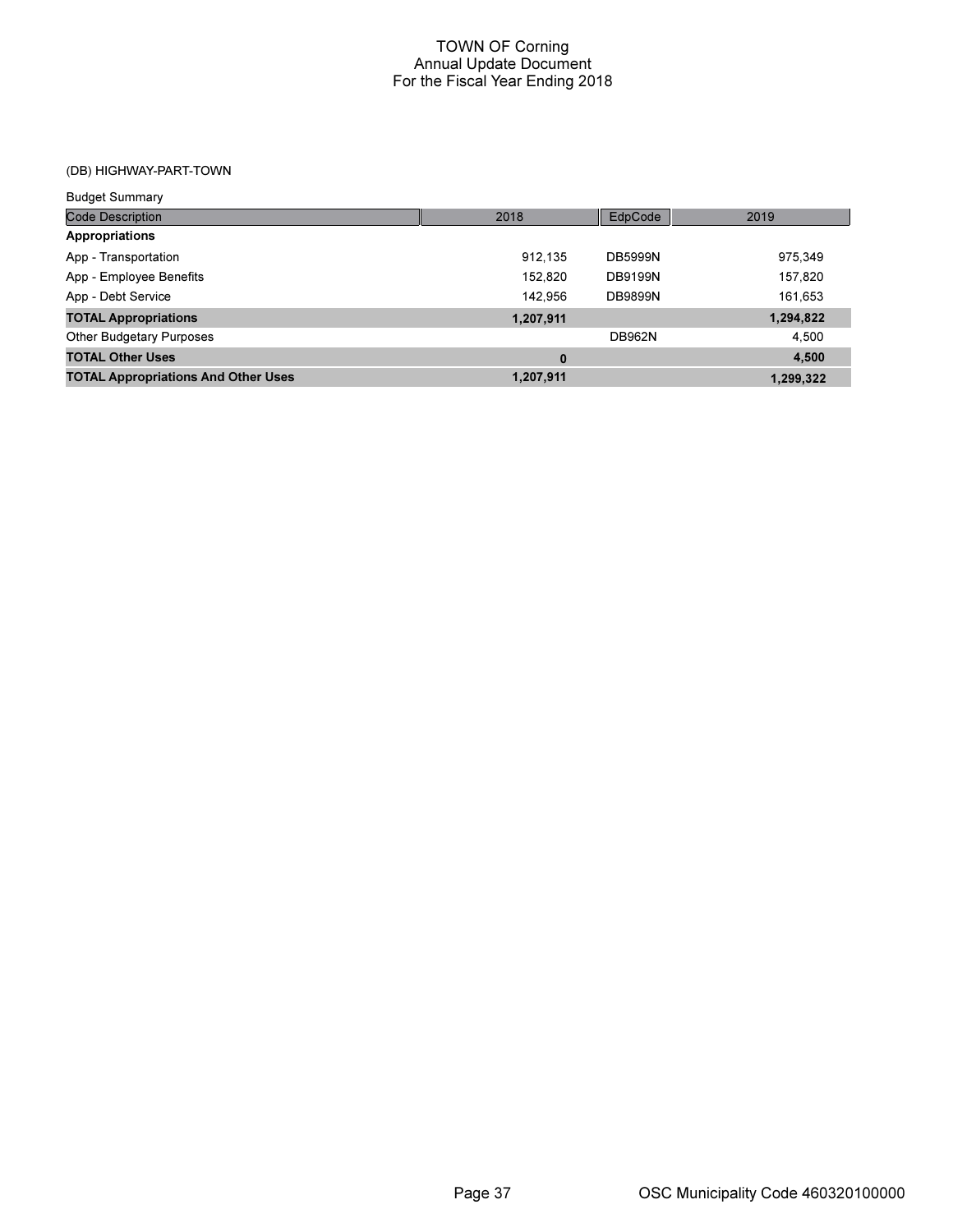# (H) CAPITAL PROJECTS

Balance Sheet

| <b>Code Description</b>                                | 2017    | EdpCode          | 2018     |
|--------------------------------------------------------|---------|------------------|----------|
| <b>Assets</b>                                          |         |                  |          |
| Cash                                                   | 627,662 | H <sub>200</sub> | 424,387  |
| <b>TOTAL Cash</b>                                      | 627,662 |                  | 424,387  |
| <b>Accounts Receivable</b>                             | 15      | H380             |          |
| <b>TOTAL Other Receivables (net)</b>                   | 15      |                  | $\bf{0}$ |
| Due From Other Funds                                   | 392     | H391             |          |
| <b>TOTAL Due From Other Funds</b>                      | 392     |                  | $\bf{0}$ |
| <b>TOTAL Assets and Deferred Outflows of Resources</b> | 628,069 |                  | 424,387  |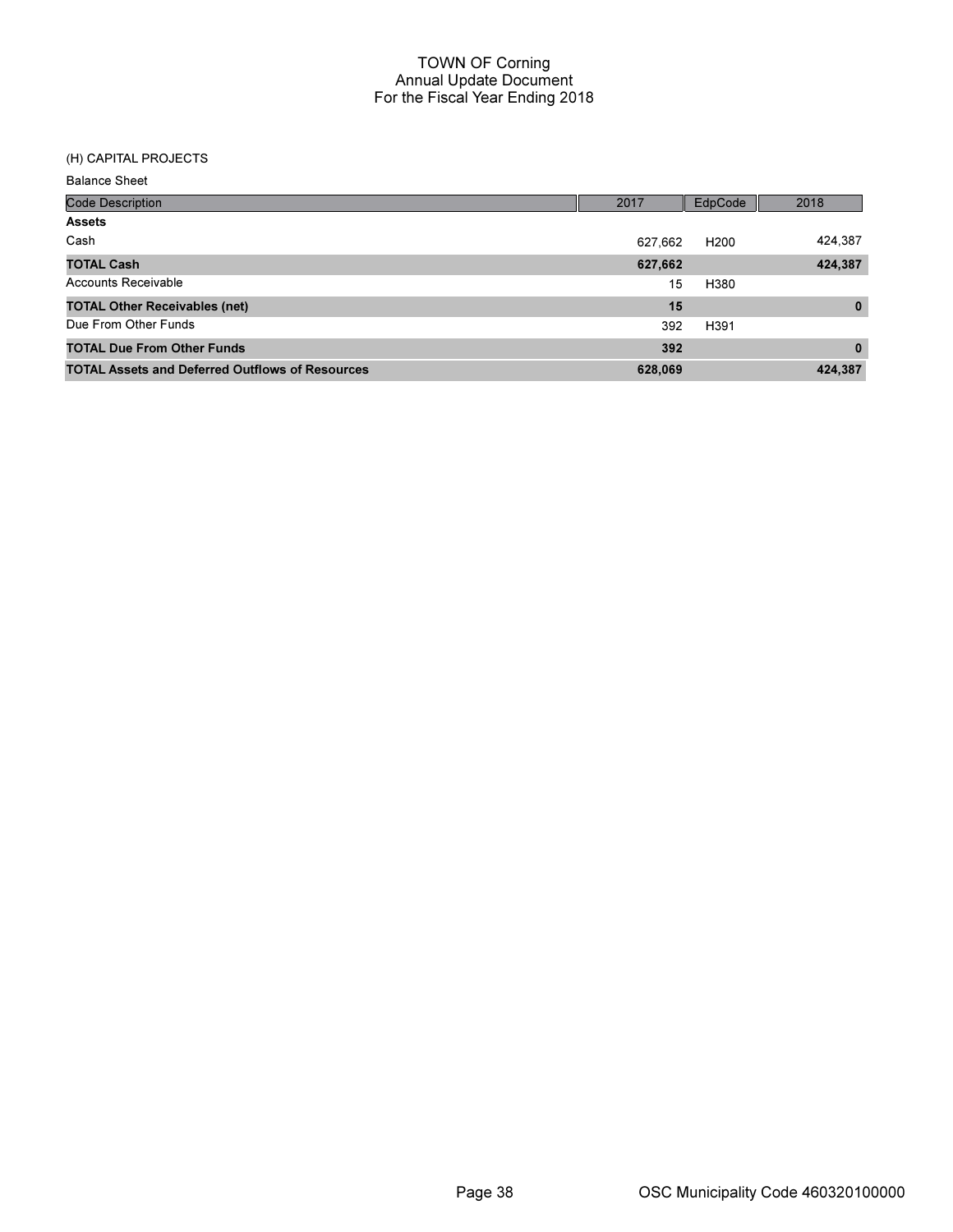## (H) CAPITAL PROJECTS

Balance Sheet

| <b>Code Description</b>                                     | 2017         | EdpCode | 2018         |
|-------------------------------------------------------------|--------------|---------|--------------|
| <b>Accounts Payable</b>                                     | 469          | H600    | 12,320       |
| <b>TOTAL Accounts Payable</b>                               | 469          |         | 12,320       |
| <b>Bond Anticipation Notes Payable</b>                      | 4,123,550    | H626    | 4,375,550    |
| <b>TOTAL Notes Payable</b>                                  | 4,123,550    |         | 4,375,550    |
| Due To Other Funds                                          | 150.888      | H630    | -81          |
| <b>TOTAL Due To Other Funds</b>                             | 150,888      |         | 81           |
| <b>TOTAL Liabilities</b>                                    | 4,274,907    |         | 4,387,951    |
| <b>Fund Balance</b>                                         |              |         |              |
| Unassigned Fund Balance                                     | $-3.646.838$ | H917    | $-3,963,564$ |
| <b>TOTAL Unassigned Fund Balance</b>                        | $-3,646,838$ |         | $-3,963,564$ |
| <b>TOTAL Fund Balance</b>                                   | $-3,646,838$ |         | $-3,963,564$ |
| <b>TOTAL Liabilities, Deferred Inflows And Fund Balance</b> | 628,069      |         | 424.387      |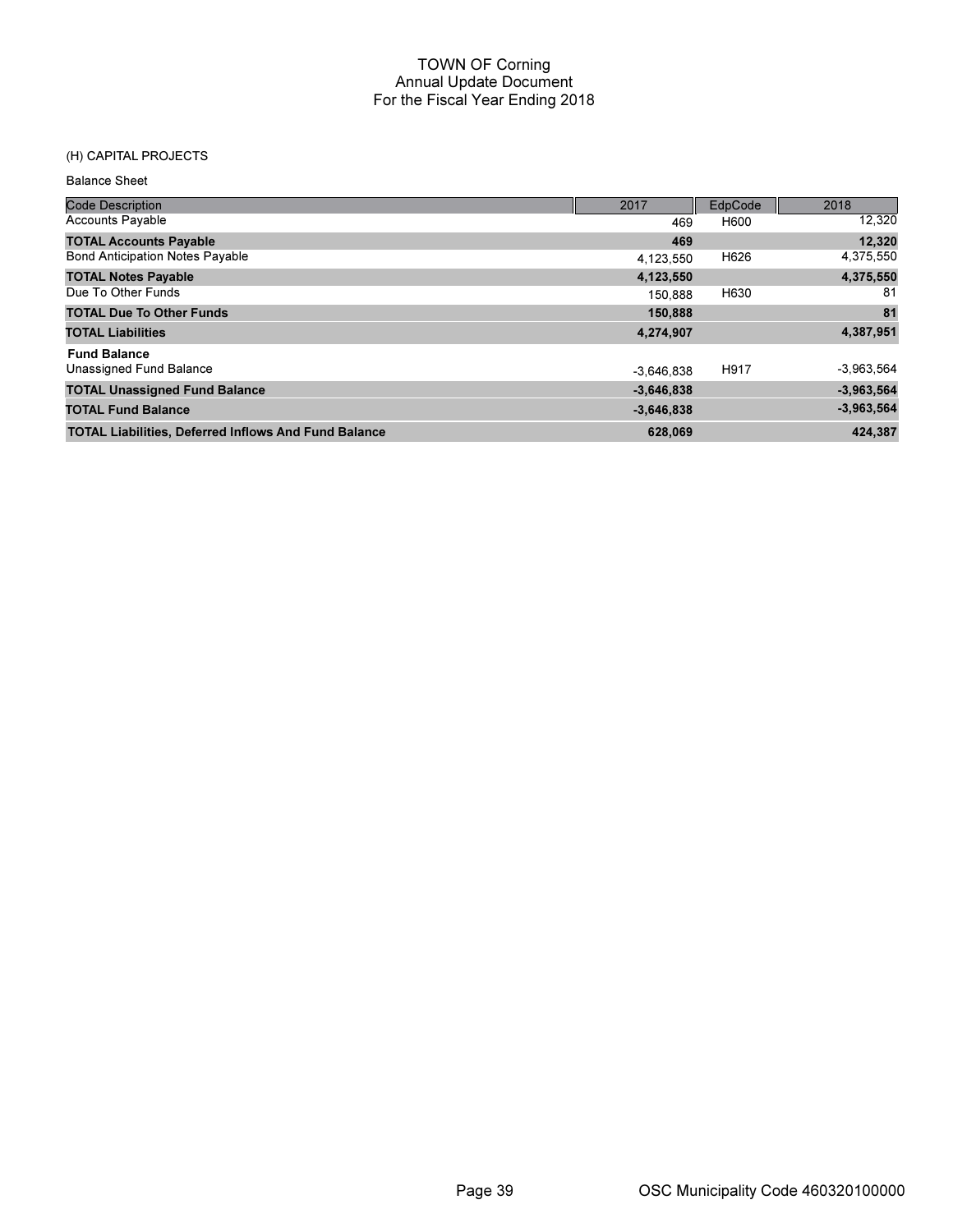## (H) CAPITAL PROJECTS

Results of Operation

| <b>Code Description</b>                        | 2017    | EdpCode           | 2018     |
|------------------------------------------------|---------|-------------------|----------|
| <b>Revenues</b>                                |         |                   |          |
| Refunds of Prior Year's Expenditures           | 1       | H <sub>2701</sub> | 1.774    |
| Premium & Accrued Interest On Obligations      | 25,877  | H <sub>2710</sub> | 23,146   |
| <b>TOTAL Miscellaneous Local Sources</b>       | 25,878  |                   | 24,920   |
| Fed Aid, Other Home & Community Cap            | 150.000 | H4997             |          |
| <b>TOTAL Federal Aid</b>                       | 150,000 |                   | $\bf{0}$ |
| <b>TOTAL Revenues</b>                          | 175,878 |                   | 24,920   |
| <b>Bans Redeemed From Appropriations</b>       | 202.917 | H5731             | 215,000  |
| <b>TOTAL Proceeds of Obligations</b>           | 202,917 |                   | 215,000  |
| <b>TOTAL Other Sources</b>                     | 202,917 |                   | 215,000  |
| <b>TOTAL Detail Revenues And Other Sources</b> | 378,795 |                   | 239,920  |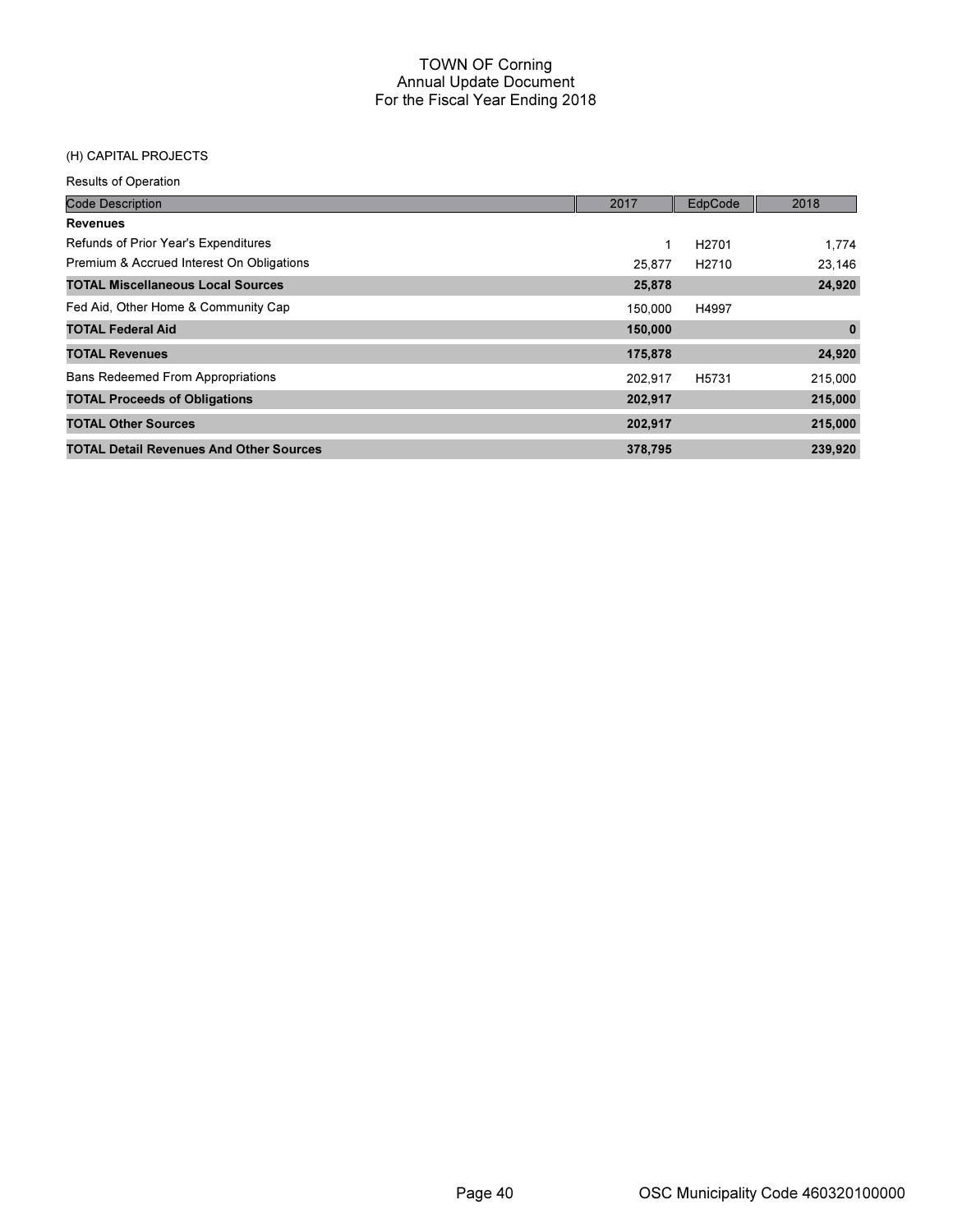#### (H) CAPITAL PROJECTS

Results of Operation

| <b>Code Description</b>                         | 2017     | EdpCode | 2018         |
|-------------------------------------------------|----------|---------|--------------|
| <b>Expenditures</b>                             |          |         |              |
| Fiscal Agents Fees, Contr Expend                | 36,806   | H13804  | 27,330       |
| <b>TOTAL Fiscal Agents Fees</b>                 | 36,806   |         | 27,330       |
| Engineer, Equip & Cap Outlay                    | 4,800    | H14402  |              |
| <b>TOTAL Engineer</b>                           | 4,800    |         | $\bf{0}$     |
| <b>TOTAL General Government Support</b>         | 41,606   |         | 27,330       |
| Machinery, Equip & Cap Outlay                   |          | H51302  | 481,385      |
| <b>TOTAL Machinery</b>                          | $\bf{0}$ |         | 481,385      |
| Garage, Equip & Cap Outlay                      | 233,386  | H51322  |              |
| <b>TOTAL Garage</b>                             | 233,386  |         | $\mathbf{0}$ |
| <b>TOTAL Transportation</b>                     | 233,386  |         | 481,385      |
| Water Trans & Distrib, Equip & Cap Outlay       | 586.047  | H83402  | 2,250        |
| <b>TOTAL Water Trans &amp; Distrib</b>          | 586,047  |         | 2,250        |
| <b>TOTAL Home And Community Services</b>        | 586,047  |         | 2,250        |
| <b>TOTAL Expenditures</b>                       | 861,039  |         | 510,965      |
| Transfers, Other Funds                          | 34,489   | H99019  | 45,681       |
| <b>TOTAL Operating Transfers</b>                | 34,489   |         | 45,681       |
| <b>TOTAL Other Uses</b>                         | 34,489   |         | 45,681       |
| <b>TOTAL Detail Expenditures And Other Uses</b> | 895,528  |         | 556,646      |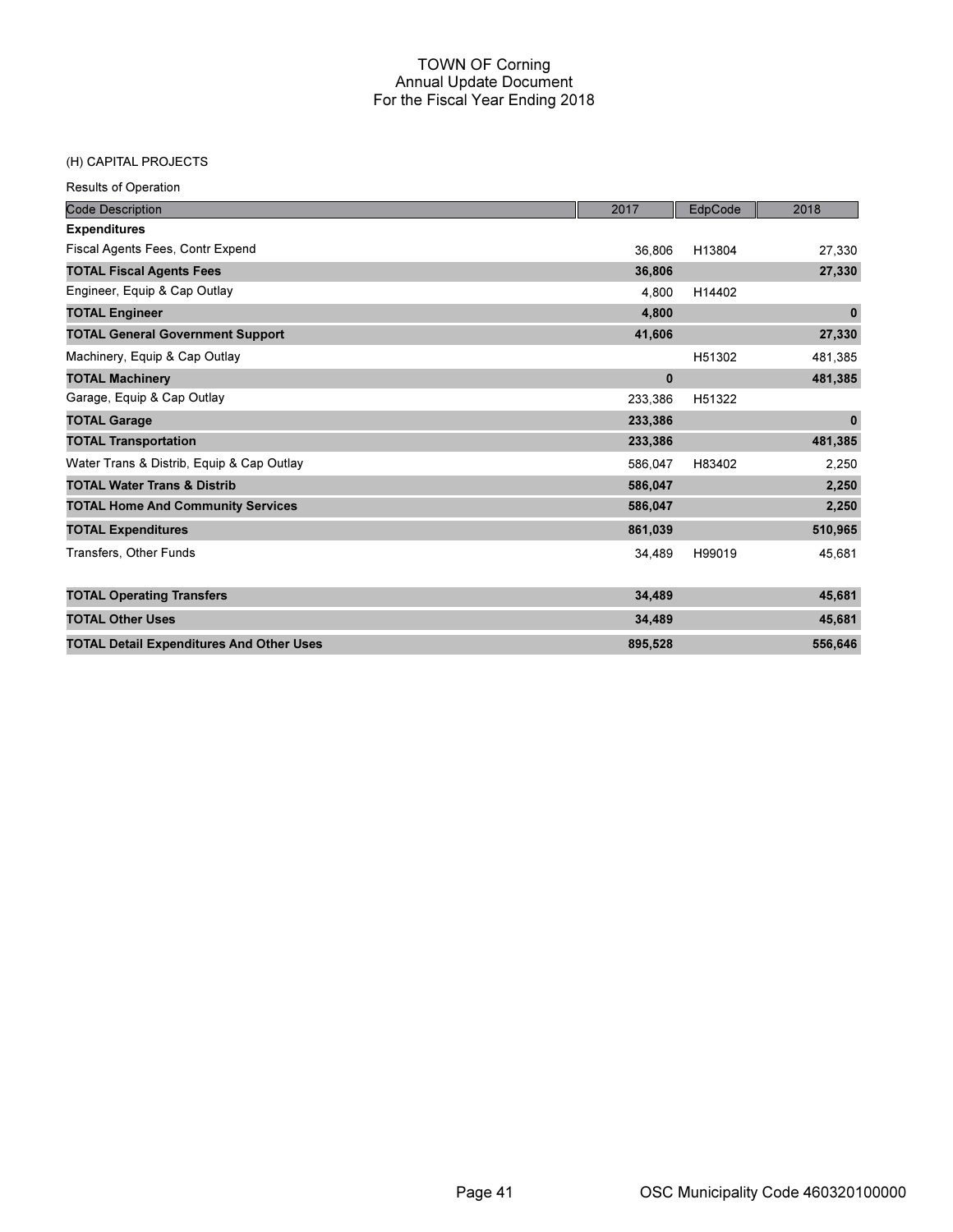#### (H) CAPITAL PROJECTS

Analysis of Changes in Fund Balance

| Code Description                           | 2017         | EdpCode | 2018         |
|--------------------------------------------|--------------|---------|--------------|
| Analysis of Changes in Fund Balance        |              |         |              |
| <b>Fund Balance - Beginning of Year</b>    | $-3.130.105$ | H8021   | $-3.646.838$ |
| <b>Restated Fund Balance - Beg of Year</b> | $-3.130.105$ | H8022   | $-3,646,838$ |
| ADD - REVENUES AND OTHER SOURCES           | 378.795      |         | 239.920      |
| DEDUCT - EXPENDITURES AND OTHER USES       | 895.528      |         | 556.646      |
| <b>Fund Balance - End of Year</b>          | $-3.646.838$ | H8029   | $-3.963.564$ |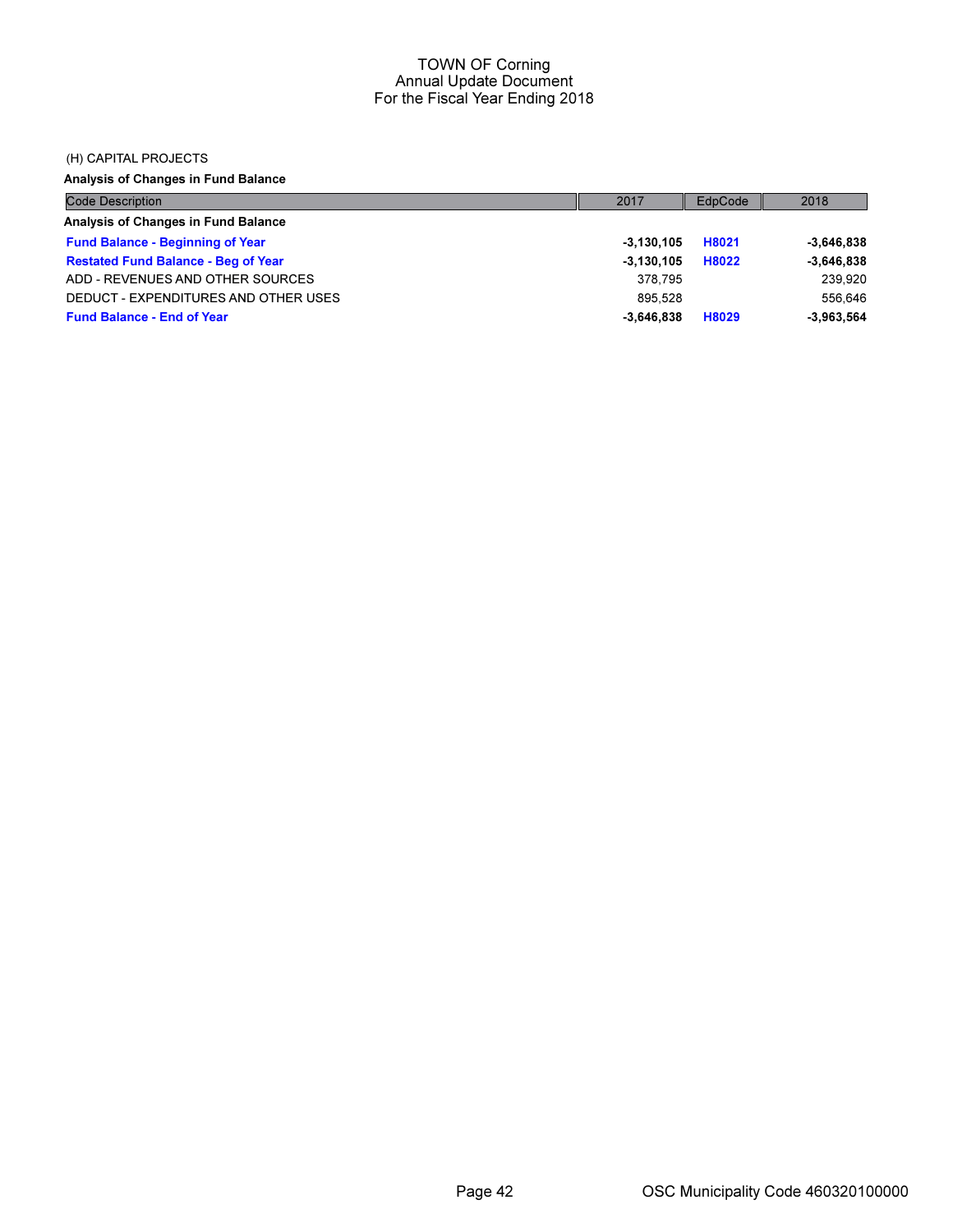| <b>Balance Sheet</b>                                   |       |                  |       |
|--------------------------------------------------------|-------|------------------|-------|
| <b>Code Description</b>                                | 2017  | EdpCode          | 2018  |
| <b>Assets</b>                                          |       |                  |       |
| Cash                                                   | 5.759 | H <sub>200</sub> | 6.407 |
| <b>TOTAL Cash</b>                                      | 5,759 |                  | 6.407 |
| <b>TOTAL Assets and Deferred Outflows of Resources</b> | 5,759 |                  | 6,407 |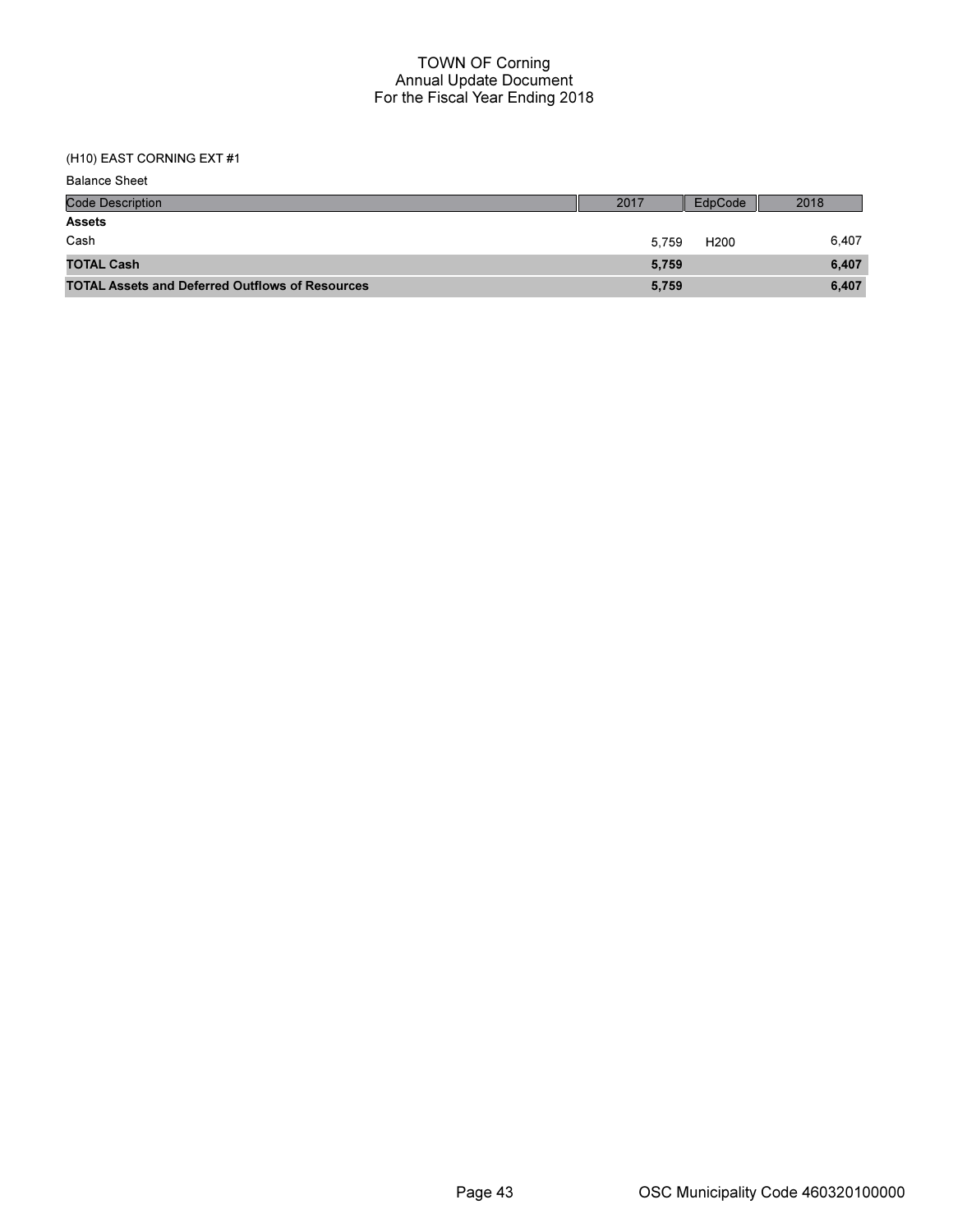## (H10) EAST CORNING EXT #1

Balance Sheet

| <b>Code Description</b>                                     | 2017       | EdpCode | 2018       |
|-------------------------------------------------------------|------------|---------|------------|
| <b>Accounts Payable</b>                                     | 52         | H600    | 1,490      |
| <b>TOTAL Accounts Payable</b>                               | 52         |         | 1,490      |
| <b>Bond Anticipation Notes Payable</b>                      | 484.000    | H626    | 470,000    |
| <b>TOTAL Notes Payable</b>                                  | 484,000    |         | 470,000    |
| <b>TOTAL Liabilities</b>                                    | 484,052    |         | 471,490    |
| <b>Fund Balance</b>                                         |            |         |            |
| Unassigned Fund Balance                                     | -478.293   | H917    | -465,083   |
| <b>TOTAL Unassigned Fund Balance</b>                        | $-478,293$ |         | $-465,083$ |
| <b>TOTAL Fund Balance</b>                                   | $-478,293$ |         | $-465,083$ |
| <b>TOTAL Liabilities, Deferred Inflows And Fund Balance</b> | 5,759      |         | 6,407      |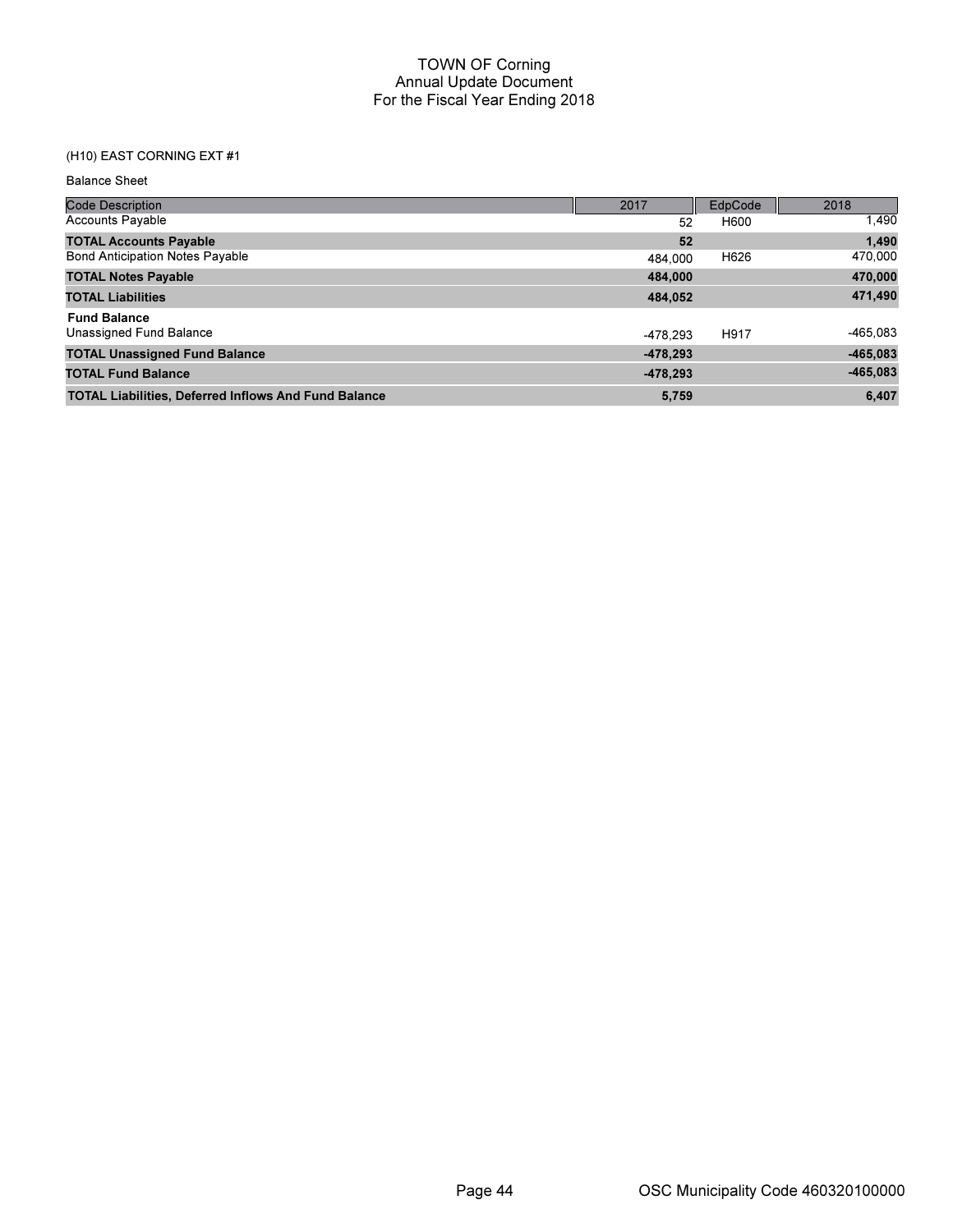| <b>Results of Operation</b>                    |        |                   |        |
|------------------------------------------------|--------|-------------------|--------|
| <b>Code Description</b>                        | 2017   | EdpCode           | 2018   |
| <b>Revenues</b>                                |        |                   |        |
| Refunds of Prior Year's Expenditures           |        | H <sub>2701</sub> | 1.774  |
| Premium & Accrued Interest On Obligations      | 3.325  | H <sub>2710</sub> | 3,098  |
| <b>TOTAL Miscellaneous Local Sources</b>       | 3,325  |                   | 4,872  |
| <b>TOTAL Revenues</b>                          | 3,325  |                   | 4,872  |
| <b>Bans Redeemed From Appropriations</b>       | 16.917 | H <sub>5731</sub> | 14,000 |
| <b>TOTAL Proceeds of Obligations</b>           | 16,917 |                   | 14,000 |
| <b>TOTAL Other Sources</b>                     | 16,917 |                   | 14,000 |
| <b>TOTAL Detail Revenues And Other Sources</b> | 20,242 |                   | 18,872 |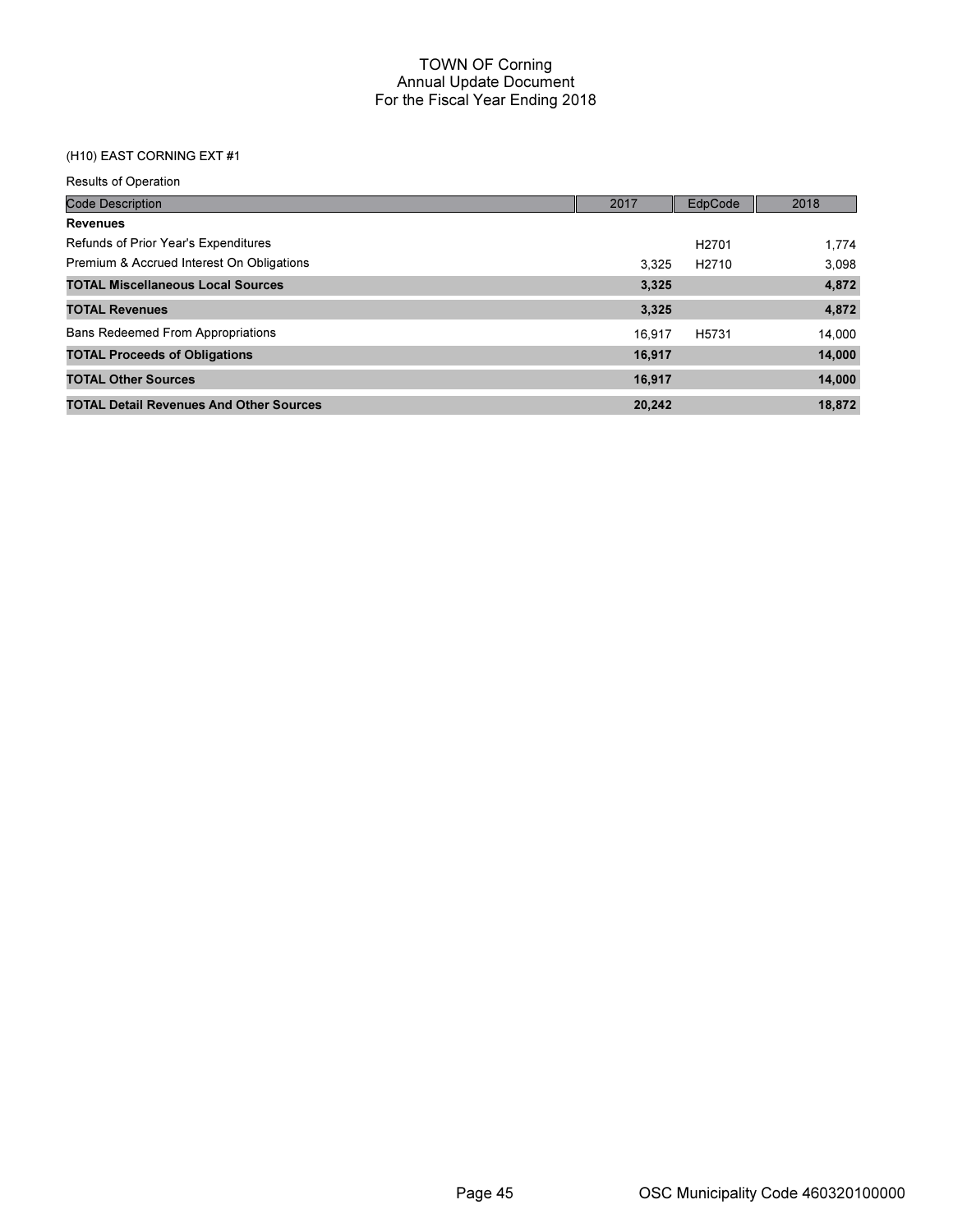| <b>Results of Operation</b>                     |       |         |       |
|-------------------------------------------------|-------|---------|-------|
| <b>Code Description</b>                         | 2017  | EdpCode | 2018  |
| <b>Expenditures</b>                             |       |         |       |
| Fiscal Agents Fees, Contr Expend                | 3,367 | H13804  | 2,337 |
| <b>TOTAL Fiscal Agents Fees</b>                 | 3,367 |         | 2,337 |
| <b>TOTAL General Government Support</b>         | 3,367 |         | 2,337 |
| <b>TOTAL Expenditures</b>                       | 3,367 |         | 2,337 |
| Transfers, Other Funds                          | 2.154 | H99019  | 3,325 |
| <b>TOTAL Operating Transfers</b>                | 2,154 |         | 3,325 |
| <b>TOTAL Other Uses</b>                         | 2,154 |         | 3,325 |
| <b>TOTAL Detail Expenditures And Other Uses</b> | 5,521 |         | 5,662 |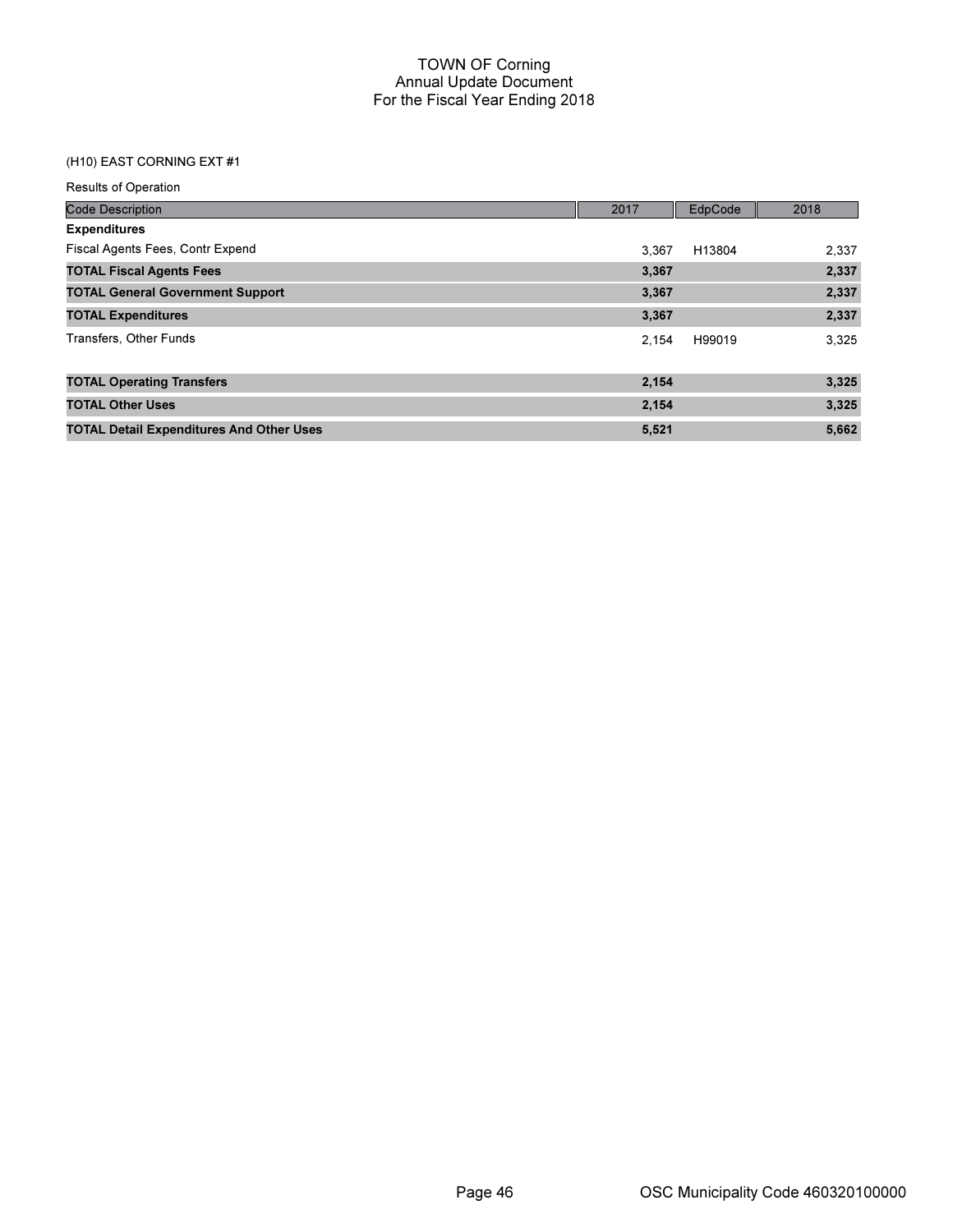### (H10) EAST CORNING EXT #1

Analysis of Changes in Fund Balance

| Code Description                           | 2017     | EdpCode | 2018     |
|--------------------------------------------|----------|---------|----------|
| Analysis of Changes in Fund Balance        |          |         |          |
| <b>Fund Balance - Beginning of Year</b>    | -493.014 | H8021   | -478,293 |
| <b>Restated Fund Balance - Beg of Year</b> | -493.014 | H8022   | -478,293 |
| ADD - REVENUES AND OTHER SOURCES           | 20.242   |         | 18.872   |
| DEDUCT - EXPENDITURES AND OTHER USES       | 5.521    |         | 5.662    |
| <b>Fund Balance - End of Year</b>          | -478.293 | H8029   | -465.083 |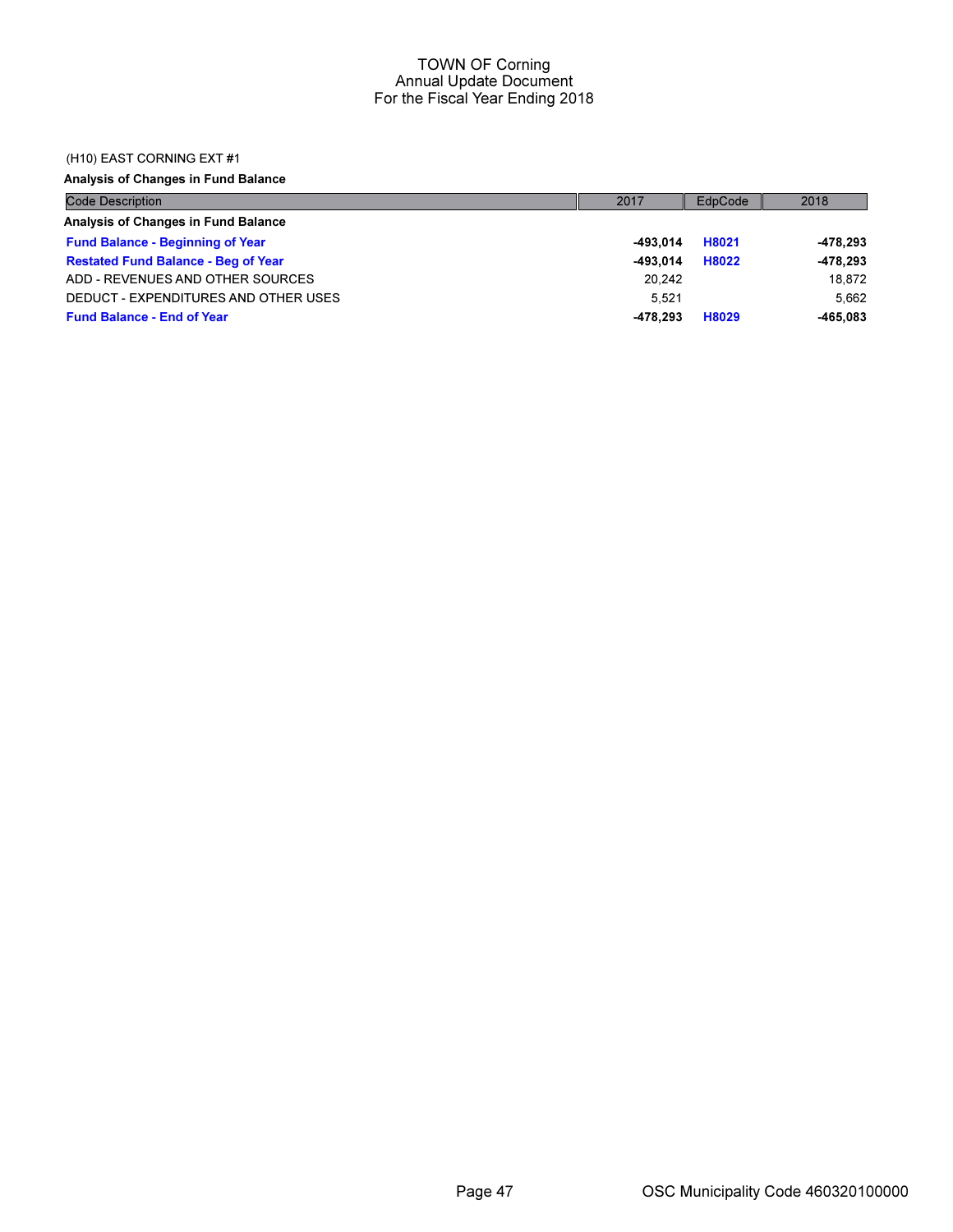| <b>Balance Sheet</b>                                   |         |                  |         |
|--------------------------------------------------------|---------|------------------|---------|
| <b>Code Description</b>                                | 2017    | EdpCode          | 2018    |
| <b>Assets</b>                                          |         |                  |         |
| Cash                                                   | 270.958 | H <sub>200</sub> | 260,991 |
| <b>TOTAL Cash</b>                                      | 270.958 |                  | 260,991 |
| <b>TOTAL Assets and Deferred Outflows of Resources</b> | 270,958 |                  | 260,991 |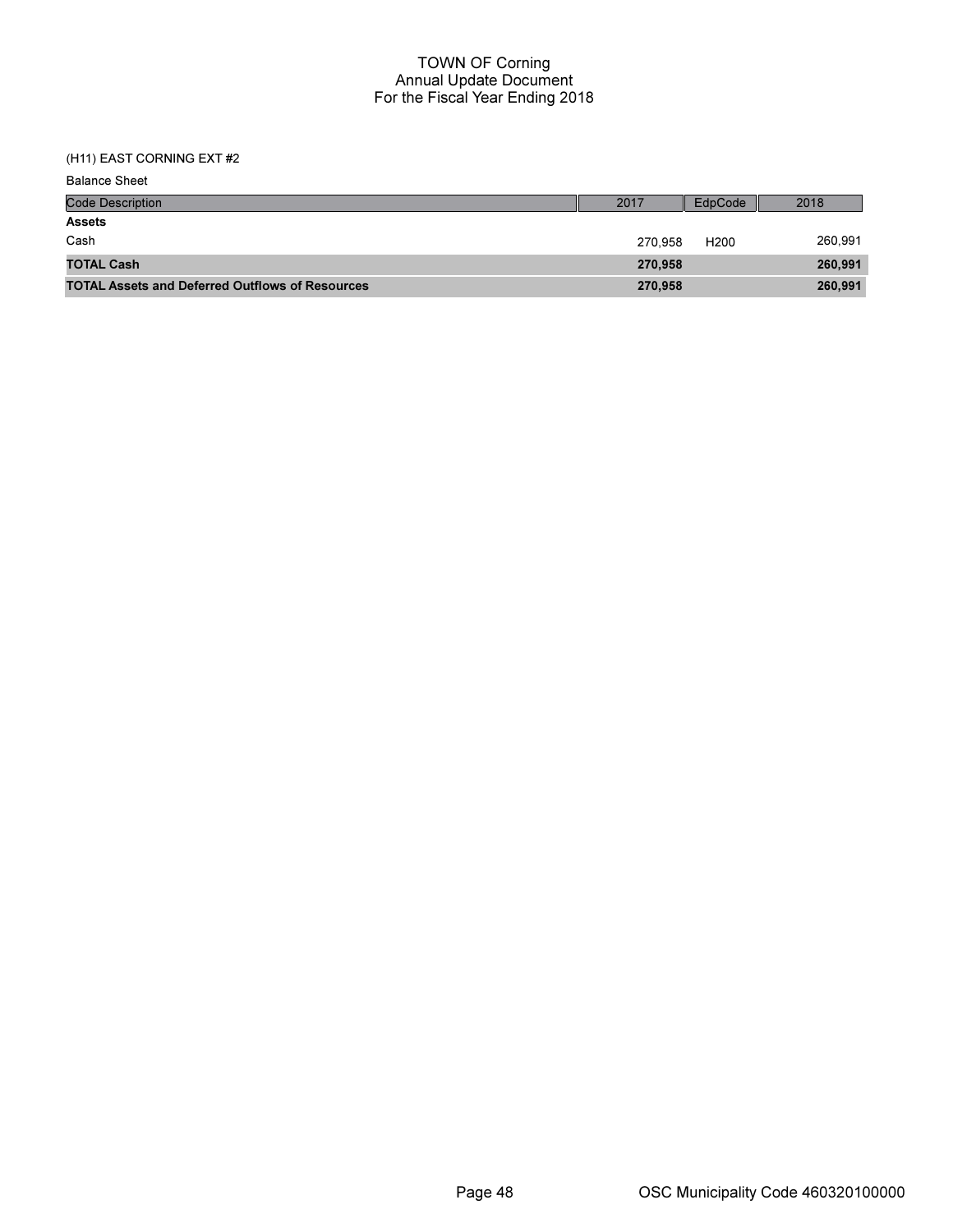| <b>Balance Sheet</b> |  |
|----------------------|--|
|----------------------|--|

| <b>Code Description</b>                                     | 2017       | EdpCode | 2018       |
|-------------------------------------------------------------|------------|---------|------------|
| <b>Accounts Payable</b>                                     |            | H600    | 96         |
| <b>TOTAL Accounts Payable</b>                               | $\bf{0}$   |         | 96         |
| <b>Bond Anticipation Notes Payable</b>                      | 731.550    | H626    | 731,550    |
| <b>TOTAL Notes Payable</b>                                  | 731,550    |         | 731,550    |
| Due To Other Funds                                          | 431        | H630    | 33         |
| <b>TOTAL Due To Other Funds</b>                             | 431        |         | 33         |
| <b>TOTAL Liabilities</b>                                    | 731,981    |         | 731,679    |
| <b>Fund Balance</b>                                         |            |         |            |
| Unassigned Fund Balance                                     | $-461.023$ | H917    | -470,688   |
| <b>TOTAL Unassigned Fund Balance</b>                        | $-461,023$ |         | $-470,688$ |
| <b>TOTAL Fund Balance</b>                                   | $-461,023$ |         | $-470,688$ |
| <b>TOTAL Liabilities, Deferred Inflows And Fund Balance</b> | 270,958    |         | 260,991    |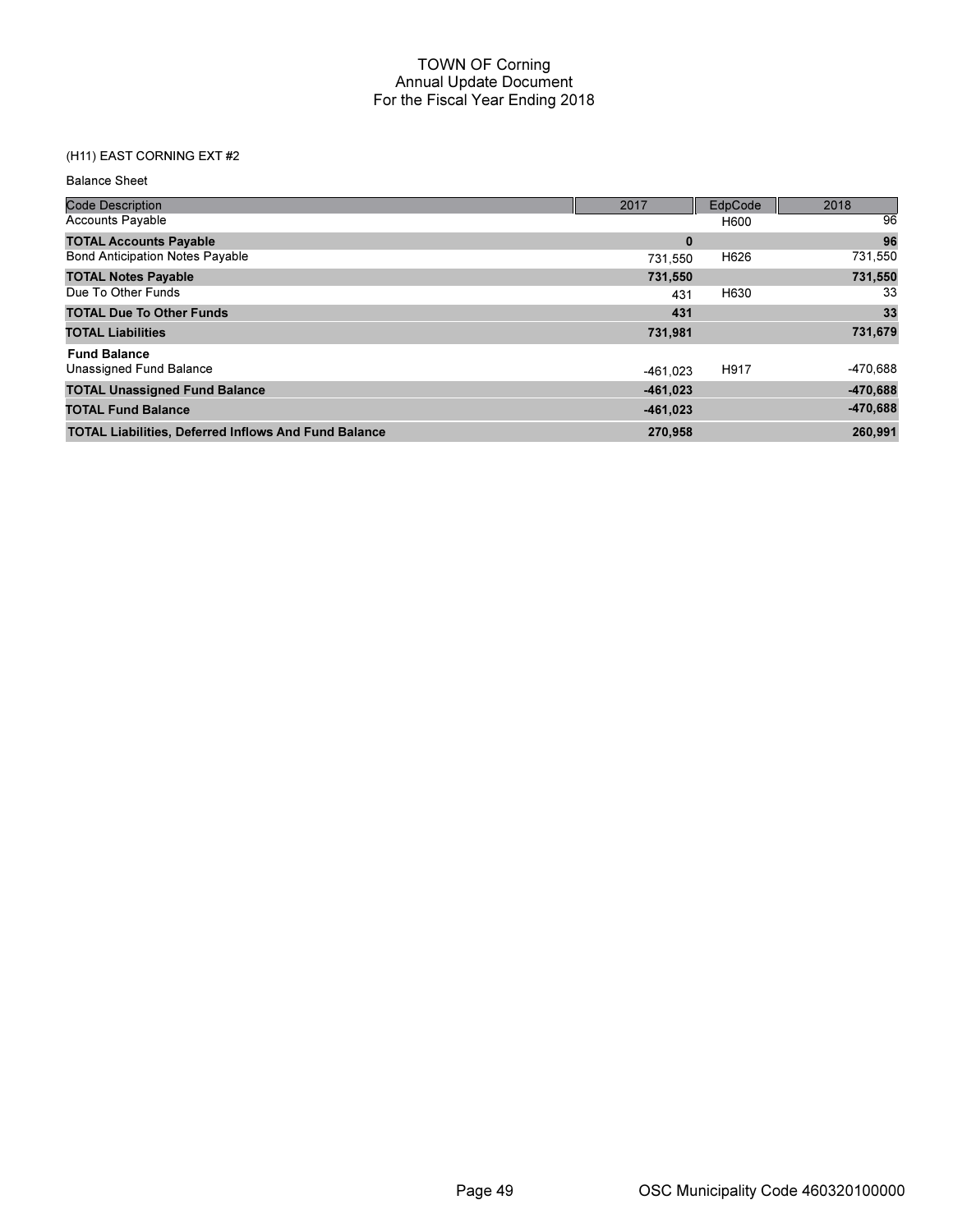| <b>Results of Operation</b>                    |       |                   |          |
|------------------------------------------------|-------|-------------------|----------|
| <b>Code Description</b>                        | 2017  | EdpCode           | 2018     |
| <b>Revenues</b>                                |       |                   |          |
| Premium & Accrued Interest On Obligations      | 2.868 | H <sub>2710</sub> |          |
| <b>TOTAL Miscellaneous Local Sources</b>       | 2,868 |                   | $\bf{0}$ |
| <b>TOTAL Revenues</b>                          | 2.868 |                   | $\bf{0}$ |
| <b>TOTAL Detail Revenues And Other Sources</b> | 2,868 |                   | $\bf{0}$ |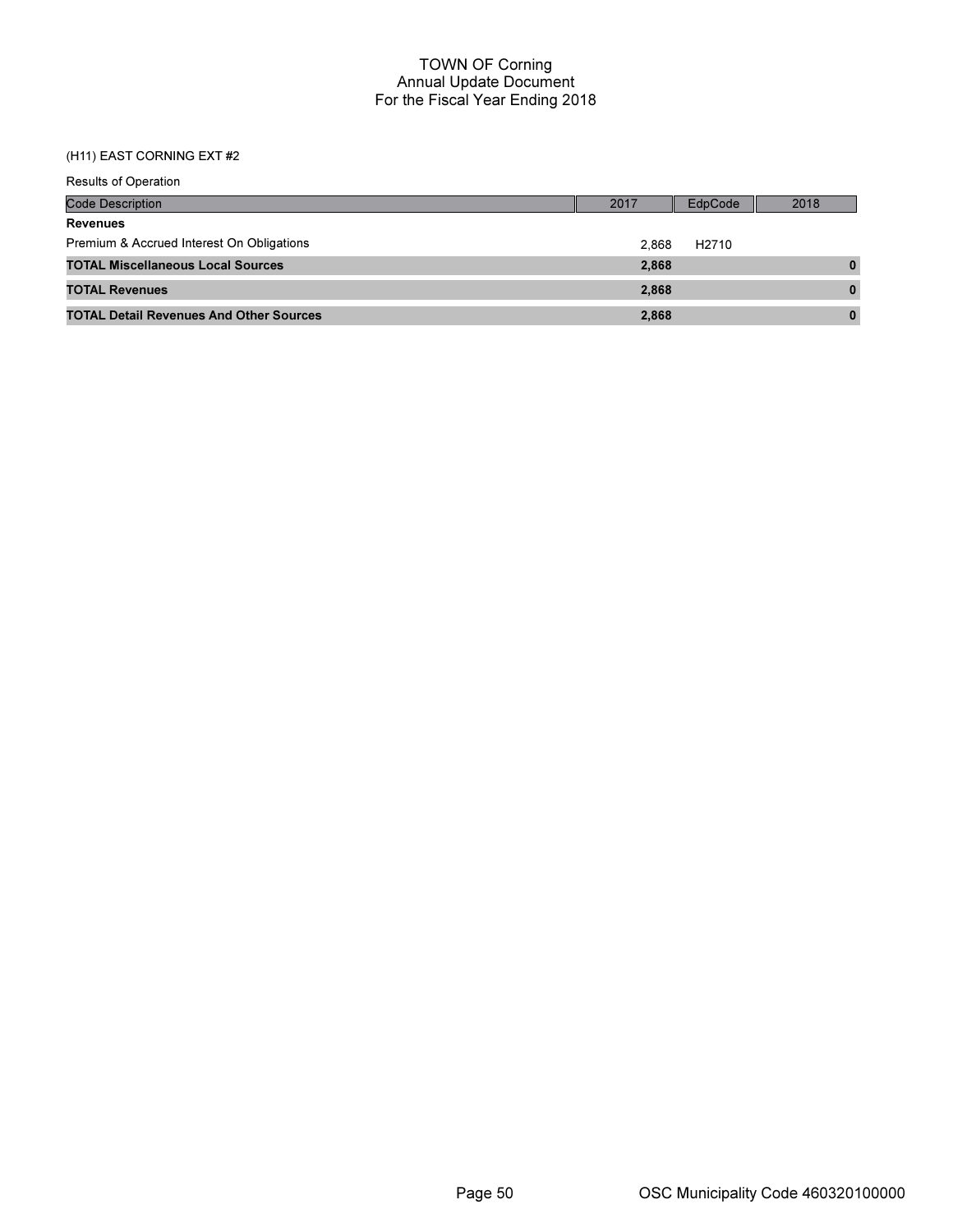| <b>Results of Operation</b>                     |          |         |              |
|-------------------------------------------------|----------|---------|--------------|
| <b>Code Description</b>                         | 2017     | EdpCode | 2018         |
| <b>Expenditures</b>                             |          |         |              |
| Fiscal Agents Fees, Contr Expend                |          | H13804  | 6,797        |
| <b>TOTAL Fiscal Agents Fees</b>                 | $\bf{0}$ |         | 6,797        |
| <b>TOTAL General Government Support</b>         | $\bf{0}$ |         | 6,797        |
| Water Trans & Distrib, Equip & Cap Outlay       | 453,686  | H83402  |              |
| <b>TOTAL Water Trans &amp; Distrib</b>          | 453,686  |         | $\bf{0}$     |
| <b>TOTAL Home And Community Services</b>        | 453,686  |         | $\mathbf{0}$ |
| <b>TOTAL Expenditures</b>                       | 453,686  |         | 6,797        |
| Transfers, Other Funds                          |          | H99019  | 2,868        |
| <b>TOTAL Operating Transfers</b>                | $\bf{0}$ |         | 2,868        |
| <b>TOTAL Other Uses</b>                         | $\bf{0}$ |         | 2,868        |
| <b>TOTAL Detail Expenditures And Other Uses</b> | 453,686  |         | 9,665        |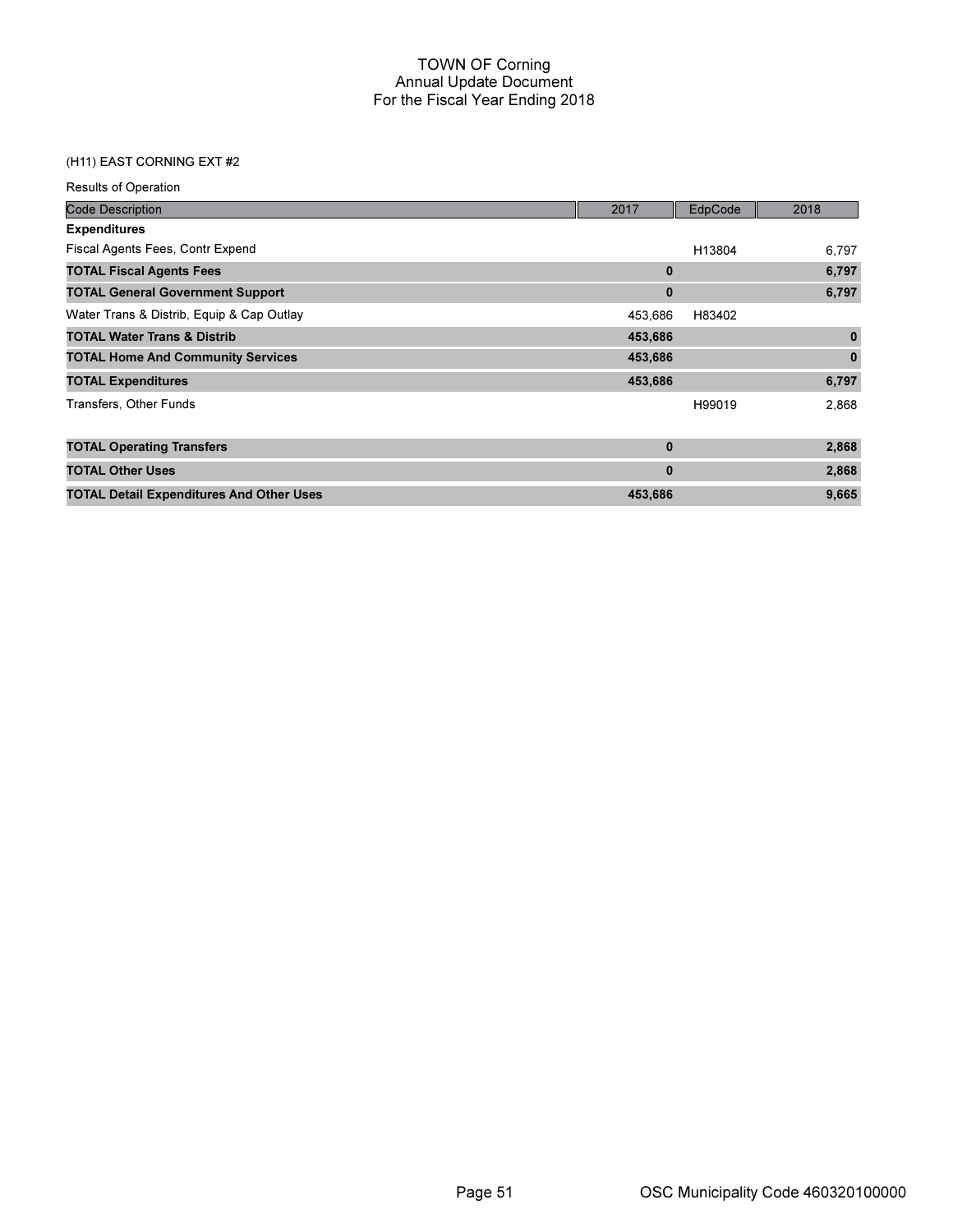### (H11) EAST CORNING EXT #2

Analysis of Changes in Fund Balance

| <b>Code Description</b>                    | 2017      | EdpCode | 2018     |
|--------------------------------------------|-----------|---------|----------|
| Analysis of Changes in Fund Balance        |           |         |          |
| <b>Fund Balance - Beginning of Year</b>    | -10.205   | H8021   | -461,023 |
| <b>Restated Fund Balance - Beg of Year</b> | $-10.205$ | H8022   | -461,023 |
| ADD - REVENUES AND OTHER SOURCES           | 2.868     |         |          |
| DEDUCT - EXPENDITURES AND OTHER USES       | 453.686   |         | 9.665    |
| <b>Fund Balance - End of Year</b>          | -461.023  | H8029   | -470.688 |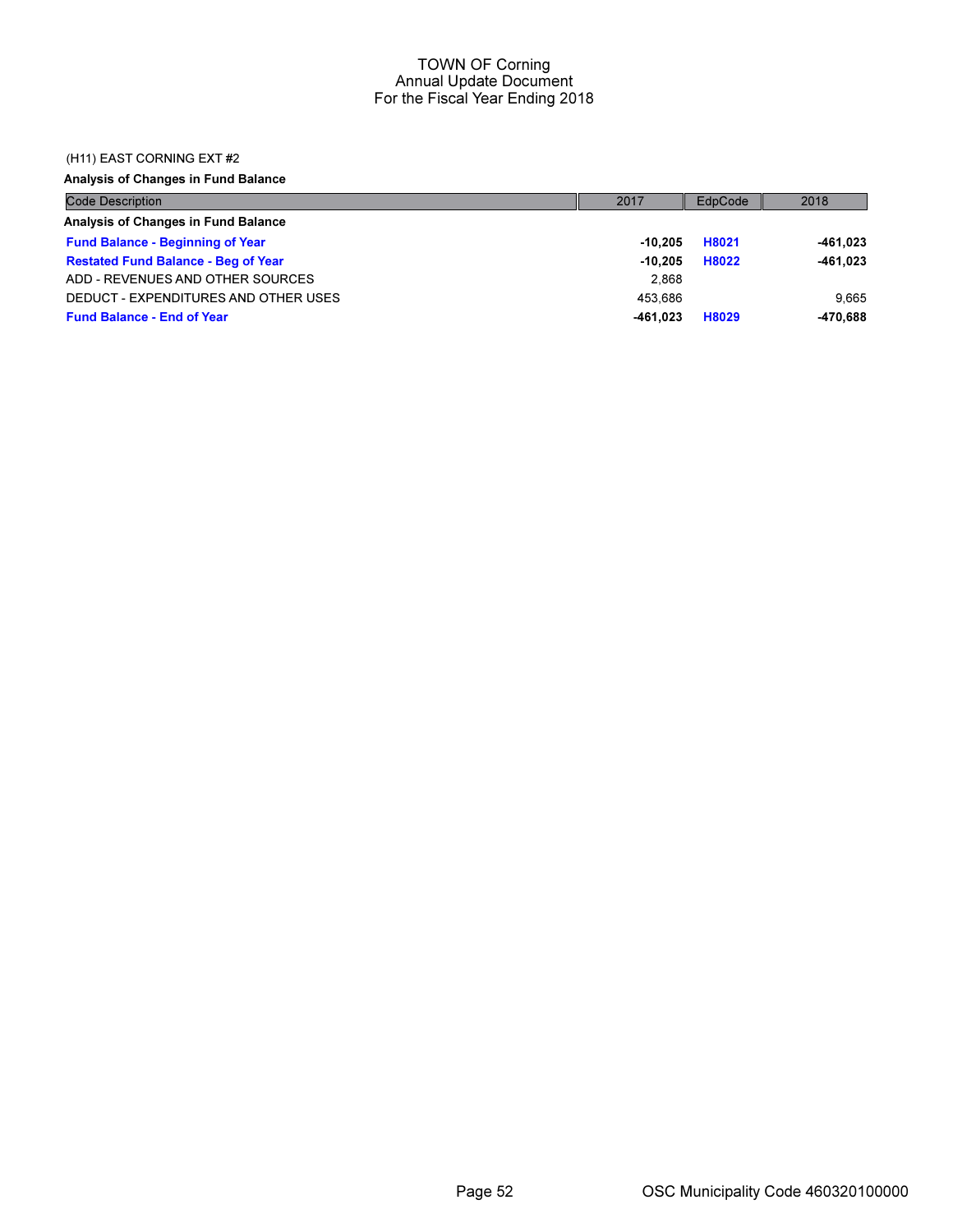# (H7) PINEWOOD WELL PROJECT

Balance Sheet

| <b>Code Description</b>                                | 2017  | EdpCode          | 2018         |
|--------------------------------------------------------|-------|------------------|--------------|
| <b>Assets</b>                                          |       |                  |              |
| Cash                                                   | 7.437 | H <sub>200</sub> | 6,604        |
| <b>TOTAL Cash</b>                                      | 7,437 |                  | 6,604        |
| Due From Other Funds                                   | 392   | H391             |              |
| <b>TOTAL Due From Other Funds</b>                      | 392   |                  | $\mathbf{0}$ |
| <b>TOTAL Assets and Deferred Outflows of Resources</b> | 7,829 |                  | 6,604        |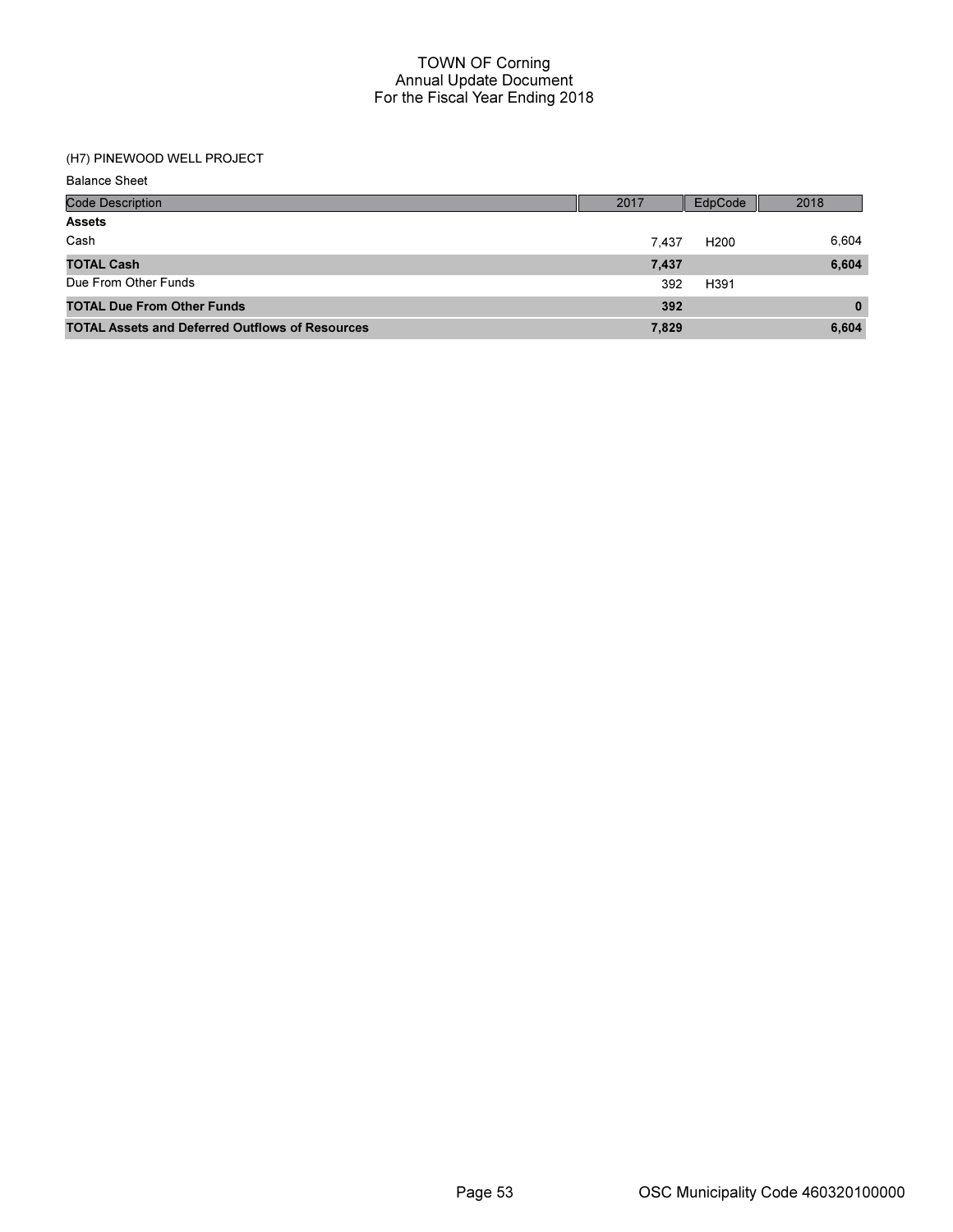## (H7) PINEWOOD WELL PROJECT

| <b>Balance Sheet</b>                                        |           |         |           |
|-------------------------------------------------------------|-----------|---------|-----------|
| Code Description                                            | 2017      | EdpCode | 2018      |
| <b>Bond Anticipation Notes Payable</b>                      | 100,000   | H626    | 95,000    |
| <b>TOTAL Notes Payable</b>                                  | 100,000   |         | 95,000    |
| <b>TOTAL Liabilities</b>                                    | 100,000   |         | 95,000    |
| <b>Fund Balance</b><br>Unassigned Fund Balance              | $-92.171$ | H917    | -88,396   |
| <b>TOTAL Unassigned Fund Balance</b>                        | $-92,171$ |         | $-88,396$ |
| <b>TOTAL Fund Balance</b>                                   | $-92,171$ |         | $-88,396$ |
| <b>TOTAL Liabilities, Deferred Inflows And Fund Balance</b> | 7,829     |         | 6,604     |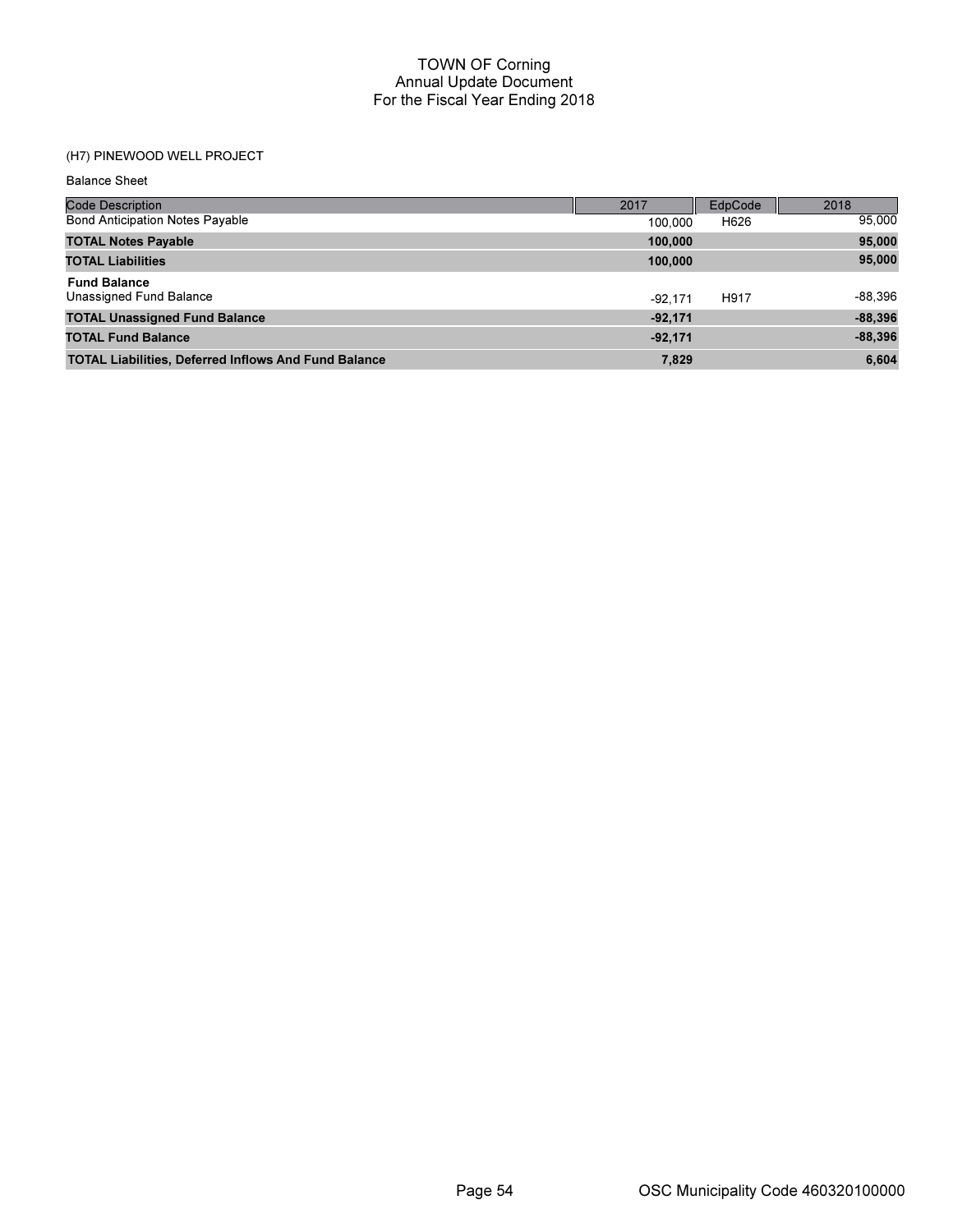## (H7) PINEWOOD WELL PROJECT

| <b>Results of Operation</b>                    |       |                   |              |
|------------------------------------------------|-------|-------------------|--------------|
| <b>Code Description</b>                        | 2017  | EdpCode           | 2018         |
| <b>Revenues</b>                                |       |                   |              |
| Premium & Accrued Interest On Obligations      | 392   | H <sub>2710</sub> |              |
| <b>TOTAL Miscellaneous Local Sources</b>       | 392   |                   | $\mathbf{0}$ |
| <b>TOTAL Revenues</b>                          | 392   |                   | $\mathbf{0}$ |
| <b>Bans Redeemed From Appropriations</b>       | 5.000 | H5731             | 5,000        |
| <b>TOTAL Proceeds of Obligations</b>           | 5,000 |                   | 5,000        |
| <b>TOTAL Other Sources</b>                     | 5,000 |                   | 5,000        |
| <b>TOTAL Detail Revenues And Other Sources</b> | 5,392 |                   | 5,000        |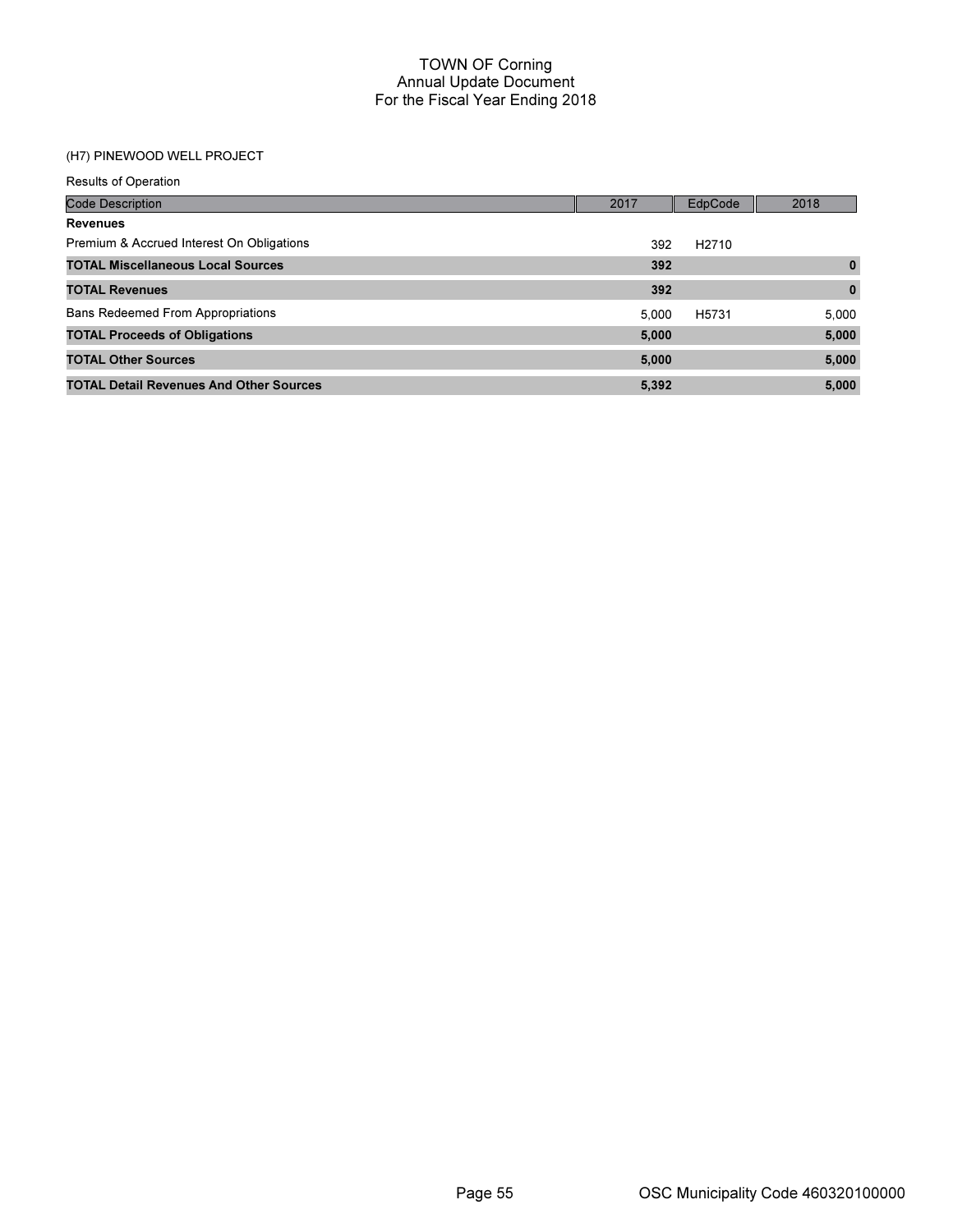# (H7) PINEWOOD WELL PROJECT

| <b>Results of Operation</b>                     |       |         |       |
|-------------------------------------------------|-------|---------|-------|
| <b>Code Description</b>                         | 2017  | EdpCode | 2018  |
| <b>Expenditures</b>                             |       |         |       |
| Fiscal Agents Fees, Contr Expend                | 743   | H13804  | 833   |
| <b>TOTAL Fiscal Agents Fees</b>                 | 743   |         | 833   |
| <b>TOTAL General Government Support</b>         | 743   |         | 833   |
| <b>TOTAL Expenditures</b>                       | 743   |         | 833   |
| Transfers, Other Funds                          | 2.500 | H99019  | 392   |
| <b>TOTAL Operating Transfers</b>                | 2,500 |         | 392   |
| <b>TOTAL Other Uses</b>                         | 2,500 |         | 392   |
| <b>TOTAL Detail Expenditures And Other Uses</b> | 3,243 |         | 1,225 |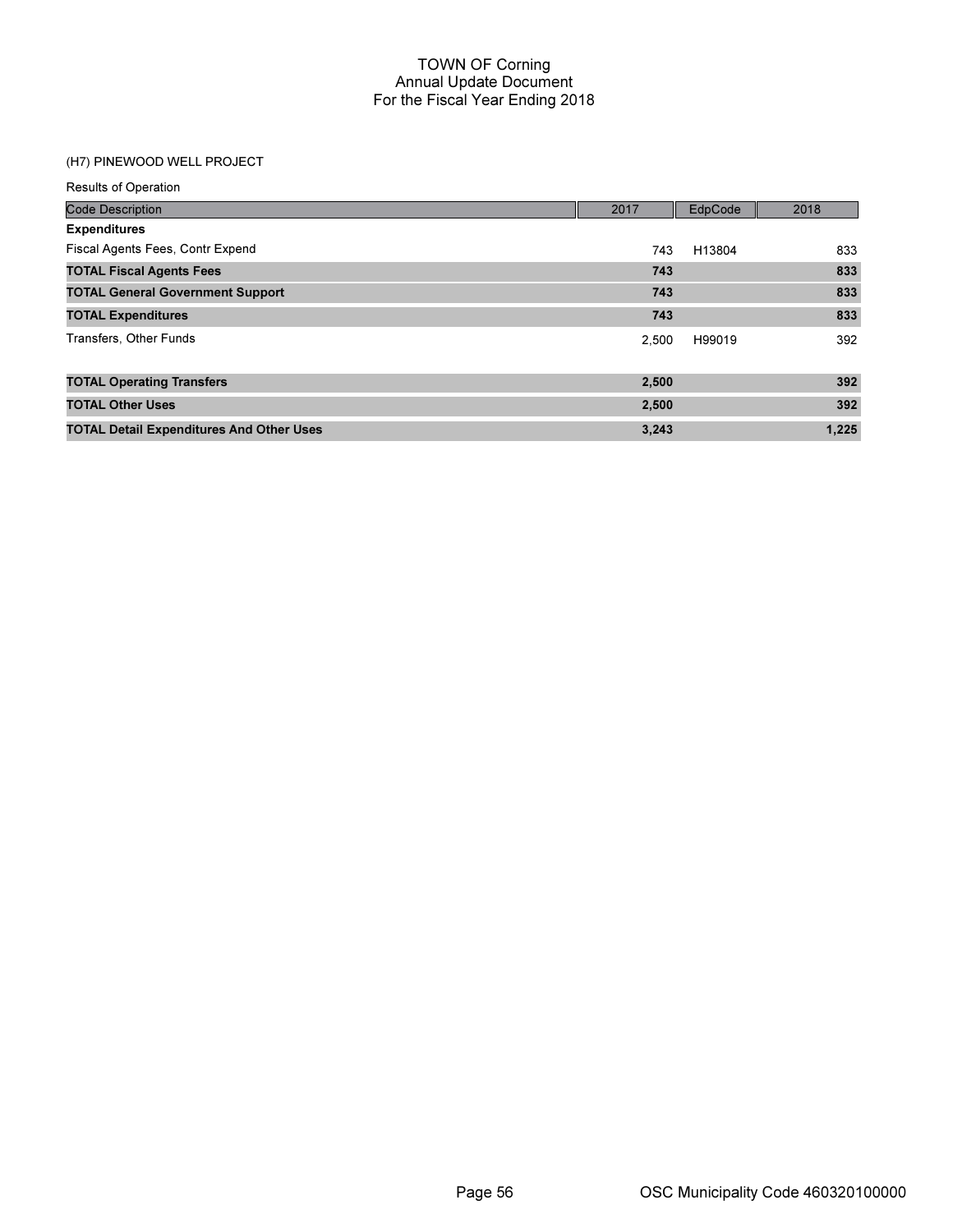### (H7) PINEWOOD WELL PROJECT

Analysis of Changes in Fund Balance

| <b>Code Description</b>                    | 2017      | EdpCode | 2018      |
|--------------------------------------------|-----------|---------|-----------|
| Analysis of Changes in Fund Balance        |           |         |           |
| <b>Fund Balance - Beginning of Year</b>    | -94.320   | H8021   | -92,171   |
| <b>Restated Fund Balance - Beg of Year</b> | $-94.320$ | H8022   | -92.171   |
| ADD - REVENUES AND OTHER SOURCES           | 5.392     |         | 5.000     |
| DEDUCT - EXPENDITURES AND OTHER USES       | 3.243     |         | 1.225     |
| <b>Fund Balance - End of Year</b>          | -92.171   | H8029   | $-88.396$ |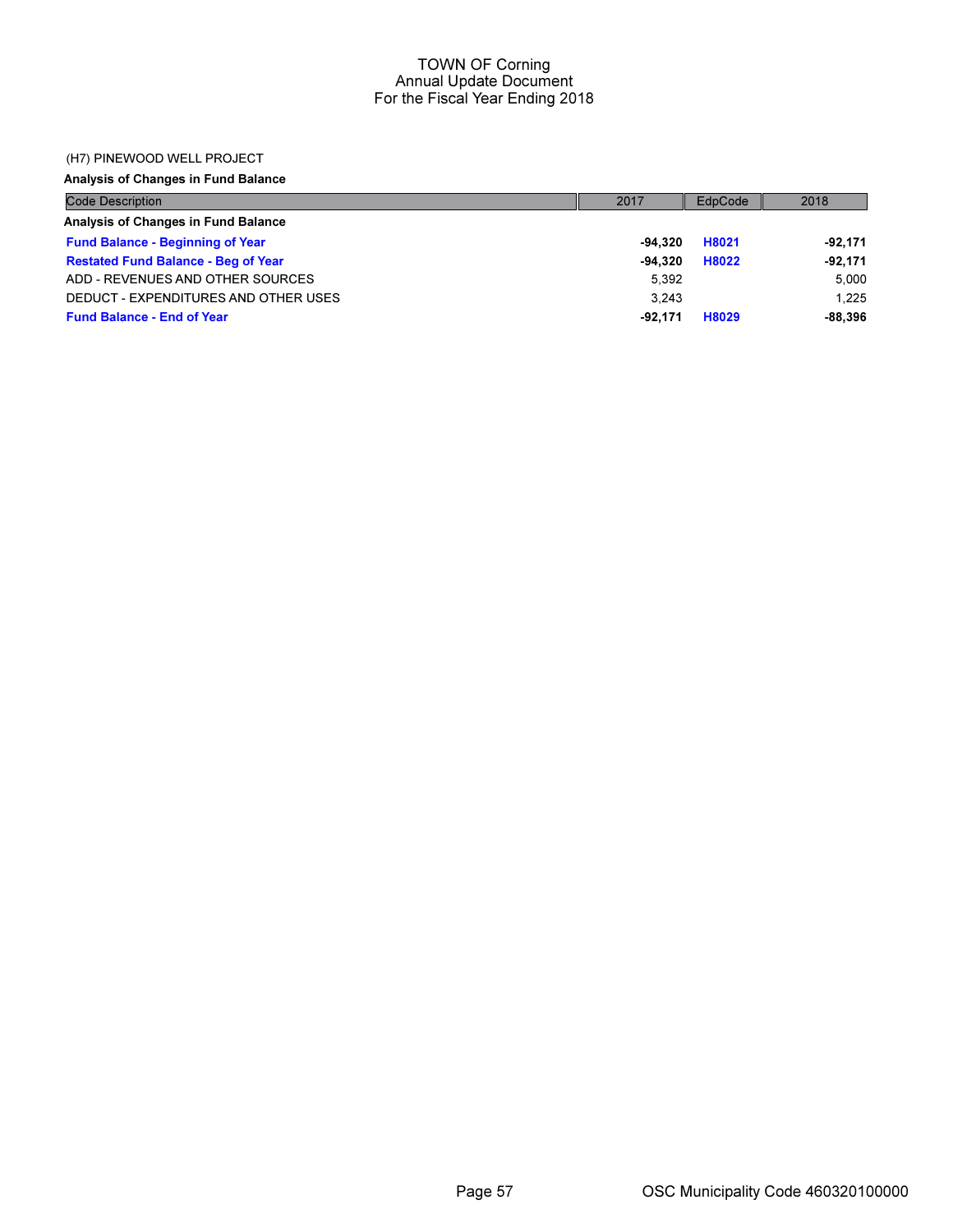### (H8)CORNING MANOR IMPROVEMENTS

| <b>Balance Sheet</b>                                   |         |                  |          |
|--------------------------------------------------------|---------|------------------|----------|
| <b>Code Description</b>                                | 2017    | <b>EdpCode</b>   | 2018     |
| <b>Assets</b>                                          |         |                  |          |
| Cash                                                   | 169,334 | H <sub>200</sub> | 923      |
| <b>TOTAL Cash</b>                                      | 169,334 |                  | 923      |
| Accounts Receivable                                    | 15      | H380             |          |
| <b>TOTAL Other Receivables (net)</b>                   | 15      |                  | $\bf{0}$ |
| <b>TOTAL Assets and Deferred Outflows of Resources</b> | 169,349 |                  | 923      |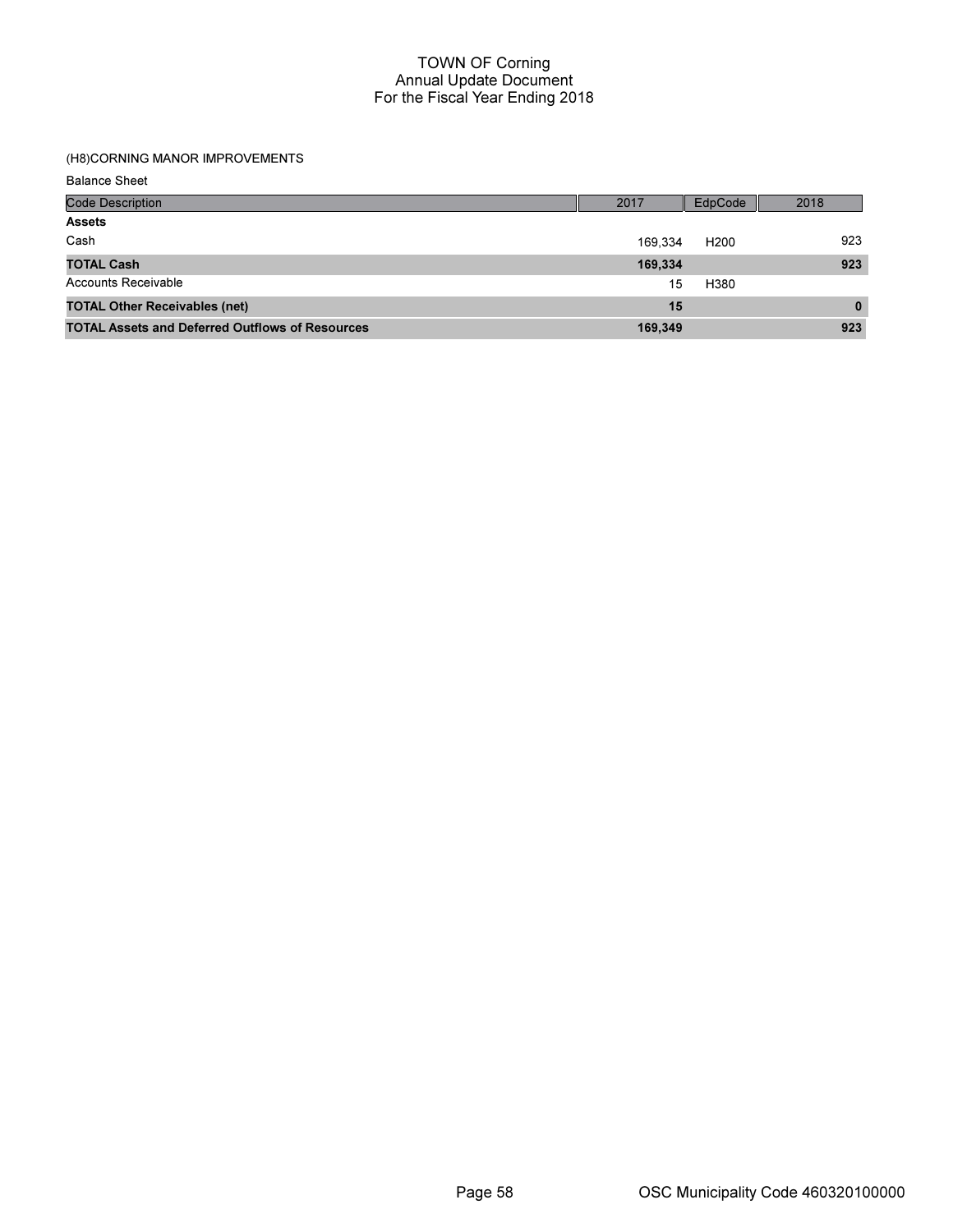# (H8)CORNING MANOR IMPROVEMENTS

| <b>Balance Sheet</b> |  |
|----------------------|--|
|----------------------|--|

| <b>Code Description</b>                                     | 2017       | EdpCode | 2018        |
|-------------------------------------------------------------|------------|---------|-------------|
| <b>Bond Anticipation Notes Payable</b>                      | 145.000    | H626    | 140,000     |
| <b>TOTAL Notes Payable</b>                                  | 145,000    |         | 140,000     |
| Due To Other Funds                                          | 150.433    | H630    |             |
| <b>TOTAL Due To Other Funds</b>                             | 150,433    |         | $\mathbf 0$ |
| <b>TOTAL Liabilities</b>                                    | 295,433    |         | 140,000     |
| <b>Fund Balance</b>                                         |            |         |             |
| Unassigned Fund Balance                                     | $-126.084$ | H917    | $-139.077$  |
| <b>TOTAL Unassigned Fund Balance</b>                        | $-126.084$ |         | $-139,077$  |
| <b>TOTAL Fund Balance</b>                                   | $-126.084$ |         | $-139,077$  |
| <b>TOTAL Liabilities, Deferred Inflows And Fund Balance</b> | 169.349    |         | 923         |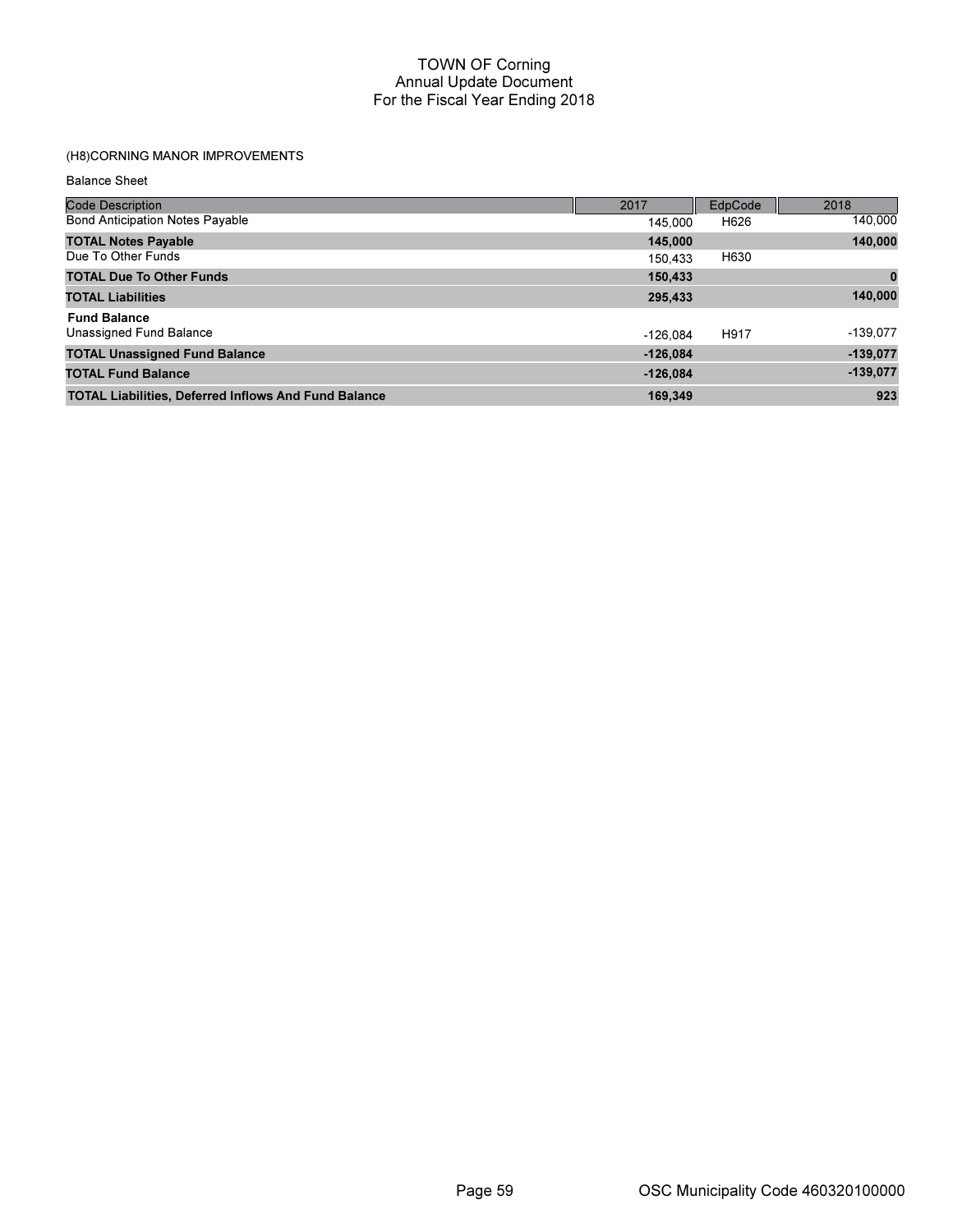# (H8)CORNING MANOR IMPROVEMENTS

Results of Operation

| <b>Code Description</b>                        | 2017    | EdpCode           | 2018         |
|------------------------------------------------|---------|-------------------|--------------|
| <b>Revenues</b>                                |         |                   |              |
| Premium & Accrued Interest On Obligations      | 996     | H <sub>2710</sub> | 923          |
| <b>TOTAL Miscellaneous Local Sources</b>       | 996     |                   | 923          |
| Fed Aid, Other Home & Community Cap            | 150,000 | H4997             |              |
| <b>TOTAL Federal Aid</b>                       | 150,000 |                   | $\mathbf{0}$ |
| <b>TOTAL Revenues</b>                          | 150,996 |                   | 923          |
| <b>Bans Redeemed From Appropriations</b>       | 5.000   | H5731             | 5,000        |
| <b>TOTAL Proceeds of Obligations</b>           | 5,000   |                   | 5,000        |
| <b>TOTAL Other Sources</b>                     | 5,000   |                   | 5,000        |
| <b>TOTAL Detail Revenues And Other Sources</b> | 155,996 |                   | 5,923        |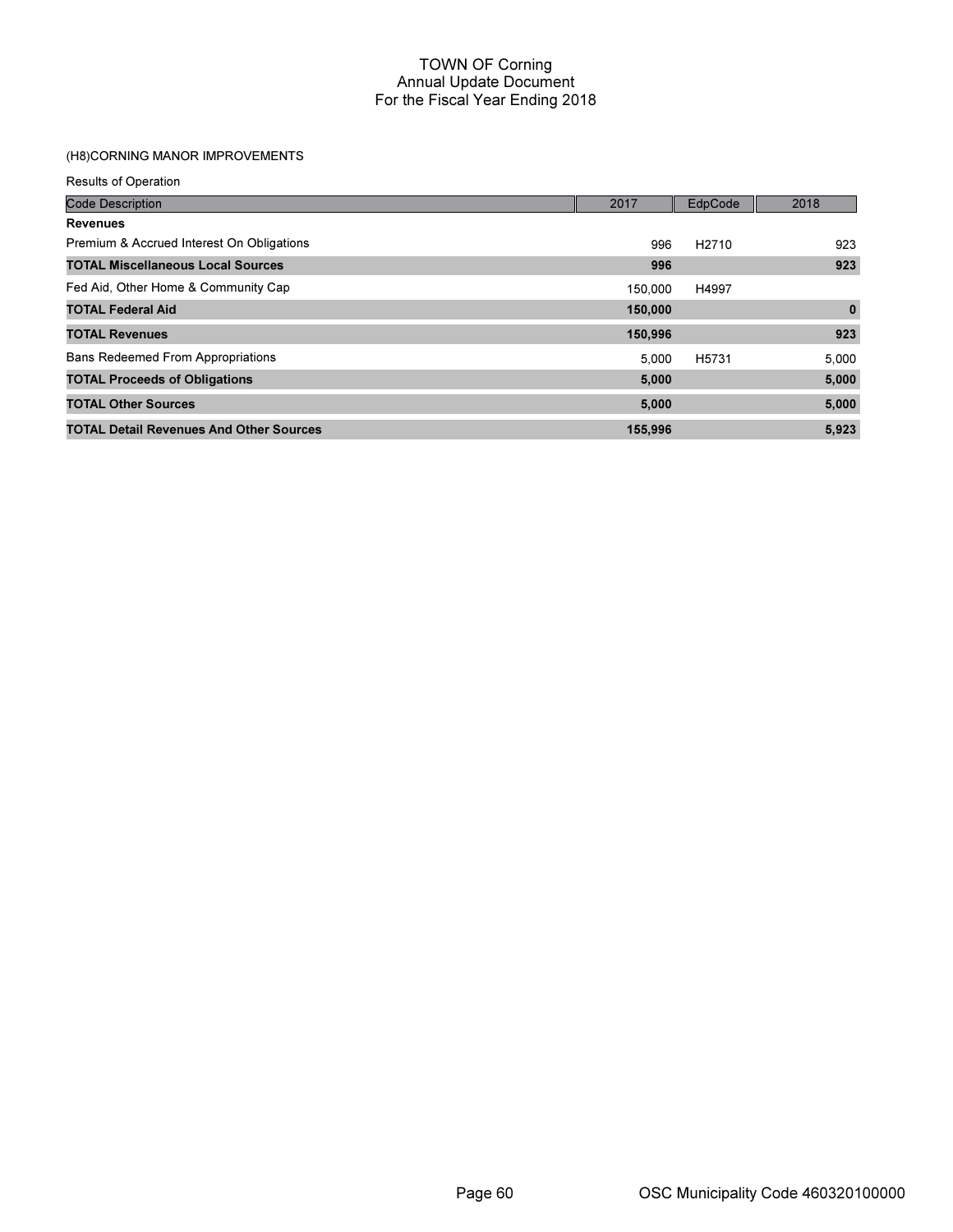## (H8)CORNING MANOR IMPROVEMENTS

| <b>Results of Operation</b>                     |         |         |              |
|-------------------------------------------------|---------|---------|--------------|
| <b>Code Description</b>                         | 2017    | EdpCode | 2018         |
| <b>Expenditures</b>                             |         |         |              |
| Fiscal Agents Fees, Contr Expend                | 10.594  | H13804  |              |
| <b>TOTAL Fiscal Agents Fees</b>                 | 10,594  |         | $\mathbf{0}$ |
| <b>TOTAL General Government Support</b>         | 10,594  |         | $\bf{0}$     |
| Water Trans & Distrib, Equip & Cap Outlay       | 132,361 | H83402  | 2,250        |
| <b>TOTAL Water Trans &amp; Distrib</b>          | 132,361 |         | 2,250        |
| <b>TOTAL Home And Community Services</b>        | 132,361 |         | 2,250        |
| <b>TOTAL Expenditures</b>                       | 142,955 |         | 2,250        |
| Transfers, Other Funds                          | 645     | H99019  | 16,666       |
| <b>TOTAL Operating Transfers</b>                | 645     |         | 16,666       |
| <b>TOTAL Other Uses</b>                         | 645     |         | 16,666       |
| <b>TOTAL Detail Expenditures And Other Uses</b> | 143,600 |         | 18,916       |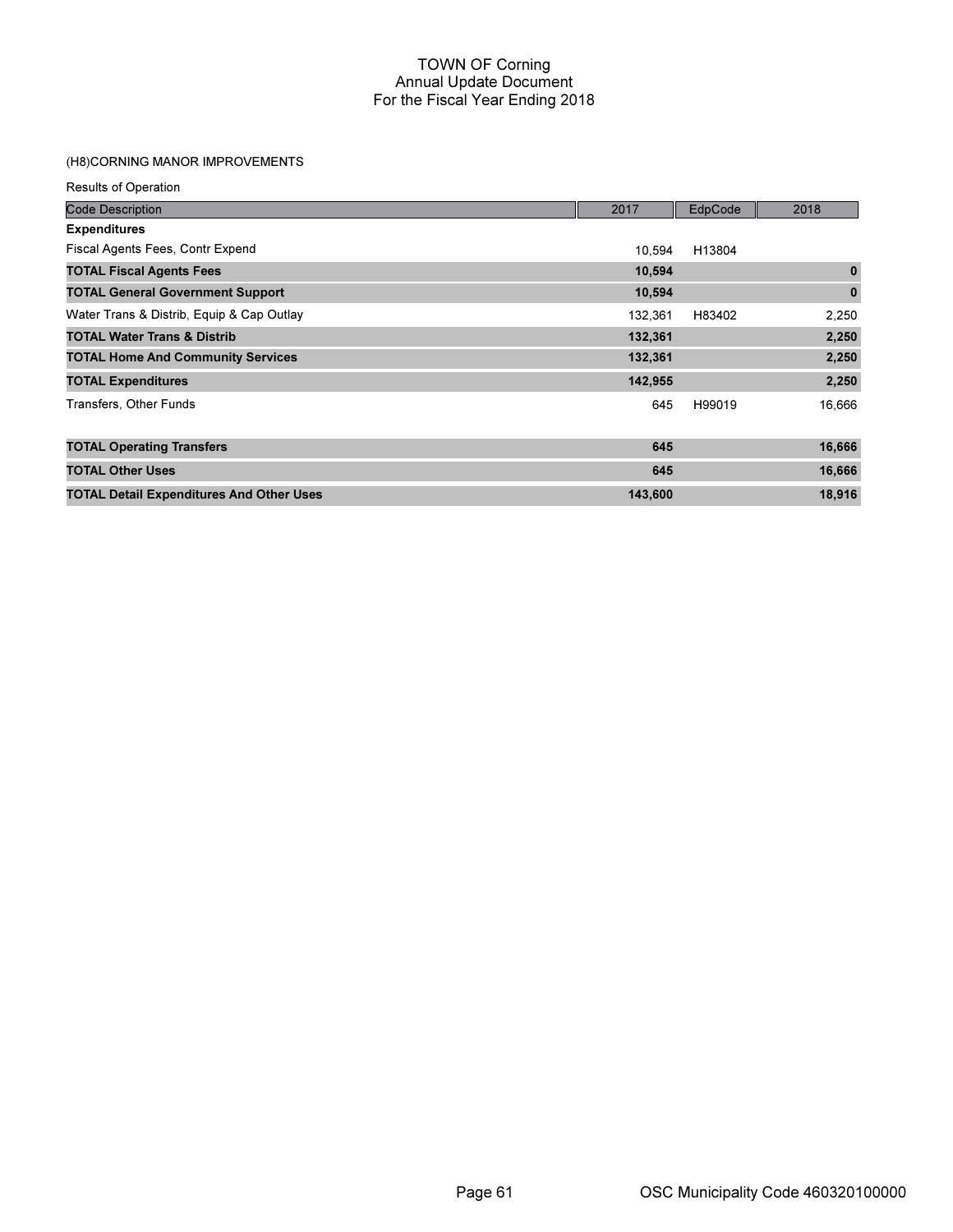### (H8)CORNING MANOR IMPROVEMENTS

Analysis of Changes in Fund Balance

| Code Description                           | 2017       | EdpCode | 2018       |
|--------------------------------------------|------------|---------|------------|
| Analysis of Changes in Fund Balance        |            |         |            |
| <b>Fund Balance - Beginning of Year</b>    | -138.480   | H8021   | -126.084   |
| <b>Restated Fund Balance - Beg of Year</b> | $-138.480$ | H8022   | $-126,084$ |
| ADD - REVENUES AND OTHER SOURCES           | 155.996    |         | 5.923      |
| DEDUCT - EXPENDITURES AND OTHER USES       | 143.600    |         | 18.916     |
| <b>Fund Balance - End of Year</b>          | $-126.084$ | H8029   | $-139.077$ |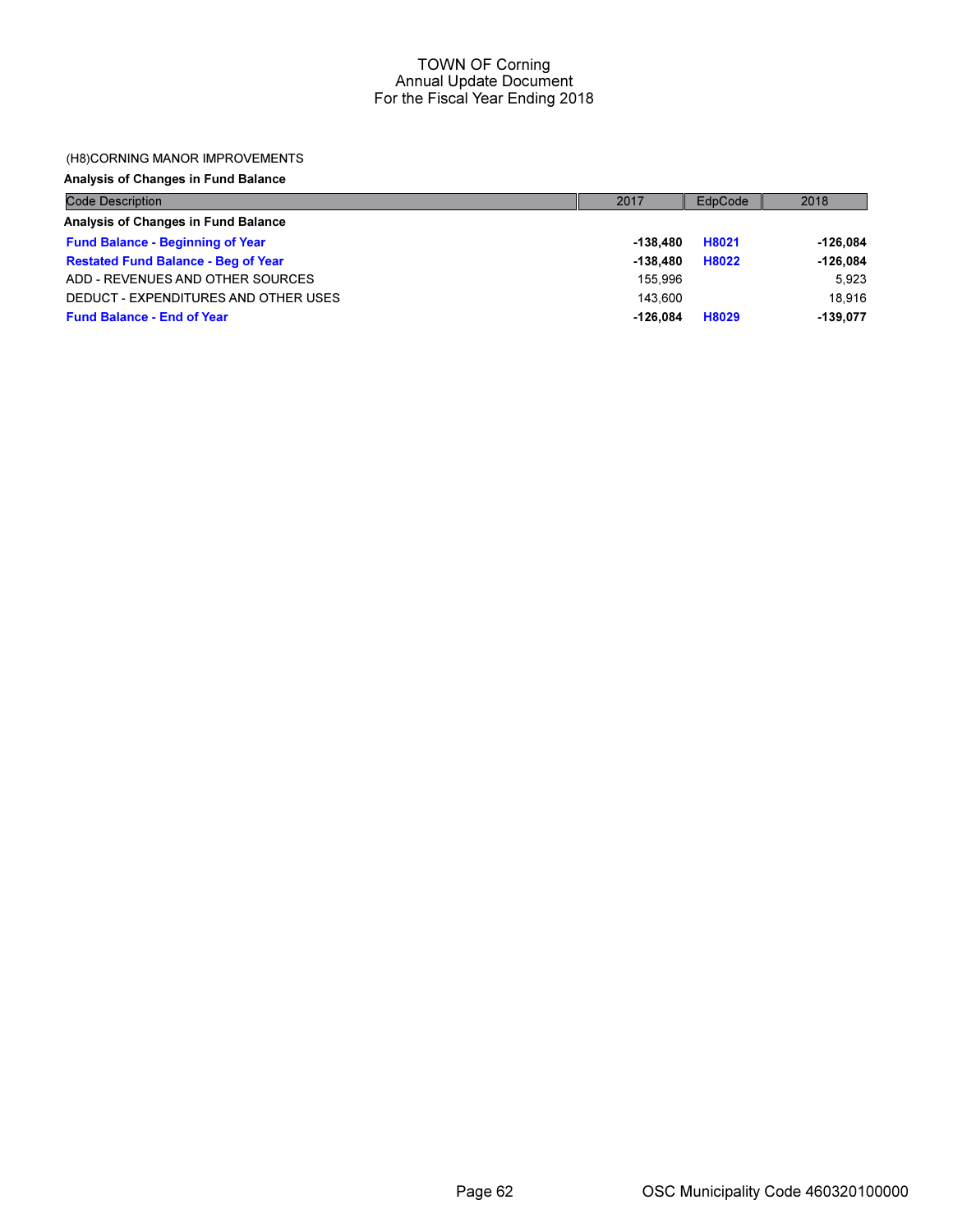EAST CORNING WATER PROJECT

| <b>Balance Sheet</b>                                   |        |                  |        |
|--------------------------------------------------------|--------|------------------|--------|
| <b>Code Description</b>                                | 2017   | EdpCode          | 2018   |
| <b>Assets</b>                                          |        |                  |        |
| Cash                                                   | 97.790 | H <sub>200</sub> | 92,850 |
| <b>TOTAL Cash</b>                                      | 97,790 |                  | 92,850 |
| <b>TOTAL Assets and Deferred Outflows of Resources</b> | 97,790 |                  | 92,850 |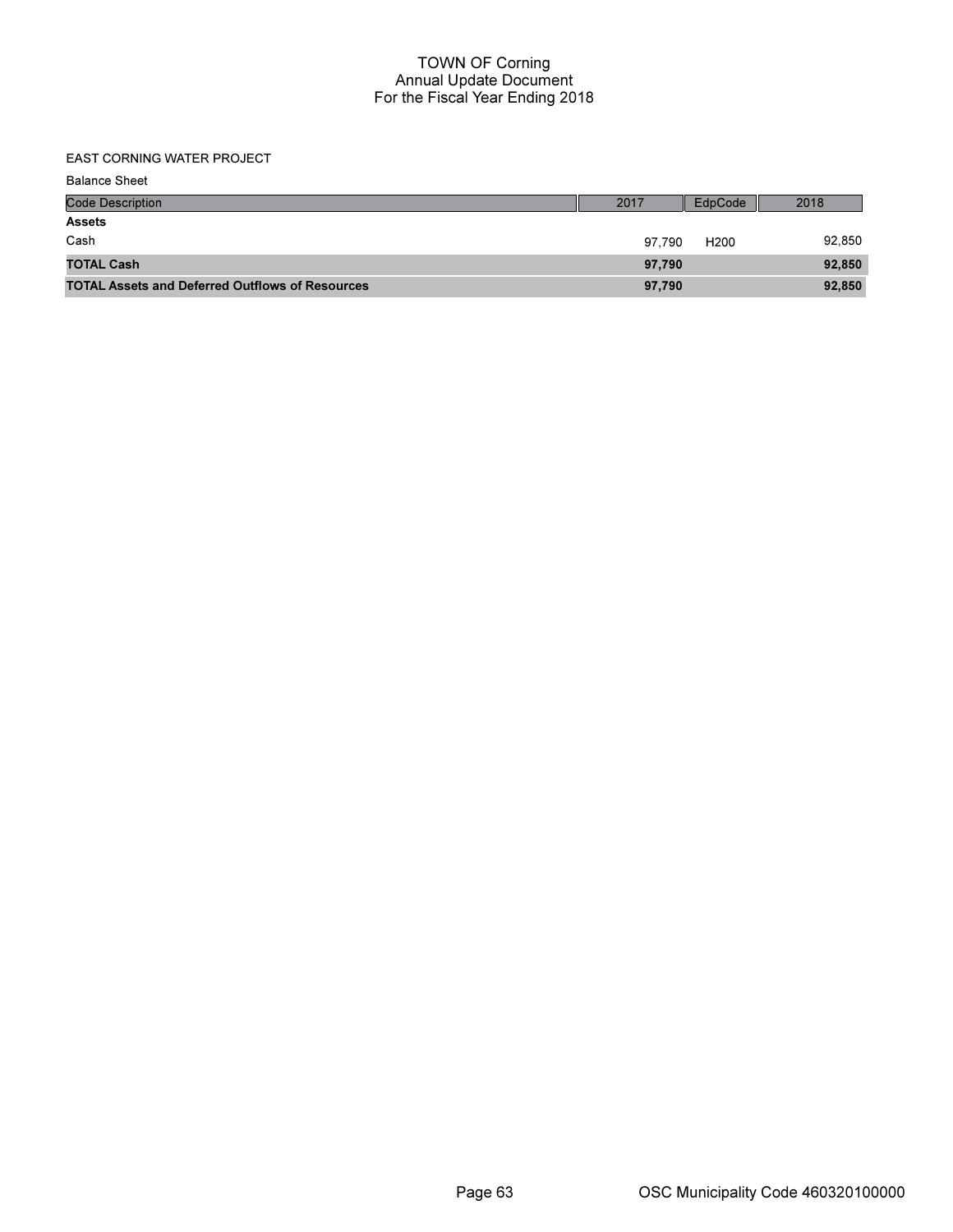## EAST CORNING WATER PROJECT

Balance Sheet

| <b>Code Description</b>                                     | 2017         | EdpCode | 2018           |
|-------------------------------------------------------------|--------------|---------|----------------|
| <b>Accounts Payable</b>                                     | 335          | H600    | 6,943          |
| <b>TOTAL Accounts Payable</b>                               | 335          |         | 6,943          |
| <b>Bond Anticipation Notes Payable</b>                      | 2.215.000    | H626    | 2,190,000      |
| <b>TOTAL Notes Payable</b>                                  | 2,215,000    |         | 2,190,000      |
| Due To Other Funds                                          | 12           | H630    | 12             |
| <b>TOTAL Due To Other Funds</b>                             | 12           |         | 12             |
| <b>TOTAL Liabilities</b>                                    | 2,215,347    |         | 2,196,955      |
| <b>Fund Balance</b>                                         |              |         |                |
| Unassigned Fund Balance                                     | $-2.117.557$ | H917    | $-2,104,105$   |
| <b>TOTAL Unassigned Fund Balance</b>                        | $-2,117,557$ |         | $-2,104,105$   |
| <b>TOTAL Fund Balance</b>                                   | $-2,117,557$ |         | $-2, 104, 105$ |
| <b>TOTAL Liabilities, Deferred Inflows And Fund Balance</b> | 97,790       |         | 92,850         |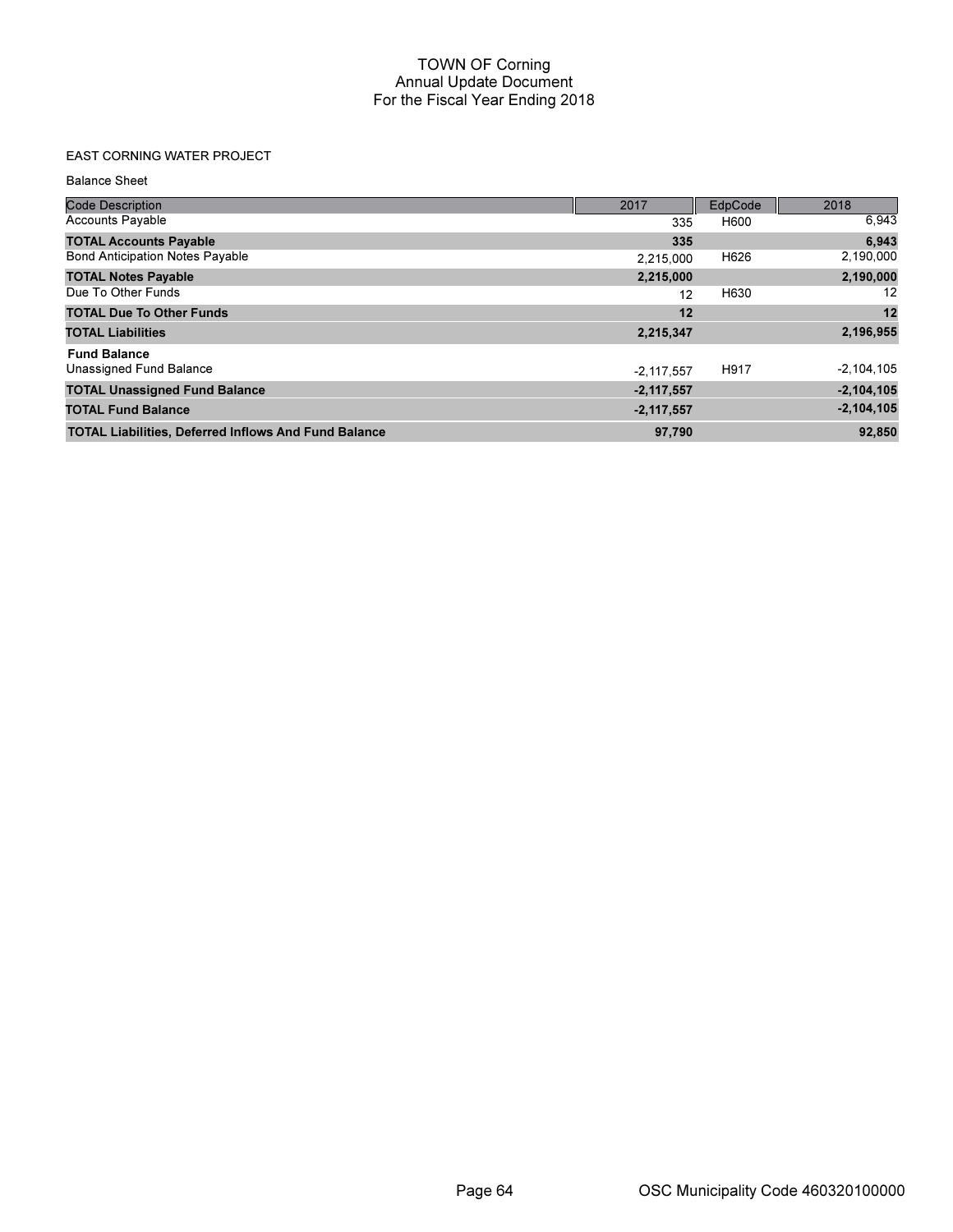# EAST CORNING WATER PROJECT

| <b>Results of Operation</b>                    |        |                   |        |
|------------------------------------------------|--------|-------------------|--------|
| <b>Code Description</b>                        | 2017   | EdpCode           | 2018   |
| <b>Revenues</b>                                |        |                   |        |
| Refunds of Prior Year's Expenditures           | 1      | H <sub>2701</sub> |        |
| Premium & Accrued Interest On Obligations      | 15.218 | H <sub>2710</sub> | 14,433 |
| <b>TOTAL Miscellaneous Local Sources</b>       | 15,219 |                   | 14,433 |
| <b>TOTAL Revenues</b>                          | 15,219 |                   | 14,433 |
| <b>Bans Redeemed From Appropriations</b>       | 20,000 | H5731             | 25,000 |
| <b>TOTAL Proceeds of Obligations</b>           | 20,000 |                   | 25,000 |
| <b>TOTAL Other Sources</b>                     | 20,000 |                   | 25,000 |
| <b>TOTAL Detail Revenues And Other Sources</b> | 35,219 |                   | 39,433 |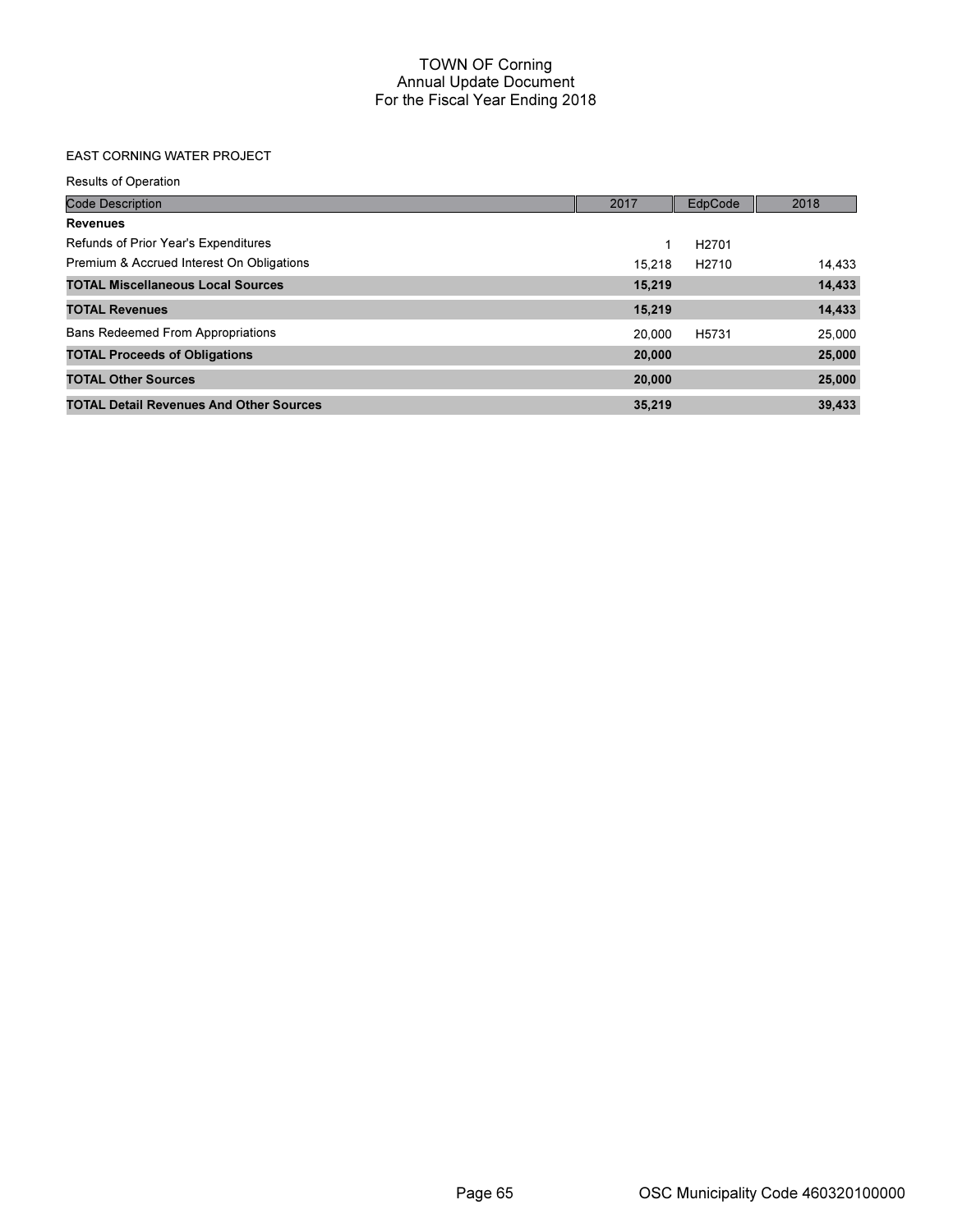## EAST CORNING WATER PROJECT

| <b>Results of Operation</b>                     |        |         |             |
|-------------------------------------------------|--------|---------|-------------|
| <b>Code Description</b>                         | 2017   | EdpCode | 2018        |
| <b>Expenditures</b>                             |        |         |             |
| Fiscal Agents Fees, Contr Expend                | 16,133 | H13804  | 10,763      |
| <b>TOTAL Fiscal Agents Fees</b>                 | 16,133 |         | 10,763      |
| Engineer, Equip & Cap Outlay                    | 4,800  | H14402  |             |
| <b>TOTAL Engineer</b>                           | 4,800  |         | $\mathbf 0$ |
| <b>TOTAL General Government Support</b>         | 20,933 |         | 10,763      |
| <b>TOTAL Expenditures</b>                       | 20,933 |         | 10,763      |
| Transfers, Other Funds                          | 9,612  | H99019  | 15,218      |
| <b>TOTAL Operating Transfers</b>                | 9,612  |         | 15,218      |
| <b>TOTAL Other Uses</b>                         | 9,612  |         | 15,218      |
| <b>TOTAL Detail Expenditures And Other Uses</b> | 30,545 |         | 25,981      |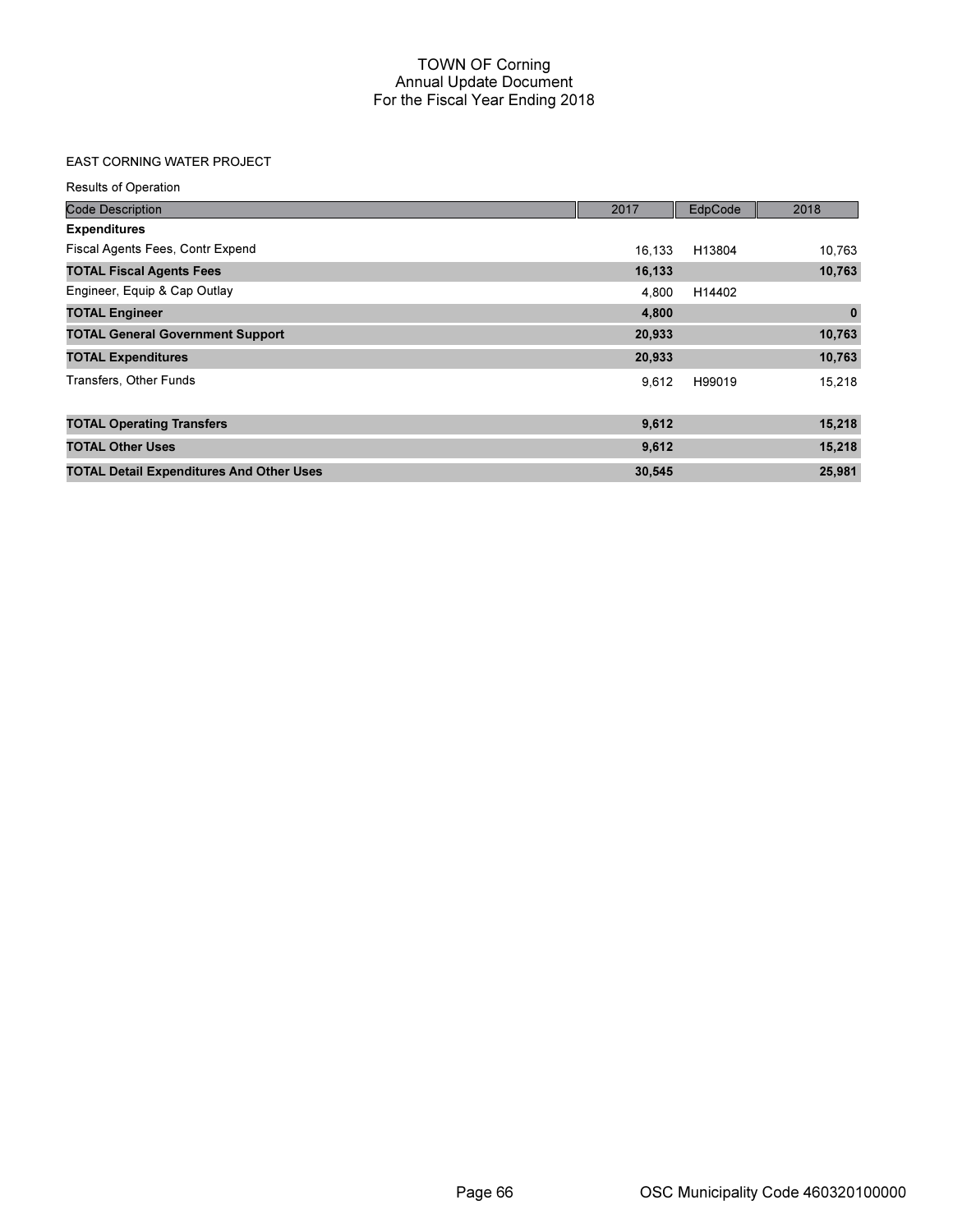### EAST CORNING WATER PROJECT

Analysis of Changes in Fund Balance

| <b>Code Description</b>                    | 2017         | EdpCode | 2018         |
|--------------------------------------------|--------------|---------|--------------|
| Analysis of Changes in Fund Balance        |              |         |              |
| <b>Fund Balance - Beginning of Year</b>    | $-2.122.231$ | H8021   | $-2,117,557$ |
| <b>Restated Fund Balance - Beg of Year</b> | $-2.122.231$ | H8022   | $-2,117,557$ |
| ADD - REVENUES AND OTHER SOURCES           | 35.219       |         | 39,433       |
| DEDUCT - EXPENDITURES AND OTHER USES       | 30.545       |         | 25.981       |
| <b>Fund Balance - End of Year</b>          | $-2.117.557$ | H8029   | $-2.104.105$ |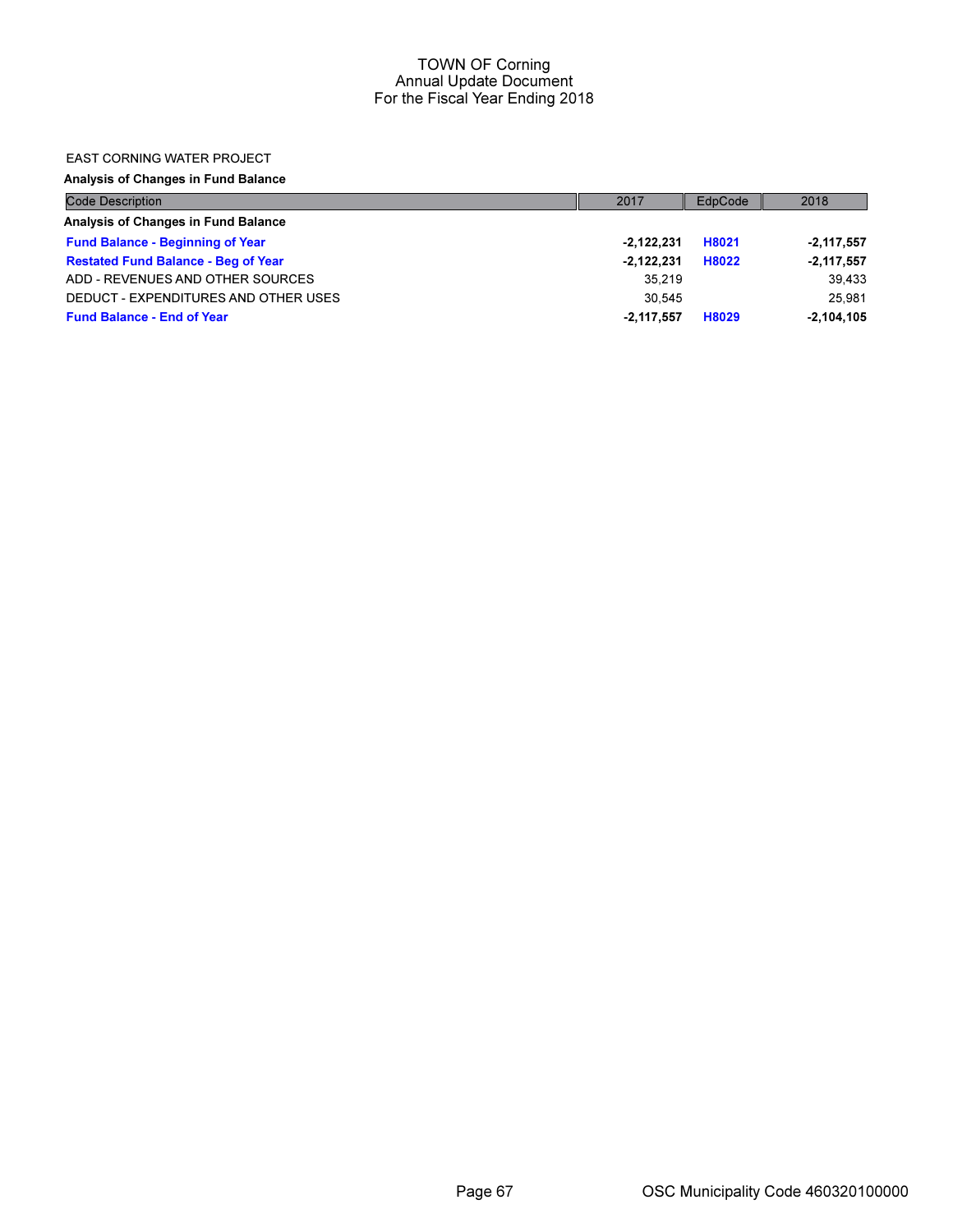### EQUIPMENT PURCHASE

| <b>Balance Sheet</b>                                   |        |                  |        |
|--------------------------------------------------------|--------|------------------|--------|
| <b>Code Description</b>                                | 2017   | EdpCode          | 2018   |
| <b>Assets</b>                                          |        |                  |        |
| Cash                                                   | 76.384 | H <sub>200</sub> | 56,612 |
| <b>TOTAL Cash</b>                                      | 76,384 |                  | 56,612 |
| <b>TOTAL Assets and Deferred Outflows of Resources</b> | 76,384 |                  | 56,612 |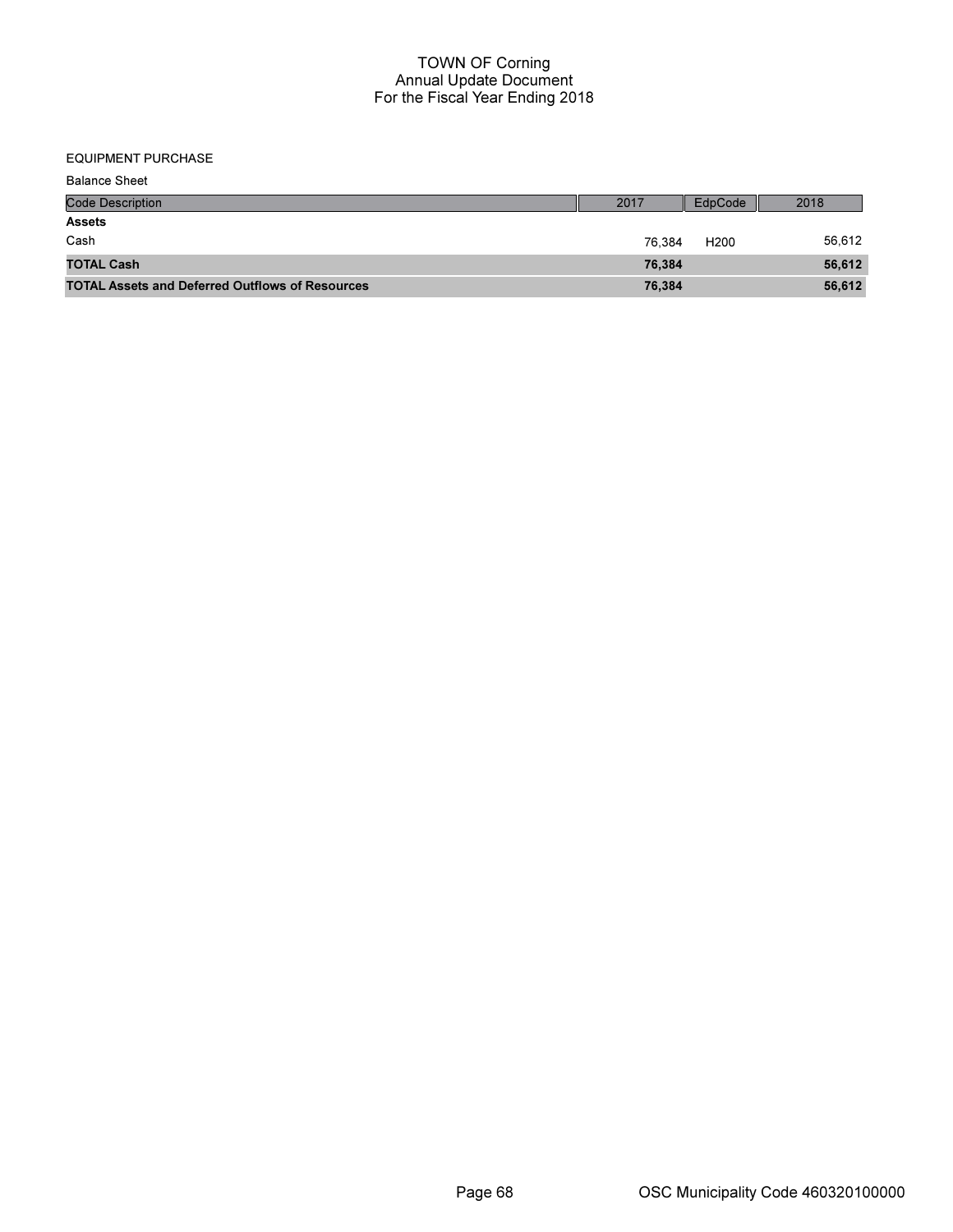## EQUIPMENT PURCHASE

Balance Sheet

| <b>Code Description</b>                                     | 2017       | EdpCode | 2018       |
|-------------------------------------------------------------|------------|---------|------------|
| <b>Accounts Payable</b>                                     | 82         | H600    | 3,791      |
| <b>TOTAL Accounts Payable</b>                               | 82         |         | 3,791      |
| <b>Bond Anticipation Notes Payable</b>                      | 448,000    | H626    | 749,000    |
| <b>TOTAL Notes Payable</b>                                  | 448,000    |         | 749,000    |
| Due To Other Funds                                          | 12         | H630    | 36         |
| <b>TOTAL Due To Other Funds</b>                             | 12         |         | 36         |
| <b>TOTAL Liabilities</b>                                    | 448,094    |         | 752,827    |
| <b>Fund Balance</b>                                         |            |         |            |
| Unassigned Fund Balance                                     | $-371.710$ | H917    | $-696,215$ |
| <b>TOTAL Unassigned Fund Balance</b>                        | $-371,710$ |         | $-696,215$ |
| <b>TOTAL Fund Balance</b>                                   | $-371,710$ |         | $-696,215$ |
| <b>TOTAL Liabilities, Deferred Inflows And Fund Balance</b> | 76,384     |         | 56.612     |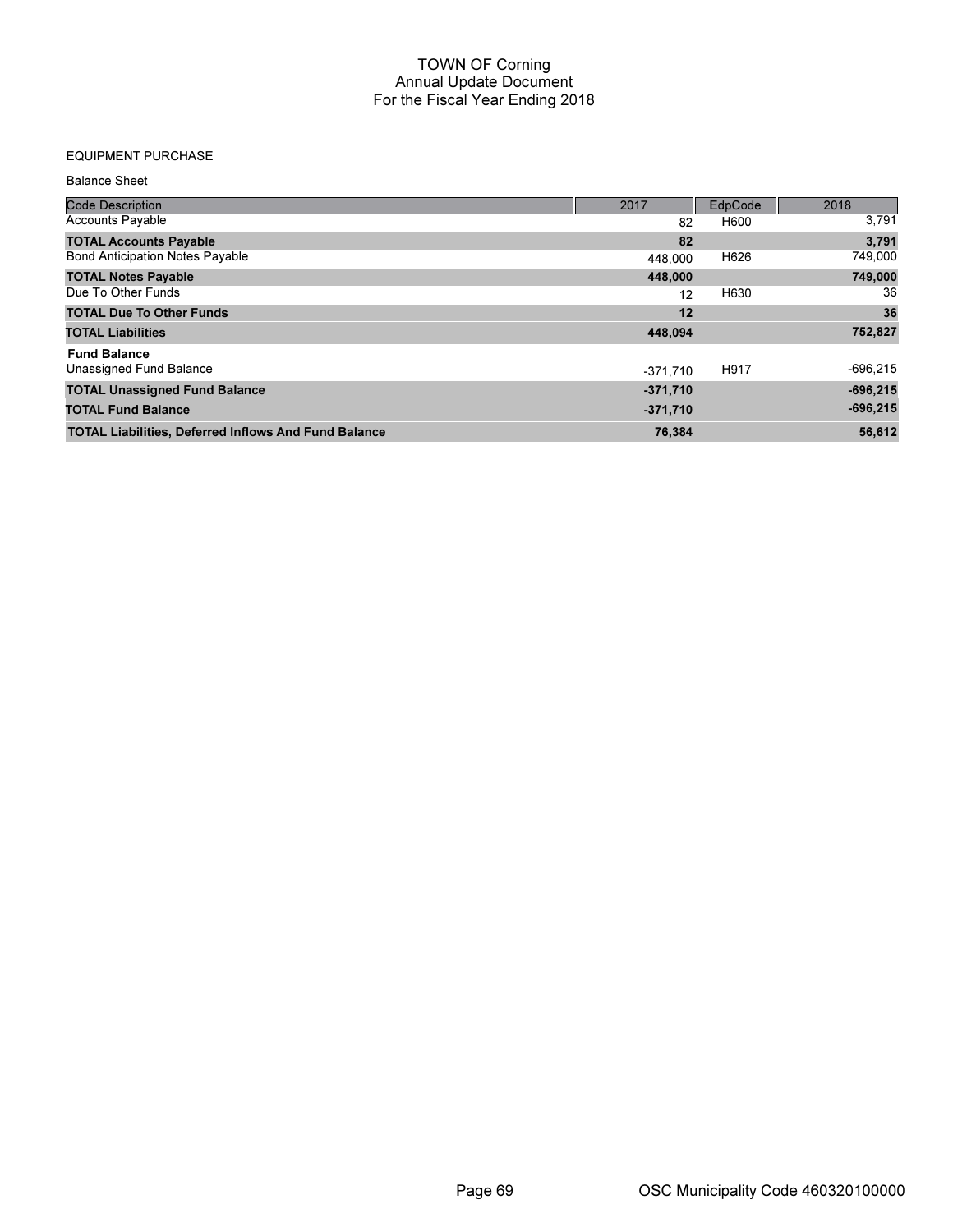## EQUIPMENT PURCHASE

Results of Operation

| <b>Code Description</b>                        | 2017    | EdpCode           | 2018    |
|------------------------------------------------|---------|-------------------|---------|
| <b>Revenues</b>                                |         |                   |         |
| Premium & Accrued Interest On Obligations      | 3.078   | H <sub>2710</sub> | 4,692   |
| <b>TOTAL Miscellaneous Local Sources</b>       | 3,078   |                   | 4,692   |
| <b>TOTAL Revenues</b>                          | 3,078   |                   | 4,692   |
| <b>Bans Redeemed From Appropriations</b>       | 156,000 | H <sub>5731</sub> | 166,000 |
| <b>TOTAL Proceeds of Obligations</b>           | 156,000 |                   | 166,000 |
| <b>TOTAL Other Sources</b>                     | 156,000 |                   | 166,000 |
| <b>TOTAL Detail Revenues And Other Sources</b> | 159,078 |                   | 170,692 |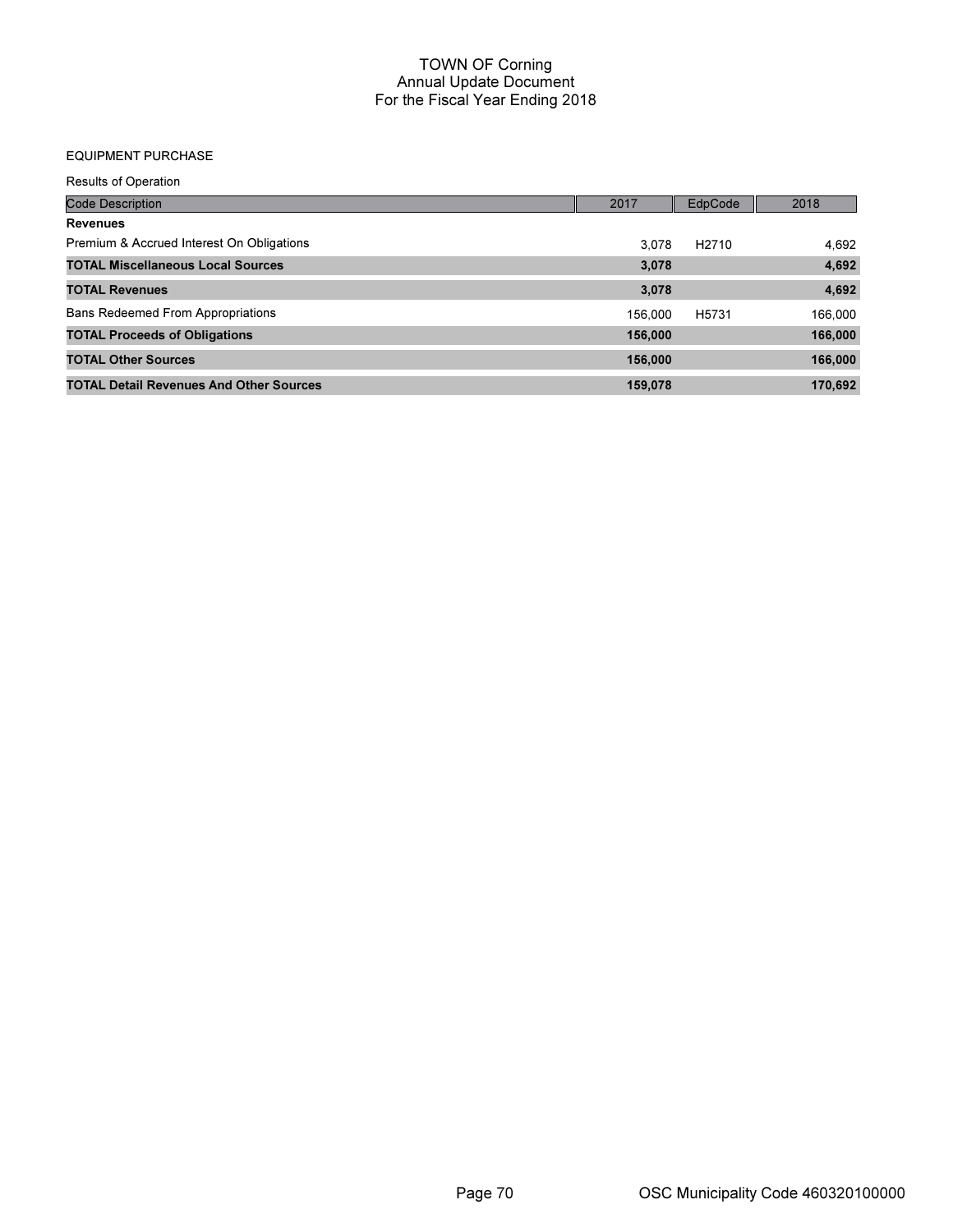#### EQUIPMENT PURCHASE

| <b>Results of Operation</b>                     |          |         |             |
|-------------------------------------------------|----------|---------|-------------|
| <b>Code Description</b>                         | 2017     | EdpCode | 2018        |
| <b>Expenditures</b>                             |          |         |             |
| Fiscal Agents Fees, Contr Expend                | 5,969    | H13804  | 6,600       |
| <b>TOTAL Fiscal Agents Fees</b>                 | 5,969    |         | 6,600       |
| <b>TOTAL General Government Support</b>         | 5,969    |         | 6,600       |
| Machinery, Equip & Cap Outlay                   |          | H51302  | 481,385     |
| <b>TOTAL Machinery</b>                          | $\bf{0}$ |         | 481,385     |
| Garage, Equip & Cap Outlay                      | 233,386  | H51322  |             |
| <b>TOTAL Garage</b>                             | 233,386  |         | $\mathbf 0$ |
| <b>TOTAL Transportation</b>                     | 233,386  |         | 481,385     |
| <b>TOTAL Expenditures</b>                       | 239,355  |         | 487,985     |
| Transfers, Other Funds                          | 19,578   | H99019  | 7,212       |
| <b>TOTAL Operating Transfers</b>                | 19,578   |         | 7,212       |
| <b>TOTAL Other Uses</b>                         | 19,578   |         | 7,212       |
| <b>TOTAL Detail Expenditures And Other Uses</b> | 258,933  |         | 495,197     |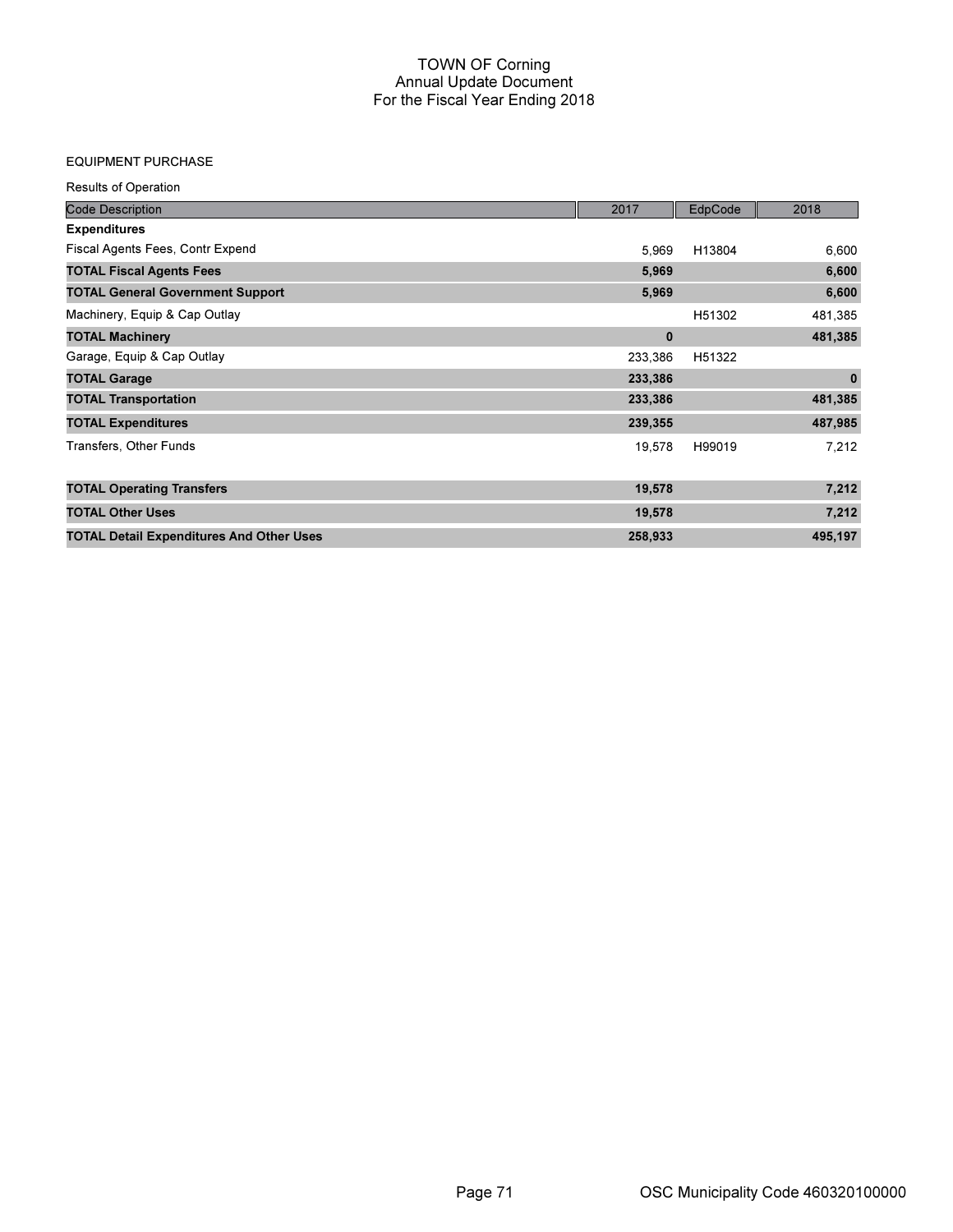#### EQUIPMENT PURCHASE

Analysis of Changes in Fund Balance

| <b>Code Description</b>                    | 2017       | EdpCode | 2018       |
|--------------------------------------------|------------|---------|------------|
| Analysis of Changes in Fund Balance        |            |         |            |
| <b>Fund Balance - Beginning of Year</b>    | -271.855   | H8021   | -371,710   |
| <b>Restated Fund Balance - Beg of Year</b> | $-271.855$ | H8022   | $-371,710$ |
| ADD - REVENUES AND OTHER SOURCES           | 159.078    |         | 170.692    |
| DEDUCT - EXPENDITURES AND OTHER USES       | 258.933    |         | 495.197    |
| <b>Fund Balance - End of Year</b>          | -371.710   | H8029   | $-696.215$ |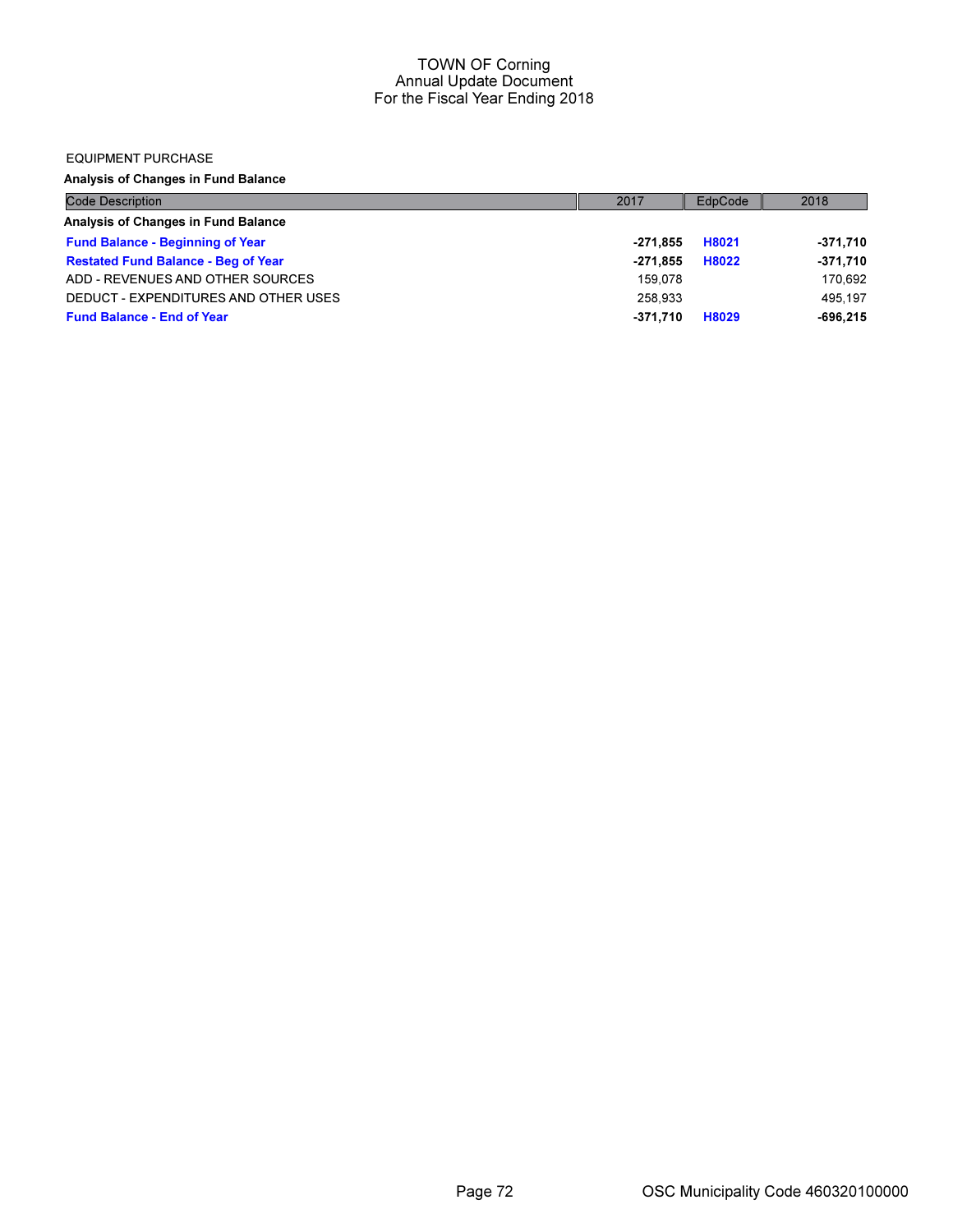# (K) GENERAL FIXED ASSETS

Balance Sheet

| <b>Code Description</b>                                | 2017         | EdpCode          | 2018         |
|--------------------------------------------------------|--------------|------------------|--------------|
| <b>Assets</b>                                          |              |                  |              |
| Land                                                   | 104.921      | K <sub>101</sub> | 104,921      |
| <b>Buildings</b>                                       | 760,173      | K <sub>102</sub> | 785,447      |
| <b>Machinery And Equipment</b>                         | 3,838,521    | K104             | 4,347,323    |
| <b>Construction Work In Progress</b>                   |              | K105             |              |
| Infrastructure                                         | 6,825,445    | K106             | 6,825,445    |
| <b>Other Capital Assets</b>                            | 24,266       | K <sub>107</sub> | 24,266       |
| Net Pension Asset - Proportionate Share                | 240,280      | K108             |              |
| Accum Deprec, Buildings                                | $-331.321$   | K <sub>112</sub> | $-352,010$   |
| Accum Depr, Machinery & Equip                          | $-2,802,041$ | K <sub>114</sub> | $-3,008,485$ |
| Accum Deprec, Infrastructure                           | $-724,960$   | K116             | $-853.054$   |
| Accum Deprec, Other Capital Assets                     | $-23.282$    | K <sub>117</sub> | $-24,266$    |
| <b>TOTAL Fixed Assets (net)</b>                        | 7,912,002    |                  | 7,849,587    |
| <b>TOTAL Assets and Deferred Outflows of Resources</b> | 7,912,002    |                  | 7,849,587    |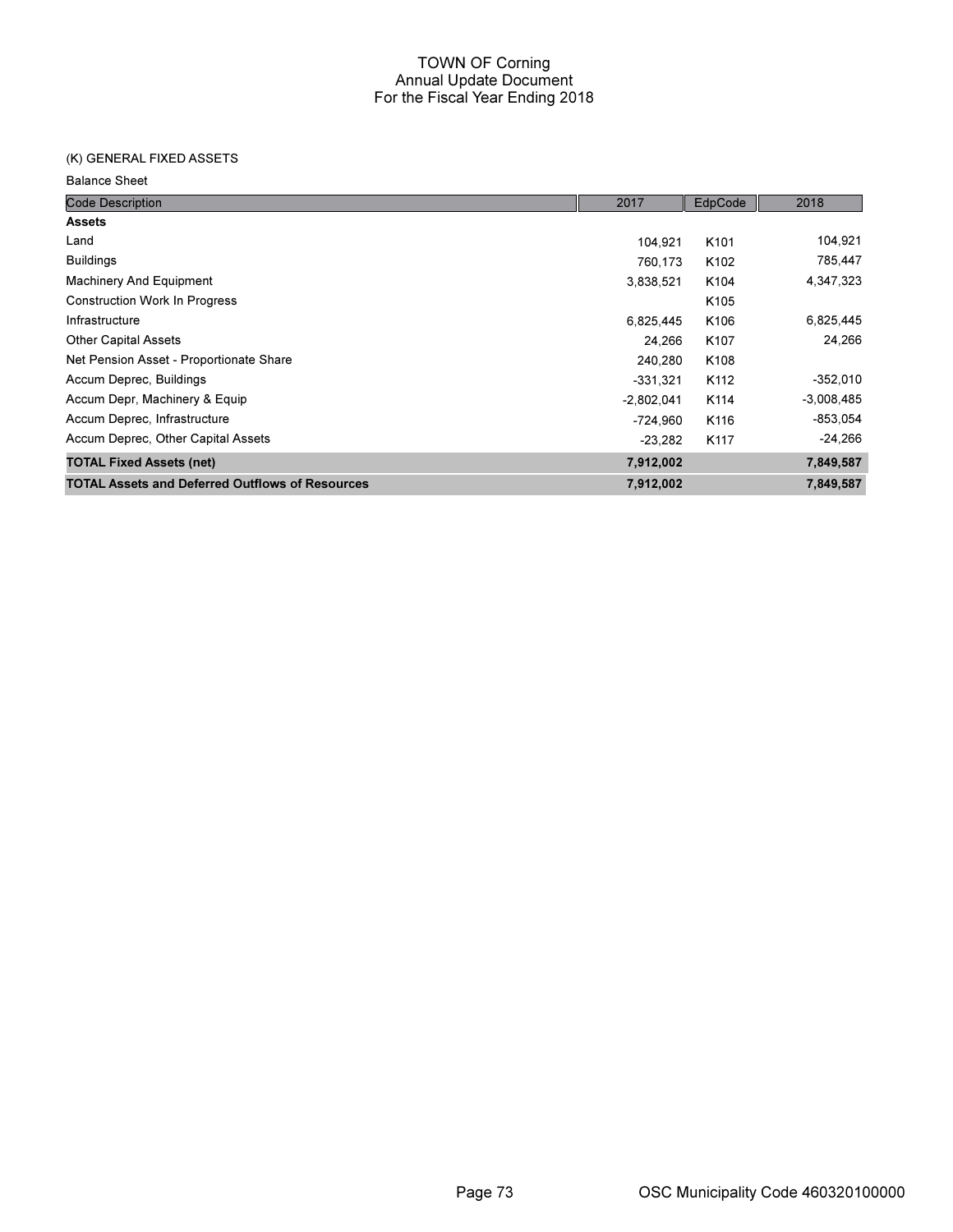# (K) GENERAL FIXED ASSETS

| <b>Balance Sheet</b>                                                                   |           |                  |           |
|----------------------------------------------------------------------------------------|-----------|------------------|-----------|
| <b>Code Description</b>                                                                | 2017      | EdpCode          | 2018      |
| Liabilities, Deferred Inflows And Fund Balance<br><b>Total Non-Current Govt Assets</b> | 7.912.002 | K <sub>159</sub> | 7.849.587 |
| <b>TOTAL Investments in Non-Current Government Assets</b>                              | 7,912,002 |                  | 7,849,587 |
| <b>TOTAL Fund Balance</b>                                                              | 7,912,002 |                  | 7,849,587 |
| <b>TOTAL</b>                                                                           | 7,912,002 |                  | 7,849,587 |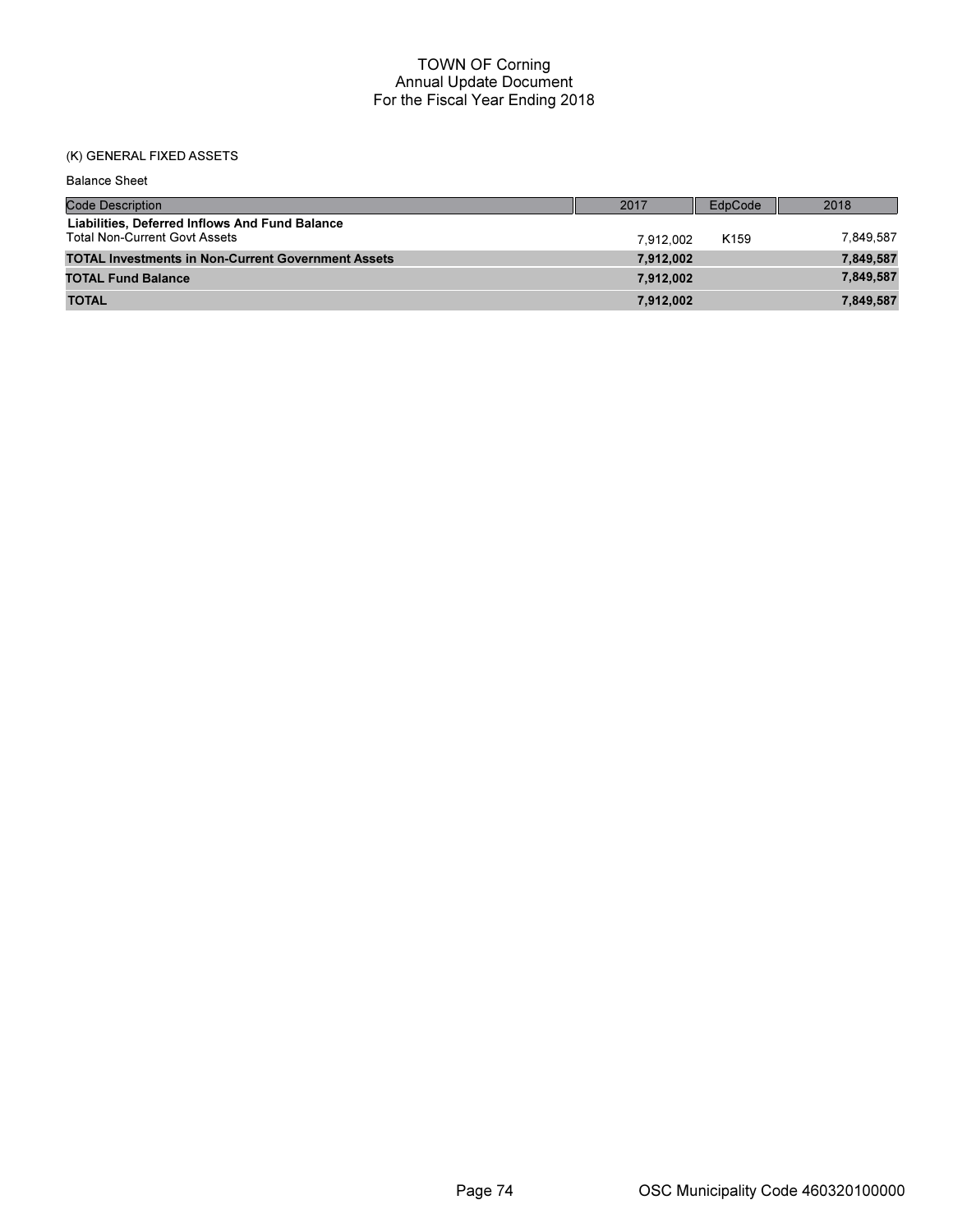(PN) PERMANENT

| <b>Balance Sheet</b>                                   |       |              |       |
|--------------------------------------------------------|-------|--------------|-------|
| <b>Code Description</b>                                | 2017  | EdpCode      | 2018  |
| <b>Assets</b>                                          |       |              |       |
| <b>Cash Special Reserves</b>                           | 9.464 | <b>PN230</b> | 9,469 |
| <b>TOTAL Restricted Assets</b>                         | 9.464 |              | 9,469 |
| <b>TOTAL Assets and Deferred Outflows of Resources</b> | 9,464 |              | 9,469 |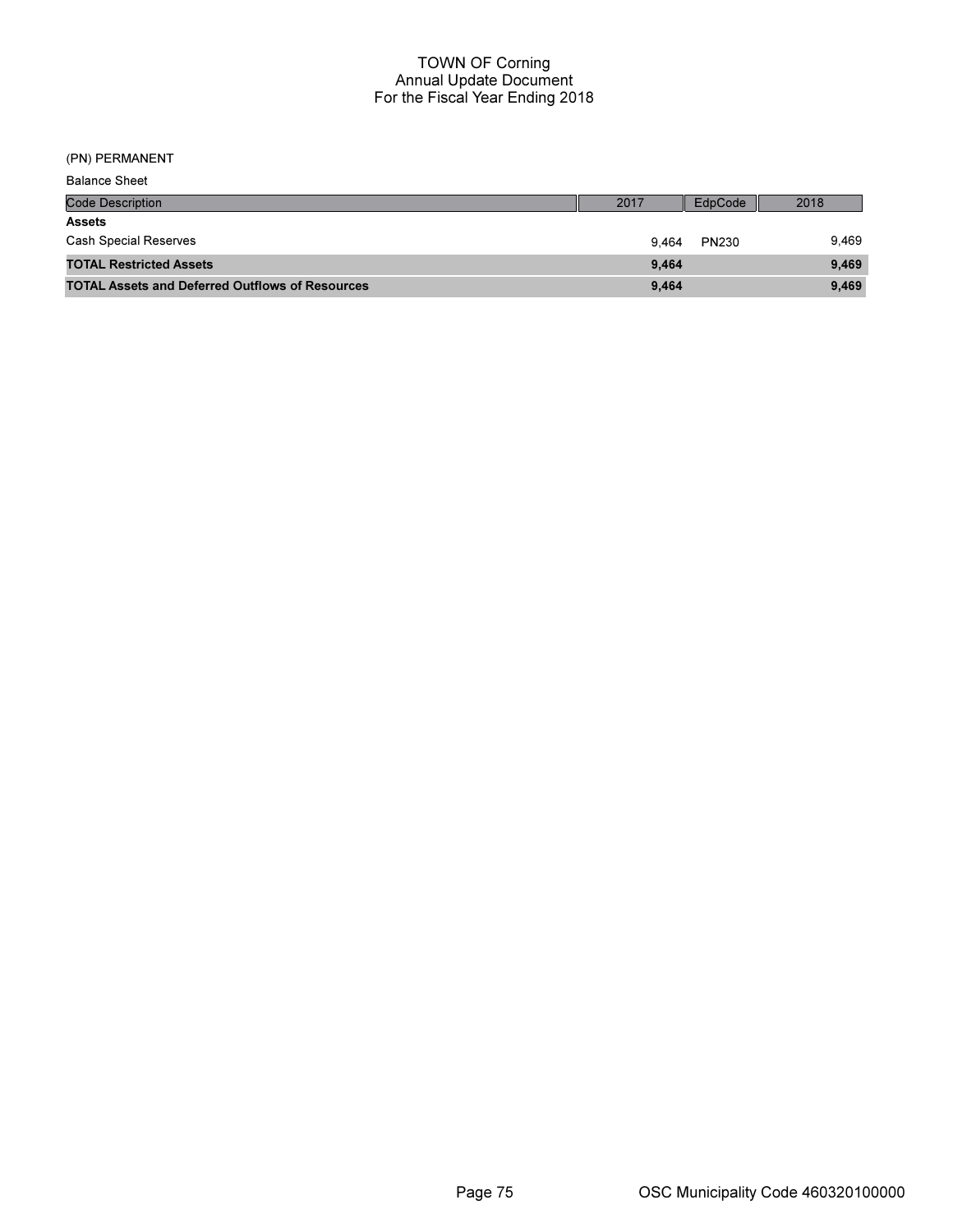### (PN) PERMANENT

| <b>Balance Sheet</b>                                        |       |              |       |
|-------------------------------------------------------------|-------|--------------|-------|
| Code Description                                            | 2017  | EdpCode      | 2018  |
| <b>Fund Balance</b><br>Must Remain Intact                   | 9.066 | <b>PN807</b> | 9,066 |
| <b>TOTAL Nonspendable Fund Balance</b>                      | 9.066 |              | 9,066 |
| Assigned Unappropriated Fund Balance                        | 398   | <b>PN915</b> | 403   |
| <b>TOTAL Assigned Fund Balance</b>                          | 398   |              | 403   |
| <b>TOTAL Fund Balance</b>                                   | 9.464 |              | 9,469 |
| <b>TOTAL Liabilities, Deferred Inflows And Fund Balance</b> | 9.464 |              | 9,469 |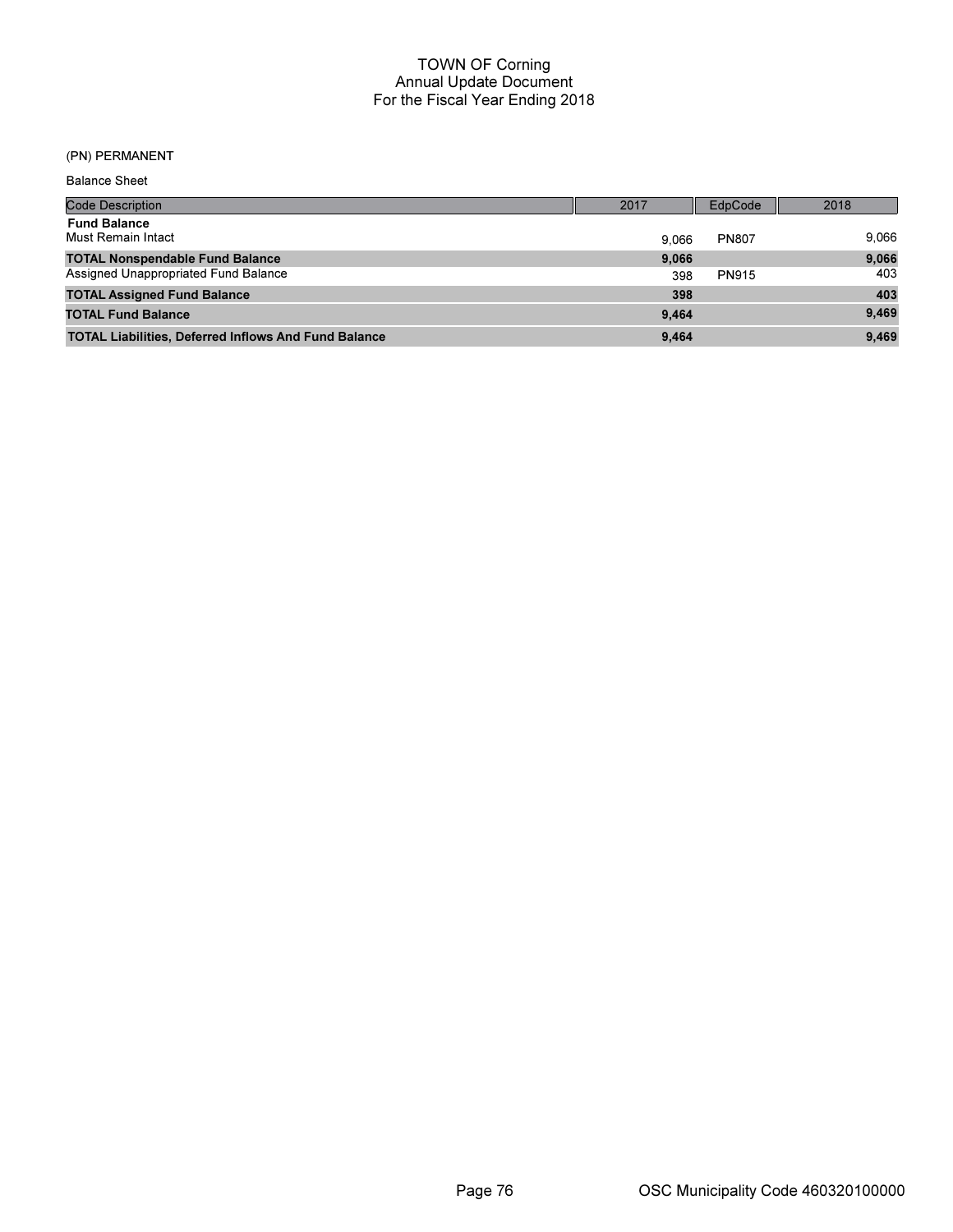# (PN) PERMANENT

| <b>Results of Operation</b>                    |      |         |      |
|------------------------------------------------|------|---------|------|
| Code Description                               | 2017 | EdpCode | 2018 |
| <b>Revenues</b>                                |      |         |      |
| <b>Interest And Earnings</b>                   | 5    | PN2401  | 5    |
| <b>TOTAL Use of Money And Property</b>         | 5    |         |      |
| <b>TOTAL Revenues</b>                          | 5    |         |      |
| <b>TOTAL Detail Revenues And Other Sources</b> | 5    |         |      |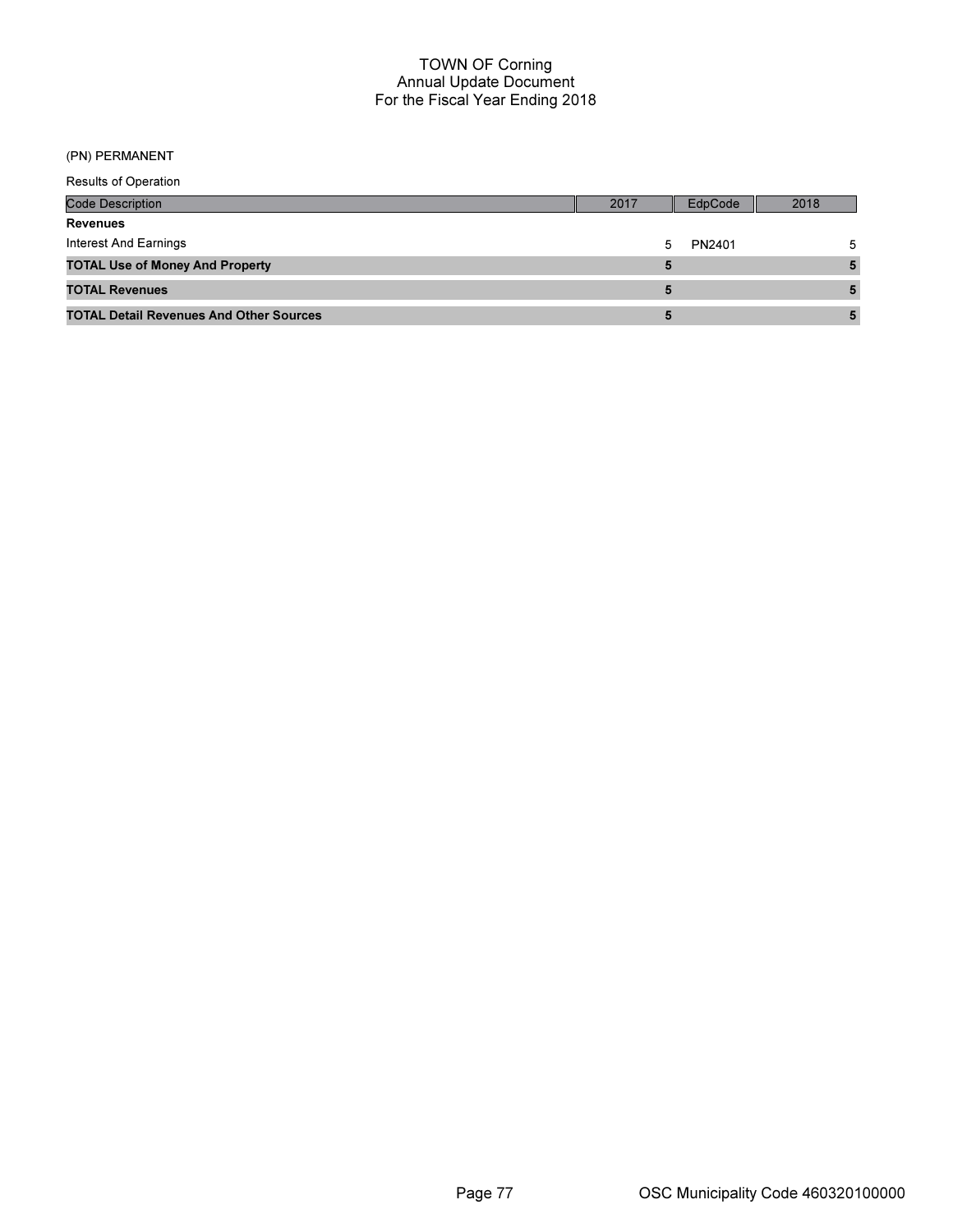| <b>Results of Operation</b> |      |         |      |
|-----------------------------|------|---------|------|
| <b>Code Description</b>     | 2017 | EdpCode | 2018 |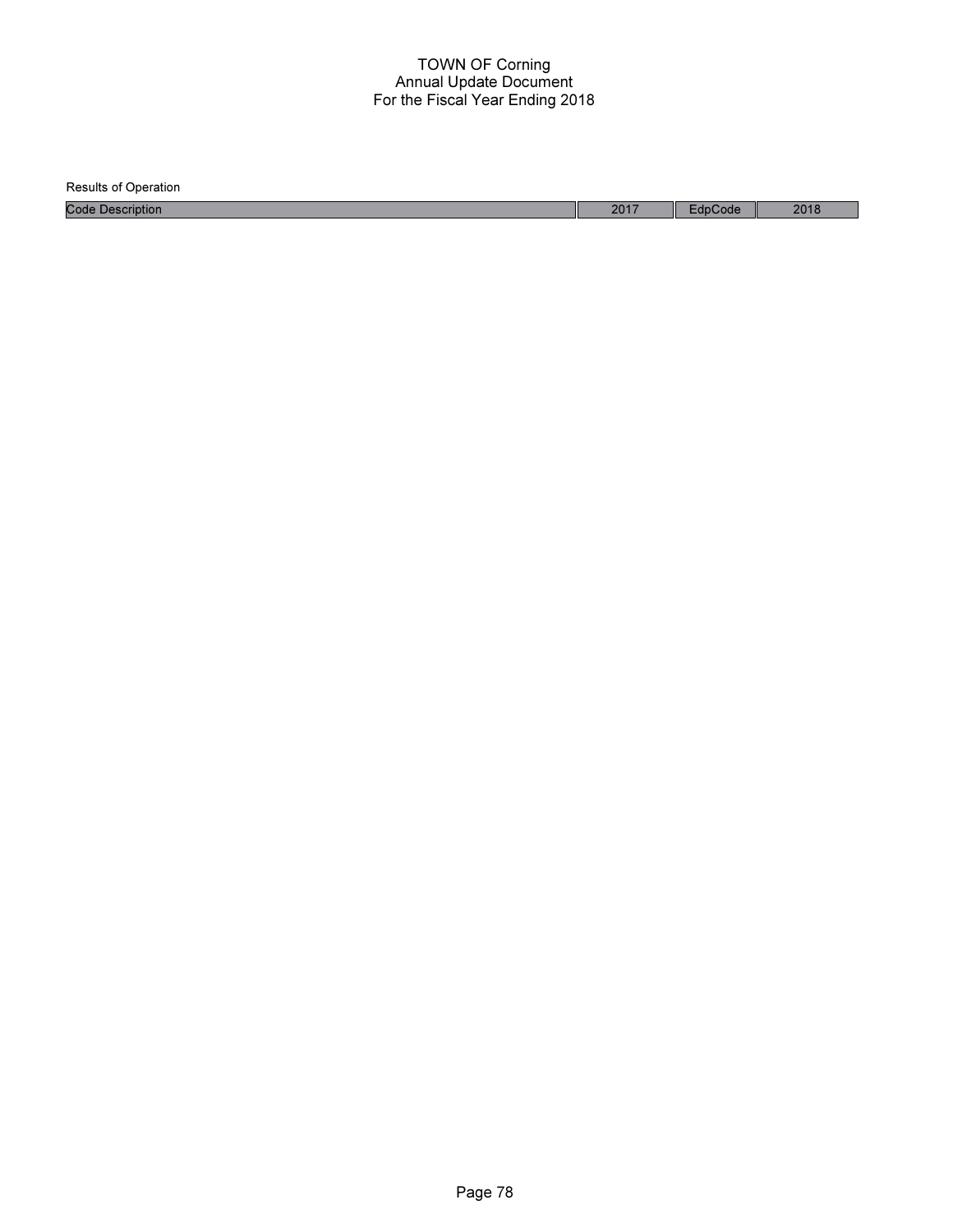#### (PN) PERMANENT

Analysis of Changes in Fund Balance

| <b>Code Description</b>                    | 2017  | EdpCode       | 2018  |
|--------------------------------------------|-------|---------------|-------|
| Analysis of Changes in Fund Balance        |       |               |       |
| <b>Fund Balance - Beginning of Year</b>    | 9.459 | <b>PN8021</b> | 9.464 |
| <b>Restated Fund Balance - Beg of Year</b> | 9.459 | <b>PN8022</b> | 9.464 |
| ADD - REVENUES AND OTHER SOURCES           |       |               | -5    |
| <b>Fund Balance - End of Year</b>          | 9.464 | <b>PN8029</b> | 9.469 |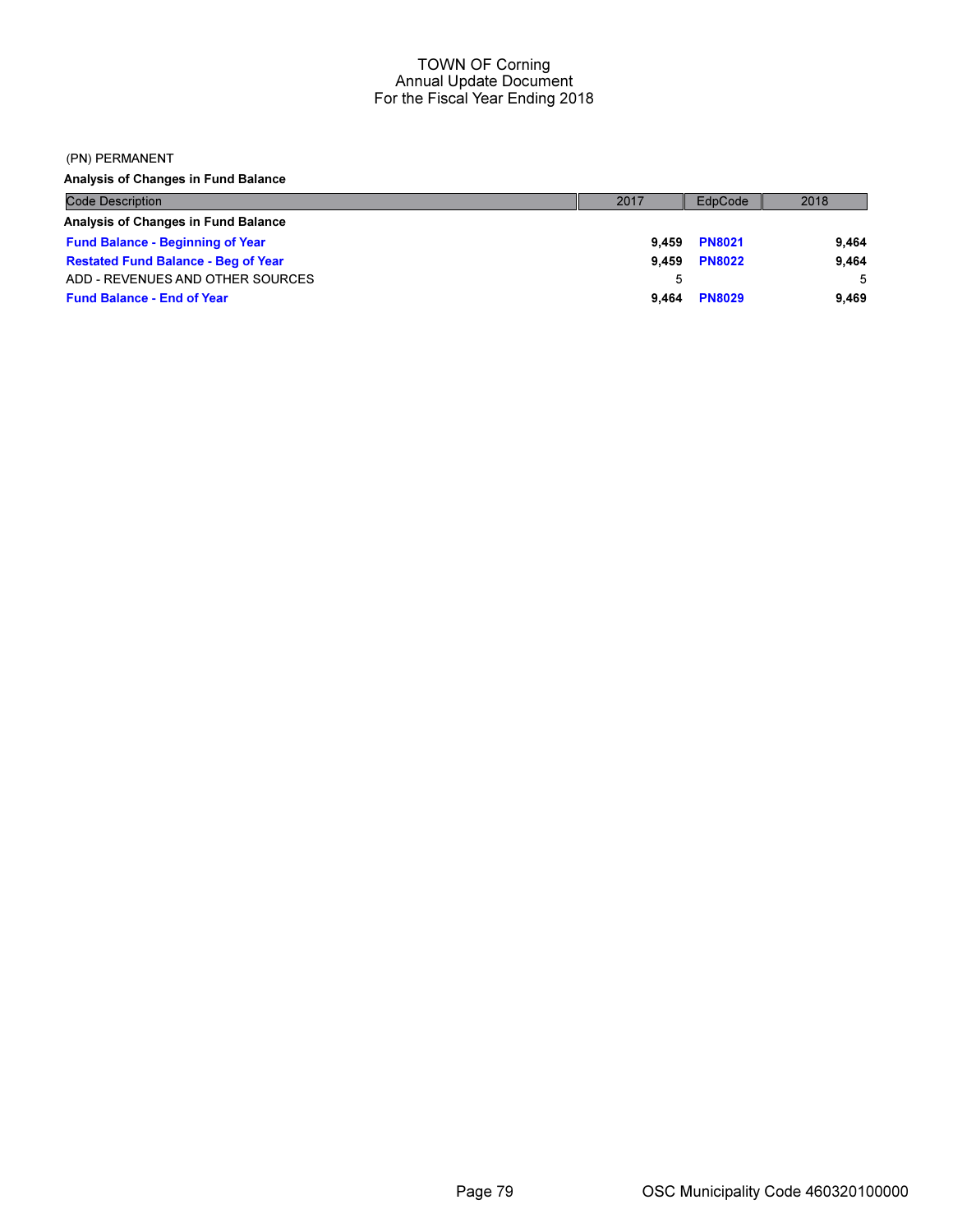Balance Sheet

Code Description 2017 EdpCode 2018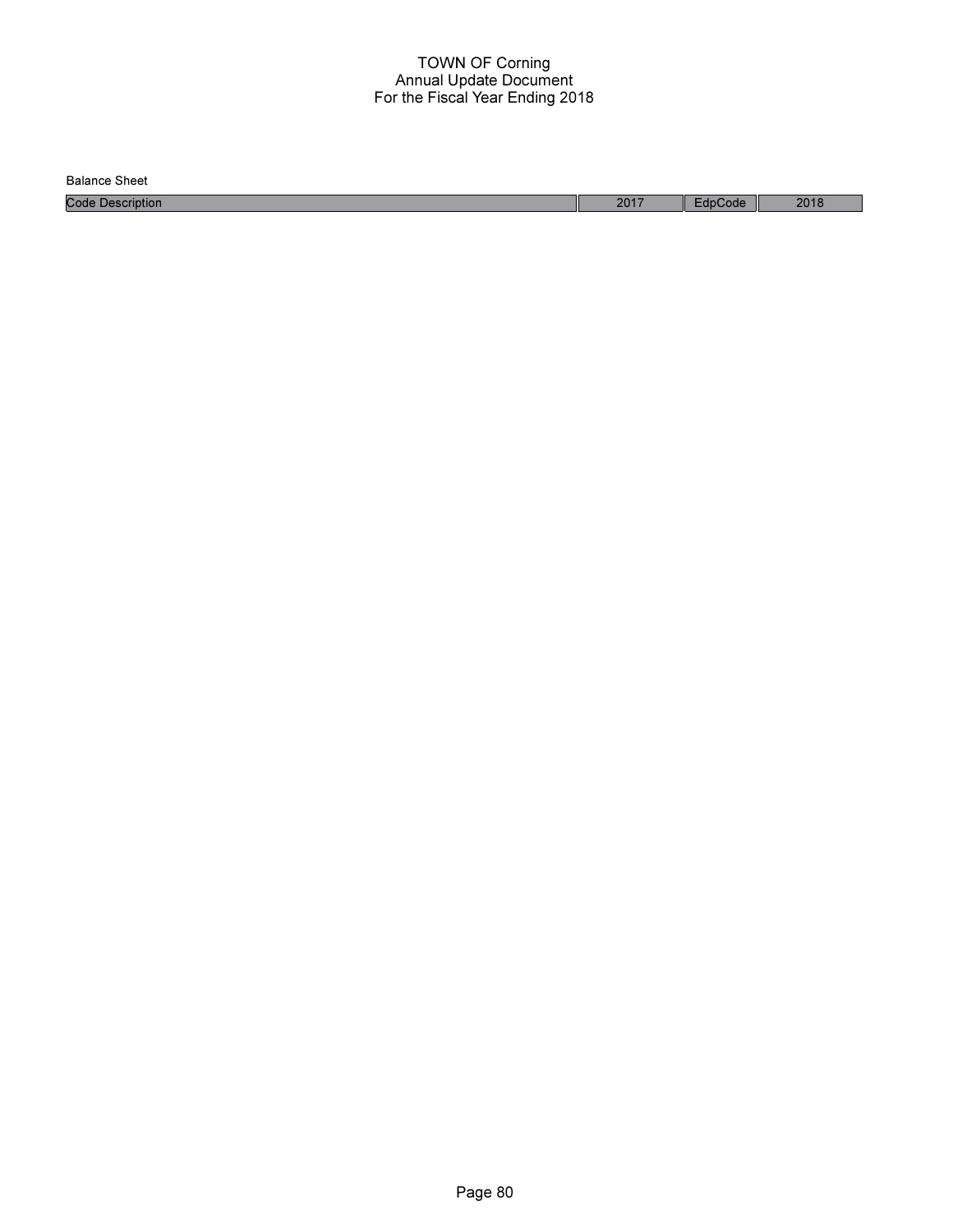# (SF) FIRE PROTECTION

| <b>Balance Sheet</b>                                        |              |              |      |
|-------------------------------------------------------------|--------------|--------------|------|
| <b>Code Description</b>                                     | 2017         | EdpCode      | 2018 |
| Due To Other Funds                                          |              | <b>SF630</b> |      |
| <b>TOTAL Due To Other Funds</b>                             | 0            |              |      |
| <b>TOTAL Liabilities</b>                                    | 0            |              | 0    |
| <b>Fund Balance</b><br>Unassigned Fund Balance              |              | <b>SF917</b> |      |
| <b>TOTAL Unassigned Fund Balance</b>                        | $\mathbf{0}$ |              | n    |
| <b>TOTAL Fund Balance</b>                                   | $\bf{0}$     |              |      |
| <b>TOTAL Liabilities, Deferred Inflows And Fund Balance</b> | $\bf{0}$     |              | 0    |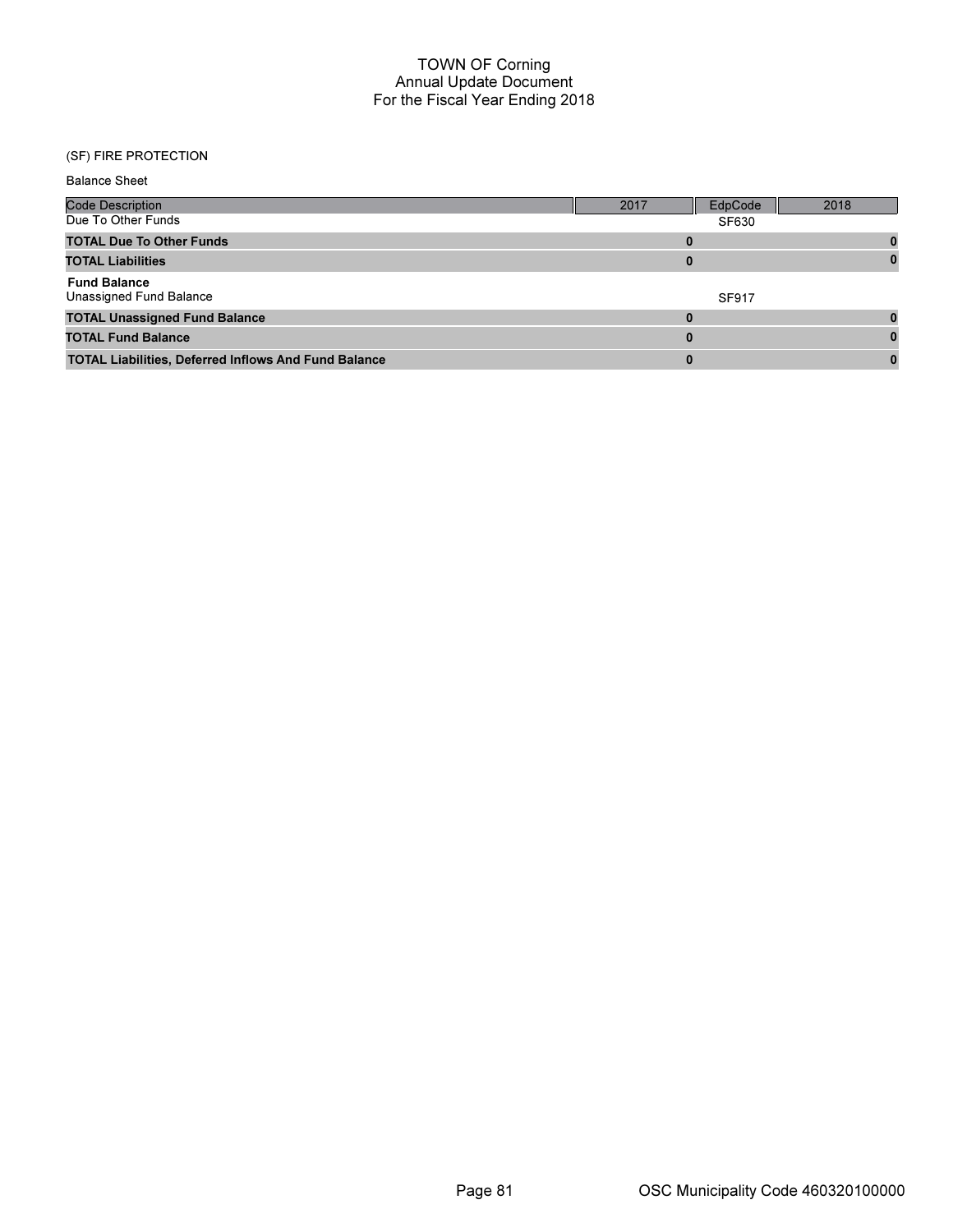# (SF) FIRE PROTECTION

| <b>Results of Operation</b>                    |         |         |             |
|------------------------------------------------|---------|---------|-------------|
| <b>Code Description</b>                        | 2017    | EdpCode | 2018        |
| <b>Revenues</b>                                |         |         |             |
| <b>Real Property Taxes</b>                     | 400.357 | SF1001  | 405,185     |
| <b>TOTAL Real Property Taxes</b>               | 400,357 |         | 405,185     |
| <b>TOTAL Revenues</b>                          | 400,357 |         | 405,185     |
| Interfund Transfers                            |         | SF5031  |             |
| <b>TOTAL Interfund Transfers</b>               |         |         | $\mathbf 0$ |
| <b>TOTAL Other Sources</b>                     | 1       |         | $\bf{0}$    |
| <b>TOTAL Detail Revenues And Other Sources</b> | 400.358 |         | 405,185     |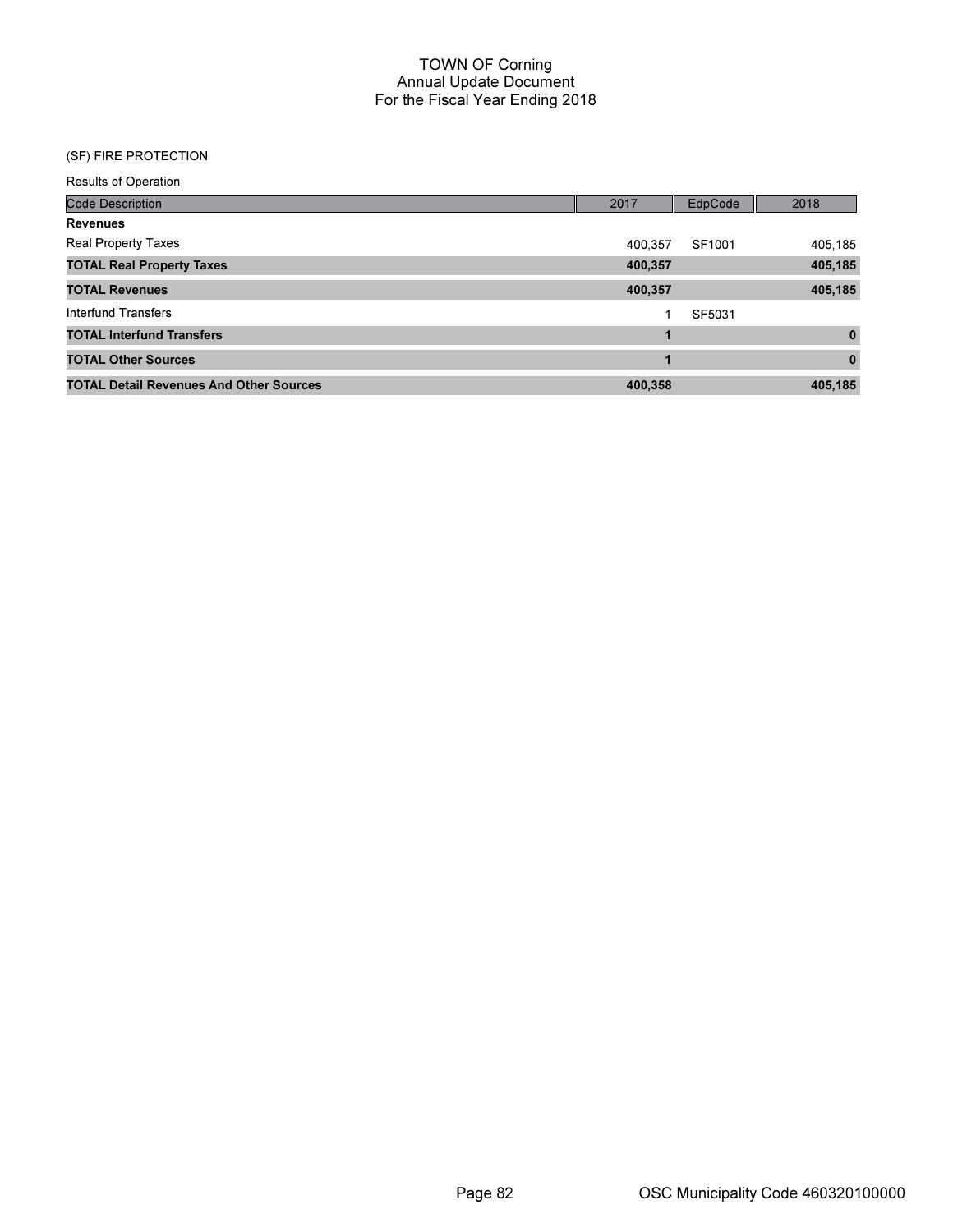#### (SF) FIRE PROTECTION

| <b>Results of Operation</b>                     |         |                |         |
|-------------------------------------------------|---------|----------------|---------|
| <b>Code Description</b>                         | 2017    | <b>EdpCode</b> | 2018    |
| <b>Expenditures</b>                             |         |                |         |
| Fire Protection, Contr Expend                   | 400.357 | SF34104        | 405.185 |
| <b>TOTAL Fire Protection</b>                    | 400,357 |                | 405,185 |
| <b>TOTAL Public Safety</b>                      | 400,357 |                | 405,185 |
| <b>TOTAL Expenditures</b>                       | 400,357 |                | 405,185 |
| <b>TOTAL Detail Expenditures And Other Uses</b> | 400,357 |                | 405,185 |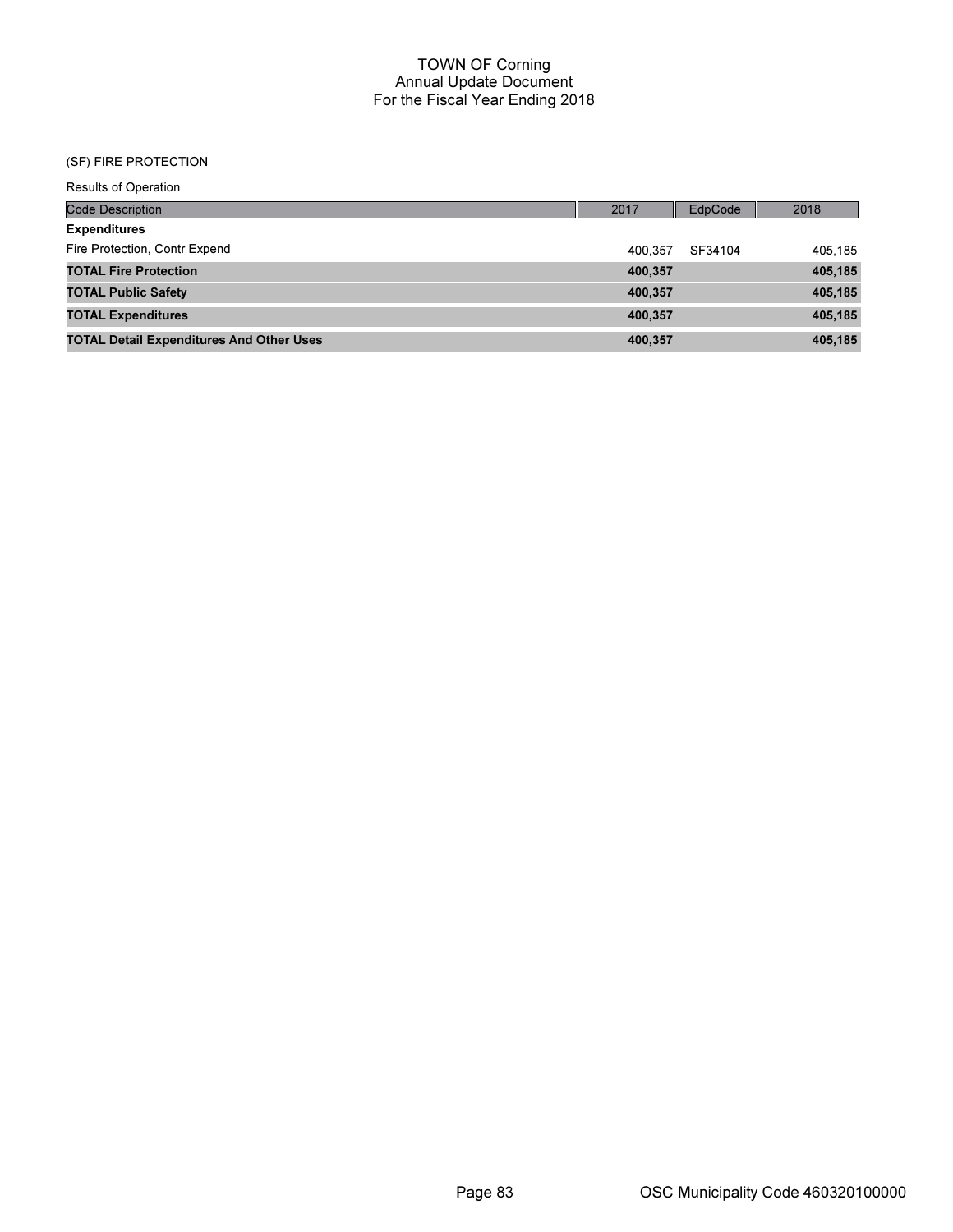### (SF) FIRE PROTECTION

Analysis of Changes in Fund Balance

| <b>Code Description</b>                 | 2017    | EdpCode       | 2018    |
|-----------------------------------------|---------|---------------|---------|
| Analysis of Changes in Fund Balance     |         |               |         |
| <b>Fund Balance - Beginning of Year</b> | -1      | <b>SF8021</b> |         |
| ADD - REVENUES AND OTHER SOURCES        | 400.358 |               | 405.185 |
| DEDUCT - EXPENDITURES AND OTHER USES    | 400.357 |               | 405.185 |
| <b>Fund Balance - End of Year</b>       |         | <b>SF8029</b> |         |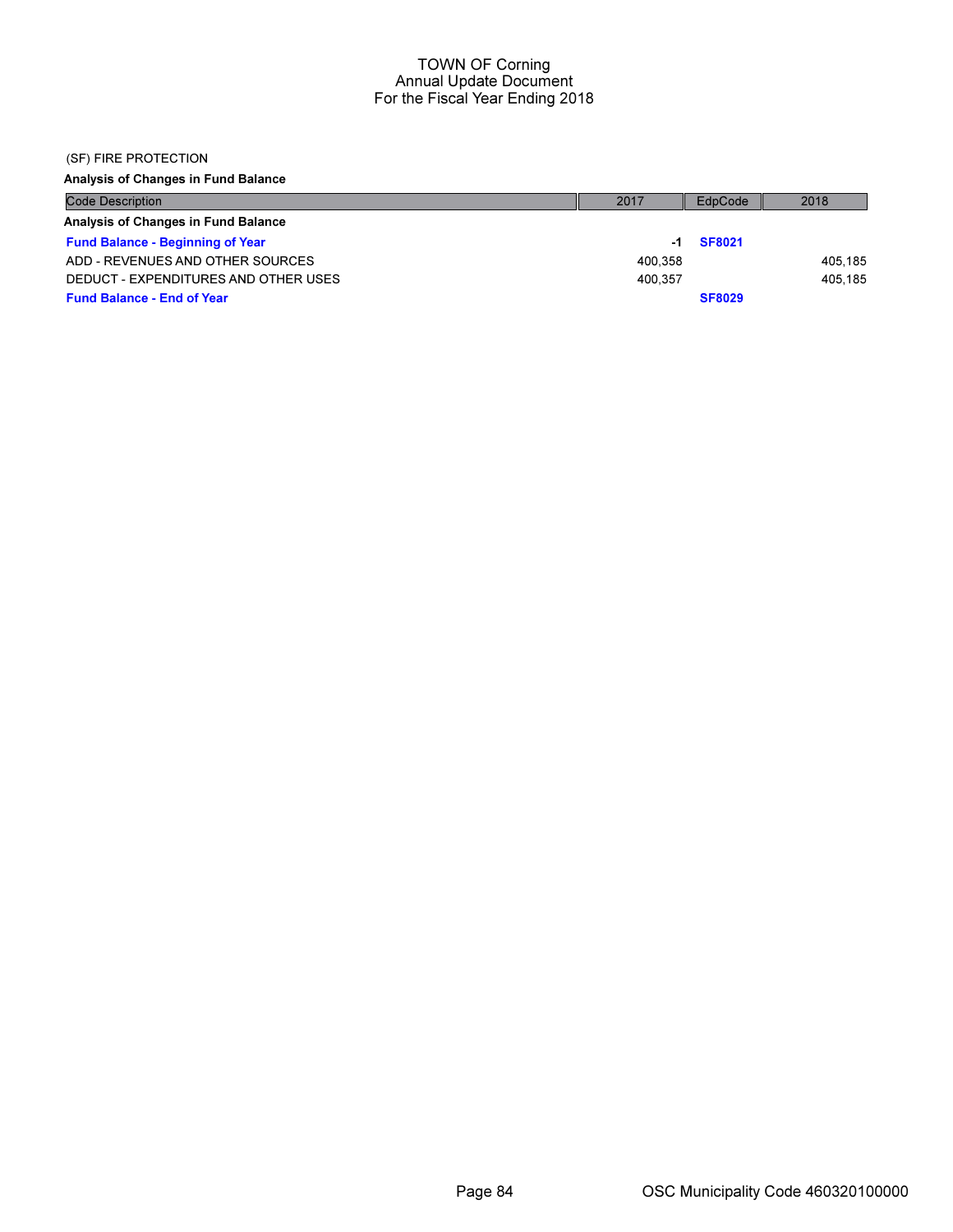### (SL) LIGHTING

Balance Sheet

| <b>Code Description</b>                                | 2017  | EdpCode      | 2018  |
|--------------------------------------------------------|-------|--------------|-------|
| <b>Assets</b>                                          |       |              |       |
| Cash                                                   | 5.812 | <b>SL200</b> | 6,075 |
| <b>TOTAL Cash</b>                                      | 5.812 |              | 6,075 |
| <b>TOTAL Assets and Deferred Outflows of Resources</b> | 5,812 |              | 6,075 |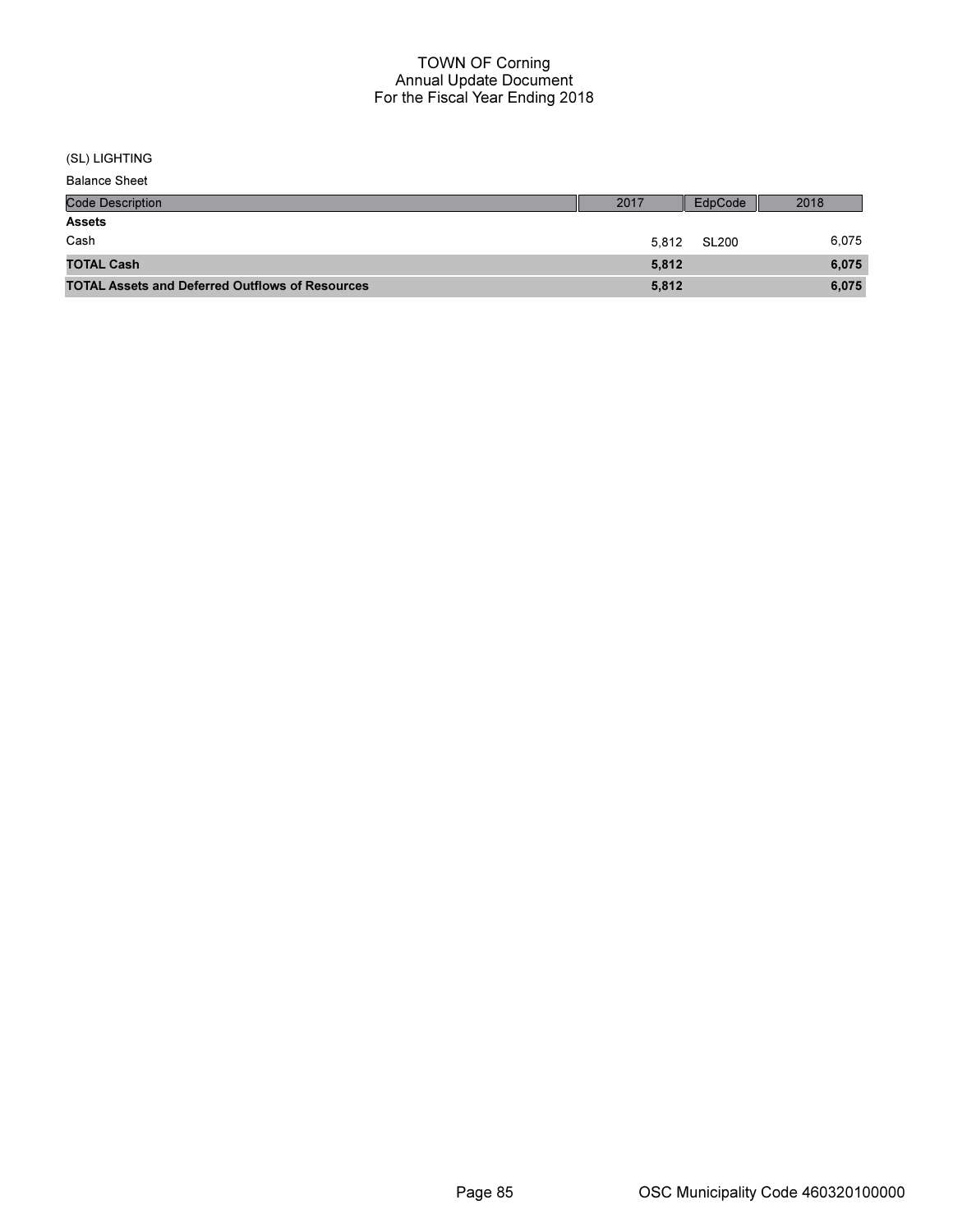# (SL) LIGHTING

Balance Sheet

| <b>Code Description</b>                                     | 2017  | EdpCode      | 2018  |
|-------------------------------------------------------------|-------|--------------|-------|
| <b>Fund Balance</b>                                         |       |              |       |
| Assigned Appropriated Fund Balance                          |       | <b>SL914</b> |       |
| Assigned Unappropriated Fund Balance                        | 5.812 | SL915        | 6.075 |
| <b>TOTAL Assigned Fund Balance</b>                          | 5,812 |              | 6,075 |
| <b>TOTAL Fund Balance</b>                                   | 5.812 |              | 6.075 |
| <b>TOTAL Liabilities, Deferred Inflows And Fund Balance</b> | 5.812 |              | 6.075 |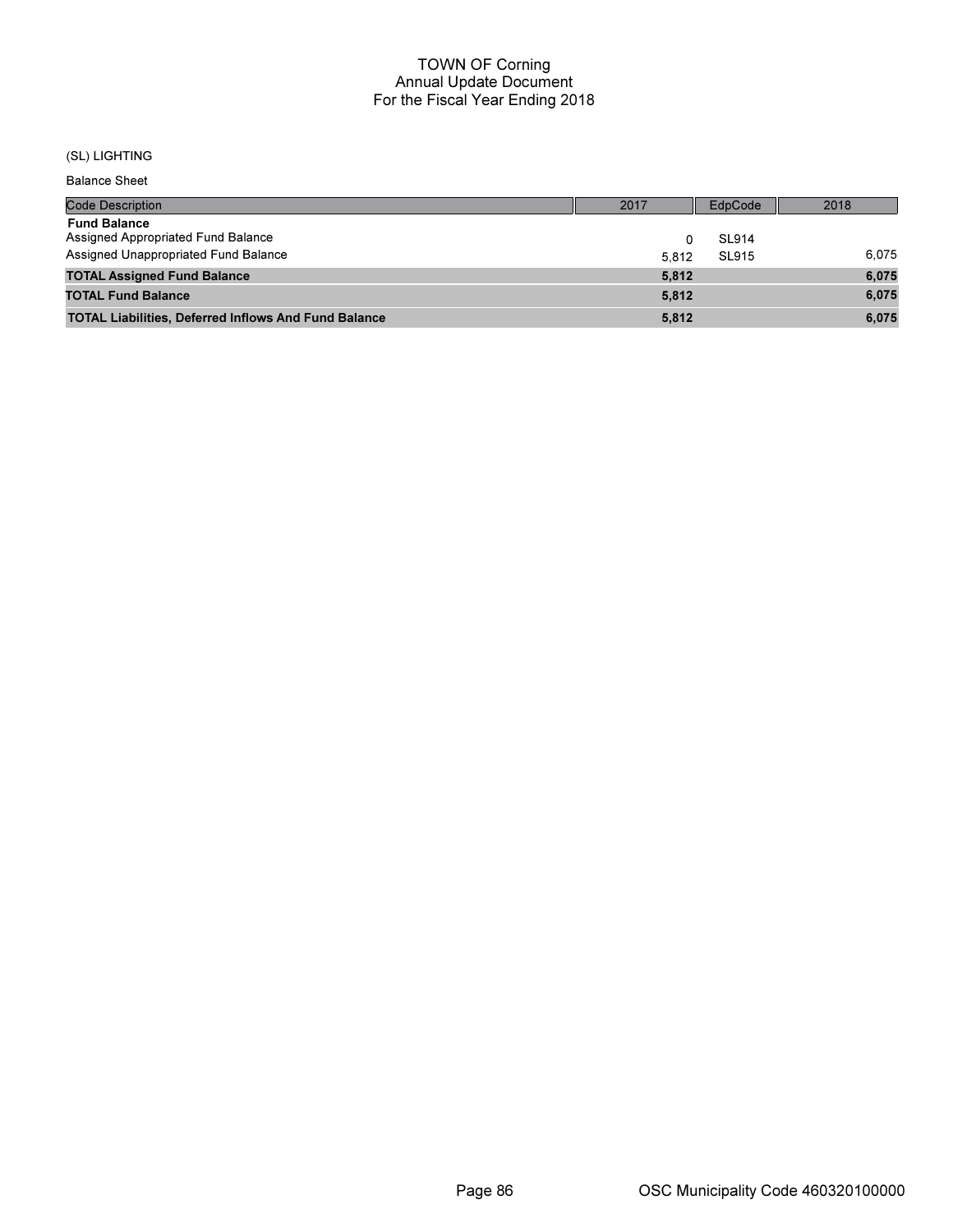# (SL) LIGHTING

Results of Operation

| <b>Code Description</b>                        | 2017  | EdpCode | 2018   |
|------------------------------------------------|-------|---------|--------|
| <b>Revenues</b>                                |       |         |        |
| <b>Real Property Taxes</b>                     | 9.050 | SL1001  | 13.700 |
| <b>TOTAL Real Property Taxes</b>               | 9,050 |         | 13,700 |
| Interest And Earnings                          | 19    | SL2401  | 16     |
| <b>TOTAL Use of Money And Property</b>         | 19    |         | 16     |
| <b>TOTAL Revenues</b>                          | 9,069 |         | 13,716 |
| <b>TOTAL Detail Revenues And Other Sources</b> | 9.069 |         | 13.716 |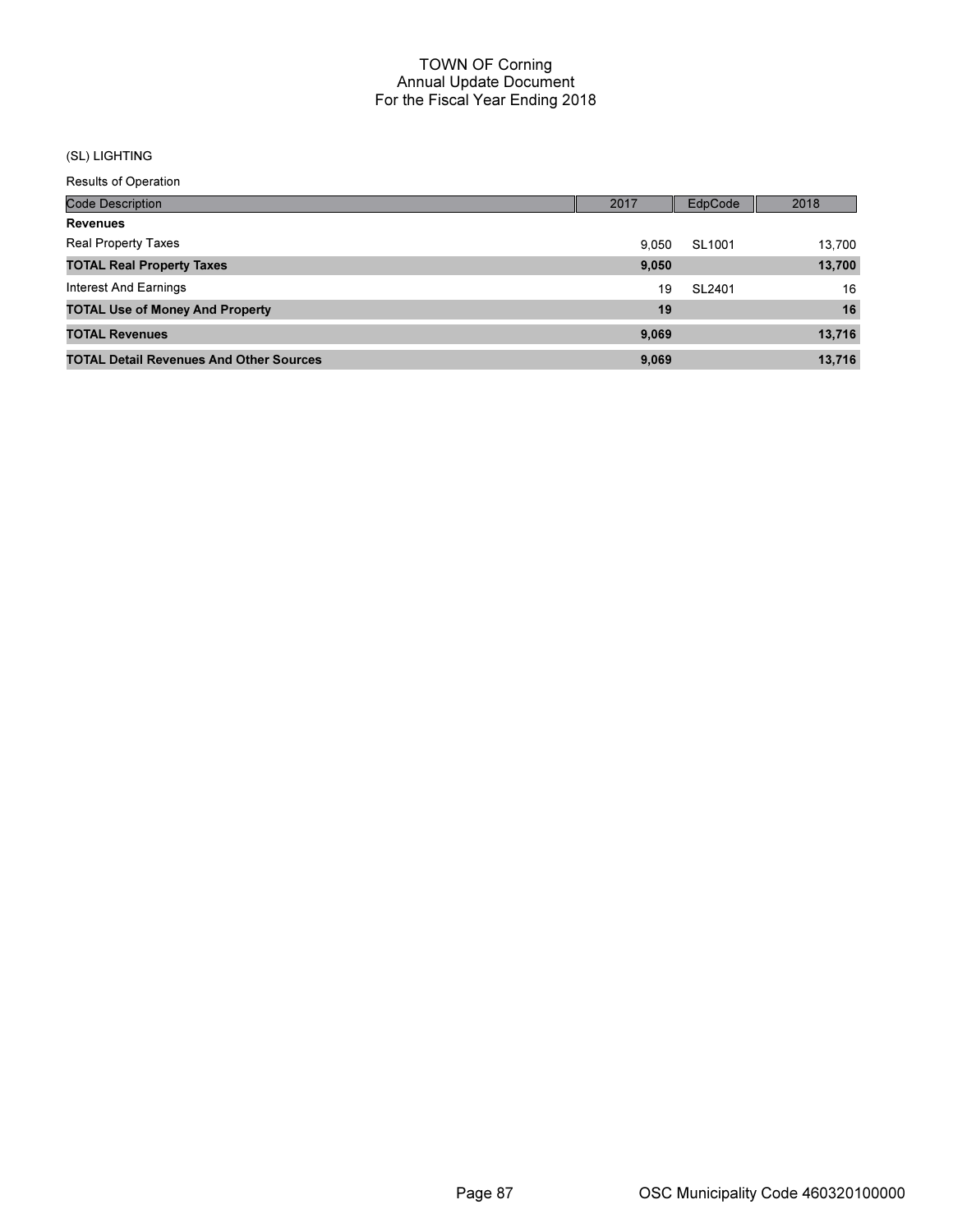# (SL) LIGHTING

Results of Operation

| <b>Code Description</b>                         | 2017   | EdpCode | 2018   |
|-------------------------------------------------|--------|---------|--------|
| <b>Expenditures</b>                             |        |         |        |
| Street Lighting, Contr Expend                   | 12.921 | SL51824 | 13.453 |
| <b>TOTAL Street Lighting</b>                    | 12,921 |         | 13,453 |
| <b>TOTAL Transportation</b>                     | 12.921 |         | 13,453 |
| <b>TOTAL Expenditures</b>                       | 12.921 |         | 13,453 |
| <b>TOTAL Detail Expenditures And Other Uses</b> | 12.921 |         | 13,453 |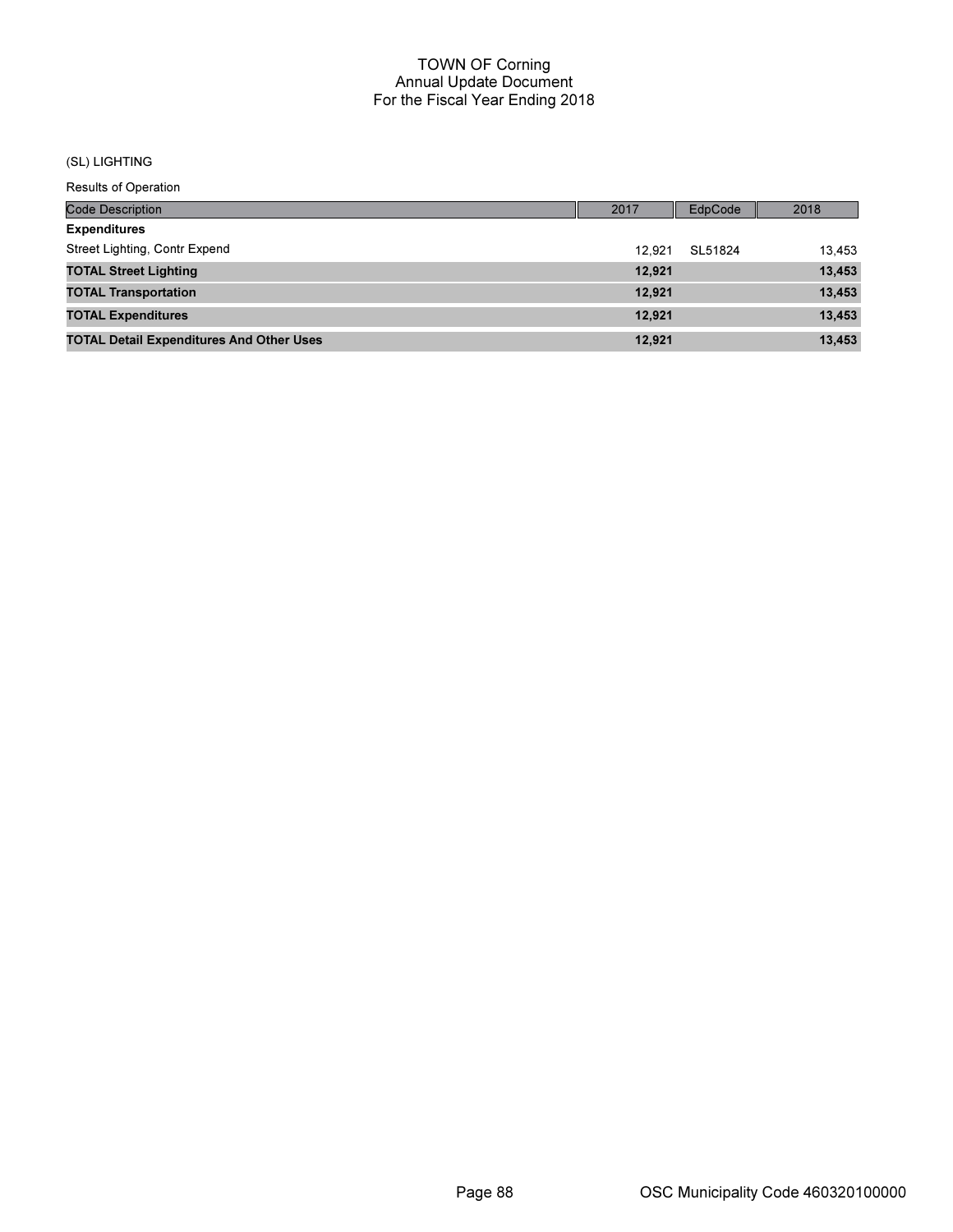#### (SL) LIGHTING

Analysis of Changes in Fund Balance

| <b>Code Description</b>                    | 2017   | EdpCode       | 2018   |
|--------------------------------------------|--------|---------------|--------|
| Analysis of Changes in Fund Balance        |        |               |        |
| <b>Fund Balance - Beginning of Year</b>    | 9.664  | <b>SL8021</b> | 5,812  |
| <b>Restated Fund Balance - Beg of Year</b> | 9.664  | <b>SL8022</b> | 5,812  |
| ADD - REVENUES AND OTHER SOURCES           | 9.069  |               | 13,716 |
| DEDUCT - EXPENDITURES AND OTHER USES       | 12.921 |               | 13.453 |
| <b>Fund Balance - End of Year</b>          | 5.812  | <b>SL8029</b> | 6,075  |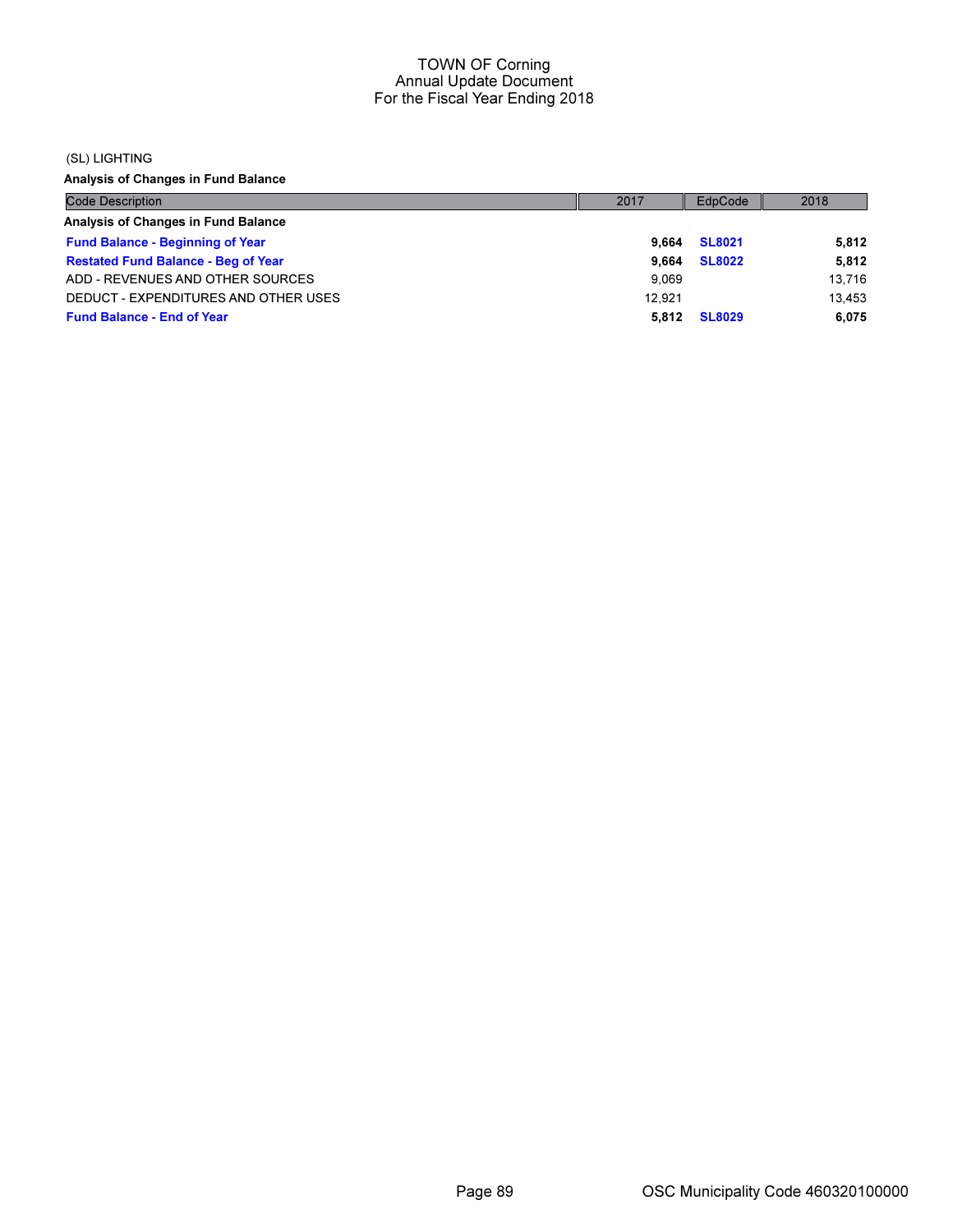(SL1)GIBSON LIGHTING

| <b>Balance Sheet</b>                                   |       |         |       |
|--------------------------------------------------------|-------|---------|-------|
| <b>Code Description</b>                                | 2017  | EdpCode | 2018  |
| <b>Assets</b>                                          |       |         |       |
| Cash                                                   | 2.249 | SL200   | 2,363 |
| <b>TOTAL Cash</b>                                      | 2,249 |         | 2,363 |
| <b>TOTAL Assets and Deferred Outflows of Resources</b> | 2,249 |         | 2,363 |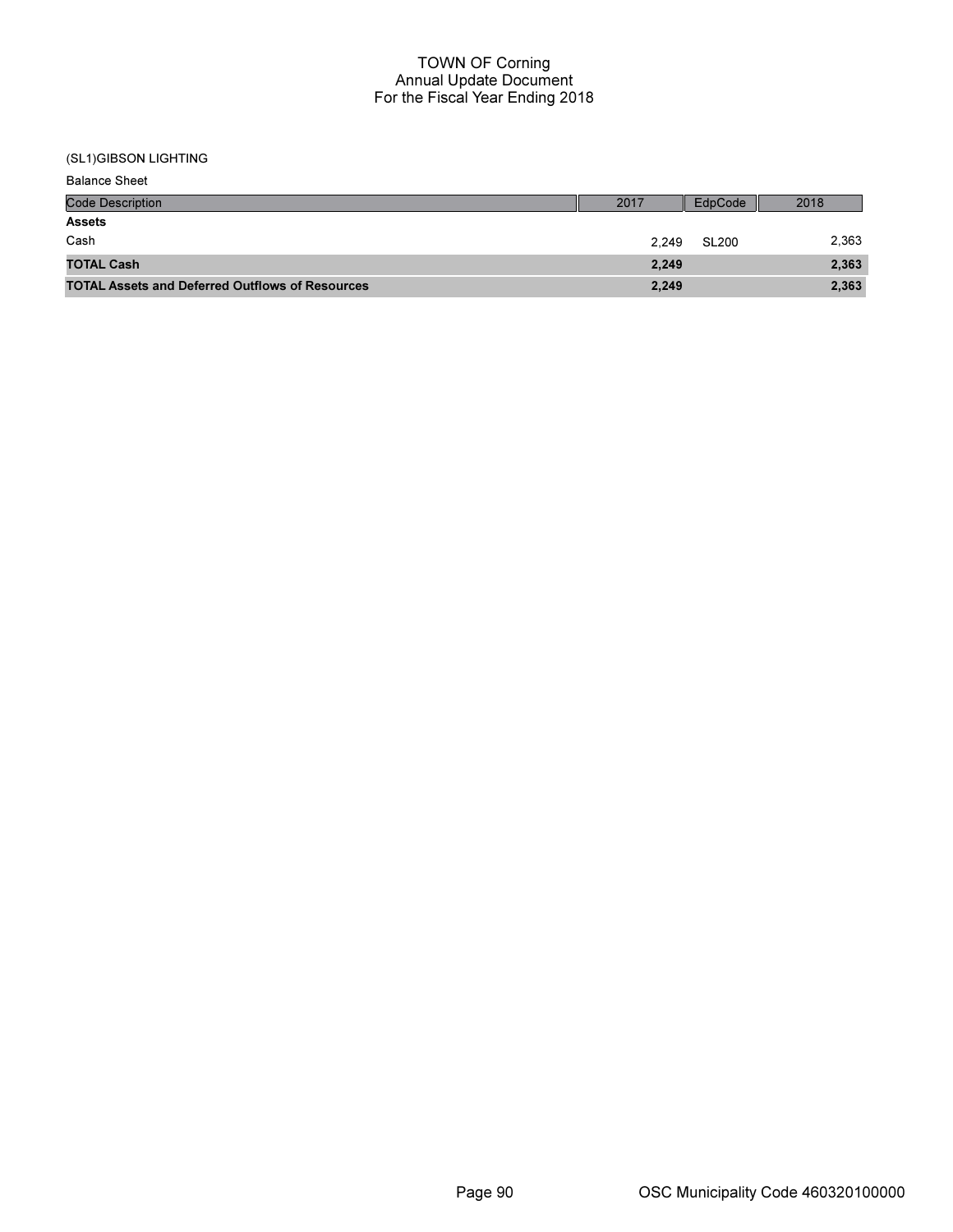# (SL1)GIBSON LIGHTING

Balance Sheet

| <b>Code Description</b>                                     | 2017  | EdpCode      | 2018  |
|-------------------------------------------------------------|-------|--------------|-------|
| <b>Fund Balance</b><br>Assigned Appropriated Fund Balance   |       | <b>SL914</b> |       |
| Assigned Unappropriated Fund Balance                        | 2.249 | <b>SL915</b> | 2,363 |
| <b>TOTAL Assigned Fund Balance</b>                          | 2,249 |              | 2,363 |
| <b>TOTAL Fund Balance</b>                                   | 2.249 |              | 2,363 |
| <b>TOTAL Liabilities, Deferred Inflows And Fund Balance</b> | 2,249 |              | 2,363 |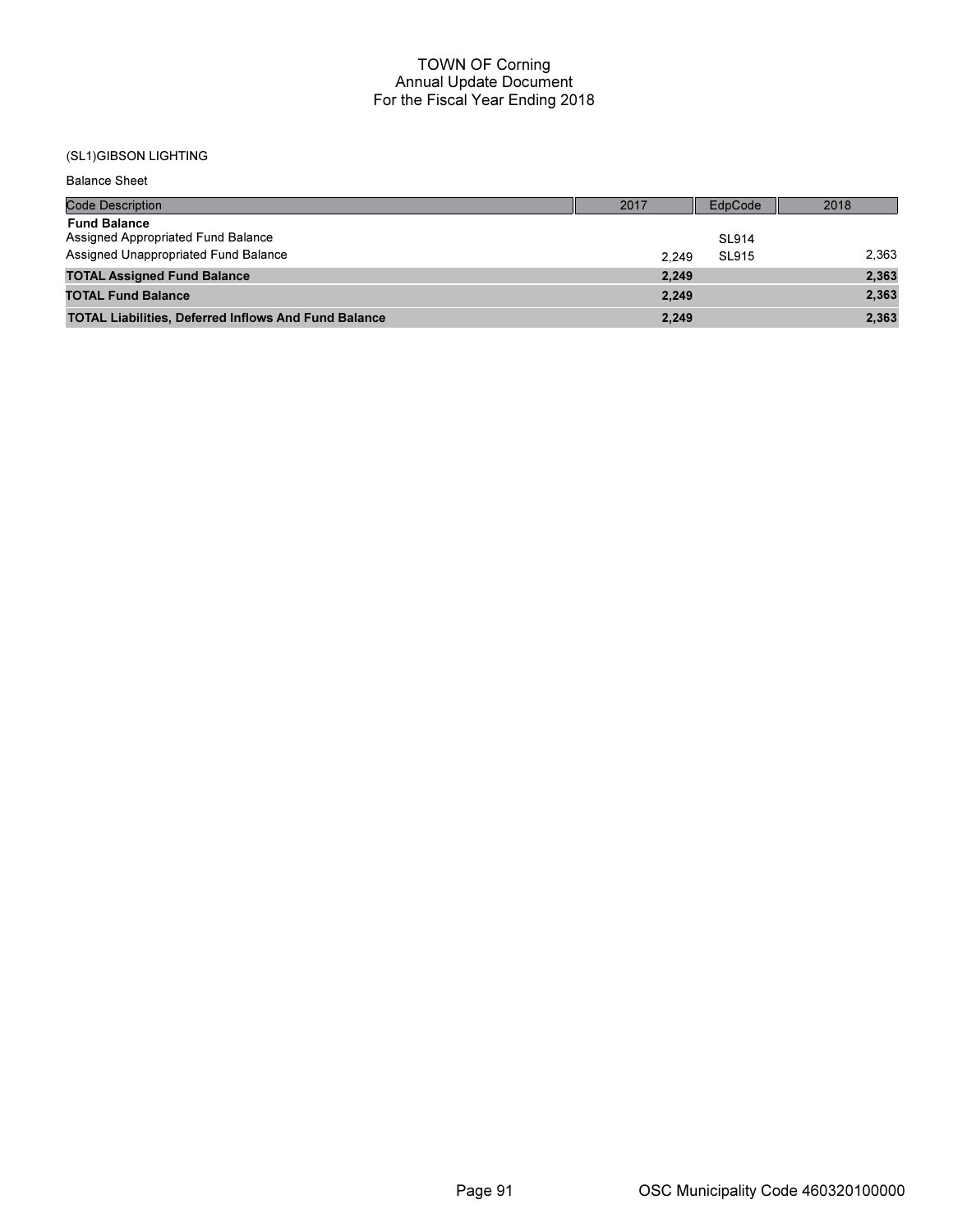# (SL1)GIBSON LIGHTING

| <b>Results of Operation</b>                    |       |         |                |
|------------------------------------------------|-------|---------|----------------|
| <b>Code Description</b>                        | 2017  | EdpCode | 2018           |
| <b>Revenues</b>                                |       |         |                |
| <b>Real Property Taxes</b>                     | 4.800 | SL1001  | 6,800          |
| <b>TOTAL Real Property Taxes</b>               | 4,800 |         | 6,800          |
| Interest And Earnings                          | 8     | SL2401  | $\overline{7}$ |
| <b>TOTAL Use of Money And Property</b>         | 8     |         | $\overline{7}$ |
| <b>TOTAL Revenues</b>                          | 4,808 |         | 6,807          |
| <b>TOTAL Detail Revenues And Other Sources</b> | 4,808 |         | 6,807          |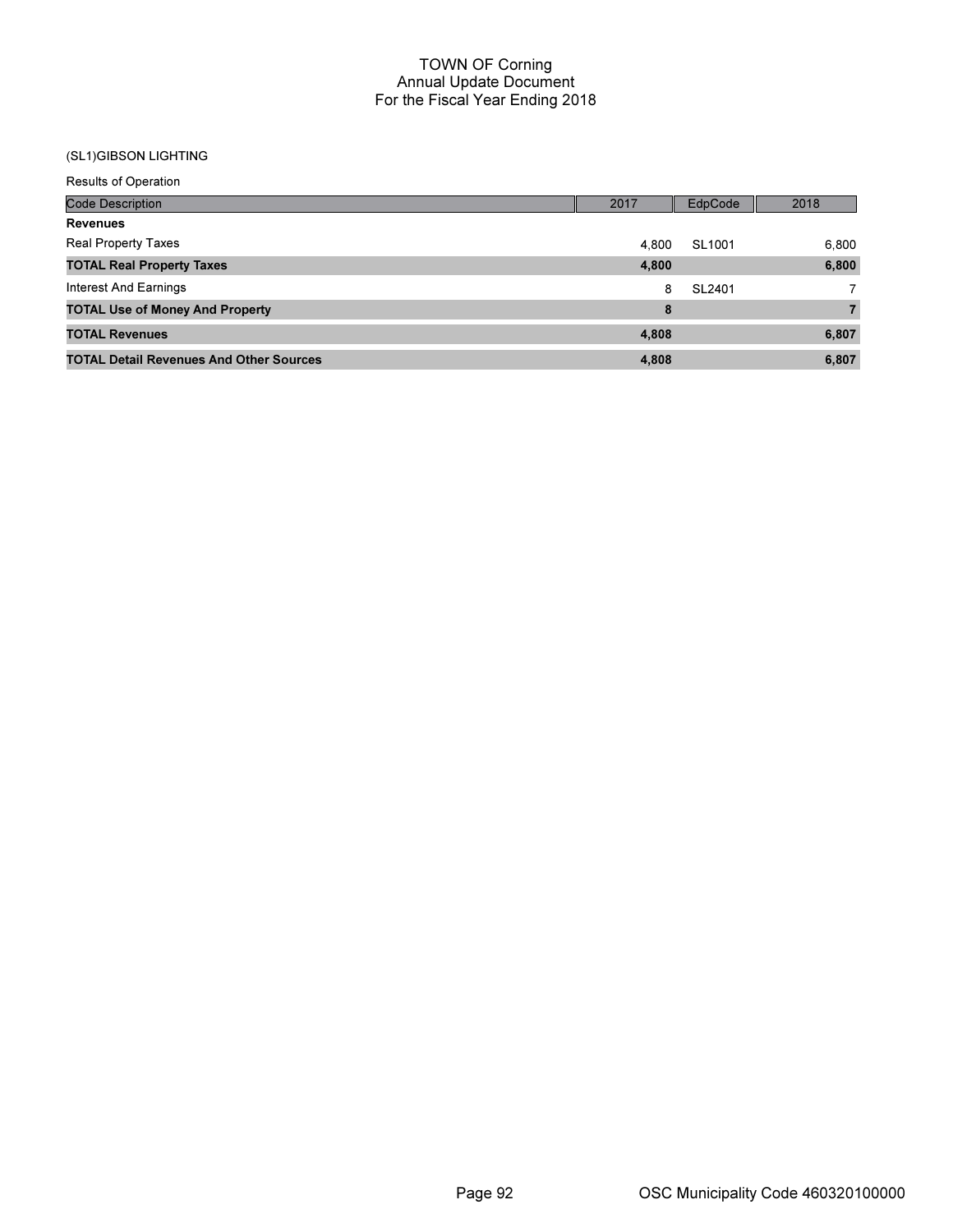#### (SL1)GIBSON LIGHTING

| <b>Results of Operation</b>                     |       |         |       |
|-------------------------------------------------|-------|---------|-------|
| <b>Code Description</b>                         | 2017  | EdpCode | 2018  |
| <b>Expenditures</b>                             |       |         |       |
| Street Lighting, Contr Expend                   | 6.421 | SL51824 | 6,693 |
| <b>TOTAL Street Lighting</b>                    | 6,421 |         | 6,693 |
| <b>TOTAL Transportation</b>                     | 6,421 |         | 6,693 |
| <b>TOTAL Expenditures</b>                       | 6,421 |         | 6,693 |
| <b>TOTAL Detail Expenditures And Other Uses</b> | 6,421 |         | 6,693 |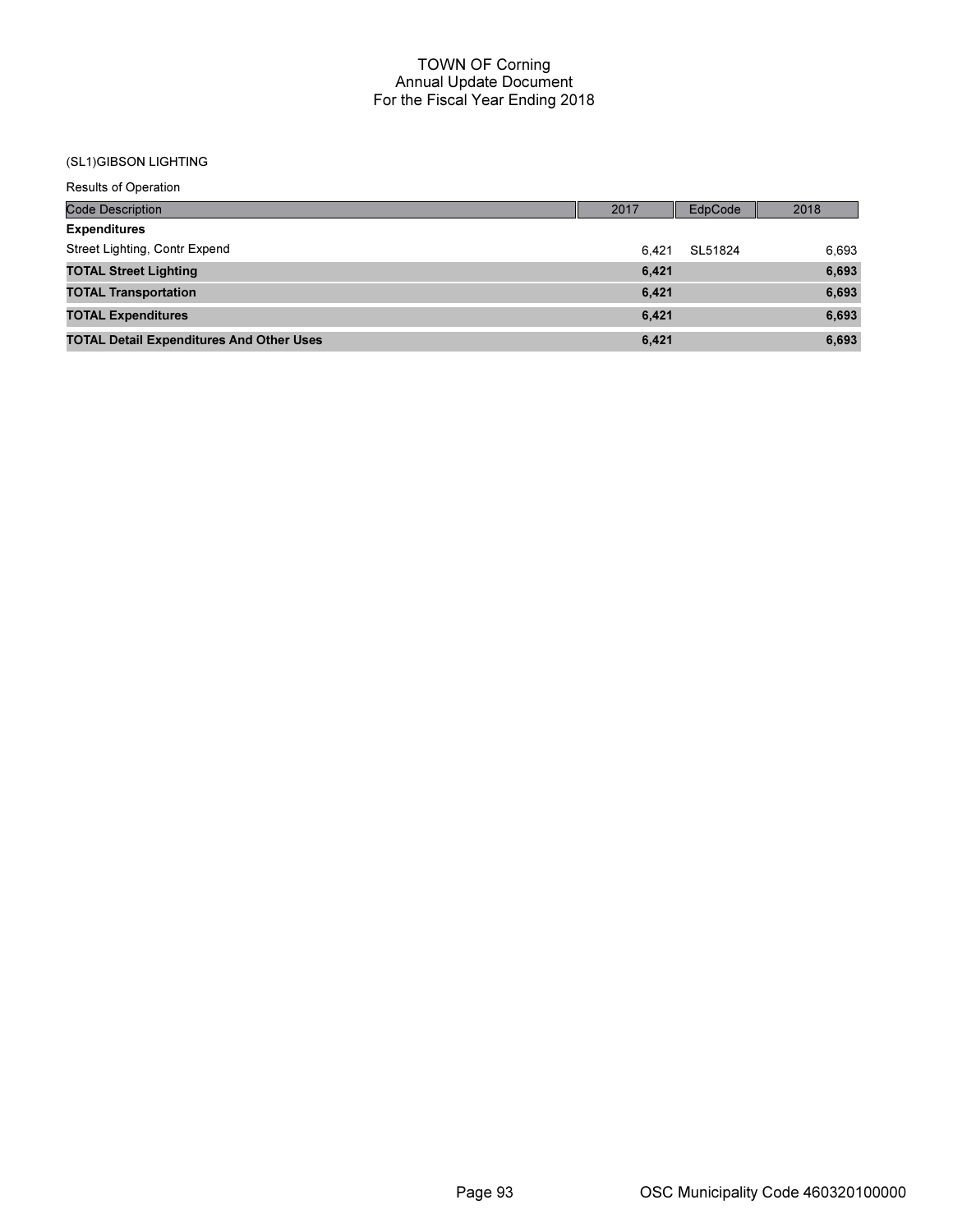### (SL1)GIBSON LIGHTING

Analysis of Changes in Fund Balance

| <b>Code Description</b>                    | 2017  | EdpCode       | 2018  |
|--------------------------------------------|-------|---------------|-------|
| Analysis of Changes in Fund Balance        |       |               |       |
| <b>Fund Balance - Beginning of Year</b>    | 3.862 | <b>SL8021</b> | 2,249 |
| <b>Restated Fund Balance - Beg of Year</b> | 3.862 | <b>SL8022</b> | 2,249 |
| ADD - REVENUES AND OTHER SOURCES           | 4.808 |               | 6,807 |
| DEDUCT - EXPENDITURES AND OTHER USES       | 6.421 |               | 6.693 |
| <b>Fund Balance - End of Year</b>          | 2.249 | <b>SL8029</b> | 2,363 |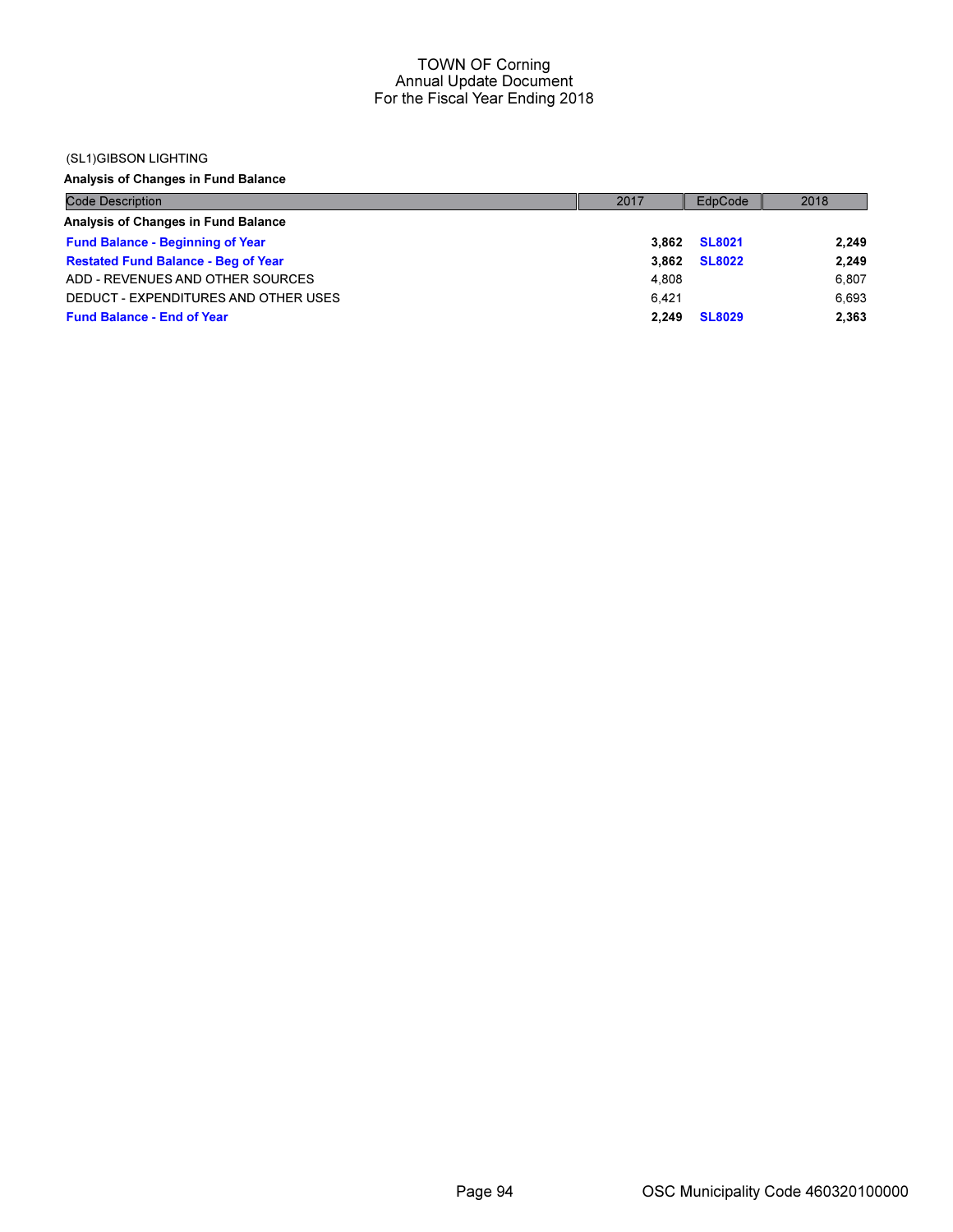| <b>Balance Sheet</b>                                   |       |              |       |
|--------------------------------------------------------|-------|--------------|-------|
| <b>Code Description</b>                                | 2017  | EdpCode      | 2018  |
| <b>Assets</b>                                          |       |              |       |
| Cash                                                   | 1.070 | <b>SL200</b> | 1.061 |
| <b>TOTAL Cash</b>                                      | 1,070 |              | 1,061 |
| <b>TOTAL Assets and Deferred Outflows of Resources</b> | 1,070 |              | 1,061 |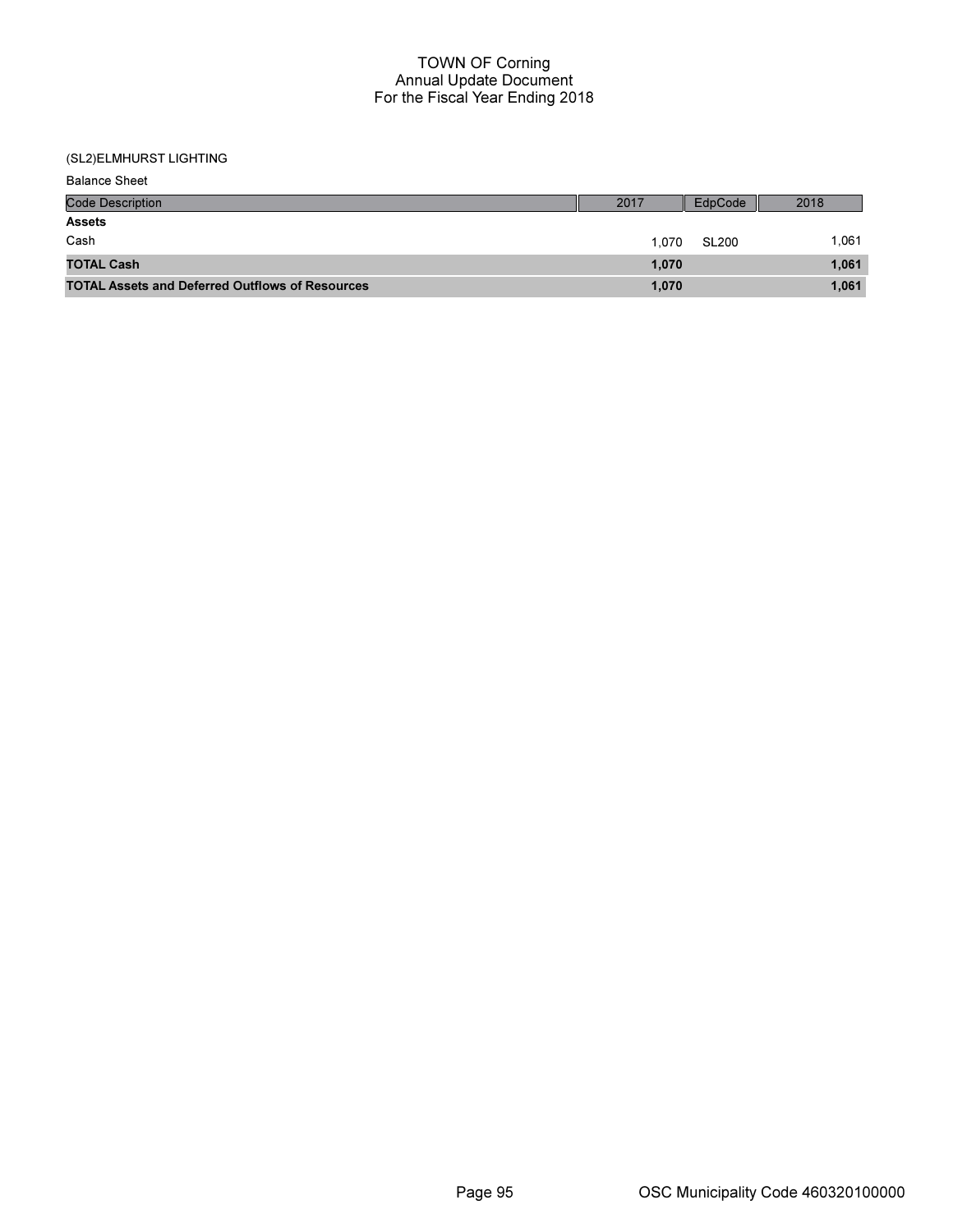| <b>Balance Sheet</b>                                        |       |              |       |
|-------------------------------------------------------------|-------|--------------|-------|
| <b>Code Description</b>                                     | 2017  | EdpCode      | 2018  |
| <b>Fund Balance</b><br>Assigned Unappropriated Fund Balance | 1.070 | <b>SL915</b> | 1.061 |
| <b>TOTAL Assigned Fund Balance</b>                          | 1,070 |              | 1,061 |
| <b>TOTAL Fund Balance</b>                                   | 1,070 |              | 1,061 |
| <b>TOTAL Liabilities, Deferred Inflows And Fund Balance</b> | 1,070 |              | 1,061 |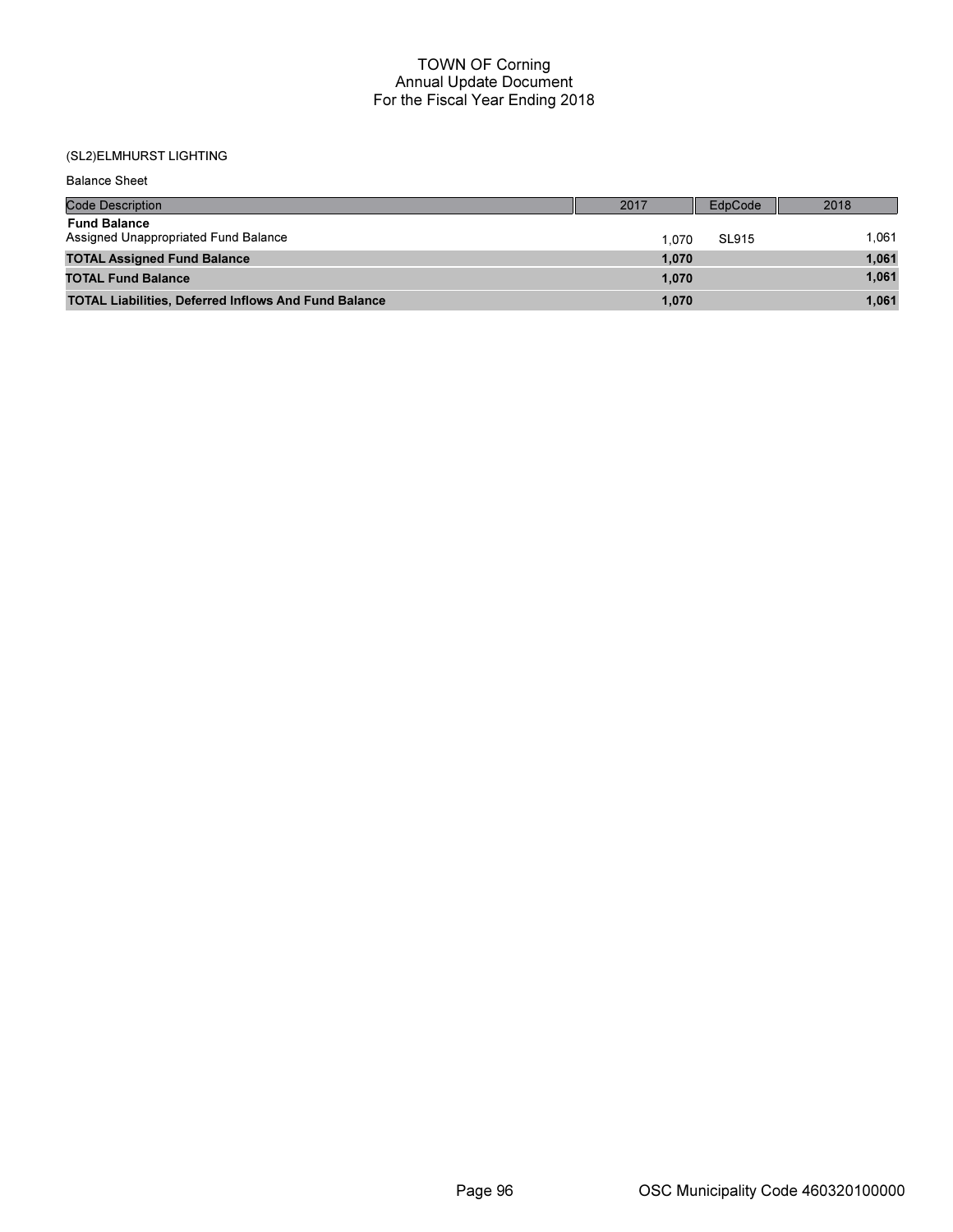| <b>Results of Operation</b>                    |       |         |       |
|------------------------------------------------|-------|---------|-------|
| <b>Code Description</b>                        | 2017  | EdpCode | 2018  |
| <b>Revenues</b>                                |       |         |       |
| <b>Real Property Taxes</b>                     | 1.750 | SL1001  | 2,500 |
| <b>TOTAL Real Property Taxes</b>               | 1,750 |         | 2,500 |
| Interest And Earnings                          | 3     | SL2401  | 3     |
| <b>TOTAL Use of Money And Property</b>         | 3     |         | 3     |
| <b>TOTAL Revenues</b>                          | 1,753 |         | 2,503 |
| <b>TOTAL Detail Revenues And Other Sources</b> | 1,753 |         | 2,503 |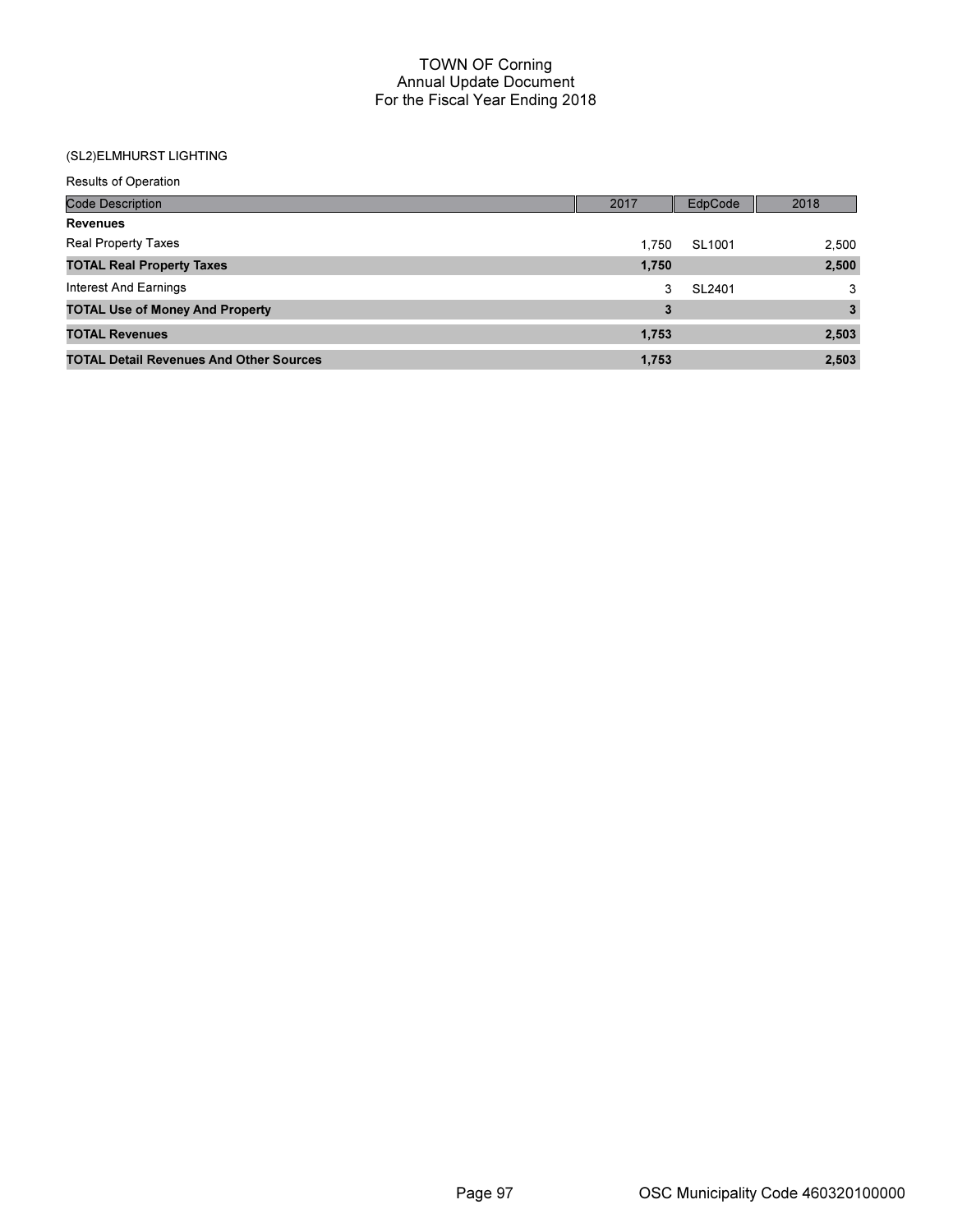| <b>Results of Operation</b>                     |       |         |       |
|-------------------------------------------------|-------|---------|-------|
| <b>Code Description</b>                         | 2017  | EdpCode | 2018  |
| <b>Expenditures</b>                             |       |         |       |
| Street Lighting, Contr Expend                   | 2.411 | SL51824 | 2,512 |
| <b>TOTAL Street Lighting</b>                    | 2,411 |         | 2,512 |
| <b>TOTAL Transportation</b>                     | 2,411 |         | 2,512 |
| <b>TOTAL Expenditures</b>                       | 2,411 |         | 2,512 |
| <b>TOTAL Detail Expenditures And Other Uses</b> | 2.411 |         | 2,512 |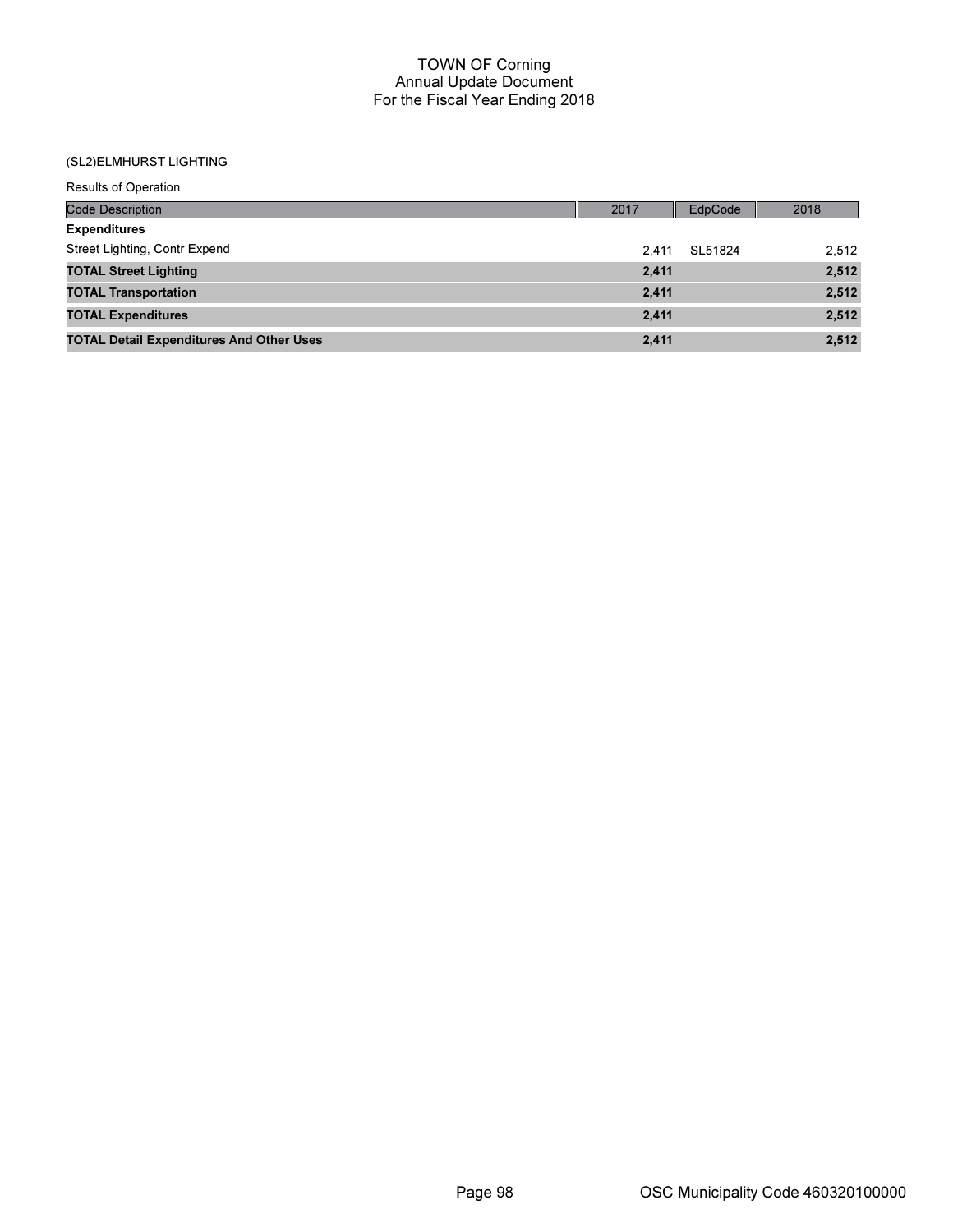### (SL2)ELMHURST LIGHTING

Analysis of Changes in Fund Balance

| <b>Code Description</b>                    | 2017  | EdpCode       | 2018  |
|--------------------------------------------|-------|---------------|-------|
| Analysis of Changes in Fund Balance        |       |               |       |
| <b>Fund Balance - Beginning of Year</b>    | 1.728 | <b>SL8021</b> | 1.070 |
| <b>Restated Fund Balance - Beg of Year</b> | 1.728 | <b>SL8022</b> | 1.070 |
| ADD - REVENUES AND OTHER SOURCES           | 1.753 |               | 2,503 |
| DEDUCT - EXPENDITURES AND OTHER USES       | 2.411 |               | 2.512 |
| <b>Fund Balance - End of Year</b>          | 1.070 | <b>SL8029</b> | 1.061 |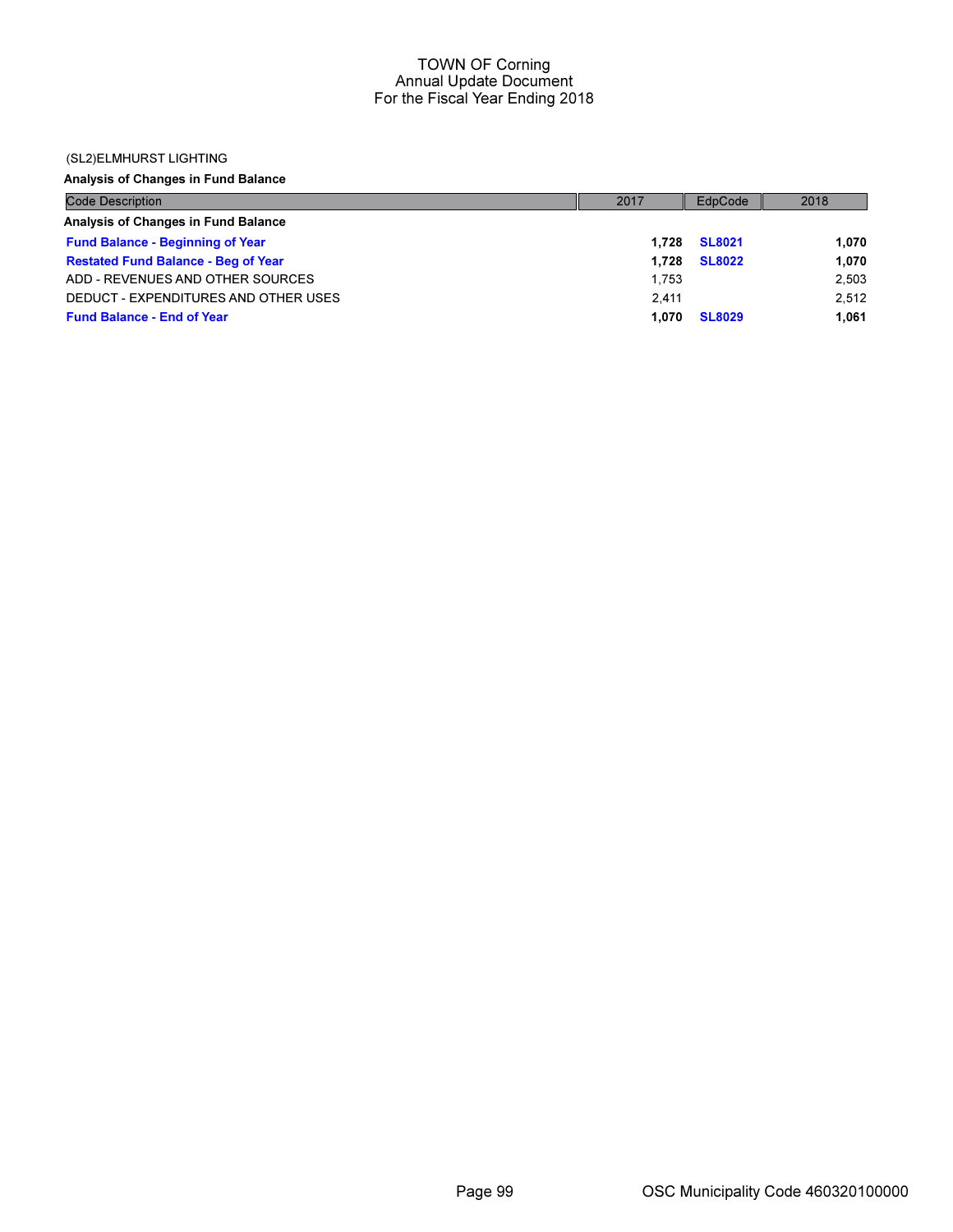# (SL3)CORNING MANOR LIGHTING

| <b>Balance Sheet</b>                                   |       |              |       |
|--------------------------------------------------------|-------|--------------|-------|
| <b>Code Description</b>                                | 2017  | EdpCode      | 2018  |
| <b>Assets</b>                                          |       |              |       |
| Cash                                                   | 1.134 | <b>SL200</b> | 1.147 |
| <b>TOTAL Cash</b>                                      | 1,134 |              | 1,147 |
| <b>TOTAL Assets and Deferred Outflows of Resources</b> | 1,134 |              | 1,147 |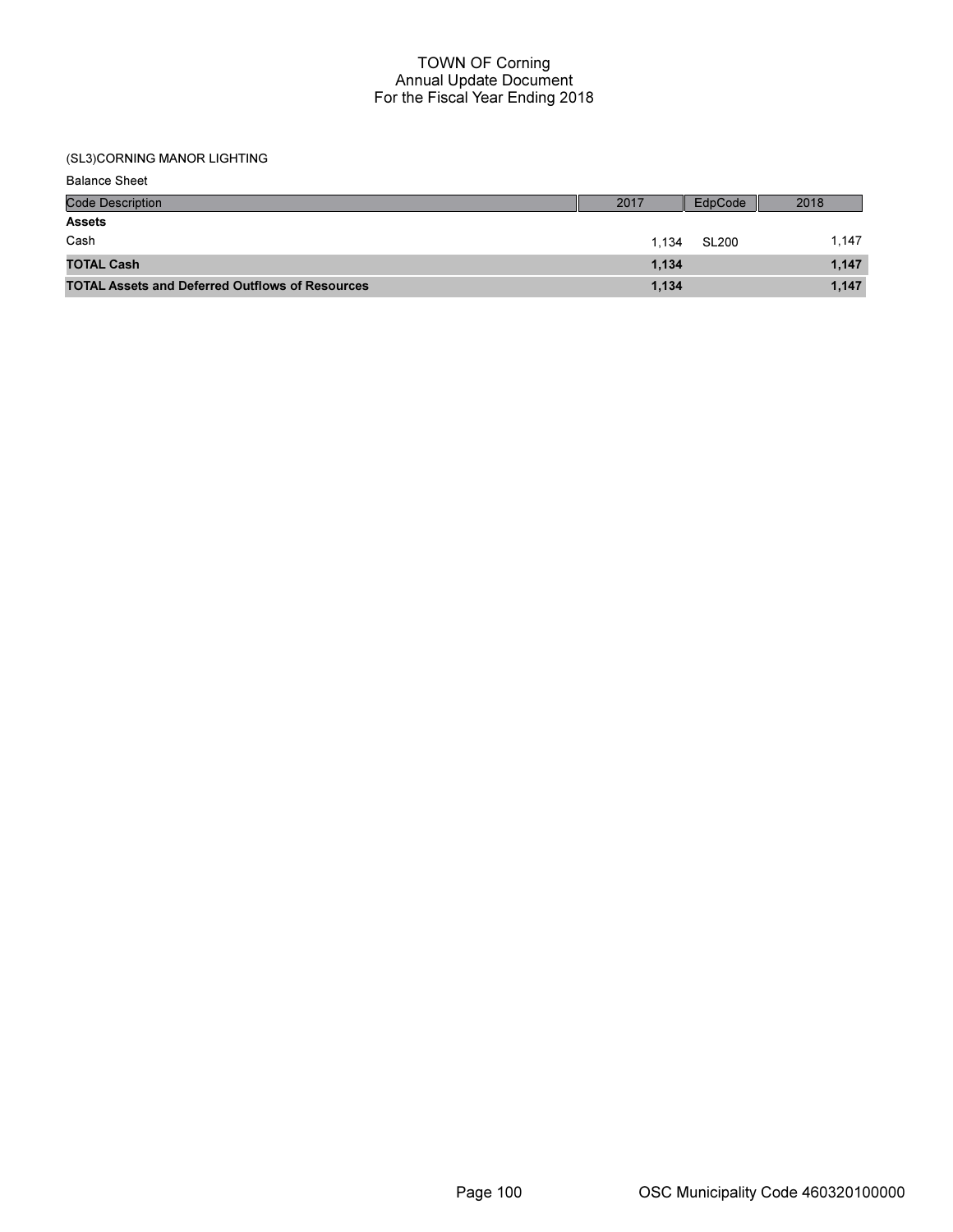### (SL3)CORNING MANOR LIGHTING

Code Description 2018 Balance Sheet Fund Balance Assigned Unappropriated Fund Balance 1,134 SL915 1,147 TOTAL Assigned Fund Balance 1,147 1,134 1,134 1,134 1,134 1,134 1,147 1,147 1,147 1,147 1,147 1,147 1,147 1,147 TOTAL Fund Balance **1,147** 1,134 1,147 1,134 1,134 1,135 1,147 1,158 1,147 1,158 1,147 1,147 1,147 1,147 1,147 1,147 TOTAL Liabilities, Deferred Inflows And Fund Balance 1,147 1,134 1,134 1,134 1,147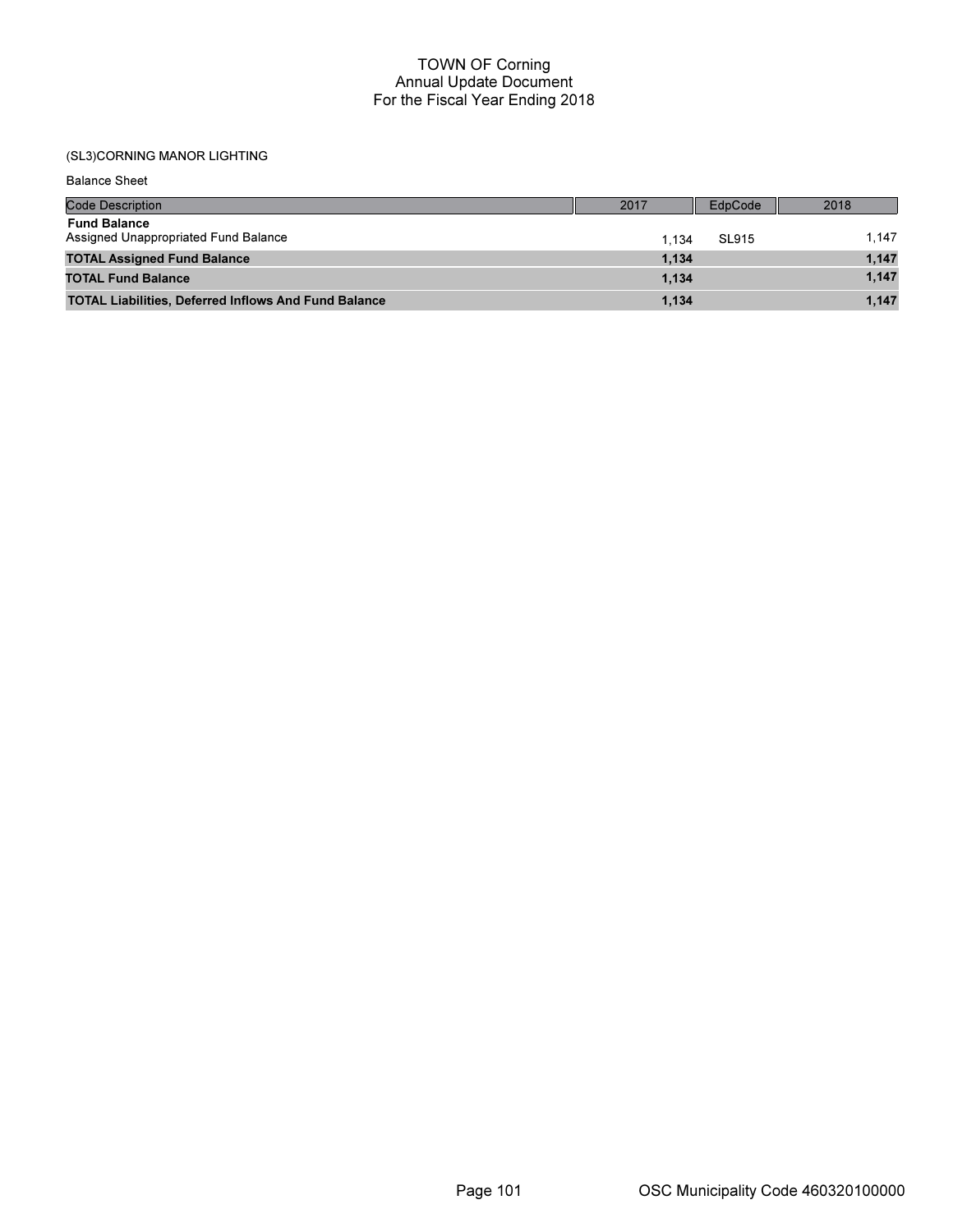# (SL3)CORNING MANOR LIGHTING

| <b>Results of Operation</b>                    |      |         |       |
|------------------------------------------------|------|---------|-------|
| <b>Code Description</b>                        | 2017 | EdpCode | 2018  |
| <b>Revenues</b>                                |      |         |       |
| Real Property Taxes                            | 750  | SL1001  | 1,600 |
| <b>TOTAL Real Property Taxes</b>               | 750  |         | 1,600 |
| Interest And Earnings                          | 3    | SL2401  | 3     |
| <b>TOTAL Use of Money And Property</b>         | 3    |         | 3     |
| <b>TOTAL Revenues</b>                          | 753  |         | 1,603 |
| <b>TOTAL Detail Revenues And Other Sources</b> | 753  |         | 1,603 |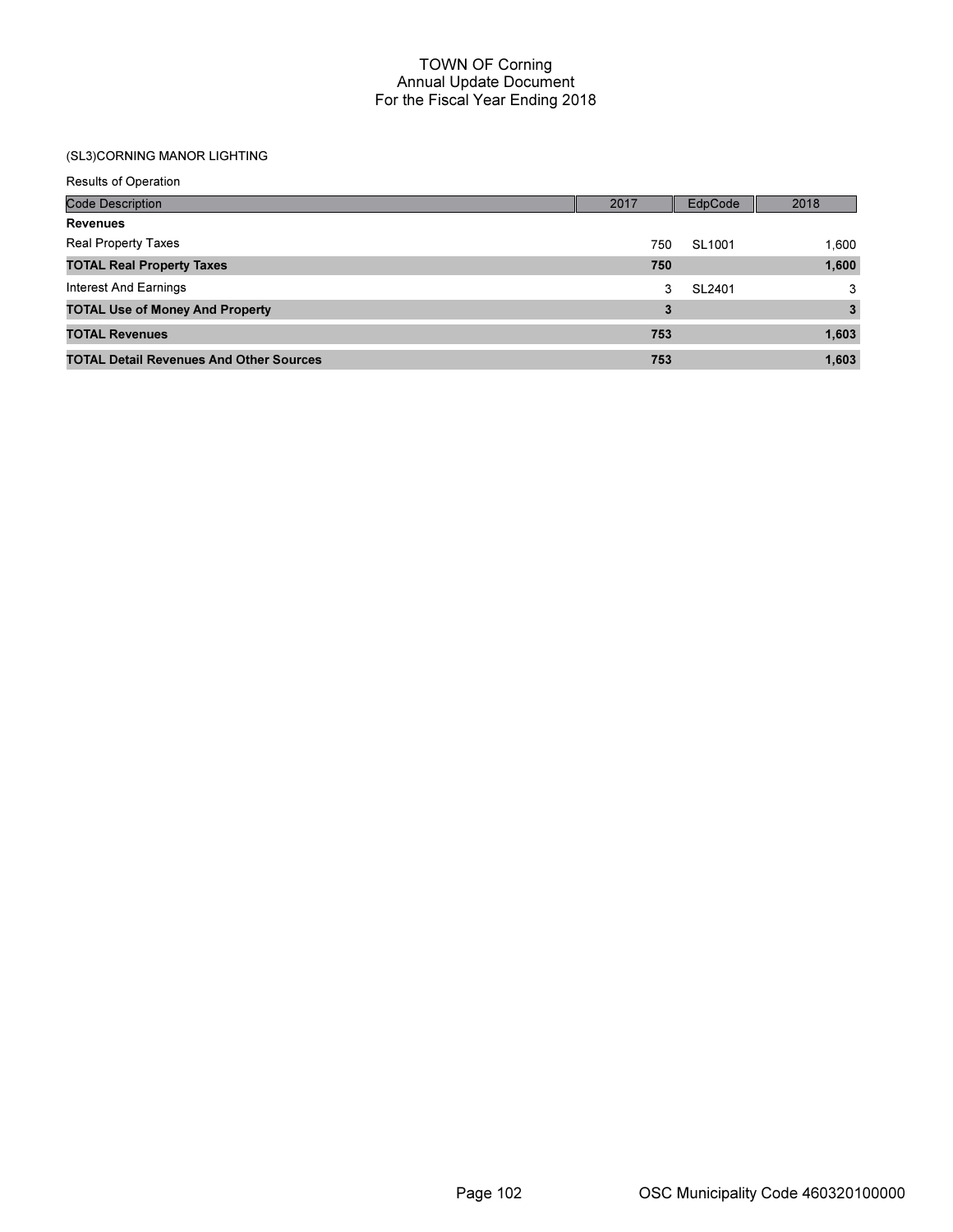### (SL3)CORNING MANOR LIGHTING

| <b>Results of Operation</b>                     |       |         |       |
|-------------------------------------------------|-------|---------|-------|
| <b>Code Description</b>                         | 2017  | EdpCode | 2018  |
| <b>Expenditures</b>                             |       |         |       |
| Street Lighting, Contr Expend                   | 1.526 | SL51824 | 1,590 |
| <b>TOTAL Street Lighting</b>                    | 1,526 |         | 1,590 |
| <b>TOTAL Transportation</b>                     | 1,526 |         | 1,590 |
| <b>TOTAL Expenditures</b>                       | 1,526 |         | 1,590 |
| <b>TOTAL Detail Expenditures And Other Uses</b> | 1.526 |         | 1.590 |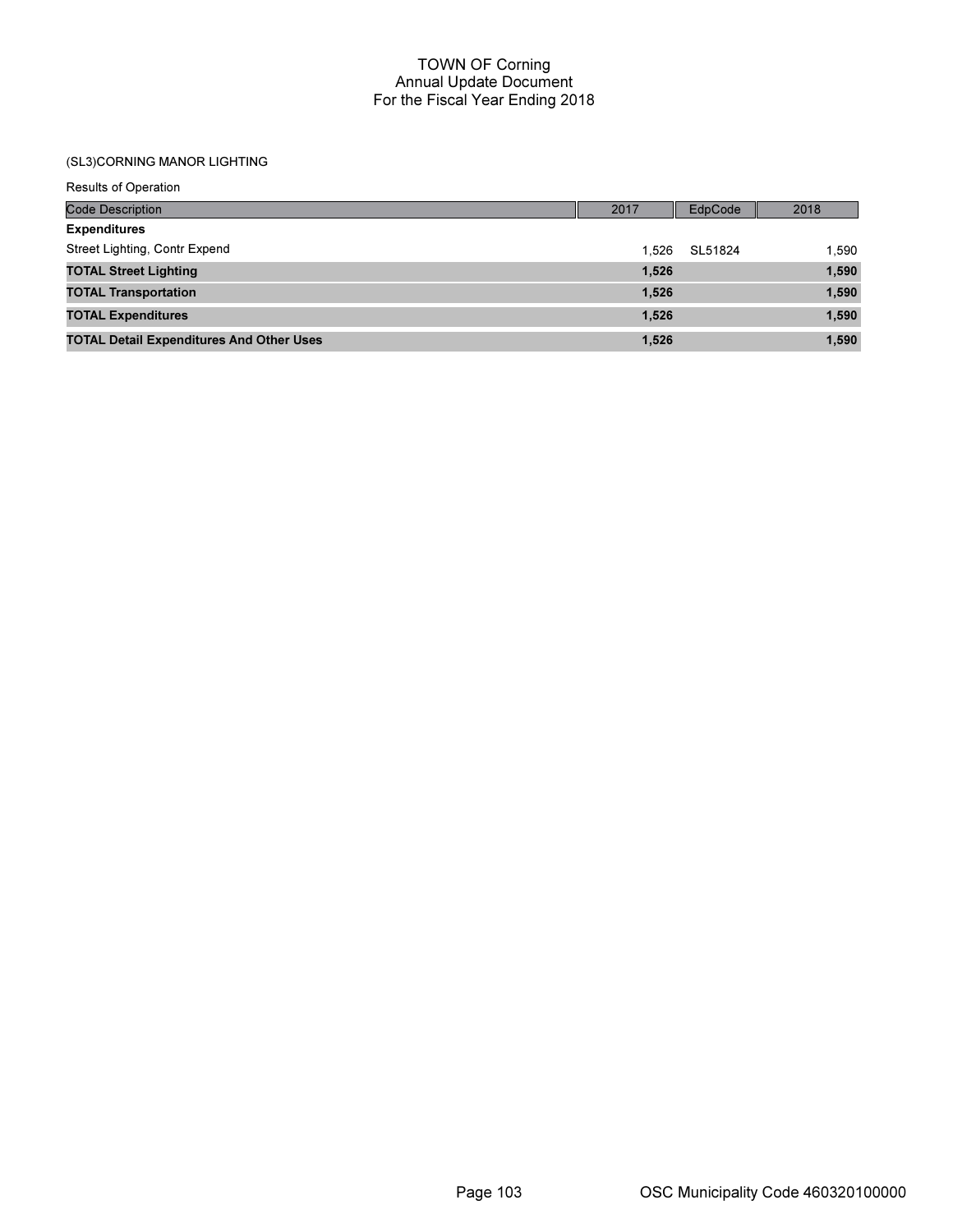### (SL3)CORNING MANOR LIGHTING

### Analysis of Changes in Fund Balance

| <b>Code Description</b>                    | 2017  | EdpCode       | 2018  |
|--------------------------------------------|-------|---------------|-------|
| Analysis of Changes in Fund Balance        |       |               |       |
| <b>Fund Balance - Beginning of Year</b>    | 1.907 | <b>SL8021</b> | 1.134 |
| <b>Restated Fund Balance - Beg of Year</b> | 1.907 | <b>SL8022</b> | 1.134 |
| ADD - REVENUES AND OTHER SOURCES           | 753   |               | 1.603 |
| DEDUCT - EXPENDITURES AND OTHER USES       | 1.526 |               | 1.590 |
| <b>Fund Balance - End of Year</b>          | 1.134 | <b>SL8029</b> | 1.147 |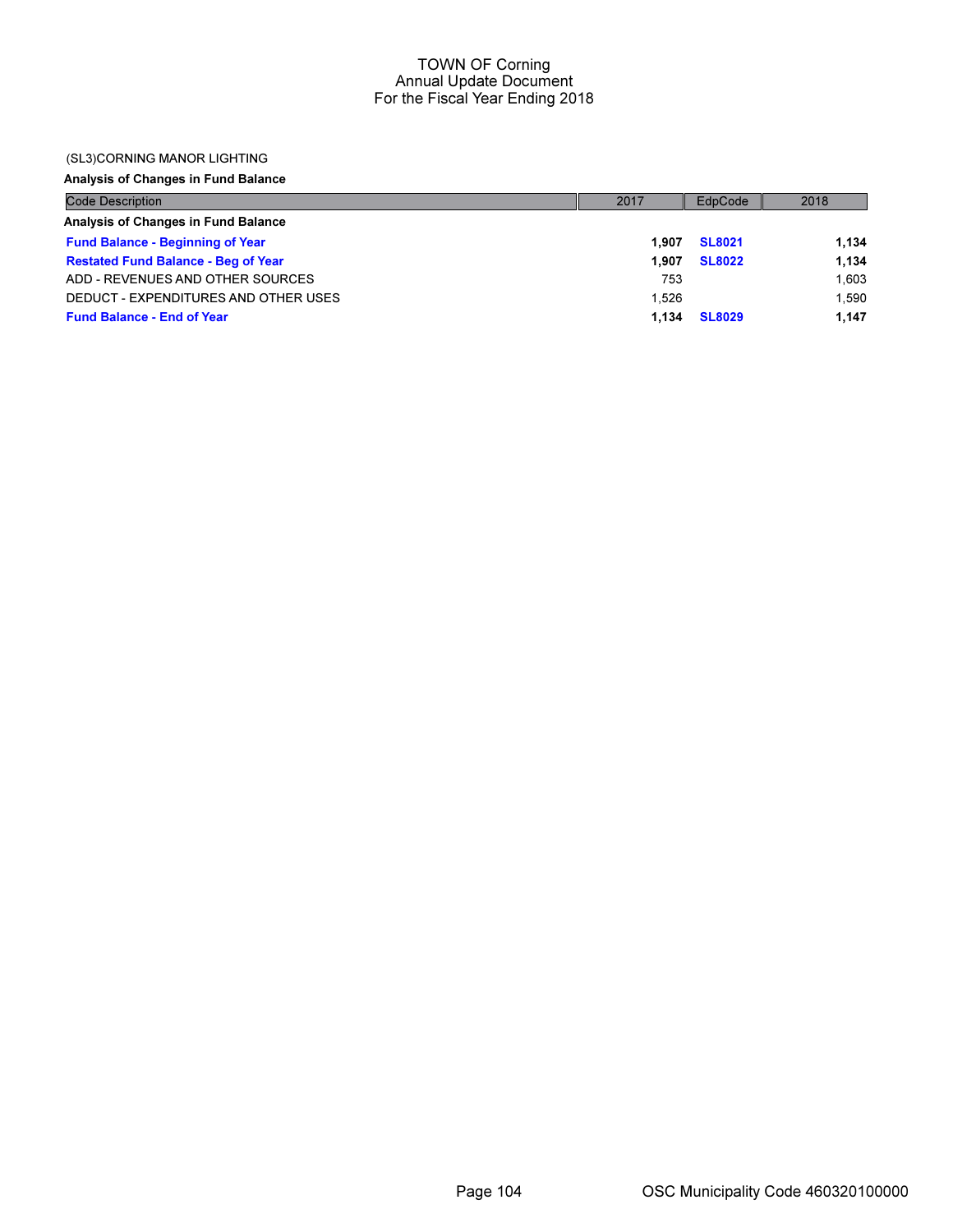| <b>Balance Sheet</b>                                   |      |         |      |
|--------------------------------------------------------|------|---------|------|
| <b>Code Description</b>                                | 2017 | EdpCode | 2018 |
| <b>Assets</b>                                          |      |         |      |
| Cash                                                   | 259  | SL200   | 406  |
| <b>TOTAL Cash</b>                                      | 259  |         | 406  |
| <b>TOTAL Assets and Deferred Outflows of Resources</b> | 259  |         | 406  |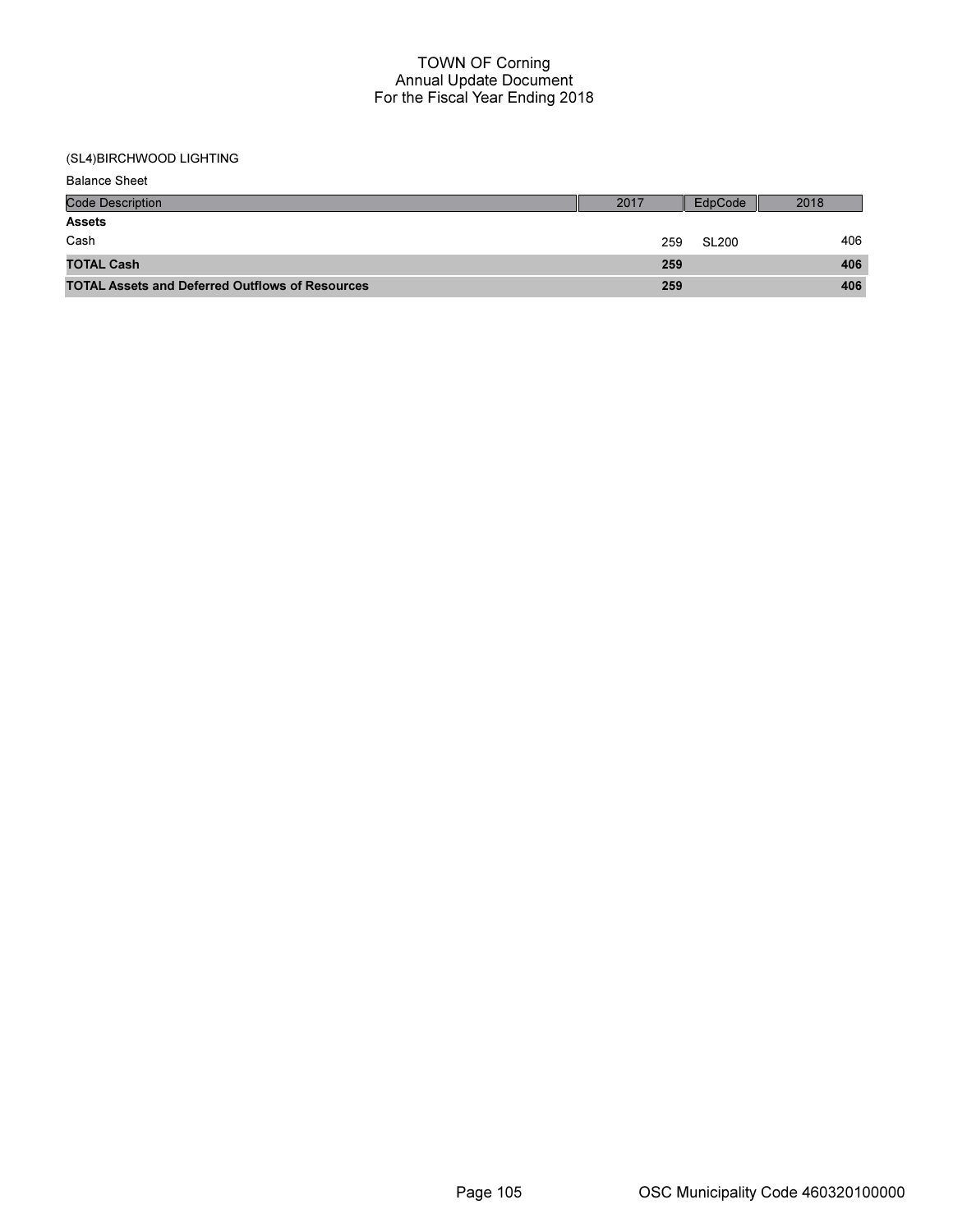| <b>Balance Sheet</b>                                        |      |         |      |
|-------------------------------------------------------------|------|---------|------|
| <b>Code Description</b>                                     | 2017 | EdpCode | 2018 |
| <b>Fund Balance</b><br>Assigned Unappropriated Fund Balance | 259  | SL915   | 406  |
| <b>TOTAL Assigned Fund Balance</b>                          | 259  |         | 406  |
| <b>TOTAL Fund Balance</b>                                   | 259  |         | 406  |
| <b>TOTAL Liabilities, Deferred Inflows And Fund Balance</b> | 259  |         | 406  |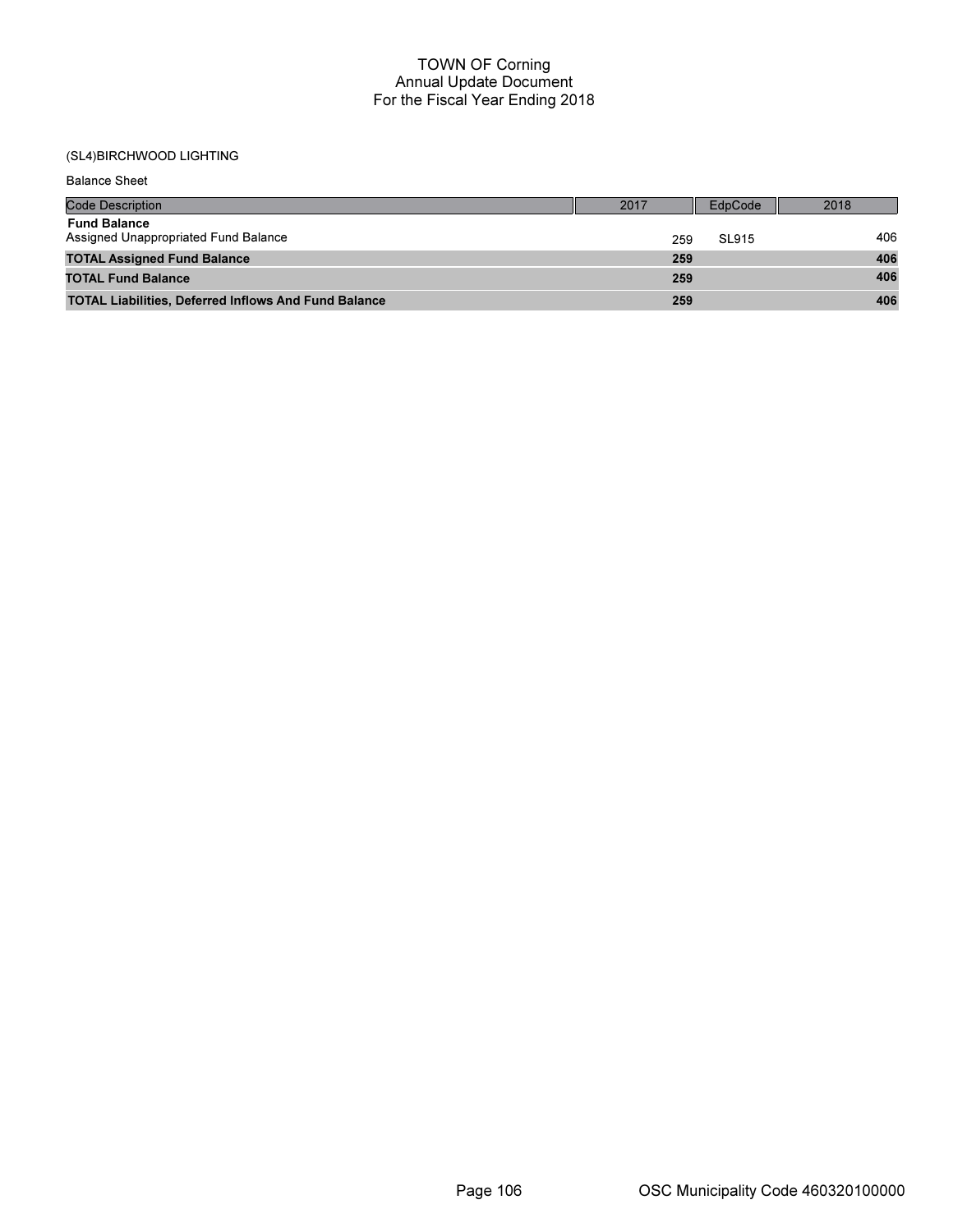| <b>Results of Operation</b>                    |                |         |       |
|------------------------------------------------|----------------|---------|-------|
| <b>Code Description</b>                        | 2017           | EdpCode | 2018  |
| <b>Revenues</b>                                |                |         |       |
| <b>Real Property Taxes</b>                     | 1.350          | SL1001  | 1,900 |
| <b>TOTAL Real Property Taxes</b>               | 1,350          |         | 1,900 |
| Interest And Earnings                          | 2              | SL2401  |       |
| <b>TOTAL Use of Money And Property</b>         | $\overline{2}$ |         |       |
| <b>TOTAL Revenues</b>                          | 1,352          |         | 1,901 |
| <b>TOTAL Detail Revenues And Other Sources</b> | 1,352          |         | 1,901 |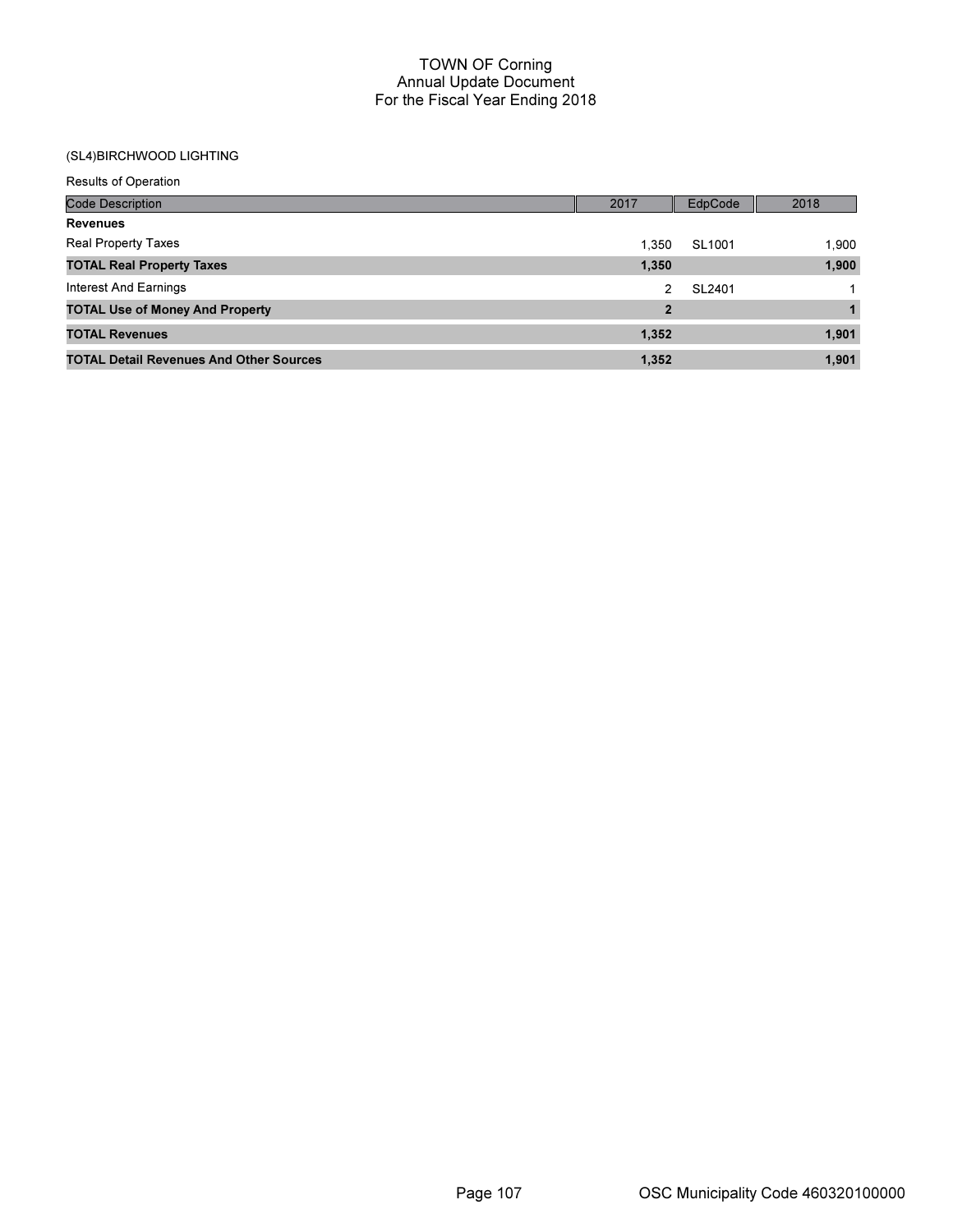| <b>Results of Operation</b>                     |       |         |       |
|-------------------------------------------------|-------|---------|-------|
| <b>Code Description</b>                         | 2017  | EdpCode | 2018  |
| <b>Expenditures</b>                             |       |         |       |
| Street Lighting, Contr Expend                   | 1.778 | SL51824 | 1,754 |
| <b>TOTAL Street Lighting</b>                    | 1,778 |         | 1,754 |
| <b>TOTAL Transportation</b>                     | 1,778 |         | 1,754 |
| <b>TOTAL Expenditures</b>                       | 1,778 |         | 1,754 |
| <b>TOTAL Detail Expenditures And Other Uses</b> | 1.778 |         | 1,754 |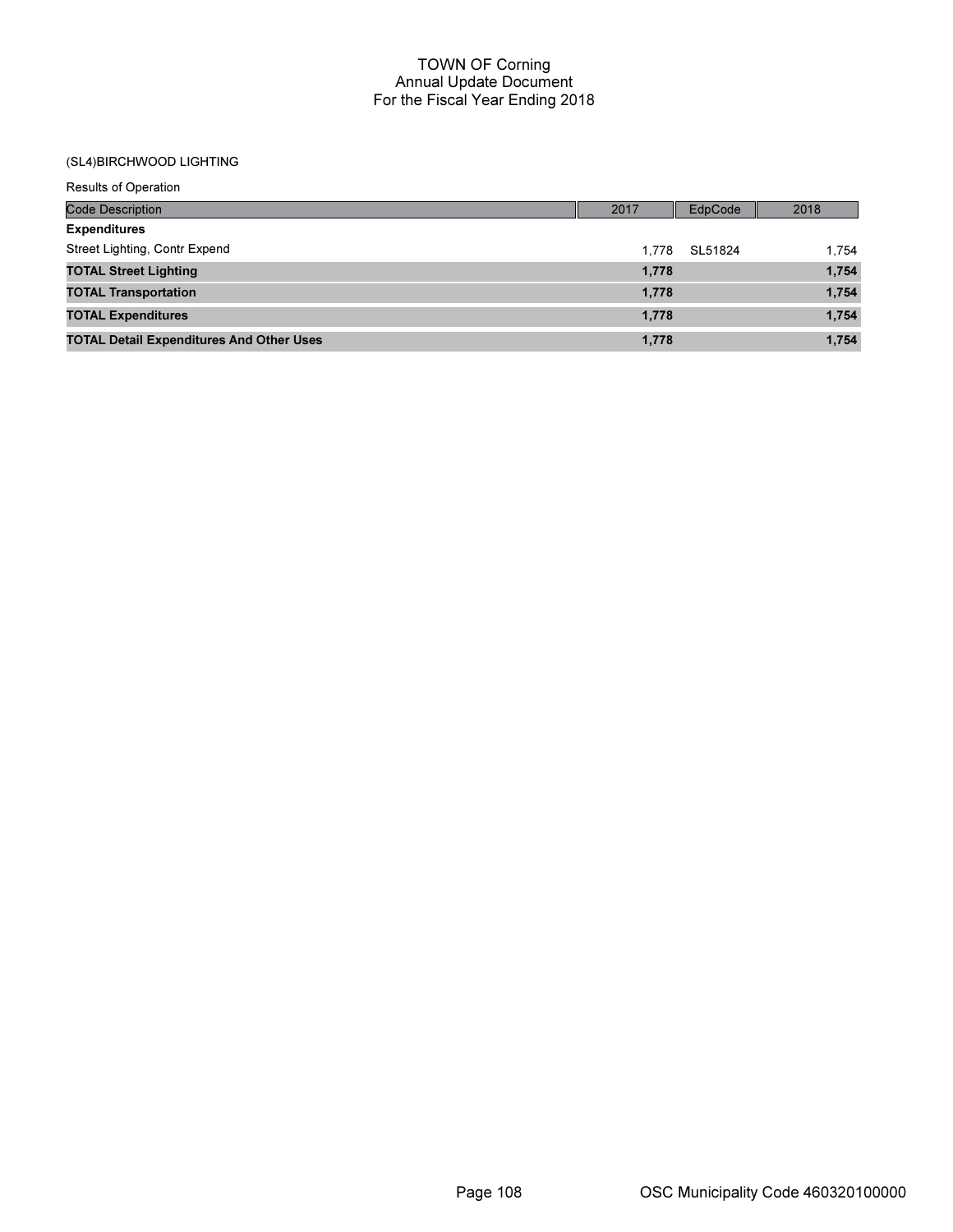### (SL4)BIRCHWOOD LIGHTING

# Analysis of Changes in Fund Balance

| <b>Code Description</b>                    | 2017  | EdpCode       | 2018  |
|--------------------------------------------|-------|---------------|-------|
| Analysis of Changes in Fund Balance        |       |               |       |
| <b>Fund Balance - Beginning of Year</b>    | 685   | <b>SL8021</b> | 259   |
| <b>Restated Fund Balance - Beg of Year</b> | 685   | <b>SL8022</b> | 259   |
| ADD - REVENUES AND OTHER SOURCES           | 1.352 |               | 1.901 |
| DEDUCT - EXPENDITURES AND OTHER USES       | 1.778 |               | 1.754 |
| <b>Fund Balance - End of Year</b>          | 259   | <b>SL8029</b> | 406   |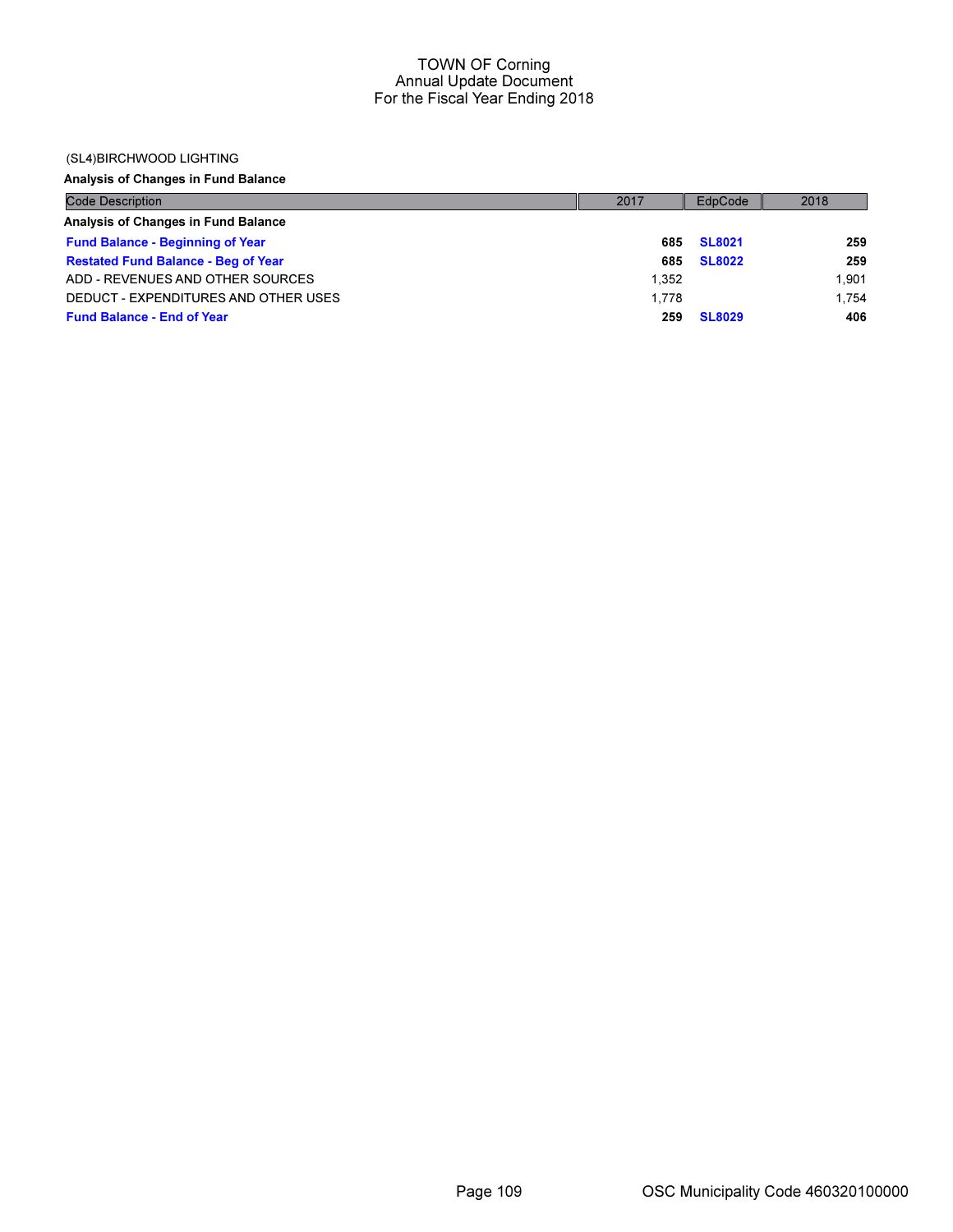| <b>Balance Sheet</b>                                   |       |              |       |
|--------------------------------------------------------|-------|--------------|-------|
| <b>Code Description</b>                                | 2017  | EdpCode      | 2018  |
| <b>Assets</b>                                          |       |              |       |
| Cash                                                   | 1.100 | <b>SL200</b> | 1,098 |
| <b>TOTAL Cash</b>                                      | 1,100 |              | 1,098 |
| <b>TOTAL Assets and Deferred Outflows of Resources</b> | 1,100 |              | 1,098 |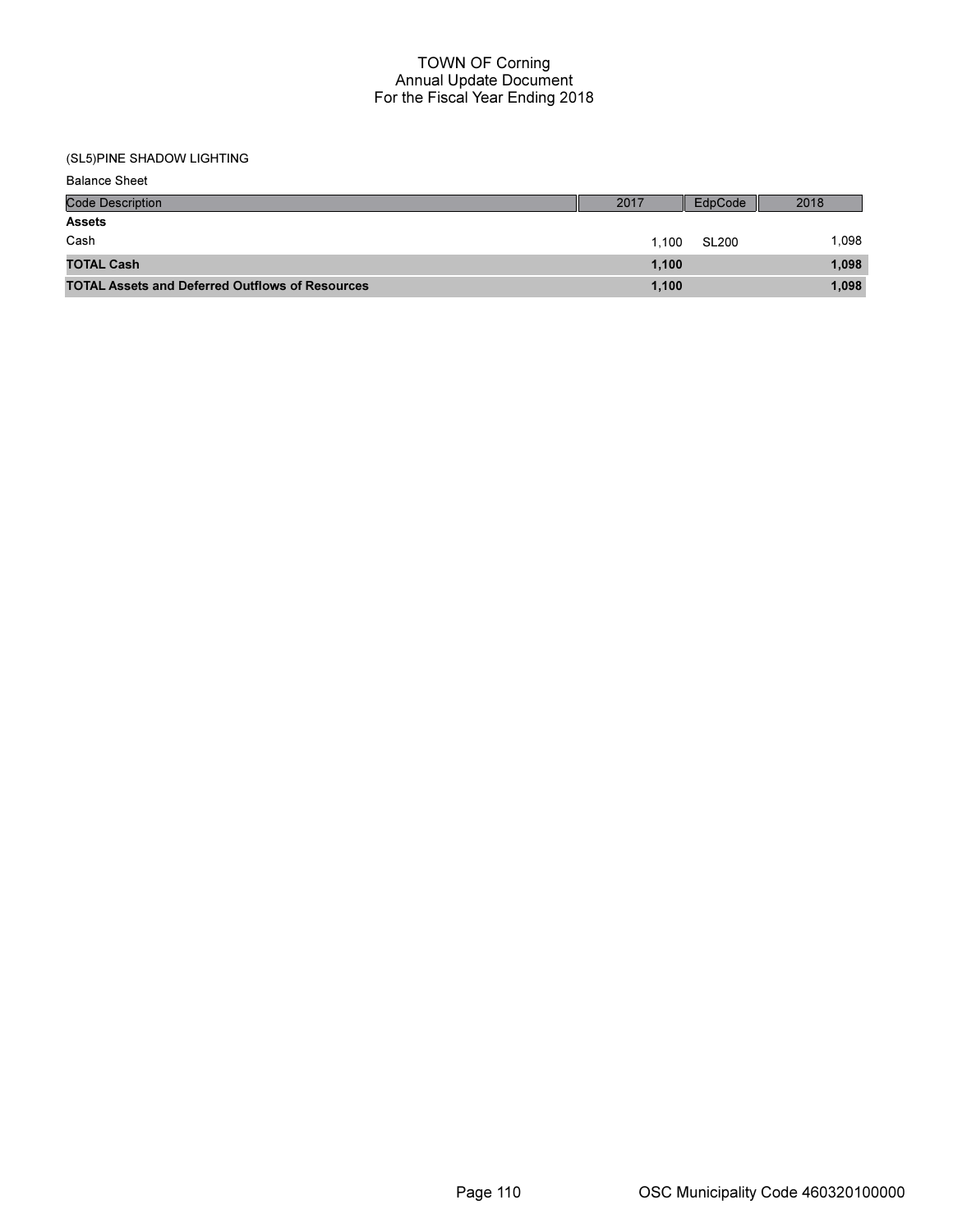| <b>Balance Sheet</b>                                        |       |         |       |
|-------------------------------------------------------------|-------|---------|-------|
| Code Description                                            | 2017  | EdpCode | 2018  |
| <b>Fund Balance</b><br>Assigned Unappropriated Fund Balance | 1.100 | SL915   | 1.098 |
| <b>TOTAL Assigned Fund Balance</b>                          | 1.100 |         | 1,098 |
| <b>TOTAL Fund Balance</b>                                   | 1.100 |         | 1,098 |
| <b>TOTAL Liabilities, Deferred Inflows And Fund Balance</b> | 1,100 |         | 1,098 |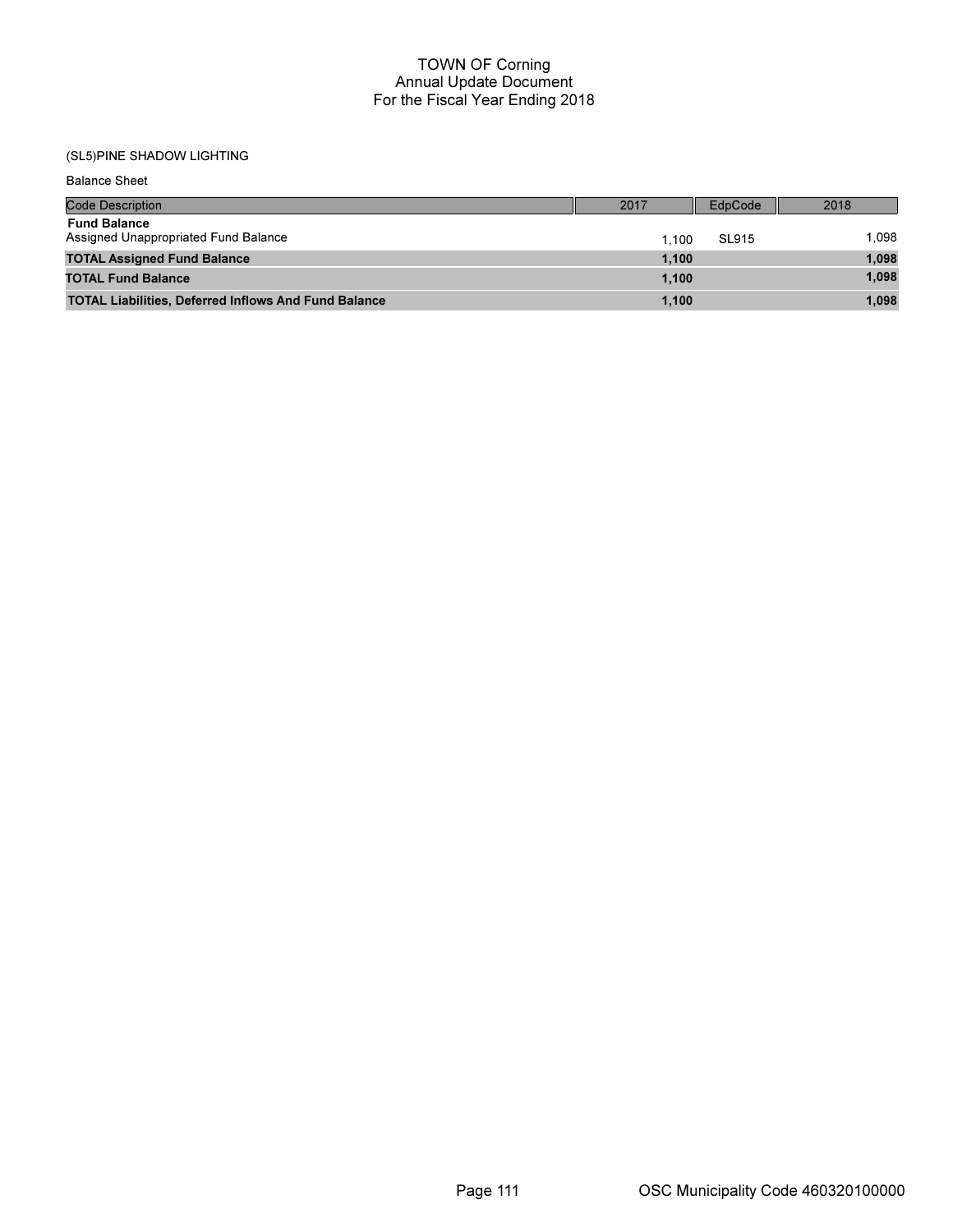| <b>Results of Operation</b>                    |      |                    |                |
|------------------------------------------------|------|--------------------|----------------|
| <b>Code Description</b>                        | 2017 | EdpCode            | 2018           |
| <b>Revenues</b>                                |      |                    |                |
| <b>Real Property Taxes</b>                     | 400  | SL <sub>1001</sub> | 900            |
| <b>TOTAL Real Property Taxes</b>               | 400  |                    | 900            |
| Interest And Earnings                          | 3    | SL2401             | $\mathcal{P}$  |
| <b>TOTAL Use of Money And Property</b>         | 3    |                    | $\overline{2}$ |
| <b>TOTAL Revenues</b>                          | 403  |                    | 902            |
| <b>TOTAL Detail Revenues And Other Sources</b> | 403  |                    | 902            |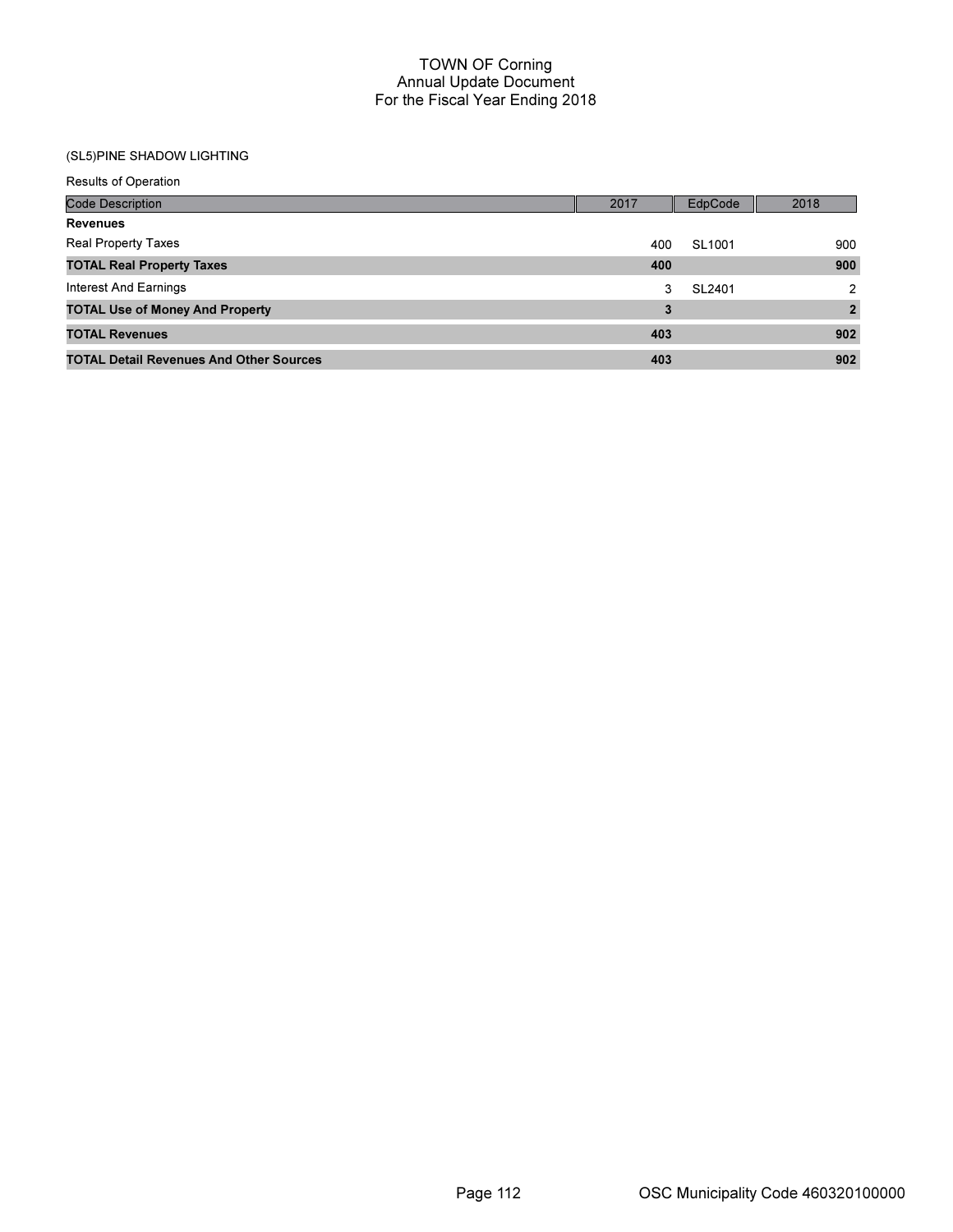| <b>Results of Operation</b>                     |      |         |      |
|-------------------------------------------------|------|---------|------|
| <b>Code Description</b>                         | 2017 | EdpCode | 2018 |
| <b>Expenditures</b>                             |      |         |      |
| Street Lighting, Contr Expend                   | 785  | SL51824 | 904  |
| <b>TOTAL Street Lighting</b>                    | 785  |         | 904  |
| <b>TOTAL Transportation</b>                     | 785  |         | 904  |
| <b>TOTAL Expenditures</b>                       | 785  |         | 904  |
| <b>TOTAL Detail Expenditures And Other Uses</b> | 785  |         | 904  |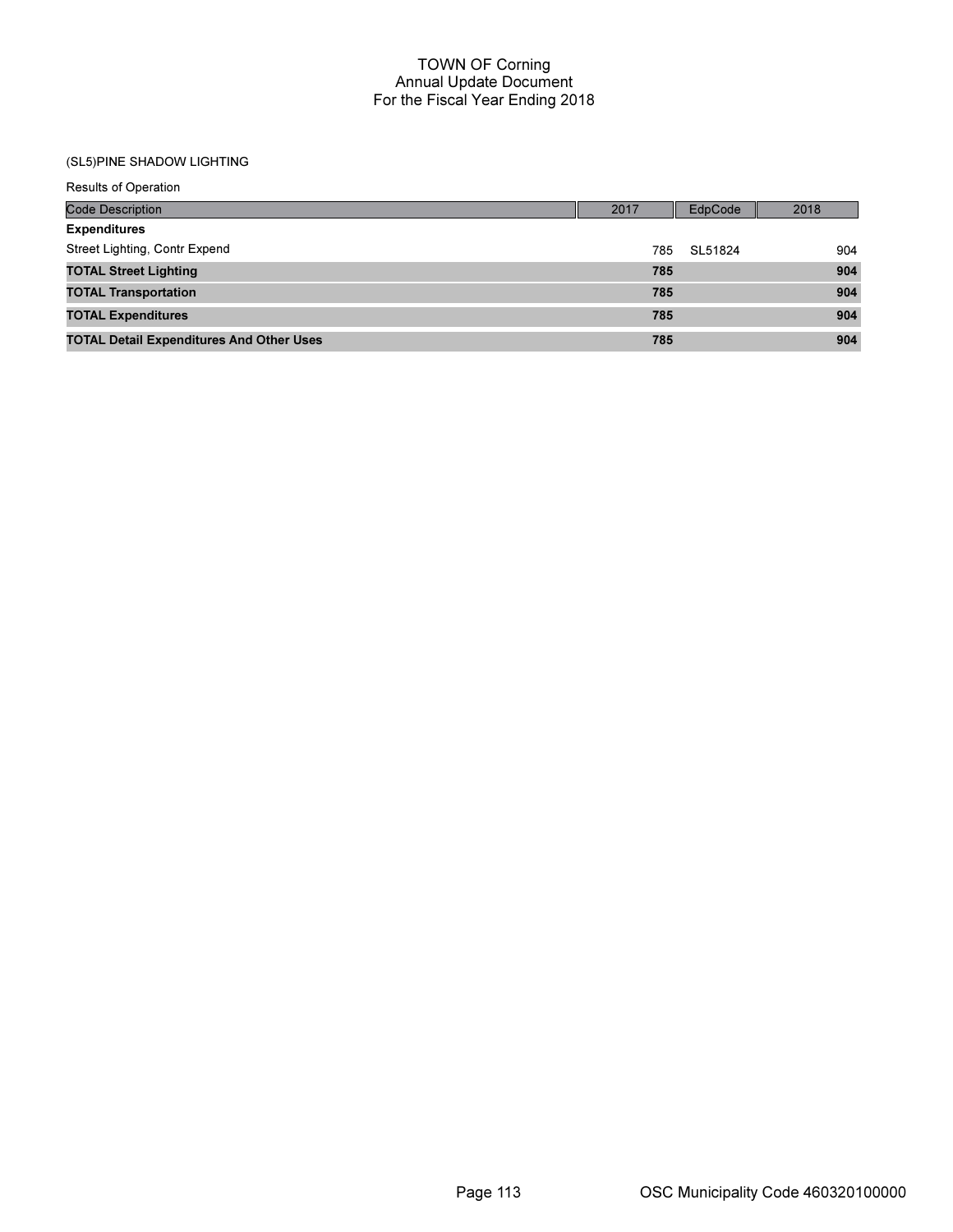### (SL5)PINE SHADOW LIGHTING

## Analysis of Changes in Fund Balance

| <b>Code Description</b>                    | 2017  | EdpCode       | 2018  |
|--------------------------------------------|-------|---------------|-------|
| Analysis of Changes in Fund Balance        |       |               |       |
| <b>Fund Balance - Beginning of Year</b>    | 1.482 | <b>SL8021</b> | 1.100 |
| <b>Restated Fund Balance - Beg of Year</b> | 1.482 | <b>SL8022</b> | 1.100 |
| ADD - REVENUES AND OTHER SOURCES           | 403   |               | 902   |
| DEDUCT - EXPENDITURES AND OTHER USES       | 785   |               | 904   |
| <b>Fund Balance - End of Year</b>          | 1.100 | <b>SL8029</b> | 1.098 |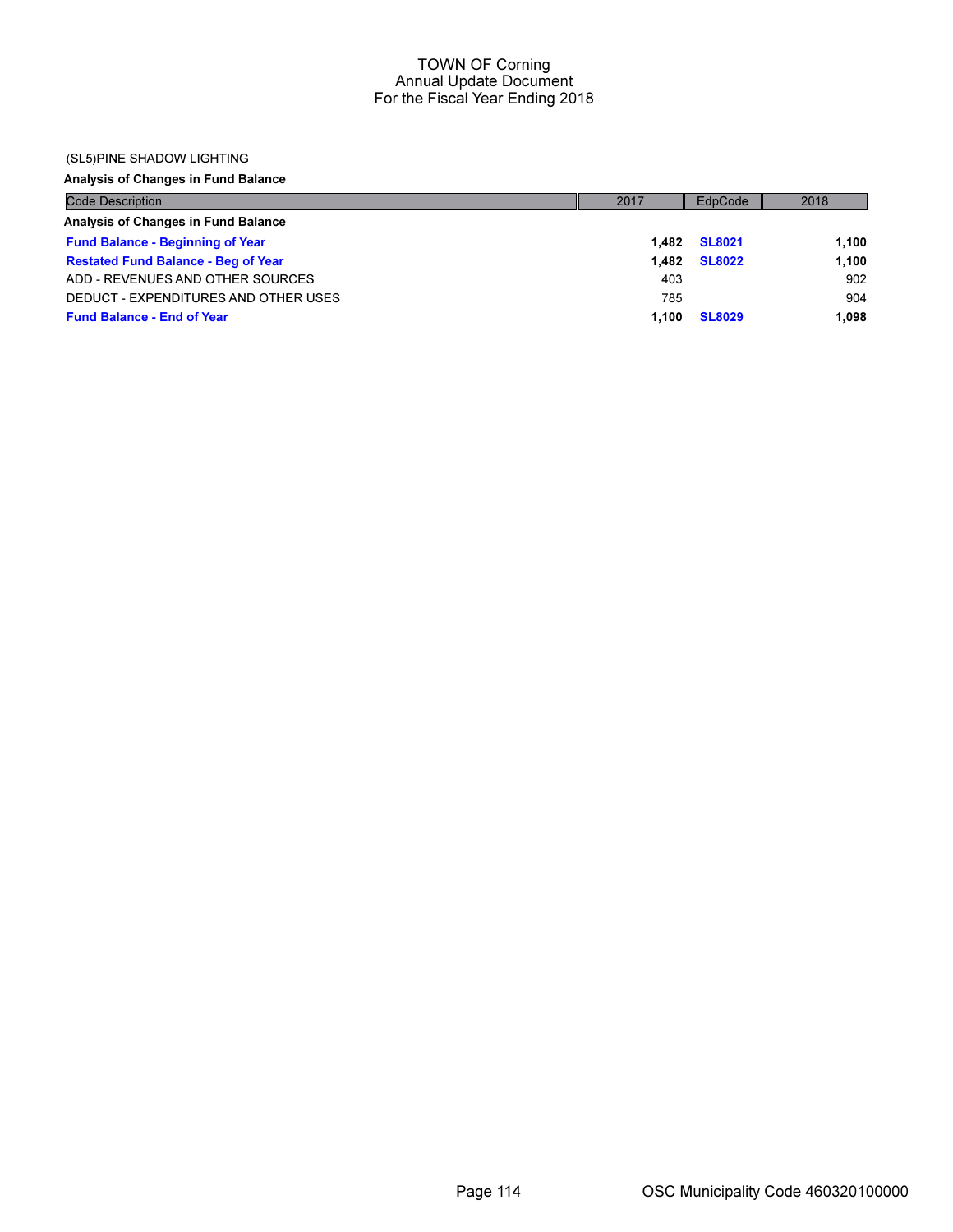### (SW) WATER

Balance Sheet

| <b>Code Description</b>                                | 2017    | EdpCode | 2018         |
|--------------------------------------------------------|---------|---------|--------------|
| <b>Assets</b>                                          |         |         |              |
| Cash                                                   | 99,853  | SW200   | 160,949      |
| <b>TOTAL Cash</b>                                      | 99,853  |         | 160,949      |
| <b>Water Rents Receivable</b>                          | 17,548  | SW350   | 16,464       |
| Accounts Receivable                                    | 6.191   | SW380   |              |
| <b>TOTAL Other Receivables (net)</b>                   | 23,739  |         | 16,464       |
| Due From State And Federal Government                  | 15.463  | SW410   |              |
| <b>TOTAL State And Federal Aid Receivables</b>         | 15,463  |         | $\mathbf{0}$ |
| Due From Other Funds                                   | 748     | SW391   | 9,143        |
| <b>TOTAL Due From Other Funds</b>                      | 748     |         | 9,143        |
| <b>TOTAL Assets and Deferred Outflows of Resources</b> | 139,803 |         | 186,556      |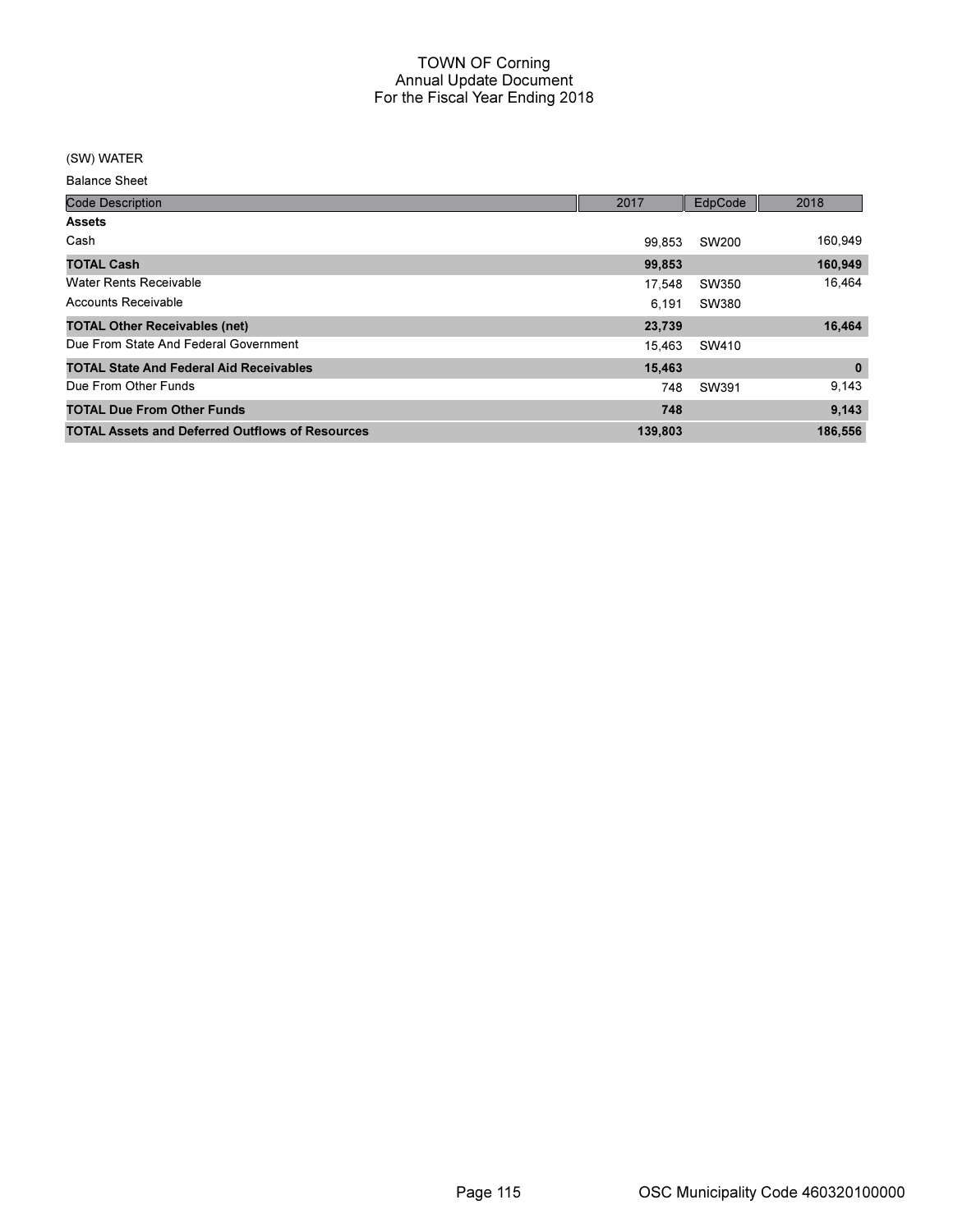## (SW) WATER

Balance Sheet

| <b>Code Description</b>                                     | 2017     | EdpCode      | 2018        |
|-------------------------------------------------------------|----------|--------------|-------------|
| <b>Accounts Payable</b>                                     | 2.327    | <b>SW600</b> | 1,136       |
| <b>TOTAL Accounts Payable</b>                               | 2,327    |              | 1,136       |
| Overpayments & Clearing Account                             | 755      | SW690        | 1,585       |
| <b>TOTAL Other Liabilities</b>                              | 755      |              | 1,585       |
| Due To Other Funds                                          | 9,688    | SW630        | 9,714       |
| <b>TOTAL Due To Other Funds</b>                             | 9,688    |              | 9,714       |
| <b>TOTAL Liabilities</b>                                    | 12,770   |              | 12,435      |
| <b>Fund Balance</b>                                         |          |              |             |
| Assigned Appropriated Fund Balance                          | 5.435    | SW914        | 4,657       |
| Assigned Unappropriated Fund Balance                        | 128.679  | SW915        | 169,464     |
| <b>TOTAL Assigned Fund Balance</b>                          | 134,114  |              | 174,121     |
| Unassigned Fund Balance                                     | -7,081   | SW917        | 0           |
| <b>TOTAL Unassigned Fund Balance</b>                        | $-7,081$ |              | $\mathbf 0$ |
| <b>TOTAL Fund Balance</b>                                   | 127,033  |              | 174,121     |
| <b>TOTAL Liabilities, Deferred Inflows And Fund Balance</b> | 139,803  |              | 186,556     |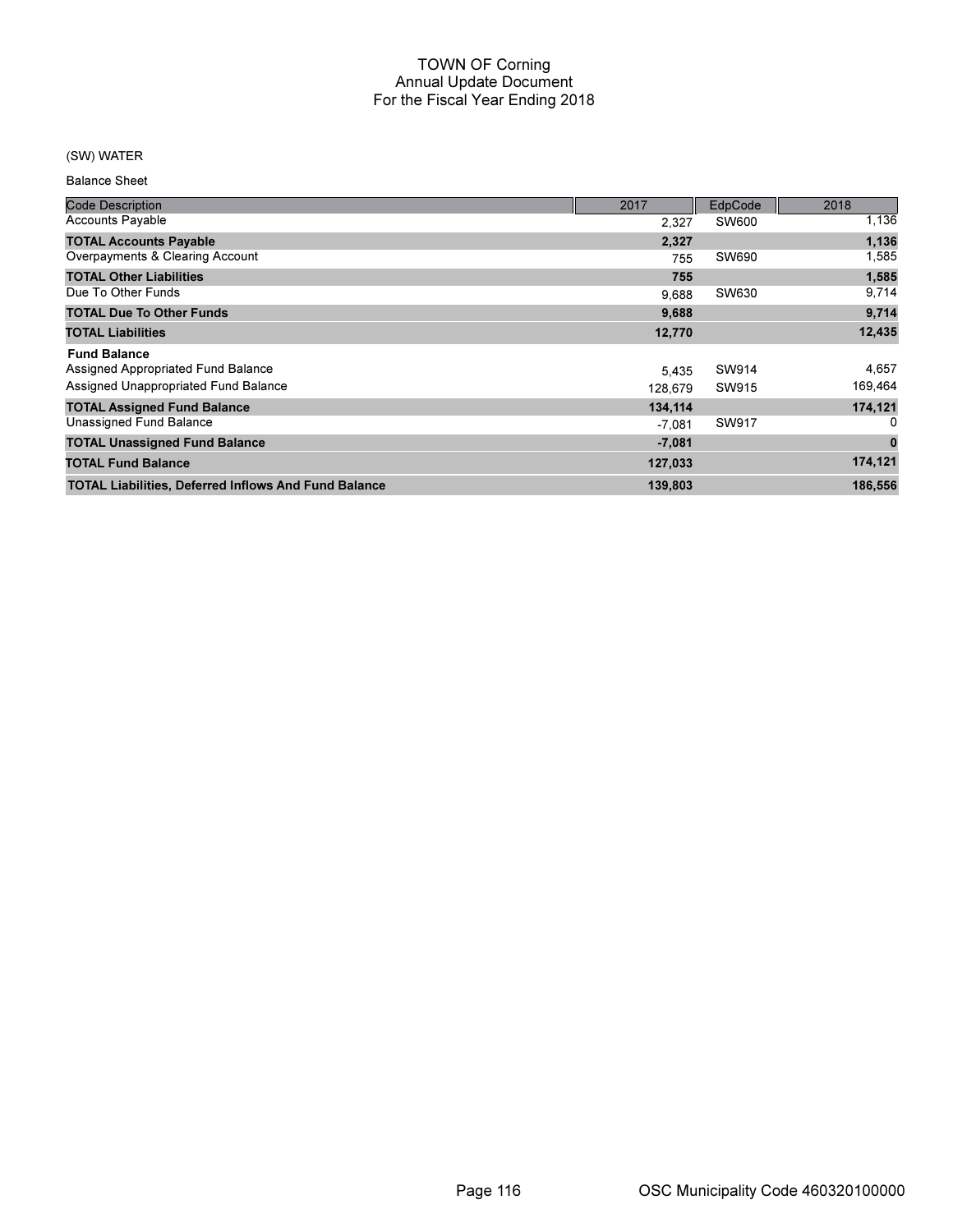## (SW) WATER

Results of Operation

| <b>Code Description</b>                                 | 2017     | EdpCode | 2018         |
|---------------------------------------------------------|----------|---------|--------------|
| <b>Revenues</b>                                         |          |         |              |
| <b>Real Property Taxes</b>                              | 244,845  | SW1001  | 281,083      |
| <b>TOTAL Real Property Taxes</b>                        | 244,845  |         | 281,083      |
| <b>Metered Water Sales</b>                              | 123,873  | SW2140  | 136,706      |
| <b>Unmetered Water Sales</b>                            | 782      | SW2142  | 20           |
| <b>Water Service Charges</b>                            | 17,350   | SW2144  | 18,713       |
| Interest & Penalties On Water Rents                     | 511      | SW2148  | 1,072        |
| <b>TOTAL Departmental Income</b>                        | 142,516  |         | 156,511      |
| <b>Interest And Earnings</b>                            | 673      | SW2401  | 578          |
| <b>TOTAL Use of Money And Property</b>                  | 673      |         | 578          |
| Sales of Equipment                                      |          | SW2665  | 2,952        |
| <b>TOTAL Sale of Property And Compensation For Loss</b> | $\bf{0}$ |         | 2,952        |
| Refunds of Prior Year's Expenditures                    | 293      | SW2701  |              |
| Unclassified (specify)                                  | 774      | SW2770  |              |
| <b>TOTAL Miscellaneous Local Sources</b>                | 1,067    |         | $\mathbf{0}$ |
| St Aid - Other Home And Community Service               | 26,951   | SW3989  | 16           |
| <b>TOTAL State Aid</b>                                  | 26,951   |         | 16           |
| <b>TOTAL Revenues</b>                                   | 416,052  |         | 441,140      |
| <b>Interfund Transfers</b>                              | 14,911   | SW5031  | 63,746       |
| <b>TOTAL Interfund Transfers</b>                        | 14,911   |         | 63,746       |
| <b>TOTAL Other Sources</b>                              | 14,911   |         | 63,746       |
| <b>TOTAL Detail Revenues And Other Sources</b>          | 430,963  |         | 504,886      |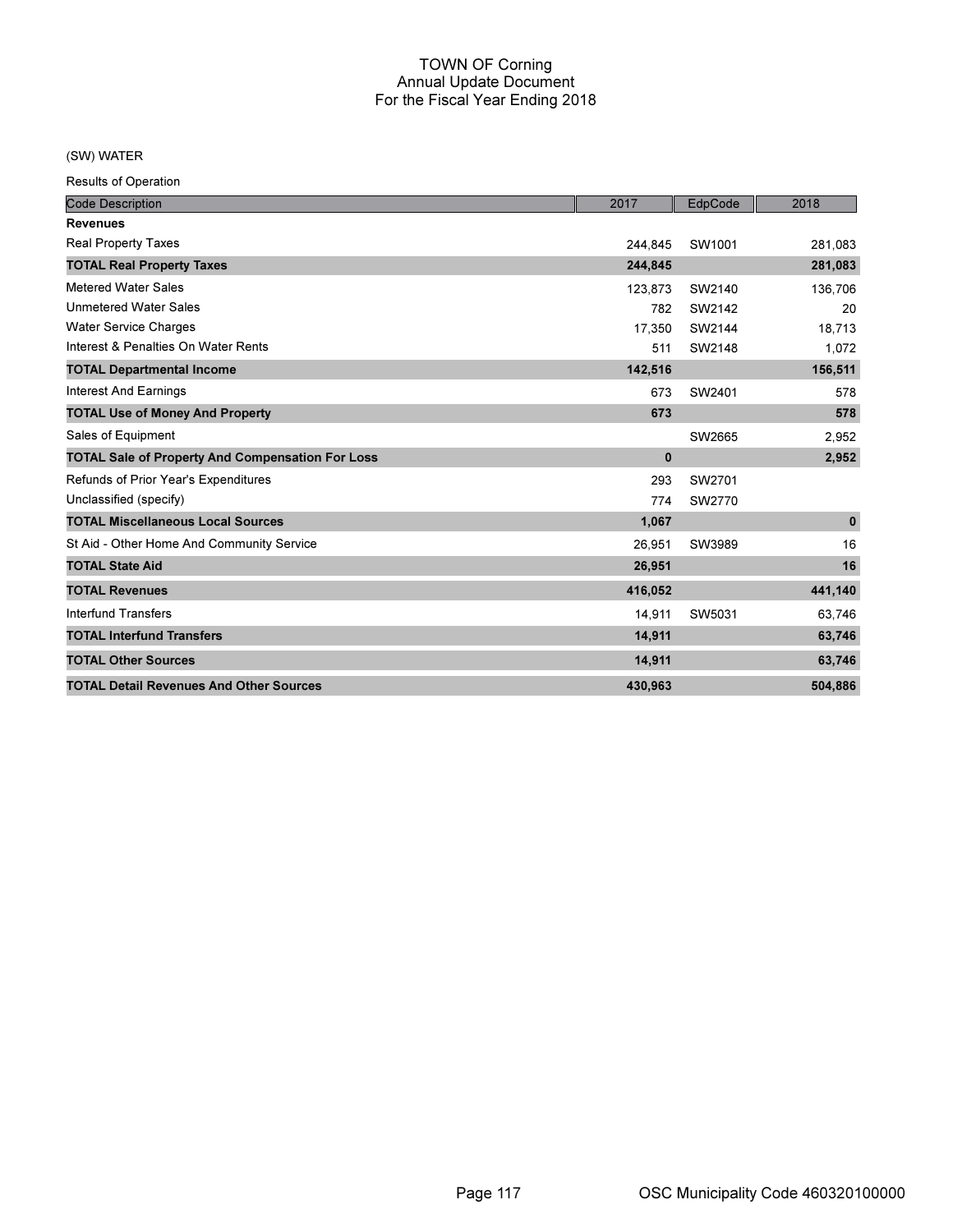### (SW) WATER

Results of Operation

| <b>Code Description</b>                         | 2017         | EdpCode        | 2018         |
|-------------------------------------------------|--------------|----------------|--------------|
| <b>Expenditures</b>                             |              |                |              |
| Fiscal Agents Fees, Contr Expend                |              | SW13804        | 936          |
| <b>TOTAL Fiscal Agents Fees</b>                 | $\bf{0}$     |                | 936          |
| <b>TOTAL General Government Support</b>         | $\bf{0}$     |                | 936          |
| Water Administration, Pers Serv                 | 3,909        | SW83101        | 6,000        |
| Water Administration, Contr Expend              | 5,314        | SW83104        | 2,295        |
| <b>TOTAL Water Administration</b>               | 9,223        |                | 8,295        |
| Source Supply Pwr & Pump, Pers Serv             | 416          | SW83201        | 800          |
| Source Supply Pwr & Pump, Contr Expend          | 45,791       | SW83204        | 49,862       |
| <b>TOTAL Source Supply Pwr &amp; Pump</b>       | 46,207       |                | 50,662       |
| Water Purification, Pers Serv                   | 4,642        | SW83301        | 2,567        |
| Water Purification, Contr Expend                | 2,674        | SW83304        | 5,068        |
| <b>TOTAL Water Purification</b>                 | 7,316        |                | 7,635        |
| Water Trans & Distrib, Pers Serv                | 17,228       | SW83401        | 19,255       |
| Water Trans & Distrib, Equip & Cap Outlay       | 17,021       | SW83402        |              |
| Water Trans & Distrib, Contr Expend             | 44,533       | SW83404        | 22,275       |
| <b>TOTAL Water Trans &amp; Distrib</b>          | 78,782       |                | 41,530       |
| Other Water, Contr Expend                       | 30,197       | SW83894        | 2,955        |
| <b>TOTAL Other Water</b>                        | 30,197       |                | 2,955        |
| Misc Home & Comm Serv, Contr Expend             | 9,963        | SW89894        |              |
| <b>TOTAL Misc Home &amp; Comm Serv</b>          | 9,963        |                | $\mathbf{0}$ |
| <b>TOTAL Home And Community Services</b>        | 181,688      |                | 111,077      |
| Social Security, Empl Bnfts                     | 1,937        | SW90308        | 2,165        |
|                                                 |              |                |              |
| <b>TOTAL Employee Benefits</b>                  | 1,937        |                | 2,165        |
| Debt Principal, Installment Bonds               | 78,707       | SW97206        | 79,016       |
| Debt Principal, Bond Anticipation Notes         | 51,202       | SW97306        | 69,750       |
| Other Debt, Principal                           | 20,707       | SW97896        | 1,284        |
| <b>TOTAL Debt Principal</b>                     | 150,616      |                | 150,050      |
| Debt Interest, Installment Bonds                | 73,262       | SW97207        | 72,620       |
| Debt Interest, Bond Anticipation Notes          |              | 45,193 SW97307 | 82,276       |
| Other Debt, Interest                            |              | 1,076 SW97897  | 139          |
|                                                 |              |                |              |
| <b>TOTAL Debt Interest</b>                      | 119,531      |                | 155,035      |
| <b>TOTAL Expenditures</b>                       | 453,772      |                | 419,263      |
| Transfers, Other Funds                          |              | SW99019        | 32,343       |
| <b>TOTAL Operating Transfers</b>                | $\mathbf{0}$ |                | 32,343       |
| <b>TOTAL Other Uses</b>                         | $\bf{0}$     |                | 32,343       |
| <b>TOTAL Detail Expenditures And Other Uses</b> | 453,772      |                | 451,606      |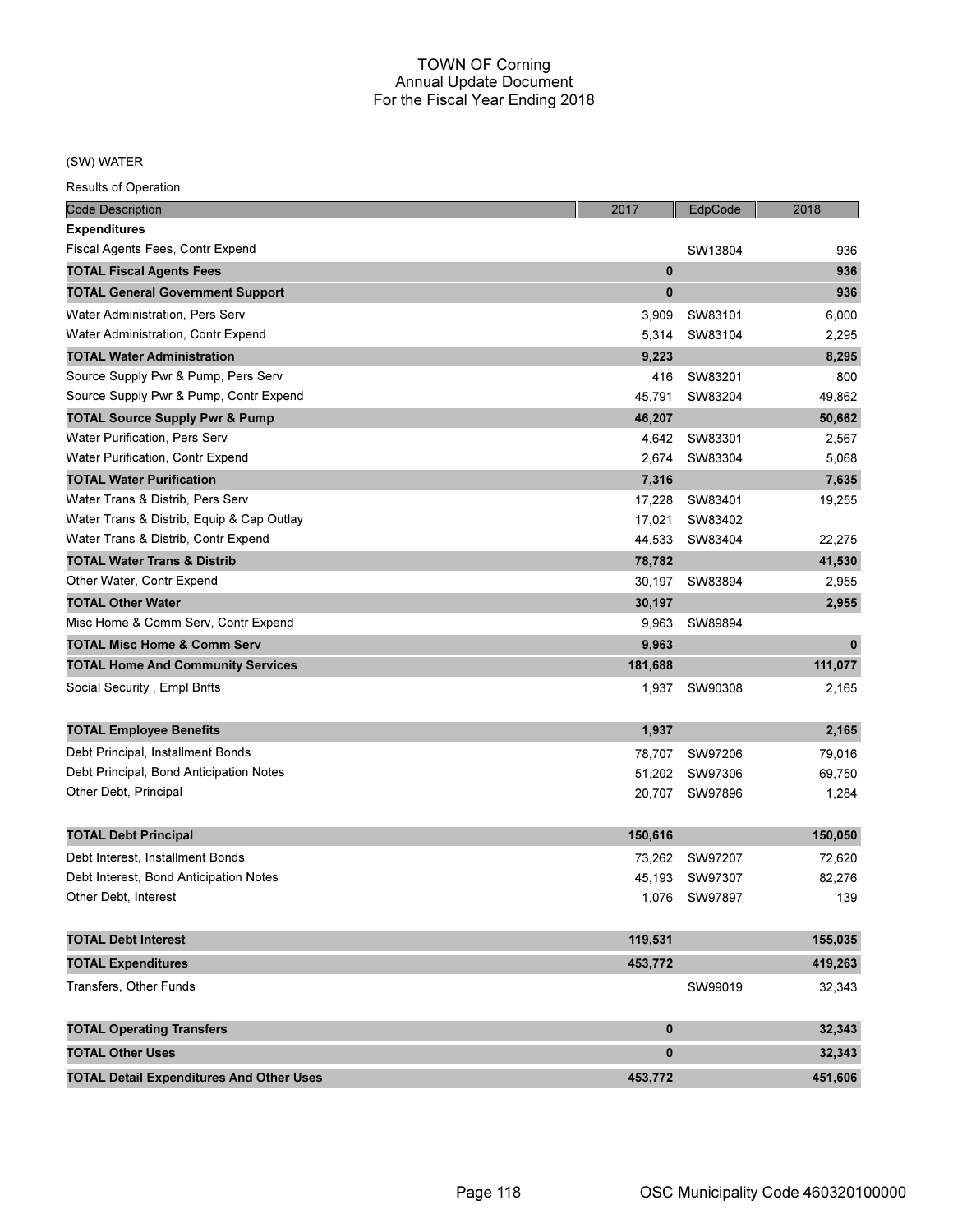(SW) WATER

Analysis of Changes in Fund Balance

| <b>Code Description</b>                    | 2017    | EdpCode       | 2018    |
|--------------------------------------------|---------|---------------|---------|
| Analysis of Changes in Fund Balance        |         |               |         |
| <b>Fund Balance - Beginning of Year</b>    | 149.842 | <b>SW8021</b> | 126,184 |
| Prior Period Adj -Increase In Fund Balance |         | SW8012        | 95.547  |
| Prior Period Adj -Decrease In Fund Balance |         | SW8015        | 100.890 |
| <b>Restated Fund Balance - Beg of Year</b> | 149.842 | <b>SW8022</b> | 120.841 |
| ADD - REVENUES AND OTHER SOURCES           | 430.963 |               | 504.886 |
| DEDUCT - EXPENDITURES AND OTHER USES       | 453.772 |               | 451.606 |
| <b>Fund Balance - End of Year</b>          | 127.033 | <b>SW8029</b> | 174.121 |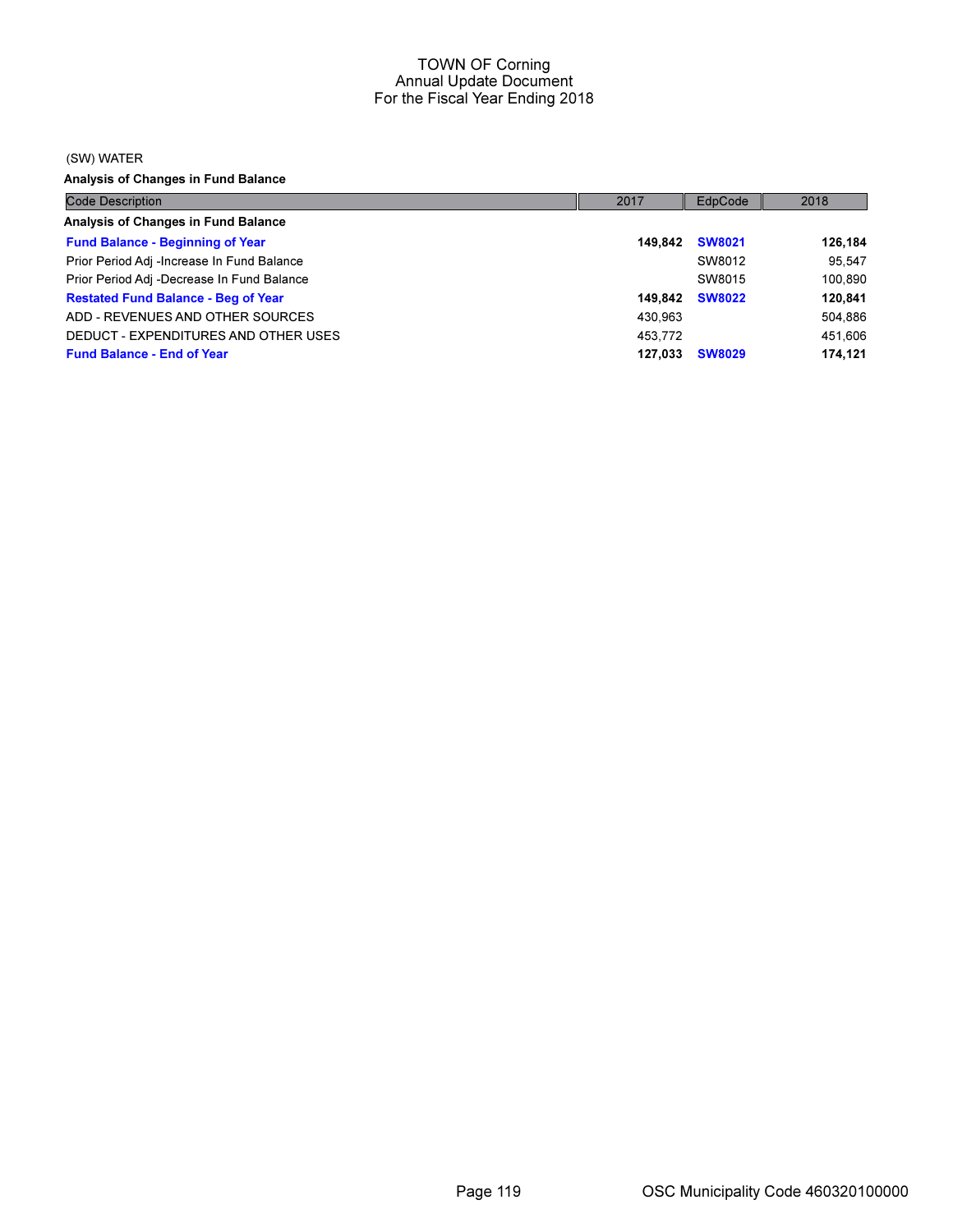## (SW) WATER

Budget Summary

| <b>Code Description</b>                           | 2018    | EdpCode       | 2019    |
|---------------------------------------------------|---------|---------------|---------|
| <b>Estimated Revenues</b>                         |         |               |         |
| Est Rev - Real Property Taxes                     | 281.083 | SW1049N       | 336.804 |
| Est Rev - Departmental Income                     | 128.649 | SW1299N       | 134.319 |
| Est Rev - Use of Money And Property               | 466     | SW2499N       | 466     |
| Est Rey - Interfund Revenues                      | 0       | SW2801N       |         |
| <b>TOTAL Estimated Revenues</b>                   | 410,198 |               | 471,589 |
| Estimated - Interfund Transfer                    | 40.105  | SW5031N       | 36,173  |
| Appropriated Fund Balance                         | 5.435   | <b>SW599N</b> | 4.657   |
| <b>TOTAL Estimated Other Sources</b>              | 45.540  |               | 40.830  |
| <b>TOTAL Estimated Revenues And Other Sources</b> | 455.738 |               | 512.419 |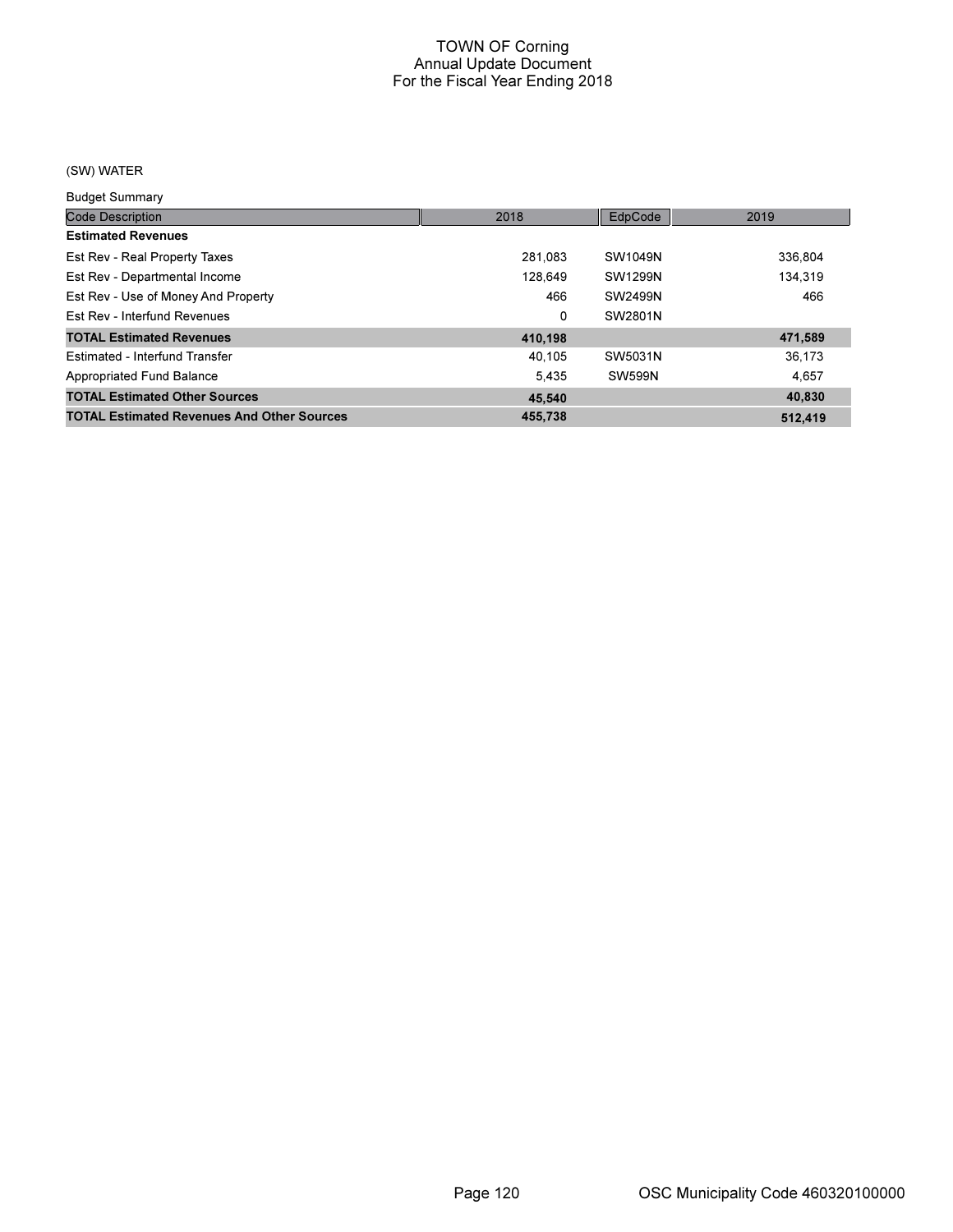## (SW) WATER

Budget Summary

| <b>Code Description</b>                    | 2018    | EdpCode | 2019    |
|--------------------------------------------|---------|---------|---------|
| <b>Appropriations</b>                      |         |         |         |
| App - General Government Support           | 1.000   | SW1999N | 1.637   |
| App - Home And Community Services          | 117,172 | SW8999N | 123,642 |
| App - Employee Benefits                    | 6.976   | SW9199N | 6.976   |
| App - Debt Service                         | 313.284 | SW9899N | 362,858 |
| <b>TOTAL Appropriations</b>                | 438,432 |         | 495,113 |
| App - Interfund Transfer                   | 17.306  | SW9999N | 17.306  |
| <b>TOTAL Other Uses</b>                    | 17,306  |         | 17.306  |
| <b>TOTAL Appropriations And Other Uses</b> | 455.738 |         | 512.419 |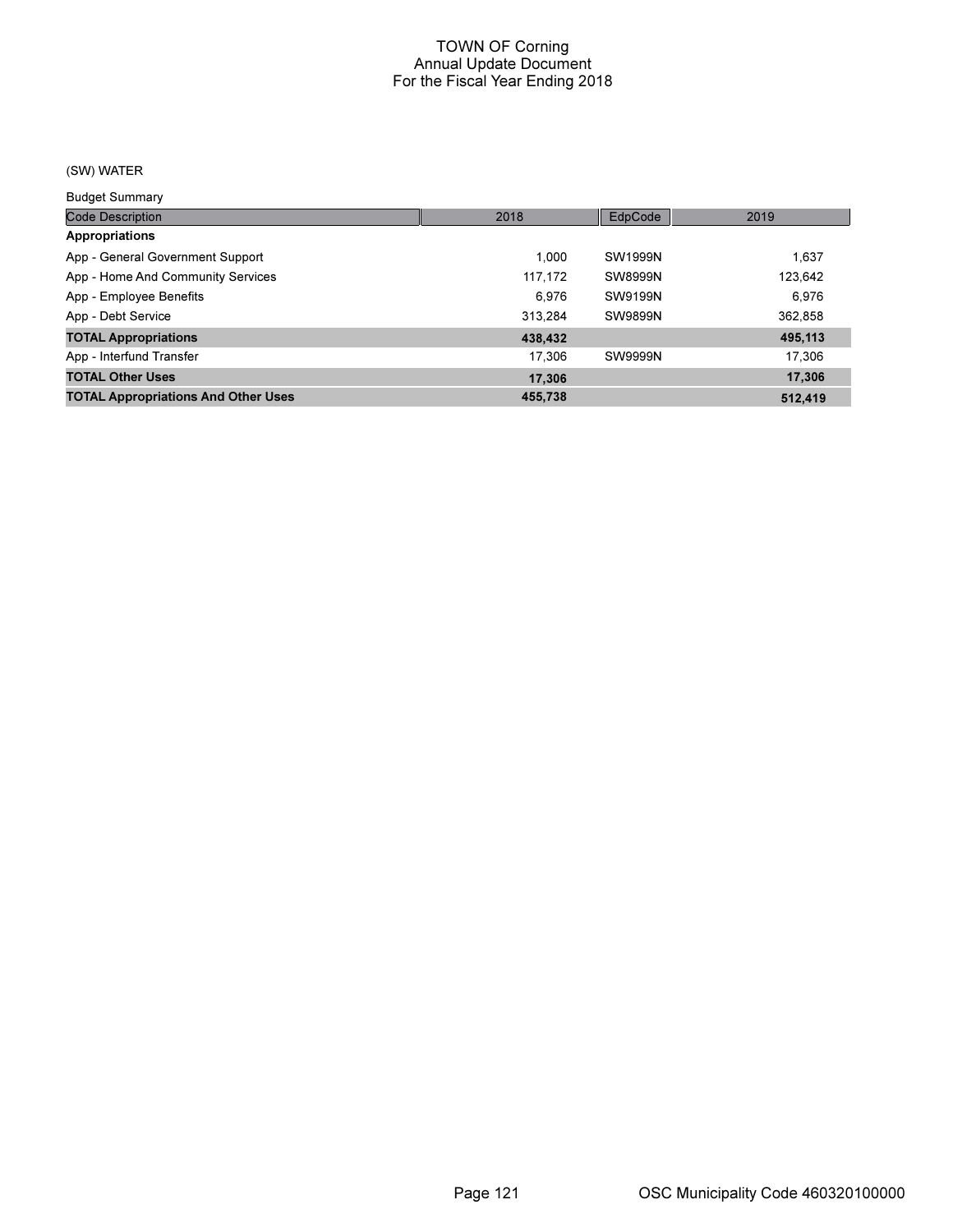### (SW1)GIBSON WATER

| <b>Balance Sheet</b>                                   |        |         |              |
|--------------------------------------------------------|--------|---------|--------------|
| <b>Code Description</b>                                | 2017   | EdpCode | 2018         |
| <b>Assets</b>                                          |        |         |              |
| Cash                                                   | 51.899 | SW200   | 21,751       |
| <b>TOTAL Cash</b>                                      | 51,899 |         | 21,751       |
| <b>Water Rents Receivable</b>                          | 11.318 | SW350   |              |
| <b>TOTAL Other Receivables (net)</b>                   | 11,318 |         | $\mathbf{0}$ |
| Due From State And Federal Government                  | 7.731  | SW410   |              |
| <b>TOTAL State And Federal Aid Receivables</b>         | 7,731  |         | $\bf{0}$     |
| <b>TOTAL Assets and Deferred Outflows of Resources</b> | 70,948 |         | 21,751       |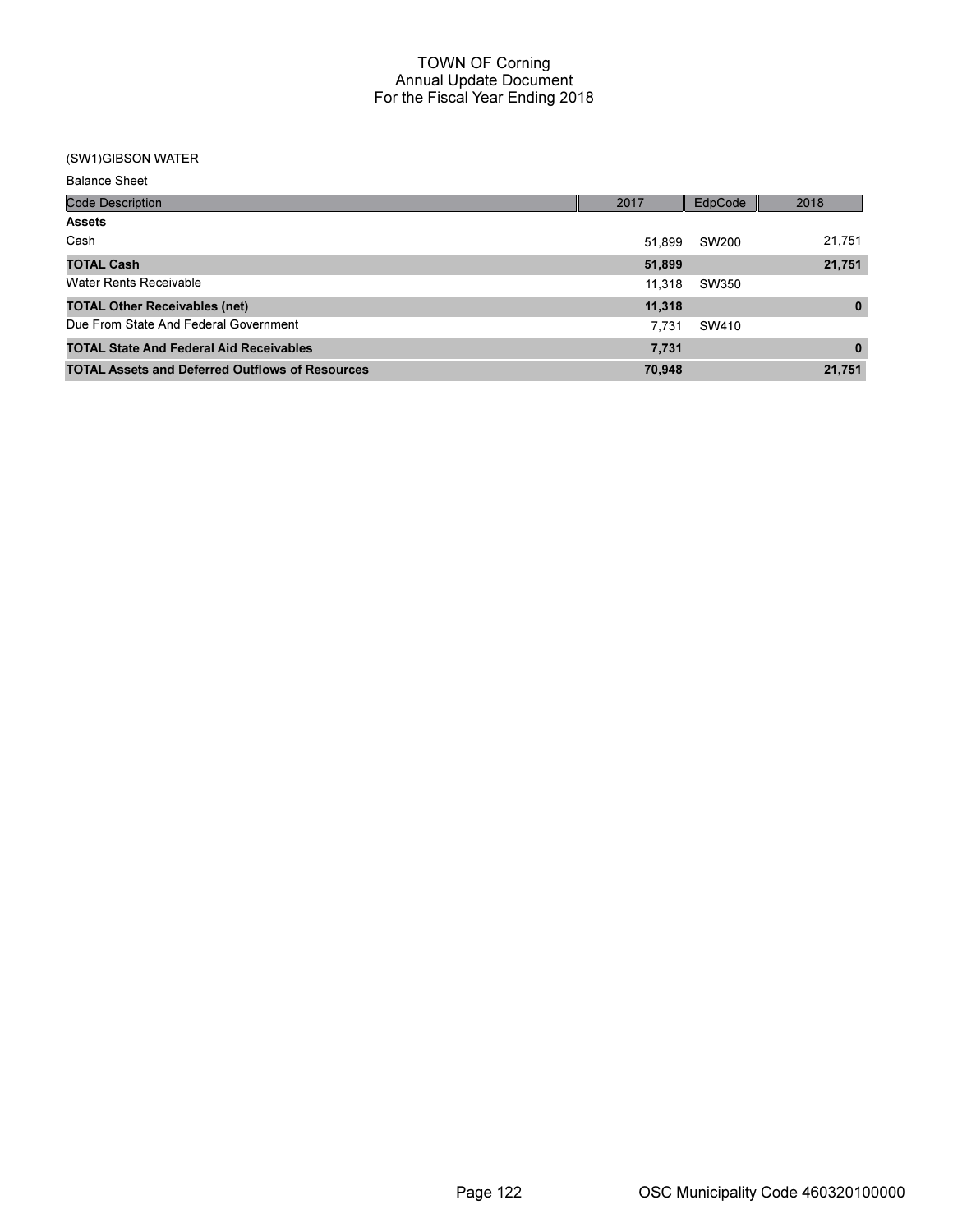### (SW1)GIBSON WATER

| <b>Balance Sheet</b>                                        |        |              |          |
|-------------------------------------------------------------|--------|--------------|----------|
| <b>Code Description</b>                                     | 2017   | EdpCode      | 2018     |
| <b>Accounts Payable</b>                                     | 981    | <b>SW600</b> |          |
| <b>TOTAL Accounts Payable</b>                               | 981    |              | $\bf{0}$ |
| Overpayments & Clearing Account                             | 364    | SW690        |          |
| <b>TOTAL Other Liabilities</b>                              | 364    |              | $\bf{0}$ |
| <b>TOTAL Liabilities</b>                                    | 1,345  |              |          |
| <b>Fund Balance</b>                                         |        |              |          |
| Assigned Appropriated Fund Balance                          | 5,435  | SW914        | 4,657    |
| Assigned Unappropriated Fund Balance                        | 64.168 | SW915        | 17,094   |
| <b>TOTAL Assigned Fund Balance</b>                          | 69,603 |              | 21,751   |
| <b>TOTAL Fund Balance</b>                                   | 69,603 |              | 21,751   |
| <b>TOTAL Liabilities, Deferred Inflows And Fund Balance</b> | 70,948 |              | 21,751   |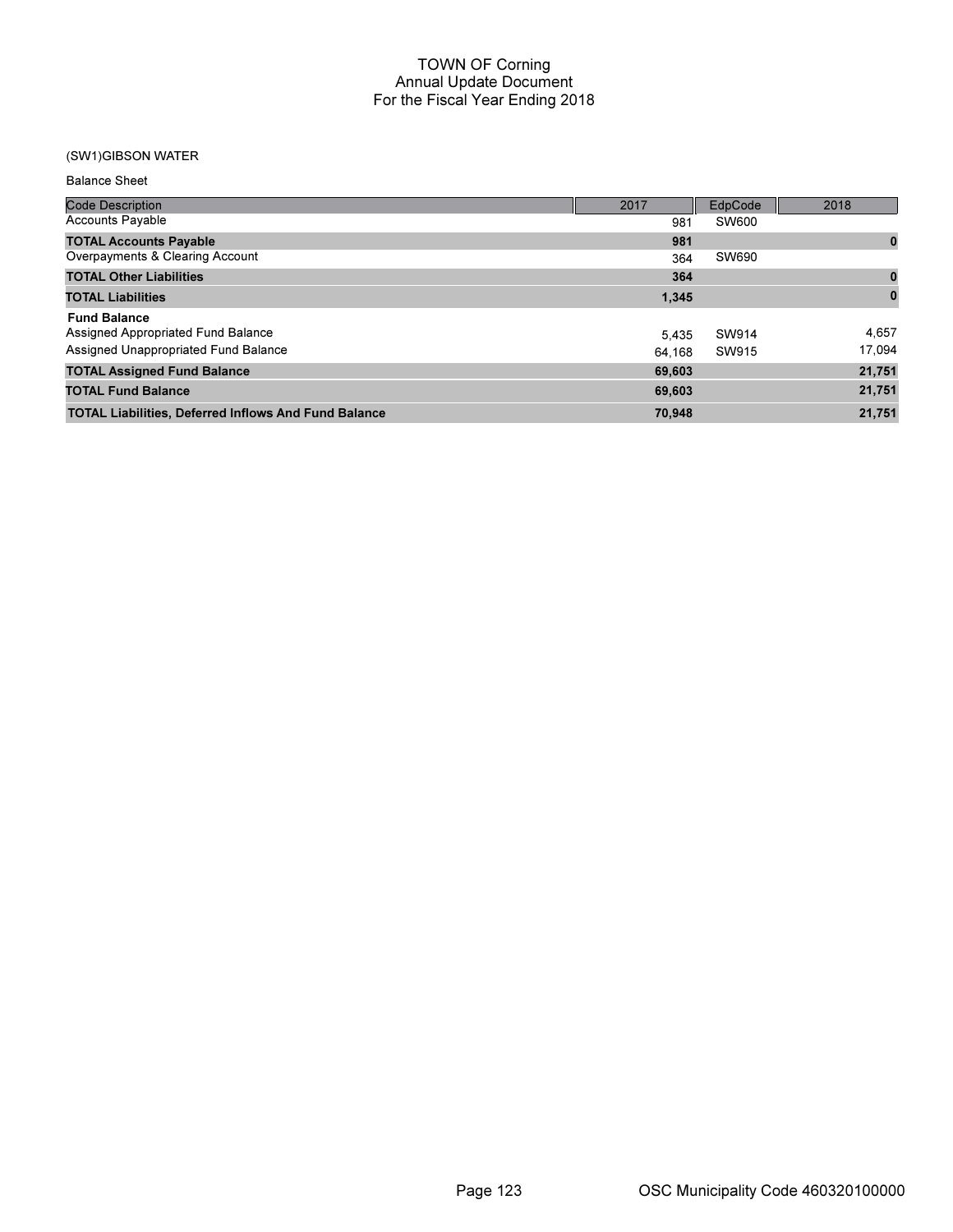### (SW1)GIBSON WATER

Results of Operation

| <b>Code Description</b>                        | 2017        | EdpCode | 2018         |
|------------------------------------------------|-------------|---------|--------------|
| <b>Revenues</b>                                |             |         |              |
| <b>Metered Water Sales</b>                     | 30,339      | SW2140  |              |
| <b>Unmetered Water Sales</b>                   | 458         | SW2142  |              |
| <b>Water Service Charges</b>                   | 17,211      | SW2144  |              |
| Interest & Penalties On Water Rents            | 209         | SW2148  |              |
| <b>TOTAL Departmental Income</b>               | 48,217      |         | $\bf{0}$     |
| Interest And Earnings                          | 139         | SW2401  | 45           |
| <b>TOTAL Use of Money And Property</b>         | 139         |         | 45           |
| Refunds of Prior Year's Expenditures           | 73          | SW2701  |              |
| Unclassified (specify)                         | 535         | SW2770  |              |
| <b>TOTAL Miscellaneous Local Sources</b>       | 608         |         | $\pmb{0}$    |
| St Aid - Other Home And Community Service      | 13,553      | SW3989  |              |
| <b>TOTAL State Aid</b>                         | 13,553      |         | $\mathbf{0}$ |
| <b>TOTAL Revenues</b>                          | 62,517      |         | 45           |
| <b>Interfund Transfers</b>                     |             | SW5031  | 17,495       |
| <b>TOTAL Interfund Transfers</b>               | $\mathbf 0$ |         | 17,495       |
| <b>TOTAL Other Sources</b>                     | $\mathbf 0$ |         | 17,495       |
| <b>TOTAL Detail Revenues And Other Sources</b> | 62,517      |         | 17,540       |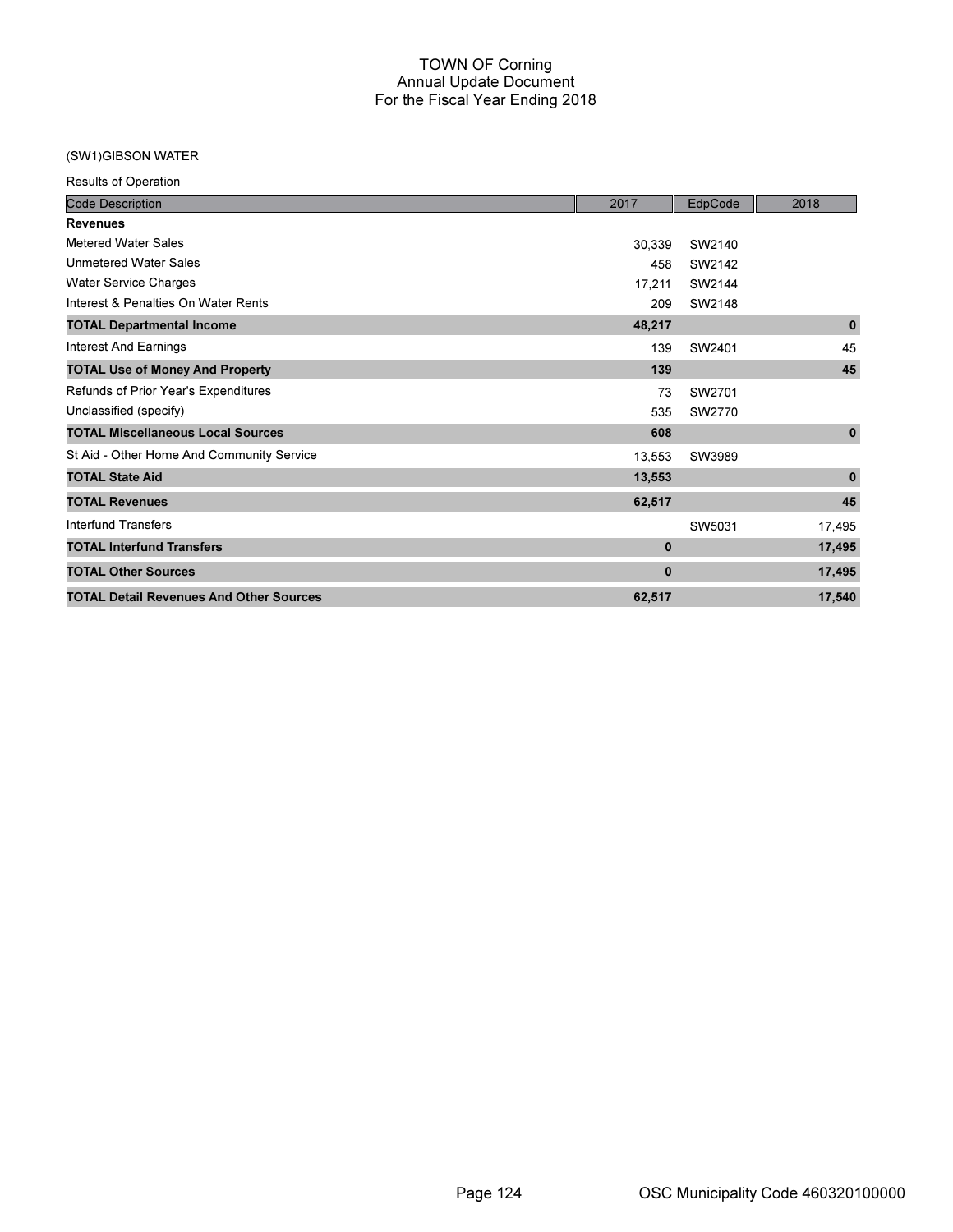## (SW1)GIBSON WATER

Results of Operation

| <b>Code Description</b>                         | 2017   | EdpCode | 2018         |
|-------------------------------------------------|--------|---------|--------------|
| <b>Expenditures</b>                             |        |         |              |
| Water Administration, Pers Serv                 | 1.232  | SW83101 |              |
| Water Administration, Contr Expend              | 418    | SW83104 |              |
| <b>TOTAL Water Administration</b>               | 1,650  |         | $\mathbf{0}$ |
| Source Supply Pwr & Pump, Pers Serv             | 416    | SW83201 |              |
| Source Supply Pwr & Pump, Contr Expend          | 7,871  | SW83204 |              |
| <b>TOTAL Source Supply Pwr &amp; Pump</b>       | 8,287  |         | $\mathbf{0}$ |
| <b>Water Purification, Pers Serv</b>            | 2,906  | SW83301 |              |
| Water Purification, Contr Expend                | 879    | SW83304 |              |
| <b>TOTAL Water Purification</b>                 | 3,785  |         | $\bf{0}$     |
| Water Trans & Distrib, Pers Serv                | 7,606  | SW83401 |              |
| Water Trans & Distrib, Equip & Cap Outlay       | 17,021 | SW83402 |              |
| Water Trans & Distrib, Contr Expend             | 11,124 | SW83404 |              |
| <b>TOTAL Water Trans &amp; Distrib</b>          | 35,751 |         | $\mathbf 0$  |
| Other Water, Contr Expend                       | 20,234 | SW83894 |              |
| <b>TOTAL Other Water</b>                        | 20,234 |         | $\pmb{0}$    |
| <b>TOTAL Home And Community Services</b>        | 69,707 |         | $\mathbf{0}$ |
| Social Security, Empl Bnfts                     | 897    | SW90308 |              |
| <b>TOTAL Employee Benefits</b>                  | 897    |         | $\pmb{0}$    |
| Debt Principal, Installment Bonds               | 18,907 | SW97206 | 19,216       |
| Debt Principal, Bond Anticipation Notes         | 857    | SW97306 | 3,250        |
| <b>TOTAL Debt Principal</b>                     | 19,764 |         | 22,466       |
| Debt Interest, Bond Anticipation Notes          | 28     | SW97307 | 275          |
| <b>TOTAL Debt Interest</b>                      | 28     |         | 275          |
| <b>TOTAL Expenditures</b>                       | 90,396 |         | 22,741       |
| <b>TOTAL Detail Expenditures And Other Uses</b> | 90,396 |         | 22,741       |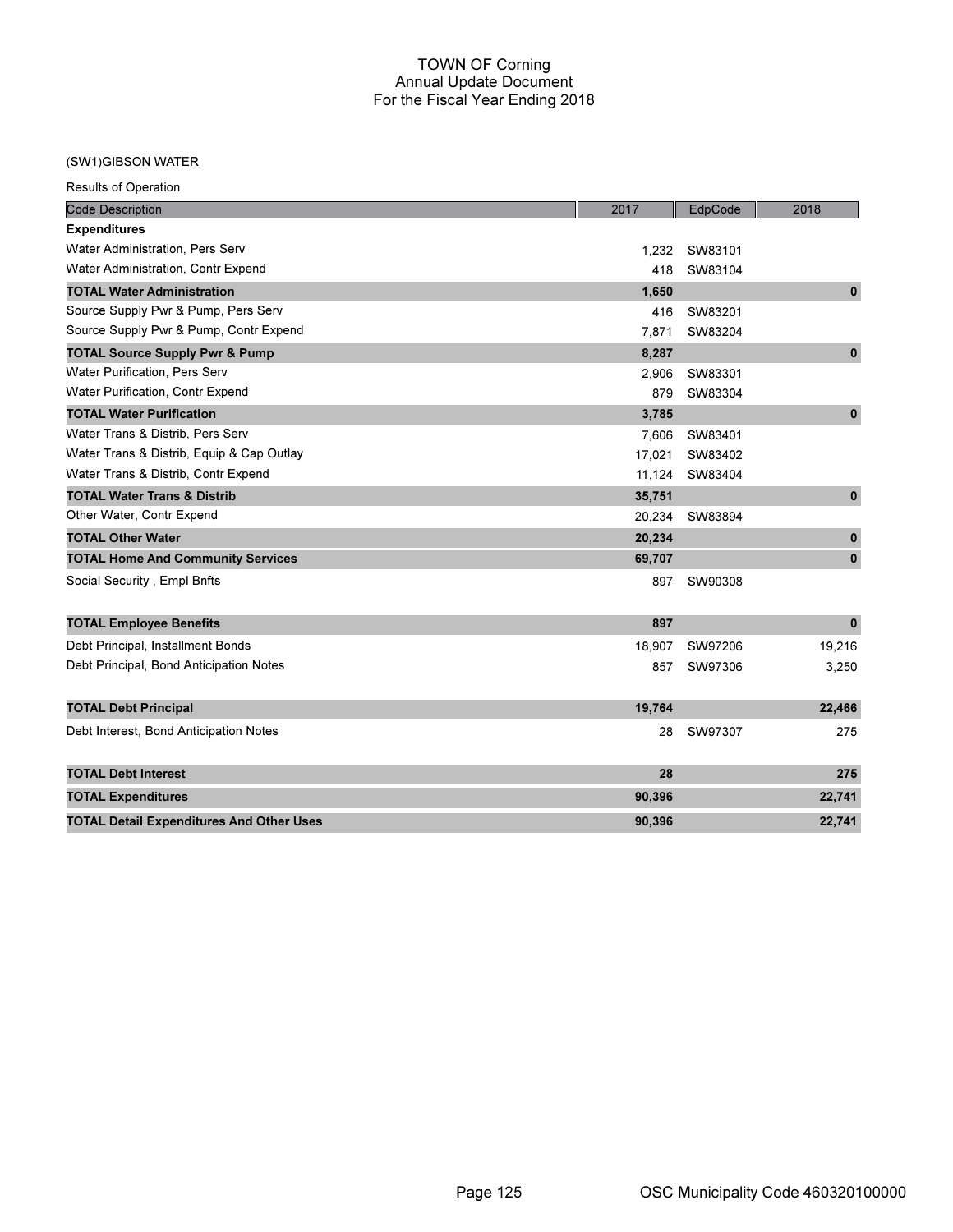#### (SW1)GIBSON WATER

Analysis of Changes in Fund Balance

| <b>Code Description</b>                    | 2017   | EdpCode       | 2018   |
|--------------------------------------------|--------|---------------|--------|
| Analysis of Changes in Fund Balance        |        |               |        |
| <b>Fund Balance - Beginning of Year</b>    | 97.482 | <b>SW8021</b> | 69,603 |
| Prior Period Adj -Decrease In Fund Balance |        | SW8015        | 42.651 |
| <b>Restated Fund Balance - Beg of Year</b> | 97.482 | <b>SW8022</b> | 26,952 |
| ADD - REVENUES AND OTHER SOURCES           | 62.517 |               | 17.540 |
| DEDUCT - EXPENDITURES AND OTHER USES       | 90.396 |               | 22.741 |
| <b>Fund Balance - End of Year</b>          | 69.603 | <b>SW8029</b> | 21,751 |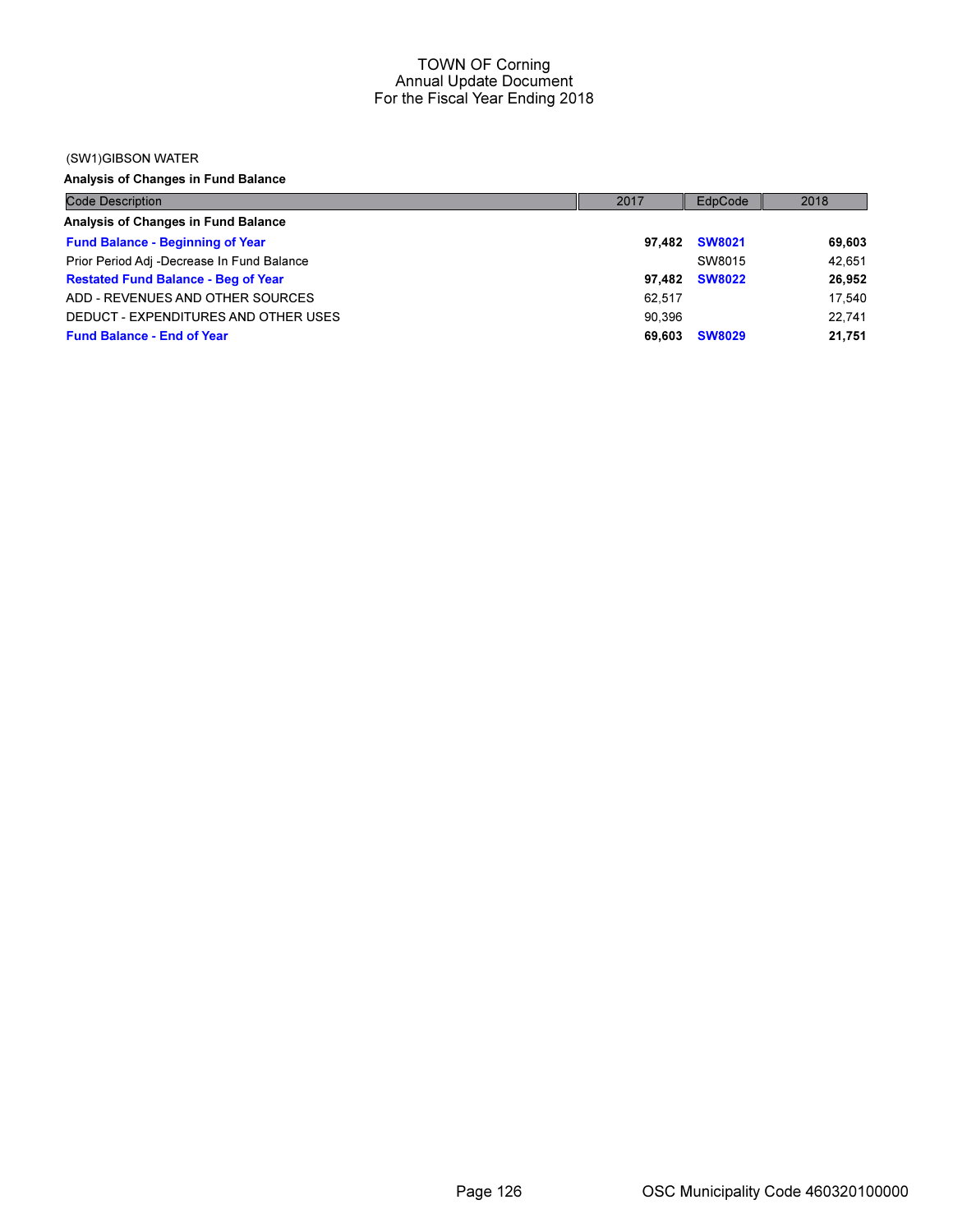# (SW1)GIBSON WATER

| <b>Budget Summary</b>                             |        |               |          |
|---------------------------------------------------|--------|---------------|----------|
| <b>Code Description</b>                           | 2018   | EdpCode       | 2019     |
| <b>Estimated Revenues</b>                         |        |               |          |
| Est Rev - Interfund Revenues                      |        | SW2801N       |          |
| <b>TOTAL Estimated Revenues</b>                   |        |               | $\bf{0}$ |
| Estimated - Interfund Transfer                    | 17.306 | SW5031N       | 17.365   |
| Appropriated Fund Balance                         | 5.435  | <b>SW599N</b> | 4.657    |
| <b>TOTAL Estimated Other Sources</b>              | 22,741 |               | 22.022   |
| <b>TOTAL Estimated Revenues And Other Sources</b> | 22,741 |               | 22,022   |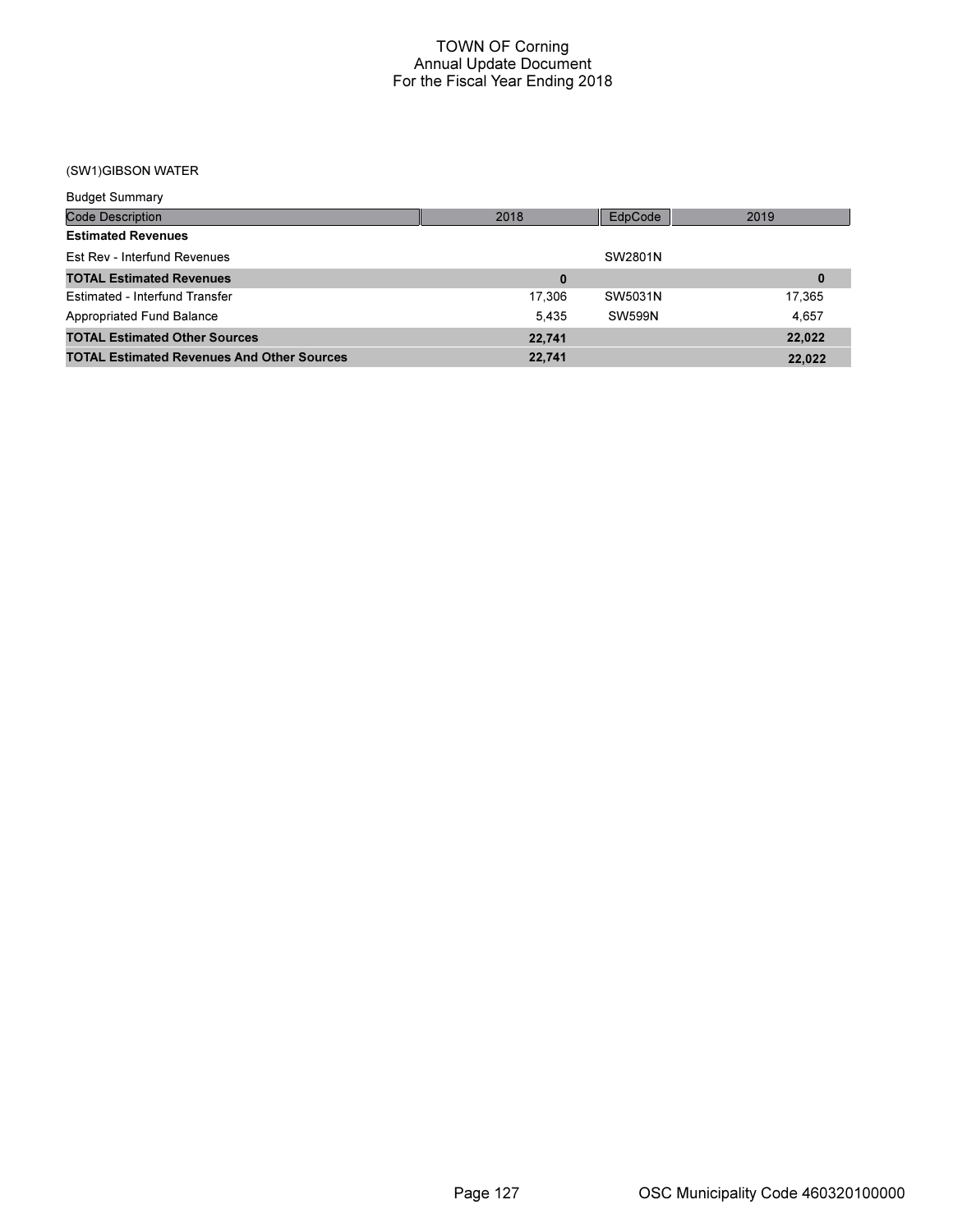# (SW1)GIBSON WATER

| <b>Budget Summary</b>                      |        |                |        |
|--------------------------------------------|--------|----------------|--------|
| <b>Code Description</b>                    | 2018   | EdpCode        | 2019   |
| Appropriations                             |        |                |        |
| App - Debt Service                         | 22.741 | <b>SW9899N</b> | 22.022 |
| <b>TOTAL Appropriations</b>                | 22.741 |                | 22,022 |
| <b>TOTAL Appropriations And Other Uses</b> | 22,741 |                | 22,022 |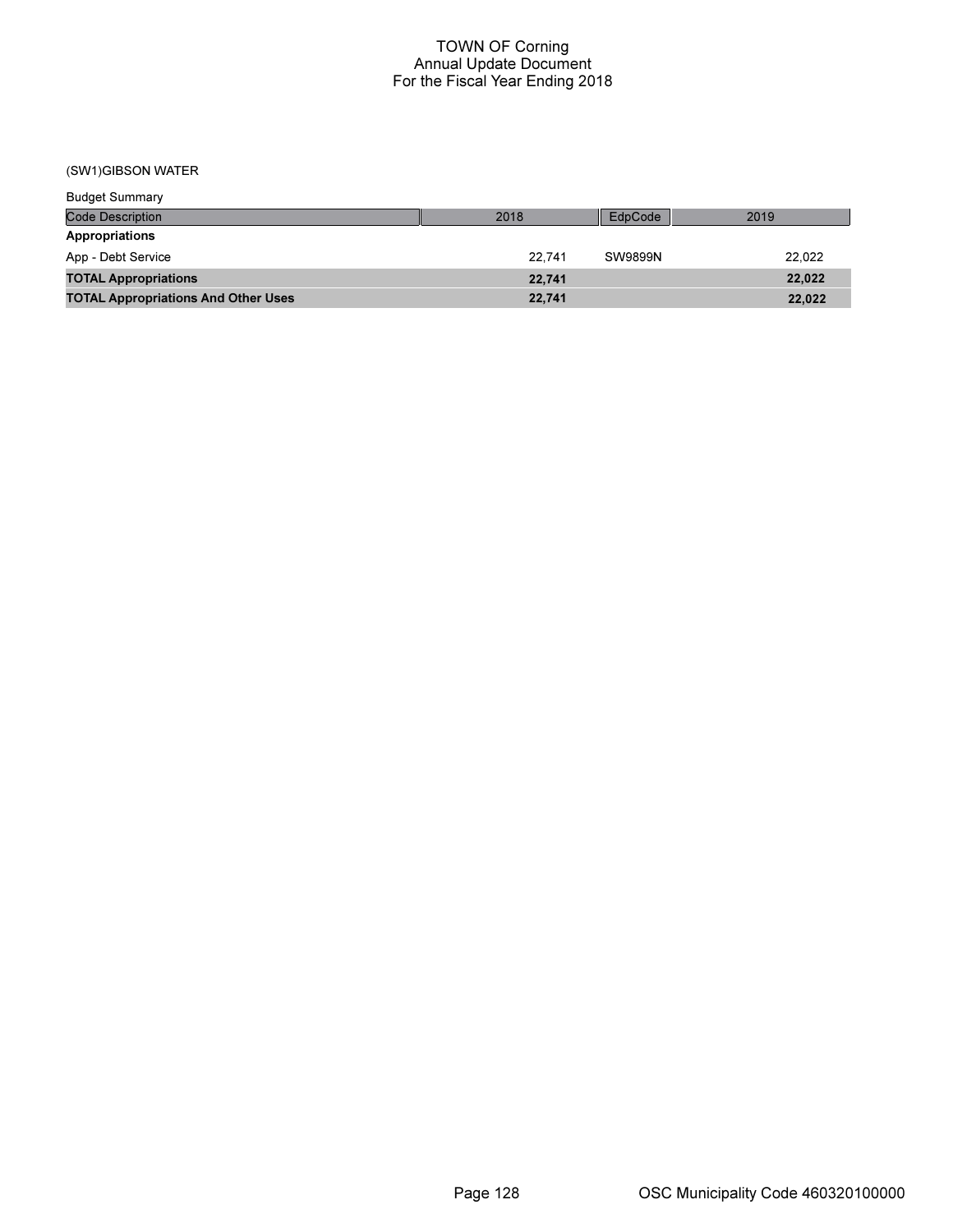## (SW2)CORNING MANOR WATER

Balance Sheet

| <b>Code Description</b>                                | 2017  | EdpCode | 2018         |
|--------------------------------------------------------|-------|---------|--------------|
| <b>Assets</b>                                          |       |         |              |
| Cash                                                   | 2.918 | SW200   | 11,140       |
| <b>TOTAL Cash</b>                                      | 2,918 |         | 11,140       |
| <b>Water Rents Receivable</b>                          | 2.226 | SW350   |              |
| <b>TOTAL Other Receivables (net)</b>                   | 2,226 |         | $\mathbf{0}$ |
| Due From State And Federal Government                  | 3.866 | SW410   |              |
| <b>TOTAL State And Federal Aid Receivables</b>         | 3,866 |         | $\bf{0}$     |
| <b>TOTAL Assets and Deferred Outflows of Resources</b> | 9,010 |         | 11,140       |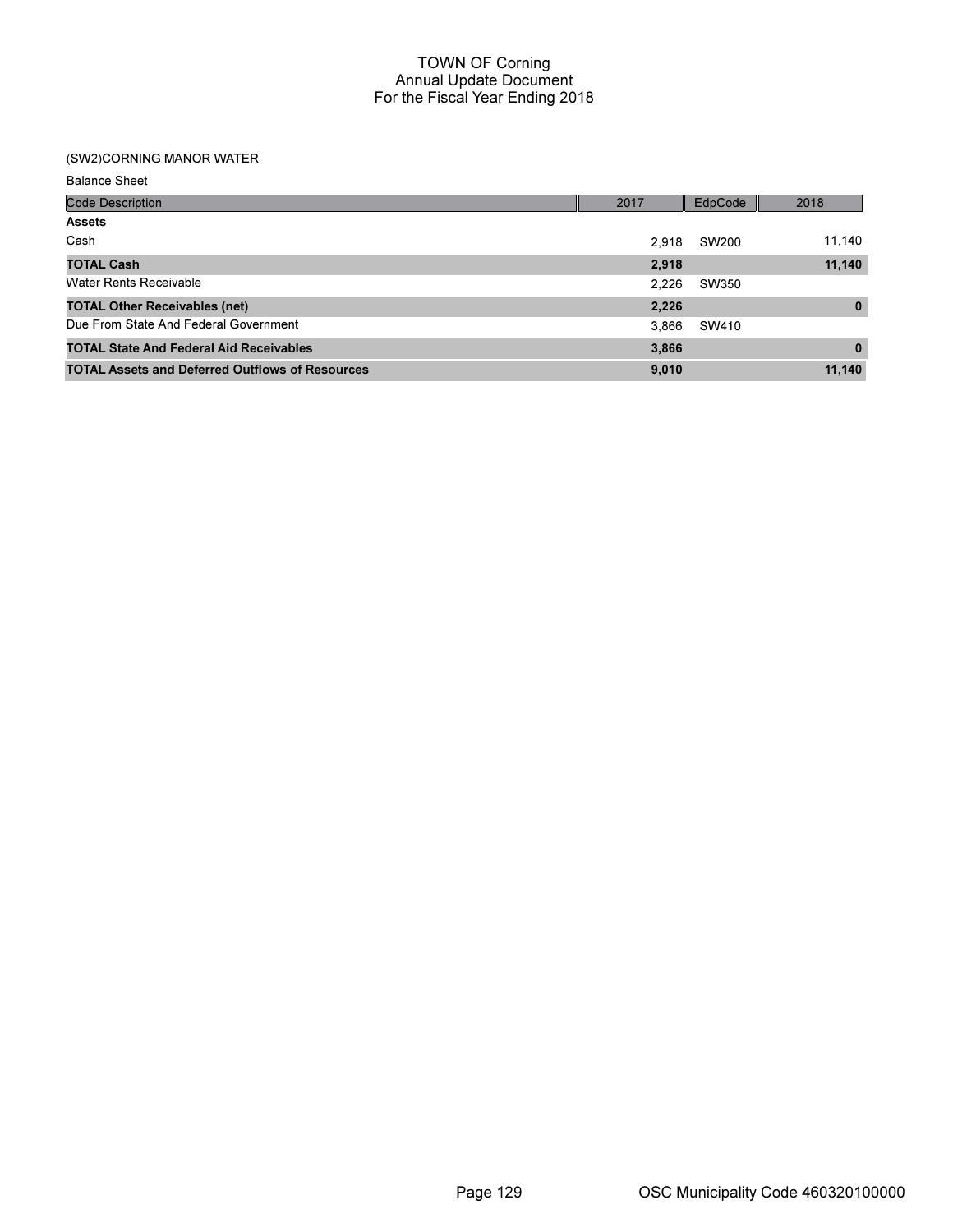# (SW2)CORNING MANOR WATER

Balance Sheet

| <b>Code Description</b>                                     | 2017     | EdpCode      | 2018      |
|-------------------------------------------------------------|----------|--------------|-----------|
| <b>Accounts Payable</b>                                     | 564      | <b>SW600</b> | 444       |
| <b>TOTAL Accounts Payable</b>                               | 564      |              | 444       |
| Overpayments & Clearing Account                             | 237      | SW690        |           |
| <b>TOTAL Other Liabilities</b>                              | 237      |              | $\pmb{0}$ |
| Due To Other Funds                                          |          | SW630        | 8,605     |
| <b>TOTAL Due To Other Funds</b>                             | $\bf{0}$ |              | 8,605     |
| <b>TOTAL Liabilities</b>                                    | 801      |              | 9,049     |
| <b>Fund Balance</b>                                         |          |              |           |
| Assigned Unappropriated Fund Balance                        | 8.209    | SW915        | 2,091     |
| <b>TOTAL Assigned Fund Balance</b>                          | 8,209    |              | 2,091     |
| <b>TOTAL Fund Balance</b>                                   | 8,209    |              | 2,091     |
| <b>TOTAL Liabilities, Deferred Inflows And Fund Balance</b> | 9,010    |              | 11,140    |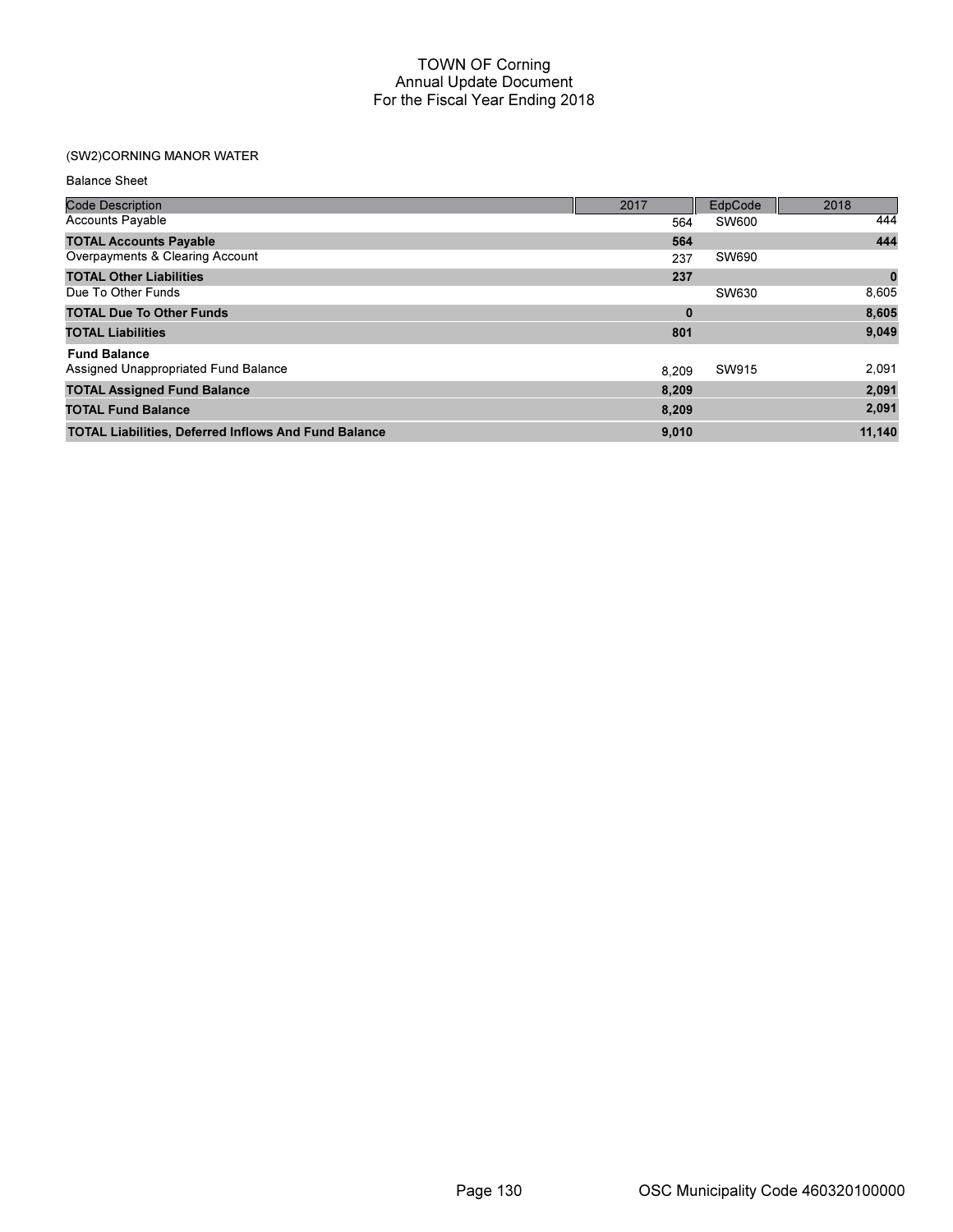# (SW2)CORNING MANOR WATER

| Results of Operation                           |        |         |              |
|------------------------------------------------|--------|---------|--------------|
| <b>Code Description</b>                        | 2017   | EdpCode | 2018         |
| <b>Revenues</b>                                |        |         |              |
| Real Property Taxes                            | 23,448 | SW1001  | 16,483       |
| <b>TOTAL Real Property Taxes</b>               | 23,448 |         | 16,483       |
| <b>Metered Water Sales</b>                     | 21,405 | SW2140  |              |
| Interest & Penalties On Water Rents            | 114    | SW2148  |              |
| <b>TOTAL Departmental Income</b>               | 21,519 |         | $\mathbf{0}$ |
| <b>Interest And Earnings</b>                   | 39     | SW2401  | 26           |
| <b>TOTAL Use of Money And Property</b>         | 39     |         | 26           |
| Refunds of Prior Year's Expenditures           | 74     | SW2701  |              |
| Unclassified (specify)                         | 239    | SW2770  |              |
| <b>TOTAL Miscellaneous Local Sources</b>       | 313    |         | $\bf{0}$     |
| St Aid - Other Home And Community Service      | 6,699  | SW3989  |              |
| <b>TOTAL State Aid</b>                         | 6,699  |         | $\bf{0}$     |
| <b>TOTAL Revenues</b>                          | 52,018 |         | 16,509       |
| <b>Interfund Transfers</b>                     | 645    | SW5031  | 9,601        |
| <b>TOTAL Interfund Transfers</b>               | 645    |         | 9,601        |
| <b>TOTAL Other Sources</b>                     | 645    |         | 9,601        |
| <b>TOTAL Detail Revenues And Other Sources</b> | 52,663 |         | 26,110       |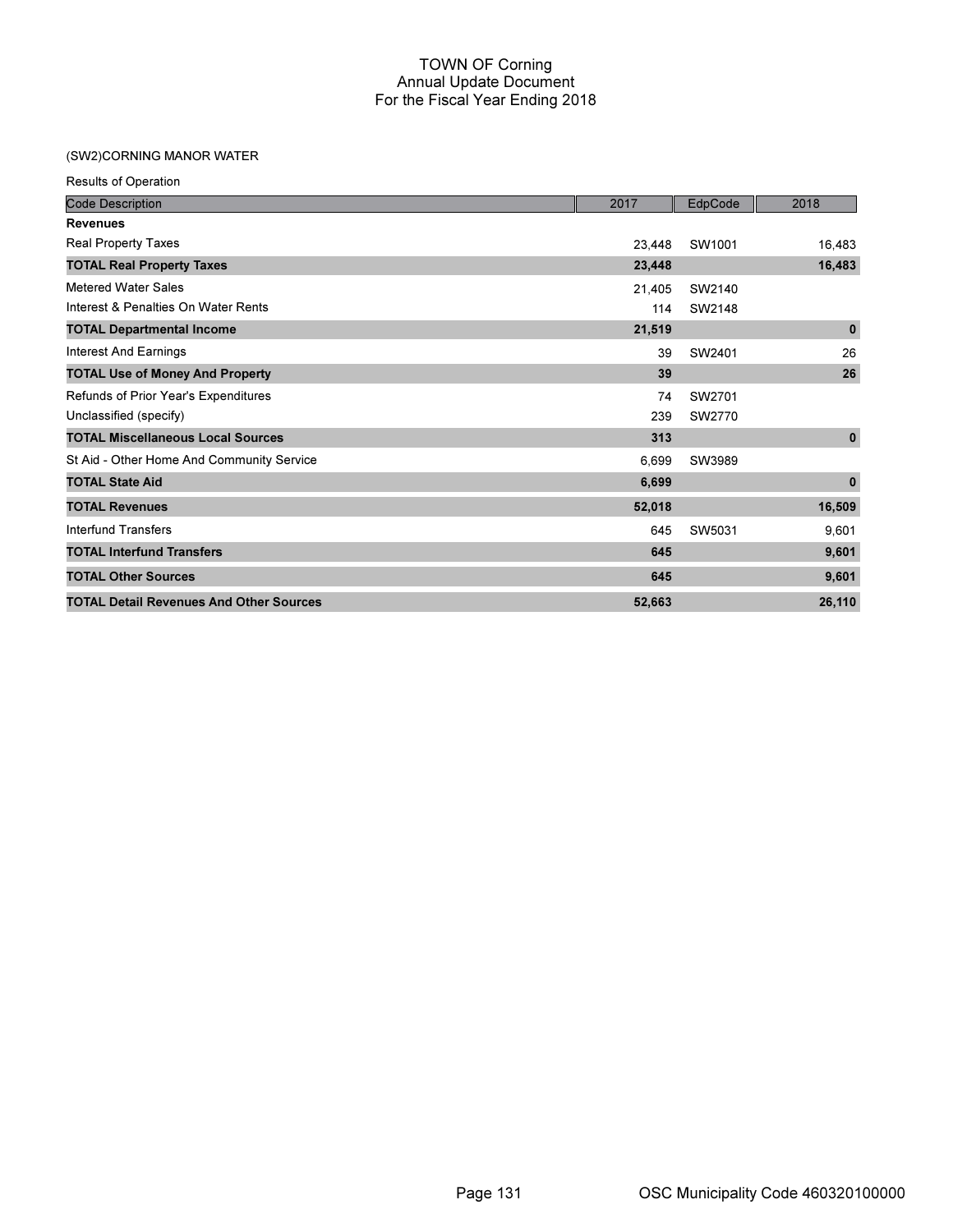### (SW2)CORNING MANOR WATER

| <b>Results of Operation</b>                     |              |         |           |
|-------------------------------------------------|--------------|---------|-----------|
| <b>Code Description</b>                         | 2017         | EdpCode | 2018      |
| <b>Expenditures</b>                             |              |         |           |
| Fiscal Agents Fees, Contr Expend                |              | SW13804 | 936       |
| <b>TOTAL Fiscal Agents Fees</b>                 | $\mathbf{0}$ |         | 936       |
| <b>TOTAL General Government Support</b>         | 0            |         | 936       |
| Water Administration, Pers Serv                 | 510          | SW83101 |           |
| Water Administration, Contr Expend              | 1,160        | SW83104 |           |
| <b>TOTAL Water Administration</b>               | 1,670        |         | $\pmb{0}$ |
| Source Supply Pwr & Pump, Contr Expend          | 7,033        | SW83204 |           |
| <b>TOTAL Source Supply Pwr &amp; Pump</b>       | 7,033        |         | $\pmb{0}$ |
| <b>Water Purification, Pers Serv</b>            | 1,087        | SW83301 |           |
| Water Purification, Contr Expend                | 674          | SW83304 |           |
| <b>TOTAL Water Purification</b>                 | 1,761        |         | $\pmb{0}$ |
| Water Trans & Distrib, Pers Serv                | 5,346        | SW83401 |           |
| Water Trans & Distrib, Contr Expend             | 4,872        | SW83404 |           |
| <b>TOTAL Water Trans &amp; Distrib</b>          | 10,218       |         | $\pmb{0}$ |
| Misc Home & Comm Serv, Contr Expend             | 9,963        | SW89894 |           |
| <b>TOTAL Misc Home &amp; Comm Serv</b>          | 9,963        |         | $\pmb{0}$ |
| <b>TOTAL Home And Community Services</b>        | 30,645       |         | $\pmb{0}$ |
| Social Security, Empl Bnfts                     | 511          | SW90308 |           |
| <b>TOTAL Employee Benefits</b>                  | 511          |         | $\bf{0}$  |
| Debt Principal, Installment Bonds               | 2.700        | SW97206 | 2,700     |
| Debt Principal, Bond Anticipation Notes         | 5,857        | SW97306 | 8,250     |
| Other Debt, Principal                           | 19,423       | SW97896 |           |
| <b>TOTAL Debt Principal</b>                     | 27,980       |         | 10,950    |
| Debt Interest, Bond Anticipation Notes          | 2,272        | SW97307 | 3,528     |
| Other Debt, Interest                            | 903          | SW97897 |           |
| <b>TOTAL Debt Interest</b>                      | 3,175        |         | 3,528     |
| <b>TOTAL Expenditures</b>                       | 62,311       |         | 15,414    |
| Transfers, Other Funds                          |              | SW99019 | 8,605     |
| <b>TOTAL Operating Transfers</b>                | 0            |         | 8,605     |
| <b>TOTAL Other Uses</b>                         | $\bf{0}$     |         | 8,605     |
| <b>TOTAL Detail Expenditures And Other Uses</b> | 62,311       |         | 24,019    |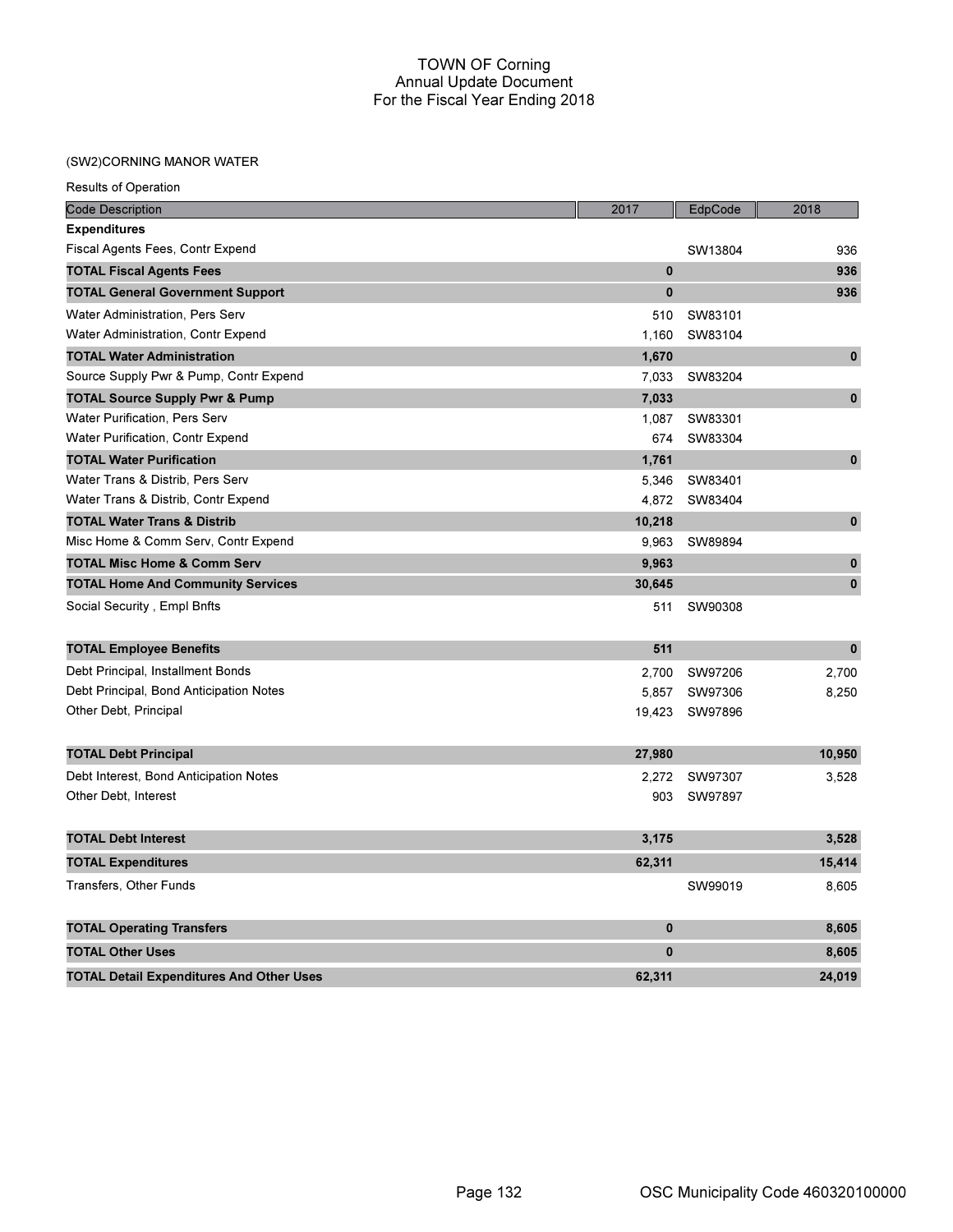### (SW2)CORNING MANOR WATER

Analysis of Changes in Fund Balance

| <b>Code Description</b>                    | 2017   | EdpCode       | 2018   |
|--------------------------------------------|--------|---------------|--------|
| Analysis of Changes in Fund Balance        |        |               |        |
| <b>Fund Balance - Beginning of Year</b>    | 17.857 | <b>SW8021</b> | 8,209  |
| Prior Period Adj -Decrease In Fund Balance |        | SW8015        | 8.209  |
| <b>Restated Fund Balance - Beg of Year</b> | 17.857 | <b>SW8022</b> |        |
| ADD - REVENUES AND OTHER SOURCES           | 52.663 |               | 26,110 |
| DEDUCT - EXPENDITURES AND OTHER USES       | 62.311 |               | 24.019 |
| <b>Fund Balance - End of Year</b>          | 8.209  | <b>SW8029</b> | 2.091  |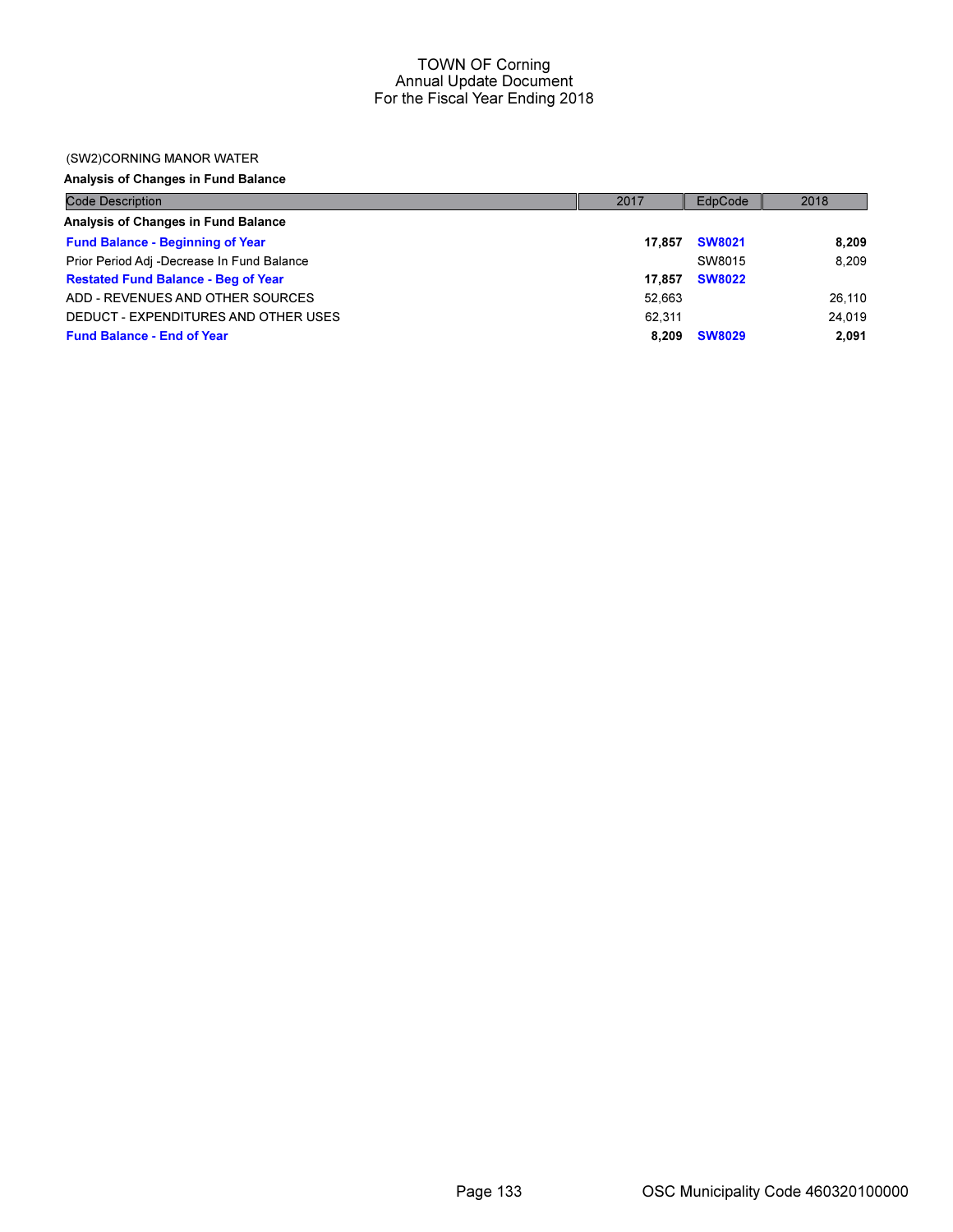# (SW2)CORNING MANOR WATER

| <b>Budget Summary</b>                             |        |         |        |
|---------------------------------------------------|--------|---------|--------|
| <b>Code Description</b>                           | 2018   | EdpCode | 2019   |
| <b>Estimated Revenues</b>                         |        |         |        |
| Est Rev - Real Property Taxes                     | 16.483 | SW1049N | 14.555 |
| <b>TOTAL Estimated Revenues</b>                   | 16,483 |         | 14,555 |
| Estimated - Interfund Transfer                    | 996    | SW5031N | 982    |
| <b>TOTAL Estimated Other Sources</b>              | 996    |         | 982    |
| <b>TOTAL Estimated Revenues And Other Sources</b> | 17,479 |         | 15,537 |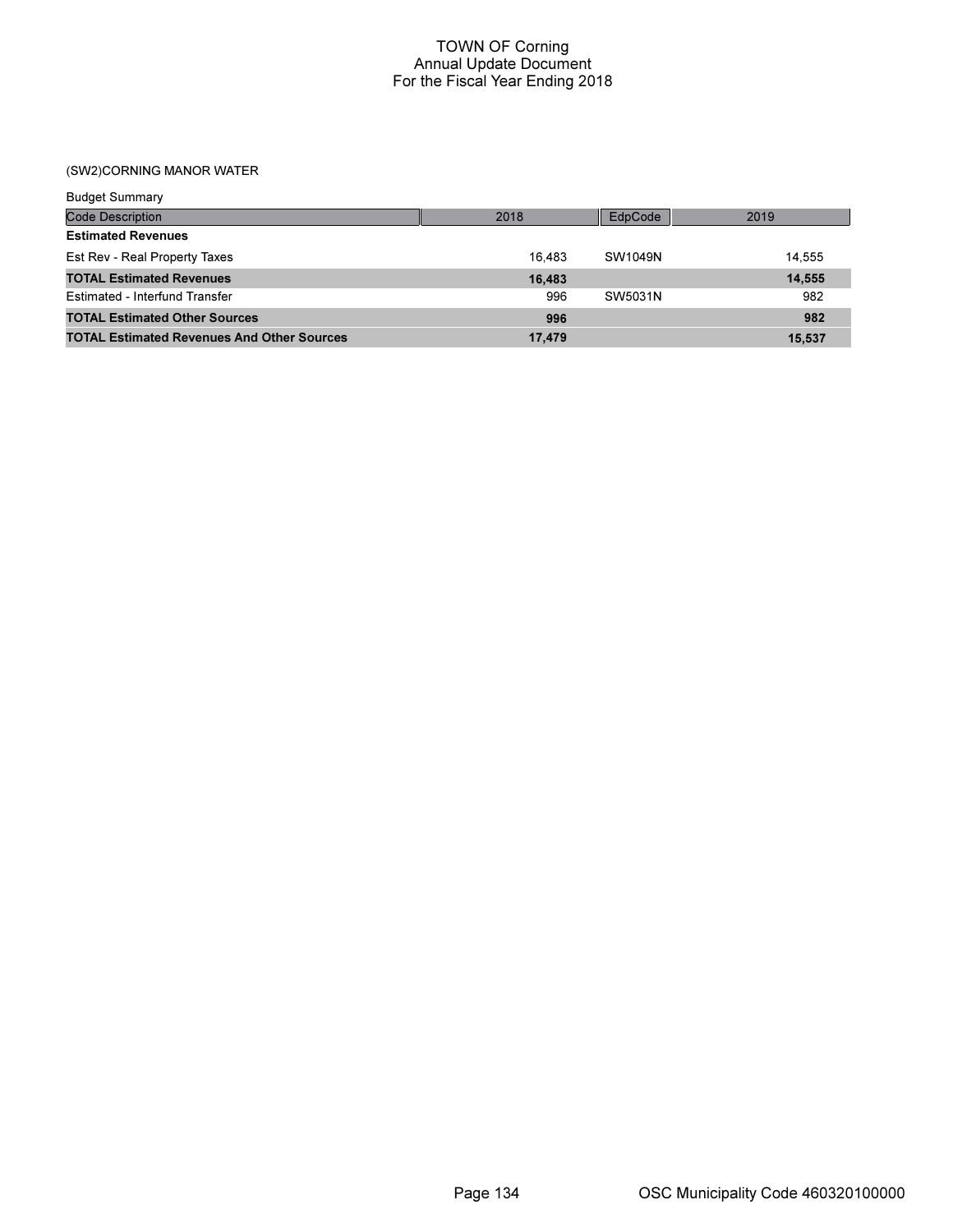(SW2)CORNING MANOR WATER

| <b>Budget Summary</b>                      |        |                |        |
|--------------------------------------------|--------|----------------|--------|
| Code Description                           | 2018   | EdpCode        | 2019   |
| Appropriations                             |        |                |        |
| App - General Government Support           | 1.000  | SW1999N        | 1.500  |
| App - Debt Service                         | 16.479 | <b>SW9899N</b> | 14.037 |
| <b>TOTAL Appropriations</b>                | 17,479 |                | 15,537 |
| <b>TOTAL Appropriations And Other Uses</b> | 17,479 |                | 15.537 |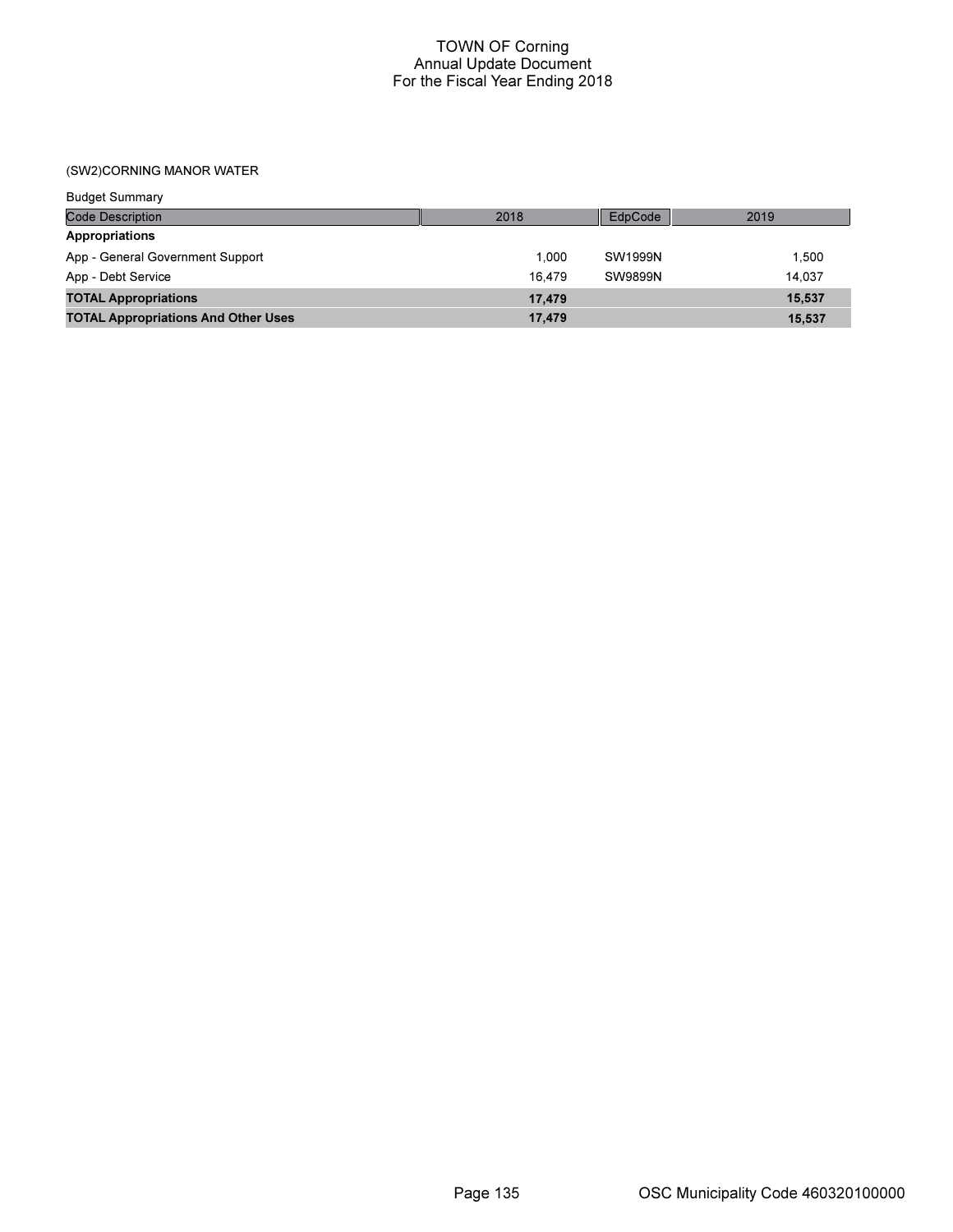### (SW3)PINEWOOD WATER

| <b>Balance Sheet</b>                                   |       |         |          |
|--------------------------------------------------------|-------|---------|----------|
| <b>Code Description</b>                                | 2017  | EdpCode | 2018     |
| <b>Assets</b>                                          |       |         |          |
| Cash                                                   | 291   | SW200   |          |
| <b>TOTAL Cash</b>                                      | 291   |         | $\bf{0}$ |
| Water Rents Receivable                                 | 1.774 | SW350   | 2,305    |
| <b>TOTAL Other Receivables (net)</b>                   | 1,774 |         | 2,305    |
| <b>TOTAL Assets and Deferred Outflows of Resources</b> | 2,065 |         | 2,305    |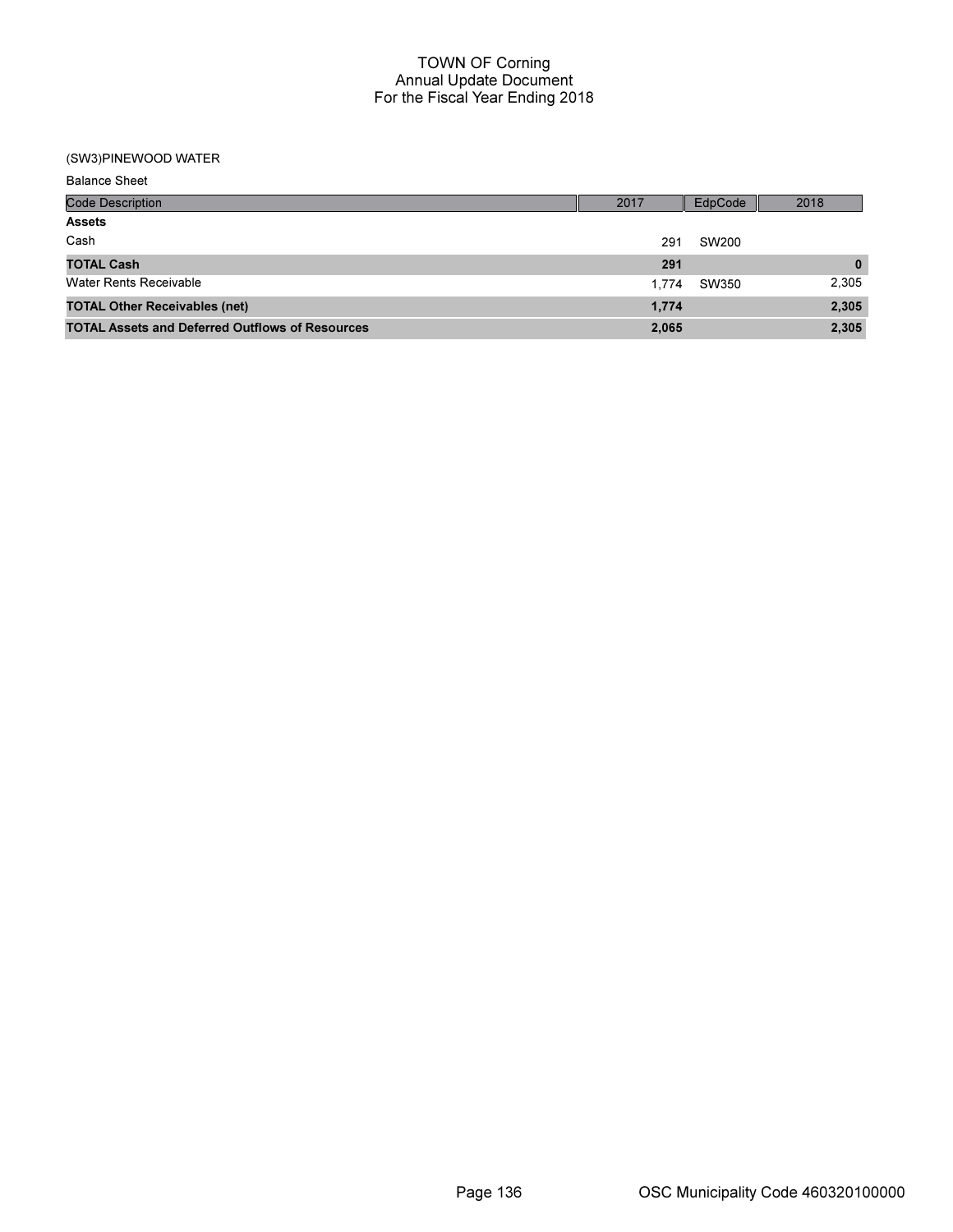## (SW3)PINEWOOD WATER

| <b>Balance Sheet</b>                                        |             |              |          |
|-------------------------------------------------------------|-------------|--------------|----------|
| <b>Code Description</b>                                     | 2017        | EdpCode      | 2018     |
| <b>Accounts Payable</b>                                     | 145         | <b>SW600</b> | 113      |
| <b>TOTAL Accounts Payable</b>                               | 145         |              | 113      |
| Overpayments & Clearing Account                             | 10          | SW690        | 565      |
| <b>TOTAL Other Liabilities</b>                              | 10          |              | 565      |
| Due To Other Funds                                          | 8,991       | SW630        | 1,109    |
| <b>TOTAL Due To Other Funds</b>                             | 8,991       |              | 1,109    |
| <b>TOTAL Liabilities</b>                                    | 9,146       |              | 1,787    |
| <b>Fund Balance</b>                                         |             |              |          |
| Assigned Unappropriated Fund Balance                        |             | SW915        | 518      |
| <b>TOTAL Assigned Fund Balance</b>                          | $\mathbf 0$ |              | 518      |
| Unassigned Fund Balance                                     | $-7,081$    | SW917        |          |
| <b>TOTAL Unassigned Fund Balance</b>                        | $-7,081$    |              | $\bf{0}$ |
| <b>TOTAL Fund Balance</b>                                   | $-7,081$    |              | 518      |
| <b>TOTAL Liabilities, Deferred Inflows And Fund Balance</b> | 2,065       |              | 2,305    |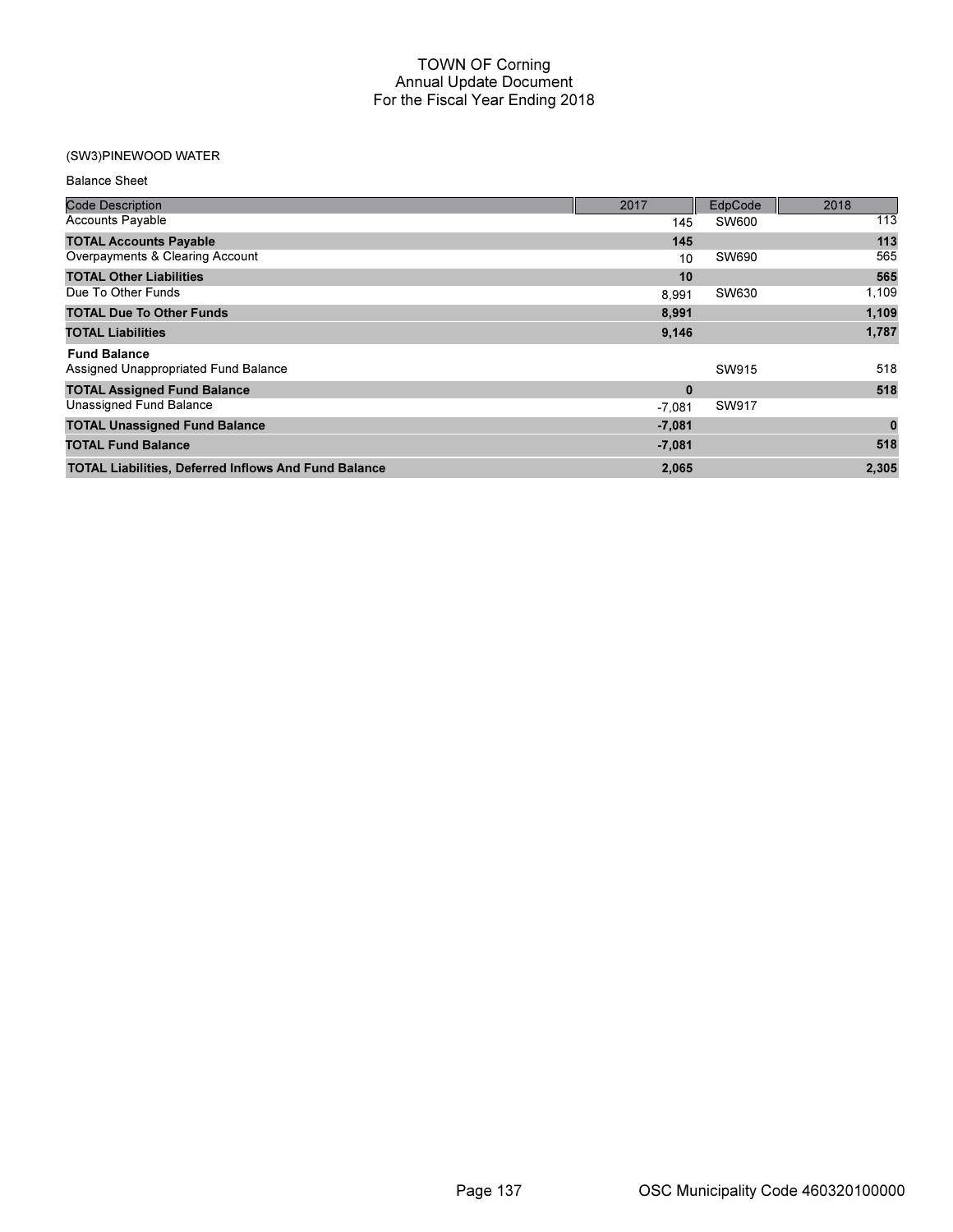## (SW3)PINEWOOD WATER

Results of Operation

| <b>Code Description</b>                                 | 2017         | EdpCode | 2018        |
|---------------------------------------------------------|--------------|---------|-------------|
| <b>Revenues</b>                                         |              |         |             |
| Real Property Taxes                                     | 136,657      | SW1001  | 141,652     |
| <b>TOTAL Real Property Taxes</b>                        | 136,657      |         | 141,652     |
| <b>Metered Water Sales</b>                              | 29,830       | SW2140  | 38,692      |
| <b>Unmetered Water Sales</b>                            | 49           | SW2142  |             |
| <b>Water Service Charges</b>                            |              | SW2144  | 180         |
| Interest & Penalties On Water Rents                     | 138          | SW2148  | 235         |
| <b>TOTAL Departmental Income</b>                        | 30,017       |         | 39,107      |
| <b>Interest And Earnings</b>                            | 69           | SW2401  | 65          |
| <b>TOTAL Use of Money And Property</b>                  | 69           |         | 65          |
| Sales of Equipment                                      |              | SW2665  | 984         |
| <b>TOTAL Sale of Property And Compensation For Loss</b> | $\mathbf{0}$ |         | 984         |
| Refunds of Prior Year's Expenditures                    | 73           | SW2701  |             |
| <b>TOTAL Miscellaneous Local Sources</b>                | 73           |         | $\mathbf 0$ |
| <b>TOTAL Revenues</b>                                   | 166,816      |         | 181,808     |
| <b>Interfund Transfers</b>                              | 2,500        | SW5031  | 392         |
| <b>TOTAL Interfund Transfers</b>                        | 2,500        |         | 392         |
| <b>TOTAL Other Sources</b>                              | 2,500        |         | 392         |
| <b>TOTAL Detail Revenues And Other Sources</b>          | 169,316      |         | 182,200     |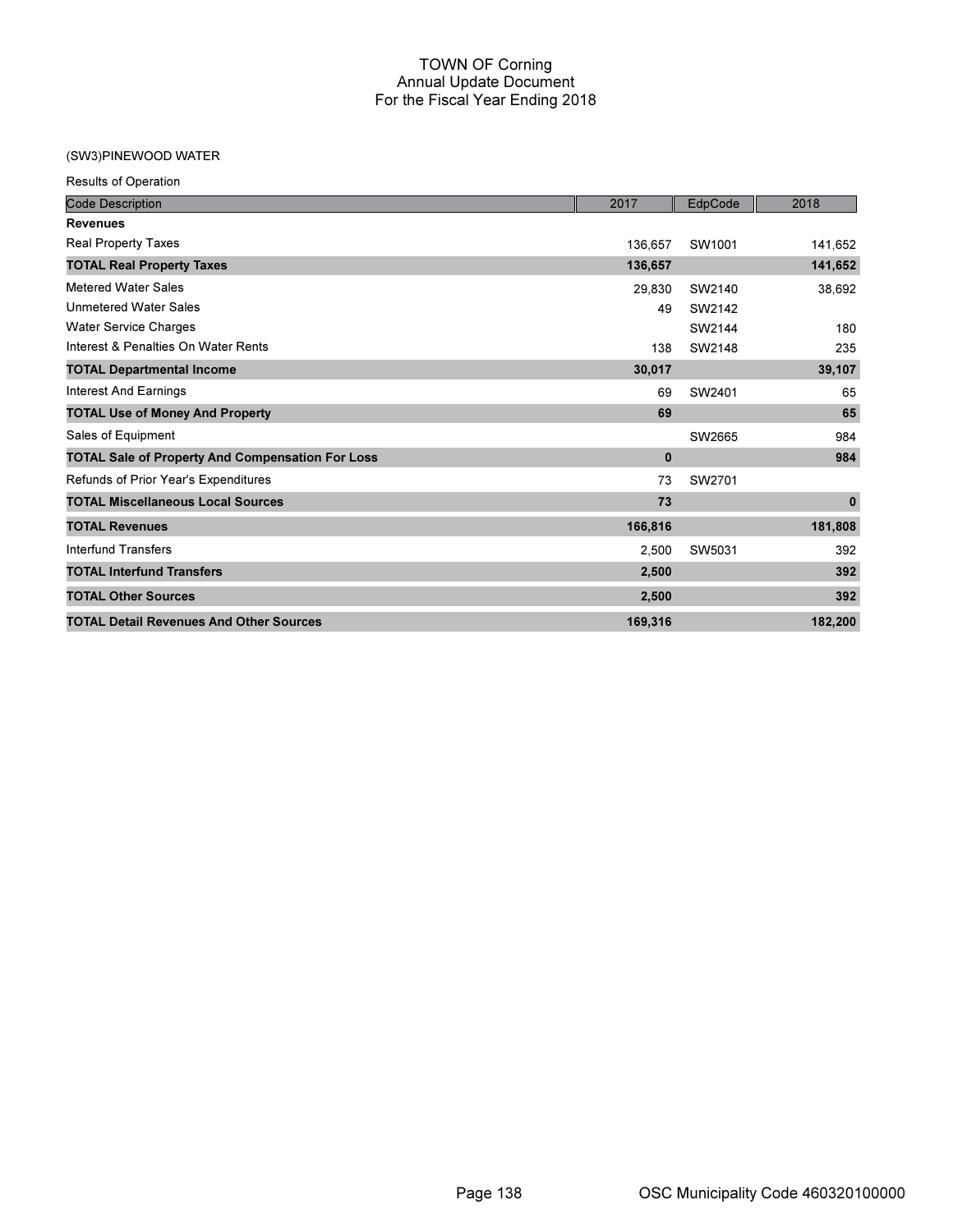## (SW3)PINEWOOD WATER

| <b>Results of Operation</b>                     |         |         |         |
|-------------------------------------------------|---------|---------|---------|
| <b>Code Description</b>                         | 2017    | EdpCode | 2018    |
| <b>Expenditures</b>                             |         |         |         |
| Water Administration, Contr Expend              | 3,495   | SW83104 | 1,682   |
| <b>TOTAL Water Administration</b>               | 3,495   |         | 1,682   |
| Source Supply Pwr & Pump, Contr Expend          | 29.930  | SW83204 | 33,329  |
| <b>TOTAL Source Supply Pwr &amp; Pump</b>       | 29,930  |         | 33,329  |
| <b>Water Purification, Contr Expend</b>         | 861     | SW83304 | 438     |
| <b>TOTAL Water Purification</b>                 | 861     |         | 438     |
| Water Trans & Distrib, Pers Serv                | 2,223   | SW83401 | 2,613   |
| Water Trans & Distrib, Contr Expend             | 1,582   | SW83404 | 3,952   |
| <b>TOTAL Water Trans &amp; Distrib</b>          | 3,805   |         | 6,565   |
| <b>TOTAL Home And Community Services</b>        | 38,091  |         | 42,014  |
| Social Security, Empl Bnfts                     | 166     | SW90308 | 193     |
| <b>TOTAL Employee Benefits</b>                  | 166     |         | 193     |
| Debt Principal, Installment Bonds               | 50,000  | SW97206 | 50,000  |
| Debt Principal, Bond Anticipation Notes         | 5,857   | SW97306 | 8,250   |
| <b>TOTAL Debt Principal</b>                     | 55,857  |         | 58,250  |
| Debt Interest. Installment Bonds                | 72,268  | SW97207 | 71,875  |
| Debt Interest, Bond Anticipation Notes          | 1,912   | SW97307 | 2,269   |
| <b>TOTAL Debt Interest</b>                      | 74,180  |         | 74,144  |
| <b>TOTAL Expenditures</b>                       | 168,294 |         | 174,601 |
| <b>TOTAL Detail Expenditures And Other Uses</b> | 168,294 |         | 174,601 |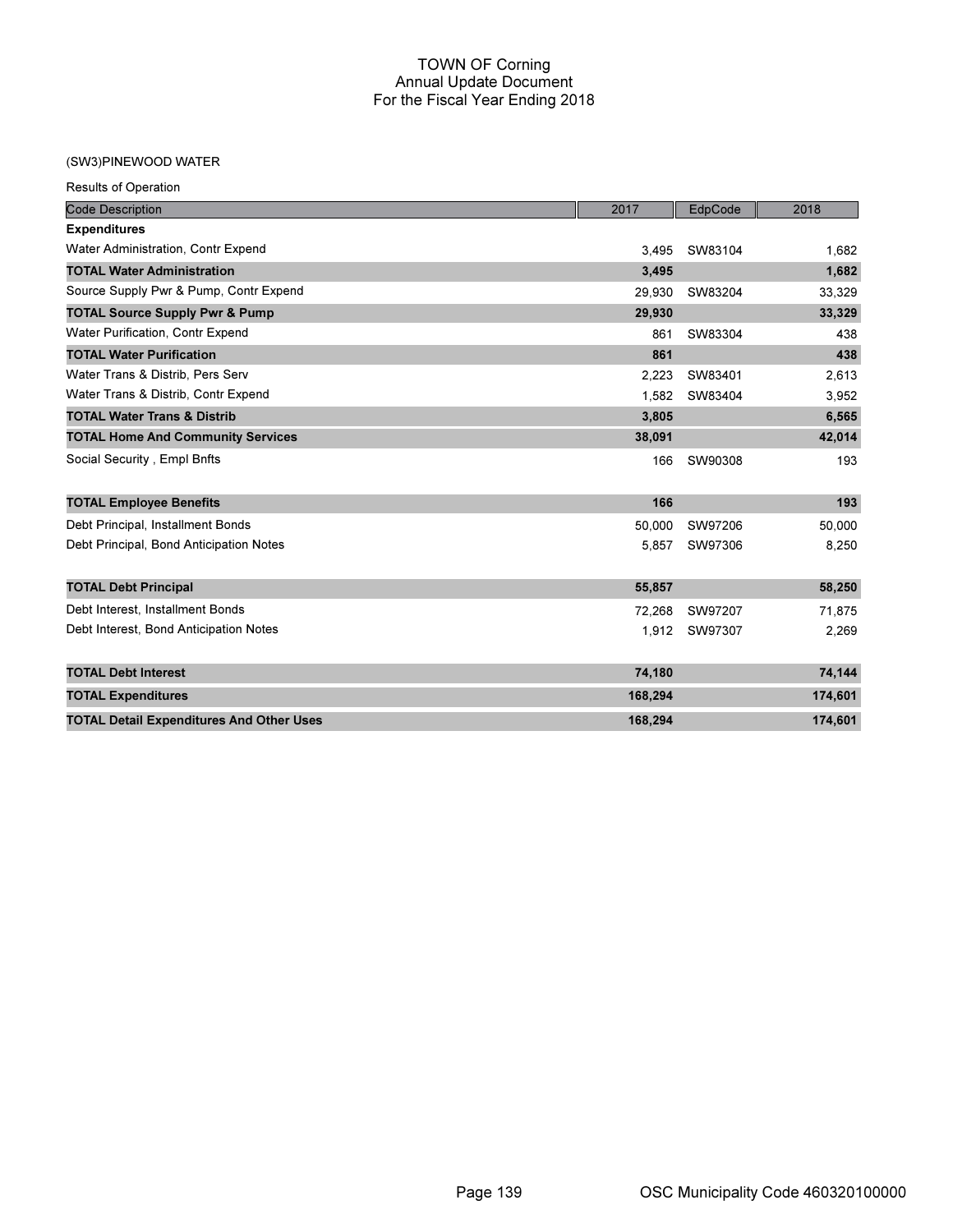#### (SW3)PINEWOOD WATER

Analysis of Changes in Fund Balance

| <b>Code Description</b>                    | 2017    | EdpCode       | 2018     |
|--------------------------------------------|---------|---------------|----------|
| Analysis of Changes in Fund Balance        |         |               |          |
| <b>Fund Balance - Beginning of Year</b>    |         | -8,103 SW8021 | $-7,081$ |
| <b>Restated Fund Balance - Beg of Year</b> | -8.103  | <b>SW8022</b> | $-7,081$ |
| ADD - REVENUES AND OTHER SOURCES           | 169.316 |               | 182,200  |
| DEDUCT - EXPENDITURES AND OTHER USES       | 168.294 |               | 174.601  |
| <b>Fund Balance - End of Year</b>          | -7.081  | <b>SW8029</b> | 518      |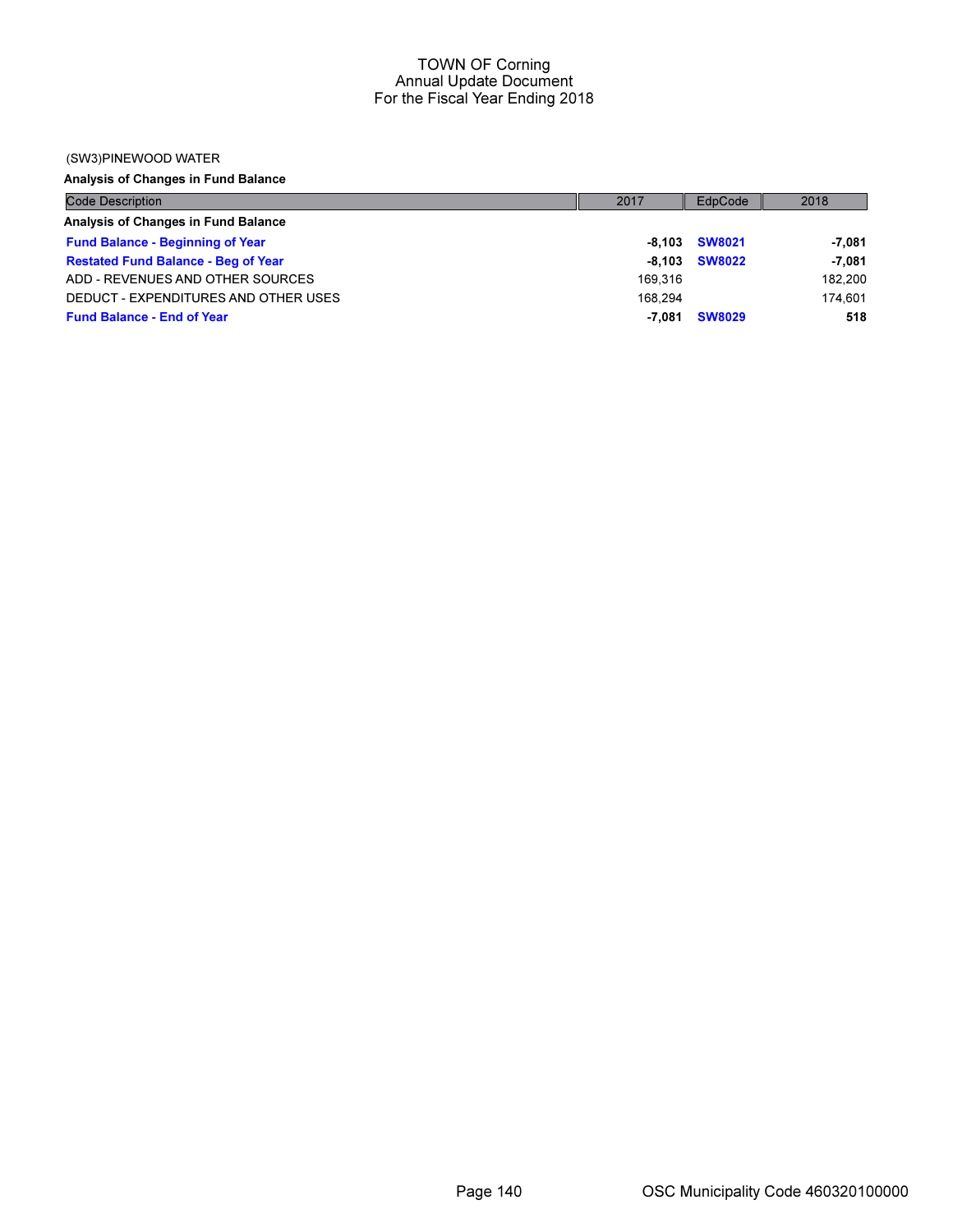(SW3)PINEWOOD WATER

| <b>Budget Summary</b>                             |         |         |         |
|---------------------------------------------------|---------|---------|---------|
| <b>Code Description</b>                           | 2018    | EdpCode | 2019    |
| <b>Estimated Revenues</b>                         |         |         |         |
| Est Rev - Real Property Taxes                     | 141,652 | SW1049N | 141,378 |
| Est Rev - Departmental Income                     | 33.841  | SW1299N | 33,841  |
| Est Rev - Use of Money And Property               | 50      | SW2499N | 50      |
| <b>TOTAL Estimated Revenues</b>                   | 175,543 |         | 175,269 |
| Estimated - Interfund Transfer                    | 392     | SW5031N | 59      |
| <b>TOTAL Estimated Other Sources</b>              | 392     |         | 59      |
| <b>TOTAL Estimated Revenues And Other Sources</b> | 175.935 |         | 175.328 |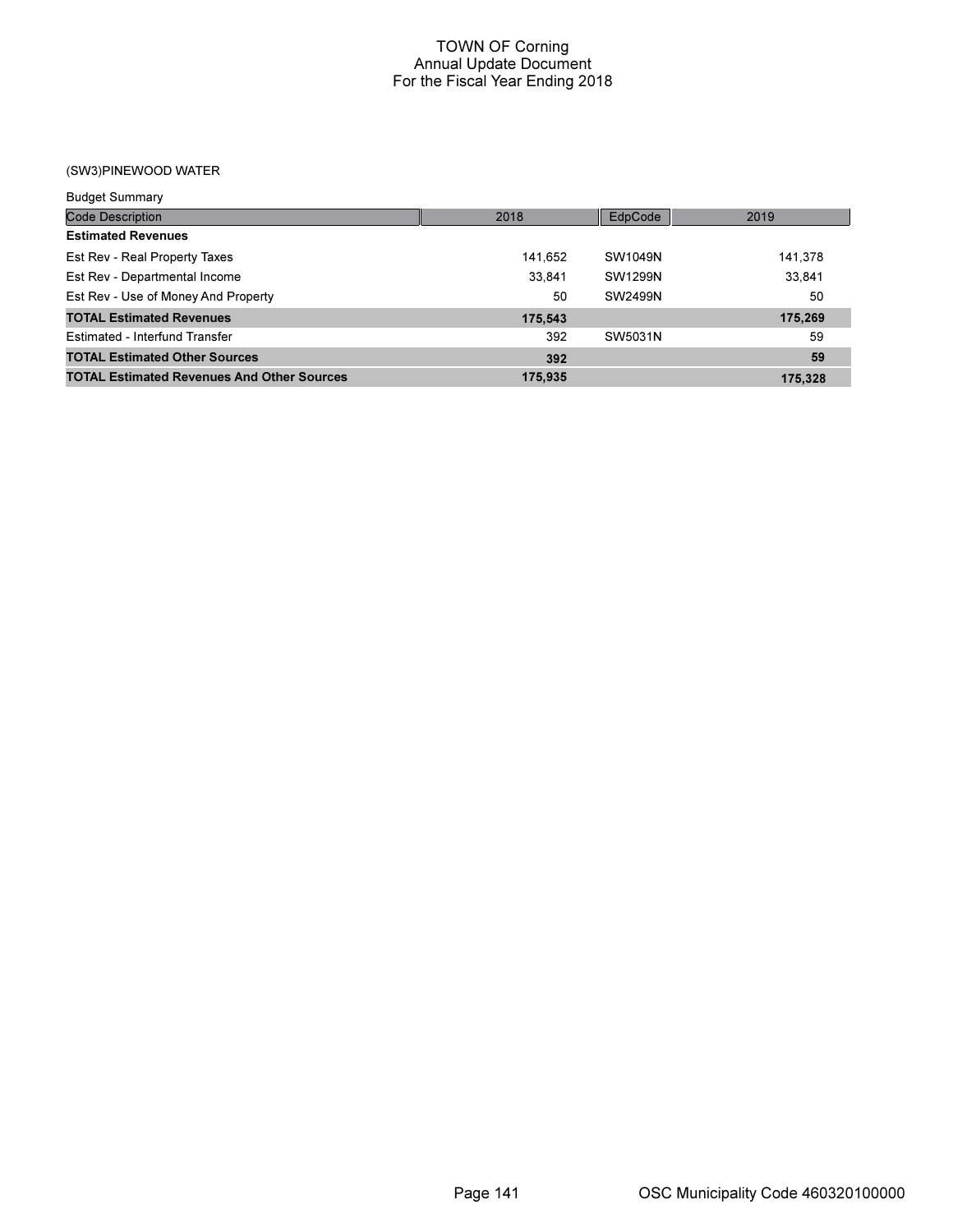(SW3)PINEWOOD WATER

| <b>Budget Summary</b>                      |         |         |         |
|--------------------------------------------|---------|---------|---------|
| <b>Code Description</b>                    | 2018    | EdpCode | 2019    |
| <b>Appropriations</b>                      |         |         |         |
| App - Home And Community Services          | 43.300  | SW8999N | 44.600  |
| App - Employee Benefits                    | 240     | SW9199N | 240     |
| App - Debt Service                         | 132.395 | SW9899N | 130.488 |
| <b>TOTAL Appropriations</b>                | 175.935 |         | 175,328 |
| <b>TOTAL Appropriations And Other Uses</b> | 175,935 |         | 175,328 |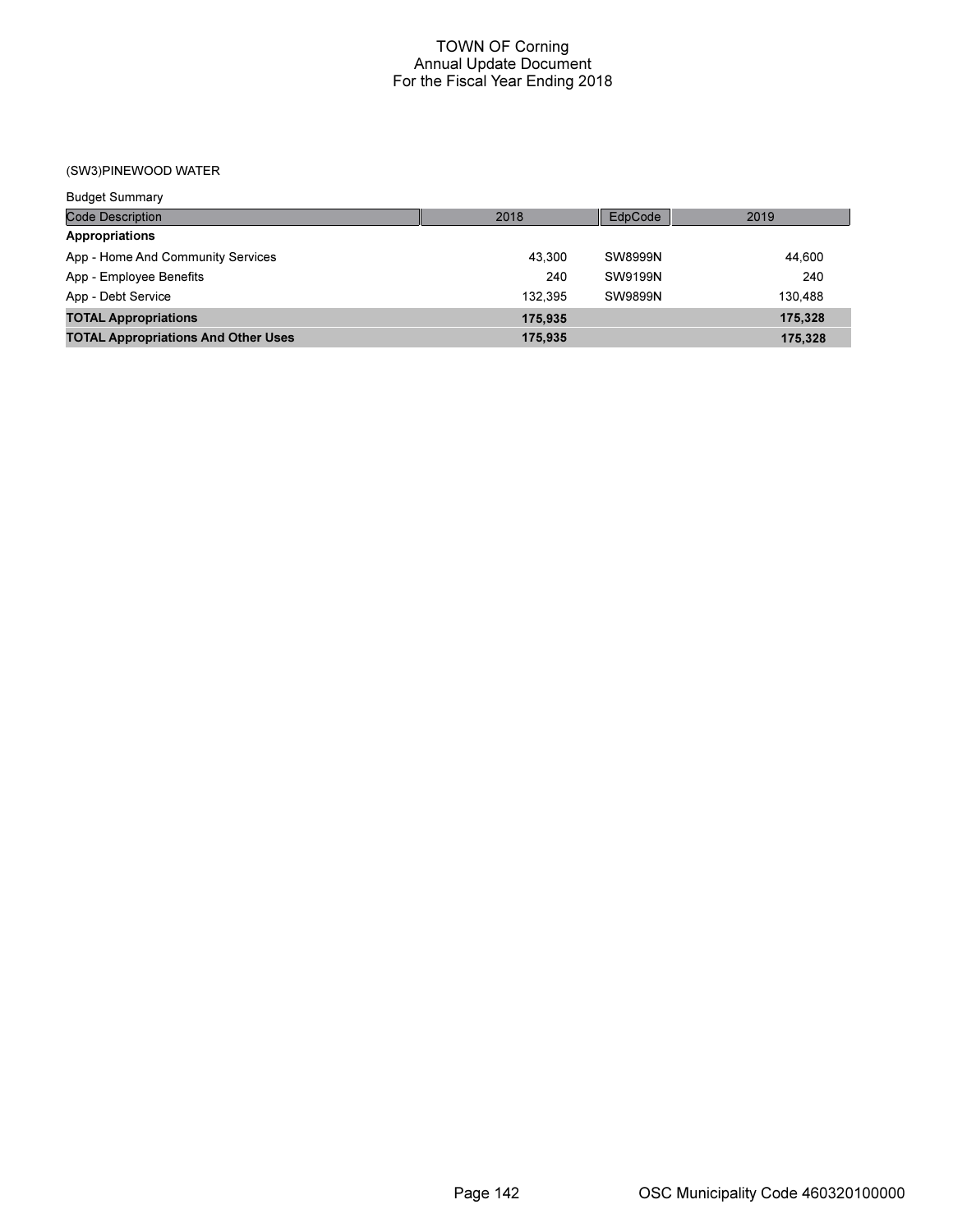## (SW4) HORNBY ROAD WATER

| <b>Balance Sheet</b>                                   |       |         |        |
|--------------------------------------------------------|-------|---------|--------|
| <b>Code Description</b>                                | 2017  | EdpCode | 2018   |
| <b>Assets</b>                                          |       |         |        |
| Cash                                                   | 4.166 | SW200   | 10,693 |
| <b>TOTAL Cash</b>                                      | 4,166 |         | 10,693 |
| <b>Water Rents Receivable</b>                          | 2.172 | SW350   | 1,476  |
| <b>TOTAL Other Receivables (net)</b>                   | 2,172 |         | 1,476  |
| <b>TOTAL Assets and Deferred Outflows of Resources</b> | 6,338 |         | 12,169 |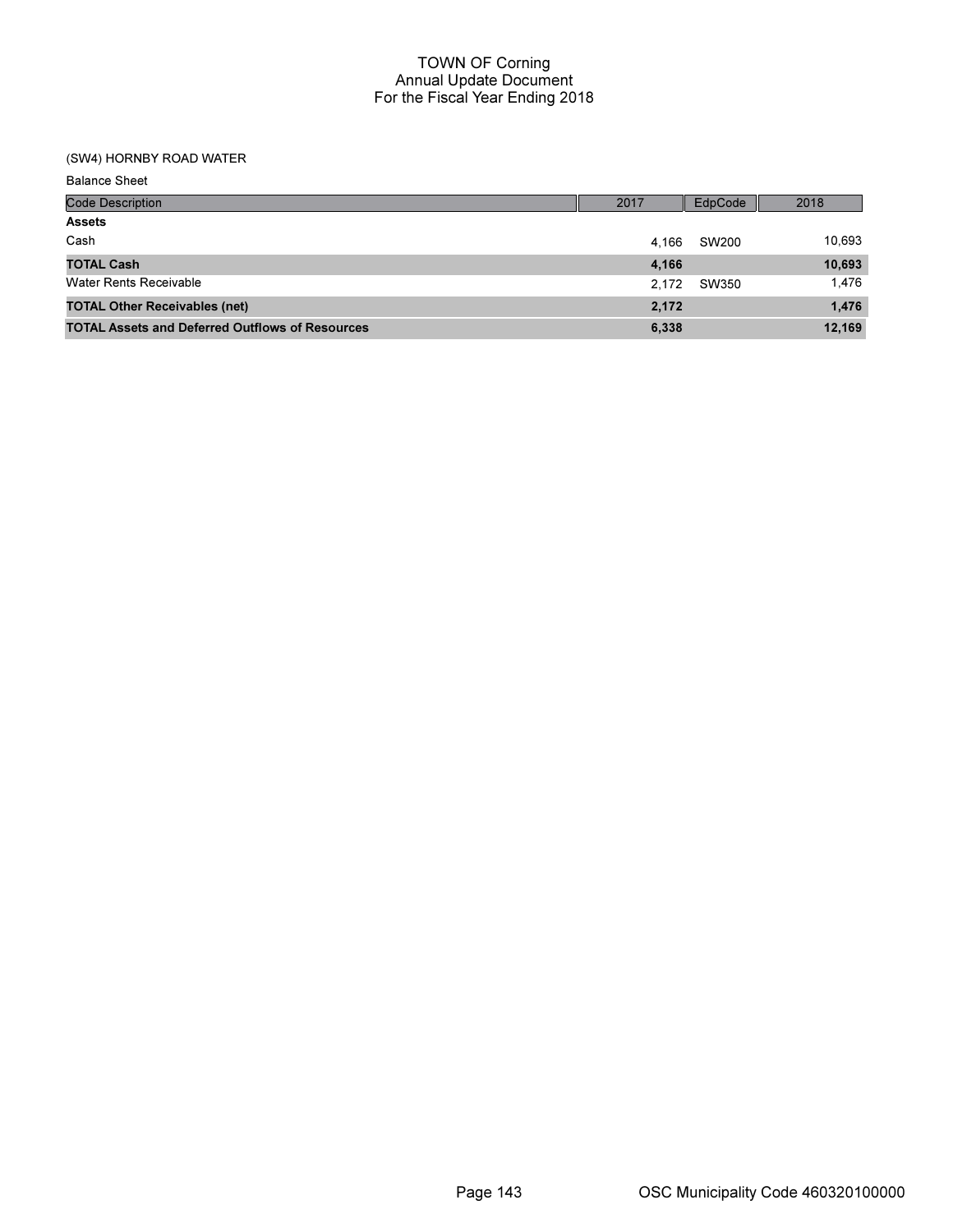# (SW4) HORNBY ROAD WATER

Balance Sheet

| <b>Code Description</b>                                     | 2017  | EdpCode | 2018     |
|-------------------------------------------------------------|-------|---------|----------|
| <b>Accounts Payable</b>                                     | 55    | SW600   |          |
| <b>TOTAL Accounts Payable</b>                               | 55    |         | $\bf{0}$ |
| Overpayments & Clearing Account                             | 11    | SW690   | 152      |
| <b>TOTAL Other Liabilities</b>                              | 11    |         | 152      |
| <b>TOTAL Liabilities</b>                                    | 66    |         | 152      |
| <b>Fund Balance</b>                                         |       |         |          |
| Assigned Unappropriated Fund Balance                        | 6.272 | SW915   | 12,017   |
| <b>TOTAL Assigned Fund Balance</b>                          | 6,272 |         | 12,017   |
| <b>TOTAL Fund Balance</b>                                   | 6,272 |         | 12,017   |
| <b>TOTAL Liabilities, Deferred Inflows And Fund Balance</b> | 6.338 |         | 12.169   |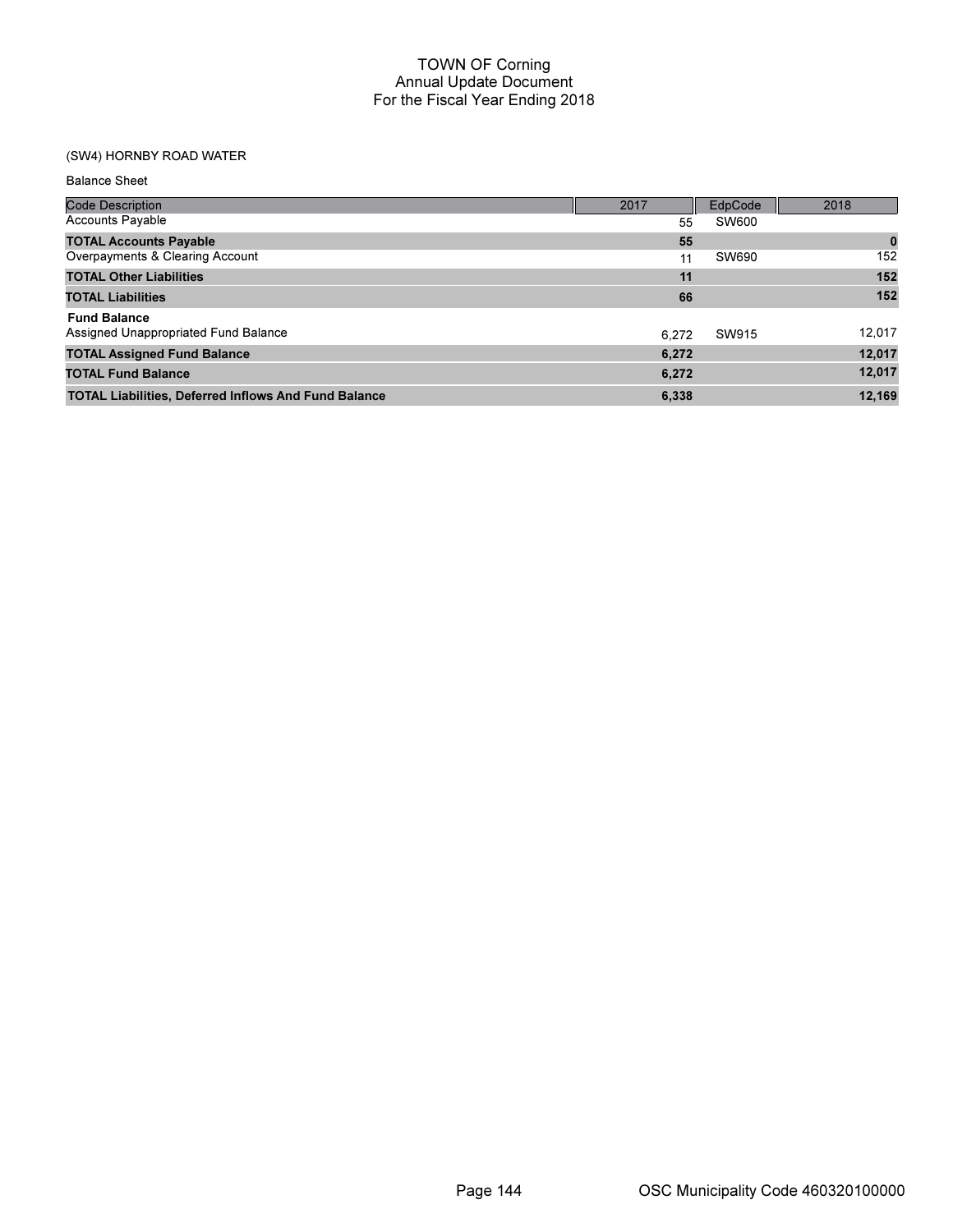## (SW4) HORNBY ROAD WATER

| <b>Results of Operation</b>                             |        |         |             |
|---------------------------------------------------------|--------|---------|-------------|
| <b>Code Description</b>                                 | 2017   | EdpCode | 2018        |
| <b>Revenues</b>                                         |        |         |             |
| <b>Real Property Taxes</b>                              | 10.698 | SW1001  | 15,488      |
| <b>TOTAL Real Property Taxes</b>                        | 10,698 |         | 15,488      |
| Metered Water Sales                                     | 5,716  | SW2140  | 6,559       |
| Interest & Penalties On Water Rents                     | 26     | SW2148  | 146         |
| <b>TOTAL Departmental Income</b>                        | 5,742  |         | 6,705       |
| <b>Interest And Earnings</b>                            | 16     | SW2401  | 21          |
| <b>TOTAL Use of Money And Property</b>                  | 16     |         | 21          |
| Sales of Equipment                                      |        | SW2665  | 984         |
| <b>TOTAL Sale of Property And Compensation For Loss</b> | 0      |         | 984         |
| Refunds of Prior Year's Expenditures                    | 73     | SW2701  |             |
| <b>TOTAL Miscellaneous Local Sources</b>                | 73     |         | $\mathbf 0$ |
| <b>TOTAL Revenues</b>                                   | 16,529 |         | 23,198      |
| <b>TOTAL Detail Revenues And Other Sources</b>          | 16,529 |         | 23,198      |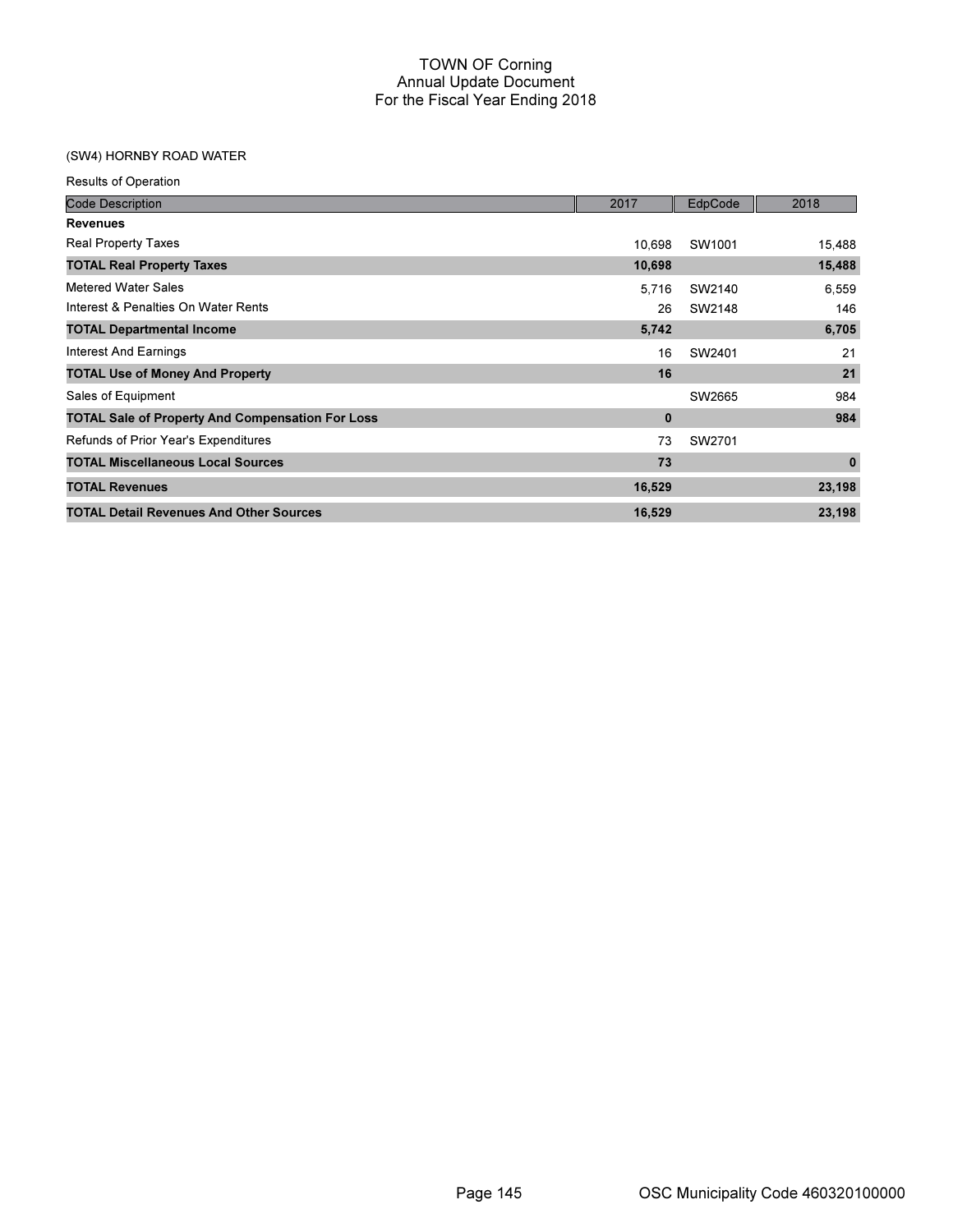#### (SW4) HORNBY ROAD WATER

| <b>Code Description</b>                         | 2017   | EdpCode | 2018   |
|-------------------------------------------------|--------|---------|--------|
| <b>Expenditures</b>                             |        |         |        |
| Water Administration, Pers Serv                 |        | SW83101 | 1,000  |
| Water Administration, Contr Expend              | 41     | SW83104 |        |
| <b>TOTAL Water Administration</b>               | 41     |         | 1,000  |
| Source Supply Pwr & Pump, Contr Expend          | 413    | SW83204 | 467    |
| <b>TOTAL Source Supply Pwr &amp; Pump</b>       | 413    |         | 467    |
| <b>Water Purification, Pers Serv</b>            | 649    | SW83301 | 300    |
| Water Purification, Contr Expend                | 80     | SW83304 | 150    |
| <b>TOTAL Water Purification</b>                 | 729    |         | 450    |
| Water Trans & Distrib, Pers Serv                | 938    | SW83401 |        |
| Water Trans & Distrib, Contr Expend             | 5.193  | SW83404 | 2,646  |
| <b>TOTAL Water Trans &amp; Distrib</b>          | 6,131  |         | 2,646  |
| <b>TOTAL Home And Community Services</b>        | 7,314  |         | 4,563  |
| Social Security, Empl Bnfts                     | 118    | SW90308 | 97     |
|                                                 |        |         |        |
| <b>TOTAL Employee Benefits</b>                  | 118    |         | 97     |
| Debt Principal, Installment Bonds               | 7.100  | SW97206 | 7,100  |
| Debt Principal, Bond Anticipation Notes         | 857    | SW97306 | 3,250  |
| Other Debt, Principal                           | 1,284  | SW97896 | 1,284  |
|                                                 |        |         |        |
| <b>TOTAL Debt Principal</b>                     | 9,241  |         | 11,634 |
| Debt Interest, Installment Bonds                | 994    | SW97207 | 745    |
| Debt Interest, Bond Anticipation Notes          | 28     | SW97307 | 275    |
| Other Debt, Interest                            | 173    | SW97897 | 139    |
| <b>TOTAL Debt Interest</b>                      | 1,195  |         | 1,159  |
| <b>TOTAL Expenditures</b>                       | 17,868 |         | 17,453 |
| <b>TOTAL Detail Expenditures And Other Uses</b> | 17,868 |         | 17,453 |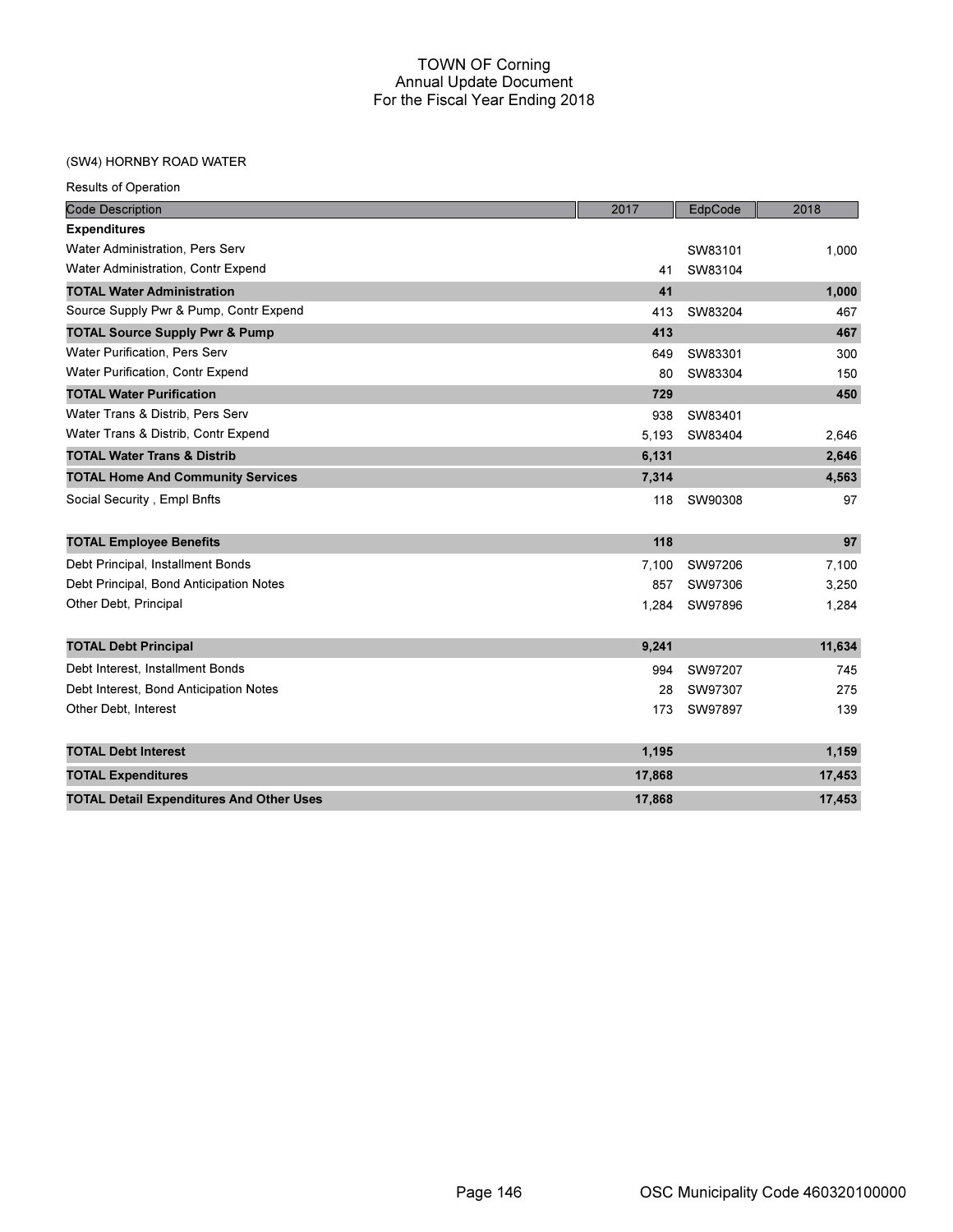#### (SW4) HORNBY ROAD WATER

# Analysis of Changes in Fund Balance

| <b>Code Description</b>                    | 2017   | EdpCode       | 2018   |
|--------------------------------------------|--------|---------------|--------|
| Analysis of Changes in Fund Balance        |        |               |        |
| <b>Fund Balance - Beginning of Year</b>    | 7.611  | <b>SW8021</b> | 6,272  |
| <b>Restated Fund Balance - Beg of Year</b> | 7.611  | <b>SW8022</b> | 6,272  |
| ADD - REVENUES AND OTHER SOURCES           | 16.529 |               | 23.198 |
| DEDUCT - EXPENDITURES AND OTHER USES       | 17.868 |               | 17.453 |
| <b>Fund Balance - End of Year</b>          | 6.272  | <b>SW8029</b> | 12,017 |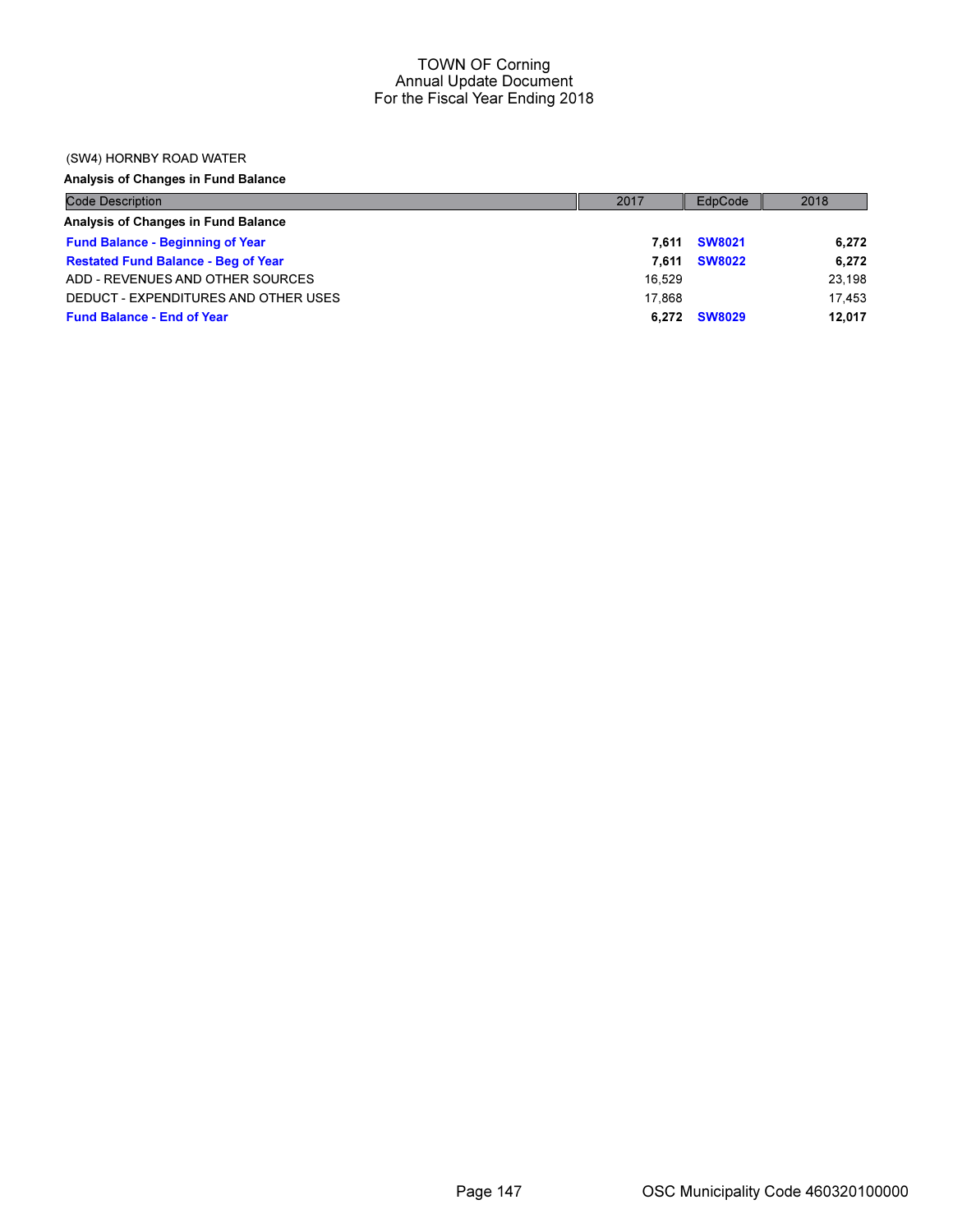(SW4) HORNBY ROAD WATER

| <b>Budget Summary</b>                             |        |         |        |
|---------------------------------------------------|--------|---------|--------|
| <b>Code Description</b>                           | 2018   | EdpCode | 2019   |
| <b>Estimated Revenues</b>                         |        |         |        |
| Est Rev - Real Property Taxes                     | 15,488 | SW1049N | 13,614 |
| Est Rev - Departmental Income                     | 4.540  | SW1299N | 5.040  |
| Est Rev - Use of Money And Property               | 20     | SW2499N | 20     |
| <b>TOTAL Estimated Revenues</b>                   | 20,048 |         | 18,674 |
| Estimated - Interfund Transfer                    |        | SW5031N | 59     |
| <b>TOTAL Estimated Other Sources</b>              | 0      |         | 59     |
| <b>TOTAL Estimated Revenues And Other Sources</b> | 20,048 |         | 18.733 |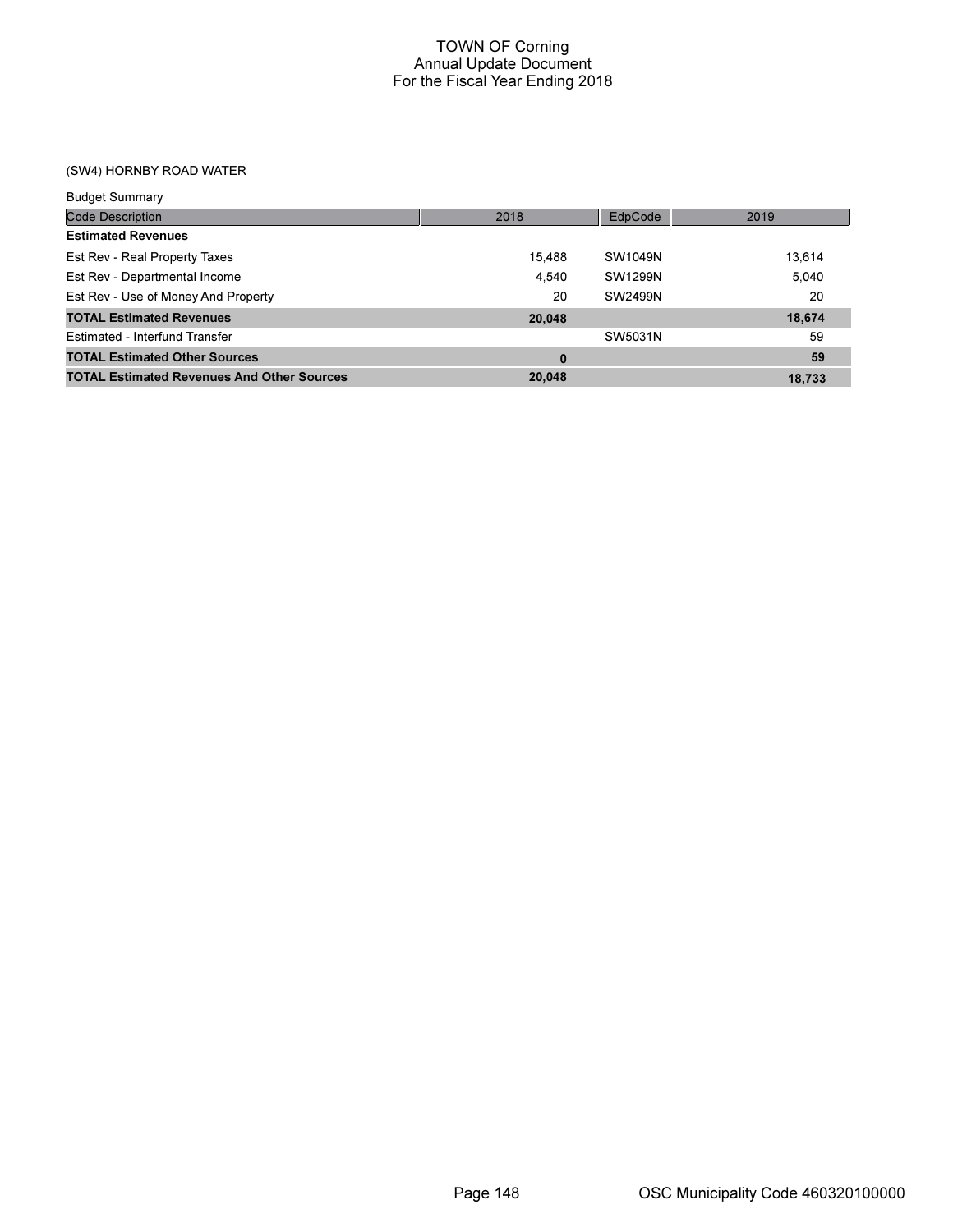(SW4) HORNBY ROAD WATER

| <b>Budget Summary</b>                      |        |         |        |
|--------------------------------------------|--------|---------|--------|
| <b>Code Description</b>                    | 2018   | EdpCode | 2019   |
| Appropriations                             |        |         |        |
| App - Home And Community Services          | 7.150  | SW8999N | 7.150  |
| App - Employee Benefits                    | 100    | SW9199N | 100    |
| App - Debt Service                         | 12.798 | SW9899N | 11.483 |
| <b>TOTAL Appropriations</b>                | 20,048 |         | 18,733 |
| <b>TOTAL Appropriations And Other Uses</b> | 20,048 |         | 18,733 |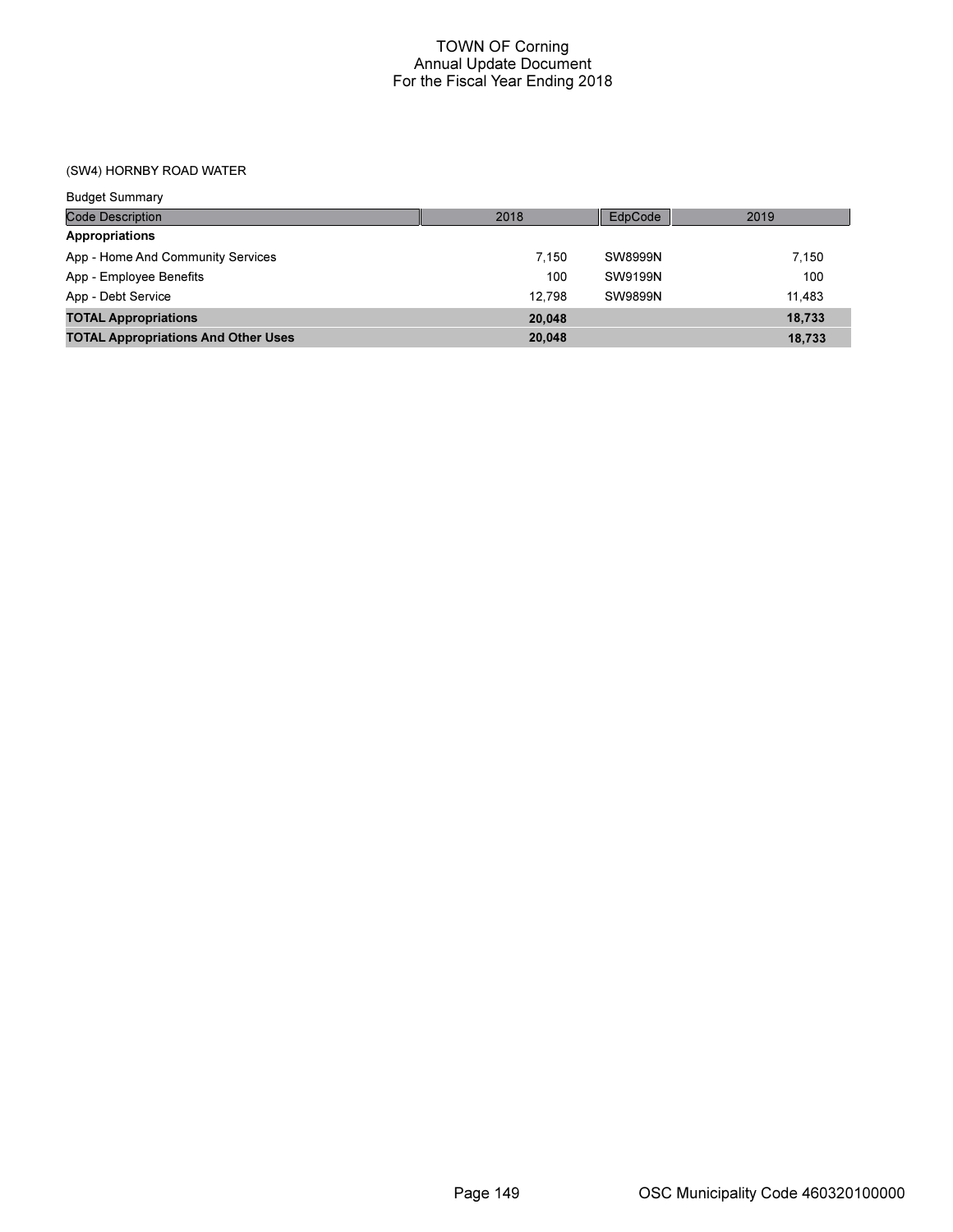#### (SW6)EAST CORNING WATER DIST 1

Balance Sheet

| <b>Code Description</b>                                | 2017 | EdpCode | 2018     |
|--------------------------------------------------------|------|---------|----------|
| <b>Assets</b>                                          |      |         |          |
| Cash                                                   | 80   | SW200   | 22       |
| <b>TOTAL Cash</b>                                      | 80   |         | 22       |
| <b>Water Rents Receivable</b>                          | 58   | SW350   |          |
| <b>TOTAL Other Receivables (net)</b>                   | 58   |         | $\bf{0}$ |
| <b>TOTAL Assets and Deferred Outflows of Resources</b> | 138  |         | 22       |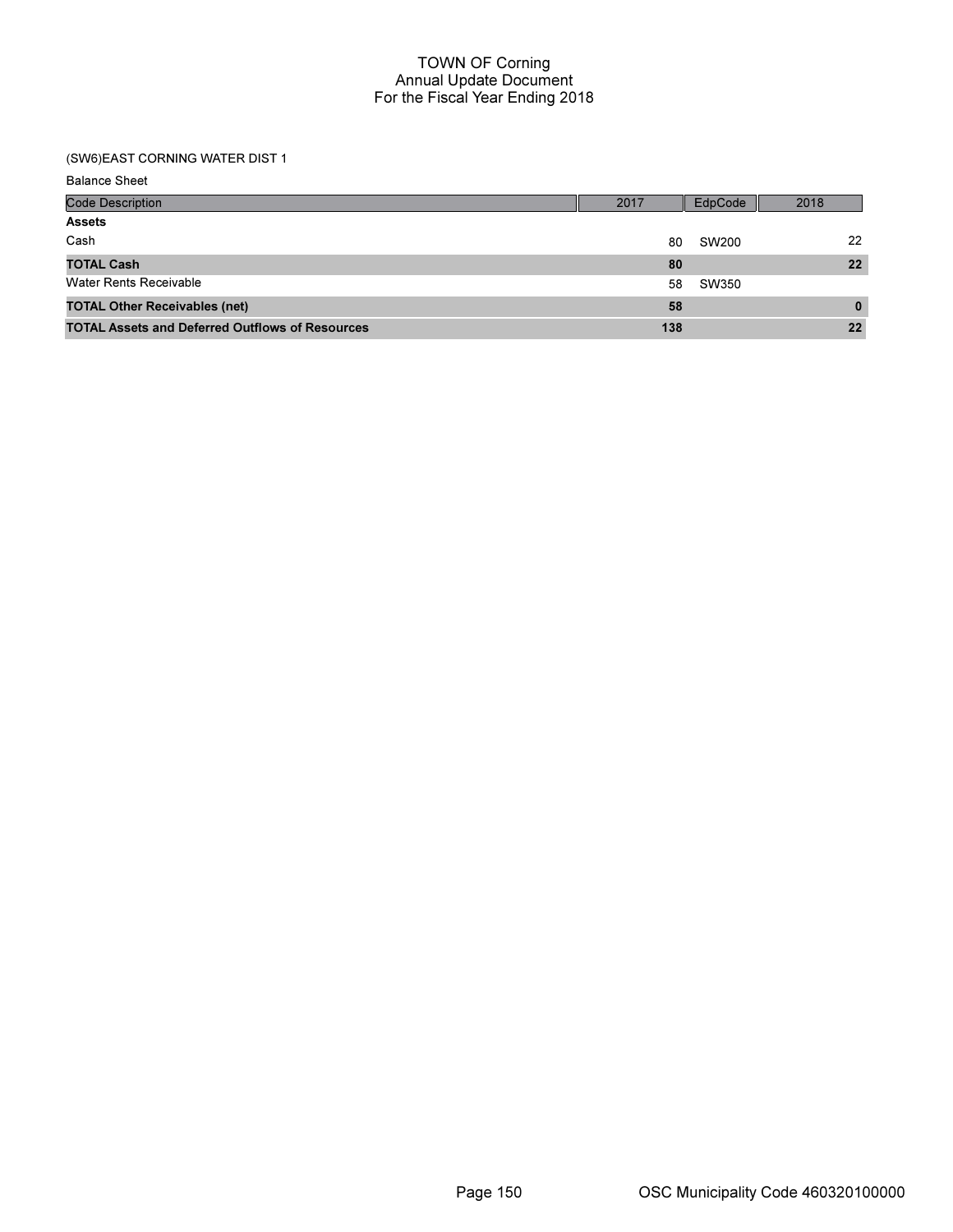| <b>Balance Sheet</b>                                        |      |         |              |
|-------------------------------------------------------------|------|---------|--------------|
| <b>Code Description</b>                                     | 2017 | EdpCode | 2018         |
| Overpayments & Clearing Account                             | 110  | SW690   |              |
| <b>TOTAL Other Liabilities</b>                              | 110  |         | 0            |
| <b>TOTAL Liabilities</b>                                    | 110  |         | $\mathbf{0}$ |
| <b>Fund Balance</b><br>Assigned Unappropriated Fund Balance | 28   | SW915   | 22           |
| <b>TOTAL Assigned Fund Balance</b>                          | 28   |         | 22           |
| <b>TOTAL Fund Balance</b>                                   | 28   |         | 22           |
| <b>TOTAL Liabilities, Deferred Inflows And Fund Balance</b> | 138  |         | 22           |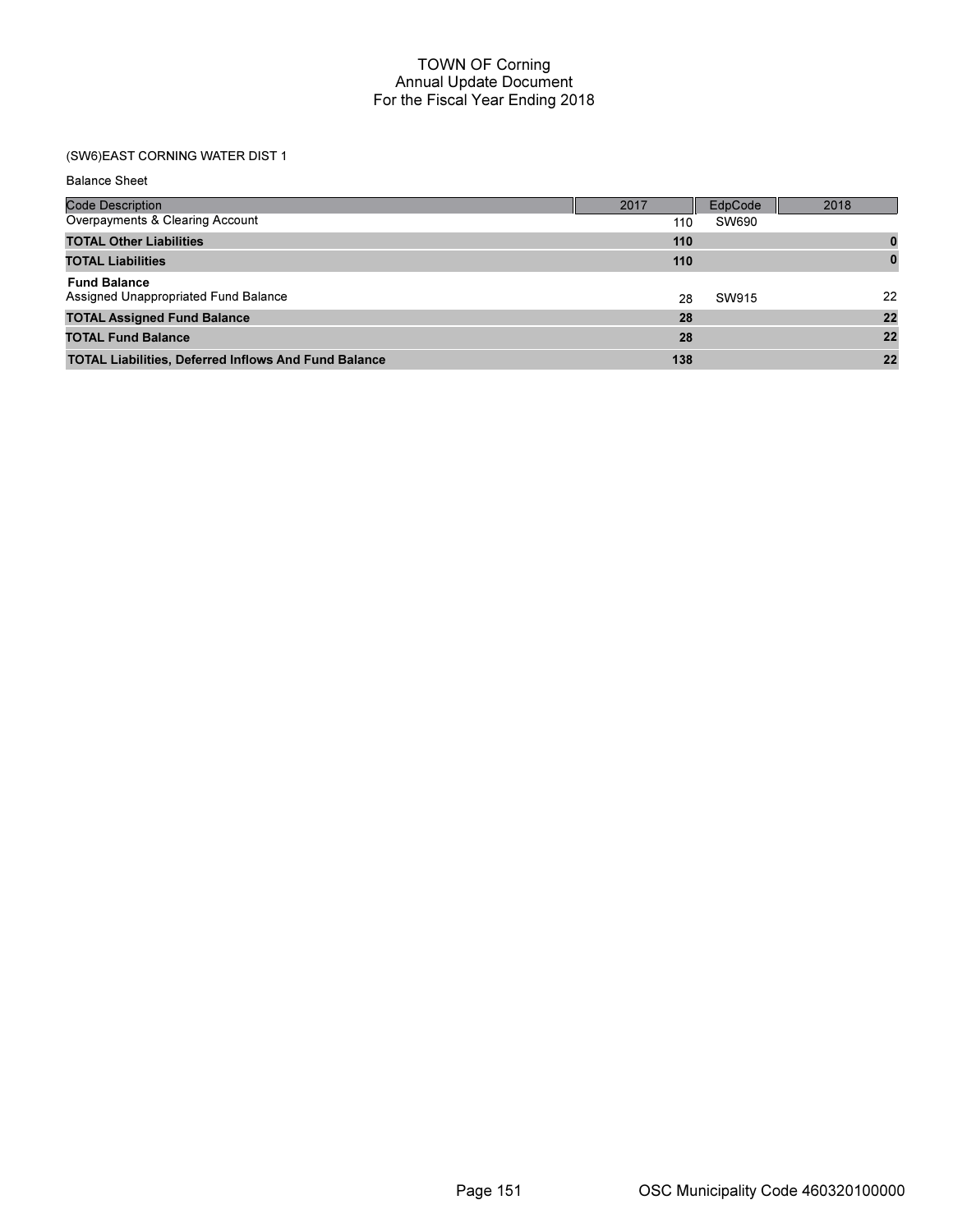| <b>Results of Operation</b>                    |        |         |          |
|------------------------------------------------|--------|---------|----------|
| <b>Code Description</b>                        | 2017   | EdpCode | 2018     |
| <b>Revenues</b>                                |        |         |          |
| <b>Real Property Taxes</b>                     | 22,456 | SW1001  | 24,038   |
| <b>TOTAL Real Property Taxes</b>               | 22,456 |         | 24,038   |
| <b>Metered Water Sales</b>                     | 2,843  | SW2140  |          |
| Interest & Penalties On Water Rents            | 13     | SW2148  |          |
| <b>TOTAL Departmental Income</b>               | 2,856  |         | $\bf{0}$ |
| <b>Interest And Earnings</b>                   | 18     | SW2401  | 21       |
| <b>TOTAL Use of Money And Property</b>         | 18     |         | 21       |
| <b>TOTAL Revenues</b>                          | 25,330 |         | 24,059   |
| Interfund Transfers                            | 2,154  | SW5031  | 3,325    |
| <b>TOTAL Interfund Transfers</b>               | 2,154  |         | 3,325    |
| <b>TOTAL Other Sources</b>                     | 2,154  |         | 3,325    |
| <b>TOTAL Detail Revenues And Other Sources</b> | 27,484 |         | 27,384   |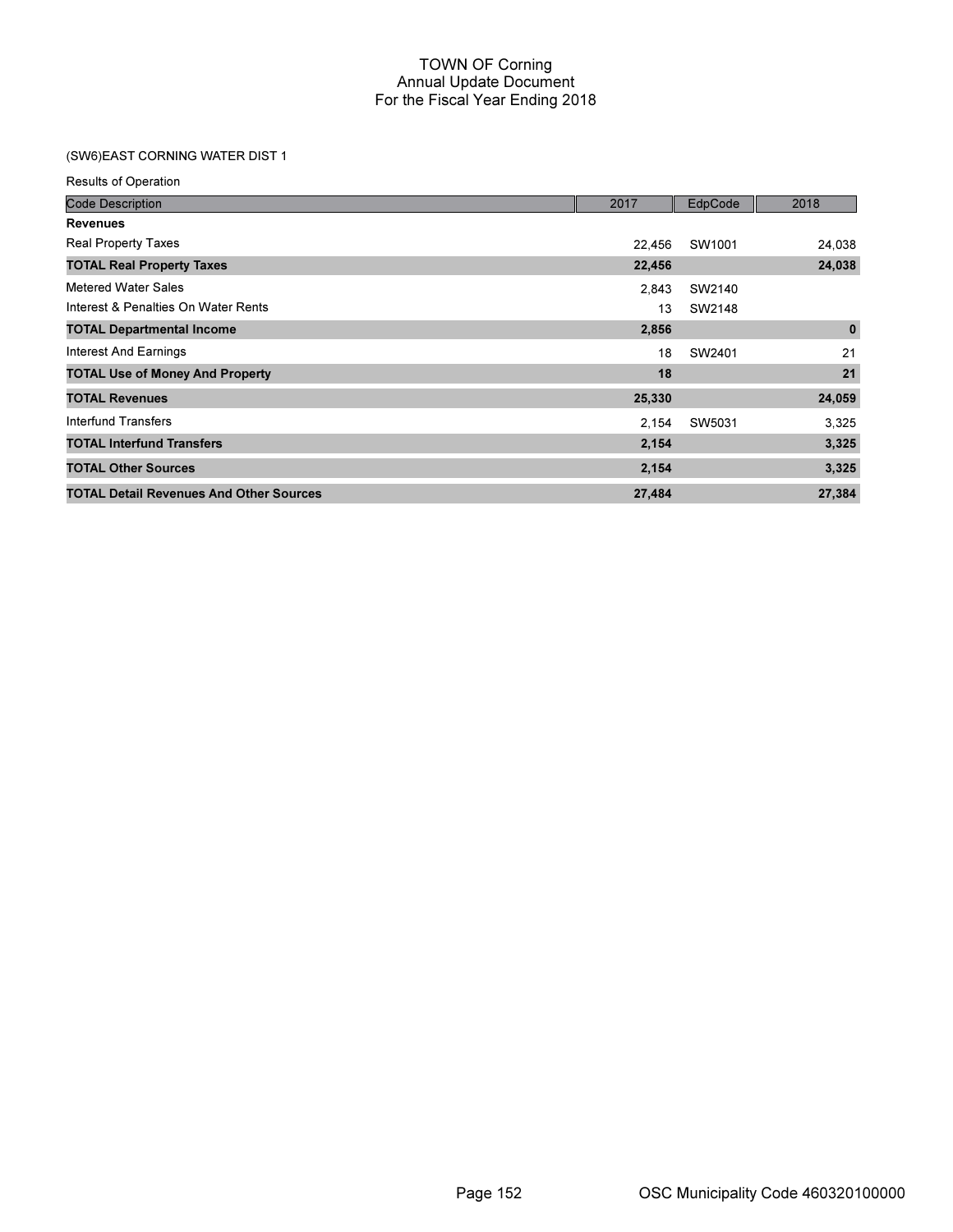| <b>Results of Operation</b>                     |        |         |              |
|-------------------------------------------------|--------|---------|--------------|
| <b>Code Description</b>                         | 2017   | EdpCode | 2018         |
| <b>Expenditures</b>                             |        |         |              |
| Water Administration, Pers Serv                 | 867    | SW83101 |              |
| <b>TOTAL Water Administration</b>               | 867    |         | $\mathbf{0}$ |
| Water Trans & Distrib, Contr Expend             | 1,794  | SW83404 |              |
| <b>TOTAL Water Trans &amp; Distrib</b>          | 1,794  |         | $\mathbf 0$  |
| <b>TOTAL Home And Community Services</b>        | 2,661  |         | $\mathbf 0$  |
| Social Security, Empl Bnfts                     | 65     | SW90308 |              |
| <b>TOTAL Employee Benefits</b>                  | 65     |         | $\mathbf 0$  |
| Debt Principal, Bond Anticipation Notes         | 16,917 | SW97306 | 16,250       |
| <b>TOTAL Debt Principal</b>                     | 16,917 |         | 16,250       |
| Debt Interest, Bond Anticipation Notes          | 7,493  | SW97307 | 11,112       |
| <b>TOTAL Debt Interest</b>                      | 7,493  |         | 11,112       |
| <b>TOTAL Expenditures</b>                       | 27,136 |         | 27,362       |
| <b>TOTAL Detail Expenditures And Other Uses</b> | 27,136 |         | 27,362       |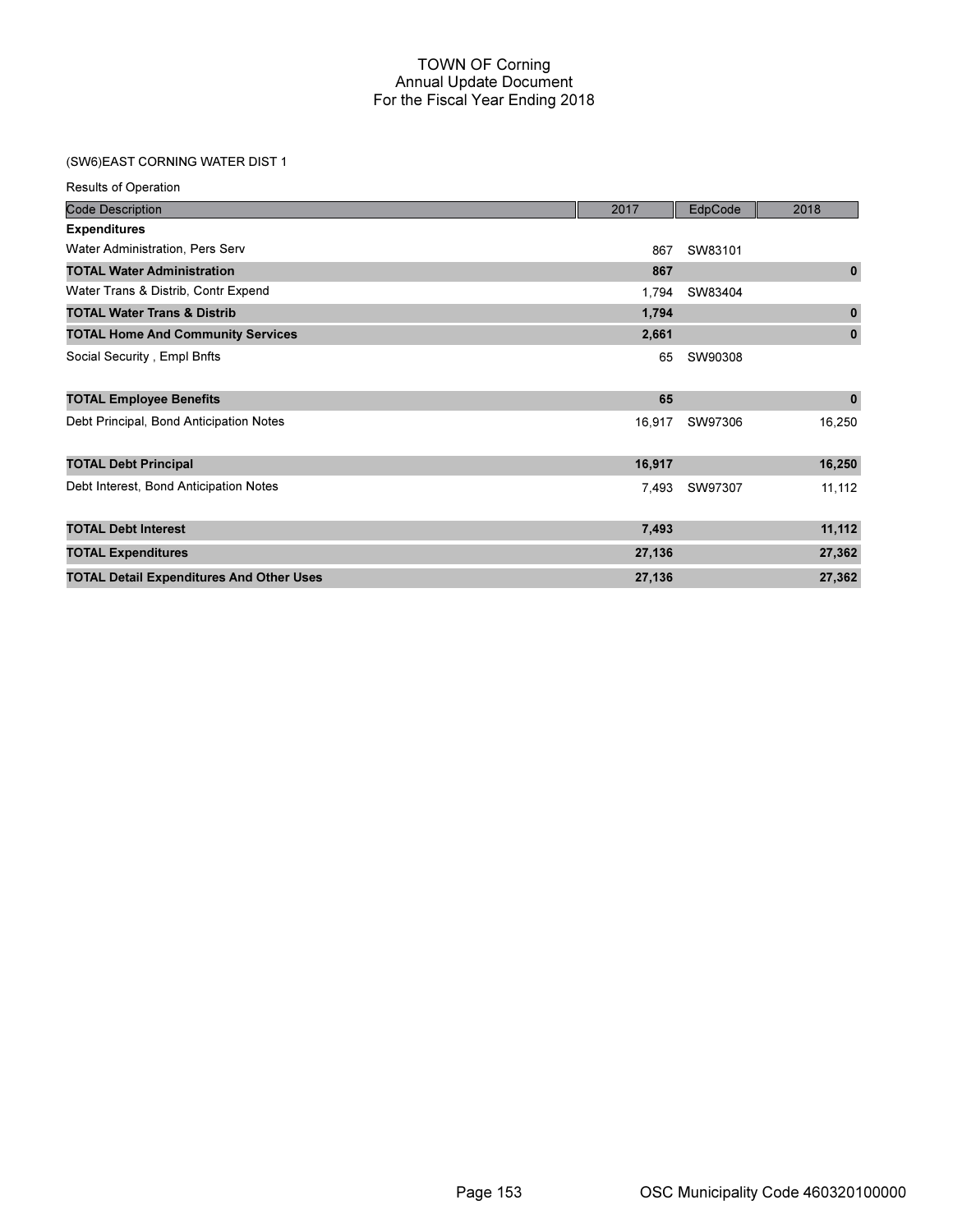#### (SW6)EAST CORNING WATER DIST 1

Analysis of Changes in Fund Balance

| <b>Code Description</b>                    | 2017   | EdpCode       | 2018   |
|--------------------------------------------|--------|---------------|--------|
| Analysis of Changes in Fund Balance        |        |               |        |
| <b>Fund Balance - Beginning of Year</b>    | -320   | <b>SW8021</b> | 28     |
| Prior Period Adj -Decrease In Fund Balance |        | SW8015        | 28     |
| <b>Restated Fund Balance - Beg of Year</b> | $-320$ | <b>SW8022</b> |        |
| ADD - REVENUES AND OTHER SOURCES           | 27.484 |               | 27.384 |
| DEDUCT - EXPENDITURES AND OTHER USES       | 27.136 |               | 27.362 |
| <b>Fund Balance - End of Year</b>          | 28     | <b>SW8029</b> | 22     |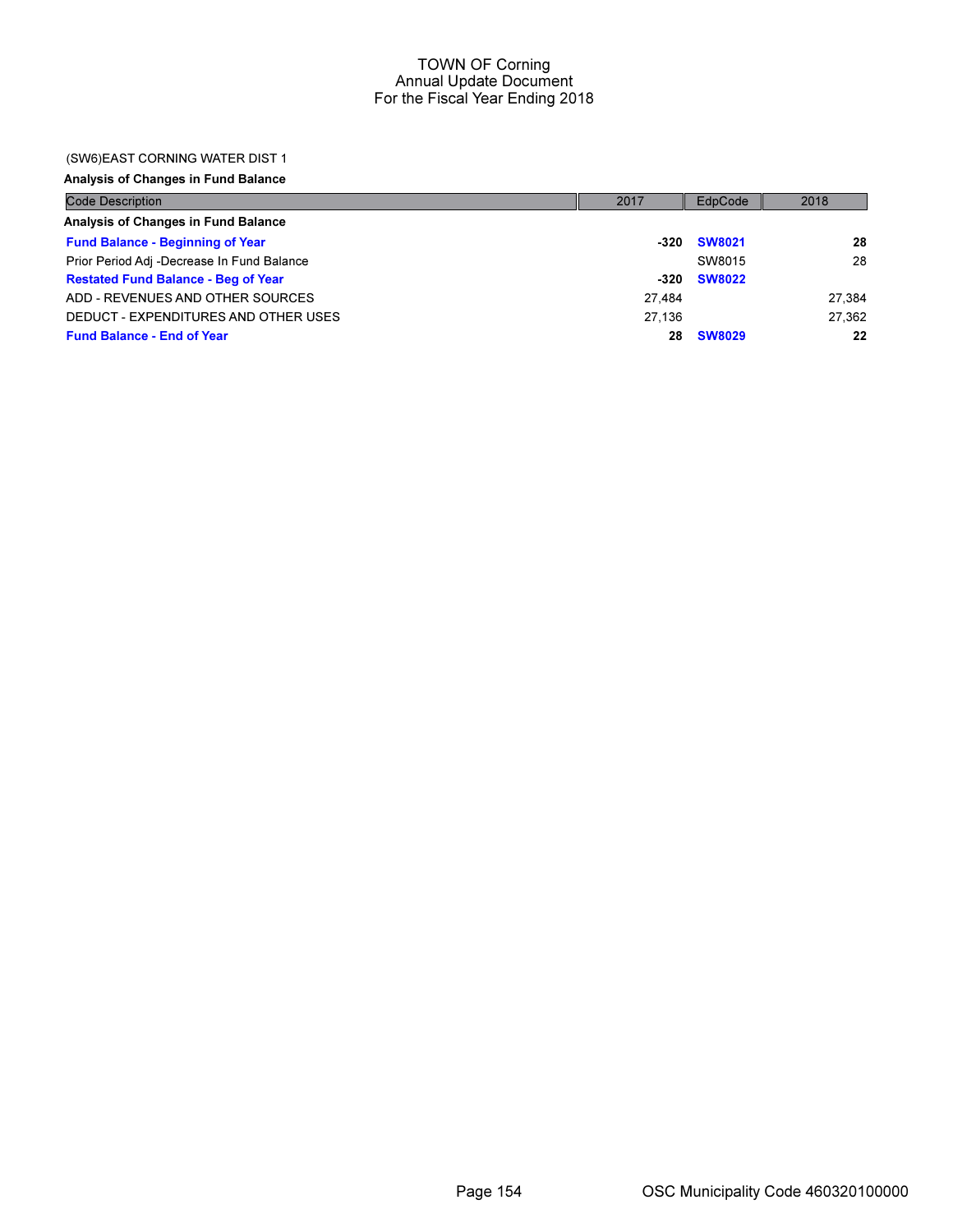| <b>Budget Summary</b>                             |        |         |        |
|---------------------------------------------------|--------|---------|--------|
| Code Description                                  | 2018   | EdpCode | 2019   |
| <b>Estimated Revenues</b>                         |        |         |        |
| Est Rev - Real Property Taxes                     | 24.038 | SW1049N | 27.229 |
| Est Rev - Interfund Revenues                      |        | SW2801N |        |
| <b>TOTAL Estimated Revenues</b>                   | 24,038 |         | 27,229 |
| Estimated - Interfund Transfer                    | 3.325  | SW5031N | 3.157  |
| <b>TOTAL Estimated Other Sources</b>              | 3,325  |         | 3.157  |
| <b>TOTAL Estimated Revenues And Other Sources</b> | 27,363 |         | 30,386 |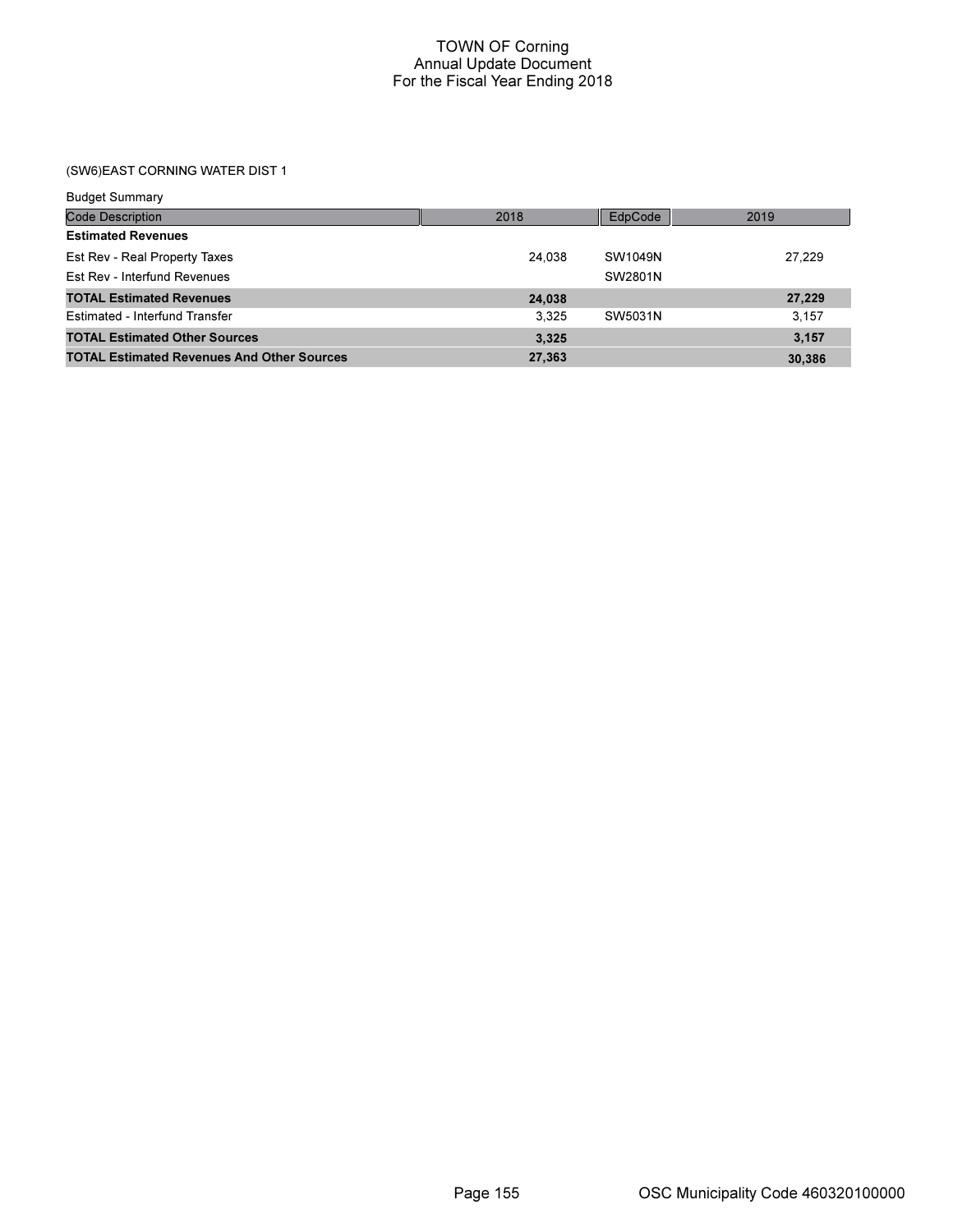| <b>Budget Summary</b>                      |        |                |        |
|--------------------------------------------|--------|----------------|--------|
| Code Description                           | 2018   | EdpCode        | 2019   |
| Appropriations                             |        |                |        |
| App - Debt Service                         | 27.363 | <b>SW9899N</b> | 30.386 |
| <b>TOTAL Appropriations</b>                | 27,363 |                | 30,386 |
| <b>TOTAL Appropriations And Other Uses</b> | 27,363 |                | 30,386 |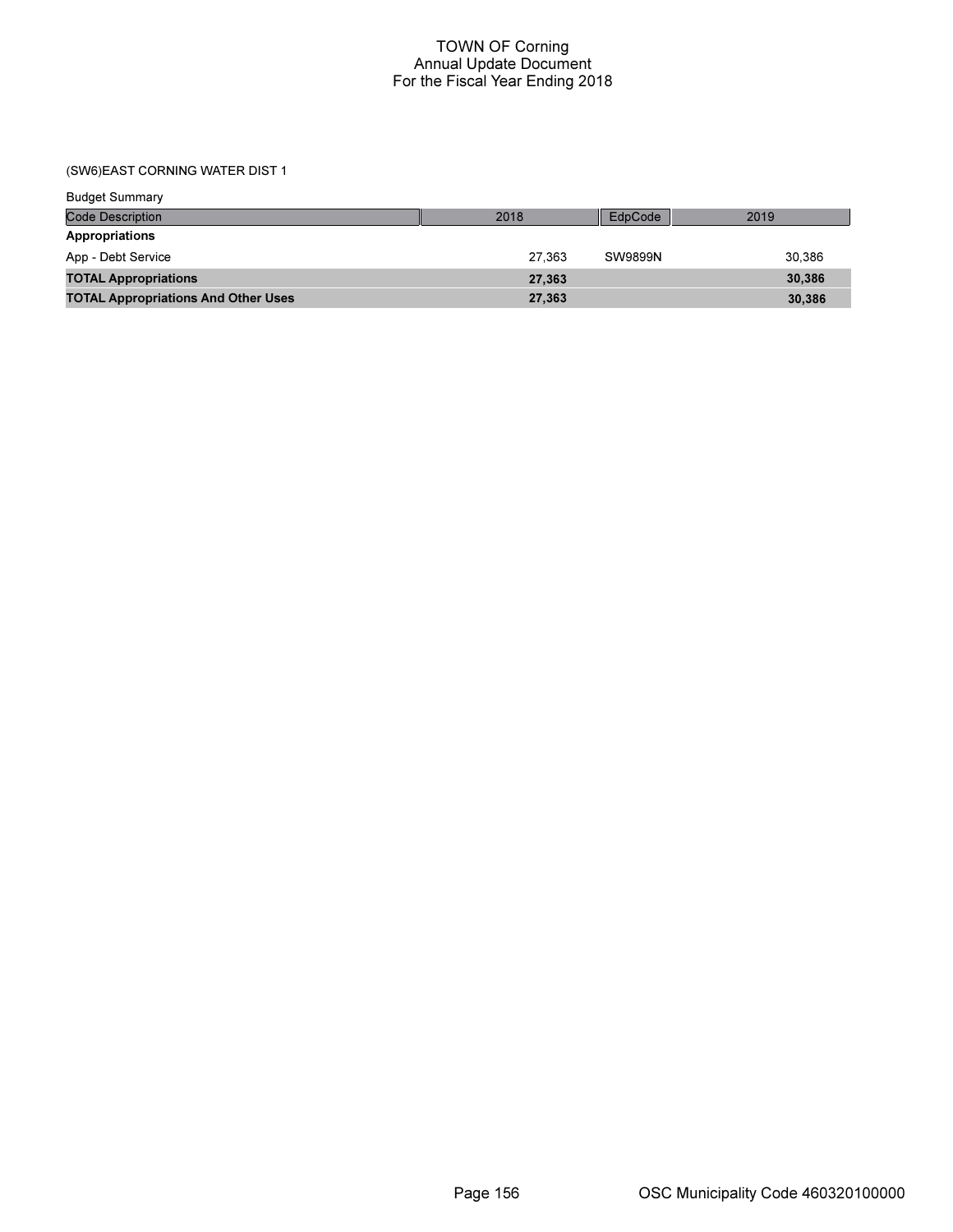## (SW7) EAST CORNING DISTRICT 2

| <b>Code Description</b>                                | 2017 | EdpCode | 2018 |
|--------------------------------------------------------|------|---------|------|
| <b>Assets</b>                                          |      |         |      |
| Cash                                                   | 184  | SW200   | 145  |
| <b>TOTAL Cash</b>                                      | 184  |         | 145  |
| Due From Other Funds                                   | 736  | SW391   | 33   |
| <b>TOTAL Due From Other Funds</b>                      | 736  |         | 33   |
| <b>TOTAL Assets and Deferred Outflows of Resources</b> | 920  |         | 178  |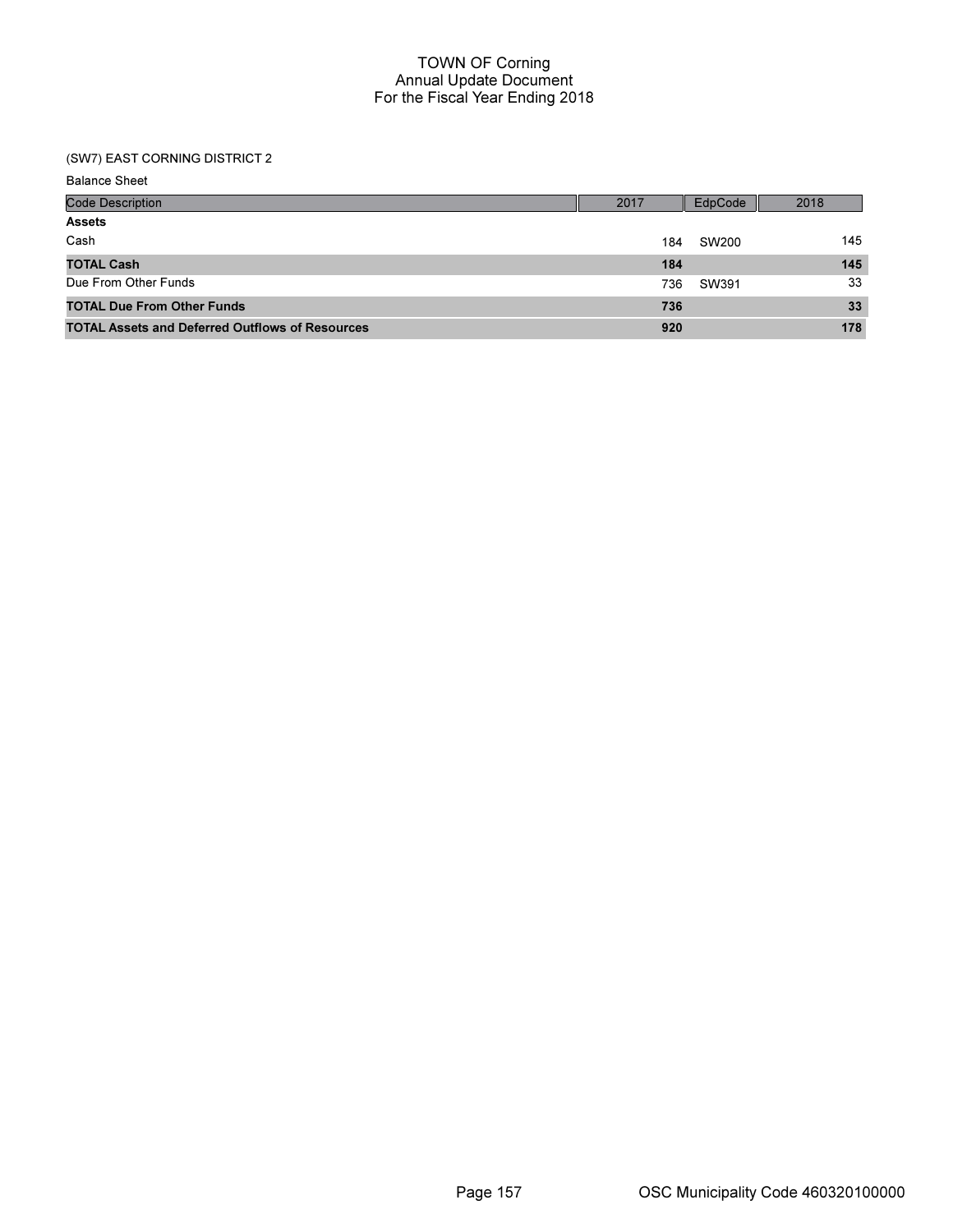# (SW7) EAST CORNING DISTRICT 2

Balance Sheet

| <b>Code Description</b>                                     | 2017 | EdpCode | 2018     |
|-------------------------------------------------------------|------|---------|----------|
| <b>Accounts Payable</b>                                     | 48   | SW600   |          |
| <b>TOTAL Accounts Payable</b>                               | 48   |         | 0        |
| Overpayments & Clearing Account                             | 23   | SW690   |          |
| <b>TOTAL Other Liabilities</b>                              | 23   |         | $\bf{0}$ |
| <b>TOTAL Liabilities</b>                                    | 71   |         | $\bf{0}$ |
| <b>Fund Balance</b>                                         |      |         |          |
| Assigned Unappropriated Fund Balance                        | 849  | SW915   | 178      |
| <b>TOTAL Assigned Fund Balance</b>                          | 849  |         | 178      |
| <b>TOTAL Fund Balance</b>                                   | 849  |         | 178      |
| <b>TOTAL Liabilities, Deferred Inflows And Fund Balance</b> | 920  |         | 178      |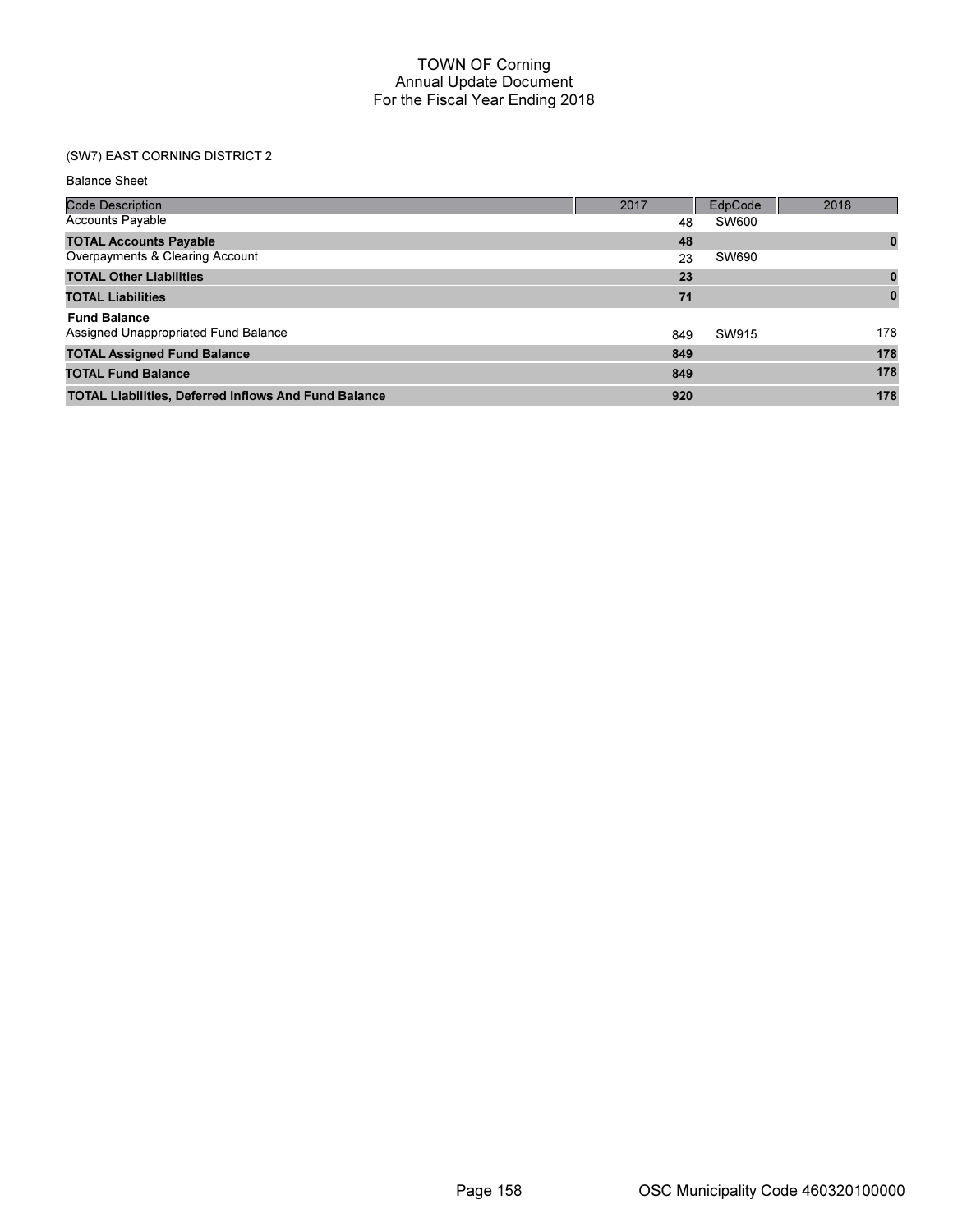# (SW7) EAST CORNING DISTRICT 2

| <b>Results of Operation</b>                    |          |                    |             |
|------------------------------------------------|----------|--------------------|-------------|
| <b>Code Description</b>                        | 2017     | EdpCode            | 2018        |
| <b>Revenues</b>                                |          |                    |             |
| Real Property Taxes                            |          | SW <sub>1001</sub> | 14,225      |
| <b>TOTAL Real Property Taxes</b>               | $\bf{0}$ |                    | 14,225      |
| <b>Metered Water Sales</b>                     | 2,385    | SW2140             |             |
| <b>Water Service Charges</b>                   | 114      | SW2144             |             |
| Interest & Penalties On Water Rents            | 7        | SW2148             |             |
| <b>TOTAL Departmental Income</b>               | 2,506    |                    | $\mathbf 0$ |
| <b>Interest And Earnings</b>                   | 245      | SW2401             | 139         |
| <b>TOTAL Use of Money And Property</b>         | 245      |                    | 139         |
| <b>TOTAL Revenues</b>                          | 2,751    |                    | 14,364      |
| Interfund Transfers                            |          | SW5031             | 2,907       |
| <b>TOTAL Interfund Transfers</b>               | $\bf{0}$ |                    | 2,907       |
| <b>TOTAL Other Sources</b>                     | $\bf{0}$ |                    | 2,907       |
| <b>TOTAL Detail Revenues And Other Sources</b> | 2,751    |                    | 17,271      |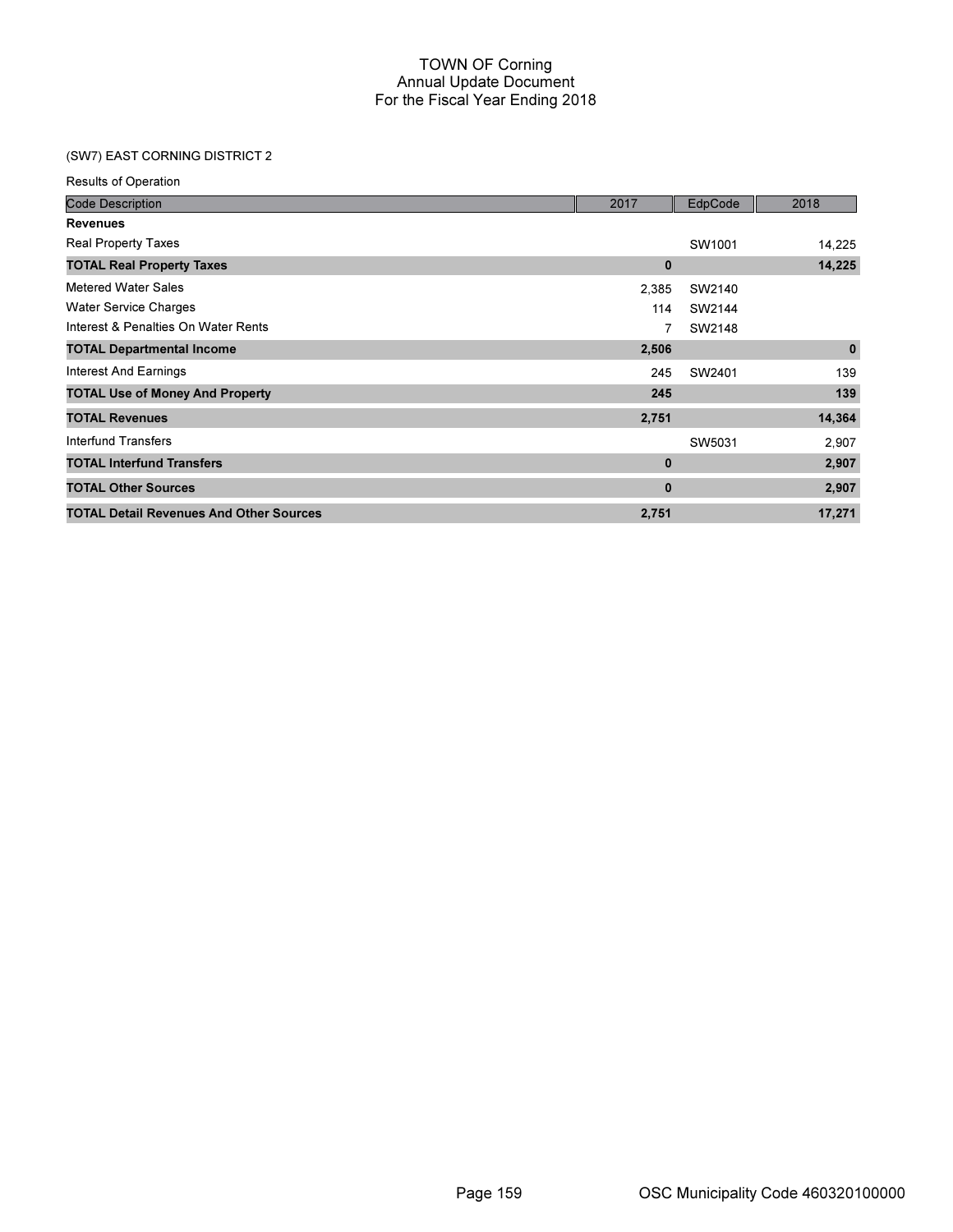# (SW7) EAST CORNING DISTRICT 2

| <b>Results of Operation</b>                     |             |         |          |
|-------------------------------------------------|-------------|---------|----------|
| <b>Code Description</b>                         | 2017        | EdpCode | 2018     |
| <b>Expenditures</b>                             |             |         |          |
| Water Trans & Distrib, Contr Expend             | 1.902       | SW83404 |          |
| <b>TOTAL Water Trans &amp; Distrib</b>          | 1,902       |         | $\bf{0}$ |
| <b>TOTAL Home And Community Services</b>        | 1,902       |         | $\bf{0}$ |
| Debt Principal, Bond Anticipation Notes         |             | SW97306 | 2,250    |
| <b>TOTAL Debt Principal</b>                     | $\mathbf 0$ |         | 2,250    |
| Debt Interest, Bond Anticipation Notes          |             | SW97307 | 14,843   |
| <b>TOTAL Debt Interest</b>                      | $\mathbf 0$ |         | 14,843   |
| <b>TOTAL Expenditures</b>                       | 1,902       |         | 17,093   |
| <b>TOTAL Detail Expenditures And Other Uses</b> | 1,902       |         | 17,093   |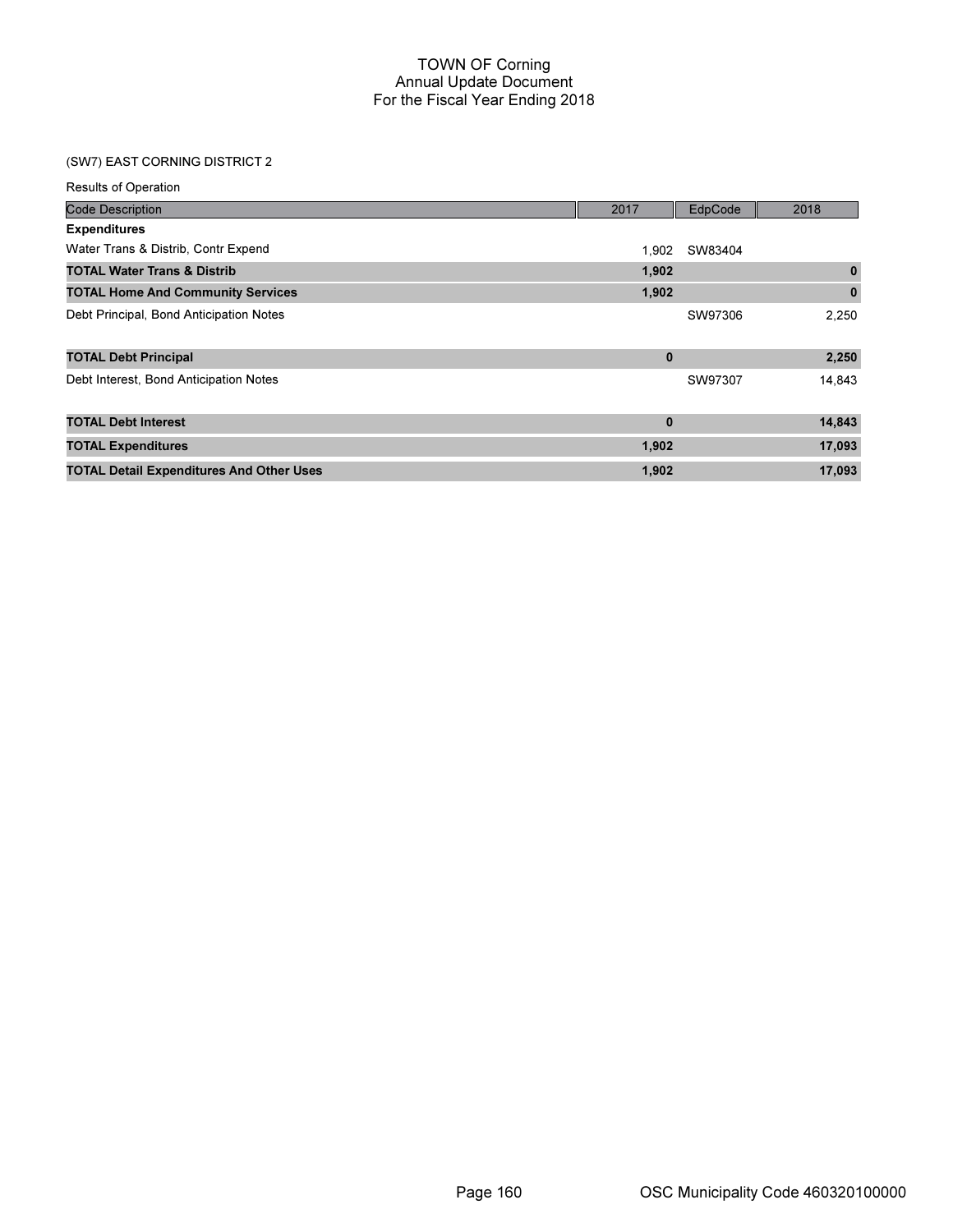#### (SW7) EAST CORNING DISTRICT 2

Analysis of Changes in Fund Balance

| <b>Code Description</b>                    | 2017  | EdpCode       | 2018   |
|--------------------------------------------|-------|---------------|--------|
| Analysis of Changes in Fund Balance        |       |               |        |
| Prior Period Adj -Increase In Fund Balance |       | SW8012        | 849    |
| Prior Period Adj -Decrease In Fund Balance |       | SW8015        | 849    |
| <b>Restated Fund Balance - Beg of Year</b> |       | <b>SW8022</b> |        |
| ADD - REVENUES AND OTHER SOURCES           | 2.751 |               | 17.271 |
| DEDUCT - EXPENDITURES AND OTHER USES       | 1.902 |               | 17.093 |
| <b>Fund Balance - End of Year</b>          | 849   | <b>SW8029</b> | 178    |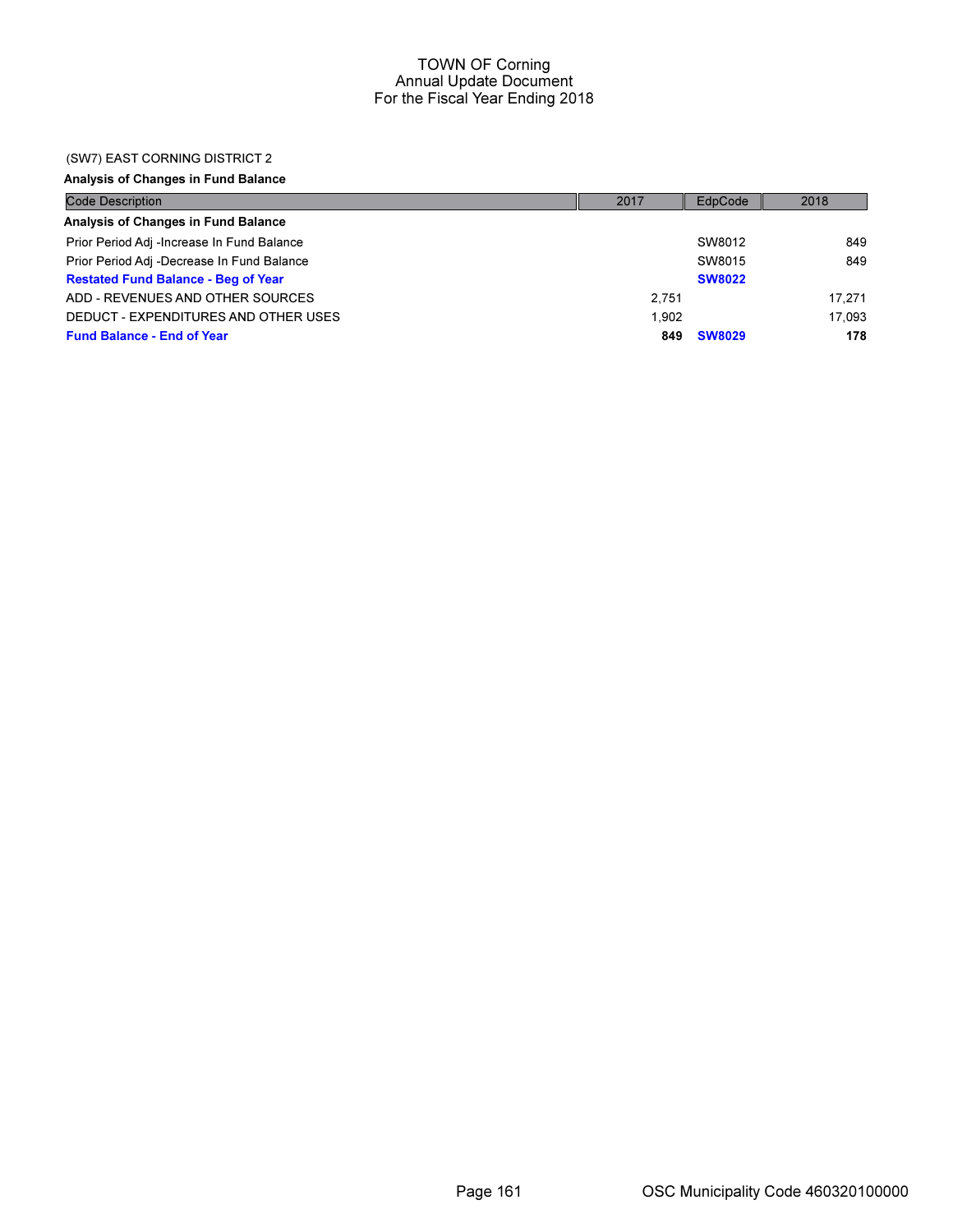## (SW7) EAST CORNING DISTRICT 2

| <b>Budget Summary</b>                             |        |         |        |
|---------------------------------------------------|--------|---------|--------|
| Code Description                                  | 2018   | EdpCode | 2019   |
| <b>Estimated Revenues</b>                         |        |         |        |
| Est Rev - Real Property Taxes                     | 14.225 | SW1049N | 41.965 |
| <b>TOTAL Estimated Revenues</b>                   | 14,225 |         | 41,965 |
| Estimated - Interfund Transfer                    | 2.868  | SW5031N | 59     |
| <b>TOTAL Estimated Other Sources</b>              | 2.868  |         | 59     |
| <b>TOTAL Estimated Revenues And Other Sources</b> | 17,093 |         | 42,024 |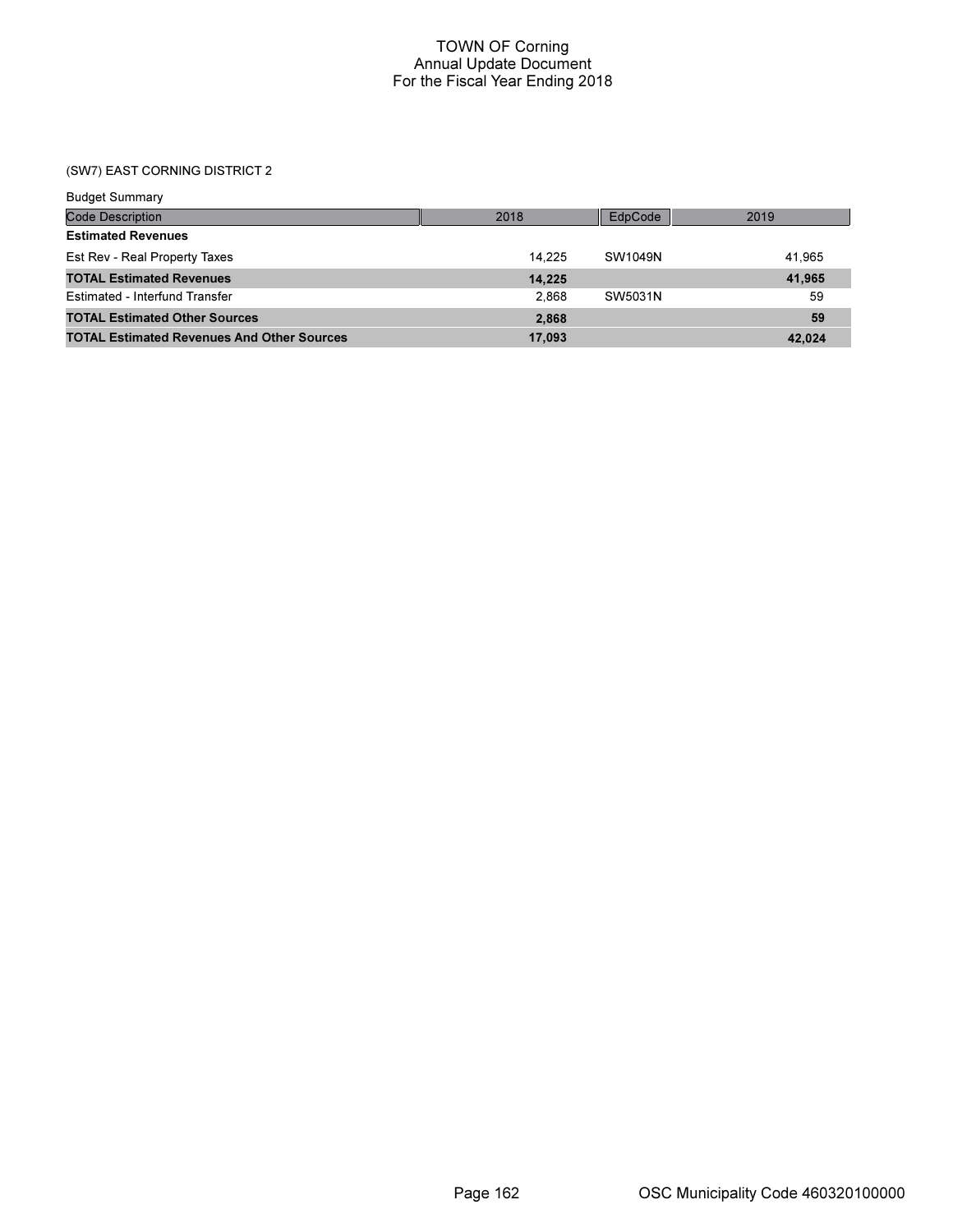(SW7) EAST CORNING DISTRICT 2

| <b>Budget Summary</b>                      |        |                |        |
|--------------------------------------------|--------|----------------|--------|
| <b>Code Description</b>                    | 2018   | EdpCode        | 2019   |
| <b>Appropriations</b>                      |        |                |        |
| App - General Government Support           |        | SW1999N        | 137    |
| App - Debt Service                         | 17.093 | <b>SW9899N</b> | 41.887 |
| <b>TOTAL Appropriations</b>                | 17,093 |                | 42,024 |
| <b>TOTAL Appropriations And Other Uses</b> | 17,093 |                | 42.024 |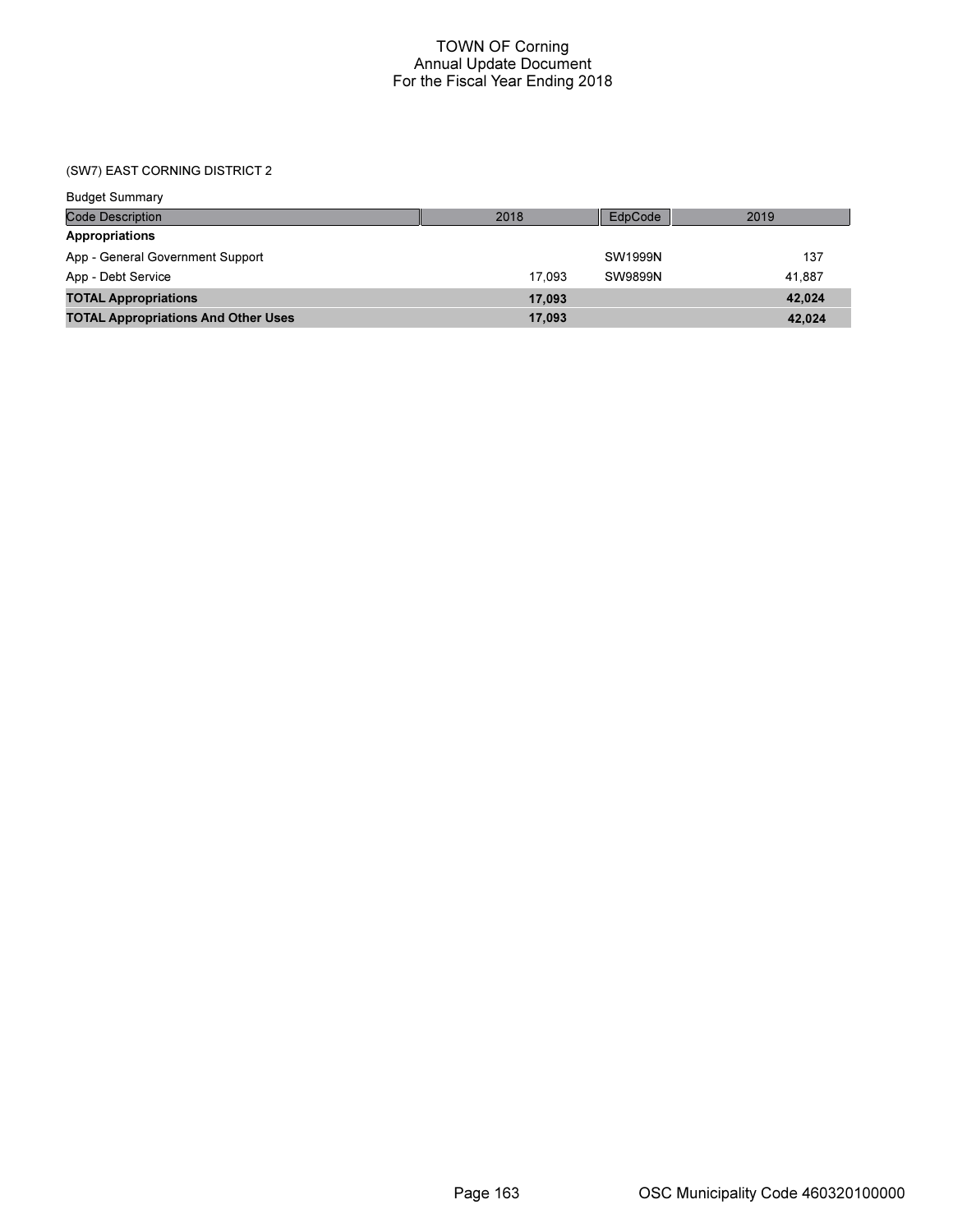## (SW9)EC CONSOLIDATED WATER

Balance Sheet

| <b>Code Description</b>                                | 2017     | EdpCode | 2018    |
|--------------------------------------------------------|----------|---------|---------|
| <b>Assets</b>                                          |          |         |         |
| Cash                                                   |          | SW200   | 117,088 |
| <b>TOTAL Cash</b>                                      | $\bf{0}$ |         | 117,088 |
| <b>Water Rents Receivable</b>                          |          | SW350   | 12,683  |
| <b>TOTAL Other Receivables (net)</b>                   | 0        |         | 12,683  |
| Due From Other Funds                                   |          | SW391   | 9,098   |
| <b>TOTAL Due From Other Funds</b>                      | $\bf{0}$ |         | 9,098   |
| <b>TOTAL Assets and Deferred Outflows of Resources</b> | $\bf{0}$ |         | 138,869 |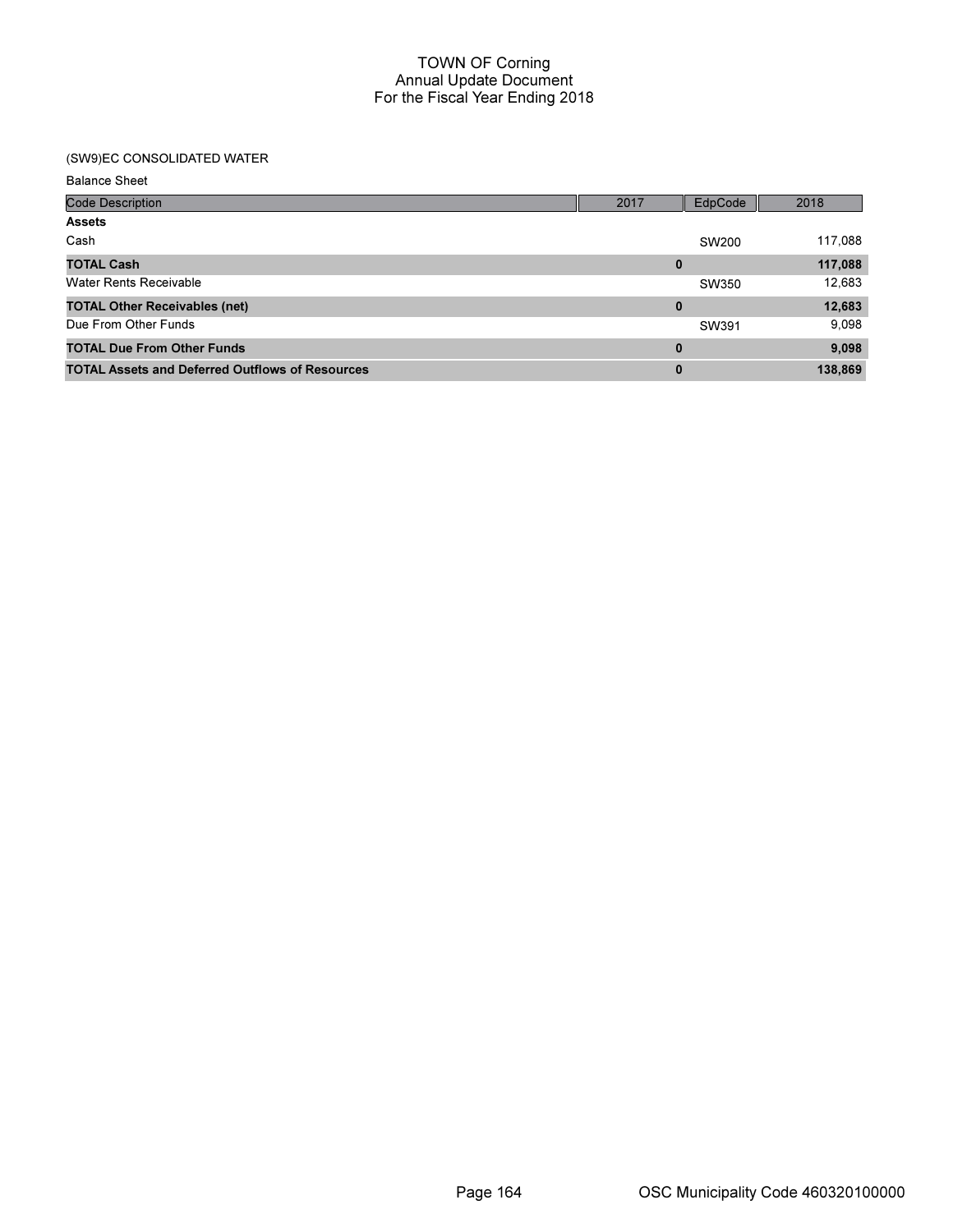# (SW9)EC CONSOLIDATED WATER

#### Balance Sheet

| <b>Code Description</b>                                     | 2017     | EdpCode      | 2018    |
|-------------------------------------------------------------|----------|--------------|---------|
| <b>Accounts Payable</b>                                     |          | <b>SW600</b> | 579     |
| <b>TOTAL Accounts Payable</b>                               | 0        |              | 579     |
| Overpayments & Clearing Account                             |          | SW690        | 868     |
| <b>TOTAL Other Liabilities</b>                              | $\bf{0}$ |              | 868     |
| <b>TOTAL Liabilities</b>                                    | 0        |              | 1,447   |
| <b>Fund Balance</b>                                         |          |              |         |
| Assigned Unappropriated Fund Balance                        |          | SW915        | 137,422 |
| <b>TOTAL Assigned Fund Balance</b>                          | $\bf{0}$ |              | 137,422 |
| <b>TOTAL Fund Balance</b>                                   | $\bf{0}$ |              | 137,422 |
| <b>TOTAL Liabilities, Deferred Inflows And Fund Balance</b> | $\bf{0}$ |              | 138,869 |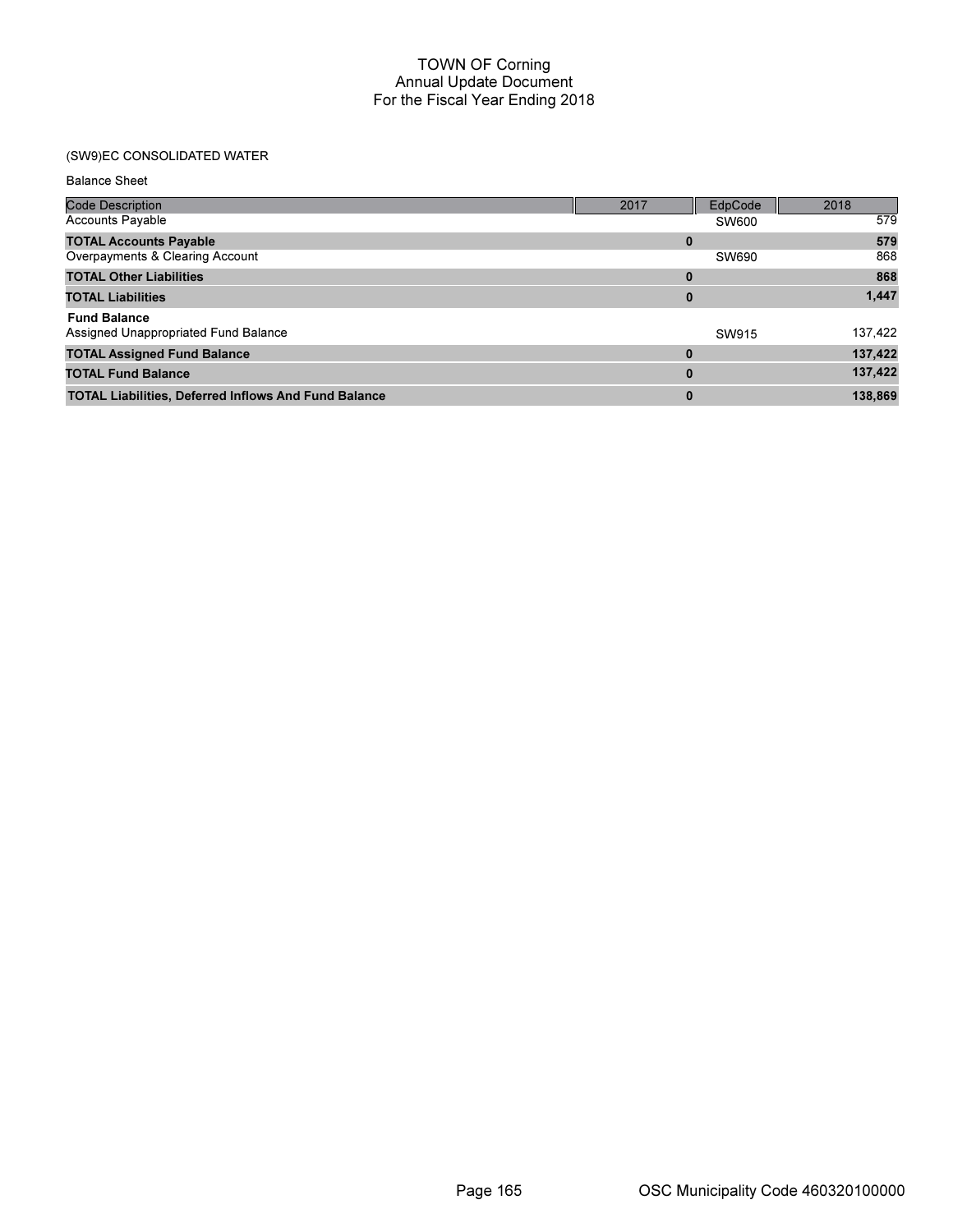## (SW9)EC CONSOLIDATED WATER

| <b>Results of Operation</b> |  |
|-----------------------------|--|
|-----------------------------|--|

| <b>Code Description</b>                                 | 2017         | EdpCode | 2018    |
|---------------------------------------------------------|--------------|---------|---------|
| <b>Revenues</b>                                         |              |         |         |
| Metered Water Sales                                     |              | SW2140  | 91,455  |
| <b>Unmetered Water Sales</b>                            |              | SW2142  | 20      |
| <b>Water Service Charges</b>                            |              | SW2144  | 18,533  |
| Interest & Penalties On Water Rents                     |              | SW2148  | 691     |
| <b>TOTAL Departmental Income</b>                        | $\mathbf{0}$ |         | 110,699 |
| Interest And Earnings                                   |              | SW2401  | 151     |
| <b>TOTAL Use of Money And Property</b>                  | $\mathbf 0$  |         | 151     |
| Sales of Equipment                                      |              | SW2665  | 984     |
| <b>TOTAL Sale of Property And Compensation For Loss</b> | $\bf{0}$     |         | 984     |
| St Aid - Other Home And Community Service               |              | SW3989  | 16      |
| <b>TOTAL State Aid</b>                                  | $\mathbf 0$  |         | 16      |
| <b>TOTAL Revenues</b>                                   | $\bf{0}$     |         | 111,850 |
| Interfund Transfers                                     |              | SW5031  | 14,796  |
| <b>TOTAL Interfund Transfers</b>                        | $\bf{0}$     |         | 14,796  |
| <b>TOTAL Other Sources</b>                              | $\mathbf 0$  |         | 14,796  |
| <b>TOTAL Detail Revenues And Other Sources</b>          | $\bf{0}$     |         | 126,646 |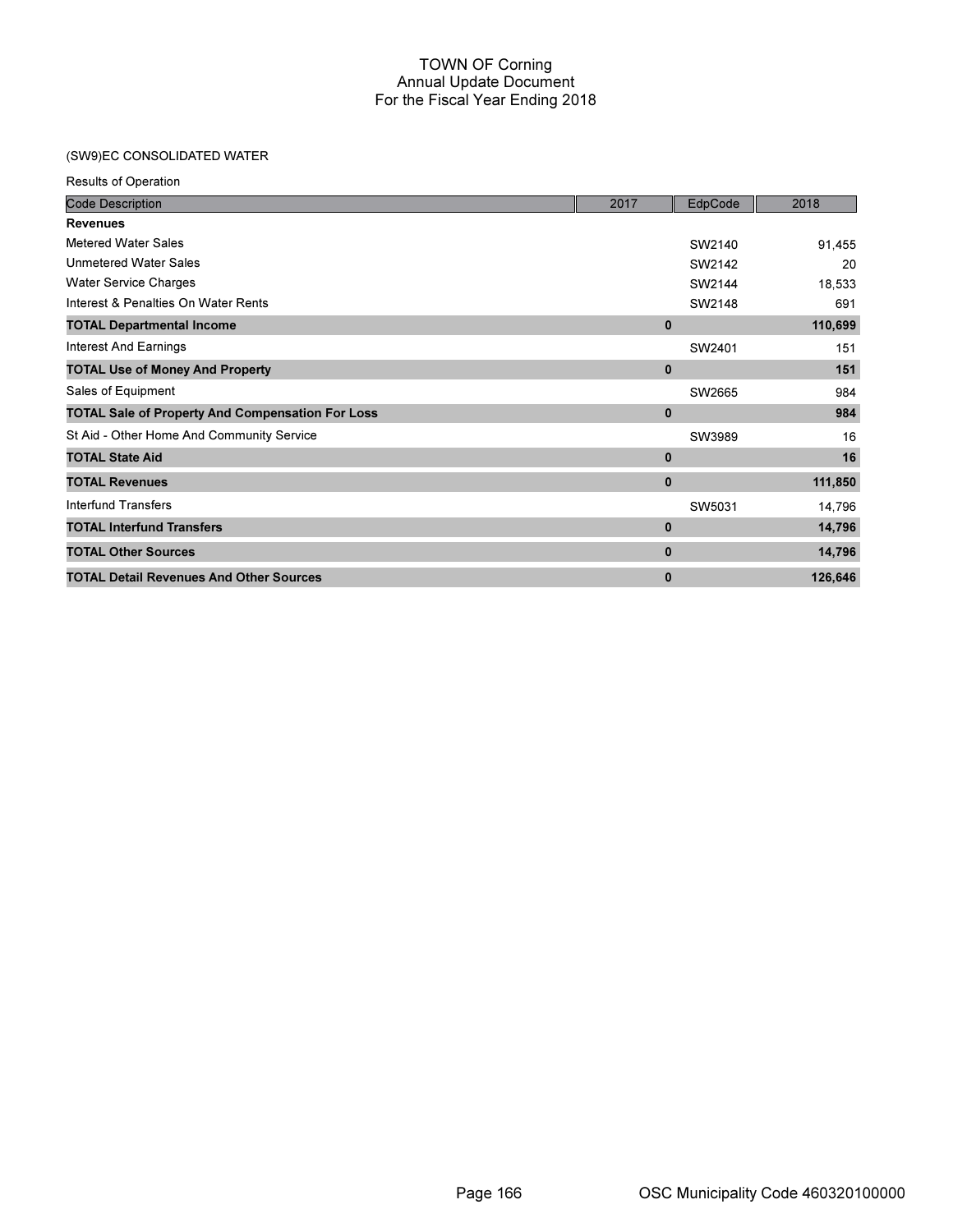## (SW9)EC CONSOLIDATED WATER

Results of Operation

| <b>Code Description</b>                         | 2017     | EdpCode | 2018   |
|-------------------------------------------------|----------|---------|--------|
| <b>Expenditures</b>                             |          |         |        |
| <b>Water Administration, Pers Serv</b>          |          | SW83101 | 5,000  |
| Water Administration, Contr Expend              |          | SW83104 | 613    |
| <b>TOTAL Water Administration</b>               | $\bf{0}$ |         | 5,613  |
| Source Supply Pwr & Pump, Pers Serv             |          | SW83201 | 800    |
| Source Supply Pwr & Pump, Contr Expend          |          | SW83204 | 16,066 |
| <b>TOTAL Source Supply Pwr &amp; Pump</b>       | $\bf{0}$ |         | 16,866 |
| <b>Water Purification, Pers Serv</b>            |          | SW83301 | 2,267  |
| <b>Water Purification, Contr Expend</b>         |          | SW83304 | 4,480  |
| <b>TOTAL Water Purification</b>                 | $\bf{0}$ |         | 6,747  |
| Water Trans & Distrib, Pers Serv                |          | SW83401 | 16.642 |
| Water Trans & Distrib, Contr Expend             |          | SW83404 | 15,677 |
| <b>TOTAL Water Trans &amp; Distrib</b>          | $\bf{0}$ |         | 32,319 |
| Other Water, Contr Expend                       |          | SW83894 | 2,955  |
| <b>TOTAL Other Water</b>                        | $\bf{0}$ |         | 2,955  |
| <b>TOTAL Home And Community Services</b>        | $\bf{0}$ |         | 64,500 |
| Social Security, Empl Bnfts                     |          | SW90308 | 1,875  |
| <b>TOTAL Employee Benefits</b>                  | $\bf{0}$ |         | 1,875  |
| <b>TOTAL Expenditures</b>                       | $\bf{0}$ |         | 66,375 |
| Transfers, Other Funds                          |          | SW99019 | 17,547 |
| <b>TOTAL Operating Transfers</b>                | $\bf{0}$ |         | 17,547 |
| <b>TOTAL Other Uses</b>                         | $\bf{0}$ |         | 17,547 |
| <b>TOTAL Detail Expenditures And Other Uses</b> | $\bf{0}$ |         | 83,922 |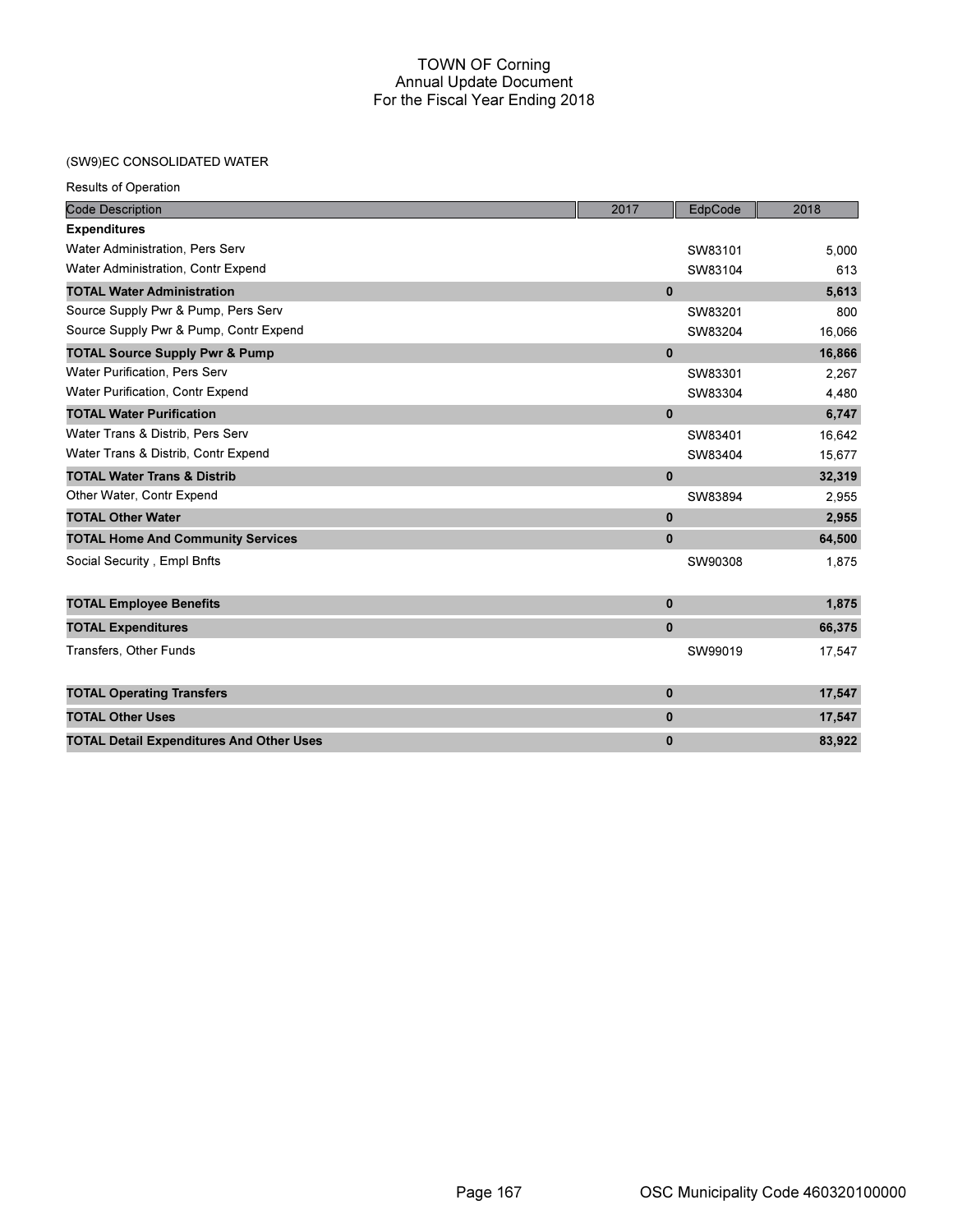#### (SW9)EC CONSOLIDATED WATER

# Analysis of Changes in Fund Balance

| <b>Code Description</b>                    | 2017 | EdpCode       | 2018    |
|--------------------------------------------|------|---------------|---------|
| Analysis of Changes in Fund Balance        |      |               |         |
| <b>Fund Balance - Beginning of Year</b>    |      | <b>SW8021</b> |         |
| Prior Period Adj -Increase In Fund Balance |      | SW8012        | 94.698  |
| <b>Restated Fund Balance - Beg of Year</b> |      | <b>SW8022</b> | 94.698  |
| ADD - REVENUES AND OTHER SOURCES           |      |               | 126.646 |
| DEDUCT - EXPENDITURES AND OTHER USES       |      |               | 83.922  |
| <b>Fund Balance - End of Year</b>          |      | <b>SW8029</b> | 137.422 |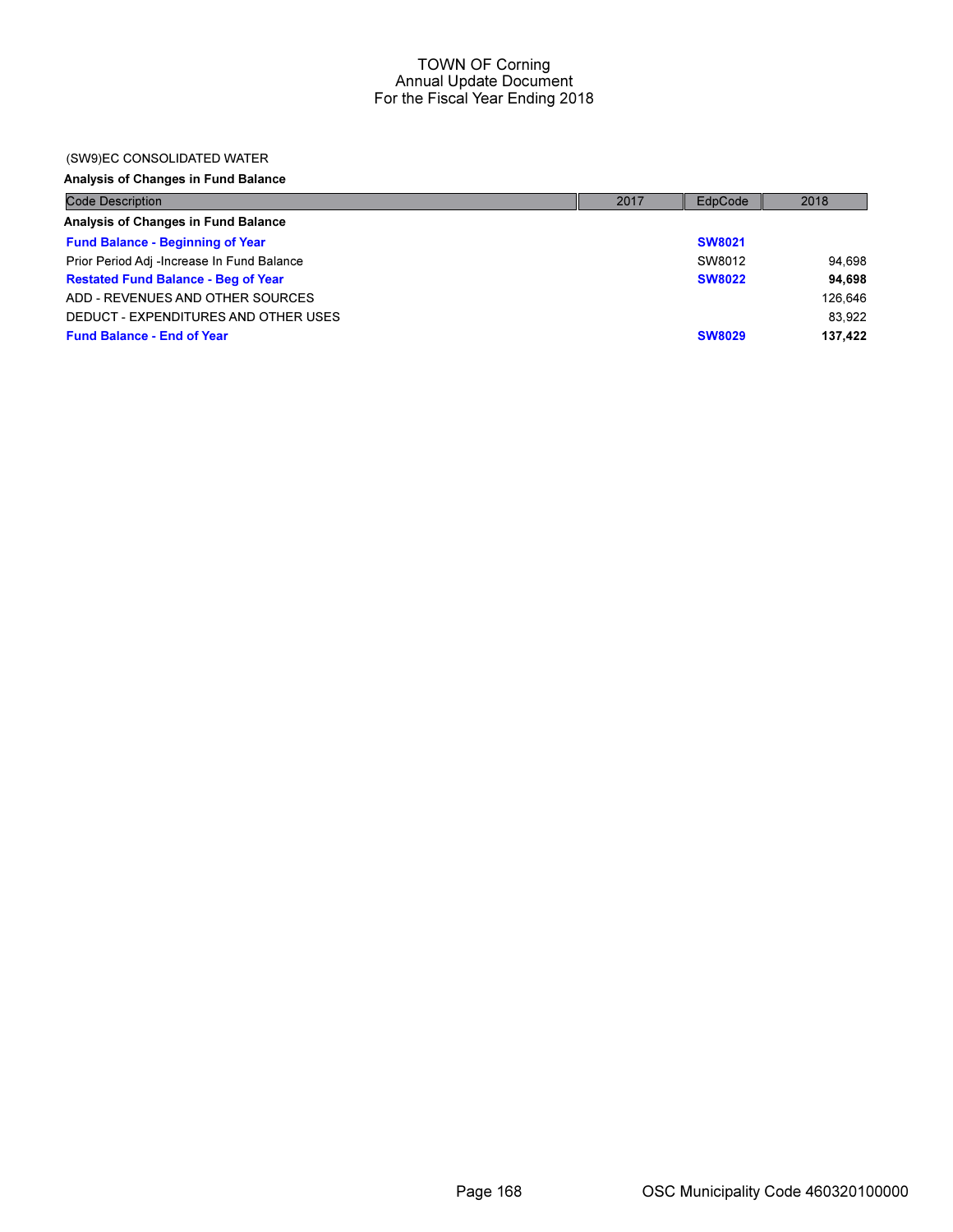## (SW9)EC CONSOLIDATED WATER

| <b>Budget Summary</b>                             |        |         |        |
|---------------------------------------------------|--------|---------|--------|
| Code Description                                  | 2018   | EdpCode | 2019   |
| <b>Estimated Revenues</b>                         |        |         |        |
| Est Rev - Departmental Income                     | 90.268 | SW1299N | 95.438 |
| Est Rev - Use of Money And Property               | 396    | SW2499N | 396    |
| <b>TOTAL Estimated Revenues</b>                   | 90,664 |         | 95.834 |
| <b>TOTAL Estimated Revenues And Other Sources</b> | 90.664 |         | 95.834 |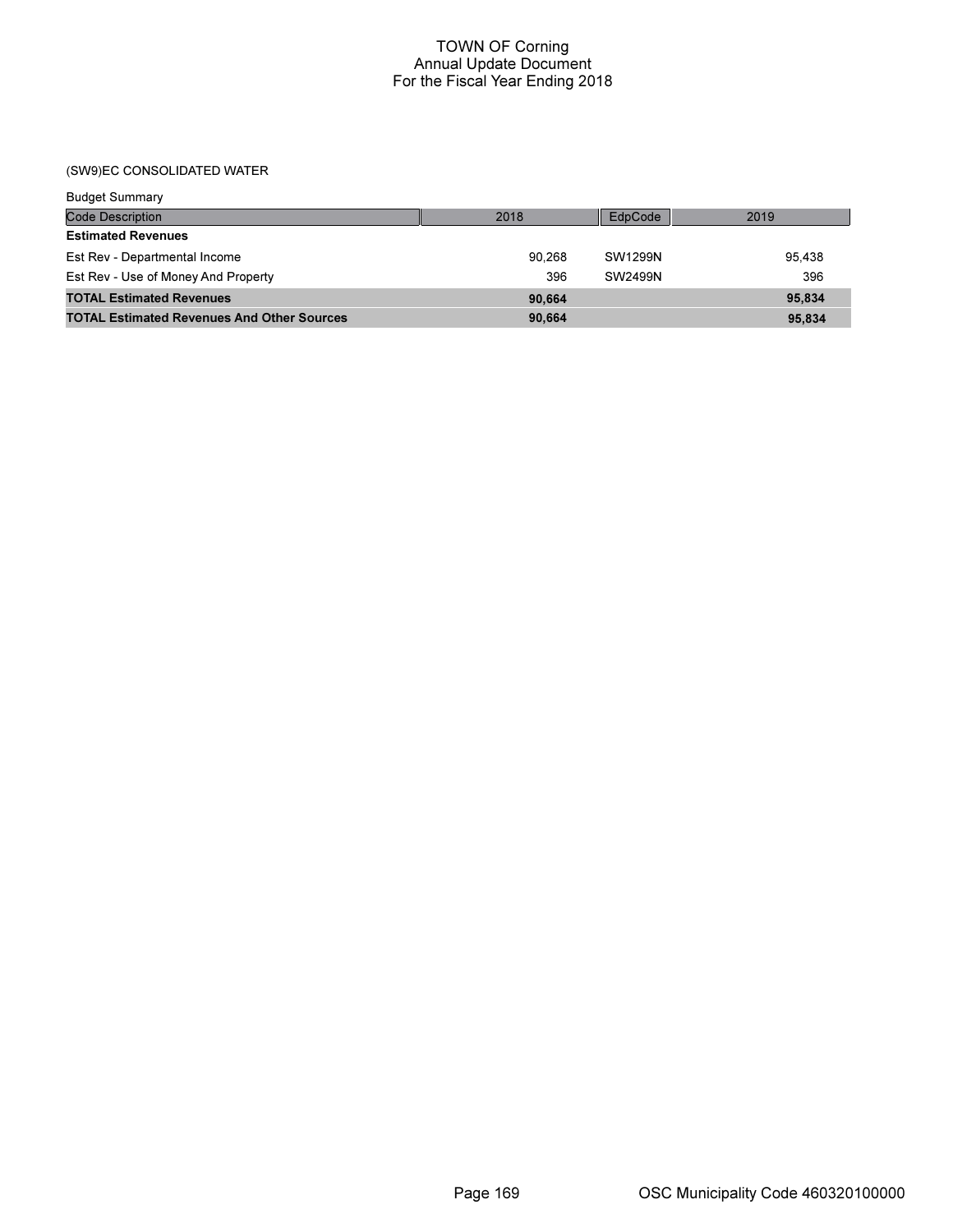## (SW9)EC CONSOLIDATED WATER

| <b>Budget Summary</b>                      |        |                |        |
|--------------------------------------------|--------|----------------|--------|
| <b>Code Description</b>                    | 2018   | EdpCode        | 2019   |
| Appropriations                             |        |                |        |
| App - Home And Community Services          | 66.722 | <b>SW8999N</b> | 71,892 |
| App - Employee Benefits                    | 6.636  | SW9199N        | 6,636  |
| <b>TOTAL Appropriations</b>                | 73,358 |                | 78,528 |
| App - Interfund Transfer                   | 17.306 | <b>SW9999N</b> | 17.306 |
| <b>TOTAL Other Uses</b>                    | 17,306 |                | 17.306 |
| <b>TOTAL Appropriations And Other Uses</b> | 90,664 |                | 95,834 |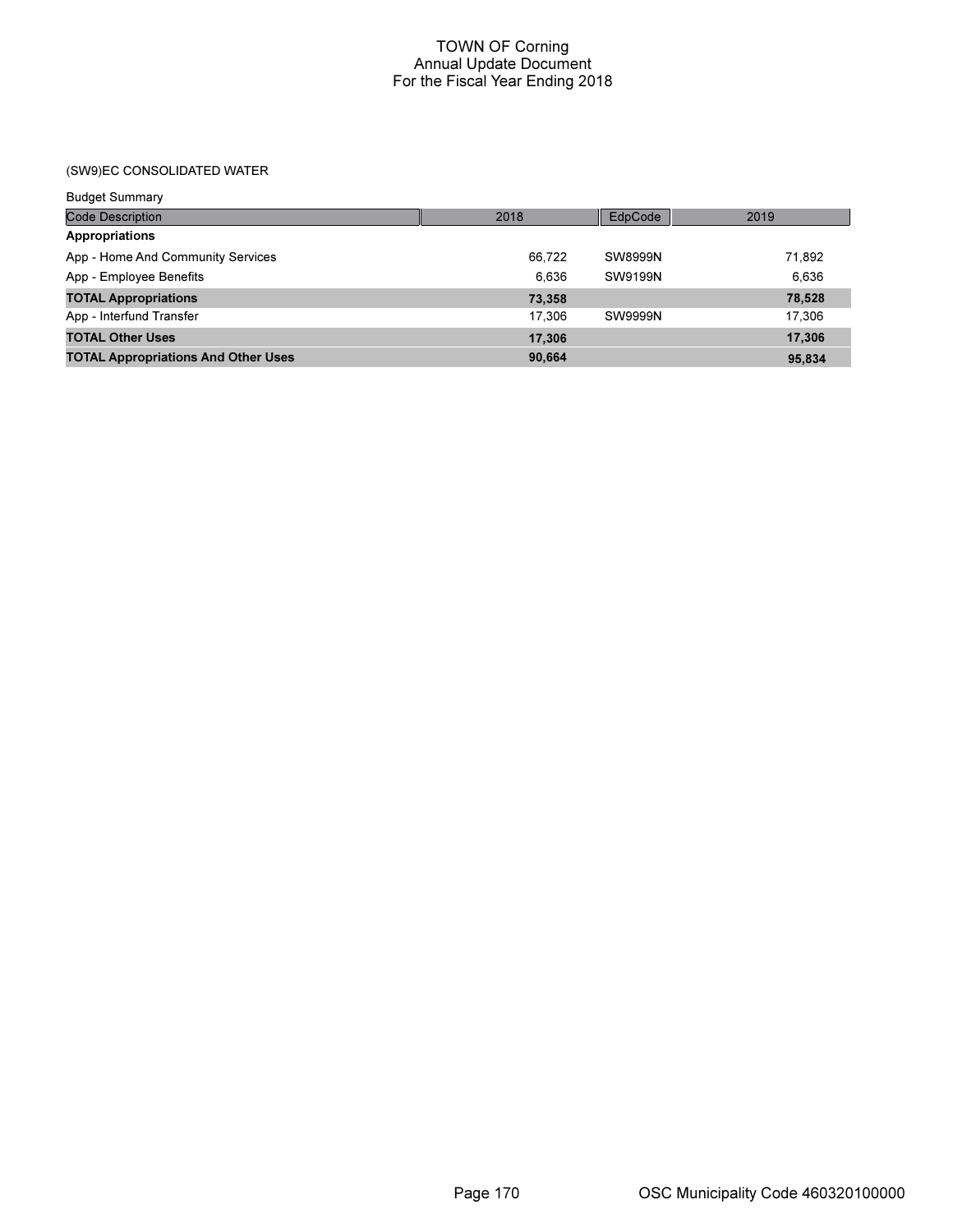# EAST CORNING WATER DISTRICT

Balance Sheet

| <b>Code Description</b>                                | 2017   | EdpCode | 2018         |
|--------------------------------------------------------|--------|---------|--------------|
| <b>Assets</b>                                          |        |         |              |
| Cash                                                   | 40.315 | SW200   | 110          |
| <b>TOTAL Cash</b>                                      | 40,315 |         | 110          |
| Accounts Receivable                                    | 6.191  | SW380   |              |
| <b>TOTAL Other Receivables (net)</b>                   | 6,191  |         | $\bf{0}$     |
| Due From State And Federal Government                  | 3.866  | SW410   |              |
| <b>TOTAL State And Federal Aid Receivables</b>         | 3,866  |         | $\mathbf{0}$ |
| Due From Other Funds                                   | 12     | SW391   | 12           |
| <b>TOTAL Due From Other Funds</b>                      | 12     |         | 12           |
| <b>TOTAL Assets and Deferred Outflows of Resources</b> | 50,384 |         | 122          |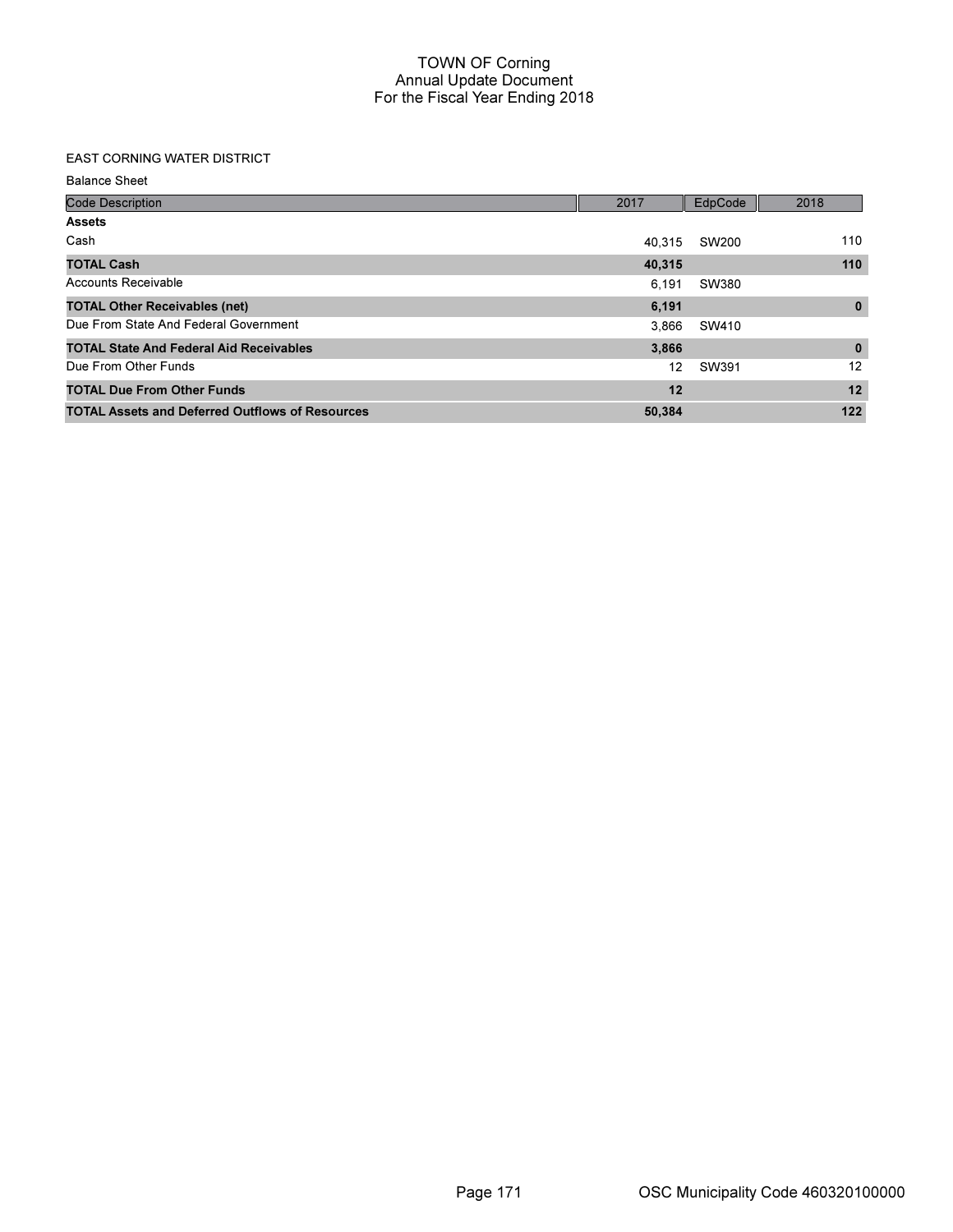## EAST CORNING WATER DISTRICT

Balance Sheet

| <b>Code Description</b>                                     | 2017   | EdpCode | 2018     |
|-------------------------------------------------------------|--------|---------|----------|
| <b>Accounts Payable</b>                                     | 534    | SW600   |          |
| <b>TOTAL Accounts Payable</b>                               | 534    |         | $\bf{0}$ |
| Due To Other Funds                                          | 697    | SW630   |          |
| <b>TOTAL Due To Other Funds</b>                             | 697    |         | $\bf{0}$ |
| <b>TOTAL Liabilities</b>                                    | 1,231  |         | $\bf{0}$ |
| <b>Fund Balance</b>                                         |        |         |          |
| Assigned Unappropriated Fund Balance                        | 49.153 | SW915   | 122      |
| <b>TOTAL Assigned Fund Balance</b>                          | 49,153 |         | 122      |
| <b>TOTAL Fund Balance</b>                                   | 49,153 |         | 122      |
| <b>TOTAL Liabilities, Deferred Inflows And Fund Balance</b> | 50,384 |         | 122      |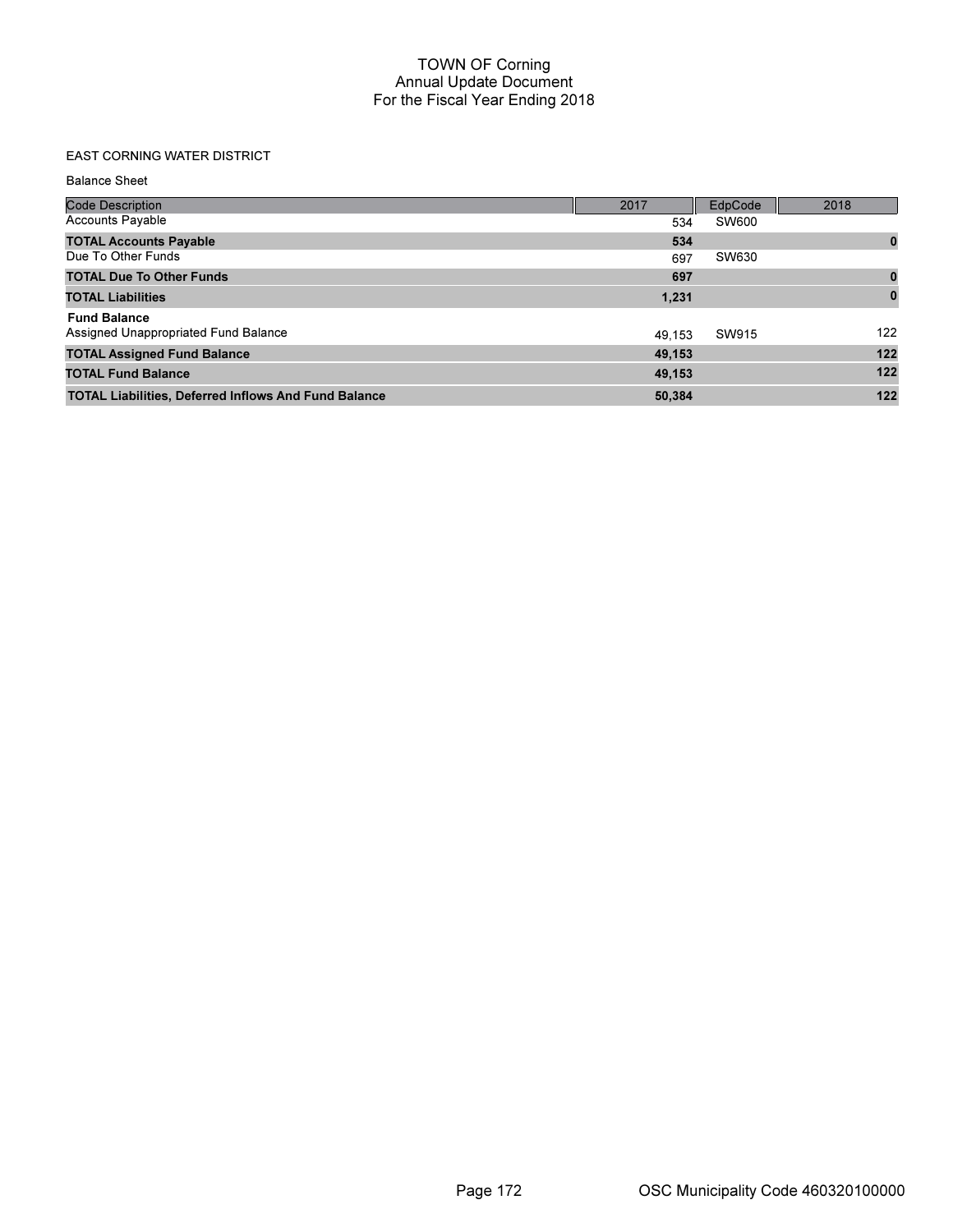# EAST CORNING WATER DISTRICT

Results of Operation

| <b>Code Description</b>                        | 2017   | EdpCode | 2018        |
|------------------------------------------------|--------|---------|-------------|
| <b>Revenues</b>                                |        |         |             |
| <b>Real Property Taxes</b>                     | 51,586 | SW1001  | 69,197      |
| <b>TOTAL Real Property Taxes</b>               | 51,586 |         | 69,197      |
| <b>Metered Water Sales</b>                     | 31,355 | SW2140  |             |
| <b>Unmetered Water Sales</b>                   | 275    | SW2142  |             |
| <b>Water Service Charges</b>                   | 25     | SW2144  |             |
| Interest & Penalties On Water Rents            | 4      | SW2148  |             |
| <b>TOTAL Departmental Income</b>               | 31,659 |         | $\pmb{0}$   |
| <b>Interest And Earnings</b>                   | 147    | SW2401  | 110         |
| <b>TOTAL Use of Money And Property</b>         | 147    |         | 110         |
| St Aid - Other Home And Community Service      | 6,699  | SW3989  |             |
| <b>TOTAL State Aid</b>                         | 6,699  |         | $\mathbf 0$ |
| <b>TOTAL Revenues</b>                          | 90,091 |         | 69,307      |
| Interfund Transfers                            | 9,612  | SW5031  | 15,230      |
| <b>TOTAL Interfund Transfers</b>               | 9,612  |         | 15,230      |
| <b>TOTAL Other Sources</b>                     | 9,612  |         | 15,230      |
| <b>TOTAL Detail Revenues And Other Sources</b> | 99,703 |         | 84,537      |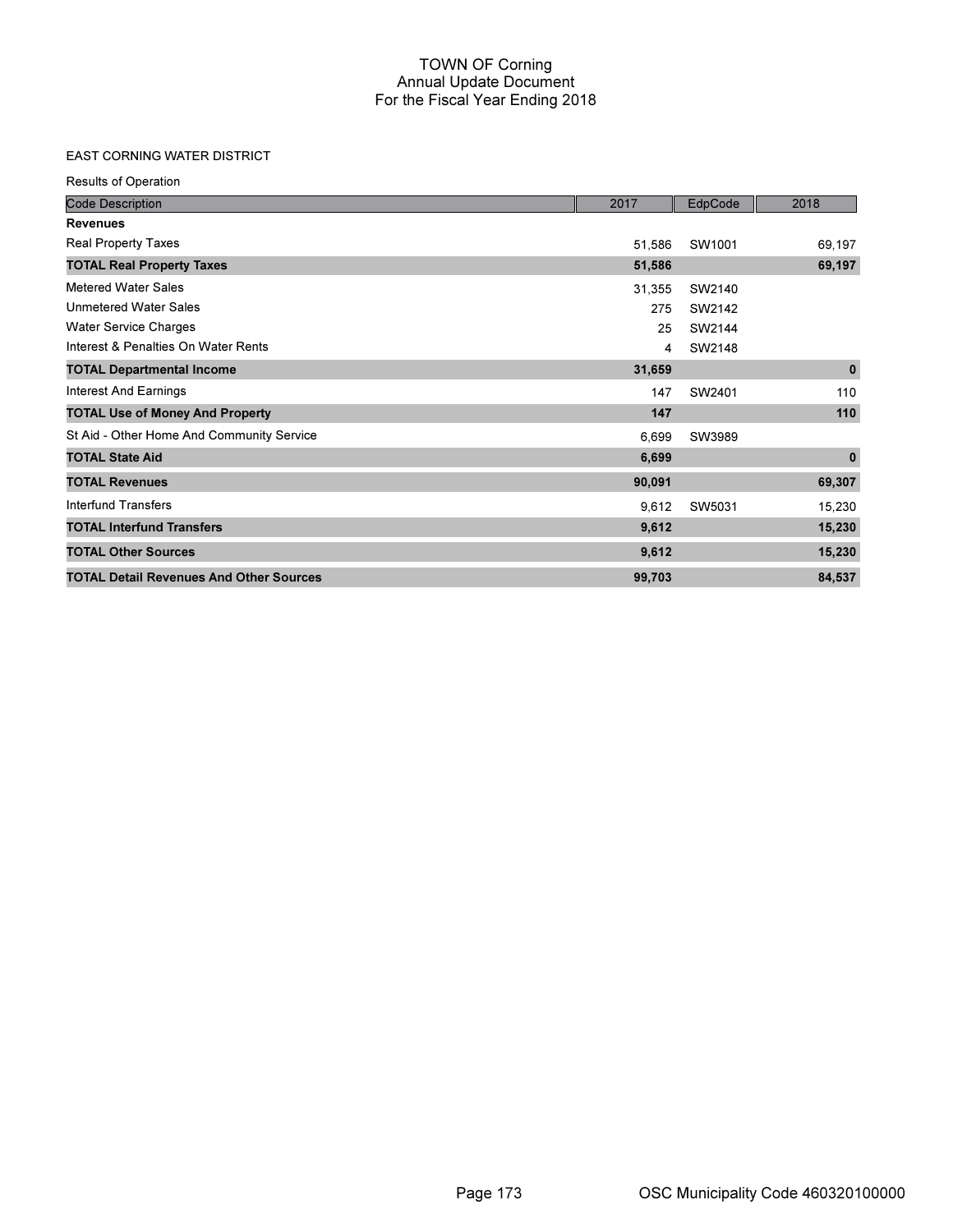#### EAST CORNING WATER DISTRICT

Results of Operation

| <b>Code Description</b>                         | 2017         | EdpCode | 2018         |
|-------------------------------------------------|--------------|---------|--------------|
| <b>Expenditures</b>                             |              |         |              |
| Water Administration, Pers Serv                 | 1,300        | SW83101 |              |
| Water Administration, Contr Expend              | 200          | SW83104 |              |
| <b>TOTAL Water Administration</b>               | 1,500        |         | $\pmb{0}$    |
| Source Supply Pwr & Pump, Contr Expend          | 544          | SW83204 |              |
| <b>TOTAL Source Supply Pwr &amp; Pump</b>       | 544          |         | $\mathbf{0}$ |
| Water Purification, Contr Expend                | 180          | SW83304 |              |
| <b>TOTAL Water Purification</b>                 | 180          |         | $\mathbf{0}$ |
| Water Trans & Distrib, Pers Serv                | 1,115        | SW83401 |              |
| Water Trans & Distrib, Contr Expend             | 18,066       | SW83404 |              |
| <b>TOTAL Water Trans &amp; Distrib</b>          | 19,181       |         | $\pmb{0}$    |
| Other Water, Contr Expend                       | 9,963        | SW83894 |              |
| <b>TOTAL Other Water</b>                        | 9,963        |         | $\mathbf{0}$ |
| <b>TOTAL Home And Community Services</b>        | 31,368       |         | $\mathbf{0}$ |
| Social Security, Empl Bnfts                     | 180          | SW90308 |              |
| <b>TOTAL Employee Benefits</b>                  | 180          |         | $\mathbf{0}$ |
| Debt Principal, Bond Anticipation Notes         | 20,857       | SW97306 | 28,250       |
| <b>TOTAL Debt Principal</b>                     | 20,857       |         | 28,250       |
| Debt Interest, Bond Anticipation Notes          | 33,460       | SW97307 | 49,974       |
| <b>TOTAL Debt Interest</b>                      | 33,460       |         | 49,974       |
| <b>TOTAL Expenditures</b>                       | 85,865       |         | 78,224       |
| Transfers, Other Funds                          |              | SW99019 | 6,191        |
| <b>TOTAL Operating Transfers</b>                | $\mathbf{0}$ |         | 6,191        |
| <b>TOTAL Other Uses</b>                         | $\mathbf 0$  |         | 6,191        |
| <b>TOTAL Detail Expenditures And Other Uses</b> | 85,865       |         | 84,415       |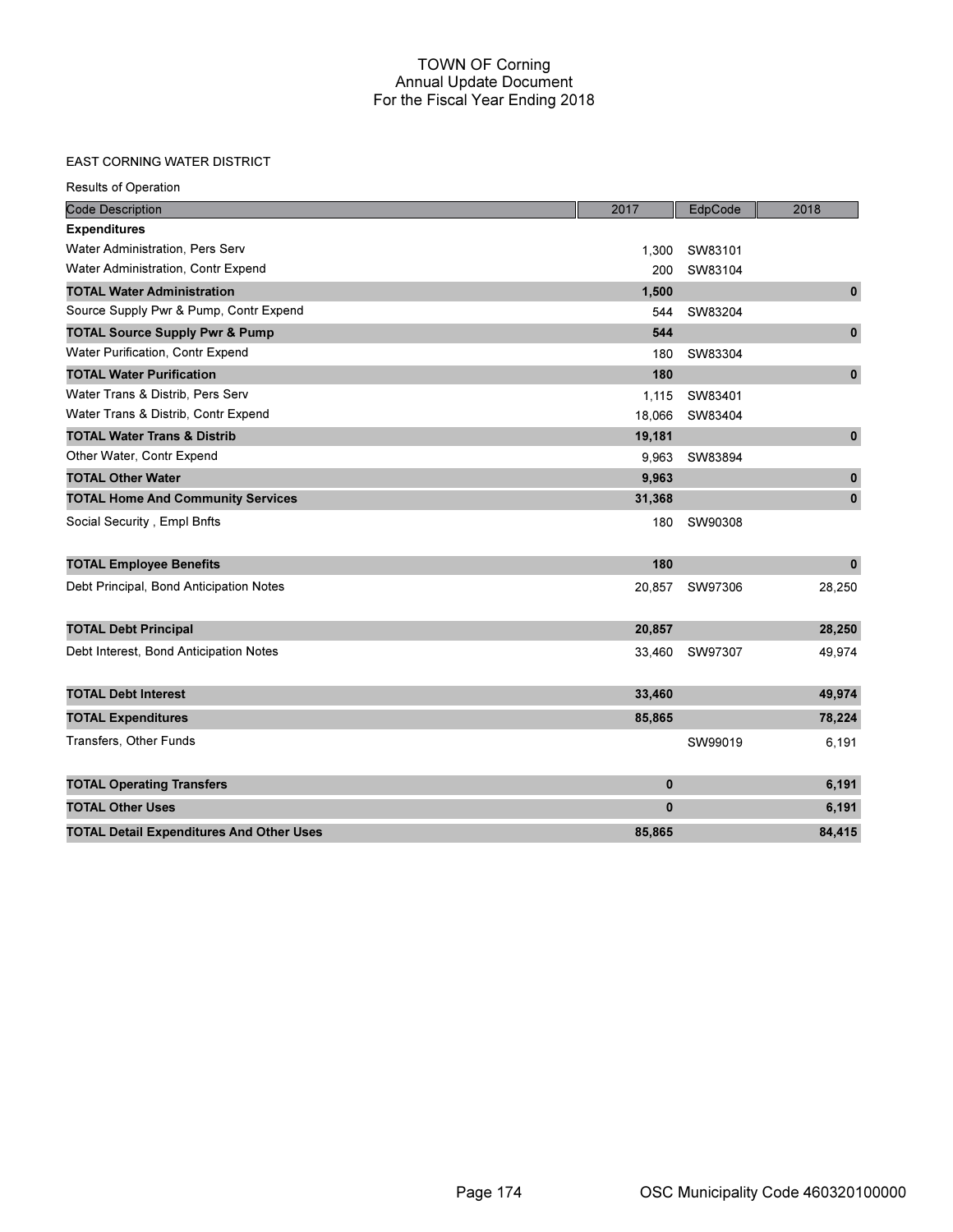#### EAST CORNING WATER DISTRICT

Analysis of Changes in Fund Balance

| <b>Code Description</b>                    | 2017   | EdpCode       | 2018   |
|--------------------------------------------|--------|---------------|--------|
| Analysis of Changes in Fund Balance        |        |               |        |
| <b>Fund Balance - Beginning of Year</b>    | 35.315 | <b>SW8021</b> | 49.153 |
| Prior Period Adj -Decrease In Fund Balance |        | SW8015        | 49.153 |
| <b>Restated Fund Balance - Beg of Year</b> | 35.315 | <b>SW8022</b> |        |
| ADD - REVENUES AND OTHER SOURCES           | 99.703 |               | 84.537 |
| DEDUCT - EXPENDITURES AND OTHER USES       | 85.865 |               | 84.415 |
| <b>Fund Balance - End of Year</b>          | 49.153 | <b>SW8029</b> | 122    |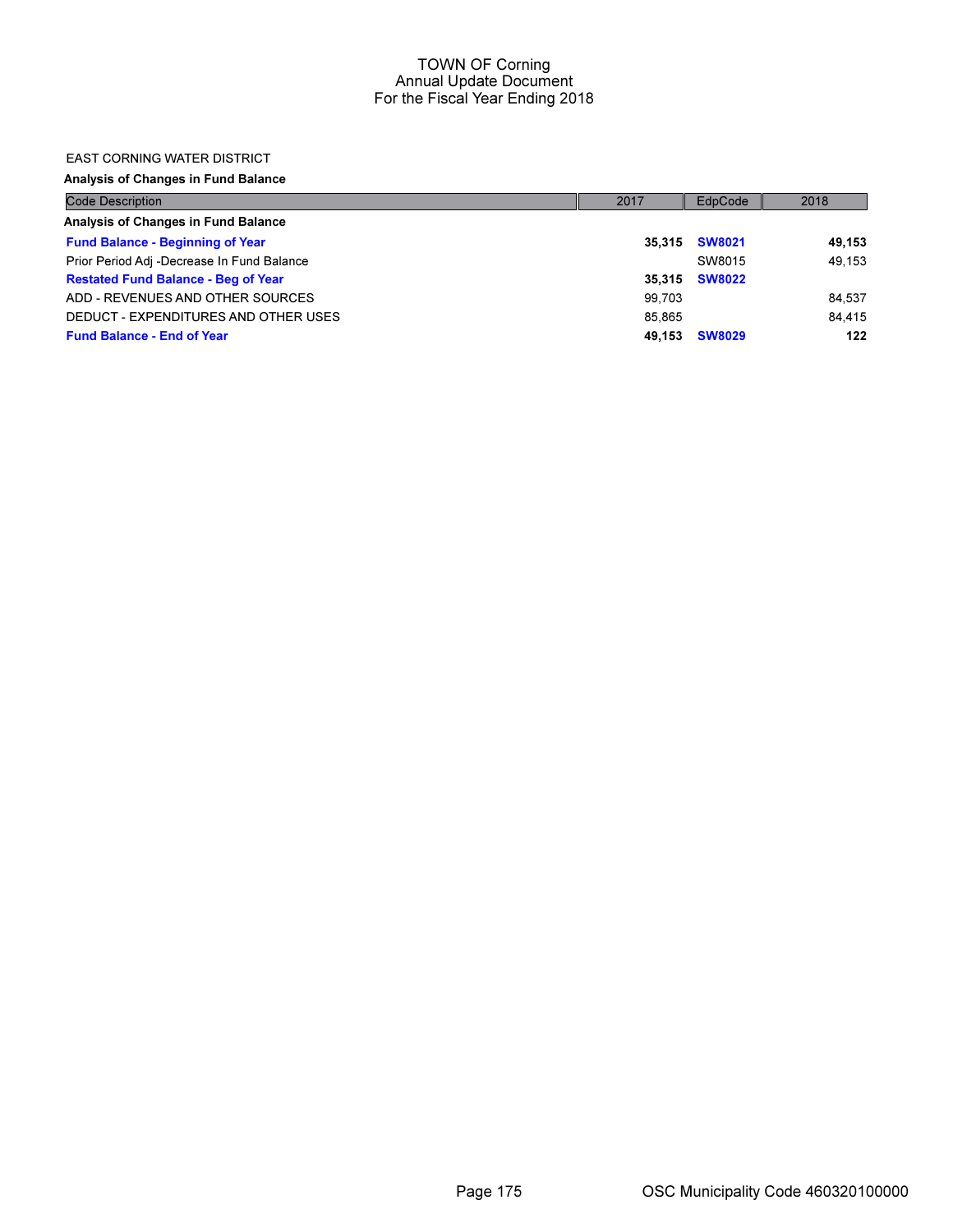## EAST CORNING WATER DISTRICT

| <b>Budget Summary</b>                             |        |         |         |
|---------------------------------------------------|--------|---------|---------|
| <b>Code Description</b>                           | 2018   | EdpCode | 2019    |
| <b>Estimated Revenues</b>                         |        |         |         |
| Est Rev - Real Property Taxes                     | 69.197 | SW1049N | 98.063  |
| <b>TOTAL Estimated Revenues</b>                   | 69,197 |         | 98,063  |
| Estimated - Interfund Transfer                    | 15.218 | SW5031N | 14.492  |
| <b>TOTAL Estimated Other Sources</b>              | 15,218 |         | 14.492  |
| <b>TOTAL Estimated Revenues And Other Sources</b> | 84,415 |         | 112,555 |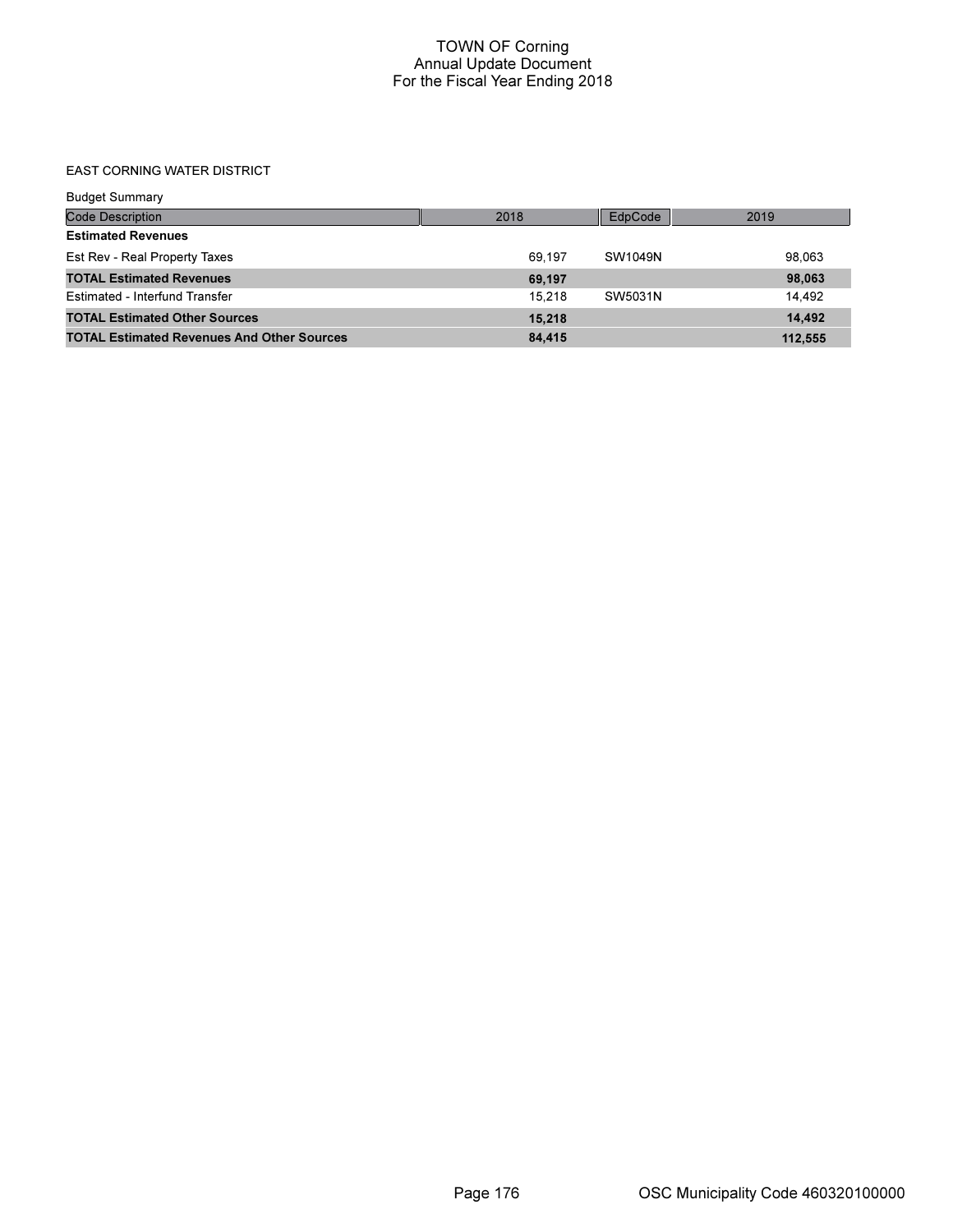## EAST CORNING WATER DISTRICT

| <b>Budget Summary</b>                      |        |                |         |
|--------------------------------------------|--------|----------------|---------|
| <b>Code Description</b>                    | 2018   | EdpCode        | 2019    |
| Appropriations                             |        |                |         |
| App - Debt Service                         | 84.415 | <b>SW9899N</b> | 112.555 |
| <b>TOTAL Appropriations</b>                | 84,415 |                | 112,555 |
| <b>TOTAL Appropriations And Other Uses</b> | 84,415 |                | 112,555 |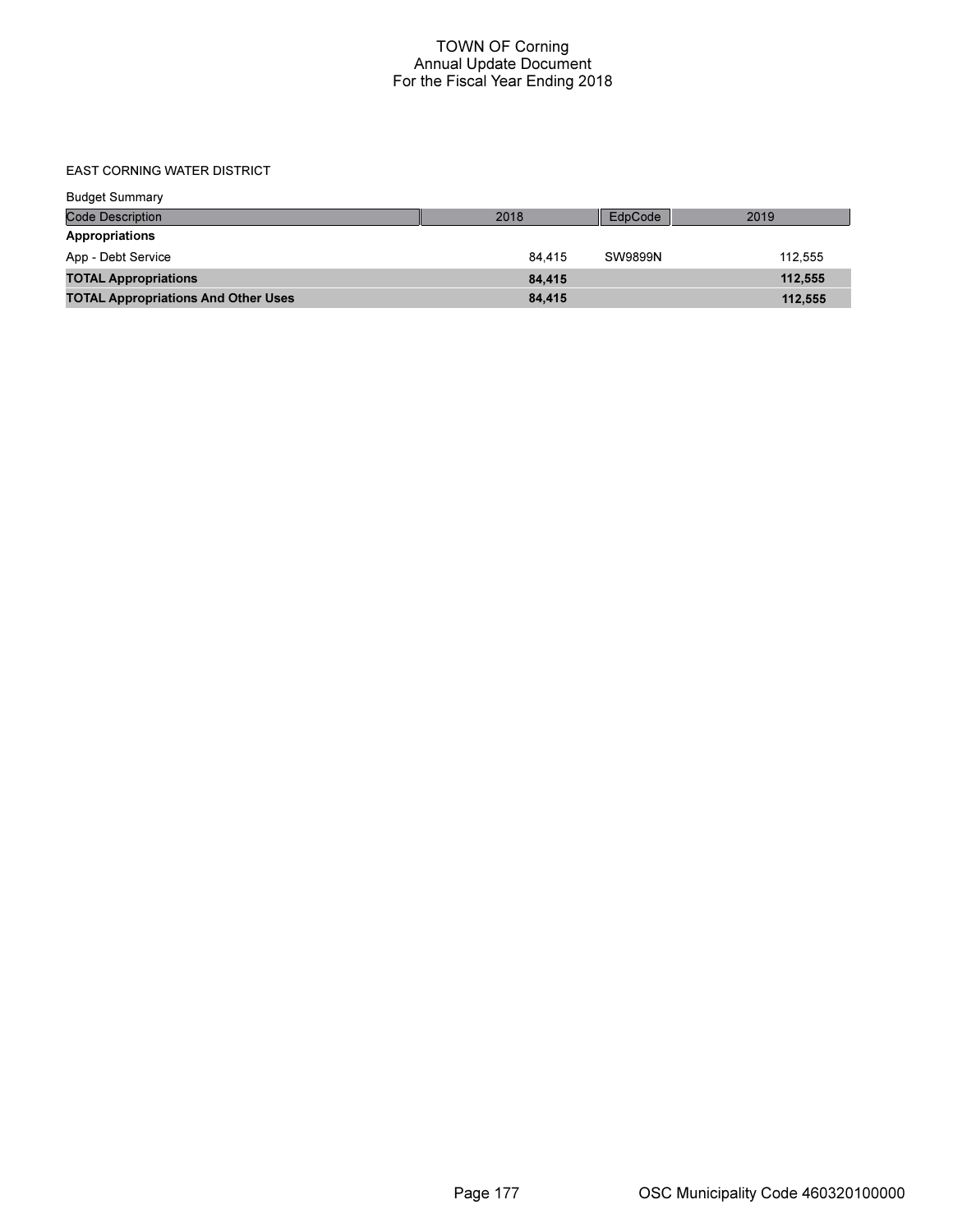(TA) AGENCY

| <b>Code Description</b>                                | 2017  | EdpCode      | 2018  |
|--------------------------------------------------------|-------|--------------|-------|
| <b>Assets</b>                                          |       |              |       |
| Cash                                                   | 1.307 | <b>TA200</b> | 4.355 |
| <b>TOTAL Cash</b>                                      | 1,307 |              | 4,355 |
| <b>TOTAL Assets and Deferred Outflows of Resources</b> | 1,307 |              | 4,355 |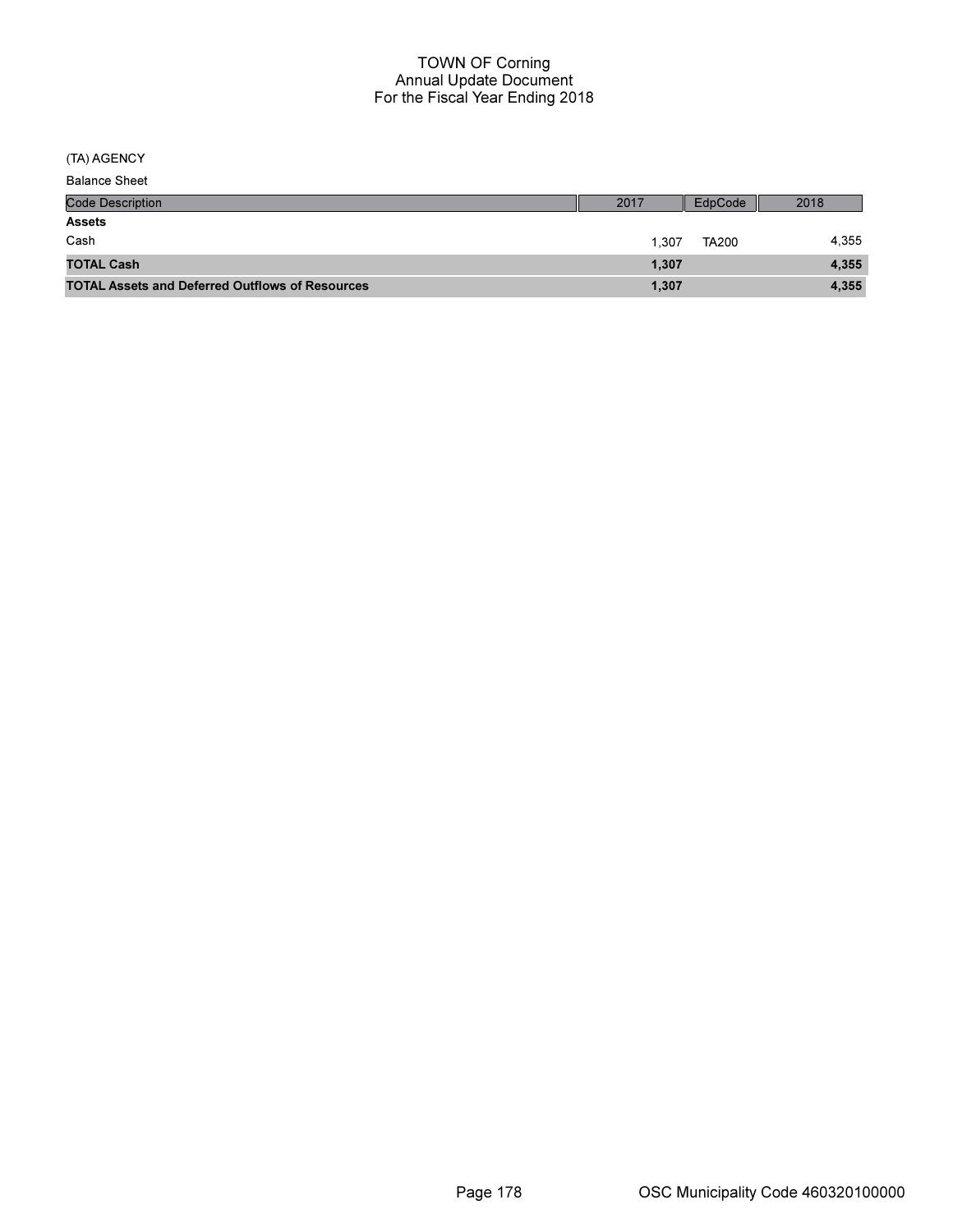## (TA) AGENCY

Balance Sheet

| <b>Code Description</b>                                     | 2017     | EdpCode     | 2018  |
|-------------------------------------------------------------|----------|-------------|-------|
| Due To Other Funds                                          |          | TA630       | 406   |
| <b>TOTAL Due To Other Funds</b>                             | $\bf{0}$ |             | 406   |
| <b>State Retirement</b>                                     |          | <b>TA18</b> | 1,313 |
| Group Insurance                                             | 99       | <b>TA20</b> |       |
| Social Security Tax                                         | 112      | <b>TA26</b> | 112   |
| <b>Bail Deposits</b>                                        | 1.041    | <b>TA35</b> | 2,041 |
| Other Funds (specify)                                       | 55       | <b>TA85</b> | 483   |
| <b>TOTAL Agency Liabilities</b>                             | 1,307    |             | 3,949 |
| <b>TOTAL Liabilities</b>                                    | 1,307    |             | 4,355 |
| <b>TOTAL Liabilities, Deferred Inflows And Fund Balance</b> | 1,307    |             | 4,355 |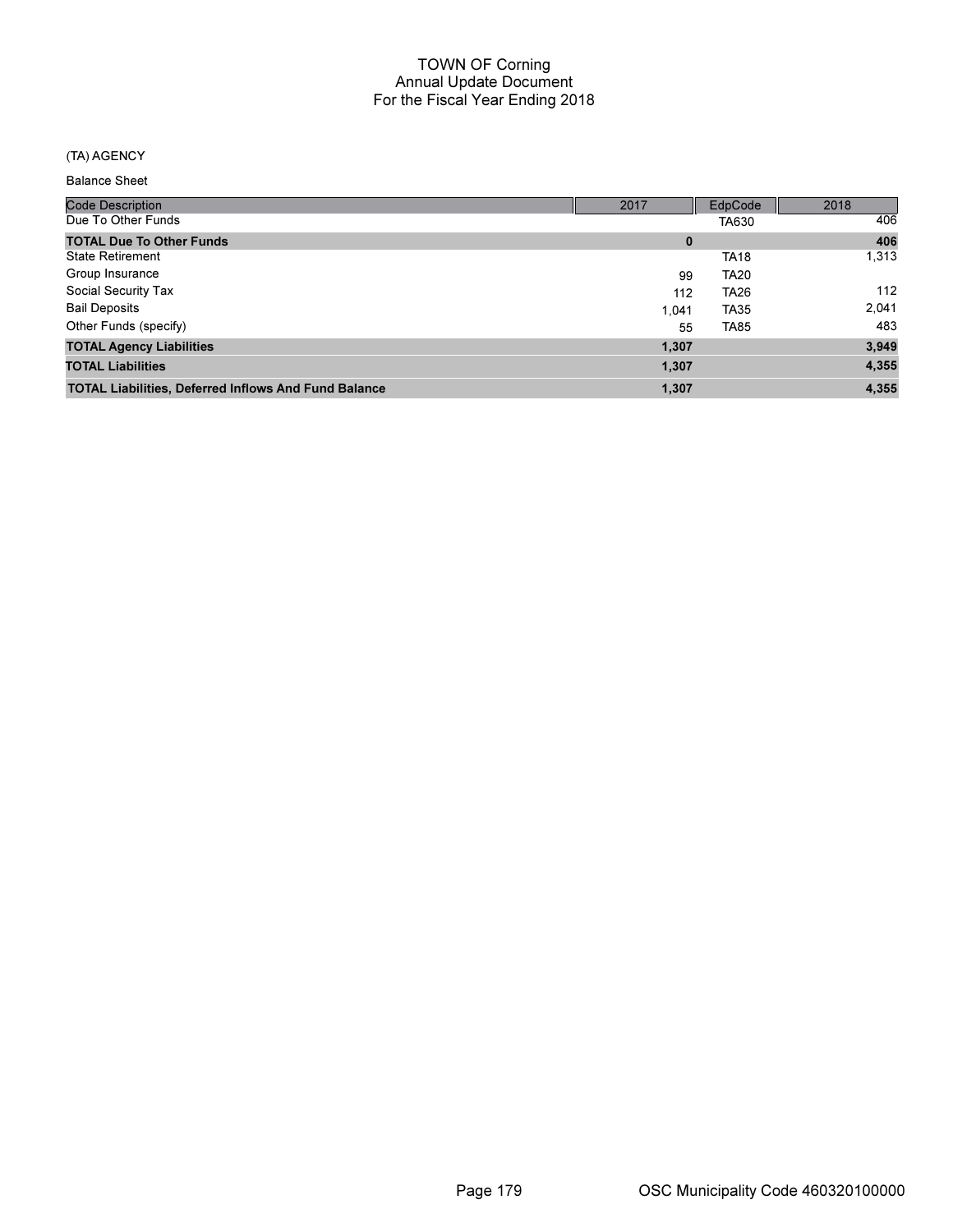## (W) GENERAL LONG-TERM DEBT

| <b>Balance Sheet</b>                                   |           |         |           |
|--------------------------------------------------------|-----------|---------|-----------|
| <b>Code Description</b>                                | 2017      | EdpCode | 2018      |
| <b>Assets</b>                                          |           |         |           |
| <b>Total Non-Current Govt Liabilities</b>              | 2.646.419 | W129    | 2,403,065 |
| <b>TOTAL Provision To Be Made In Future Budgets</b>    | 2,646,419 |         | 2,403,065 |
| <b>TOTAL Assets and Deferred Outflows of Resources</b> | 2,646,419 |         | 2,403,065 |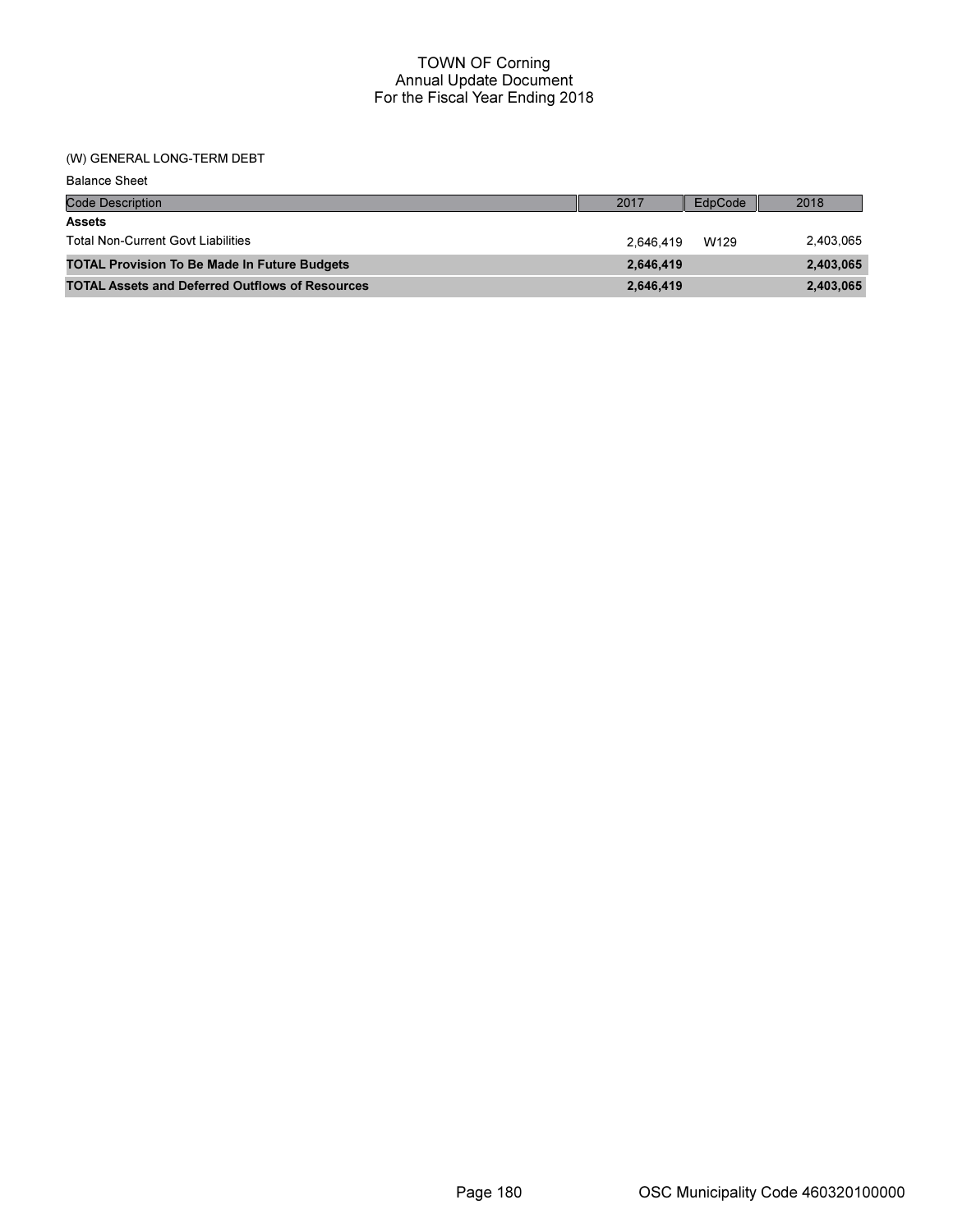## TOWN OF Corning Annual Update Document For the Fiscal Year Ending 2018

# (W) GENERAL LONG-TERM DEBT

| <b>Balance Sheet</b>                        |           |         |           |
|---------------------------------------------|-----------|---------|-----------|
| <b>Code Description</b>                     | 2017      | EdpCode | 2018      |
| Net Pension Liability -Proportionate Share  | 244.975   | W638    | 81,921    |
| Other Long Term Debt                        | 5.231     | W689    | 3.947     |
| <b>TOTAL Other Liabilities</b>              | 250,206   |         | 85,868    |
| <b>Bonds Payable</b>                        | 2,396,213 | W628    | 2,317,197 |
| <b>TOTAL Bond And Long Term Liabilities</b> | 2,396,213 |         | 2,317,197 |
| <b>TOTAL Liabilities</b>                    | 2,646,419 |         | 2,403,065 |
| <b>TOTAL Liabilities</b>                    | 2,646,419 |         | 2,403,065 |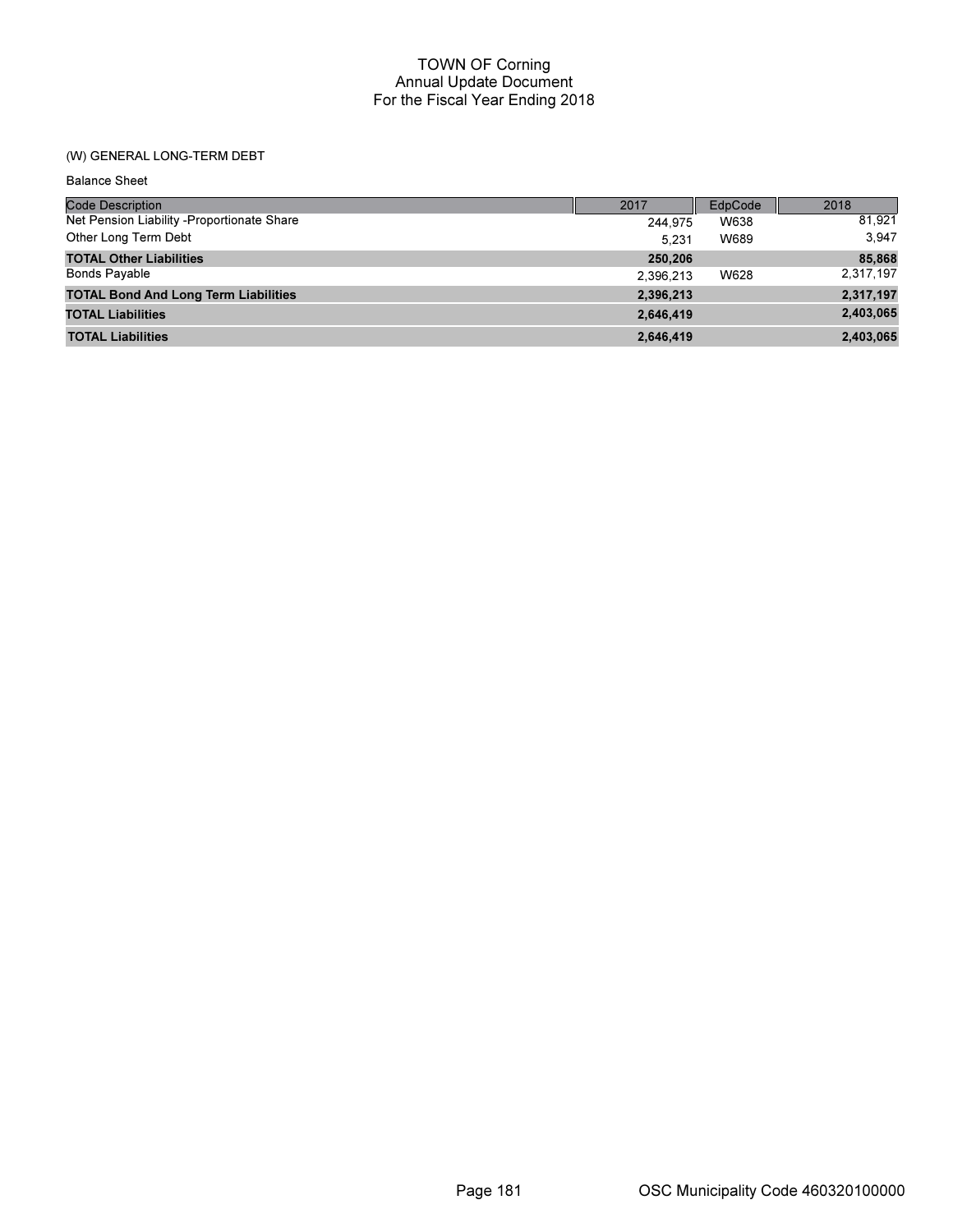### Office of the State Comptroller TOWN OF Corning 3/21/2019 Statement of Indebtedness For the Fiscal Year Ending 2018

#### Municipal Code: 460320100000

| $O/S$ End<br>of Year | Accreted<br>Interest | Prior Yr.<br>Adjust. | Redeemed<br><b>Bond Proc.</b> | Paid<br>Dur. Year | $O/S$ Beg.<br>of Year | Amt. Orig.<br>Issued | Var? | Int.<br>Rate | Date of<br>Maturity   | Date of<br>Issue | Comp<br>Flag | Cops<br>Flag | <b>Description</b>                                                         |     | Debt<br>Code      | <b>First</b><br>Year |
|----------------------|----------------------|----------------------|-------------------------------|-------------------|-----------------------|----------------------|------|--------------|-----------------------|------------------|--------------|--------------|----------------------------------------------------------------------------|-----|-------------------|----------------------|
| \$2,190,000          |                      | \$0                  | \$0                           | \$25,000          | \$2,215,000           | \$2,294,292          |      | 2.09%        | 08/20/2013 08/14/2019 |                  |              |              | <b>EC Water Project</b>                                                    | E.  | <b>BAN</b>        | 2013                 |
| \$140,000            |                      | \$0                  | \$0                           | \$5,000           | \$145,000             | \$150,000            |      | 2.09%        | 08/19/2015 08/14/2019 |                  |              |              | <b>Corning Manor Water</b><br><b>District</b>                              | -E  | BAN               | 2015                 |
| \$95,000             |                      | \$0                  | \$0                           | \$5,000           | \$100,000             | \$343,000            |      | 1.76%        | 01/28/2014 01/23/2019 |                  |              |              | <b>Pinewood Well</b><br>Prohject                                           |     | BAN               | 2014                 |
| \$470,000            |                      | \$0                  | \$0                           | \$14,000          | \$484,000             | \$500,917            |      | 2.09%        | 10/15/2015 08/14/2019 |                  |              |              | <b>East Corning Water</b><br>District #1                                   | -E. | BAN               | 2015                 |
| \$731,550            |                      | \$0                  | \$0                           | \$0               | \$731,550             | \$731,550            |      | 1.76%        | 01/25/2017 01/23/2019 |                  |              |              | <b>East Corning EC #2</b>                                                  | E.  | <b>BAN</b>        | 2017                 |
| \$3,626,550          | \$0                  | \$0                  | \$0                           | \$49,000          | \$3,675,550           | \$0                  |      |              |                       |                  |              |              | Total for Type/Exempt Status - Sums Issued Amts only made in AFR Year      |     |                   |                      |
| \$14,200             |                      | \$0                  | \$0                           | \$7,100           | \$21,300              | \$71,000             |      | 3.50%        | 06/22/2010 06/22/2020 |                  |              |              | <b>Hornby Road Water</b><br>Improvement                                    |     | <b>BOND E</b>     | 2010                 |
| \$1,990,000          |                      | \$0                  | \$0                           | \$50,000          | \$2,040,000           | \$2,200,000          |      | 3.864%       | 05/01/2014 05/01/2044 |                  |              |              | <b>Water Project-EFC</b>                                                   |     | <b>BOND E</b>     | 2014                 |
| \$312,997            |                      | \$0                  | \$0                           | \$21,916          | \$334,913             |                      |      | $0.00\%$     | 09/15/2002 09/15/2031 |                  |              |              | <b>Water Repairs-EFC</b>                                                   |     | <b>BOND E</b>     | 2003                 |
| \$2,317,197          | \$0                  | \$0                  | \$0                           | \$79,016          | \$2,396,213           | \$0                  |      |              |                       |                  |              |              | Total for Type/Exempt Status - Sums Issued Amts only made in AFR Year      |     |                   |                      |
| \$282,000            |                      | \$0                  | \$0                           | \$25,000          | \$307,000             | \$307,000            |      | 2.09%        | 08/16/2017 08/14/2019 |                  |              |              | <b>Capital Project</b><br>Eauipment                                        | N   | BAN               | 2017                 |
| \$37,000             |                      | \$0                  |                               |                   | \$0                   | \$37,000             |      | 1.76%        | 01/24/2018 01/23/2019 |                  |              |              | <b>BG/Highway Radios</b>                                                   | N   | <b>BAN</b>        | 2018                 |
| \$0                  |                      | \$0                  | \$0                           | \$141,000         | \$141,000             | \$736,000            |      | 1.56%        | 08/20/2013 08/15/2018 |                  |              |              | <b>Capital Equipment</b><br>Purchase                                       | N   | <b>BAN</b>        | 2013                 |
| \$430,000            |                      | \$0                  |                               |                   | \$0                   | \$430,000            |      | 2.09%        | 08/15/2018 08/14/2019 |                  |              |              | <b>Highway Equipment</b>                                                   | N   | 2018 BAN          |                      |
| \$749,000            | \$0                  | \$0                  | \$0                           | \$166,000         | \$448,000             | \$467,000            |      |              |                       |                  |              |              | Total for Type/Exempt Status - Sums Issued Amts only made in AFR Year      |     |                   |                      |
| \$3,947              |                      | \$0                  | \$0                           | \$1,284           | \$5,231               | \$12,935             |      | 2.65%        | 12/15/2011 12/15/2021 |                  |              |              | <b>Repayment For</b><br><b>Interfund Borrow</b>                            |     | OTHR <sub>N</sub> | 2011                 |
| \$3,947              | \$0                  | \$0                  | \$0                           | \$1,284           | \$5,231               | \$0                  |      |              |                       |                  |              |              | Total for Type/Exempt Status - Sums Issued Amts only made in AFR Year      |     |                   |                      |
| \$6,696,694          | \$0                  | \$0                  | \$0                           | \$295.300         | \$6.524.994           | \$467.000            |      |              |                       |                  |              |              | AFR Year Total for All Debt Types - Sums Issued Amts only made in AFR Year |     |                   |                      |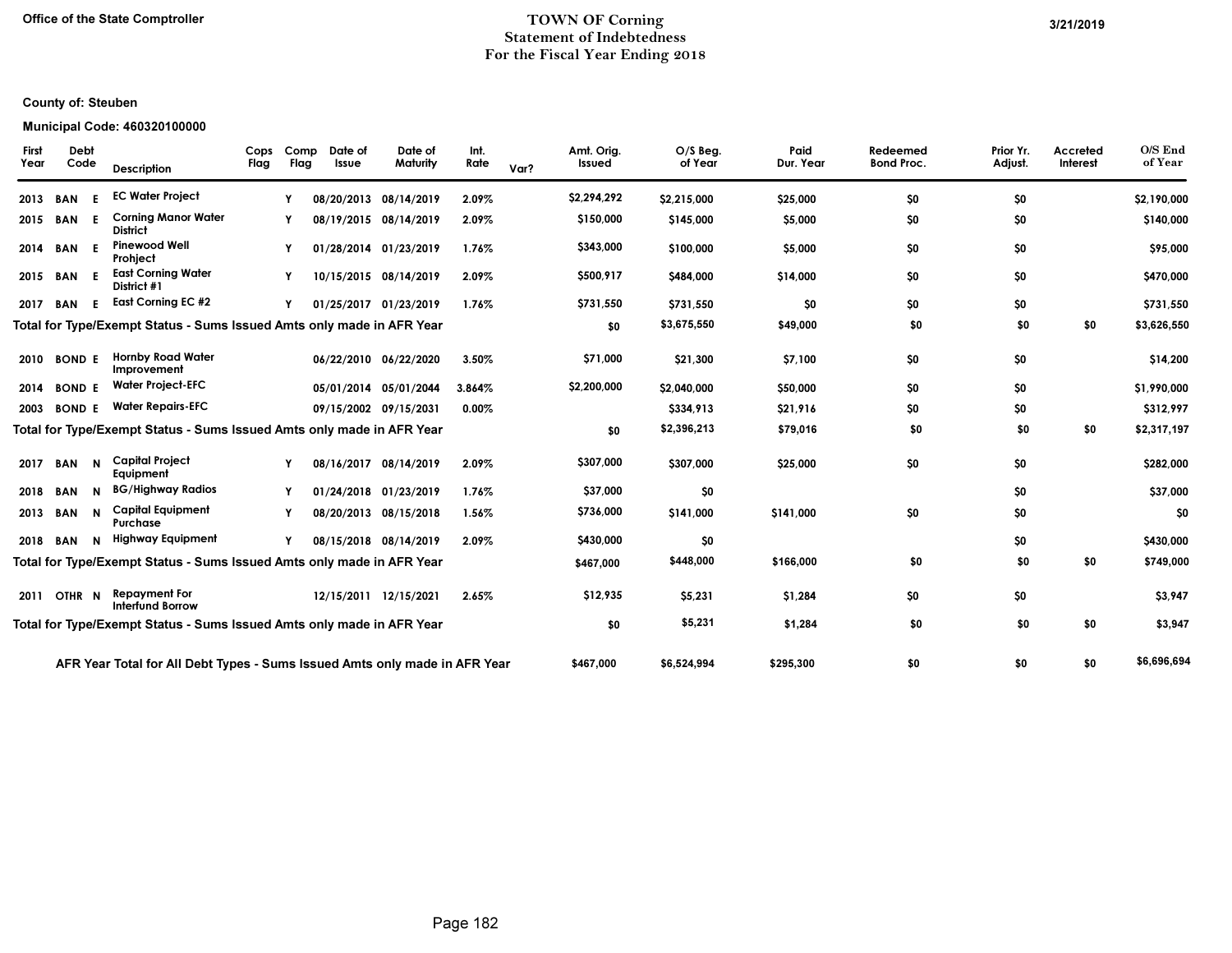## TOWN OF Corning Schedule of Time Deposits and Investments For the Fiscal Year Ending 2018

|                                                                                   | <b>EDP Code</b> | Amount         |
|-----------------------------------------------------------------------------------|-----------------|----------------|
| CASH:                                                                             |                 |                |
| On Hand                                                                           | 9Z2001          | \$180.00       |
| <b>Demand Deposits</b>                                                            | 9Z2011          | \$1,696,676.00 |
| <b>Time Deposits</b>                                                              | 9Z2021          |                |
| Total                                                                             |                 | \$1,696,856.00 |
| <b>COLLATERAL:</b>                                                                |                 |                |
| - FDIC Insurance                                                                  | 9Z2014          | \$250,000.00   |
| Collateralized with securities held in<br>possession of municipality or its agent | 9Z2014A         | \$4,067,660.00 |
| Total                                                                             |                 | \$4,317,660.00 |
| <b>INVESTMENTS:</b><br>- Securities (450)                                         |                 |                |
| Book Value (cost)                                                                 | 9Z4501          | \$3,947.00     |
| Market Value at Balance Sheet Date                                                | 9Z4502          | \$3,947.00     |
| Collateralized with securities held in<br>possession of municipality or its agent | 9Z4504A         |                |
| - Repurchase Agreements (451)                                                     |                 |                |
| Book Value (cost)                                                                 | 9Z4511          |                |
| Market Value at Balance Sheet Date                                                | 9Z4512          |                |
| Collateralized with securities held in<br>possession of municipality or its agent | 9Z4514A         |                |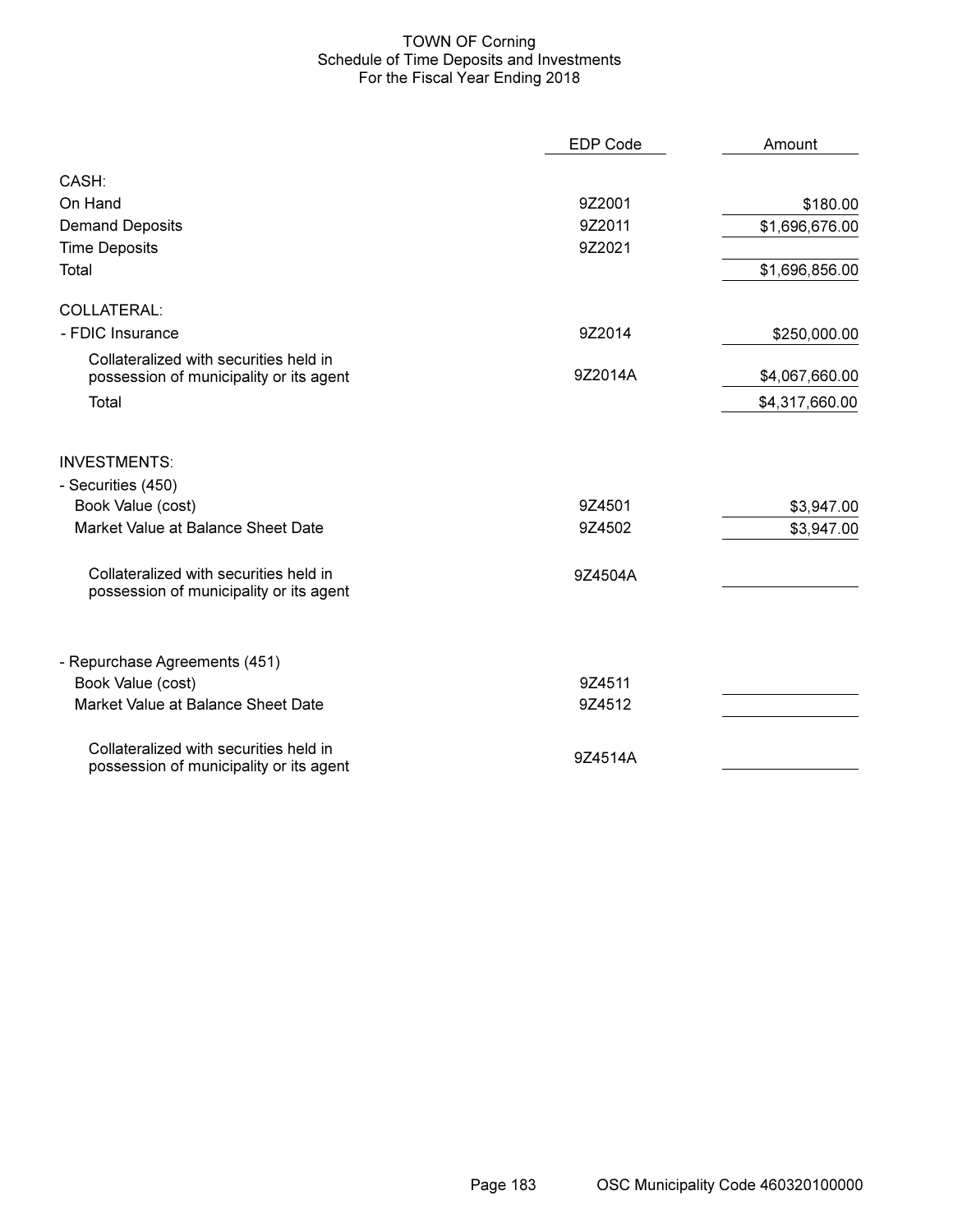### TOWN OF Corning Bank Reconciliation For the Fiscal Year Ending 2018

# Include All Checking, Savings and C.D. Accounts

| <b>Bank</b><br>Account<br>Number | <b>Bank</b><br><b>Balance</b>       | Add:<br>Deposit<br>In Transit | Less:<br>Outstanding<br>Checks |           | Adjusted<br><b>Bank</b><br><b>Balance</b> |
|----------------------------------|-------------------------------------|-------------------------------|--------------------------------|-----------|-------------------------------------------|
| *****-9918                       | \$1,448,088                         | \$0                           |                                | \$299,438 | \$1,148,650                               |
| *****-9934                       | \$4,433                             | \$0                           |                                | \$2,120   | \$2,313                                   |
| *****-0371                       | \$10,420                            | \$0                           |                                | \$0       | \$10,420                                  |
| *****-9049                       | \$43,519                            | \$0                           |                                | \$0       | \$43,519                                  |
| *****-0390                       | \$92,850                            | \$0                           |                                | \$0       | \$92,850                                  |
| *****-0373                       | \$56,612                            | \$0                           |                                | \$0       | \$56,612                                  |
| *****-5659                       | \$6,604                             | \$0                           |                                | \$0       | \$6,604                                   |
| *****-7996                       | \$923                               | \$0                           |                                | \$0       | \$923                                     |
| *****-8194                       | \$6,407                             | \$0                           |                                | \$0       | \$6,407                                   |
| *****-1370                       | \$260,991                           | \$0                           |                                | \$0       | \$260,991                                 |
| *****-8506                       | \$9,469                             | \$0                           |                                | \$0       | \$9,469                                   |
| *****-9464                       | \$2,041                             | \$0                           |                                | \$0       | \$2,041                                   |
| *****-8526                       | \$27,434                            | \$0                           |                                | \$0       | \$27,434                                  |
| *****-9686                       | \$28,443                            | \$0                           |                                | \$0       | \$28,443                                  |
|                                  | <b>Total Adjusted Bank Balance</b>  |                               |                                |           | \$1,696,676                               |
|                                  | <b>Petty Cash</b>                   |                               |                                |           | \$180.00                                  |
|                                  | Adjustments                         |                               |                                |           | \$.00                                     |
|                                  | <b>Total Cash</b>                   |                               | 9ZCASH                         | $^\star$  | \$1,696,856                               |
|                                  | <b>Total Cash Balance All Funds</b> |                               | 9ZCASHB                        | $^\star$  | \$1,696,856                               |

\* Must be equal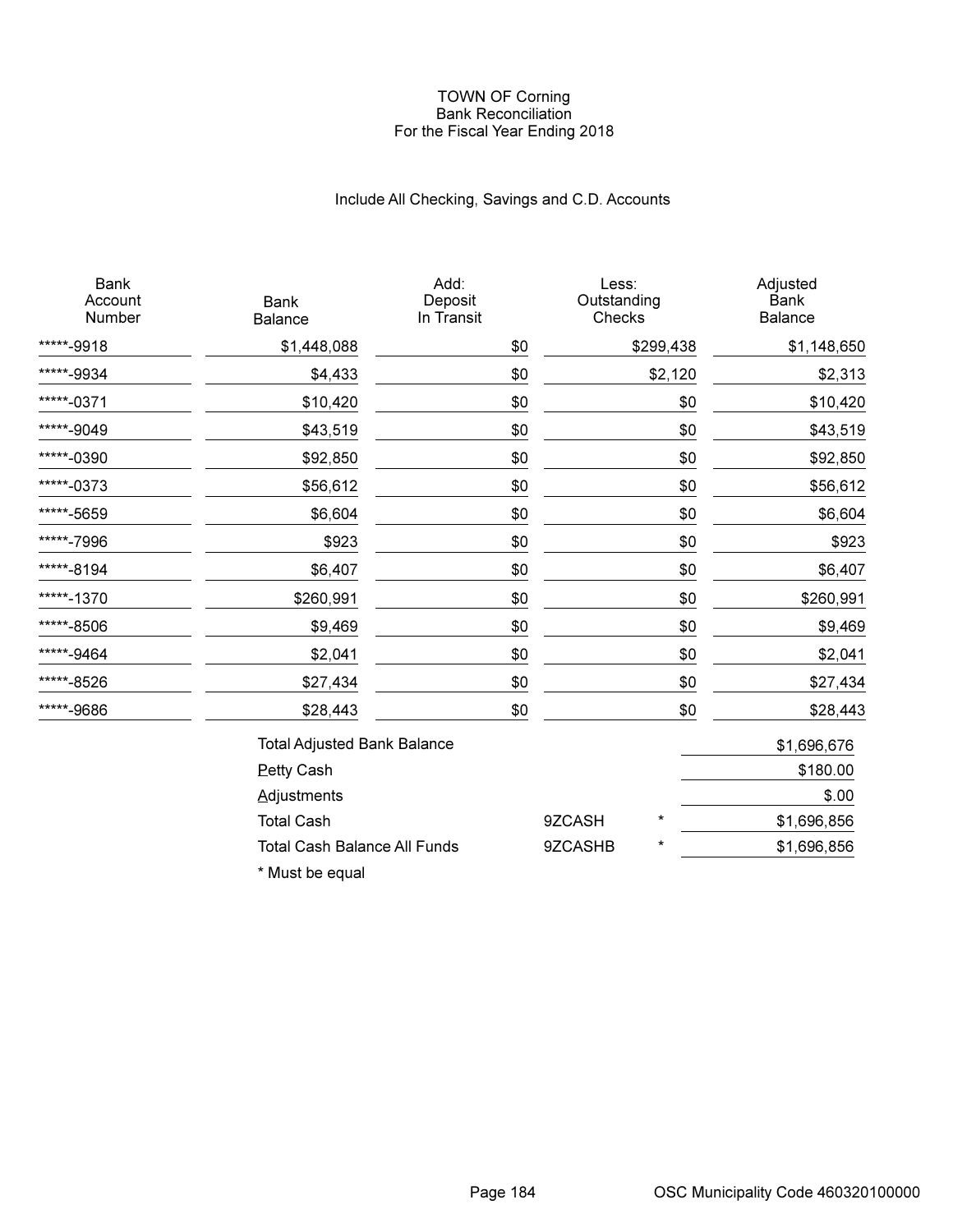## TOWN OF Corning Local Government Questionnaire For the Fiscal Year Ending 2018

|    |                                                                                                             | Response   |
|----|-------------------------------------------------------------------------------------------------------------|------------|
|    | 1) Does your municipality have a written procurement policy?                                                | Yes        |
|    | 2) Have the financial statements for your municipality been independently audited?                          | No.        |
|    | If not, are you planning on having an audit conducted?                                                      | No.        |
|    | 3) Does your local government participate in an insurance pool with other local<br>governments?             |            |
|    | 4) Does your local government participate in an investment pool with other local<br>governments?            | No.        |
|    | 5) Does your municipality have a Length of Service Award Program (LOSAP)<br>for volunteer firefighters?     | No.        |
|    | 6) Does your municipality have a Capital Plan?                                                              | Yes        |
|    | 7) Has your municipality prepared and documented a risk assessment plan?                                    | Yes        |
|    | If yes, has your municipality used the results to design the system of internal<br>controls?                | <b>Yes</b> |
|    | 8) Have you had a change in chief executive or chief fiscal officer during the last<br>year?                | No.        |
| 9) | Has your Local Government adopted an investment policy as required by<br>General Municipal Law, Section 39? | Yes        |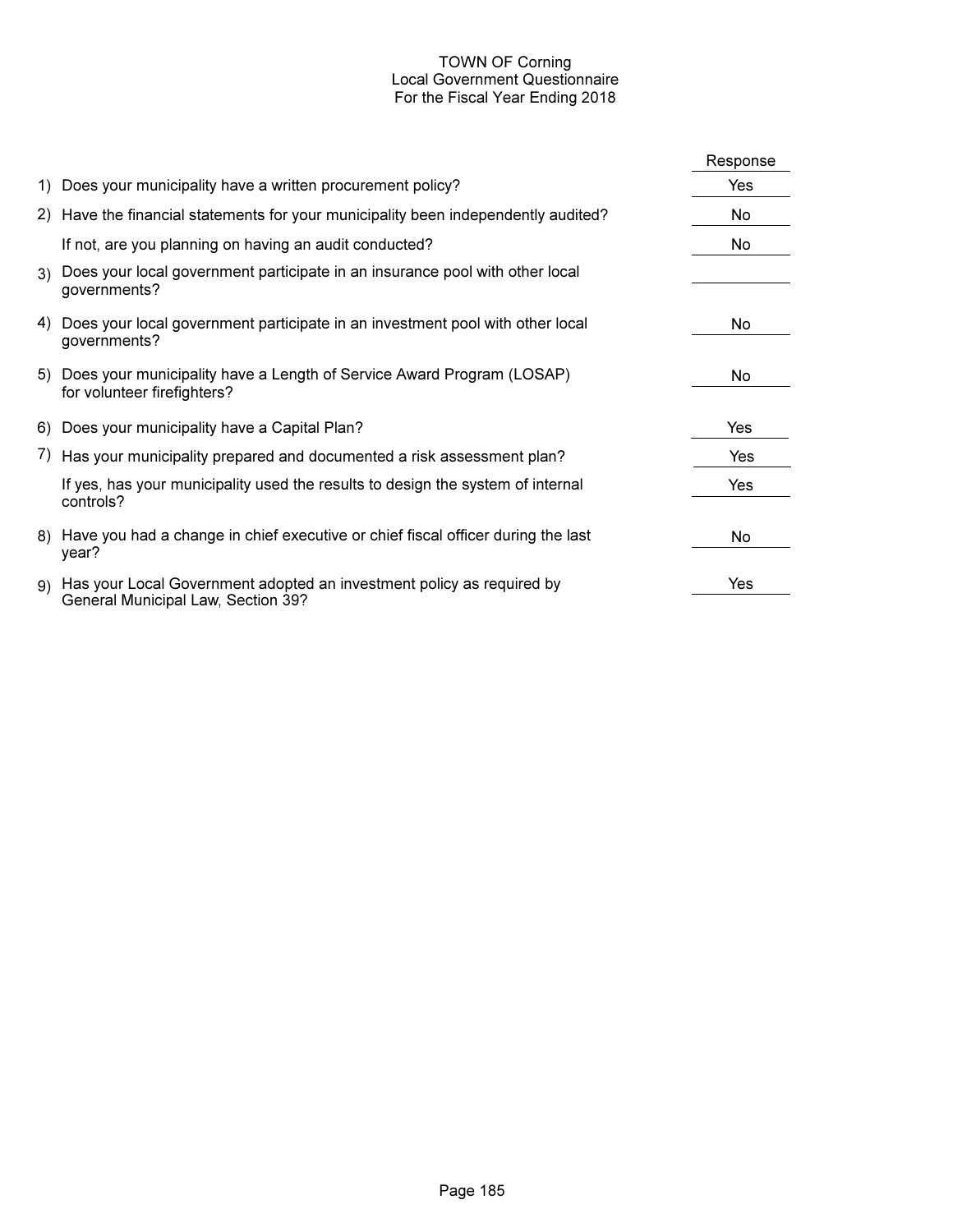## TOWN OF Corning Employee and Retiree Benefits For the Fiscal Year Ending 2018

|                        | <b>Total Full Time Employees:</b>                                           | 14                                                 |                                              |                                              |               |
|------------------------|-----------------------------------------------------------------------------|----------------------------------------------------|----------------------------------------------|----------------------------------------------|---------------|
|                        | <b>Total Part Time Employees:</b>                                           | 16                                                 |                                              |                                              |               |
| <b>Account</b><br>Code | <b>Description</b>                                                          | <b>Total</b><br><b>Expenditures</b><br>(All Funds) | # of Full<br><b>Time</b><br><b>Employees</b> | # of Part<br><b>Time</b><br><b>Employees</b> | # of Retirees |
| 90108                  | State Retirement System                                                     | \$102,639.00                                       | 14                                           | 5                                            |               |
| 90158                  | Police and Fire Retirement                                                  |                                                    |                                              |                                              |               |
| 90258                  | <b>Local Pension Fund</b>                                                   |                                                    |                                              |                                              |               |
| 90308                  | Social Security                                                             | \$64,302.00                                        | 14                                           | 16                                           |               |
| 90408                  | <b>Worker's Compensation</b><br>Insurance                                   | \$89,142.00                                        | 14                                           | 16                                           |               |
| 90458                  | Life Insurance                                                              |                                                    |                                              |                                              |               |
| 90508                  | Unemployment Insurance                                                      |                                                    |                                              |                                              |               |
| 90558                  | <b>Disability Insurance</b>                                                 | \$716.00                                           | 14                                           | 16                                           |               |
| 90608                  | <b>Hospital and Medical</b><br>(Dental) Insurance                           | \$110,381.00                                       | 9                                            | 2                                            |               |
| 90708                  | <b>Union Welfare Benefits</b>                                               |                                                    |                                              |                                              |               |
|                        | 90858 Supplemental Benefit Payment to<br><b>Disabled Fire Fighters</b>      |                                                    |                                              |                                              |               |
| 91890                  | Other Employee Benefits                                                     |                                                    |                                              |                                              |               |
|                        | Total                                                                       | \$367,180.00                                       |                                              |                                              |               |
|                        | <b>Computed Total From Financial</b><br>Section (comparative purposes only) | \$367,180.00                                       |                                              |                                              |               |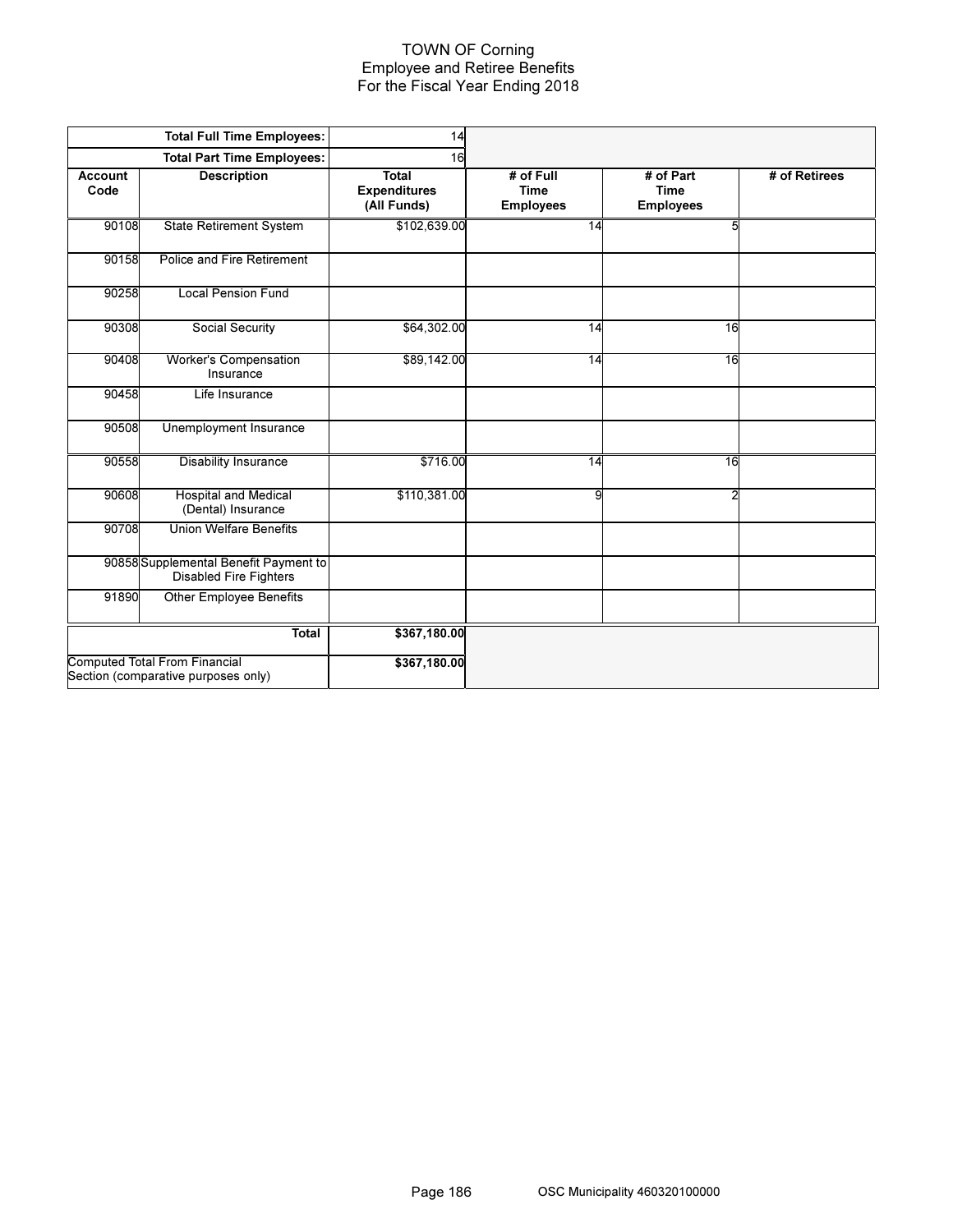### TOWN OF Corning Energy Costs and Consumption For the Fiscal Year Ending 2018

| <b>Energy Type</b> | Total<br><b>Expenditures</b> | <b>Total Volume</b> | Units Of<br><b>Measure</b> | <b>Alternative</b><br><b>Units Of</b><br><b>Measure</b> |
|--------------------|------------------------------|---------------------|----------------------------|---------------------------------------------------------|
| Gasoline           | \$8,061                      | 3,730               | qallons                    |                                                         |
| <b>Diesel Fuel</b> | \$36,991                     | 15,437              | gallons                    |                                                         |
| Fuel Oil           |                              |                     | qallons                    |                                                         |
| Natural Gas        | \$8,634                      | 1,594,900           | cubic feet                 |                                                         |
| Electricity        | \$40,560                     | 233,713             | kilowatt-hours             |                                                         |
| Coal               |                              |                     | tons                       |                                                         |
| Propane            | \$170                        | 124                 | qallons                    |                                                         |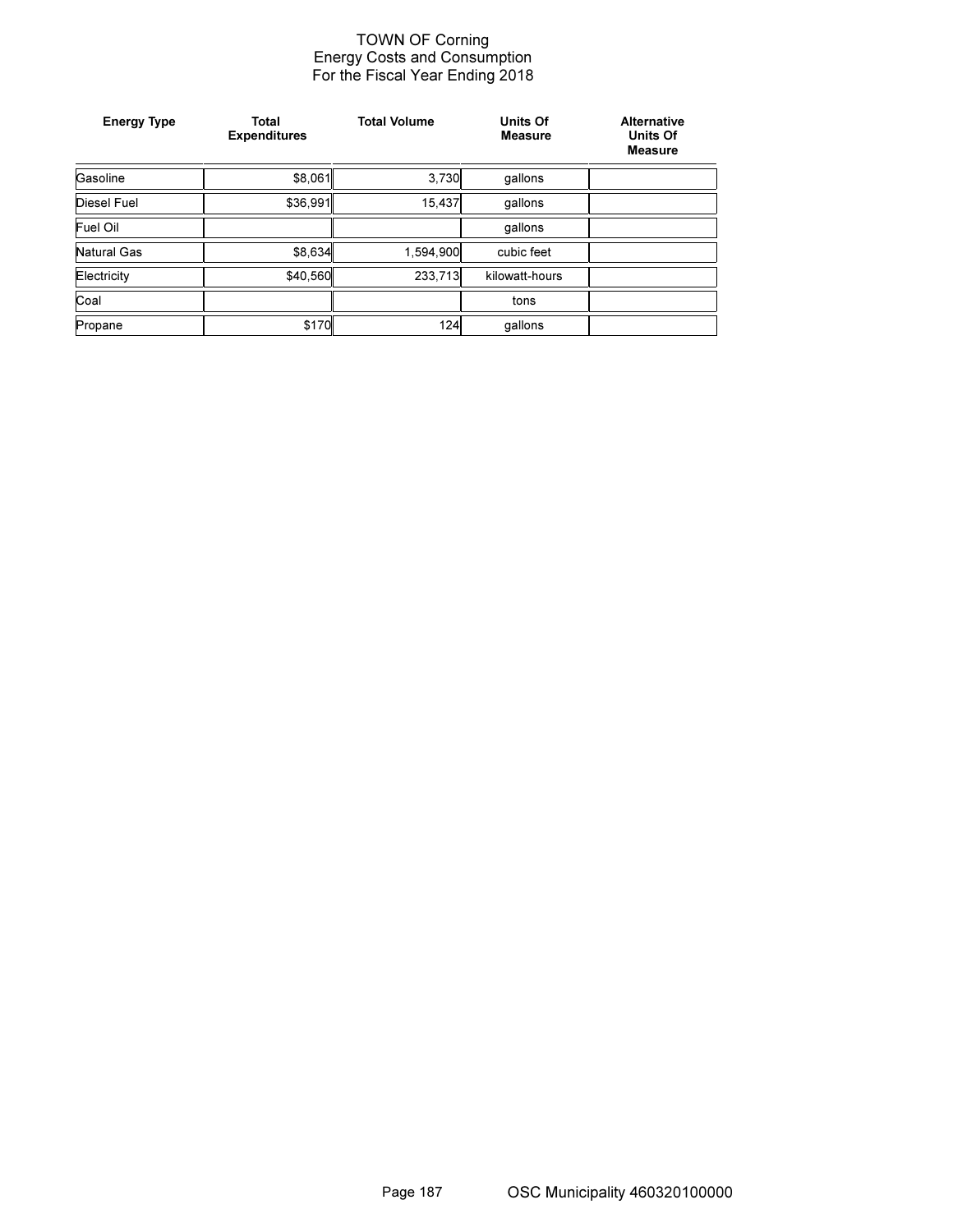# CERTIFICATION OF CHIEF FISCAL OFFICER

and filed by means of electronic data transmission. I, Kimberly Feehan , hereby certify that I am the Chief Fiscal Officer of By entering the personal identification number assigned by the Office of the State Comptroller to me as the Town of Corning **that in the information provided in the annual** that the information provided in the annual the Chief Fiscal Officer of the Town of Corning \_\_\_\_\_\_\_\_\_\_\_\_\_\_\_\_\_\_\_\_\_\_\_\_, and adopted by me as annual financial report, I am evidencing my express intent to authenticate my certification of the my signature for use in conjunction with the filing of the Town of Corning 's , is TRUE and correct to the best of my knowledge and belief. financial report of the Town of Corning **Commence 12/31/2018**, for the fiscal year ended 12/31/2018 Town of Corning's annual financial report for the fiscal year ended 12/31/2018

John A. Savash II New York Contract a Library Contract Art Kimberly Feehan Name of Report Preparer if different than Chief Fiscal Officer

(607) 259-2394 Supervisor Telephone Number **Title** 

Name

20 S. Maple Street Corning, NY 1483 Official Address

03/21/2019 (607) 936-6114 Date of Certification **Date of Certification** Official Telephone Number